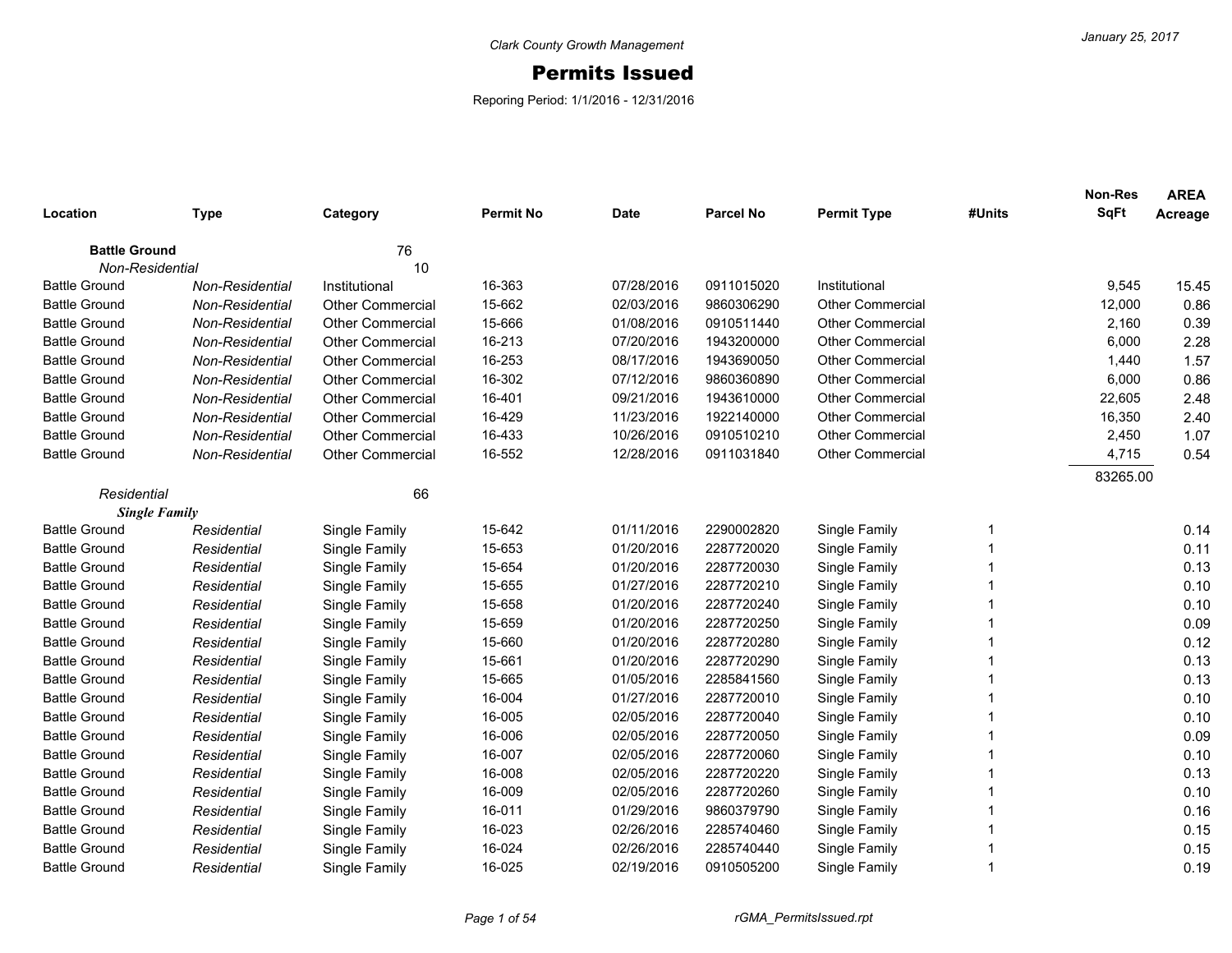|                      |                      |               |                  |             |                  |                    |        | Non-Res     | <b>AREA</b>    |
|----------------------|----------------------|---------------|------------------|-------------|------------------|--------------------|--------|-------------|----------------|
| Location             | <b>Type</b>          | Category      | <b>Permit No</b> | <b>Date</b> | <b>Parcel No</b> | <b>Permit Type</b> | #Units | <b>SqFt</b> | <b>Acreage</b> |
| <b>Battle Ground</b> |                      | 76            |                  |             |                  |                    |        |             |                |
| Residential          |                      | 66            |                  |             |                  |                    |        |             |                |
|                      | <b>Single Family</b> |               |                  |             |                  |                    |        |             |                |
| <b>Battle Ground</b> | Residential          | Single Family | 16-072           | 03/10/2016  | 0910548100       | Single Family      |        |             | 0.21           |
| <b>Battle Ground</b> | Residential          | Single Family | 16-099           | 03/29/2016  | 2290002830       | Single Family      |        |             | 0.14           |
| <b>Battle Ground</b> | Residential          | Single Family | 16-156           | 04/27/2016  | 2290002950       | Single Family      |        |             | 0.14           |
| <b>Battle Ground</b> | Residential          | Single Family | 16-181           | 05/13/2016  | 0910505140       | Single Family      |        |             | 0.20           |
| <b>Battle Ground</b> | Residential          | Single Family | 16-205           | 07/14/2016  | 1941110220       | Single Family      |        |             | 1.18           |
| <b>Battle Ground</b> | Residential          | Single Family | 16-207           | 06/10/2016  | 2285841760       | Single Family      |        |             | 0.15           |
| <b>Battle Ground</b> | Residential          | Single Family | 16-245           | 06/17/2016  | 2285841480       | Single Family      |        |             | 0.12           |
| <b>Battle Ground</b> | Residential          | Single Family | 16-246           | 06/17/2016  | 2285842400       | Single Family      |        |             | 0.13           |
| <b>Battle Ground</b> | Residential          | Single Family | 16-249           | 06/15/2016  | 0910504860       | Single Family      |        |             | 0.20           |
| <b>Battle Ground</b> | Residential          | Single Family | 16-251           | 06/10/2016  | 2285841680       | Single Family      |        |             | 0.14           |
| <b>Battle Ground</b> | Residential          | Single Family | 16-252           | 06/10/2016  | 2285841860       | Single Family      |        |             | 0.17           |
| <b>Battle Ground</b> | Residential          | Single Family | 16-276           | 06/24/2016  | 2285841720       | Single Family      |        |             | 0.15           |
| <b>Battle Ground</b> | Residential          | Single Family | 16-277           | 06/28/2016  | 2285740060       | Single Family      |        |             | 0.16           |
| <b>Battle Ground</b> | Residential          | Single Family | 16-279           | 06/28/2016  | 2285740040       | Single Family      |        |             | 0.23           |
| <b>Battle Ground</b> | Residential          | Single Family | 16-335           | 11/18/2016  | 1951010000       | Single Family      |        |             | 4.94           |
| <b>Battle Ground</b> | Residential          | Single Family | 16-338           | 12/09/2016  | 1922110280       | Single Family      |        |             | 0.05           |
| <b>Battle Ground</b> | Residential          | Single Family | 16-339           | 12/09/2016  | 1922110300       | Single Family      |        |             | 0.04           |
| <b>Battle Ground</b> | Residential          | Single Family | 16-340           | 12/09/2016  | 1922110320       | Single Family      |        |             | 0.04           |
| <b>Battle Ground</b> | Residential          | Single Family | 16-344           | 12/09/2016  | 1922110400       | Single Family      |        |             | 0.07           |
| <b>Battle Ground</b> | Residential          | Single Family | 16-345           | 12/09/2016  | 1922110420       | Single Family      |        |             | 0.05           |
| <b>Battle Ground</b> | Residential          | Single Family | 16-346           | 12/09/2016  | 1922110440       | Single Family      |        |             | 0.06           |
| <b>Battle Ground</b> | Residential          | Single Family | 16-347           | 12/29/2016  | 1922110460       | Single Family      |        |             | 0.06           |
| <b>Battle Ground</b> | Residential          | Single Family | 16-349           | 12/29/2016  | 1922110480       | Single Family      |        |             | 0.05           |
| <b>Battle Ground</b> | Residential          | Single Family | 16-350           | 12/29/2016  | 1922110500       | Single Family      |        |             | 0.06           |
| <b>Battle Ground</b> | Residential          | Single Family | 16-351           | 11/01/2016  | 1922110520       | Single Family      |        |             | 0.08           |
| <b>Battle Ground</b> | Residential          | Single Family | 16-353           | 11/01/2016  | 1922110540       | Single Family      |        |             | 0.05           |
| <b>Battle Ground</b> | Residential          | Single Family | 16-355           | 11/01/2016  | 1922110560       | Single Family      |        |             | 0.04           |
| <b>Battle Ground</b> | Residential          | Single Family | 16-356           | 11/01/2016  | 1922110580       | Single Family      |        |             | 0.05           |
| <b>Battle Ground</b> | Residential          | Single Family | 16-357           | 11/01/2016  | 1922110600       | Single Family      |        |             | 0.08           |
| <b>Battle Ground</b> | Residential          | Single Family | 16-360           | 11/02/2016  | 1922110620       | Single Family      |        |             | 0.06           |
| <b>Battle Ground</b> | Residential          | Single Family | 16-361           | 11/02/2016  | 1922110640       | Single Family      |        |             | 0.04           |
| Battle Ground        | Residential          | Single Family | 16-367           | 10/07/2016  | 1922110680       | Single Family      |        |             | 0.06           |
| <b>Battle Ground</b> | Residential          | Single Family | 16-368           | 10/07/2016  | 1922110700       | Single Family      |        |             | 0.03           |
| <b>Battle Ground</b> | Residential          | Single Family | 16-369           | 10/07/2016  | 1922110720       | Single Family      |        |             | 0.03           |
| <b>Battle Ground</b> | Residential          | Single Family | 16-371           | 10/10/2016  | 1922110760       | Single Family      |        |             | 0.04           |
| <b>Battle Ground</b> | Residential          | Single Family | 16-372           | 10/10/2016  | 1922110780       | Single Family      |        |             | 0.03           |
| <b>Battle Ground</b> | Residential          | Single Family | 16-380           | 07/15/2016  | 2290002910       | Single Family      |        |             | 0.14           |
| <b>Battle Ground</b> | Residential          | Single Family | 16-426           | 10/25/2016  | 2290002920       | Single Family      |        |             | 0.14           |
| <b>Battle Ground</b> | Residential          | Single Family | 16-430           | 09/01/2016  | 1943340000       | Single Family      |        |             | 10.00          |
| <b>Battle Ground</b> | Residential          | Single Family | 16-436           | 09/30/2016  | 2267080000       | Single Family      |        |             | 29.20          |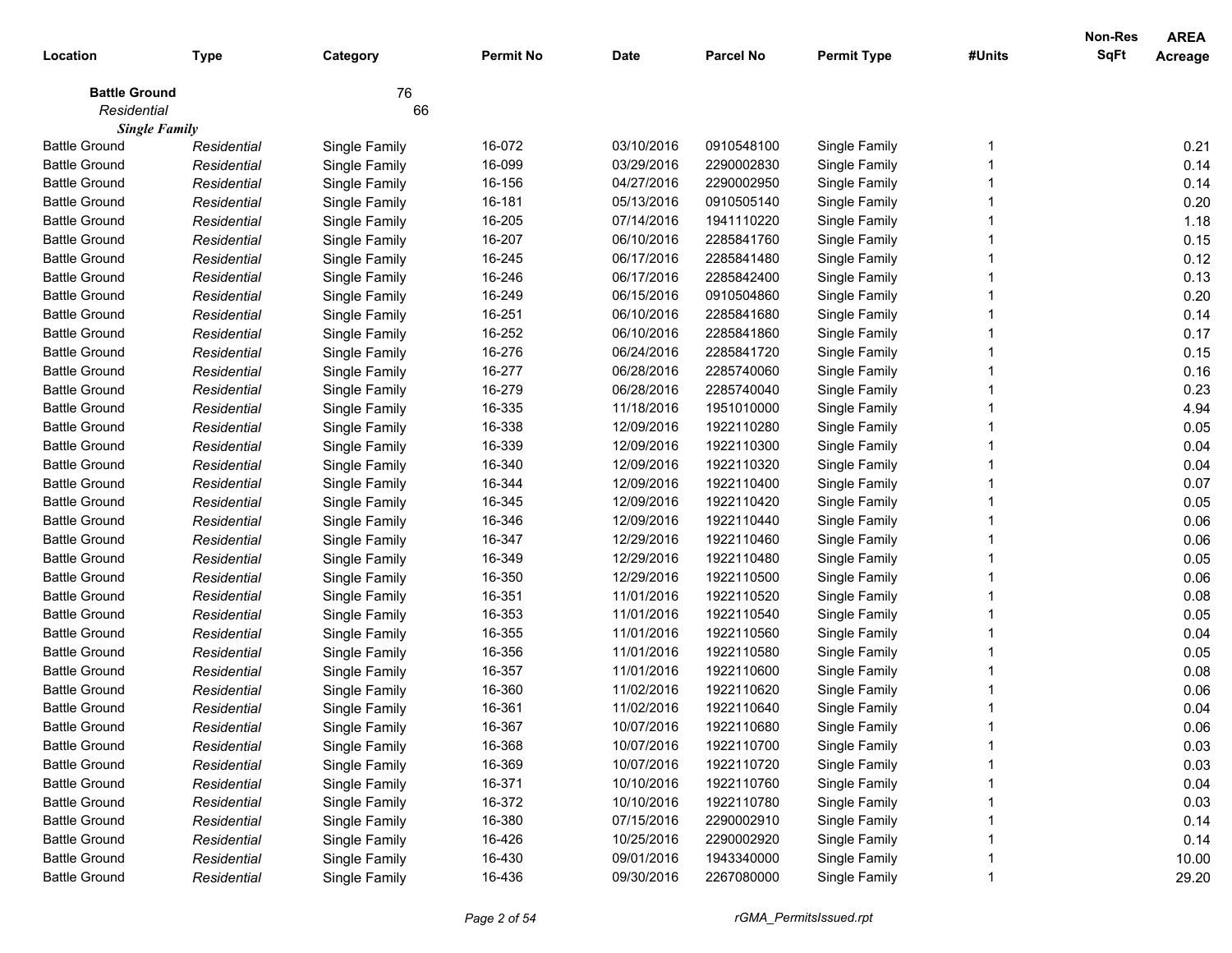| Location                 | <b>Type</b> | Category      | <b>Permit No</b> | <b>Date</b> | <b>Parcel No</b>               | <b>Permit Type</b>          | #Units         | <b>Non-Res</b><br><b>SqFt</b> | <b>AREA</b><br>Acreage |
|--------------------------|-------------|---------------|------------------|-------------|--------------------------------|-----------------------------|----------------|-------------------------------|------------------------|
| <b>Battle Ground</b>     |             | 76            |                  |             |                                |                             |                |                               |                        |
| Residential              |             | 66            |                  |             |                                |                             |                |                               |                        |
| <b>Single Family</b>     |             |               |                  |             |                                |                             |                |                               |                        |
| <b>Battle Ground</b>     | Residential | Single Family | 16-449           | 09/08/2016  | 2285740620                     | Single Family               |                |                               | 0.15                   |
| <b>Battle Ground</b>     | Residential | Single Family | 16-546           | 11/14/2016  | 2290003100                     | Single Family               |                |                               | 0.16                   |
| <b>Battle Ground</b>     | Residential | Single Family | 16-547           | 11/30/2016  | 2290003110                     | Single Family               |                |                               | 0.16                   |
| <b>Battle Ground</b>     | Residential | Single Family | 16-548           | 12/01/2016  | 1940720440                     | Single Family               |                |                               | 1.05                   |
| <b>Battle Ground</b>     | Residential | Single Family | 16-549           | 11/14/2016  | 2285740720                     | Single Family               |                |                               | 0.18                   |
| <b>Battle Ground</b>     | Residential | Single Family | 16-583           | 12/27/2016  | 2290002930                     | Single Family               |                |                               | 0.14                   |
| <b>Battle Ground</b>     | Residential | Single Family | 16-584           | 12/27/2016  | 2290002620                     | Single Family               |                |                               | 0.13                   |
|                          |             |               |                  |             |                                |                             | 66             | Total Single Family           |                        |
|                          |             |               |                  |             | <b>Battle Ground Sub Total</b> |                             | 66             | 83,265                        |                        |
| <b>Battle Ground UGA</b> |             | 4             |                  |             |                                |                             |                |                               |                        |
| Residential              |             | 4             |                  |             |                                |                             |                |                               |                        |
| <b>Single Family</b>     |             |               |                  |             |                                |                             |                |                               |                        |
| <b>Battle Ground UGA</b> | Residential | Additions     | RES2016-00263    | 05/20/2016  | 1939240040                     | Additions                   |                |                               | 1.08                   |
| <b>Battle Ground UGA</b> | Residential | Single Family | SFR2015-01078    | 02/01/2016  | 9860280120                     | Single Family               |                |                               | 1.00                   |
| <b>Battle Ground UGA</b> | Residential | Single Family | SFR2016-00695    | 09/02/2016  | 1940860000                     | Single Family               |                |                               | 2.89                   |
| <b>Battle Ground UGA</b> | Residential | Single Family | SFR2016-01293    | 11/07/2016  | 1940440000                     | Single Family               |                |                               | 0.76                   |
|                          |             |               |                  |             |                                |                             | $\overline{4}$ | Total Single Family           |                        |
|                          |             |               |                  |             |                                | Battle Ground UGA Sub Total | 4              | 0                             |                        |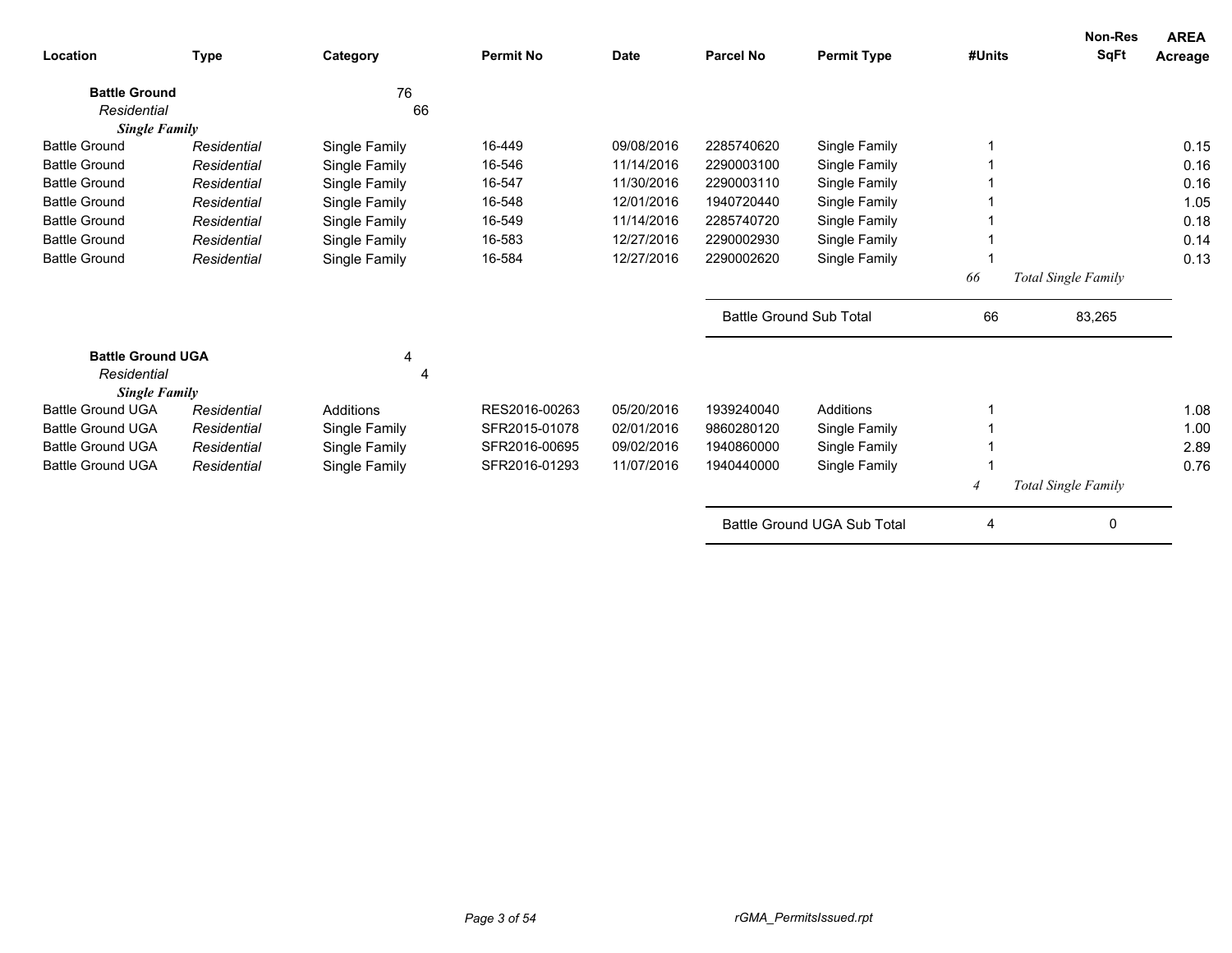| Location | <b>Type</b>            | Category      | <b>Permit No</b> | <b>Date</b> | <b>Parcel No</b> | <b>Permit Type</b> | #Units | <b>Non-Res</b><br><b>SqFt</b> | <b>AREA</b><br>Acreage |
|----------|------------------------|---------------|------------------|-------------|------------------|--------------------|--------|-------------------------------|------------------------|
| Camas    |                        | 120           |                  |             |                  |                    |        |                               |                        |
|          | Non-Residential        | 1             |                  |             |                  |                    |        |                               |                        |
| Camas    | <b>Non-Residential</b> | Industrial    | 16-00388         | 05/26/2016  | 1761540000       | Industrial         |        | 12,000                        | 1.00                   |
|          |                        |               |                  |             |                  |                    |        | 12000.00                      |                        |
|          | Residential            | 119           |                  |             |                  |                    |        |                               |                        |
|          | <b>Single Family</b>   |               |                  |             |                  |                    |        |                               |                        |
| Camas    | Residential            | Single Family | 15-01008         | 01/05/2016  | 0888450000       | Single Family      | 1      |                               | 0.11                   |
| Camas    | Residential            | Single Family | 16-00003         | 01/07/2016  | 9860356490       | Single Family      |        |                               | 0.21                   |
| Camas    | Residential            | Single Family | 16-00004         | 01/07/2016  | 9860356500       | Single Family      |        |                               | 0.21                   |
| Camas    | Residential            | Single Family | 16-00005         | 01/07/2016  | 9860356550       | Single Family      |        |                               | 0.22                   |
| Camas    | Residential            | Single Family | 16-00012         | 01/12/2016  | 1101865120       | Single Family      |        |                               | 0.25                   |
| Camas    | Residential            | Single Family | 16-00022         | 01/15/2016  | 9860365330       | Single Family      |        |                               | 0.09                   |
| Camas    | Residential            | Single Family | 16-00026         | 01/15/2016  | 0801050000       | Single Family      |        |                               | 0.11                   |
| Camas    | Residential            | Single Family | 16-00069         | 02/04/2016  | 1723430000       | Single Family      |        |                               | 1.37                   |
| Camas    | Residential            | Single Family | 16-00074         | 02/08/2016  | 1776910000       | Single Family      |        |                               | 0.33                   |
| Camas    | Residential            | Single Family | 16-00092         | 02/16/2016  | 0793700000       | Single Family      |        |                               | 0.11                   |
| Camas    | Residential            | Single Family | 16-00095         | 02/17/2016  | 9860360590       | Single Family      |        |                               | 0.14                   |
| Camas    | Residential            | Single Family | 16-00096         | 02/17/2016  | 9860360670       | Single Family      |        |                               | 0.13                   |
| Camas    | Residential            | Single Family | 16-00112         | 02/24/2016  | 9860356640       | Single Family      |        |                               | 0.21                   |
| Camas    | Residential            | Single Family | 16-00133         | 03/03/2016  | 1254070140       | Single Family      |        |                               | 0.19                   |
| Camas    | Residential            | Single Family | 16-00160         | 03/16/2016  | 0857960040       | Single Family      |        |                               | 0.48                   |
| Camas    | Residential            | Single Family | 16-00189         | 03/24/2016  | 9860356250       | Single Family      |        |                               | 0.18                   |
| Camas    | Residential            | Single Family | 16-00190         | 03/24/2016  | 9860356560       | Single Family      |        |                               | 0.19                   |
| Camas    | Residential            | Single Family | 16-00191         | 03/24/2016  | 9860356230       | Single Family      |        |                               | 0.21                   |
| Camas    | Residential            | Single Family | 16-00192         | 03/25/2016  | 9860356480       | Single Family      |        |                               | 0.20                   |
| Camas    | Residential            | Single Family | 16-00209         | 04/04/2016  | 0841060000       | Single Family      |        |                               | 0.23                   |
| Camas    | Residential            | Single Family | 16-00219         | 04/07/2016  | 1256630000       | Single Family      |        |                               | 0.18                   |
| Camas    | Residential            | Single Family | 16-00255         | 04/19/2016  | 9860360510       | Single Family      |        |                               | 0.16                   |
| Camas    | Residential            | Single Family | 16-00277         | 04/27/2016  | 1254030320       | Single Family      |        |                               | 0.15                   |
| Camas    | Residential            | Single Family | 16-00282         | 04/28/2016  | 9860343820       | Single Family      |        |                               | 0.15                   |
| Camas    | Residential            | Single Family | 16-00312         | 05/05/2016  | 9860356250       | Single Family      |        |                               | 0.18                   |
| Camas    | Residential            | Single Family | 16-00328         | 05/11/2016  | 0888150000       | Single Family      |        |                               | 0.11                   |
| Camas    | Residential            | Single Family | 16-00330         | 05/11/2016  | 0922327020       | Single Family      |        |                               | 0.27                   |
| Camas    | Residential            | Single Family | 16-00342         | 05/16/2016  | 9860360760       | Single Family      | 1      |                               | 0.14                   |
| Camas    | Residential            | Single Family | 16-00343         | 05/16/2016  | 9860360500       | Single Family      |        |                               | 0.16                   |
| Camas    | Residential            | Single Family | 16-00344         | 05/16/2016  | 9860360640       | Single Family      |        |                               | 0.14                   |
| Camas    | Residential            | Single Family | 16-00347         | 05/17/2016  | 1781180280       | Single Family      |        |                               | 0.15                   |
| Camas    | Residential            | Single Family | 16-00354         | 05/18/2016  | 9860360650       | Single Family      |        |                               | 0.14                   |
| Camas    | Residential            | Single Family | 16-00387         | 05/26/2016  | 0849210780       | Single Family      |        |                               | 0.39                   |
| Camas    | Residential            | Single Family | 16-00422         | 06/10/2016  | 9860388650       | Single Family      |        |                               | 0.05                   |
| Camas    | Residential            | Single Family | 16-00423         | 06/10/2016  | 9860388660       | Single Family      |        |                               | 0.04                   |
| Camas    | Residential            | Single Family | 16-00424         | 06/10/2016  | 9860388670       | Single Family      |        |                               | 0.05                   |
| Camas    | Residential            | Single Family | 16-00425         | 06/10/2016  | 9860388680       | Single Family      | 1      |                               | 0.05                   |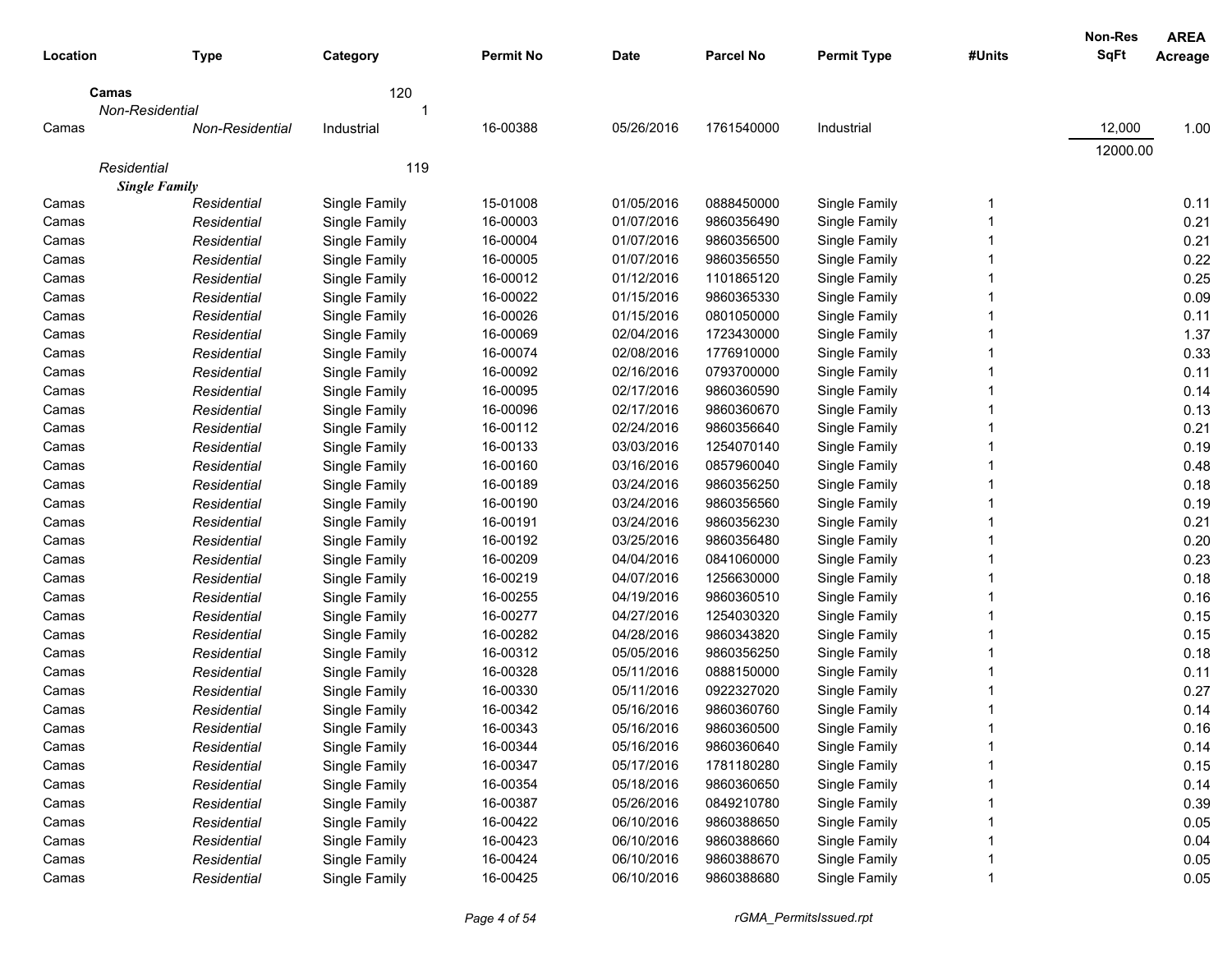| Location    |                      |               | <b>Permit No</b> | <b>Date</b> | <b>Parcel No</b> | <b>Permit Type</b> | #Units | Non-Res<br><b>SqFt</b> | <b>AREA</b>    |
|-------------|----------------------|---------------|------------------|-------------|------------------|--------------------|--------|------------------------|----------------|
|             | <b>Type</b>          | Category      |                  |             |                  |                    |        |                        | <b>Acreage</b> |
| Camas       |                      | 120           |                  |             |                  |                    |        |                        |                |
| Residential |                      | 119           |                  |             |                  |                    |        |                        |                |
|             | <b>Single Family</b> |               |                  |             |                  |                    |        |                        |                |
| Camas       | Residential          | Single Family | 16-00426         | 06/10/2016  | 9860388690       | Single Family      |        |                        | 0.04           |
| Camas       | Residential          | Single Family | 16-00427         | 06/10/2016  | 9860388700       | Single Family      |        |                        | 0.05           |
| Camas       | Residential          | Single Family | 16-00430         | 06/10/2016  | 0849211760       | Single Family      |        |                        | 0.24           |
| Camas       | Residential          | Single Family | 16-00432         | 06/15/2016  | 1781180270       | Single Family      |        |                        | 0.14           |
| Camas       | Residential          | Single Family | 16-00453         | 06/22/2016  | 9860343800       | Single Family      |        |                        | 0.17           |
| Camas       | Residential          | Single Family | 16-00457         | 06/23/2016  | 9860360490       | Single Family      |        |                        | 0.14           |
| Camas       | Residential          | Single Family | 16-00458         | 06/23/2016  | 9860360750       | Single Family      |        |                        | 0.14           |
| Camas       | Residential          | Single Family | 16-00480         | 06/28/2016  | 1781180120       | Single Family      |        |                        | 0.13           |
| Camas       | Residential          | Single Family | 16-00493         | 07/05/2016  | 9860360530       | Single Family      |        |                        | 0.16           |
| Camas       | Residential          | Single Family | 16-00503         | 07/07/2016  | 9860356590       | Single Family      |        |                        | 0.20           |
| Camas       | Residential          | Single Family | 16-00511         | 07/07/2016  | 1781180130       | Single Family      |        |                        | 0.12           |
| Camas       | Residential          | Single Family | 16-00529         | 07/12/2016  | 1781150100       | Single Family      |        |                        | 1.14           |
| Camas       | Residential          | Single Family | 16-00530         | 07/13/2016  | 0898930000       | Single Family      |        |                        | 2.06           |
| Camas       | Residential          | Single Family | 16-00532         | 07/13/2016  | 0899190000       | Single Family      |        |                        | 1.18           |
| Camas       | Residential          | Single Family | 16-00534         | 07/13/2016  | 9860356410       | Single Family      |        |                        | 0.22           |
| Camas       | Residential          | Single Family | 16-00535         | 07/13/2016  | 0815510000       | Single Family      |        |                        | 0.12           |
| Camas       | Residential          | Single Family | 16-00547         | 07/18/2016  | 9860360710       | Single Family      |        |                        | 0.18           |
| Camas       | Residential          | Single Family | 16-00571         | 07/26/2016  | 9860356420       | Single Family      |        |                        | 0.24           |
| Camas       | Residential          | Single Family | 16-00577         | 07/27/2016  | 0902649480       | Single Family      |        |                        | 0.57           |
| Camas       | Residential          | Single Family | 16-00580         | 07/28/2016  | 9860388940       | Single Family      |        |                        | 0.08           |
| Camas       | Residential          | Single Family | 16-00581         | 07/28/2016  | 9860388890       | Single Family      |        |                        | 0.08           |
| Camas       | Residential          | Single Family | 16-00582         | 07/28/2016  | 9860388950       | Single Family      |        |                        | 0.10           |
| Camas       | Residential          | Single Family | 16-00583         | 07/28/2016  | 9860388930       | Single Family      |        |                        | 0.08           |
| Camas       | Residential          | Single Family | 16-00584         | 07/28/2016  | 9860388920       | Single Family      |        |                        | 0.07           |
| Camas       | Residential          | Single Family | 16-00585         | 07/28/2016  | 9860388910       | Single Family      |        |                        | 0.08           |
| Camas       | Residential          | Single Family | 16-00586         | 07/28/2016  | 9860388900       | Single Family      |        |                        | 0.08           |
| Camas       | Residential          | Single Family | 16-00602         | 07/29/2016  | 9860360600       | Single Family      |        |                        | 0.15           |
| Camas       | Residential          | Single Family | 16-00620         | 08/04/2016  | 1781180090       | Single Family      |        |                        | 0.14           |
| Camas       | Residential          | Single Family | 16-00628         | 08/08/2016  | 0898460700       | Single Family      |        |                        | 0.18           |
| Camas       | Residential          | Single Family | 16-00633         | 08/10/2016  | 0857760000       | Single Family      |        |                        | 0.21           |
| Camas       | Residential          | Single Family | 16-00654         | 08/16/2016  | 9860391090       | Single Family      |        |                        | 0.12           |
| Camas       | Residential          | Single Family | 16-00658         | 08/18/2016  | 9860391120       | Single Family      |        |                        | 0.12           |
| Camas       | Residential          | Single Family | 16-00660         | 08/18/2016  | 9860388790       | Single Family      |        |                        | 0.06           |
| Camas       | Residential          | Single Family | 16-00661         | 08/18/2016  | 9860388780       | Single Family      |        |                        | 0.04           |
| Camas       | Residential          | Single Family | 16-00662         | 08/18/2016  | 9860388770       | Single Family      |        |                        | 0.05           |
| Camas       | Residential          | Single Family | 16-00663         | 08/18/2016  | 9860388710       | Single Family      |        |                        | 0.05           |
| Camas       | Residential          | Single Family | 16-00664         | 08/18/2016  | 9860388720       | Single Family      |        |                        | 0.04           |
| Camas       | Residential          | Single Family | 16-00665         | 08/18/2016  | 9860388730       | Single Family      |        |                        | 0.05           |
| Camas       | Residential          | Single Family | 16-00666         | 08/18/2016  | 9860388740       | Single Family      |        |                        | 0.05           |
| Camas       | Residential          | Single Family | 16-00667         | 08/18/2016  | 9860388750       | Single Family      |        |                        | 0.04           |
|             |                      |               |                  |             |                  |                    |        |                        |                |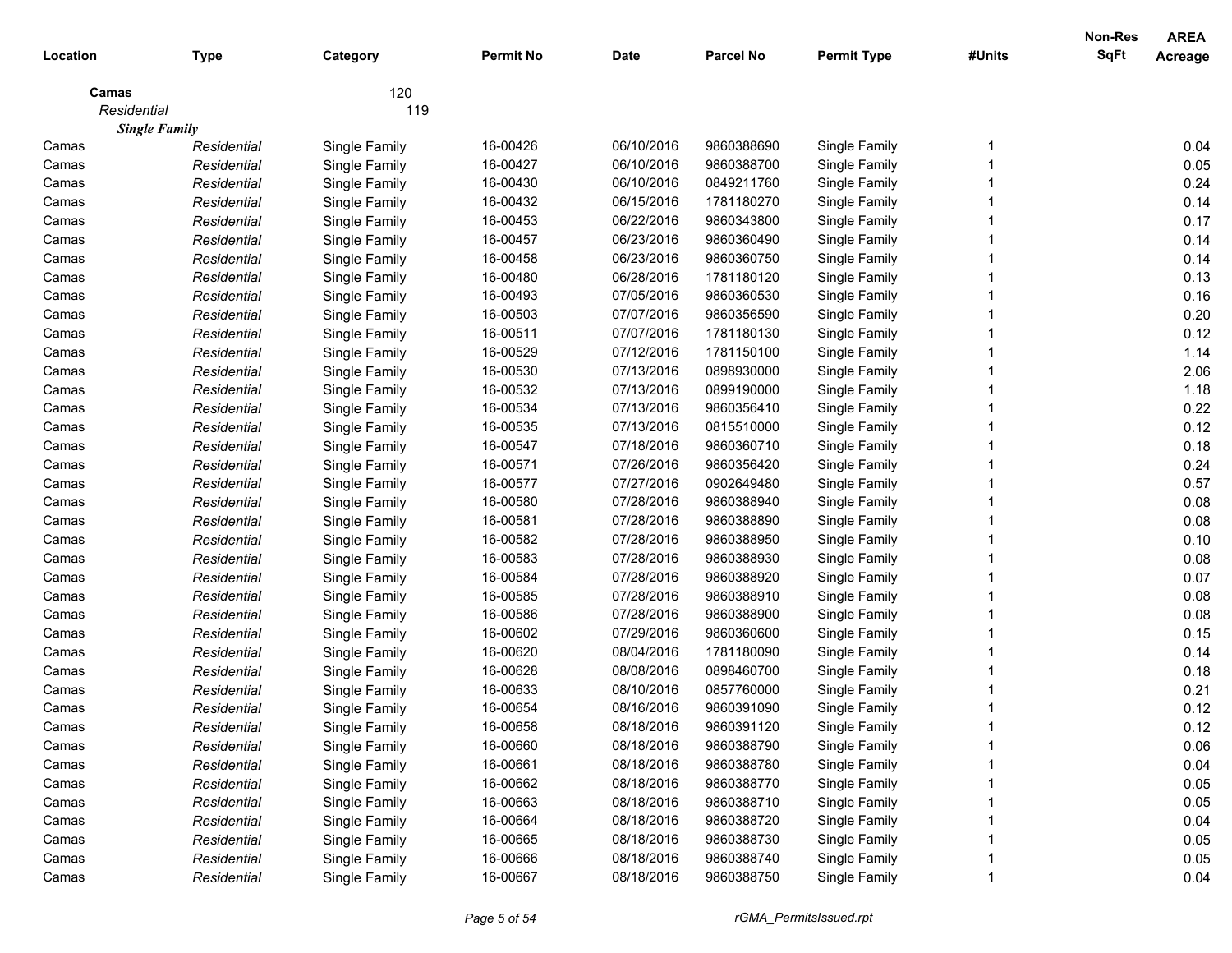|             |                      |               |                  |             |                  |                    |        | Non-Res     | <b>AREA</b>    |
|-------------|----------------------|---------------|------------------|-------------|------------------|--------------------|--------|-------------|----------------|
| Location    | <b>Type</b>          | Category      | <b>Permit No</b> | <b>Date</b> | <b>Parcel No</b> | <b>Permit Type</b> | #Units | <b>SqFt</b> | <b>Acreage</b> |
| Camas       |                      | 120           |                  |             |                  |                    |        |             |                |
| Residential |                      | 119           |                  |             |                  |                    |        |             |                |
|             | <b>Single Family</b> |               |                  |             |                  |                    |        |             |                |
| Camas       | Residential          | Single Family | 16-00668         | 08/18/2016  | 9860388760       | Single Family      |        |             | 0.05           |
| Camas       | Residential          | Single Family | 16-00678         | 08/23/2016  | 9860391180       | Single Family      |        |             | 0.11           |
| Camas       | Residential          | Single Family | 16-00679         | 08/23/2016  | 0922311020       | Single Family      |        |             | 0.55           |
| Camas       | Residential          | Single Family | 16-00684         | 08/24/2016  | 9860389000       | Single Family      |        |             | 0.10           |
| Camas       | Residential          | Single Family | 16-00685         | 08/24/2016  | 9860388960       | Single Family      |        |             | 0.09           |
| Camas       | Residential          | Single Family | 16-00686         | 08/24/2016  | 9860388970       | Single Family      |        |             | 0.08           |
| Camas       | Residential          | Single Family | 16-00687         | 08/24/2016  | 9860388980       | Single Family      |        |             | 0.08           |
| Camas       | Residential          | Single Family | 16-00688         | 08/24/2016  | 9860388990       | Single Family      |        |             | 0.07           |
| Camas       | Residential          | Single Family | 16-00690         | 08/25/2016  | 9860343810       | Single Family      |        |             | 0.17           |
| Camas       | Residential          | Single Family | 16-00730         | 09/14/2016  | 9860391100       | Single Family      |        |             | 0.12           |
| Camas       | Residential          | Single Family | 16-00731         | 09/14/2016  | 9860391170       | Single Family      |        |             | 0.11           |
| Camas       | Residential          | Single Family | 16-00753         | 09/21/2016  | 9860356670       | Single Family      |        |             | 0.27           |
| Camas       | Residential          | Single Family | 16-00761         | 09/23/2016  | 9860356260       | Single Family      |        |             | 0.17           |
| Camas       | Residential          | Single Family | 16-00762         | 09/23/2016  | 9860356320       | Single Family      |        |             | 0.22           |
| Camas       | Residential          | Single Family | 16-00774         | 09/28/2016  | 9860391110       | Single Family      |        |             | 0.11           |
| Camas       | Residential          | Single Family | 16-00788         | 10/05/2016  | 9860343840       | Single Family      |        |             | 0.18           |
| Camas       | Residential          | Single Family | 16-00793         | 10/10/2016  | 9860360630       | Single Family      |        |             | 0.14           |
| Camas       | Residential          | Single Family | 16-00794         | 10/10/2016  | 9860360540       | Single Family      |        |             | 0.15           |
| Camas       | Residential          | Single Family | 16-00798         | 10/10/2016  | 1781180260       | Single Family      |        |             | 0.19           |
| Camas       | Residential          | Single Family | 16-00800         | 10/11/2016  | 9860360550       | Single Family      |        |             | 0.15           |
| Camas       | Residential          | Single Family | 16-00801         | 10/11/2016  | 9860360770       | Single Family      |        |             | 0.14           |
| Camas       | Residential          | Single Family | 16-00802         | 10/11/2016  | 9860360620       | Single Family      |        |             | 0.14           |
| Camas       | Residential          | Single Family | 16-00803         | 10/11/2016  | 9860360680       | Single Family      |        |             | 0.15           |
| Camas       | Residential          | Single Family | 16-00804         | 10/11/2016  | 9860360780       | Single Family      |        |             | 0.14           |
| Camas       | Residential          | Single Family | 16-00830         | 10/18/2016  | 9860360660       | Single Family      |        |             | 0.14           |
| Camas       | Residential          | Single Family | 16-00840         | 10/24/2016  | 0902655720       | Single Family      |        |             | 0.39           |
| Camas       | Residential          | Single Family | 16-00855         | 10/28/2016  | 1245120000       | Single Family      |        |             | 0.74           |
| Camas       | Residential          | Single Family | 16-00874         | 11/03/2016  | 9860356580       | Single Family      |        |             | 0.22           |
| Camas       | Residential          | Single Family | 16-00877         | 11/02/2016  | 0852740000       | Single Family      |        |             | 0.10           |
| Camas       | Residential          | Single Family | 16-00881         | 11/03/2016  | 9860385300       | Single Family      |        |             | 0.11           |
| Camas       | Residential          | Single Family | 16-00884         | 11/04/2016  | 1101864100       | Single Family      |        |             | 0.20           |
| Camas       | Residential          | Single Family | 16-00890         | 11/09/2016  | 9860356720       | Single Family      |        |             | 0.27           |
| Camas       | Residential          | Single Family | 16-00904         | 11/14/2016  | 1781180110       | Single Family      |        |             | 0.12           |
| Camas       | Residential          | Single Family | 16-00941         | 12/02/2016  | 9860388880       | Single Family      |        |             | 0.06           |
| Camas       | Residential          | Single Family | 16-00942         | 12/02/2016  | 9860388870       | Single Family      |        |             | 0.04           |
| Camas       | Residential          | Single Family | 16-00943         | 12/02/2016  | 9860388860       | Single Family      |        |             | 0.05           |
| Camas       | Residential          | Single Family | 16-00956         | 12/13/2016  | 9860356300       | Single Family      |        |             | 0.18           |
| Camas       | Residential          | Single Family | 16-00977         | 12/16/2016  | 9860391040       | Single Family      |        |             | 0.12           |
| Camas       | Residential          | Single Family | 16-00978         | 12/16/2016  | 9860391230       | Single Family      |        |             | 0.15           |
| Camas       | Residential          | Single Family | SFR2015-00897    | 01/06/2016  | 1256621520       | Single Family      |        |             | 0.23           |
|             |                      |               |                  |             |                  |                    |        |             |                |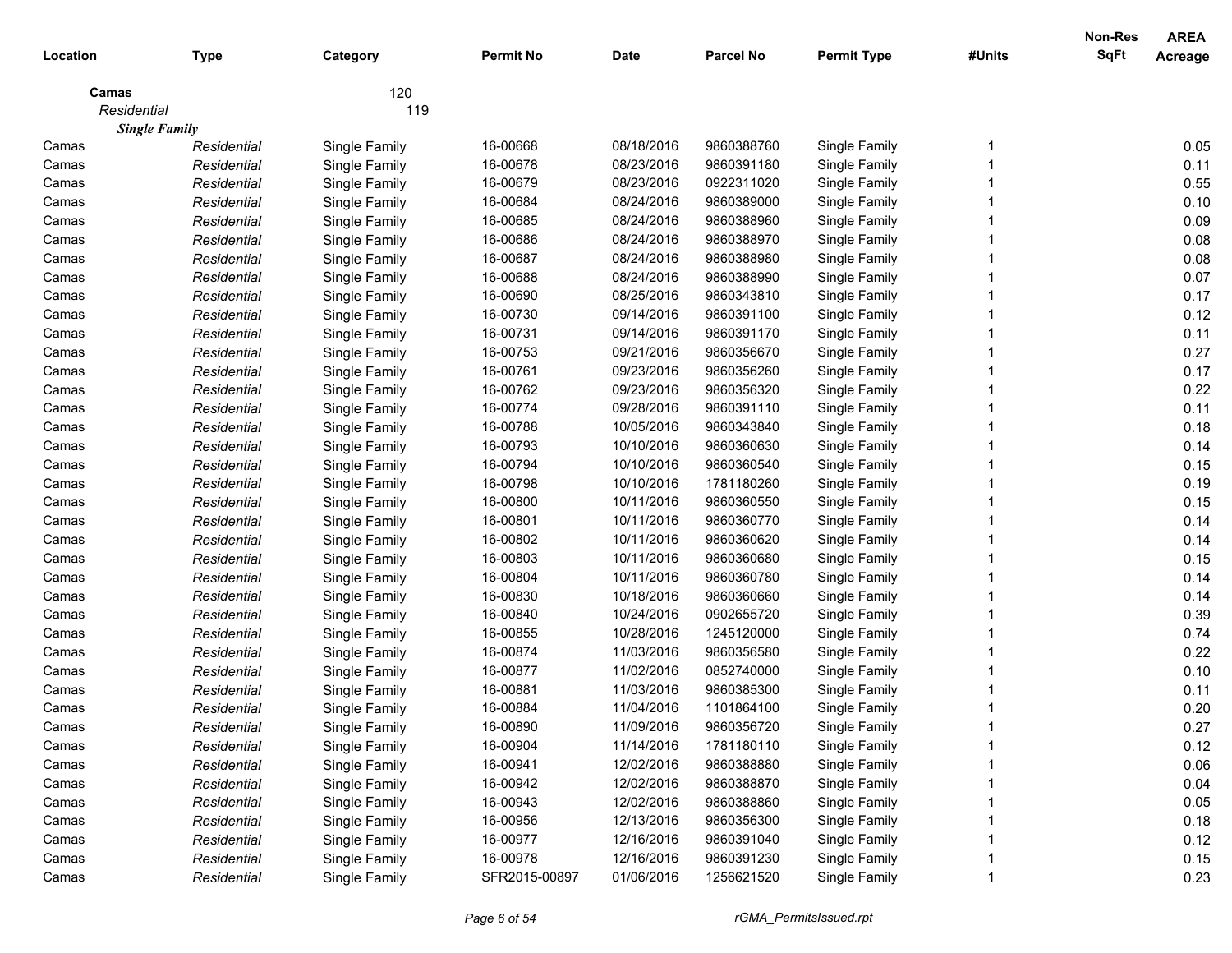| Location             | <b>Type</b>          | Category      | <b>Permit No</b> | Date       | <b>Parcel No</b> | <b>Permit Type</b> | #Units | Non-Res<br><b>SqFt</b>     | <b>AREA</b><br>Acreage |
|----------------------|----------------------|---------------|------------------|------------|------------------|--------------------|--------|----------------------------|------------------------|
| Camas<br>Residential |                      | 120<br>119    |                  |            |                  |                    |        |                            |                        |
|                      | <b>Single Family</b> |               |                  |            |                  |                    |        |                            |                        |
| Camas                | Residential          | Single Family | SFR2016-00104    | 03/14/2016 | 1256621920       | Single Family      |        |                            | 0.13                   |
| Camas                | Residential          | Single Family | SFR2016-00105    | 03/02/2016 | 1256621680       | Single Family      |        |                            | 0.14                   |
|                      |                      |               |                  |            |                  |                    | 119    | <b>Total Single Family</b> |                        |
|                      |                      |               |                  |            | Camas Sub Total  |                    | 119    | 12,000                     |                        |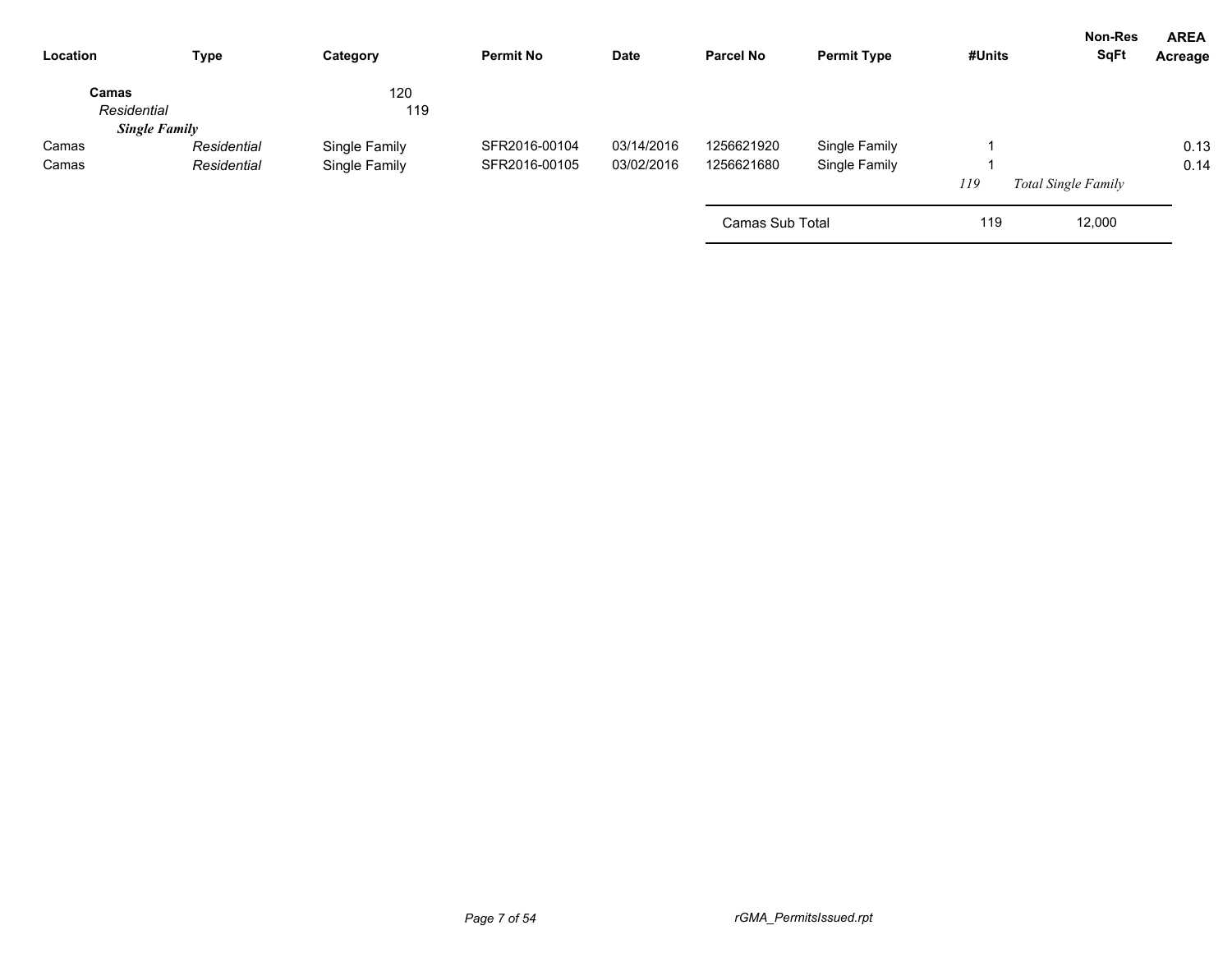| Location  | <b>Type</b>                         | Category      | <b>Permit No</b>       | <b>Date</b>              | <b>Parcel No</b>         | <b>Permit Type</b> | #Units           | <b>Non-Res</b><br><b>SqFt</b> | <b>AREA</b><br>Acreage |
|-----------|-------------------------------------|---------------|------------------------|--------------------------|--------------------------|--------------------|------------------|-------------------------------|------------------------|
|           | <b>La Center</b>                    | 24            |                        |                          |                          |                    |                  |                               |                        |
|           | Residential                         | 24            |                        |                          |                          |                    |                  |                               |                        |
|           | <b>Multi-Family</b>                 |               |                        |                          |                          |                    |                  |                               |                        |
| La Center | Residential                         | Multi-Family  | MN16-0001              | 02/24/2016               | 0644700000               | Multi-Family       | 3                |                               | 0.18                   |
| La Center | Residential                         | Multi-Family  | MN16-0002              | 05/04/2016               | 0629651020               | Multi-Family       | $\boldsymbol{2}$ |                               | 0.42                   |
| La Center | Residential                         | Multi-Family  | MN16-0003              | 05/04/2016               | 0629650960               | Multi-Family       | $\overline{2}$   |                               | 0.43                   |
|           |                                     |               |                        |                          |                          |                    | $\mathcal{I}$    | Total Multi-Family            |                        |
| La Center | <b>Single Family</b><br>Residential |               | RN15-0014              | 01/29/2016               | 2589050200               |                    | -1               |                               | 0.17                   |
| La Center | Residential                         | Single Family | RN15-0015              | 01/26/2016               | 2589050540               | Single Family      |                  |                               | 0.17                   |
| La Center | Residential                         | Single Family | RN16-0001              | 02/17/2016               | 2589050220               | Single Family      |                  |                               | 0.18                   |
| La Center |                                     | Single Family | RN16-0002              | 02/10/2016               | 2589050900               | Single Family      |                  |                               | 0.17                   |
| La Center | Residential<br>Residential          | Single Family | RN16-0003              | 04/07/2016               | 2586300000               | Single Family      |                  |                               | 1.84                   |
| La Center |                                     | Single Family | RN16-0004              | 04/07/2016               | 2589050560               | Single Family      |                  |                               |                        |
| La Center | Residential                         | Single Family | RN16-0005              | 04/15/2016               | 2589050080               | Single Family      |                  |                               | 0.17                   |
|           | Residential                         | Single Family |                        |                          |                          | Single Family      | 1                |                               | 0.17<br>0.17           |
| La Center | Residential                         | Single Family | RN16-0006              | 04/29/2016               | 2589050060               | Single Family      |                  |                               |                        |
| La Center | Residential                         | Single Family | RN16-0007              | 05/20/2016               | 2589050040               | Single Family      |                  |                               | 0.17<br>0.19           |
| La Center | Residential                         | Single Family | RN16-0008<br>RN16-0009 | 09/27/2016<br>09/29/2016 | 2588940600<br>2588940620 | Single Family      |                  |                               | 0.19                   |
| La Center | Residential                         | Single Family |                        |                          |                          | Single Family      |                  |                               |                        |
| La Center | Residential                         | Single Family | RN16-0010<br>RN16-0011 | 10/21/2016<br>10/21/2016 | 2588940160<br>2588941140 | Single Family      |                  |                               | 0.22                   |
| La Center | Residential                         | Single Family |                        |                          |                          | Single Family      |                  |                               | 0.17                   |
| La Center | Residential                         | Single Family | RN16-0014              | 08/31/2016               | 2589050520               | Single Family      |                  |                               | 0.17                   |
| La Center | Residential                         | Single Family | RN16-0015              | 10/21/2016               | 2588941100               | Single Family      |                  |                               | 0.19                   |
| La Center | Residential                         | Single Family | RN16-0016              | 10/24/2016               | 2588940280               | Single Family      |                  |                               | 0.18                   |
| La Center | Residential                         | Single Family | RN16-0017              | 11/10/2016               | 9860402530               | Single Family      |                  |                               | 0.20                   |
| La Center | Residential                         | Single Family | RN16-0018              | 11/21/2016               | 9860402540               | Single Family      |                  |                               | 0.18                   |
| La Center | Residential                         | Single Family | RN16-0019              | 12/06/2016               | 9860402570               | Single Family      |                  |                               | 0.20                   |
| La Center | Residential                         | Single Family | RN16-0020              | 12/20/2016               | 9860402660               | Single Family      |                  |                               | 0.16                   |
| La Center | Residential                         | Single Family | RN16-0021              | 12/28/2016               | 9860402550               | Single Family      |                  |                               | 0.17                   |
|           |                                     |               |                        |                          |                          |                    | 21               | Total Single Family           |                        |
|           |                                     |               |                        |                          | La Center Sub Total      |                    | 28               | 0                             |                        |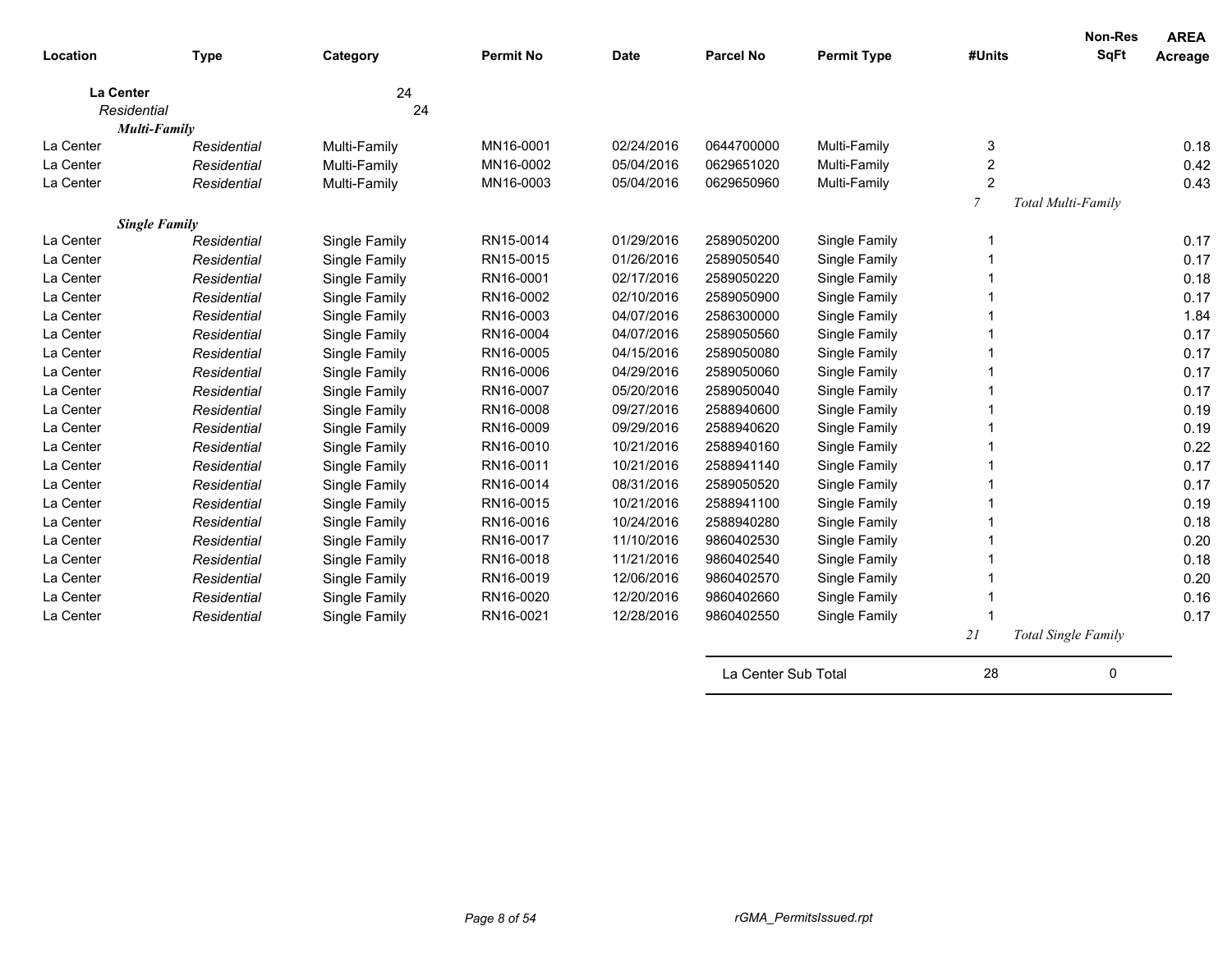|            |                                    |                         |                  |            |                  |                         |             | Non-Res            | <b>AREA</b> |
|------------|------------------------------------|-------------------------|------------------|------------|------------------|-------------------------|-------------|--------------------|-------------|
| Location   | Type                               | Category                | <b>Permit No</b> | Date       | <b>Parcel No</b> | <b>Permit Type</b>      | #Units      | <b>SqFt</b>        | Acreage     |
| Ridgefield |                                    | 81                      |                  |            |                  |                         |             |                    |             |
|            | Non-Residential                    | 6                       |                  |            |                  |                         |             |                    |             |
| Ridgefield | Non-Residential                    | <b>Other Commercial</b> | COM-15-0024      | 01/27/2016 | 2154440080       | <b>Other Commercial</b> |             | 13,500             | 2.37        |
| Ridgefield | Non-Residential                    | Other Commercial        | COM-15-0027      | 02/16/2016 | 0678880020       | <b>Other Commercial</b> |             | 600                | 15.00       |
| Ridgefield | Non-Residential                    | Other Commercial        | COM-16-0003      | 03/04/2016 | 0673620000       | Other Commercial        |             | 156                | 4.58        |
| Ridgefield | Non-Residential                    | Other Commercial        | COM-16-0019      | 12/06/2016 | 9860335980       | Other Commercial        |             | 31,410             | 3.78        |
| Ridgefield | Non-Residential                    | <b>Other Commercial</b> | COM-16-0020      | 12/06/2016 | 9860335980       | Other Commercial        |             | 8,040              | 3.78        |
| Ridgefield | Non-Residential                    | Other Commercial        | COM-16-0043      | 11/02/2016 | 0683540000       | Other Commercial        |             | 392                | 0.86        |
|            |                                    |                         |                  |            |                  |                         |             | 54098.00           |             |
|            | Residential<br><b>Multi-Family</b> | 75                      |                  |            |                  |                         |             |                    |             |
| Ridgefield | Residential                        | Multi-Family            | BLD-16-0025      | 03/08/2016 | 9860291260       | Multi-Family            | 1           |                    | 0.07        |
| Ridgefield | Residential                        | Multi-Family            | BLD-16-0026      | 03/08/2016 | 9860291270       | Multi-Family            | -1          |                    | 0.09        |
| Ridgefield | Residential                        | Multi-Family            | BLD-16-0027      | 03/08/2016 | 9860291250       | Multi-Family            | -1          |                    | 0.11        |
| Ridgefield | Residential                        | Multi-Family            | BLD-16-0038      | 02/25/2016 | 9860362560       | Multi-Family            | -1          |                    | 0.04        |
| Ridgefield | Residential                        | Multi-Family            | BLD-16-0039      | 02/24/2016 | 9860362540       | Multi-Family            | 1           |                    | 0.04        |
| Ridgefield | Residential                        | Multi-Family            | BLD-16-0040      | 02/24/2016 | 9860362550       | Multi-Family            | 1           |                    | 0.04        |
| Ridgefield | Residential                        | Multi-Family            | BLD-16-0041      | 02/24/2016 | 9860362570       | Multi-Family            | 1           |                    | 0.05        |
| Ridgefield | Residential                        | Multi-Family            | BLD-16-0042      | 02/25/2016 | 9860362530       | Multi-Family            | 1           |                    | 0.04        |
| Ridgefield | Residential                        | Multi-Family            | BLD-16-0043      | 02/24/2016 | 9860362520       | Multi-Family            | 1           |                    | 0.06        |
| Ridgefield | Residential                        | Multi-Family            | BLD-16-0050      | 03/04/2016 | 9860362510       | Multi-Family            |             |                    | 0.08        |
| Ridgefield | Residential                        | Multi-Family            | BLD-16-0051      | 03/04/2016 | 9860362500       | Multi-Family            |             |                    | 0.04        |
| Ridgefield | Residential                        | Multi-Family            | BLD-16-0052      | 03/04/2016 | 9860362490       | Multi-Family            |             |                    | 0.08        |
| Ridgefield | Residential                        | Multi-Family            | BLD-16-0058      | 03/28/2016 | 2160441500       | Multi-Family            |             |                    | 0.06        |
| Ridgefield | Residential                        | Multi-Family            | BLD-16-0059      | 03/28/2016 | 2160441480       | Multi-Family            |             |                    | 0.04        |
| Ridgefield | Residential                        | Multi-Family            | BLD-16-0060      | 03/28/2016 | 2160441460       | Multi-Family            |             |                    | 0.05        |
| Ridgefield | Residential                        | Multi-Family            | BLD-16-0061      | 03/28/2016 | 2160441440       | Multi-Family            |             |                    | 0.05        |
| Ridgefield | Residential                        | Multi-Family            | BLD-16-0062      | 03/28/2016 | 2160441580       | Multi-Family            |             |                    | 0.06        |
| Ridgefield | Residential                        | Multi-Family            | BLD-16-0063      | 03/28/2016 | 2160441560       | Multi-Family            |             |                    | 0.05        |
| Ridgefield | Residential                        | Multi-Family            | BLD-16-0064      | 03/28/2016 | 2160441540       | Multi-Family            |             |                    | 0.05        |
| Ridgefield | Residential                        | Multi-Family            | BLD-16-0065      | 03/28/2016 | 2160441520       | Multi-Family            |             |                    | 0.06        |
| Ridgefield | Residential                        | Multi-Family            | BLD-16-0066      | 03/28/2016 | 2160441700       | Multi-Family            |             |                    | 0.05        |
| Ridgefield | Residential                        | Multi-Family            | BLD-16-0067      | 03/28/2016 | 2160441720       | Multi-Family            |             |                    | 0.08        |
| Ridgefield | Residential                        | Multi-Family            | BLD-16-0068      | 03/28/2016 | 2160441680       | Multi-Family            | -1          |                    | 0.06        |
|            |                                    |                         |                  |            |                  |                         | 23          | Total Multi-Family |             |
|            | <b>Single Family</b>               |                         |                  |            |                  |                         |             |                    |             |
| Ridgefield | Residential                        | Single Family           | BLD-15-0045      | 03/17/2016 | 1211100000       | Single Family           | -1          |                    | 7.53        |
| Ridgefield | Residential                        | Single Family           | BLD-15-0343      | 03/18/2016 | 2158250000       | Single Family           |             |                    | 19.00       |
| Ridgefield | Residential                        | Single Family           | BLD-15-0344      | 03/18/2016 | 2158250000       | Single Family           |             |                    | 19.00       |
| Ridgefield | Residential                        | Single Family           | BLD-15-0345      | 03/18/2016 | 2158250000       | Single Family           |             |                    | 19.00       |
| Ridgefield | Residential                        | Single Family           | BLD-15-0346      | 02/03/2016 | 2158250000       | Single Family           |             |                    | 19.00       |
| Ridgefield | Residential                        | Single Family           | BLD-15-0356      | 03/02/2016 | 9860352030       | Single Family           |             |                    | 0.21        |
| Ridgefield | Residential                        | Single Family           | BLD-16-0011      | 01/27/2016 | 2200322460       | Single Family           | $\mathbf 1$ |                    | 0.50        |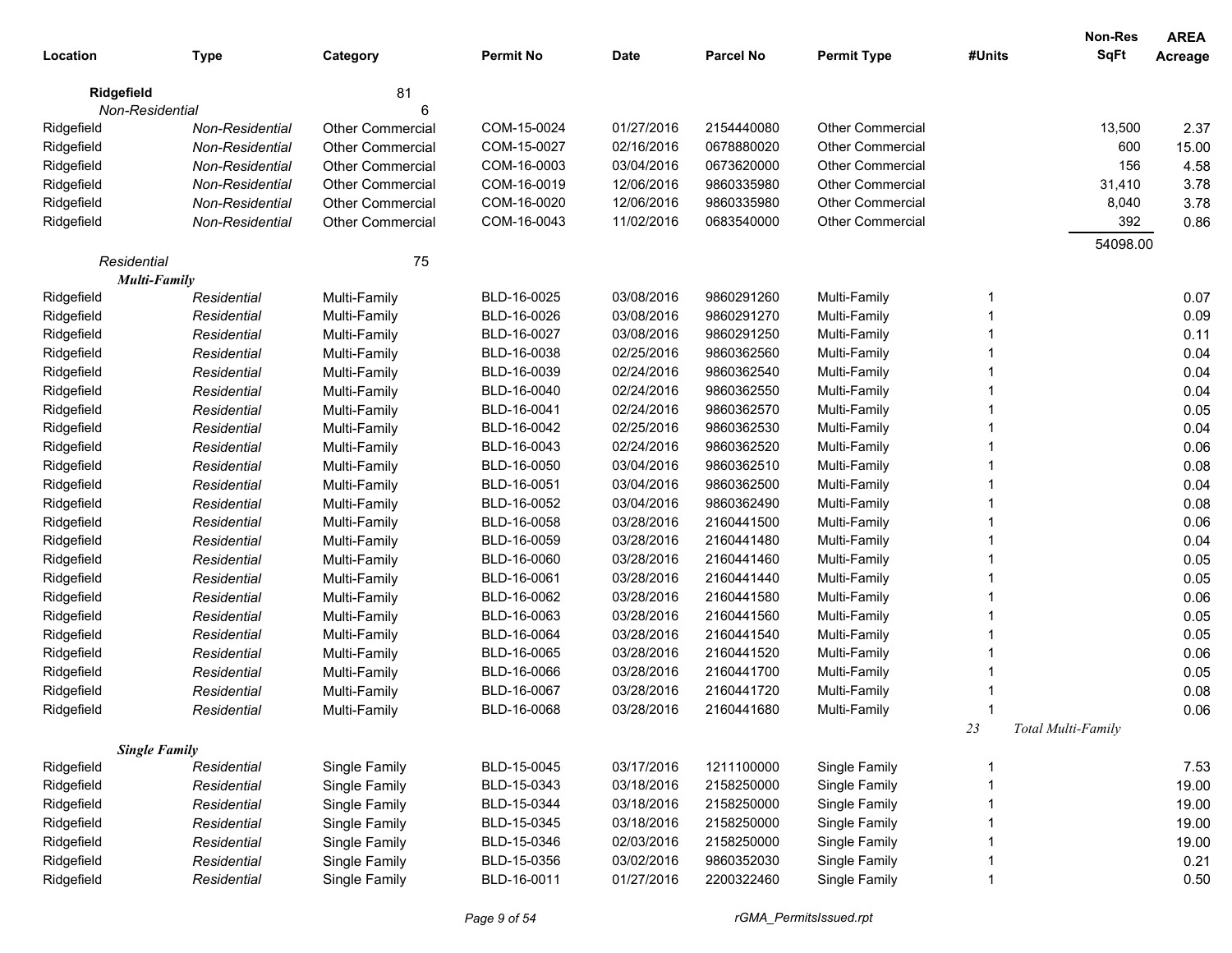| 81<br>Ridgefield<br>75<br>Residential<br><b>Single Family</b><br>0.15<br>BLD-16-0033<br>02/19/2016<br>0683182780<br>Single Family<br>Ridgefield<br>Single Family<br>Residential<br>0.19<br>03/09/2016<br>Ridgefield<br>Single Family<br>BLD-16-0046<br>9860352120<br>Single Family<br>Residential<br>03/11/2016<br>0.13<br>Ridgefield<br>Single Family<br>BLD-16-0054<br>0683182640<br>Single Family<br>Residential<br>0.06<br>Ridgefield<br>BLD-16-0075<br>03/22/2016<br>Single Family<br>Residential<br>Single Family<br>9860362390<br>0.19<br>Ridgefield<br>BLD-16-0080<br>03/31/2016<br>9860287370<br>Residential<br>Single Family<br>Single Family<br>0.19<br>Ridgefield<br>BLD-16-0081<br>03/24/2016<br>Residential<br>Single Family<br>9860287360<br>Single Family<br>5.30<br>Ridgefield<br>BLD-16-0114<br>06/09/2016<br>Residential<br>Single Family<br>9860286690<br>Single Family<br>0.20<br>Ridgefield<br>BLD-16-0151<br>05/10/2016<br>9860287330<br>Residential<br>Single Family<br>Single Family<br>0.19<br>Ridgefield<br>BLD-16-0152<br>05/10/2016<br>9860287320<br>Residential<br>Single Family<br>Single Family<br>Ridgefield<br>BLD-16-0160<br>05/12/2016<br>0.20<br>1210610460<br>Single Family<br>Residential<br>Single Family<br>BLD-16-0190<br>12/28/2016<br>0.21<br>Ridgefield<br>9860382320<br>Single Family<br>Residential<br>Single Family<br>0.16<br>Ridgefield<br>BLD-16-0193<br>05/24/2016<br>Single Family<br>Residential<br>Single Family<br>0683182700<br>0.22<br>Ridgefield<br>BLD-16-0202<br>05/04/2016<br>Single Family<br>Residential<br>Single Family<br>0683181940<br>Ridgefield<br>BLD-16-0212<br>06/07/2016<br>9860282570<br>Single Family<br>Residential<br>Single Family<br>0.06<br>Ridgefield<br>BLD-16-0220<br>06/03/2016<br>Single Family<br>Residential<br>Single Family<br>9860362360<br>0.06<br>Ridgefield<br>BLD-16-0223<br>06/03/2016<br>Single Family<br>Residential<br>Single Family<br>9860362370<br>Ridgefield<br>BLD-16-0224<br>05/20/2016<br>Single Family<br>0.21<br>Residential<br>Single Family<br>0683181920<br>06/20/2016<br>0.06<br>Ridgefield<br>Single Family<br>BLD-16-0234<br>9860362410<br>Single Family<br>Residential<br>0.30<br>Ridgefield<br>Single Family<br>BLD-16-0237<br>06/22/2016<br>9860261370<br>Single Family<br>Residential<br>0.15<br>Ridgefield<br>BLD-16-0242<br>06/14/2016<br>0683182620<br>Single Family<br>Residential<br>Single Family<br>0.07<br>Ridgefield<br>BLD-16-0250<br>07/07/2016<br>9860362400<br>Single Family<br>Residential<br>Single Family<br>0.06<br>Ridgefield<br>BLD-16-0253<br>07/12/2016<br>Single Family<br>Residential<br>Single Family<br>9860362350<br>2.17<br>Ridgefield<br>08/31/2016<br>Single Family<br>Residential<br>Single Family<br>BLD-16-0256<br>2160240020<br>0.06<br>Ridgefield<br>BLD-16-0257<br>07/15/2016<br>Single Family<br>Residential<br>Single Family<br>9860362380<br>Ridgefield<br>BLD-16-0262<br>0.23<br>Residential<br>Single Family<br>08/12/2016<br>1210610020<br>Single Family<br>Ridgefield<br>BLD-16-0274<br>0.13<br>09/02/2016<br>0683182660<br>Single Family<br>Residential<br>Single Family<br>Ridgefield<br>BLD-16-0277<br>07/29/2016<br>0683181660<br>Single Family<br>0.15<br>Residential<br>Single Family<br>0.22<br>Ridgefield<br>BLD-16-0280<br>07/29/2016<br>0683181880<br>Residential<br>Single Family<br>Single Family<br>0.07<br>Ridgefield<br>BLD-16-0284<br>08/11/2016<br>9860362340<br>Residential<br>Single Family<br>Single Family<br>0.19<br>Ridgefield<br>09/30/2016<br>Residential<br>Single Family<br>BLD-16-0285<br>0683181900<br>Single Family<br>Ridgefield<br>BLD-16-0286<br>08/24/2016<br>9860375360<br>0.17<br>Residential<br>Single Family<br>Single Family<br>09/02/2016<br>0.16<br>Ridgefield<br>Single Family<br>BLD-16-0289<br>2160440060<br>Single Family<br>Residential<br>09/06/2016<br>Ridgefield<br>BLD-16-0290<br>0673691680<br>Single Family<br>0.23<br>Single Family<br>Residential<br>0.14<br>Ridgefield<br>Single Family<br>BLD-16-0301<br>09/16/2016<br>0683181640<br>Single Family<br>Residential<br>Ridgefield<br>Single Family<br>BLD-16-0303<br>11/03/2016<br>Single Family<br>0.23<br>Residential<br>0683181860<br>Ridgefield<br>11/29/2016<br>Single Family<br>0.32<br>Residential<br>Single Family<br>BLD-16-0311<br>0673691500<br>Ridgefield<br>Single Family<br>BLD-16-0315<br>12/16/2016<br>0683182400<br>Single Family<br>0.15<br>Residential<br>Ridgefield<br>Single Family<br>12/19/2016<br>2137070000<br>Single Family<br>6.91<br>Residential<br>BLD-16-0322<br>Ridgefield<br>Single Family<br>BLD-16-0323<br>12/19/2016<br>2137070000<br>Single Family<br>6.91<br>Residential<br>Ridgefield<br>BLD-16-0324<br>12/19/2016<br>2137070000<br>Single Family<br>Single Family<br>6.91<br>Residential |          |             |          |                  |             |                  |                    |        | Non-Res     | <b>AREA</b> |
|-------------------------------------------------------------------------------------------------------------------------------------------------------------------------------------------------------------------------------------------------------------------------------------------------------------------------------------------------------------------------------------------------------------------------------------------------------------------------------------------------------------------------------------------------------------------------------------------------------------------------------------------------------------------------------------------------------------------------------------------------------------------------------------------------------------------------------------------------------------------------------------------------------------------------------------------------------------------------------------------------------------------------------------------------------------------------------------------------------------------------------------------------------------------------------------------------------------------------------------------------------------------------------------------------------------------------------------------------------------------------------------------------------------------------------------------------------------------------------------------------------------------------------------------------------------------------------------------------------------------------------------------------------------------------------------------------------------------------------------------------------------------------------------------------------------------------------------------------------------------------------------------------------------------------------------------------------------------------------------------------------------------------------------------------------------------------------------------------------------------------------------------------------------------------------------------------------------------------------------------------------------------------------------------------------------------------------------------------------------------------------------------------------------------------------------------------------------------------------------------------------------------------------------------------------------------------------------------------------------------------------------------------------------------------------------------------------------------------------------------------------------------------------------------------------------------------------------------------------------------------------------------------------------------------------------------------------------------------------------------------------------------------------------------------------------------------------------------------------------------------------------------------------------------------------------------------------------------------------------------------------------------------------------------------------------------------------------------------------------------------------------------------------------------------------------------------------------------------------------------------------------------------------------------------------------------------------------------------------------------------------------------------------------------------------------------------------------------------------------------------------------------------------------------------------------------------------------------------------------------------------------------------------------------------------------------------------------------------------------------------------------------------------------------------------------------------------------------------------------------------------------------------------------------------------------------------------------------------------------------------------------------------------------------------------------------------------------------------------------------------------------------------------------------------------------------------------------------------------------------------------------------------------------------------------------------------------------------------------------------------------------------------------------------------------------------------------------------------------------------------------------------------------------------------------|----------|-------------|----------|------------------|-------------|------------------|--------------------|--------|-------------|-------------|
|                                                                                                                                                                                                                                                                                                                                                                                                                                                                                                                                                                                                                                                                                                                                                                                                                                                                                                                                                                                                                                                                                                                                                                                                                                                                                                                                                                                                                                                                                                                                                                                                                                                                                                                                                                                                                                                                                                                                                                                                                                                                                                                                                                                                                                                                                                                                                                                                                                                                                                                                                                                                                                                                                                                                                                                                                                                                                                                                                                                                                                                                                                                                                                                                                                                                                                                                                                                                                                                                                                                                                                                                                                                                                                                                                                                                                                                                                                                                                                                                                                                                                                                                                                                                                                                                                                                                                                                                                                                                                                                                                                                                                                                                                                                                                                                                       | Location | <b>Type</b> | Category | <b>Permit No</b> | <b>Date</b> | <b>Parcel No</b> | <b>Permit Type</b> | #Units | <b>SqFt</b> | Acreage     |
|                                                                                                                                                                                                                                                                                                                                                                                                                                                                                                                                                                                                                                                                                                                                                                                                                                                                                                                                                                                                                                                                                                                                                                                                                                                                                                                                                                                                                                                                                                                                                                                                                                                                                                                                                                                                                                                                                                                                                                                                                                                                                                                                                                                                                                                                                                                                                                                                                                                                                                                                                                                                                                                                                                                                                                                                                                                                                                                                                                                                                                                                                                                                                                                                                                                                                                                                                                                                                                                                                                                                                                                                                                                                                                                                                                                                                                                                                                                                                                                                                                                                                                                                                                                                                                                                                                                                                                                                                                                                                                                                                                                                                                                                                                                                                                                                       |          |             |          |                  |             |                  |                    |        |             |             |
|                                                                                                                                                                                                                                                                                                                                                                                                                                                                                                                                                                                                                                                                                                                                                                                                                                                                                                                                                                                                                                                                                                                                                                                                                                                                                                                                                                                                                                                                                                                                                                                                                                                                                                                                                                                                                                                                                                                                                                                                                                                                                                                                                                                                                                                                                                                                                                                                                                                                                                                                                                                                                                                                                                                                                                                                                                                                                                                                                                                                                                                                                                                                                                                                                                                                                                                                                                                                                                                                                                                                                                                                                                                                                                                                                                                                                                                                                                                                                                                                                                                                                                                                                                                                                                                                                                                                                                                                                                                                                                                                                                                                                                                                                                                                                                                                       |          |             |          |                  |             |                  |                    |        |             |             |
|                                                                                                                                                                                                                                                                                                                                                                                                                                                                                                                                                                                                                                                                                                                                                                                                                                                                                                                                                                                                                                                                                                                                                                                                                                                                                                                                                                                                                                                                                                                                                                                                                                                                                                                                                                                                                                                                                                                                                                                                                                                                                                                                                                                                                                                                                                                                                                                                                                                                                                                                                                                                                                                                                                                                                                                                                                                                                                                                                                                                                                                                                                                                                                                                                                                                                                                                                                                                                                                                                                                                                                                                                                                                                                                                                                                                                                                                                                                                                                                                                                                                                                                                                                                                                                                                                                                                                                                                                                                                                                                                                                                                                                                                                                                                                                                                       |          |             |          |                  |             |                  |                    |        |             |             |
|                                                                                                                                                                                                                                                                                                                                                                                                                                                                                                                                                                                                                                                                                                                                                                                                                                                                                                                                                                                                                                                                                                                                                                                                                                                                                                                                                                                                                                                                                                                                                                                                                                                                                                                                                                                                                                                                                                                                                                                                                                                                                                                                                                                                                                                                                                                                                                                                                                                                                                                                                                                                                                                                                                                                                                                                                                                                                                                                                                                                                                                                                                                                                                                                                                                                                                                                                                                                                                                                                                                                                                                                                                                                                                                                                                                                                                                                                                                                                                                                                                                                                                                                                                                                                                                                                                                                                                                                                                                                                                                                                                                                                                                                                                                                                                                                       |          |             |          |                  |             |                  |                    |        |             |             |
|                                                                                                                                                                                                                                                                                                                                                                                                                                                                                                                                                                                                                                                                                                                                                                                                                                                                                                                                                                                                                                                                                                                                                                                                                                                                                                                                                                                                                                                                                                                                                                                                                                                                                                                                                                                                                                                                                                                                                                                                                                                                                                                                                                                                                                                                                                                                                                                                                                                                                                                                                                                                                                                                                                                                                                                                                                                                                                                                                                                                                                                                                                                                                                                                                                                                                                                                                                                                                                                                                                                                                                                                                                                                                                                                                                                                                                                                                                                                                                                                                                                                                                                                                                                                                                                                                                                                                                                                                                                                                                                                                                                                                                                                                                                                                                                                       |          |             |          |                  |             |                  |                    |        |             |             |
|                                                                                                                                                                                                                                                                                                                                                                                                                                                                                                                                                                                                                                                                                                                                                                                                                                                                                                                                                                                                                                                                                                                                                                                                                                                                                                                                                                                                                                                                                                                                                                                                                                                                                                                                                                                                                                                                                                                                                                                                                                                                                                                                                                                                                                                                                                                                                                                                                                                                                                                                                                                                                                                                                                                                                                                                                                                                                                                                                                                                                                                                                                                                                                                                                                                                                                                                                                                                                                                                                                                                                                                                                                                                                                                                                                                                                                                                                                                                                                                                                                                                                                                                                                                                                                                                                                                                                                                                                                                                                                                                                                                                                                                                                                                                                                                                       |          |             |          |                  |             |                  |                    |        |             |             |
|                                                                                                                                                                                                                                                                                                                                                                                                                                                                                                                                                                                                                                                                                                                                                                                                                                                                                                                                                                                                                                                                                                                                                                                                                                                                                                                                                                                                                                                                                                                                                                                                                                                                                                                                                                                                                                                                                                                                                                                                                                                                                                                                                                                                                                                                                                                                                                                                                                                                                                                                                                                                                                                                                                                                                                                                                                                                                                                                                                                                                                                                                                                                                                                                                                                                                                                                                                                                                                                                                                                                                                                                                                                                                                                                                                                                                                                                                                                                                                                                                                                                                                                                                                                                                                                                                                                                                                                                                                                                                                                                                                                                                                                                                                                                                                                                       |          |             |          |                  |             |                  |                    |        |             |             |
|                                                                                                                                                                                                                                                                                                                                                                                                                                                                                                                                                                                                                                                                                                                                                                                                                                                                                                                                                                                                                                                                                                                                                                                                                                                                                                                                                                                                                                                                                                                                                                                                                                                                                                                                                                                                                                                                                                                                                                                                                                                                                                                                                                                                                                                                                                                                                                                                                                                                                                                                                                                                                                                                                                                                                                                                                                                                                                                                                                                                                                                                                                                                                                                                                                                                                                                                                                                                                                                                                                                                                                                                                                                                                                                                                                                                                                                                                                                                                                                                                                                                                                                                                                                                                                                                                                                                                                                                                                                                                                                                                                                                                                                                                                                                                                                                       |          |             |          |                  |             |                  |                    |        |             |             |
|                                                                                                                                                                                                                                                                                                                                                                                                                                                                                                                                                                                                                                                                                                                                                                                                                                                                                                                                                                                                                                                                                                                                                                                                                                                                                                                                                                                                                                                                                                                                                                                                                                                                                                                                                                                                                                                                                                                                                                                                                                                                                                                                                                                                                                                                                                                                                                                                                                                                                                                                                                                                                                                                                                                                                                                                                                                                                                                                                                                                                                                                                                                                                                                                                                                                                                                                                                                                                                                                                                                                                                                                                                                                                                                                                                                                                                                                                                                                                                                                                                                                                                                                                                                                                                                                                                                                                                                                                                                                                                                                                                                                                                                                                                                                                                                                       |          |             |          |                  |             |                  |                    |        |             |             |
|                                                                                                                                                                                                                                                                                                                                                                                                                                                                                                                                                                                                                                                                                                                                                                                                                                                                                                                                                                                                                                                                                                                                                                                                                                                                                                                                                                                                                                                                                                                                                                                                                                                                                                                                                                                                                                                                                                                                                                                                                                                                                                                                                                                                                                                                                                                                                                                                                                                                                                                                                                                                                                                                                                                                                                                                                                                                                                                                                                                                                                                                                                                                                                                                                                                                                                                                                                                                                                                                                                                                                                                                                                                                                                                                                                                                                                                                                                                                                                                                                                                                                                                                                                                                                                                                                                                                                                                                                                                                                                                                                                                                                                                                                                                                                                                                       |          |             |          |                  |             |                  |                    |        |             |             |
|                                                                                                                                                                                                                                                                                                                                                                                                                                                                                                                                                                                                                                                                                                                                                                                                                                                                                                                                                                                                                                                                                                                                                                                                                                                                                                                                                                                                                                                                                                                                                                                                                                                                                                                                                                                                                                                                                                                                                                                                                                                                                                                                                                                                                                                                                                                                                                                                                                                                                                                                                                                                                                                                                                                                                                                                                                                                                                                                                                                                                                                                                                                                                                                                                                                                                                                                                                                                                                                                                                                                                                                                                                                                                                                                                                                                                                                                                                                                                                                                                                                                                                                                                                                                                                                                                                                                                                                                                                                                                                                                                                                                                                                                                                                                                                                                       |          |             |          |                  |             |                  |                    |        |             |             |
|                                                                                                                                                                                                                                                                                                                                                                                                                                                                                                                                                                                                                                                                                                                                                                                                                                                                                                                                                                                                                                                                                                                                                                                                                                                                                                                                                                                                                                                                                                                                                                                                                                                                                                                                                                                                                                                                                                                                                                                                                                                                                                                                                                                                                                                                                                                                                                                                                                                                                                                                                                                                                                                                                                                                                                                                                                                                                                                                                                                                                                                                                                                                                                                                                                                                                                                                                                                                                                                                                                                                                                                                                                                                                                                                                                                                                                                                                                                                                                                                                                                                                                                                                                                                                                                                                                                                                                                                                                                                                                                                                                                                                                                                                                                                                                                                       |          |             |          |                  |             |                  |                    |        |             |             |
|                                                                                                                                                                                                                                                                                                                                                                                                                                                                                                                                                                                                                                                                                                                                                                                                                                                                                                                                                                                                                                                                                                                                                                                                                                                                                                                                                                                                                                                                                                                                                                                                                                                                                                                                                                                                                                                                                                                                                                                                                                                                                                                                                                                                                                                                                                                                                                                                                                                                                                                                                                                                                                                                                                                                                                                                                                                                                                                                                                                                                                                                                                                                                                                                                                                                                                                                                                                                                                                                                                                                                                                                                                                                                                                                                                                                                                                                                                                                                                                                                                                                                                                                                                                                                                                                                                                                                                                                                                                                                                                                                                                                                                                                                                                                                                                                       |          |             |          |                  |             |                  |                    |        |             |             |
|                                                                                                                                                                                                                                                                                                                                                                                                                                                                                                                                                                                                                                                                                                                                                                                                                                                                                                                                                                                                                                                                                                                                                                                                                                                                                                                                                                                                                                                                                                                                                                                                                                                                                                                                                                                                                                                                                                                                                                                                                                                                                                                                                                                                                                                                                                                                                                                                                                                                                                                                                                                                                                                                                                                                                                                                                                                                                                                                                                                                                                                                                                                                                                                                                                                                                                                                                                                                                                                                                                                                                                                                                                                                                                                                                                                                                                                                                                                                                                                                                                                                                                                                                                                                                                                                                                                                                                                                                                                                                                                                                                                                                                                                                                                                                                                                       |          |             |          |                  |             |                  |                    |        |             |             |
|                                                                                                                                                                                                                                                                                                                                                                                                                                                                                                                                                                                                                                                                                                                                                                                                                                                                                                                                                                                                                                                                                                                                                                                                                                                                                                                                                                                                                                                                                                                                                                                                                                                                                                                                                                                                                                                                                                                                                                                                                                                                                                                                                                                                                                                                                                                                                                                                                                                                                                                                                                                                                                                                                                                                                                                                                                                                                                                                                                                                                                                                                                                                                                                                                                                                                                                                                                                                                                                                                                                                                                                                                                                                                                                                                                                                                                                                                                                                                                                                                                                                                                                                                                                                                                                                                                                                                                                                                                                                                                                                                                                                                                                                                                                                                                                                       |          |             |          |                  |             |                  |                    |        |             |             |
|                                                                                                                                                                                                                                                                                                                                                                                                                                                                                                                                                                                                                                                                                                                                                                                                                                                                                                                                                                                                                                                                                                                                                                                                                                                                                                                                                                                                                                                                                                                                                                                                                                                                                                                                                                                                                                                                                                                                                                                                                                                                                                                                                                                                                                                                                                                                                                                                                                                                                                                                                                                                                                                                                                                                                                                                                                                                                                                                                                                                                                                                                                                                                                                                                                                                                                                                                                                                                                                                                                                                                                                                                                                                                                                                                                                                                                                                                                                                                                                                                                                                                                                                                                                                                                                                                                                                                                                                                                                                                                                                                                                                                                                                                                                                                                                                       |          |             |          |                  |             |                  |                    |        |             |             |
|                                                                                                                                                                                                                                                                                                                                                                                                                                                                                                                                                                                                                                                                                                                                                                                                                                                                                                                                                                                                                                                                                                                                                                                                                                                                                                                                                                                                                                                                                                                                                                                                                                                                                                                                                                                                                                                                                                                                                                                                                                                                                                                                                                                                                                                                                                                                                                                                                                                                                                                                                                                                                                                                                                                                                                                                                                                                                                                                                                                                                                                                                                                                                                                                                                                                                                                                                                                                                                                                                                                                                                                                                                                                                                                                                                                                                                                                                                                                                                                                                                                                                                                                                                                                                                                                                                                                                                                                                                                                                                                                                                                                                                                                                                                                                                                                       |          |             |          |                  |             |                  |                    |        |             | 0.14        |
|                                                                                                                                                                                                                                                                                                                                                                                                                                                                                                                                                                                                                                                                                                                                                                                                                                                                                                                                                                                                                                                                                                                                                                                                                                                                                                                                                                                                                                                                                                                                                                                                                                                                                                                                                                                                                                                                                                                                                                                                                                                                                                                                                                                                                                                                                                                                                                                                                                                                                                                                                                                                                                                                                                                                                                                                                                                                                                                                                                                                                                                                                                                                                                                                                                                                                                                                                                                                                                                                                                                                                                                                                                                                                                                                                                                                                                                                                                                                                                                                                                                                                                                                                                                                                                                                                                                                                                                                                                                                                                                                                                                                                                                                                                                                                                                                       |          |             |          |                  |             |                  |                    |        |             |             |
|                                                                                                                                                                                                                                                                                                                                                                                                                                                                                                                                                                                                                                                                                                                                                                                                                                                                                                                                                                                                                                                                                                                                                                                                                                                                                                                                                                                                                                                                                                                                                                                                                                                                                                                                                                                                                                                                                                                                                                                                                                                                                                                                                                                                                                                                                                                                                                                                                                                                                                                                                                                                                                                                                                                                                                                                                                                                                                                                                                                                                                                                                                                                                                                                                                                                                                                                                                                                                                                                                                                                                                                                                                                                                                                                                                                                                                                                                                                                                                                                                                                                                                                                                                                                                                                                                                                                                                                                                                                                                                                                                                                                                                                                                                                                                                                                       |          |             |          |                  |             |                  |                    |        |             |             |
|                                                                                                                                                                                                                                                                                                                                                                                                                                                                                                                                                                                                                                                                                                                                                                                                                                                                                                                                                                                                                                                                                                                                                                                                                                                                                                                                                                                                                                                                                                                                                                                                                                                                                                                                                                                                                                                                                                                                                                                                                                                                                                                                                                                                                                                                                                                                                                                                                                                                                                                                                                                                                                                                                                                                                                                                                                                                                                                                                                                                                                                                                                                                                                                                                                                                                                                                                                                                                                                                                                                                                                                                                                                                                                                                                                                                                                                                                                                                                                                                                                                                                                                                                                                                                                                                                                                                                                                                                                                                                                                                                                                                                                                                                                                                                                                                       |          |             |          |                  |             |                  |                    |        |             |             |
|                                                                                                                                                                                                                                                                                                                                                                                                                                                                                                                                                                                                                                                                                                                                                                                                                                                                                                                                                                                                                                                                                                                                                                                                                                                                                                                                                                                                                                                                                                                                                                                                                                                                                                                                                                                                                                                                                                                                                                                                                                                                                                                                                                                                                                                                                                                                                                                                                                                                                                                                                                                                                                                                                                                                                                                                                                                                                                                                                                                                                                                                                                                                                                                                                                                                                                                                                                                                                                                                                                                                                                                                                                                                                                                                                                                                                                                                                                                                                                                                                                                                                                                                                                                                                                                                                                                                                                                                                                                                                                                                                                                                                                                                                                                                                                                                       |          |             |          |                  |             |                  |                    |        |             |             |
|                                                                                                                                                                                                                                                                                                                                                                                                                                                                                                                                                                                                                                                                                                                                                                                                                                                                                                                                                                                                                                                                                                                                                                                                                                                                                                                                                                                                                                                                                                                                                                                                                                                                                                                                                                                                                                                                                                                                                                                                                                                                                                                                                                                                                                                                                                                                                                                                                                                                                                                                                                                                                                                                                                                                                                                                                                                                                                                                                                                                                                                                                                                                                                                                                                                                                                                                                                                                                                                                                                                                                                                                                                                                                                                                                                                                                                                                                                                                                                                                                                                                                                                                                                                                                                                                                                                                                                                                                                                                                                                                                                                                                                                                                                                                                                                                       |          |             |          |                  |             |                  |                    |        |             |             |
|                                                                                                                                                                                                                                                                                                                                                                                                                                                                                                                                                                                                                                                                                                                                                                                                                                                                                                                                                                                                                                                                                                                                                                                                                                                                                                                                                                                                                                                                                                                                                                                                                                                                                                                                                                                                                                                                                                                                                                                                                                                                                                                                                                                                                                                                                                                                                                                                                                                                                                                                                                                                                                                                                                                                                                                                                                                                                                                                                                                                                                                                                                                                                                                                                                                                                                                                                                                                                                                                                                                                                                                                                                                                                                                                                                                                                                                                                                                                                                                                                                                                                                                                                                                                                                                                                                                                                                                                                                                                                                                                                                                                                                                                                                                                                                                                       |          |             |          |                  |             |                  |                    |        |             |             |
|                                                                                                                                                                                                                                                                                                                                                                                                                                                                                                                                                                                                                                                                                                                                                                                                                                                                                                                                                                                                                                                                                                                                                                                                                                                                                                                                                                                                                                                                                                                                                                                                                                                                                                                                                                                                                                                                                                                                                                                                                                                                                                                                                                                                                                                                                                                                                                                                                                                                                                                                                                                                                                                                                                                                                                                                                                                                                                                                                                                                                                                                                                                                                                                                                                                                                                                                                                                                                                                                                                                                                                                                                                                                                                                                                                                                                                                                                                                                                                                                                                                                                                                                                                                                                                                                                                                                                                                                                                                                                                                                                                                                                                                                                                                                                                                                       |          |             |          |                  |             |                  |                    |        |             |             |
|                                                                                                                                                                                                                                                                                                                                                                                                                                                                                                                                                                                                                                                                                                                                                                                                                                                                                                                                                                                                                                                                                                                                                                                                                                                                                                                                                                                                                                                                                                                                                                                                                                                                                                                                                                                                                                                                                                                                                                                                                                                                                                                                                                                                                                                                                                                                                                                                                                                                                                                                                                                                                                                                                                                                                                                                                                                                                                                                                                                                                                                                                                                                                                                                                                                                                                                                                                                                                                                                                                                                                                                                                                                                                                                                                                                                                                                                                                                                                                                                                                                                                                                                                                                                                                                                                                                                                                                                                                                                                                                                                                                                                                                                                                                                                                                                       |          |             |          |                  |             |                  |                    |        |             |             |
|                                                                                                                                                                                                                                                                                                                                                                                                                                                                                                                                                                                                                                                                                                                                                                                                                                                                                                                                                                                                                                                                                                                                                                                                                                                                                                                                                                                                                                                                                                                                                                                                                                                                                                                                                                                                                                                                                                                                                                                                                                                                                                                                                                                                                                                                                                                                                                                                                                                                                                                                                                                                                                                                                                                                                                                                                                                                                                                                                                                                                                                                                                                                                                                                                                                                                                                                                                                                                                                                                                                                                                                                                                                                                                                                                                                                                                                                                                                                                                                                                                                                                                                                                                                                                                                                                                                                                                                                                                                                                                                                                                                                                                                                                                                                                                                                       |          |             |          |                  |             |                  |                    |        |             |             |
|                                                                                                                                                                                                                                                                                                                                                                                                                                                                                                                                                                                                                                                                                                                                                                                                                                                                                                                                                                                                                                                                                                                                                                                                                                                                                                                                                                                                                                                                                                                                                                                                                                                                                                                                                                                                                                                                                                                                                                                                                                                                                                                                                                                                                                                                                                                                                                                                                                                                                                                                                                                                                                                                                                                                                                                                                                                                                                                                                                                                                                                                                                                                                                                                                                                                                                                                                                                                                                                                                                                                                                                                                                                                                                                                                                                                                                                                                                                                                                                                                                                                                                                                                                                                                                                                                                                                                                                                                                                                                                                                                                                                                                                                                                                                                                                                       |          |             |          |                  |             |                  |                    |        |             |             |
|                                                                                                                                                                                                                                                                                                                                                                                                                                                                                                                                                                                                                                                                                                                                                                                                                                                                                                                                                                                                                                                                                                                                                                                                                                                                                                                                                                                                                                                                                                                                                                                                                                                                                                                                                                                                                                                                                                                                                                                                                                                                                                                                                                                                                                                                                                                                                                                                                                                                                                                                                                                                                                                                                                                                                                                                                                                                                                                                                                                                                                                                                                                                                                                                                                                                                                                                                                                                                                                                                                                                                                                                                                                                                                                                                                                                                                                                                                                                                                                                                                                                                                                                                                                                                                                                                                                                                                                                                                                                                                                                                                                                                                                                                                                                                                                                       |          |             |          |                  |             |                  |                    |        |             |             |
|                                                                                                                                                                                                                                                                                                                                                                                                                                                                                                                                                                                                                                                                                                                                                                                                                                                                                                                                                                                                                                                                                                                                                                                                                                                                                                                                                                                                                                                                                                                                                                                                                                                                                                                                                                                                                                                                                                                                                                                                                                                                                                                                                                                                                                                                                                                                                                                                                                                                                                                                                                                                                                                                                                                                                                                                                                                                                                                                                                                                                                                                                                                                                                                                                                                                                                                                                                                                                                                                                                                                                                                                                                                                                                                                                                                                                                                                                                                                                                                                                                                                                                                                                                                                                                                                                                                                                                                                                                                                                                                                                                                                                                                                                                                                                                                                       |          |             |          |                  |             |                  |                    |        |             |             |
|                                                                                                                                                                                                                                                                                                                                                                                                                                                                                                                                                                                                                                                                                                                                                                                                                                                                                                                                                                                                                                                                                                                                                                                                                                                                                                                                                                                                                                                                                                                                                                                                                                                                                                                                                                                                                                                                                                                                                                                                                                                                                                                                                                                                                                                                                                                                                                                                                                                                                                                                                                                                                                                                                                                                                                                                                                                                                                                                                                                                                                                                                                                                                                                                                                                                                                                                                                                                                                                                                                                                                                                                                                                                                                                                                                                                                                                                                                                                                                                                                                                                                                                                                                                                                                                                                                                                                                                                                                                                                                                                                                                                                                                                                                                                                                                                       |          |             |          |                  |             |                  |                    |        |             |             |
|                                                                                                                                                                                                                                                                                                                                                                                                                                                                                                                                                                                                                                                                                                                                                                                                                                                                                                                                                                                                                                                                                                                                                                                                                                                                                                                                                                                                                                                                                                                                                                                                                                                                                                                                                                                                                                                                                                                                                                                                                                                                                                                                                                                                                                                                                                                                                                                                                                                                                                                                                                                                                                                                                                                                                                                                                                                                                                                                                                                                                                                                                                                                                                                                                                                                                                                                                                                                                                                                                                                                                                                                                                                                                                                                                                                                                                                                                                                                                                                                                                                                                                                                                                                                                                                                                                                                                                                                                                                                                                                                                                                                                                                                                                                                                                                                       |          |             |          |                  |             |                  |                    |        |             |             |
|                                                                                                                                                                                                                                                                                                                                                                                                                                                                                                                                                                                                                                                                                                                                                                                                                                                                                                                                                                                                                                                                                                                                                                                                                                                                                                                                                                                                                                                                                                                                                                                                                                                                                                                                                                                                                                                                                                                                                                                                                                                                                                                                                                                                                                                                                                                                                                                                                                                                                                                                                                                                                                                                                                                                                                                                                                                                                                                                                                                                                                                                                                                                                                                                                                                                                                                                                                                                                                                                                                                                                                                                                                                                                                                                                                                                                                                                                                                                                                                                                                                                                                                                                                                                                                                                                                                                                                                                                                                                                                                                                                                                                                                                                                                                                                                                       |          |             |          |                  |             |                  |                    |        |             |             |
|                                                                                                                                                                                                                                                                                                                                                                                                                                                                                                                                                                                                                                                                                                                                                                                                                                                                                                                                                                                                                                                                                                                                                                                                                                                                                                                                                                                                                                                                                                                                                                                                                                                                                                                                                                                                                                                                                                                                                                                                                                                                                                                                                                                                                                                                                                                                                                                                                                                                                                                                                                                                                                                                                                                                                                                                                                                                                                                                                                                                                                                                                                                                                                                                                                                                                                                                                                                                                                                                                                                                                                                                                                                                                                                                                                                                                                                                                                                                                                                                                                                                                                                                                                                                                                                                                                                                                                                                                                                                                                                                                                                                                                                                                                                                                                                                       |          |             |          |                  |             |                  |                    |        |             |             |
|                                                                                                                                                                                                                                                                                                                                                                                                                                                                                                                                                                                                                                                                                                                                                                                                                                                                                                                                                                                                                                                                                                                                                                                                                                                                                                                                                                                                                                                                                                                                                                                                                                                                                                                                                                                                                                                                                                                                                                                                                                                                                                                                                                                                                                                                                                                                                                                                                                                                                                                                                                                                                                                                                                                                                                                                                                                                                                                                                                                                                                                                                                                                                                                                                                                                                                                                                                                                                                                                                                                                                                                                                                                                                                                                                                                                                                                                                                                                                                                                                                                                                                                                                                                                                                                                                                                                                                                                                                                                                                                                                                                                                                                                                                                                                                                                       |          |             |          |                  |             |                  |                    |        |             |             |
|                                                                                                                                                                                                                                                                                                                                                                                                                                                                                                                                                                                                                                                                                                                                                                                                                                                                                                                                                                                                                                                                                                                                                                                                                                                                                                                                                                                                                                                                                                                                                                                                                                                                                                                                                                                                                                                                                                                                                                                                                                                                                                                                                                                                                                                                                                                                                                                                                                                                                                                                                                                                                                                                                                                                                                                                                                                                                                                                                                                                                                                                                                                                                                                                                                                                                                                                                                                                                                                                                                                                                                                                                                                                                                                                                                                                                                                                                                                                                                                                                                                                                                                                                                                                                                                                                                                                                                                                                                                                                                                                                                                                                                                                                                                                                                                                       |          |             |          |                  |             |                  |                    |        |             |             |
|                                                                                                                                                                                                                                                                                                                                                                                                                                                                                                                                                                                                                                                                                                                                                                                                                                                                                                                                                                                                                                                                                                                                                                                                                                                                                                                                                                                                                                                                                                                                                                                                                                                                                                                                                                                                                                                                                                                                                                                                                                                                                                                                                                                                                                                                                                                                                                                                                                                                                                                                                                                                                                                                                                                                                                                                                                                                                                                                                                                                                                                                                                                                                                                                                                                                                                                                                                                                                                                                                                                                                                                                                                                                                                                                                                                                                                                                                                                                                                                                                                                                                                                                                                                                                                                                                                                                                                                                                                                                                                                                                                                                                                                                                                                                                                                                       |          |             |          |                  |             |                  |                    |        |             |             |
|                                                                                                                                                                                                                                                                                                                                                                                                                                                                                                                                                                                                                                                                                                                                                                                                                                                                                                                                                                                                                                                                                                                                                                                                                                                                                                                                                                                                                                                                                                                                                                                                                                                                                                                                                                                                                                                                                                                                                                                                                                                                                                                                                                                                                                                                                                                                                                                                                                                                                                                                                                                                                                                                                                                                                                                                                                                                                                                                                                                                                                                                                                                                                                                                                                                                                                                                                                                                                                                                                                                                                                                                                                                                                                                                                                                                                                                                                                                                                                                                                                                                                                                                                                                                                                                                                                                                                                                                                                                                                                                                                                                                                                                                                                                                                                                                       |          |             |          |                  |             |                  |                    |        |             |             |
|                                                                                                                                                                                                                                                                                                                                                                                                                                                                                                                                                                                                                                                                                                                                                                                                                                                                                                                                                                                                                                                                                                                                                                                                                                                                                                                                                                                                                                                                                                                                                                                                                                                                                                                                                                                                                                                                                                                                                                                                                                                                                                                                                                                                                                                                                                                                                                                                                                                                                                                                                                                                                                                                                                                                                                                                                                                                                                                                                                                                                                                                                                                                                                                                                                                                                                                                                                                                                                                                                                                                                                                                                                                                                                                                                                                                                                                                                                                                                                                                                                                                                                                                                                                                                                                                                                                                                                                                                                                                                                                                                                                                                                                                                                                                                                                                       |          |             |          |                  |             |                  |                    |        |             |             |
|                                                                                                                                                                                                                                                                                                                                                                                                                                                                                                                                                                                                                                                                                                                                                                                                                                                                                                                                                                                                                                                                                                                                                                                                                                                                                                                                                                                                                                                                                                                                                                                                                                                                                                                                                                                                                                                                                                                                                                                                                                                                                                                                                                                                                                                                                                                                                                                                                                                                                                                                                                                                                                                                                                                                                                                                                                                                                                                                                                                                                                                                                                                                                                                                                                                                                                                                                                                                                                                                                                                                                                                                                                                                                                                                                                                                                                                                                                                                                                                                                                                                                                                                                                                                                                                                                                                                                                                                                                                                                                                                                                                                                                                                                                                                                                                                       |          |             |          |                  |             |                  |                    |        |             |             |
|                                                                                                                                                                                                                                                                                                                                                                                                                                                                                                                                                                                                                                                                                                                                                                                                                                                                                                                                                                                                                                                                                                                                                                                                                                                                                                                                                                                                                                                                                                                                                                                                                                                                                                                                                                                                                                                                                                                                                                                                                                                                                                                                                                                                                                                                                                                                                                                                                                                                                                                                                                                                                                                                                                                                                                                                                                                                                                                                                                                                                                                                                                                                                                                                                                                                                                                                                                                                                                                                                                                                                                                                                                                                                                                                                                                                                                                                                                                                                                                                                                                                                                                                                                                                                                                                                                                                                                                                                                                                                                                                                                                                                                                                                                                                                                                                       |          |             |          |                  |             |                  |                    |        |             |             |
|                                                                                                                                                                                                                                                                                                                                                                                                                                                                                                                                                                                                                                                                                                                                                                                                                                                                                                                                                                                                                                                                                                                                                                                                                                                                                                                                                                                                                                                                                                                                                                                                                                                                                                                                                                                                                                                                                                                                                                                                                                                                                                                                                                                                                                                                                                                                                                                                                                                                                                                                                                                                                                                                                                                                                                                                                                                                                                                                                                                                                                                                                                                                                                                                                                                                                                                                                                                                                                                                                                                                                                                                                                                                                                                                                                                                                                                                                                                                                                                                                                                                                                                                                                                                                                                                                                                                                                                                                                                                                                                                                                                                                                                                                                                                                                                                       |          |             |          |                  |             |                  |                    |        |             |             |
|                                                                                                                                                                                                                                                                                                                                                                                                                                                                                                                                                                                                                                                                                                                                                                                                                                                                                                                                                                                                                                                                                                                                                                                                                                                                                                                                                                                                                                                                                                                                                                                                                                                                                                                                                                                                                                                                                                                                                                                                                                                                                                                                                                                                                                                                                                                                                                                                                                                                                                                                                                                                                                                                                                                                                                                                                                                                                                                                                                                                                                                                                                                                                                                                                                                                                                                                                                                                                                                                                                                                                                                                                                                                                                                                                                                                                                                                                                                                                                                                                                                                                                                                                                                                                                                                                                                                                                                                                                                                                                                                                                                                                                                                                                                                                                                                       |          |             |          |                  |             |                  |                    |        |             |             |
|                                                                                                                                                                                                                                                                                                                                                                                                                                                                                                                                                                                                                                                                                                                                                                                                                                                                                                                                                                                                                                                                                                                                                                                                                                                                                                                                                                                                                                                                                                                                                                                                                                                                                                                                                                                                                                                                                                                                                                                                                                                                                                                                                                                                                                                                                                                                                                                                                                                                                                                                                                                                                                                                                                                                                                                                                                                                                                                                                                                                                                                                                                                                                                                                                                                                                                                                                                                                                                                                                                                                                                                                                                                                                                                                                                                                                                                                                                                                                                                                                                                                                                                                                                                                                                                                                                                                                                                                                                                                                                                                                                                                                                                                                                                                                                                                       |          |             |          |                  |             |                  |                    |        |             |             |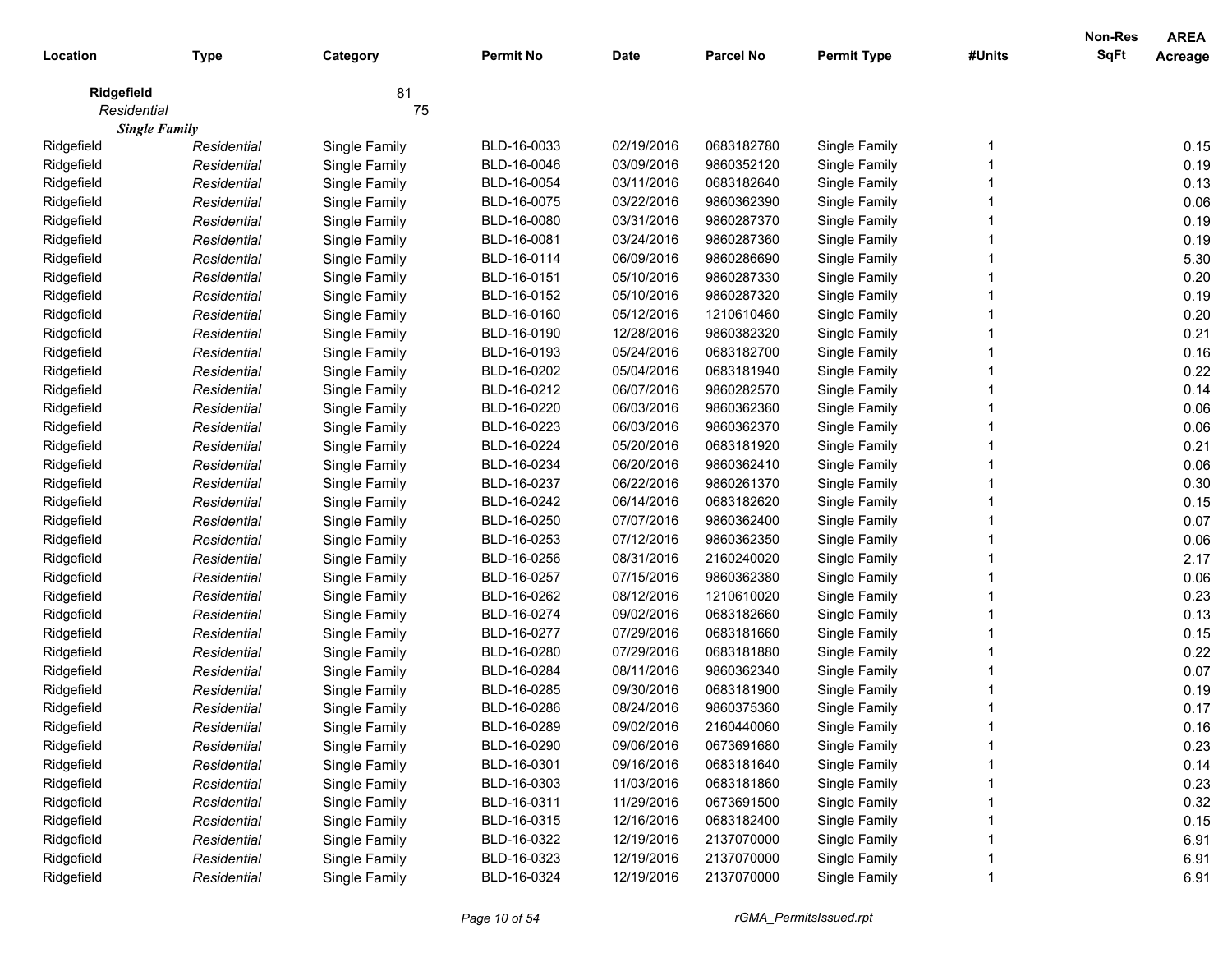| Location                                                   | Type            | Category                | <b>Permit No</b> | <b>Date</b> | <b>Parcel No</b>     | <b>Permit Type</b>       | #Units | Non-Res<br>SqFt     | <b>AREA</b><br>Acreage |
|------------------------------------------------------------|-----------------|-------------------------|------------------|-------------|----------------------|--------------------------|--------|---------------------|------------------------|
| Ridgefield<br>Residential                                  |                 | 81<br>75                |                  |             |                      |                          |        |                     |                        |
| <b>Single Family</b>                                       |                 |                         |                  |             |                      |                          |        |                     |                        |
| Ridgefield                                                 | Residential     | Single Family           | BLD-16-0325      | 12/19/2016  | 2137070000           | Single Family            |        |                     | 6.91                   |
| Ridgefield                                                 | Residential     | Single Family           | BLD-16-0326      | 12/28/2016  | 2137070000           | Single Family            |        |                     | 6.91                   |
| Ridgefield                                                 | Residential     | Single Family           | BLD-16-0330      | 12/28/2016  | 2137070000           | Single Family            |        |                     | 6.91                   |
| Ridgefield                                                 | Residential     | Single Family           | BLD-16-0331      | 12/28/2016  | 2137070000           | Single Family            |        |                     | 6.91                   |
| Ridgefield                                                 | Residential     | Single Family           | BLD-16-0335      | 12/30/2016  | 2137070000           | Single Family            |        |                     | 6.91                   |
|                                                            |                 |                         |                  |             |                      |                          | 52     | Total Single Family |                        |
|                                                            |                 |                         |                  |             | Ridgefield Sub Total |                          | 75     | 54,098              |                        |
| <b>Ridgefield UGA</b><br>Non-Residential<br>Ridgefield UGA | Non-Residential | <b>Other Commercial</b> | COM2015-00268    | 08/16/2016  | 2158570150           | <b>Other Commercial</b>  |        | 8,613               | 9.20                   |
|                                                            |                 |                         |                  |             |                      |                          |        | 8613.00             |                        |
|                                                            |                 |                         |                  |             |                      | Ridgefield UGA Sub Total |        | 8,613               |                        |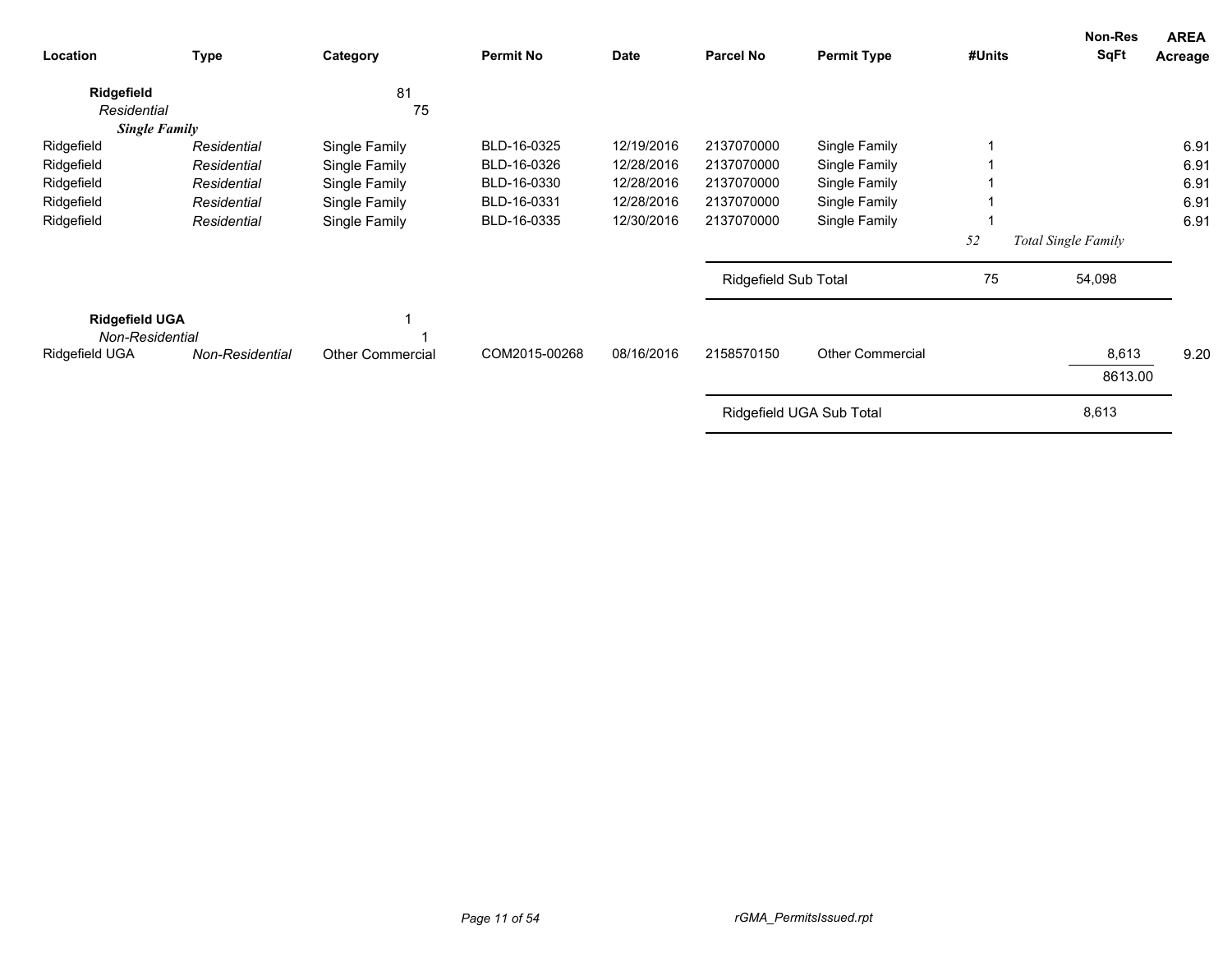|           |                                    |                         |                  |             |                  |                         |        | Non-Res   | <b>AREA</b> |
|-----------|------------------------------------|-------------------------|------------------|-------------|------------------|-------------------------|--------|-----------|-------------|
| Location  | <b>Type</b>                        | Category                | <b>Permit No</b> | <b>Date</b> | <b>Parcel No</b> | <b>Permit Type</b>      | #Units | SqFt      | Acreage     |
|           | <b>Vancouver</b>                   | 208                     |                  |             |                  |                         |        |           |             |
|           | Non-Residential                    | 33                      |                  |             |                  |                         |        |           |             |
| Vancouver | Non-Residential                    | <b>Other Commercial</b> | CMI-180601       | 03/08/2016  | 1602610000       | <b>Other Commercial</b> |        | 810       | 18.52       |
| Vancouver | Non-Residential                    | <b>Other Commercial</b> | CMI-184555       | 01/12/2016  | 1644870000       | Other Commercial        |        | 9,768     | 1.01        |
| Vancouver | Non-Residential                    | <b>Other Commercial</b> | CMI-188680       | 01/13/2016  | 0310870000       | Other Commercial        |        | 23,688    | 3.78        |
| Vancouver | Non-Residential                    | <b>Other Commercial</b> | CMI-191975       | 01/19/2016  | 1533120000       | Other Commercial        |        | 5,000     | 109.40      |
| Vancouver | Non-Residential                    | <b>Other Commercial</b> | CMI-192518       | 02/16/2016  | 1629230000       | Other Commercial        |        | 11,900    | 1.83        |
| Vancouver | Non-Residential                    | <b>Other Commercial</b> | CMI-192519       | 02/16/2016  | 1629230000       | Other Commercial        |        | 4,270     | 1.83        |
| Vancouver | Non-Residential                    | <b>Other Commercial</b> | CMI-192532       | 02/16/2016  | 1629230000       | Other Commercial        |        | 18,270    | 1.83        |
| Vancouver | Non-Residential                    | <b>Other Commercial</b> | CMI-193682       | 05/04/2016  | 1608180000       | <b>Other Commercial</b> |        | 1,433     | 0.62        |
| Vancouver | Non-Residential                    | <b>Other Commercial</b> | CMI-193684       | 05/04/2016  | 1608180000       | Other Commercial        |        | 3,320     | 0.62        |
| Vancouver | Non-Residential                    | <b>Other Commercial</b> | CMI-193685       | 05/04/2016  | 1608180000       | <b>Other Commercial</b> |        | 11,727    | 0.62        |
| Vancouver | Non-Residential                    | <b>Other Commercial</b> | CMI-193686       | 05/04/2016  | 1608180000       | <b>Other Commercial</b> |        | 11,727    | 0.62        |
| Vancouver | Non-Residential                    | <b>Other Commercial</b> | CMI-193687       | 05/04/2016  | 1608180000       | <b>Other Commercial</b> |        | 11,727    | 0.62        |
| Vancouver | Non-Residential                    | <b>Other Commercial</b> | CMI-193688       | 05/04/2016  | 1608180000       | <b>Other Commercial</b> |        | 7,184     | 0.62        |
| Vancouver | Non-Residential                    | <b>Other Commercial</b> | CMI-193689       | 05/04/2016  | 1608180000       | <b>Other Commercial</b> |        | 7,800     | 0.62        |
| Vancouver | Non-Residential                    | <b>Other Commercial</b> | CMI-193715       | 03/23/2016  | 0591180300       | <b>Other Commercial</b> |        | 25,000    | 10.27       |
| Vancouver | Non-Residential                    | <b>Other Commercial</b> | CMI-194235       | 04/26/2016  | 1523720040       | <b>Other Commercial</b> |        | 257,609   | 10.05       |
| Vancouver | Non-Residential                    | <b>Other Commercial</b> | CMI-194237       | 04/26/2016  | 1523720040       | Other Commercial        |        | 95,265    | 10.05       |
| Vancouver | Non-Residential                    | <b>Other Commercial</b> | CMI-197630       | 12/22/2016  | 0990400000       | Other Commercial        |        | 2,960     | 7.00        |
| Vancouver | Non-Residential                    | <b>Other Commercial</b> | CMI-198357       | 06/22/2016  | 1258430020       | Other Commercial        |        | 15,007    | 1.38        |
| Vancouver | Non-Residential                    | <b>Other Commercial</b> | CMI-199933       | 10/12/2016  | 1591250000       | Other Commercial        |        | 7,242     | 0.75        |
| Vancouver | Non-Residential                    | <b>Other Commercial</b> | CMI-202672       | 10/06/2016  | 0110600000       | Other Commercial        |        | 13,687    | 0.87        |
| Vancouver | Non-Residential                    | <b>Other Commercial</b> | CMI-202675       | 10/06/2016  | 0298490000       | <b>Other Commercial</b> |        | 14,169    | 2.15        |
| Vancouver | Non-Residential                    | <b>Other Commercial</b> | CMI-203119       | 08/04/2016  | 1107940040       | <b>Other Commercial</b> |        | 3,264     | 3.18        |
| Vancouver | Non-Residential                    | <b>Other Commercial</b> | CMI-203208       | 06/28/2016  | 1107940040       | <b>Other Commercial</b> |        | 4,303     | 3.18        |
| Vancouver | Non-Residential                    | <b>Other Commercial</b> | CMI-203263       | 06/21/2016  | 1597520000       | <b>Other Commercial</b> |        | 280       | 11.81       |
| Vancouver | Non-Residential                    | <b>Other Commercial</b> | CMI-204246       | 12/19/2016  | 1766110300       | <b>Other Commercial</b> |        | 35,200    | 3.54        |
| Vancouver | Non-Residential                    | <b>Other Commercial</b> | CMI-204373       | 07/27/2016  | 1107940040       | Other Commercial        |        | 13,906    | 3.18        |
| Vancouver | Non-Residential                    | <b>Other Commercial</b> | CMI-204374       | 07/27/2016  | 1107940040       | Other Commercial        |        | 13,906    | 3.18        |
| Vancouver | Non-Residential                    | <b>Other Commercial</b> | CMI-205130       | 11/22/2016  | 1531080000       | Other Commercial        |        | 1,380     | 16.50       |
| Vancouver | Non-Residential                    | Other Commercial        | CMI-207692       | 11/10/2016  | 0920026380       | <b>Other Commercial</b> |        | 92,554    | 2.10        |
| Vancouver | Non-Residential                    | <b>Other Commercial</b> | CMI-207693       | 11/10/2016  | 0920026380       | Other Commercial        |        | 2,410     | 2.10        |
| Vancouver | Non-Residential                    | <b>Other Commercial</b> | CMI-207694       | 11/10/2016  | 0920026380       | <b>Other Commercial</b> |        | 5,442     | 2.10        |
| Vancouver | Non-Residential                    | <b>Other Commercial</b> | CMI-209640       | 10/24/2016  | 1107940040       | Other Commercial        |        | 7,235     | 3.18        |
|           |                                    |                         |                  |             |                  |                         |        | 739443.00 |             |
|           | Residential<br><b>Multi-Family</b> | 175                     |                  |             |                  |                         |        |           |             |
| Vancouver | Residential                        | Duplex                  | RES-194094       | 03/23/2016  | 1107920000       | Duplex                  | 1      |           | 0.20        |
| Vancouver | Residential                        | Duplex                  | RES-209059       | 09/02/2016  | 0293730850       | Duplex                  | 1      |           | 0.13        |
| Vancouver | Residential                        | Multi-Family            | CMI-189571       | 03/22/2016  | 0405400000       | Multi-Family            | 12     |           | 0.11        |
| Vancouver | Residential                        | Multi-Family            | CMI-189583       | 03/22/2016  | 0405400000       | Multi-Family            | 12     |           | 0.11        |
| Vancouver | Residential                        | Multi-Family            | CMI-189592       | 03/22/2016  | 0405400000       | Multi-Family            | 12     |           | 0.11        |
|           |                                    |                         |                  |             |                  |                         |        |           |             |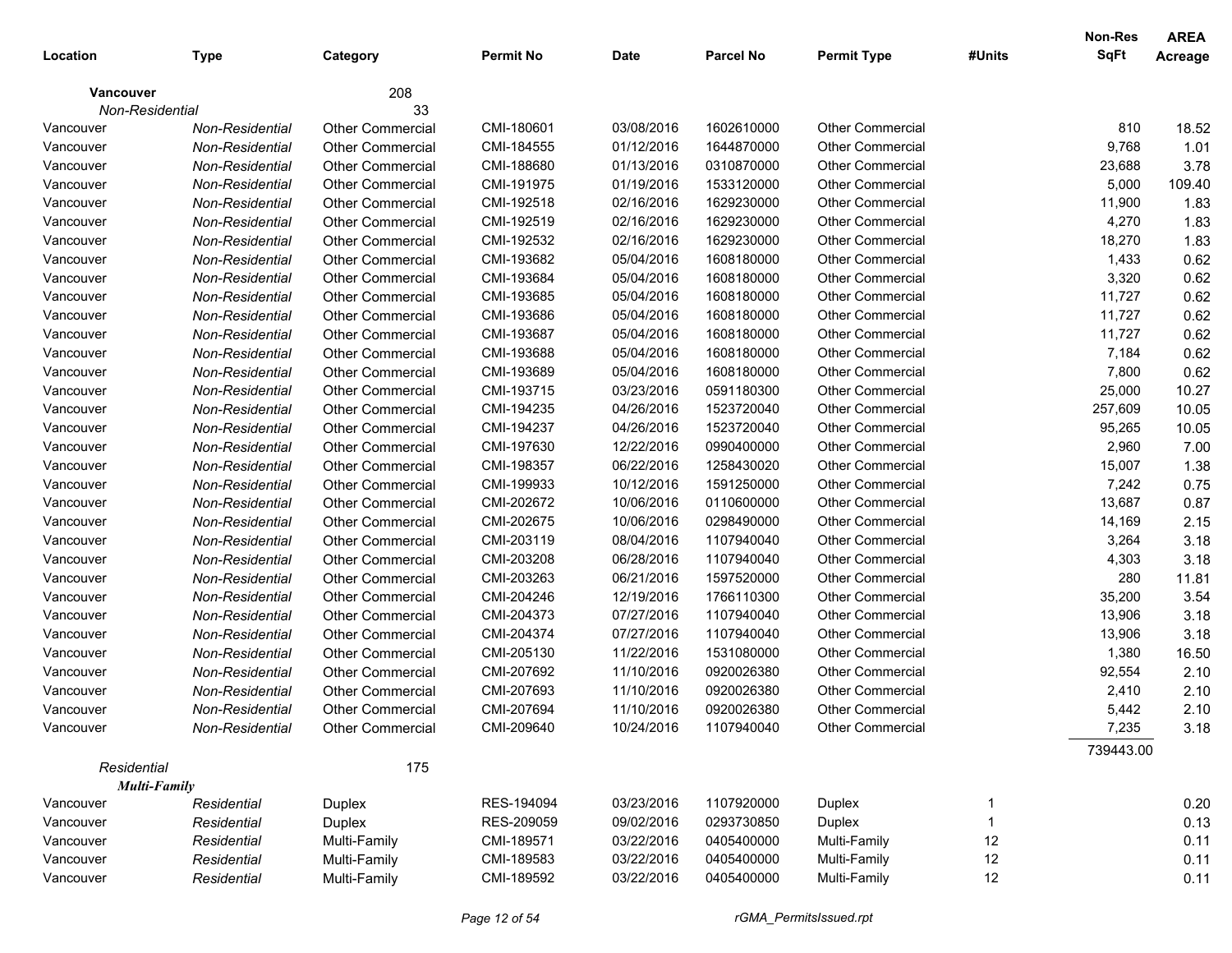|                  |                                     |               |                  |            |                  |                    |        | <b>Non-Res</b>     | <b>AREA</b> |
|------------------|-------------------------------------|---------------|------------------|------------|------------------|--------------------|--------|--------------------|-------------|
| Location         | <b>Type</b>                         | Category      | <b>Permit No</b> | Date       | <b>Parcel No</b> | <b>Permit Type</b> | #Units | SqFt               | Acreage     |
| <b>Vancouver</b> | Residential                         | 208<br>175    |                  |            |                  |                    |        |                    |             |
|                  | <b>Multi-Family</b>                 |               |                  |            |                  |                    |        |                    |             |
| Vancouver        | Residential                         | Multi-Family  | CMI-189593       | 03/22/2016 | 0405400000       | Multi-Family       | 12     |                    | 0.11        |
| Vancouver        | Residential                         | Multi-Family  | CMI-193500       | 01/27/2016 | 0301650220       | Multi-Family       | 4      |                    | 0.20        |
| Vancouver        | Residential                         | Multi-Family  | CMI-195405       | 11/29/2016 | 0456560000       | Multi-Family       | 36     |                    | 0.23        |
|                  |                                     |               |                  |            |                  |                    | 90     | Total Multi-Family |             |
| Vancouver        | <b>Single Family</b><br>Residential | Additions     | RES-194616       | 02/22/2016 | 0551800000       | Additions          | 1      |                    | 0.19        |
| Vancouver        | Residential                         | Additions     | RES-203751       | 08/16/2016 | 0099700000       | Additions          |        |                    | 0.13        |
| Vancouver        | Residential                         | Mobile Home   | RES-195066       | 01/26/2016 | 1640890000       | Mobile Home        |        |                    | 10.87       |
| Vancouver        | Residential                         | Mobile Home   | RES-197572       | 03/08/2016 | 6040790000       | Mobile Home        |        |                    | 0.00        |
| Vancouver        | Residential                         | Mobile Home   | RES-198498       | 03/24/2016 | 0301710000       | Mobile Home        |        |                    | 9.08        |
| Vancouver        | Residential                         | Mobile Home   | RES-202139       | 05/16/2016 | 6012780000       | Mobile Home        |        |                    | 0.00        |
| Vancouver        | Residential                         | Mobile Home   | RES-205482       | 08/22/2016 | 1008780000       | Mobile Home        |        |                    | 0.38        |
| Vancouver        | Residential                         | Mobile Home   | RES-213550       | 12/08/2016 | 6045570000       | Mobile Home        |        |                    | 0.00        |
| Vancouver        | Residential                         | Single Family | 16-00878         | 11/02/2016 | 9860399880       | Single Family      |        |                    | 0.08        |
| Vancouver        | Residential                         |               | 16-00879         | 11/02/2016 | 9860399870       |                    |        |                    | 0.08        |
| Vancouver        | Residential                         | Single Family | RES-178343       | 03/03/2016 | 1637631340       | Single Family      |        |                    | 0.04        |
| Vancouver        | Residential                         | Single Family | RES-178371       | 03/17/2016 | 1637631300       | Single Family      |        |                    | 0.04        |
|                  | Residential                         | Single Family | RES-183510       |            |                  | Single Family      |        |                    | 1.29        |
| Vancouver        |                                     | Single Family |                  | 05/18/2016 | 0124480020       | Single Family      |        |                    |             |
| Vancouver        | Residential                         | Single Family | RES-183673       | 05/12/2016 | 0379160790       | Single Family      |        |                    | 0.21        |
| Vancouver        | Residential                         | Single Family | RES-190462       | 02/24/2016 | 0308800000       | Single Family      |        |                    | 0.14        |
| Vancouver        | Residential                         | Single Family | RES-191109       | 03/10/2016 | 9860356810       | Single Family      |        |                    | 0.12        |
| Vancouver        | Residential                         | Single Family | RES-192521       | 01/11/2016 | 1642000000       | Single Family      |        |                    | 0.12        |
| Vancouver        | Residential                         | Single Family | RES-192609       | 01/25/2016 | 1647010500       | Single Family      |        |                    | 0.25        |
| Vancouver        | Residential                         | Single Family | RES-192624       | 01/29/2016 | 1647010480       | Single Family      |        |                    | 0.25        |
| Vancouver        | Residential                         | Single Family | RES-192631       | 02/01/2016 | 1647010460       | Single Family      |        |                    | 0.26        |
| Vancouver        | Residential                         | Single Family | RES-193793       | 01/21/2016 | 1637630240       | Single Family      |        |                    | 0.04        |
| Vancouver        | Residential                         | Single Family | RES-193794       | 01/21/2016 | 1637630260       | Single Family      |        |                    | 0.04        |
| Vancouver        | Residential                         | Single Family | RES-193795       | 01/13/2016 | 1637630280       | Single Family      |        |                    | 0.04        |
| Vancouver        | Residential                         | Single Family | RES-193997       | 02/22/2016 | 9860292830       | Single Family      |        |                    | 0.05        |
| Vancouver        | Residential                         | Single Family | RES-194059       | 01/04/2016 | 9860347870       | Single Family      |        |                    | 0.11        |
| Vancouver        | Residential                         | Single Family | RES-194071       | 03/16/2016 | 1668310150       | Single Family      |        |                    | 0.28        |
| Vancouver        | Residential                         | Single Family | RES-194096       | 02/02/2016 | 1124240900       | Single Family      |        |                    | 0.39        |
| Vancouver        | Residential                         | Single Family | RES-194145       | 02/18/2016 | 0431500000       | Single Family      |        |                    | 0.10        |
| Vancouver        | Residential                         | Single Family | RES-194199       | 01/15/2016 | 1623670280       | Single Family      |        |                    | 0.09        |
| Vancouver        | Residential                         | Single Family | RES-194236       | 01/25/2016 | 1014021040       | Single Family      |        |                    | 0.09        |
| Vancouver        | Residential                         | Single Family | RES-194238       | 01/25/2016 | 1014021050       | Single Family      |        |                    | 0.10        |
| Vancouver        | Residential                         | Single Family | RES-194258       | 01/25/2016 | 1014021030       | Single Family      |        |                    | 0.07        |
| Vancouver        | Residential                         | Single Family | RES-194259       | 01/25/2016 | 1014021060       | Single Family      |        |                    | 0.07        |
| Vancouver        | Residential                         | Single Family | RES-194260       | 01/25/2016 | 1014021070       | Single Family      |        |                    | 0.08        |
| Vancouver        | Residential                         | Single Family | RES-194271       | 02/12/2016 | 1647010760       | Single Family      |        |                    | 0.26        |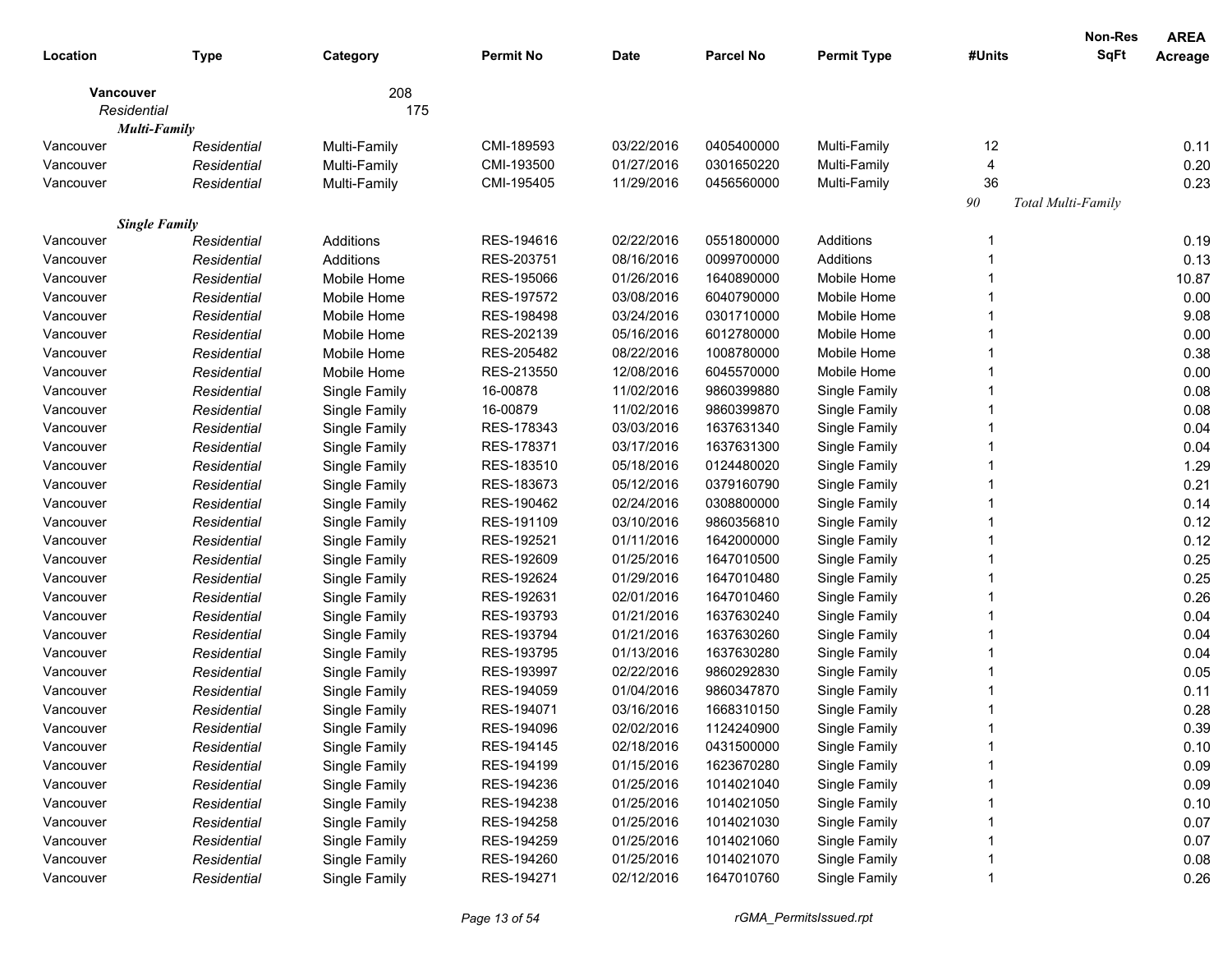|                  |                      |               |                  |             |                  |                    |        | <b>Non-Res</b> | <b>AREA</b>    |
|------------------|----------------------|---------------|------------------|-------------|------------------|--------------------|--------|----------------|----------------|
| Location         | <b>Type</b>          | Category      | <b>Permit No</b> | <b>Date</b> | <b>Parcel No</b> | <b>Permit Type</b> | #Units | <b>SqFt</b>    | <b>Acreage</b> |
| <b>Vancouver</b> |                      | 208           |                  |             |                  |                    |        |                |                |
| Residential      |                      | 175           |                  |             |                  |                    |        |                |                |
|                  | <b>Single Family</b> |               |                  |             |                  |                    |        |                |                |
| Vancouver        | Residential          | Single Family | RES-194272       | 02/12/2016  | 1647010740       | Single Family      |        |                | 0.27           |
| Vancouver        | Residential          | Single Family | RES-194440       | 02/09/2016  | 0379105390       | Single Family      |        |                | 0.46           |
| Vancouver        | Residential          | Single Family | RES-194481       | 04/11/2016  | 9860265880       | Single Family      |        |                | 0.11           |
| Vancouver        | Residential          | Single Family | RES-194634       | 02/08/2016  | 1099769850       | Single Family      |        |                | 0.09           |
| Vancouver        | Residential          | Single Family | RES-194635       | 02/08/2016  | 1099769830       | Single Family      |        |                | 0.09           |
| Vancouver        | Residential          | Single Family | RES-194797       | 01/25/2016  | 1097740960       | Single Family      |        |                | 0.14           |
| Vancouver        | Residential          | Single Family | RES-195061       | 03/16/2016  | 1131300000       | Single Family      |        |                | 0.98           |
| Vancouver        | Residential          | Single Family | RES-195168       | 04/25/2016  | 1133410000       | Single Family      |        |                | 0.44           |
| Vancouver        | Residential          | Single Family | RES-195444       | 02/26/2016  | 9860279240       | Single Family      |        |                | 0.07           |
| Vancouver        | Residential          | Single Family | RES-195445       | 02/26/2016  | 9860279250       | Single Family      |        |                | 0.08           |
| Vancouver        | Residential          | Single Family | RES-195458       | 03/01/2016  | 9860279260       | Single Family      |        |                | 0.09           |
| Vancouver        | Residential          | Single Family | RES-195786       | 03/28/2016  | 9860355280       | Single Family      |        |                | 0.05           |
| Vancouver        | Residential          | Single Family | RES-195934       | 02/19/2016  | 9860355410       | Single Family      |        |                | 0.06           |
| Vancouver        | Residential          | Single Family | RES-195966       | 02/19/2016  | 9860355420       | Single Family      |        |                | 0.06           |
| Vancouver        | Residential          | Single Family | RES-196147       | 03/21/2016  | 1124660000       | Single Family      |        |                | 0.38           |
| Vancouver        | Residential          | Single Family | RES-196310       | 03/10/2016  | 0282470000       | Single Family      |        |                | 0.10           |
| Vancouver        | Residential          | Single Family | RES-196587       | 03/17/2016  | 1637632480       | Single Family      |        |                | 0.04           |
| Vancouver        | Residential          | Single Family | RES-196597       | 03/14/2016  | 1637631360       | Single Family      |        |                | 0.04           |
| Vancouver        | Residential          | Single Family | RES-196608       | 03/17/2016  | 1637632500       | Single Family      |        |                | 0.04           |
| Vancouver        | Residential          | Single Family | RES-196609       | 03/17/2016  | 1637632580       | Single Family      |        |                | 0.04           |
| Vancouver        | Residential          | Single Family | RES-196610       | 03/17/2016  | 1637632600       | Single Family      |        |                | 0.04           |
| Vancouver        | Residential          | Single Family | RES-196782       | 03/01/2016  | 0034000000       | Single Family      |        |                | 0.11           |
| Vancouver        | Residential          | Single Family | RES-196982       | 03/07/2016  | 0293740240       | Single Family      |        |                | 0.19           |
| Vancouver        | Residential          | Single Family | RES-197156       | 03/11/2016  | 1637631380       | Single Family      |        |                | 0.05           |
| Vancouver        | Residential          | Single Family | RES-197638       | 03/17/2016  | 9860279280       | Single Family      |        |                | 0.09           |
| Vancouver        | Residential          | Single Family | RES-197639       | 03/24/2016  | 9860279270       | Single Family      |        |                | 0.07           |
| Vancouver        | Residential          | Single Family | RES-197658       | 03/17/2016  | 9860279290       | Single Family      |        |                | 0.09           |
| Vancouver        | Residential          | Single Family | RES-197740       | 04/15/2016  | 9860380020       | Single Family      |        |                | 0.14           |
| Vancouver        | Residential          | Single Family | RES-197741       | 04/22/2016  | 9860380010       | Single Family      |        |                | 0.11           |
| Vancouver        | Residential          | Single Family | RES-197767       | 04/22/2016  | 9860380030       | Single Family      |        |                | 0.10           |
| Vancouver        | Residential          | Single Family | RES-197781       | 03/30/2016  | 9860380540       | Single Family      |        |                | 0.16           |
| Vancouver        | Residential          | Single Family | RES-197986       | 04/08/2016  | 1637631320       | Single Family      |        |                | 0.04           |
| Vancouver        | Residential          | Single Family | RES-197987       | 04/08/2016  | 1637630640       | Single Family      |        |                | 0.05           |
| Vancouver        | Residential          | Single Family | RES-198030       | 04/12/2016  | 1225750220       | Single Family      |        |                | 0.23           |
| Vancouver        | Residential          | Single Family | RES-198032       | 04/12/2016  | 1225750200       | Single Family      |        |                | 0.18           |
| Vancouver        | Residential          | Single Family | RES-198035       | 05/06/2016  | 0357707370       | Single Family      |        |                | 0.30           |
| Vancouver        | Residential          | Single Family | RES-198345       | 03/29/2016  | 9860380090       | Single Family      |        |                | 0.10           |
| Vancouver        | Residential          | Single Family | RES-198346       | 03/29/2016  | 9860380100       | Single Family      |        |                | 0.10           |
| Vancouver        | Residential          | Single Family | RES-198347       | 03/29/2016  | 9860380120       | Single Family      |        |                | 0.10           |
| Vancouver        | Residential          | Single Family | RES-198611       | 05/20/2016  | 1095832000       | Single Family      |        |                | 0.46           |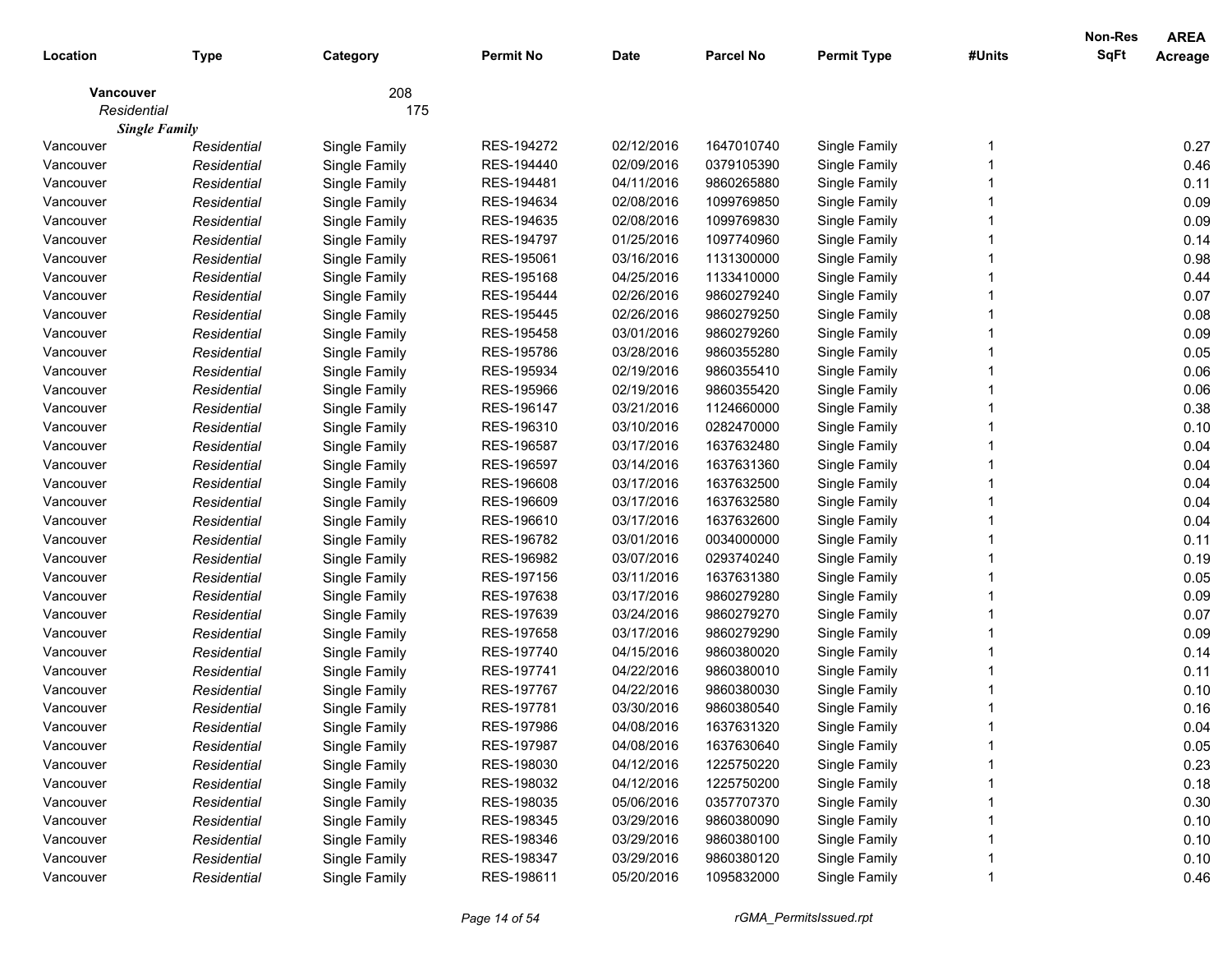|                  |                      |               |                  |             |                  |                    |        | <b>Non-Res</b> | <b>AREA</b>    |
|------------------|----------------------|---------------|------------------|-------------|------------------|--------------------|--------|----------------|----------------|
| Location         | <b>Type</b>          | Category      | <b>Permit No</b> | <b>Date</b> | <b>Parcel No</b> | <b>Permit Type</b> | #Units | <b>SqFt</b>    | <b>Acreage</b> |
| <b>Vancouver</b> |                      | 208           |                  |             |                  |                    |        |                |                |
| Residential      |                      | 175           |                  |             |                  |                    |        |                |                |
|                  | <b>Single Family</b> |               |                  |             |                  |                    |        |                |                |
| Vancouver        | Residential          | Single Family | RES-198694       | 04/08/2016  | 9860380110       | Single Family      |        |                | 0.09           |
| Vancouver        | Residential          | Single Family | RES-198873       | 04/12/2016  | 1097740960       | Single Family      |        |                | 0.14           |
| Vancouver        | Residential          | Single Family | RES-198984       | 06/09/2016  | 0357707360       | Single Family      |        |                | 0.23           |
| Vancouver        | Residential          | Single Family | RES-199953       | 05/05/2016  | 1635050060       | Single Family      |        |                | 0.13           |
| Vancouver        | Residential          | Single Family | RES-199954       | 05/05/2016  | 1635050080       | Single Family      |        |                | 0.13           |
| Vancouver        | Residential          | Single Family | RES-200069       | 05/09/2016  | 0352730050       | Single Family      |        |                | 0.11           |
| Vancouver        | Residential          | Single Family | RES-200358       | 05/31/2016  | 0379205380       | Single Family      |        |                | 0.25           |
| Vancouver        | Residential          | Single Family | RES-200381       | 08/09/2016  | 1023400100       | Single Family      |        |                | 0.13           |
| Vancouver        | Residential          | Single Family | RES-200469       | 05/13/2016  | 1497520160       | Single Family      |        |                | 0.05           |
| Vancouver        | Residential          | Single Family | RES-200470       | 05/13/2016  | 1497520110       | Single Family      |        |                | 0.05           |
| Vancouver        | Residential          | Single Family | RES-200482       | 05/13/2016  | 1497520340       | Single Family      |        |                | 0.05           |
| Vancouver        | Residential          | Single Family | RES-200483       | 05/13/2016  | 1497520360       | Single Family      |        |                | 0.06           |
| Vancouver        | Residential          | Single Family | RES-200484       | 05/13/2016  | 1497520350       | Single Family      |        |                | 0.06           |
| Vancouver        | Residential          | Single Family | RES-200485       | 05/13/2016  | 1497520510       | Single Family      |        |                | 0.06           |
| Vancouver        | Residential          | Single Family | RES-200486       | 05/13/2016  | 1497520170       | Single Family      |        |                | 0.06           |
| Vancouver        | Residential          | Single Family | RES-200488       | 05/03/2016  | 9860380430       | Single Family      |        |                | 0.16           |
| Vancouver        | Residential          | Single Family | RES-200572       | 05/19/2016  | 1670070100       | Single Family      |        |                | 0.30           |
| Vancouver        | Residential          | Single Family | RES-201210       | 06/21/2016  | 9860380060       | Single Family      |        |                | 0.09           |
| Vancouver        | Residential          | Single Family | RES-201222       | 05/31/2016  | 9860380050       | Single Family      |        |                | 0.11           |
| Vancouver        | Residential          | Single Family | RES-201398       | 06/03/2016  | 1014020040       | Single Family      |        |                | 0.13           |
| Vancouver        | Residential          | Single Family | RES-201666       | 07/22/2016  | 1495790000       | Single Family      |        |                | 1.62           |
| Vancouver        | Residential          | Single Family | RES-201778       | 08/09/2016  | 1225790000       | Single Family      |        |                | 1.40           |
| Vancouver        | Residential          | Single Family | RES-202192       | 06/24/2016  | 1497520220       | Single Family      |        |                | 0.06           |
| Vancouver        | Residential          | Single Family | RES-202195       | 06/24/2016  | 1497520200       | Single Family      |        |                | 0.05           |
| Vancouver        | Residential          | Single Family | RES-202210       | 06/24/2016  | 1497520210       | Single Family      |        |                | 0.05           |
| Vancouver        | Residential          | Single Family | RES-202211       | 06/24/2016  | 1497520230       | Single Family      |        |                | 0.07           |
| Vancouver        | Residential          | Single Family | RES-202212       | 06/24/2016  | 1497520240       | Single Family      |        |                | 0.07           |
| Vancouver        | Residential          | Single Family | RES-202498       | 07/13/2016  | 1221530000       | Single Family      |        |                | 0.86           |
| Vancouver        | Residential          | Single Family | RES-202718       | 06/30/2016  | 1225750180       | Single Family      |        |                | 0.19           |
| Vancouver        | Residential          | Single Family | RES-202773       | 07/01/2016  | 1132510000       | Single Family      |        |                | 0.58           |
| Vancouver        | Residential          | Single Family | RES-202982       | 06/08/2016  | 9860380040       | Single Family      |        |                | 0.11           |
| Vancouver        | Residential          | Single Family | RES-203194       | 06/10/2016  | 0123340000       | Single Family      |        |                | 0.26           |
| Vancouver        | Residential          | Single Family | RES-203325       | 06/08/2016  | 9860379990       | Single Family      |        |                | 0.10           |
| Vancouver        | Residential          | Single Family | RES-203421       | 08/03/2016  | 0221610000       | Single Family      |        |                | 0.13           |
| Vancouver        | Residential          | Single Family | RES-203509       | 06/20/2016  | 1497520010       | Single Family      |        |                | 0.11           |
| Vancouver        | Residential          | Single Family | RES-203510       | 06/20/2016  | 1497520020       | Single Family      |        |                | 0.06           |
| Vancouver        | Residential          | Single Family | RES-203511       | 06/20/2016  | 1497520040       | Single Family      |        |                | 0.05           |
| Vancouver        | Residential          | Single Family | RES-203512       | 06/20/2016  | 1497520030       | Single Family      |        |                | 0.07           |
| Vancouver        | Residential          | Single Family | RES-203777       | 08/02/2016  | 0099700000       | Single Family      |        |                | 0.13           |
| Vancouver        |                      |               | RES-203898       | 06/24/2016  | 1497520060       | Single Family      |        |                |                |
|                  | Residential          | Single Family |                  |             |                  |                    |        |                | 0.05           |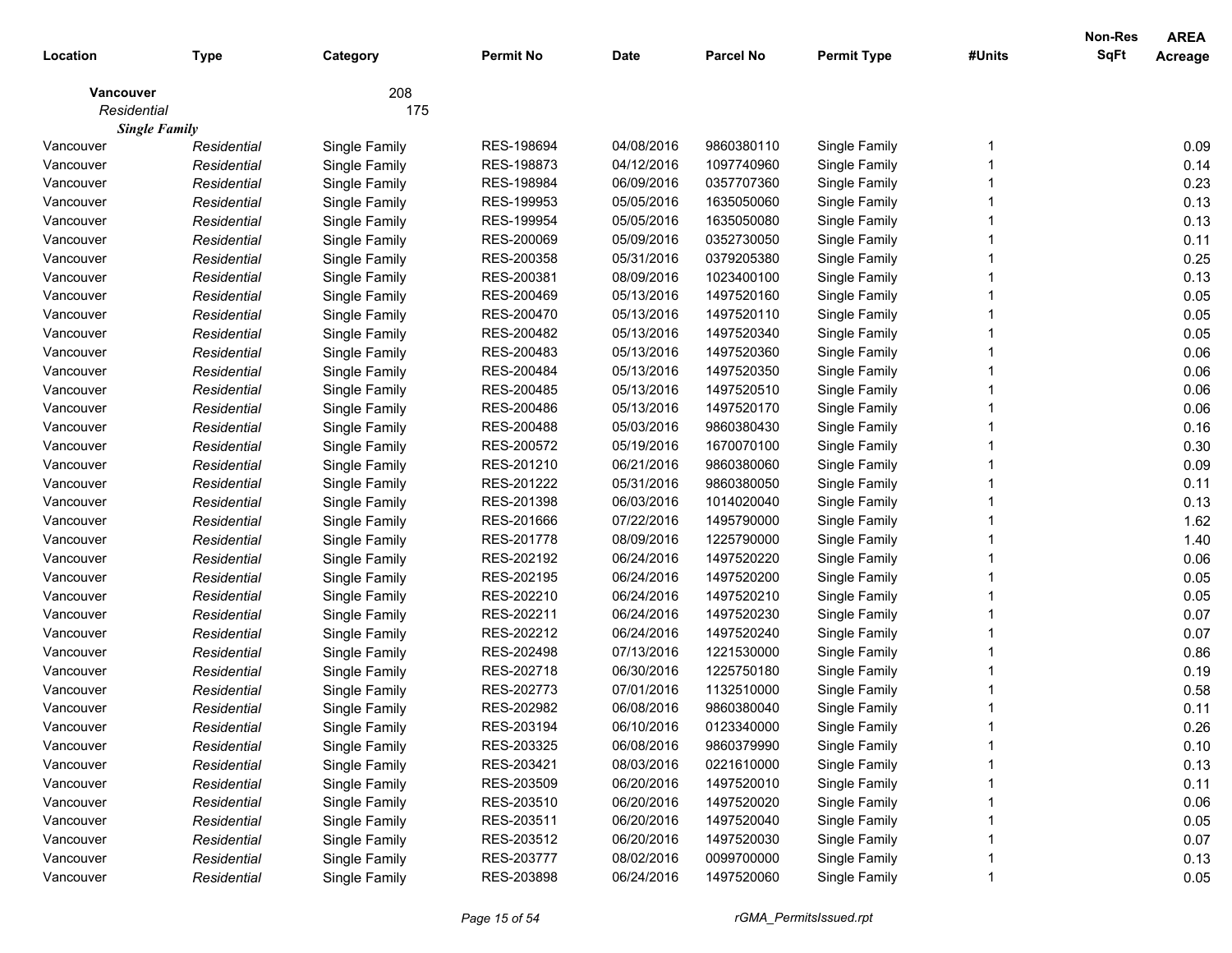| Location    | <b>Type</b>          | Category      | <b>Permit No</b> | <b>Date</b> | <b>Parcel No</b> | <b>Permit Type</b> | #Units | <b>Non-Res</b><br><b>SqFt</b> | <b>AREA</b><br><b>Acreage</b> |
|-------------|----------------------|---------------|------------------|-------------|------------------|--------------------|--------|-------------------------------|-------------------------------|
|             |                      |               |                  |             |                  |                    |        |                               |                               |
| Vancouver   |                      | 208           |                  |             |                  |                    |        |                               |                               |
| Residential |                      | 175           |                  |             |                  |                    |        |                               |                               |
|             | <b>Single Family</b> |               |                  |             |                  |                    |        |                               |                               |
| Vancouver   | Residential          | Single Family | RES-203899       | 06/24/2016  | 1497520290       | Single Family      |        |                               | 0.08                          |
| Vancouver   | Residential          | Single Family | RES-203900       | 06/24/2016  | 1497520270       | Single Family      |        |                               | 0.07                          |
| Vancouver   | Residential          | Single Family | RES-204100       | 08/24/2016  | 1623300030       | Single Family      |        |                               | 0.14                          |
| Vancouver   | Residential          | Single Family | RES-204142       | 06/28/2016  | 1124280040       | Single Family      |        |                               | 0.30                          |
| Vancouver   | Residential          | Single Family | RES-204888       | 08/25/2016  | 1101753720       | Single Family      |        |                               | 0.24                          |
| Vancouver   | Residential          | Single Family | RES-205407       | 12/13/2016  | 1110226220       | Single Family      |        |                               | 0.60                          |
| Vancouver   | Residential          | Single Family | RES-206017       | 07/29/2016  | 9860379980       | Single Family      |        |                               | 0.10                          |
| Vancouver   | Residential          | Single Family | RES-206447       | 09/08/2016  | 1105560340       | Single Family      |        |                               | 0.14                          |
| Vancouver   | Residential          | Single Family | RES-206694       | 10/03/2016  | 9860395120       | Single Family      |        |                               | 0.47                          |
| Vancouver   | Residential          | Single Family | RES-207008       | 08/16/2016  | 9860380130       | Single Family      |        |                               | 0.10                          |
| Vancouver   | Residential          | Single Family | RES-207161       | 09/15/2016  | 9860380070       | Single Family      |        |                               | 0.09                          |
| Vancouver   | Residential          | Single Family | RES-207269       | 08/25/2016  | 1134352200       | Single Family      |        |                               | 0.18                          |
| Vancouver   | Residential          | Single Family | RES-207397       | 08/24/2016  | 1497520400       | Single Family      |        |                               | 0.05                          |
| Vancouver   | Residential          | Single Family | RES-207398       | 08/24/2016  | 1497520390       | Single Family      |        |                               | 0.05                          |
| Vancouver   | Residential          | Single Family | RES-207410       | 09/12/2016  | 9860379960       | Single Family      |        |                               | 0.11                          |
| Vancouver   | Residential          | Single Family | RES-207770       | 09/21/2016  | 9860380000       | Single Family      |        |                               | 0.10                          |
| Vancouver   | Residential          | Single Family | RES-208105       | 09/02/2016  | 1497520130       | Single Family      |        |                               | 0.05                          |
| Vancouver   | Residential          | Single Family | RES-208882       | 09/16/2016  | 9860379970       | Single Family      |        |                               | 0.10                          |
| Vancouver   | Residential          | Single Family | RES-209086       | 11/18/2016  | 1668620060       | Single Family      |        |                               | 0.28                          |
| Vancouver   | Residential          | Single Family | RES-209296       | 11/29/2016  | 1008780000       | Single Family      |        |                               | 0.38                          |
| Vancouver   | Residential          | Single Family | RES-209525       | 10/27/2016  | 9860380080       | Single Family      |        |                               | 0.15                          |
| Vancouver   | Residential          | Single Family | RES-209627       | 10/10/2016  | 1497520080       | Single Family      |        |                               | 0.05                          |
| Vancouver   | Residential          | Single Family | RES-209628       | 10/10/2016  | 1497520100       | Single Family      |        |                               | 0.05                          |
| Vancouver   | Residential          | Single Family | RES-209680       | 10/21/2016  | 1647860400       | Single Family      |        |                               | 0.23                          |
| Vancouver   | Residential          | Single Family | RES-209878       | 10/10/2016  | 1497520460       | Single Family      |        |                               | 0.05                          |
| Vancouver   | Residential          | Single Family | RES-209911       | 10/10/2016  | 1497520450       | Single Family      |        |                               | 0.05                          |
| Vancouver   | Residential          | Single Family | RES-210038       | 10/17/2016  | 9860398350       | Single Family      |        |                               | 0.14                          |
| Vancouver   | Residential          | Single Family | RES-210039       | 10/18/2016  | 9860398430       | Single Family      |        |                               | 0.15                          |
| Vancouver   | Residential          | Single Family | RES-210116       | 10/20/2016  | 9860398340       | Single Family      |        |                               | 0.14                          |
| Vancouver   | Residential          | Single Family | RES-210117       | 11/29/2016  | 9860398530       | Single Family      |        |                               | 0.14                          |
| Vancouver   | Residential          | Single Family | RES-210458       | 11/15/2016  | 9860398320       | Single Family      |        |                               | 0.12                          |
| Vancouver   | Residential          | Single Family | RES-210459       | 10/20/2016  | 9860398310       | Single Family      |        |                               | 0.13                          |
| Vancouver   | Residential          | Single Family | RES-210477       | 10/25/2016  | 9860398550       | Single Family      |        |                               | 0.12                          |
| Vancouver   | Residential          | Single Family | RES-210478       | 11/16/2016  | 9860398520       | Single Family      |        |                               | 0.13                          |
| Vancouver   | Residential          | Single Family | RES-210523       | 10/19/2016  | 9860399730       | Single Family      |        |                               | 0.10                          |
| Vancouver   | Residential          | Single Family | RES-210546       | 12/14/2016  | 9860399740       | Single Family      |        |                               | 0.10                          |
| Vancouver   | Residential          | Single Family | RES-210547       | 11/15/2016  | 9860399760       | Single Family      |        |                               | 0.09                          |
| Vancouver   | Residential          | Single Family | RES-210548       | 11/15/2016  | 9860399790       | Single Family      |        |                               | 0.10                          |
| Vancouver   | Residential          | Single Family | RES-210549       | 12/14/2016  | 9860399800       | Single Family      |        |                               | 0.10                          |
| Vancouver   | Residential          | Single Family | RES-210550       | 10/20/2016  | 9860399820       | Single Family      |        |                               | 0.10                          |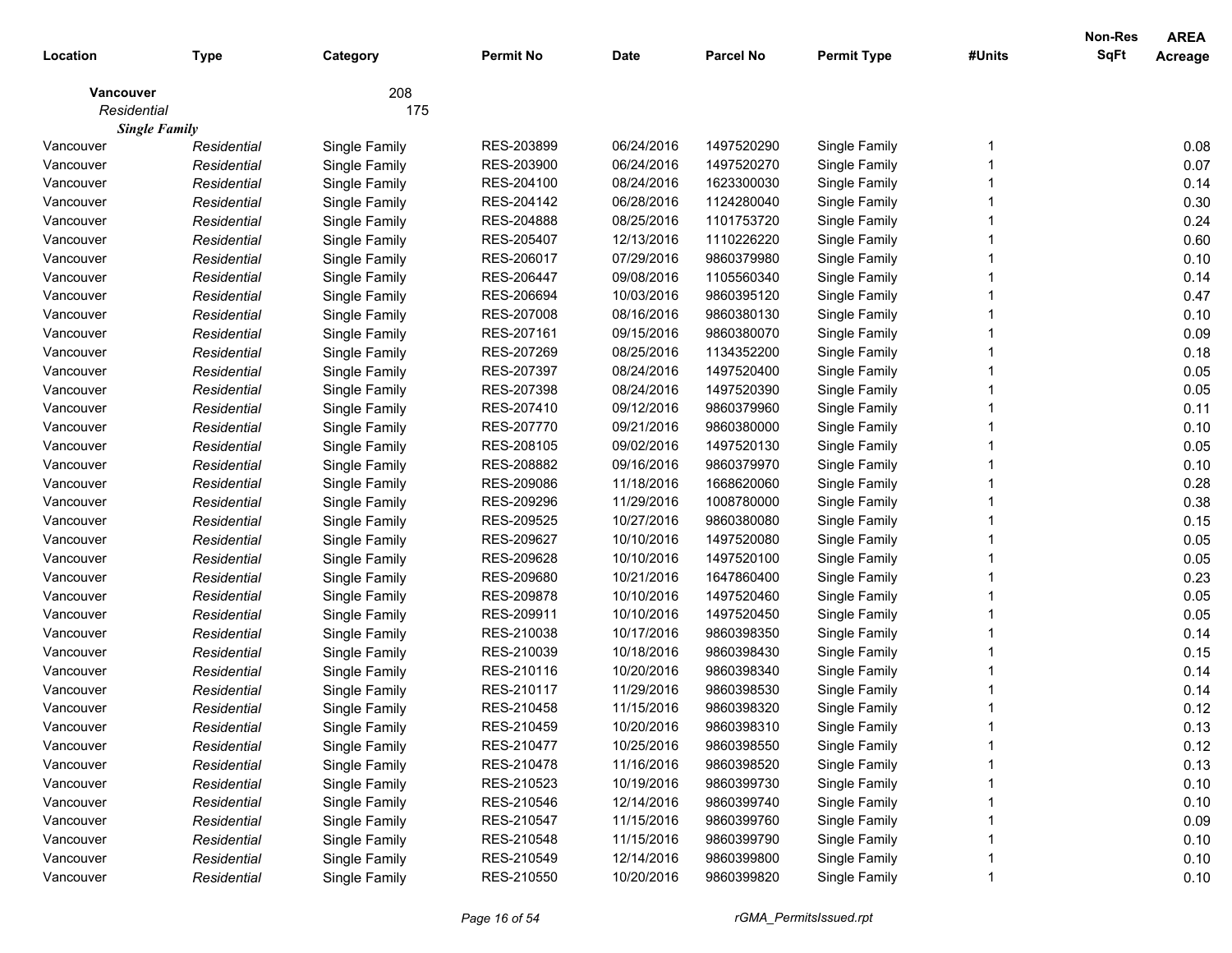|                                |                 |                          |                                |                          |                          |                              |          | <b>Non-Res</b>             | <b>AREA</b> |
|--------------------------------|-----------------|--------------------------|--------------------------------|--------------------------|--------------------------|------------------------------|----------|----------------------------|-------------|
| Location                       | <b>Type</b>     | Category                 | <b>Permit No</b>               | <b>Date</b>              | <b>Parcel No</b>         | <b>Permit Type</b>           | #Units   | <b>SqFt</b>                | Acreage     |
| <b>Vancouver</b>               |                 | 208                      |                                |                          |                          |                              |          |                            |             |
| Residential                    |                 | 175                      |                                |                          |                          |                              |          |                            |             |
| <b>Single Family</b>           |                 |                          |                                |                          |                          |                              |          |                            |             |
| Vancouver                      | Residential     | Single Family            | RES-211155                     | 11/22/2016               | 9860398300               | Single Family                |          |                            | 0.16        |
| Vancouver                      | Residential     | Single Family            | RES-211156                     | 12/16/2016               | 9860398560               | Single Family                |          |                            | 0.14        |
| Vancouver                      | Residential     | Single Family            | RES-211841                     | 12/27/2016               | 1266940140               | Single Family                |          |                            | 0.19        |
| Vancouver                      | Residential     | Single Family            | RES-211888                     | 12/02/2016               | 0298900000               | Single Family                |          |                            | 0.12        |
| Vancouver                      | Residential     | Single Family            | RES-212008                     | 11/08/2016               | 9860402480               | Single Family                |          |                            | 0.11        |
| Vancouver                      | Residential     | Single Family            | RES-212009                     | 11/08/2016               | 9860402510               | Single Family                |          |                            | 0.11        |
| Vancouver                      | Residential     | Single Family            | RES-212011                     | 11/04/2016               | 9860402500               | Single Family                |          |                            | 0.11        |
| Vancouver                      | Residential     | Single Family            | RES-212012                     | 11/04/2016               | 9860402490               | Single Family                |          |                            | 0.11        |
| Vancouver                      | Residential     | Single Family            | RES-212496                     | 12/20/2016               | 9860398480               | Single Family                |          |                            | 0.13        |
| Vancouver                      | Residential     | Single Family            | RES-212756                     | 12/06/2016               | 9860398490               | Single Family                |          |                            | 0.14        |
| Vancouver                      | Residential     | Single Family            | RES-212758                     | 12/06/2016               | 9860398400               | Single Family                |          |                            | 0.14        |
| Vancouver                      | Residential     | Single Family            | RES-213648                     | 12/27/2016               | 1497520470               | Single Family                |          |                            | 0.07        |
|                                |                 |                          |                                |                          |                          |                              | 167      | <b>Total Single Family</b> |             |
|                                |                 |                          |                                |                          | Vancouver Sub Total      |                              | 257      | 739,443                    |             |
| <b>Vancouver UGA</b>           |                 | 1063                     |                                |                          |                          |                              |          |                            |             |
| Non-Residential                |                 | 9                        |                                |                          |                          |                              |          |                            |             |
| Vancouver UGA                  | Non-Residential | <b>Commercial Retail</b> | COM2015-00319                  | 03/22/2016               | 0978700000               | <b>Commercial Retail</b>     |          | 13,574                     | 0.98        |
| Vancouver UGA                  | Non-Residential | <b>Commercial Retail</b> | COM2015-00328                  | 03/22/2016               | 0978900000               | <b>Commercial Retail</b>     |          | 9,189                      | 0.71        |
| Vancouver UGA                  | Non-Residential | <b>Commercial Retail</b> | COM2015-00330                  | 03/14/2016               | 1645070000               | <b>Commercial Retail</b>     |          | 4,978                      | 0.43        |
| Vancouver UGA                  | Non-Residential | Industrial               | COM2015-00160                  | 04/21/2016               | 1491550100               | Industrial                   |          | 2,655                      | 1.40        |
| Vancouver UGA                  | Non-Residential | Institutional            | COM2016-00154                  | 09/30/2016               | 1867870000               | Institutional                |          | 352                        | 7.33        |
| Vancouver UGA                  | Non-Residential | Institutional            | COM2016-00156                  | 09/30/2016               | 1867870000               | Institutional                |          | 1,144                      | 7.33        |
| Vancouver UGA                  | Non-Residential | <b>Other Commercial</b>  | COM2015-00315                  | 01/07/2016               | 1819930000               | <b>Other Commercial</b>      |          | 95                         | 2.83        |
| Vancouver UGA                  | Non-Residential | Other Commercial         | COM2015-00316                  | 01/07/2016               | 1819930000               | <b>Other Commercial</b>      |          | 352                        | 2.83        |
| Vancouver UGA                  | Non-Residential | <b>Other Commercial</b>  | COM2016-00150                  | 09/30/2016               | 1819460000               | <b>Other Commercial</b>      |          | 12,074                     | 2.82        |
|                                |                 |                          |                                |                          |                          |                              |          | 44413.00                   |             |
| Residential                    |                 | 1054                     |                                |                          |                          |                              |          |                            |             |
| <b>Multi-Family</b>            |                 |                          |                                |                          |                          |                              |          |                            |             |
| Vancouver UGA                  | Residential     | Duplex                   | SFR2015-00750                  | 06/30/2016               | 1492750050               | Duplex                       | 2<br>っ   |                            | 0.22        |
| Vancouver UGA                  | Residential     | Duplex                   | SFR2016-00925                  | 10/26/2016               | 1482710000               | Duplex                       |          |                            | 0.19        |
| Vancouver UGA                  | Residential     | Multi-Family             | MFR2016-00002                  | 05/24/2016               | 1181410300               | Multi-Family                 | 3        |                            | 0.10        |
| Vancouver UGA                  | Residential     | Multi-Family             | MFR2016-00003                  | 09/08/2016               | 1449560000               | Multi-Family                 | 19       |                            | 7.30        |
| Vancouver UGA                  | Residential     | Multi-Family             | MFR2016-00004                  | 09/08/2016               | 1449560000               | Multi-Family                 | 19       |                            | 7.30        |
| Vancouver UGA                  | Residential     | Multi-Family             | MFR2016-00005                  | 10/14/2016               | 1449560000               | Multi-Family                 | 11       |                            | 7.30        |
| Vancouver UGA                  | Residential     | Multi-Family             | MFR2016-00006                  | 11/10/2016               | 1449560000               | Multi-Family                 | 14       |                            | 7.30        |
| Vancouver UGA<br>Vancouver UGA | Residential     | Multi-Family             | MFR2016-00007<br>MFR2016-00018 | 11/20/2016<br>11/20/2016 | 2001720000               | Multi-Family<br>Multi-Family | 10<br>14 |                            | 5.89        |
| Vancouver UGA                  | Residential     | Multi-Family             | MFR2016-00019                  | 12/28/2016               | 2001720000<br>2001720000 | Multi-Family                 | 14       |                            | 5.89        |
|                                | Residential     | Multi-Family             |                                |                          |                          |                              |          |                            | 5.89        |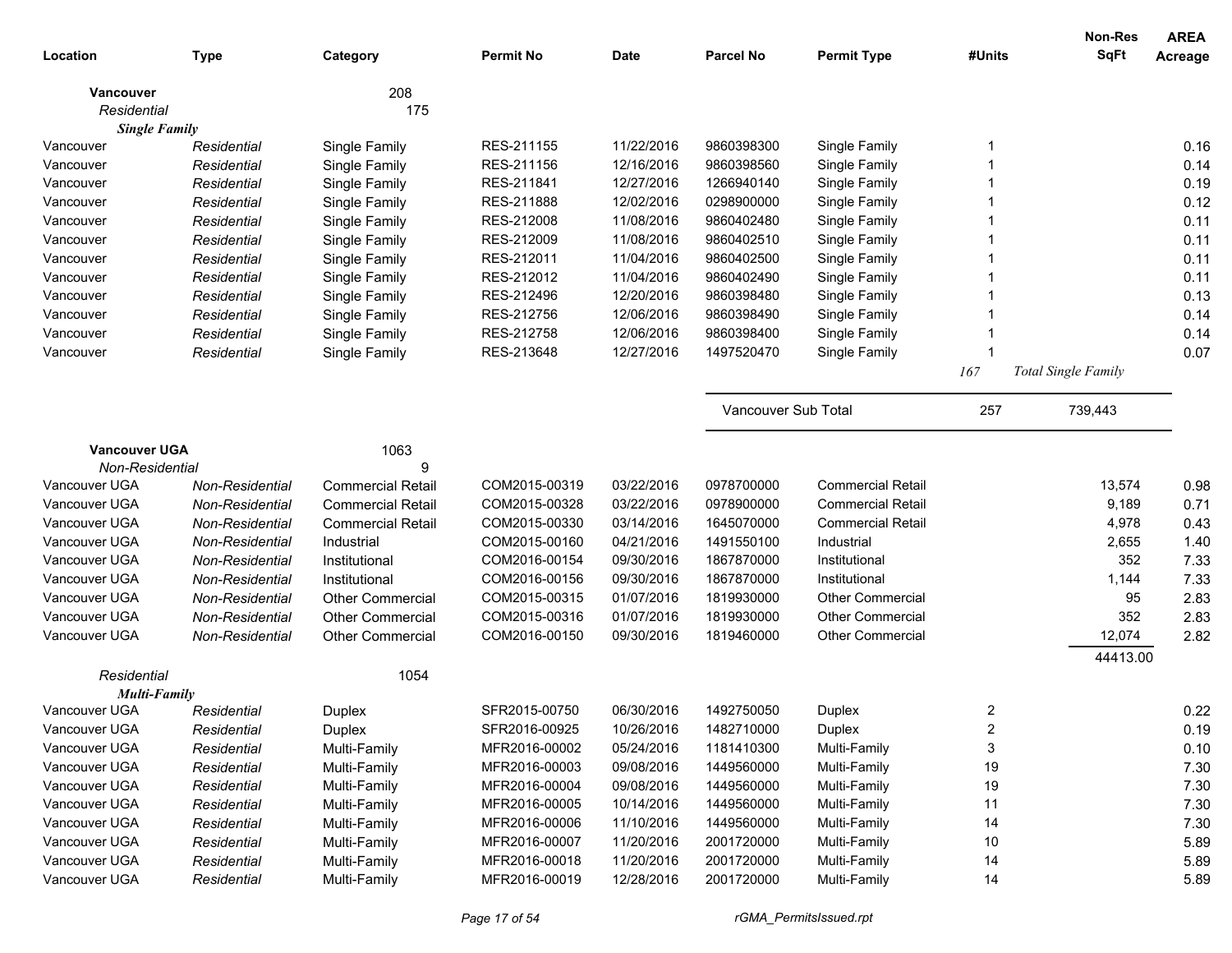|                      |             |              |                  |             |                  |                    |        | <b>Non-Res</b> | <b>AREA</b> |
|----------------------|-------------|--------------|------------------|-------------|------------------|--------------------|--------|----------------|-------------|
| Location             | <b>Type</b> | Category     | <b>Permit No</b> | <b>Date</b> | <b>Parcel No</b> | <b>Permit Type</b> | #Units | SqFt           | Acreage     |
| <b>Vancouver UGA</b> |             | 1063         |                  |             |                  |                    |        |                |             |
| Residential          |             | 1054         |                  |             |                  |                    |        |                |             |
| <b>Multi-Family</b>  |             |              |                  |             |                  |                    |        |                |             |
| Vancouver UGA        | Residential | Multi-Family | MFR2016-00020    | 12/28/2016  | 2001720000       | Multi-Family       | 14     |                | 5.89        |
| Vancouver UGA        | Residential | Multi-Family | MFR2016-00021    | 12/28/2016  | 2001720000       | Multi-Family       | 14     |                | 5.89        |
| Vancouver UGA        | Residential | Multi-Family | MFR2016-00023    | 11/21/2016  | 2001720000       | Multi-Family       | 12     |                | 5.89        |
| Vancouver UGA        | Residential | Multi-Family | MFR2016-00024    | 12/28/2016  | 2001720000       | Multi-Family       | 12     |                | 5.89        |
| Vancouver UGA        | Residential | Multi-Family | MFR2016-00025    | 11/20/2016  | 2001720000       | Multi-Family       | 12     |                | 5.89        |
| Vancouver UGA        | Residential | Multi-Family | MFR2016-00028    | 11/20/2016  | 2001720000       | Multi-Family       | 8      |                | 5.89        |
| Vancouver UGA        | Residential | Multi-Family | MFR2016-00030    | 12/28/2016  | 2001720000       | Multi-Family       | 10     |                | 5.89        |
| Vancouver UGA        | Residential | Multi-Family | MFR2016-00034    | 12/28/2016  | 2001720000       | Multi-Family       | 12     |                | 5.89        |
| Vancouver UGA        | Residential | Multi-Family | MFR2016-00036    | 11/20/2016  | 2001720000       | Multi-Family       | 12     |                | 5.89        |
| Vancouver UGA        | Residential | Multi-Family | SFR2015-01217    | 01/06/2016  | 9860361640       | Multi-Family       |        |                | 0.05        |
| Vancouver UGA        | Residential | Multi-Family | SFR2015-01218    | 01/06/2016  | 9860361630       | Multi-Family       |        |                | 0.04        |
| Vancouver UGA        | Residential | Multi-Family | SFR2015-01219    | 01/06/2016  | 9860361650       | Multi-Family       |        |                | 0.05        |
| Vancouver UGA        | Residential | Multi-Family | SFR2016-00037    | 03/01/2016  | 9860361390       | Multi-Family       |        |                | 0.05        |
| Vancouver UGA        | Residential | Multi-Family | SFR2016-00038    | 03/01/2016  | 9860361400       | Multi-Family       |        |                | 0.04        |
| Vancouver UGA        | Residential | Multi-Family | SFR2016-00039    | 03/01/2016  | 9860361410       | Multi-Family       |        |                | 0.04        |
| Vancouver UGA        | Residential | Multi-Family | SFR2016-00107    | 02/24/2016  | 9860371020       | Multi-Family       |        |                | 0.17        |
| Vancouver UGA        | Residential | Multi-Family | SFR2016-00119    | 02/08/2016  | 9860340370       | Multi-Family       |        |                | 0.14        |
| Vancouver UGA        | Residential | Multi-Family | SFR2016-00296    | 04/26/2016  | 9860358630       | Multi-Family       |        |                | 0.08        |
| Vancouver UGA        | Residential | Multi-Family | SFR2016-00424    | 05/24/2016  | 9860358480       | Multi-Family       |        |                | 0.09        |
| Vancouver UGA        | Residential | Multi-Family | SFR2016-00635    | 06/21/2016  | 9860387390       | Multi-Family       |        |                | 0.05        |
| Vancouver UGA        | Residential | Multi-Family | SFR2016-00674    | 07/20/2016  | 9860387330       | Multi-Family       |        |                | 0.04        |
| Vancouver UGA        | Residential | Multi-Family | SFR2016-00675    | 07/20/2016  | 9860387340       | Multi-Family       |        |                | 0.03        |
| Vancouver UGA        | Residential | Multi-Family | SFR2016-00676    | 07/20/2016  | 9860387350       | Multi-Family       |        |                | 0.03        |
| Vancouver UGA        | Residential | Multi-Family | SFR2016-00677    | 07/20/2016  | 9860387360       | Multi-Family       |        |                | 0.04        |
| Vancouver UGA        | Residential | Multi-Family | SFR2016-00678    | 07/20/2016  | 9860387370       | Multi-Family       |        |                | 0.03        |
| Vancouver UGA        | Residential | Multi-Family | SFR2016-00679    | 07/20/2016  | 9860387380       | Multi-Family       |        |                | 0.08        |
| Vancouver UGA        | Residential | Multi-Family | SFR2016-00681    | 07/13/2016  | 9860387280       | Multi-Family       |        |                | 0.04        |
| Vancouver UGA        | Residential | Multi-Family | SFR2016-00682    | 07/13/2016  | 9860387290       | Multi-Family       |        |                | 0.04        |
| Vancouver UGA        | Residential | Multi-Family | SFR2016-00683    | 07/13/2016  | 9860387300       | Multi-Family       |        |                | 0.04        |
| Vancouver UGA        | Residential | Multi-Family | SFR2016-00684    | 07/13/2016  | 9860387310       | Multi-Family       |        |                | 0.07        |
| Vancouver UGA        | Residential | Multi-Family | SFR2016-00688    | 07/20/2016  | 9860387480       | Multi-Family       |        |                | 0.04        |
| Vancouver UGA        | Residential | Multi-Family | SFR2016-00689    | 07/20/2016  | 9860387460       | Multi-Family       |        |                | 0.04        |
| Vancouver UGA        | Residential | Multi-Family | SFR2016-00690    | 07/20/2016  | 9860387470       | Multi-Family       |        |                | 0.04        |
| Vancouver UGA        | Residential | Multi-Family | SFR2016-00777    | 10/04/2016  | 9860387490       | Multi-Family       |        |                | 0.04        |
| Vancouver UGA        | Residential | Multi-Family | SFR2016-00778    | 10/04/2016  | 9860387500       | Multi-Family       |        |                | 0.03        |
| Vancouver UGA        | Residential | Multi-Family | SFR2016-00779    | 10/04/2016  | 9860387510       | Multi-Family       |        |                | 0.06        |
| Vancouver UGA        | Residential | Multi-Family | SFR2016-00786    | 10/04/2016  | 9860387200       | Multi-Family       |        |                | 0.04        |
| Vancouver UGA        | Residential | Multi-Family | SFR2016-00787    | 10/04/2016  | 9860387210       | Multi-Family       |        |                | 0.03        |
| Vancouver UGA        | Residential | Multi-Family | SFR2016-00788    | 10/04/2016  | 9860387220       | Multi-Family       |        |                | 0.06        |
| Vancouver UGA        | Residential | Multi-Family | SFR2016-00789    | 08/26/2016  | 9860387230       | Multi-Family       |        |                | 0.07        |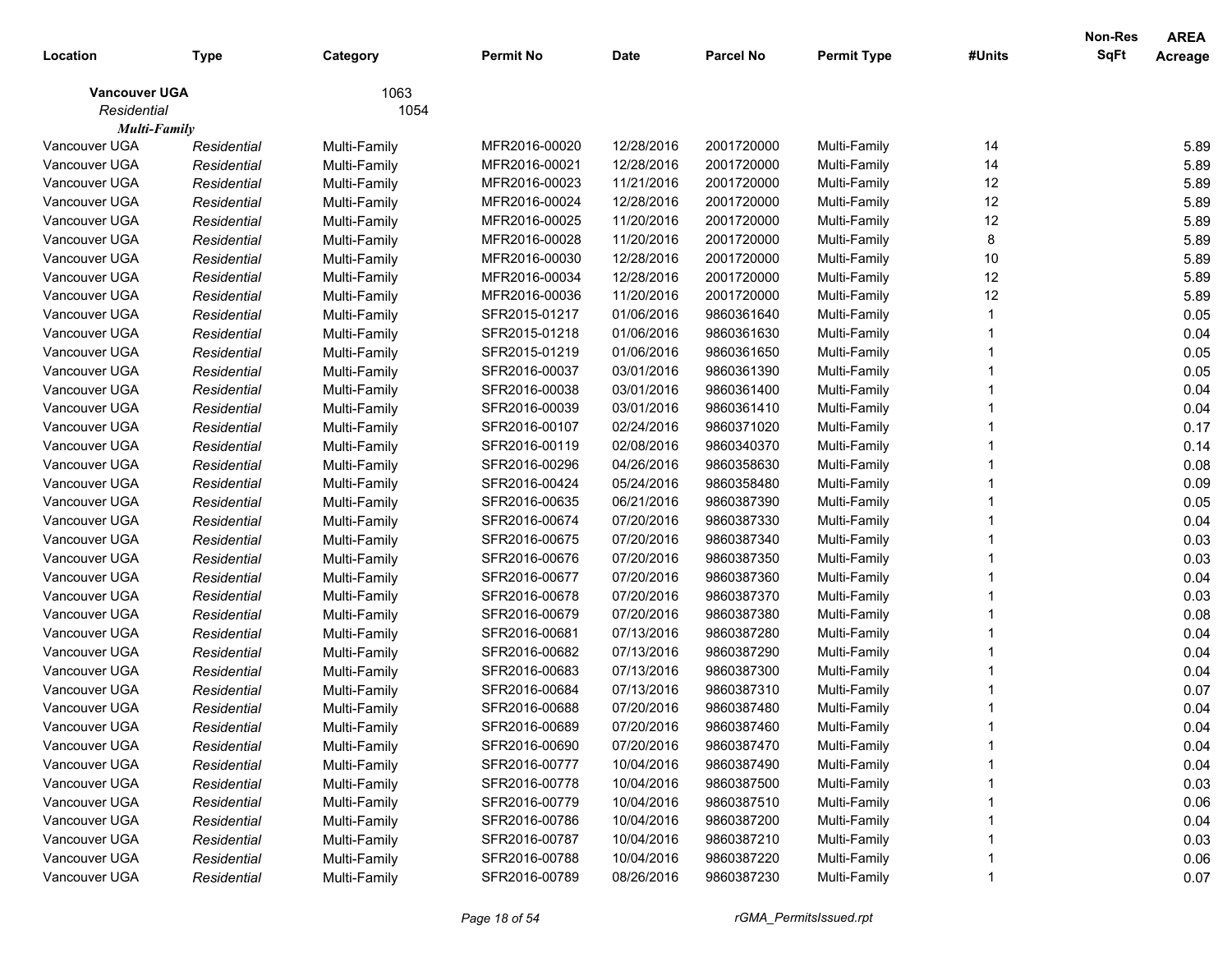|                      |             |              |                  |             |                  |                    |        | <b>Non-Res</b> | <b>AREA</b> |
|----------------------|-------------|--------------|------------------|-------------|------------------|--------------------|--------|----------------|-------------|
| Location             | <b>Type</b> | Category     | <b>Permit No</b> | <b>Date</b> | <b>Parcel No</b> | <b>Permit Type</b> | #Units | <b>SqFt</b>    | Acreage     |
| <b>Vancouver UGA</b> |             | 1063         |                  |             |                  |                    |        |                |             |
| Residential          |             | 1054         |                  |             |                  |                    |        |                |             |
| <b>Multi-Family</b>  |             |              |                  |             |                  |                    |        |                |             |
| Vancouver UGA        | Residential | Multi-Family | SFR2016-00790    | 08/26/2016  | 9860387240       | Multi-Family       |        |                | 0.04        |
| Vancouver UGA        | Residential | Multi-Family | SFR2016-00791    | 08/26/2016  | 9860387250       | Multi-Family       |        |                | 0.04        |
| Vancouver UGA        | Residential | Multi-Family | SFR2016-00792    | 08/26/2016  | 9860387260       | Multi-Family       |        |                | 0.04        |
| Vancouver UGA        | Residential | Multi-Family | SFR2016-00793    | 08/26/2016  | 9860387270       | Multi-Family       |        |                | 0.04        |
| Vancouver UGA        | Residential | Multi-Family | SFR2016-00794    | 10/04/2016  | 9860387190       | Multi-Family       |        |                | 0.04        |
| Vancouver UGA        | Residential | Multi-Family | SFR2016-00795    | 10/04/2016  | 9860387520       | Multi-Family       |        |                | 0.05        |
| Vancouver UGA        | Residential | Multi-Family | SFR2016-00796    | 10/04/2016  | 9860387530       | Multi-Family       |        |                | 0.04        |
| Vancouver UGA        | Residential | Multi-Family | SFR2016-00811    | 07/29/2016  | 9860387430       | Multi-Family       |        |                | 0.07        |
| Vancouver UGA        | Residential | Multi-Family | SFR2016-00814    | 07/29/2016  | 9860387440       | Multi-Family       |        |                | 0.03        |
| Vancouver UGA        | Residential | Multi-Family | SFR2016-00816    | 07/29/2016  | 9860387450       | Multi-Family       |        |                | 0.04        |
| Vancouver UGA        | Residential | Multi-Family | SFR2016-00817    | 11/15/2016  | 9860387640       | Multi-Family       |        |                | 0.04        |
| Vancouver UGA        | Residential | Multi-Family | SFR2016-00818    | 11/15/2016  | 9860387630       | Multi-Family       |        |                | 0.03        |
| Vancouver UGA        | Residential | Multi-Family | SFR2016-00819    | 11/15/2016  | 9860387620       | Multi-Family       |        |                | 0.04        |
| Vancouver UGA        | Residential | Multi-Family | SFR2016-00820    | 11/15/2016  | 9860387610       | Multi-Family       |        |                | 0.03        |
| Vancouver UGA        | Residential | Multi-Family | SFR2016-00821    | 11/15/2016  | 9860387600       | Multi-Family       |        |                | 0.03        |
| Vancouver UGA        | Residential | Multi-Family | SFR2016-00822    | 11/15/2016  | 9860387590       | Multi-Family       |        |                | 0.04        |
| Vancouver UGA        | Residential | Multi-Family | SFR2016-00823    | 11/15/2016  | 9860387580       | Multi-Family       |        |                | 0.05        |
| Vancouver UGA        | Residential | Multi-Family | SFR2016-00827    | 09/12/2016  | 9860389360       | Multi-Family       |        |                | 0.05        |
| Vancouver UGA        | Residential | Multi-Family | SFR2016-00828    | 10/21/2016  | 9860373220       | Multi-Family       |        |                | 0.05        |
| Vancouver UGA        | Residential | Multi-Family | SFR2016-00832    | 10/21/2016  | 9860373240       | Multi-Family       |        |                | 0.03        |
| Vancouver UGA        | Residential | Multi-Family | SFR2016-00833    | 10/21/2016  | 9860373250       | Multi-Family       |        |                | 0.05        |
| Vancouver UGA        | Residential | Multi-Family | SFR2016-00834    | 10/04/2016  | 9860387150       | Multi-Family       |        |                | 0.05        |
| Vancouver UGA        | Residential | Multi-Family | SFR2016-00835    | 10/04/2016  | 9860387160       | Multi-Family       |        |                | 0.04        |
| Vancouver UGA        | Residential | Multi-Family | SFR2016-00836    | 10/04/2016  | 9860387170       | Multi-Family       |        |                | 0.04        |
| Vancouver UGA        | Residential | Multi-Family | SFR2016-00838    | 10/04/2016  | 9860387180       | Multi-Family       |        |                | 0.04        |
| Vancouver UGA        | Residential | Multi-Family | SFR2016-00842    | 09/12/2016  | 9860389390       | Multi-Family       |        |                | 0.05        |
| Vancouver UGA        | Residential | Multi-Family | SFR2016-00843    | 09/12/2016  | 9860389380       | Multi-Family       |        |                | 0.04        |
| Vancouver UGA        | Residential | Multi-Family | SFR2016-00844    | 09/12/2016  | 9860389370       | Multi-Family       |        |                | 0.04        |
| Vancouver UGA        | Residential | Multi-Family | SFR2016-00862    | 10/25/2016  | 9860387540       | Multi-Family       |        |                | 0.04        |
| Vancouver UGA        | Residential | Multi-Family | SFR2016-00863    | 10/25/2016  | 9860387550       | Multi-Family       |        |                | 0.04        |
| Vancouver UGA        | Residential | Multi-Family | SFR2016-00867    | 10/25/2016  | 9860387570       | Multi-Family       |        |                | 0.08        |
| Vancouver UGA        | Residential | Multi-Family | SFR2016-00868    | 10/25/2016  | 9860387560       | Multi-Family       |        |                | 0.04        |
| Vancouver UGA        | Residential | Multi-Family | SFR2016-00881    | 10/21/2016  | 9860373260       | Multi-Family       |        |                | 0.05        |
| Vancouver UGA        | Residential | Multi-Family | SFR2016-00882    | 10/21/2016  | 9860373270       | Multi-Family       |        |                | 0.03        |
| Vancouver UGA        | Residential | Multi-Family | SFR2016-00883    | 10/21/2016  | 9860373280       | Multi-Family       |        |                | 0.05        |
| Vancouver UGA        | Residential | Multi-Family | SFR2016-00899    | 12/22/2016  | 9860389300       | Multi-Family       |        |                | 0.06        |
| Vancouver UGA        | Residential | Multi-Family | SFR2016-00905    | 12/22/2016  | 9860389310       | Multi-Family       |        |                | 0.04        |
| Vancouver UGA        | Residential | Multi-Family | SFR2016-00906    | 12/22/2016  | 9860389320       | Multi-Family       |        |                | 0.04        |
| Vancouver UGA        | Residential | Multi-Family | SFR2016-00907    | 12/22/2016  | 9860389330       | Multi-Family       |        |                | 0.04        |
| Vancouver UGA        | Residential | Multi-Family | SFR2016-00908    | 12/22/2016  | 9860389340       | Multi-Family       |        |                | 0.04        |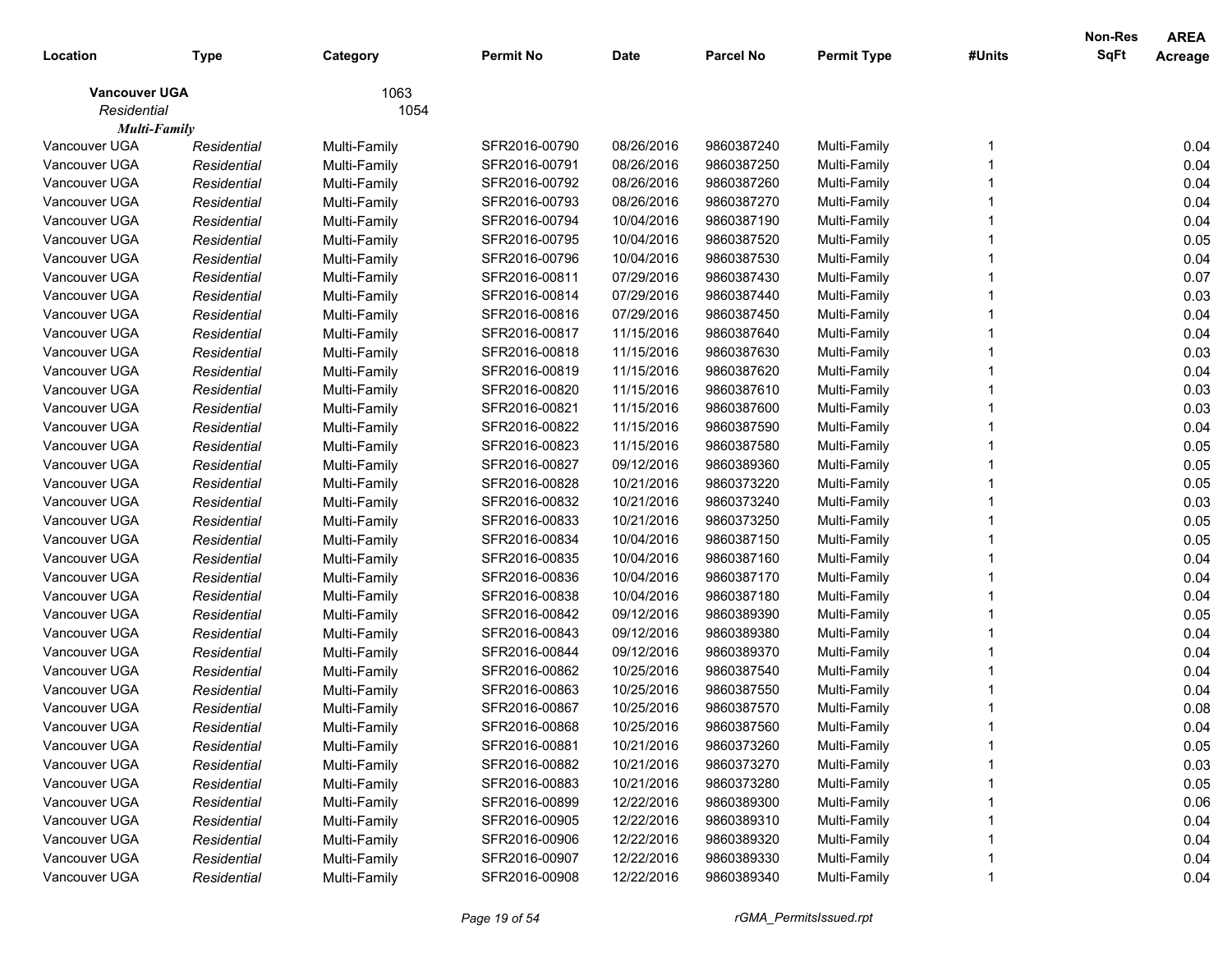| Location                              | <b>Type</b> | Category      | <b>Permit No</b> | Date       | <b>Parcel No</b> | <b>Permit Type</b> | #Units | Non-Res<br><b>SqFt</b> | <b>AREA</b><br>Acreage |
|---------------------------------------|-------------|---------------|------------------|------------|------------------|--------------------|--------|------------------------|------------------------|
| <b>Vancouver UGA</b>                  |             | 1063          |                  |            |                  |                    |        |                        |                        |
| Residential                           |             | 1054          |                  |            |                  |                    |        |                        |                        |
| <b>Multi-Family</b>                   |             |               |                  |            |                  |                    |        |                        |                        |
| Vancouver UGA                         | Residential | Multi-Family  | SFR2016-00909    | 12/22/2016 | 9860389350       | Multi-Family       | -1     |                        | 0.05                   |
| Vancouver UGA                         | Residential | Multi-Family  | SFR2016-00915    | 12/22/2016 | 9860389400       | Multi-Family       |        |                        | 0.07                   |
| Vancouver UGA                         | Residential | Multi-Family  | SFR2016-00916    | 12/22/2016 | 9860389410       | Multi-Family       |        |                        | 0.04                   |
| Vancouver UGA                         | Residential | Multi-Family  | SFR2016-00917    | 12/22/2016 | 9860389420       | Multi-Family       |        |                        | 0.04                   |
| Vancouver UGA                         | Residential | Multi-Family  | SFR2016-00918    | 12/22/2016 | 9860389430       | Multi-Family       |        |                        | 0.04                   |
| Vancouver UGA                         | Residential | Multi-Family  | SFR2016-00919    | 12/22/2016 | 9860389440       | Multi-Family       |        |                        | 0.04                   |
| Vancouver UGA                         | Residential | Multi-Family  | SFR2016-00920    | 12/22/2016 | 9860389450       | Multi-Family       |        |                        | 0.05                   |
| Vancouver UGA                         | Residential | Multi-Family  | SFR2016-00930    | 12/27/2016 | 9860383750       | Multi-Family       |        |                        | 0.06                   |
| Vancouver UGA                         | Residential | Multi-Family  | SFR2016-00931    | 12/27/2016 | 9860383760       | Multi-Family       |        |                        | 0.05                   |
| Vancouver UGA                         | Residential | Multi-Family  | SFR2016-00932    | 12/27/2016 | 9860383770       | Multi-Family       |        |                        | 0.05                   |
| Vancouver UGA                         | Residential | Multi-Family  | SFR2016-00933    | 12/27/2016 | 9860383780       | Multi-Family       |        |                        | 0.06                   |
| Vancouver UGA                         | Residential | Multi-Family  | SFR2016-00939    | 10/21/2016 | 9860373290       | Multi-Family       |        |                        | 0.04                   |
| Vancouver UGA                         | Residential | Multi-Family  | SFR2016-00940    | 10/21/2016 | 9860373300       | Multi-Family       |        |                        | 0.03                   |
| Vancouver UGA                         | Residential | Multi-Family  | SFR2016-00941    | 10/21/2016 | 9860373310       | Multi-Family       |        |                        | 0.07                   |
| Vancouver UGA                         | Residential | Multi-Family  | SFR2016-00963    | 10/03/2016 | 9860383860       | Multi-Family       |        |                        | 0.05                   |
| Vancouver UGA                         | Residential | Multi-Family  | SFR2016-00964    | 10/03/2016 | 9860383870       | Multi-Family       |        |                        | 0.04                   |
| Vancouver UGA                         | Residential | Multi-Family  | SFR2016-00965    | 10/03/2016 | 9860383880       | Multi-Family       |        |                        | 0.04                   |
| Vancouver UGA                         | Residential | Multi-Family  | SFR2016-00966    | 10/03/2016 | 9860383890       | Multi-Family       |        |                        | 0.05                   |
| Vancouver UGA                         | Residential | Multi-Family  | SFR2016-01287    | 11/30/2016 | 9860399470       | Multi-Family       |        |                        | 0.09                   |
| Vancouver UGA                         | Residential | Multi-Family  | SFR2016-01288    | 11/30/2016 | 9860399460       | Multi-Family       |        |                        | 0.09                   |
| Vancouver UGA                         | Residential | Multi-Family  | SFR2016-01289    | 11/22/2016 | 9860399440       | Multi-Family       |        |                        | 0.10                   |
| Vancouver UGA                         | Residential | Multi-Family  | SFR2016-01290    | 11/22/2016 | 9860399450       | Multi-Family       |        |                        | 0.08                   |
| Vancouver UGA                         | Residential | Multi-Family  | SFR2016-01294    | 11/29/2016 | 9860399490       | Multi-Family       |        |                        | 0.09                   |
| Vancouver UGA                         | Residential | Multi-Family  | SFR2016-01295    | 11/29/2016 | 9860399480       | Multi-Family       |        |                        | 0.09                   |
| Vancouver UGA                         | Residential | Multi-Family  | SFR2016-01316    | 11/29/2016 | 9860399500       | Multi-Family       |        |                        | 0.09                   |
| Vancouver UGA                         | Residential | Multi-Family  | SFR2016-01318    | 11/29/2016 | 9860399510       | Multi-Family       |        |                        | 0.09                   |
|                                       |             |               |                  |            |                  |                    | 311    | Total Multi-Family     |                        |
| <b>Single Family</b><br>Vancouver UGA | Residential | Additions     | RES2016-00177    | 06/10/2016 | 1567290000       | Additions          |        |                        | 0.39                   |
| Vancouver UGA                         | Residential |               | SFR2015-00969    | 01/04/2016 | 9860355930       |                    |        |                        | 0.40                   |
|                                       |             | Single Family |                  | 02/19/2016 |                  | Single Family      | -1     |                        |                        |
| Vancouver UGA                         | Residential | Single Family | SFR2015-01013    |            | 0982090000       | Single Family      |        |                        | 0.44                   |
| Vancouver UGA                         | Residential | Single Family | SFR2015-01038    | 04/27/2016 | 9860347670       | Single Family      |        |                        | 0.22                   |
| Vancouver UGA                         | Residential | Single Family | SFR2015-01043    | 03/10/2016 | 9860341070       | Single Family      |        |                        | 0.08                   |
| Vancouver UGA                         | Residential | Single Family | SFR2015-01044    | 02/11/2016 | 9860341080       | Single Family      |        |                        | 0.08                   |
| Vancouver UGA                         | Residential | Single Family | SFR2015-01057    | 01/04/2016 | 9860355960       | Single Family      |        |                        | 0.44                   |
| Vancouver UGA                         | Residential | Single Family | SFR2015-01059    | 02/12/2016 | 9860370390       | Single Family      |        |                        | 0.14                   |
| Vancouver UGA                         | Residential | Single Family | SFR2015-01062    | 02/12/2016 | 9860370400       | Single Family      |        |                        | 0.15                   |
| Vancouver UGA                         | Residential | Single Family | SFR2015-01063    | 02/12/2016 | 9860370410       | Single Family      |        |                        | 0.14                   |
| Vancouver UGA                         | Residential | Single Family | SFR2015-01064    | 01/04/2016 | 9860355810       | Single Family      |        |                        | 0.32                   |
| Vancouver UGA                         | Residential | Single Family | SFR2015-01069    | 03/10/2016 | 1993470000       | Single Family      |        |                        | 1.14                   |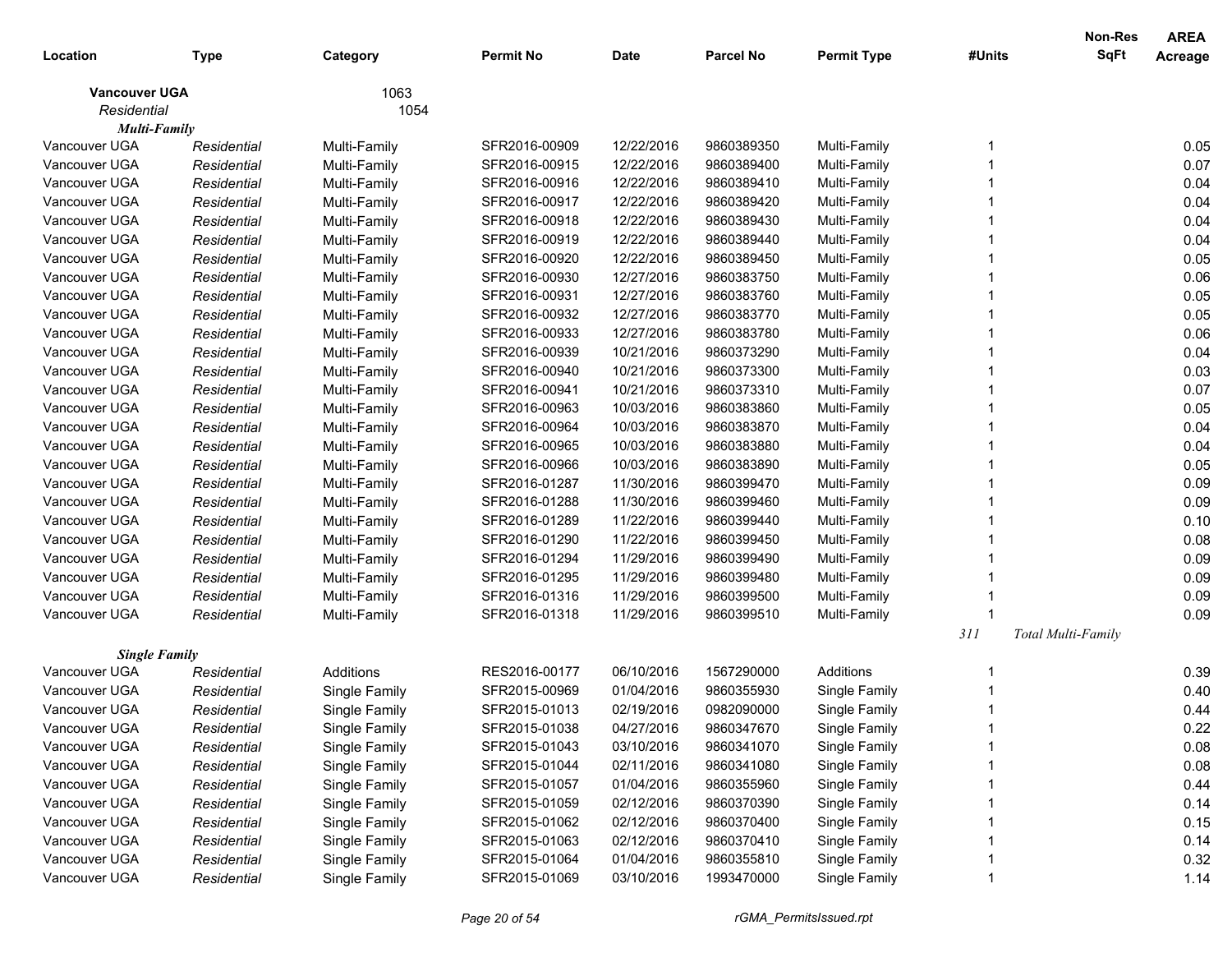| 1063<br><b>Vancouver UGA</b><br>Residential<br>1054<br><b>Single Family</b><br>Vancouver UGA<br>SFR2015-01107<br>01/13/2016<br>9860355870<br>Single Family<br>Single Family<br>Residential<br>Vancouver UGA<br>Residential<br>Single Family<br>SFR2015-01123<br>04/11/2016<br>9860332580<br>Single Family<br>Vancouver UGA<br>SFR2015-01126<br>02/10/2016<br>9860372180<br>Single Family<br>Residential<br>Single Family<br>Vancouver UGA<br>02/05/2016<br>Residential<br>Single Family<br>SFR2015-01131<br>1166700000<br>Single Family<br>Vancouver UGA<br>Residential<br>Single Family<br>SFR2015-01136<br>01/07/2016<br>9860357910<br>Single Family<br>Vancouver UGA<br>Residential<br>Single Family<br>SFR2015-01146<br>04/05/2016<br>9860370940<br>Single Family<br>Vancouver UGA<br>Residential<br>Single Family<br>SFR2015-01152<br>02/11/2016<br>9860341090<br>Single Family<br>Vancouver UGA<br>Residential<br>Single Family<br>SFR2015-01159<br>01/05/2016<br>9860329160<br>Single Family<br>Vancouver UGA<br>Residential<br>Single Family<br>SFR2015-01180<br>01/14/2016<br>1607581760<br>Single Family<br>Vancouver UGA<br>SFR2015-01191<br>01/04/2016<br>9860357420<br>Single Family<br>Residential<br>Single Family<br>Vancouver UGA<br>SFR2015-01192<br>02/12/2016<br>9860359170<br>Single Family<br>Residential<br>Single Family<br>Vancouver UGA<br>Residential<br>Single Family<br>SFR2015-01198<br>02/12/2016<br>9860359180<br>Single Family<br>Vancouver UGA<br>Residential<br>Single Family<br>SFR2015-01215<br>02/12/2016<br>9860359600<br>Single Family<br>Vancouver UGA<br>Residential<br>Single Family<br>SFR2015-01216<br>02/22/2016<br>1862280180<br>Single Family<br>Vancouver UGA<br>Residential<br>Single Family<br>SFR2015-01220<br>02/12/2016<br>9860359260<br>Single Family<br>Vancouver UGA<br>Residential<br>Single Family<br>SFR2015-01221<br>01/07/2016<br>9860370900<br>Single Family<br>Vancouver UGA<br>Residential<br>Single Family<br>SFR2015-01223<br>01/05/2016<br>9860329240<br>Single Family<br>Vancouver UGA<br>SFR2015-01224<br>01/04/2016<br>1054692160<br>Single Family<br>Residential<br>Single Family<br>Vancouver UGA<br>Residential<br>Single Family<br>SFR2015-01225<br>01/05/2016<br>1054692120<br>Single Family<br>Vancouver UGA<br>Residential<br>Single Family<br>SFR2015-01227<br>01/05/2016<br>9860371580<br>Single Family | Location | <b>Type</b> | Category | <b>Permit No</b> | <b>Date</b> | <b>Parcel No</b> | <b>Permit Type</b> | #Units | Non-Res<br>SqFt | <b>AREA</b><br>Acreage |
|-----------------------------------------------------------------------------------------------------------------------------------------------------------------------------------------------------------------------------------------------------------------------------------------------------------------------------------------------------------------------------------------------------------------------------------------------------------------------------------------------------------------------------------------------------------------------------------------------------------------------------------------------------------------------------------------------------------------------------------------------------------------------------------------------------------------------------------------------------------------------------------------------------------------------------------------------------------------------------------------------------------------------------------------------------------------------------------------------------------------------------------------------------------------------------------------------------------------------------------------------------------------------------------------------------------------------------------------------------------------------------------------------------------------------------------------------------------------------------------------------------------------------------------------------------------------------------------------------------------------------------------------------------------------------------------------------------------------------------------------------------------------------------------------------------------------------------------------------------------------------------------------------------------------------------------------------------------------------------------------------------------------------------------------------------------------------------------------------------------------------------------------------------------------------------------------------------------------------------------------------------------------------------------------------------------------------------------------------------------------------------------------|----------|-------------|----------|------------------|-------------|------------------|--------------------|--------|-----------------|------------------------|
|                                                                                                                                                                                                                                                                                                                                                                                                                                                                                                                                                                                                                                                                                                                                                                                                                                                                                                                                                                                                                                                                                                                                                                                                                                                                                                                                                                                                                                                                                                                                                                                                                                                                                                                                                                                                                                                                                                                                                                                                                                                                                                                                                                                                                                                                                                                                                                                         |          |             |          |                  |             |                  |                    |        |                 |                        |
|                                                                                                                                                                                                                                                                                                                                                                                                                                                                                                                                                                                                                                                                                                                                                                                                                                                                                                                                                                                                                                                                                                                                                                                                                                                                                                                                                                                                                                                                                                                                                                                                                                                                                                                                                                                                                                                                                                                                                                                                                                                                                                                                                                                                                                                                                                                                                                                         |          |             |          |                  |             |                  |                    |        |                 |                        |
|                                                                                                                                                                                                                                                                                                                                                                                                                                                                                                                                                                                                                                                                                                                                                                                                                                                                                                                                                                                                                                                                                                                                                                                                                                                                                                                                                                                                                                                                                                                                                                                                                                                                                                                                                                                                                                                                                                                                                                                                                                                                                                                                                                                                                                                                                                                                                                                         |          |             |          |                  |             |                  |                    |        |                 |                        |
|                                                                                                                                                                                                                                                                                                                                                                                                                                                                                                                                                                                                                                                                                                                                                                                                                                                                                                                                                                                                                                                                                                                                                                                                                                                                                                                                                                                                                                                                                                                                                                                                                                                                                                                                                                                                                                                                                                                                                                                                                                                                                                                                                                                                                                                                                                                                                                                         |          |             |          |                  |             |                  |                    |        |                 | 0.28                   |
|                                                                                                                                                                                                                                                                                                                                                                                                                                                                                                                                                                                                                                                                                                                                                                                                                                                                                                                                                                                                                                                                                                                                                                                                                                                                                                                                                                                                                                                                                                                                                                                                                                                                                                                                                                                                                                                                                                                                                                                                                                                                                                                                                                                                                                                                                                                                                                                         |          |             |          |                  |             |                  |                    |        |                 | 0.13                   |
|                                                                                                                                                                                                                                                                                                                                                                                                                                                                                                                                                                                                                                                                                                                                                                                                                                                                                                                                                                                                                                                                                                                                                                                                                                                                                                                                                                                                                                                                                                                                                                                                                                                                                                                                                                                                                                                                                                                                                                                                                                                                                                                                                                                                                                                                                                                                                                                         |          |             |          |                  |             |                  |                    |        |                 | 0.11                   |
|                                                                                                                                                                                                                                                                                                                                                                                                                                                                                                                                                                                                                                                                                                                                                                                                                                                                                                                                                                                                                                                                                                                                                                                                                                                                                                                                                                                                                                                                                                                                                                                                                                                                                                                                                                                                                                                                                                                                                                                                                                                                                                                                                                                                                                                                                                                                                                                         |          |             |          |                  |             |                  |                    |        |                 | 1.57                   |
|                                                                                                                                                                                                                                                                                                                                                                                                                                                                                                                                                                                                                                                                                                                                                                                                                                                                                                                                                                                                                                                                                                                                                                                                                                                                                                                                                                                                                                                                                                                                                                                                                                                                                                                                                                                                                                                                                                                                                                                                                                                                                                                                                                                                                                                                                                                                                                                         |          |             |          |                  |             |                  |                    |        |                 | 0.18                   |
|                                                                                                                                                                                                                                                                                                                                                                                                                                                                                                                                                                                                                                                                                                                                                                                                                                                                                                                                                                                                                                                                                                                                                                                                                                                                                                                                                                                                                                                                                                                                                                                                                                                                                                                                                                                                                                                                                                                                                                                                                                                                                                                                                                                                                                                                                                                                                                                         |          |             |          |                  |             |                  |                    |        |                 | 0.23                   |
|                                                                                                                                                                                                                                                                                                                                                                                                                                                                                                                                                                                                                                                                                                                                                                                                                                                                                                                                                                                                                                                                                                                                                                                                                                                                                                                                                                                                                                                                                                                                                                                                                                                                                                                                                                                                                                                                                                                                                                                                                                                                                                                                                                                                                                                                                                                                                                                         |          |             |          |                  |             |                  |                    |        |                 | 0.08                   |
|                                                                                                                                                                                                                                                                                                                                                                                                                                                                                                                                                                                                                                                                                                                                                                                                                                                                                                                                                                                                                                                                                                                                                                                                                                                                                                                                                                                                                                                                                                                                                                                                                                                                                                                                                                                                                                                                                                                                                                                                                                                                                                                                                                                                                                                                                                                                                                                         |          |             |          |                  |             |                  |                    |        |                 | 0.25                   |
|                                                                                                                                                                                                                                                                                                                                                                                                                                                                                                                                                                                                                                                                                                                                                                                                                                                                                                                                                                                                                                                                                                                                                                                                                                                                                                                                                                                                                                                                                                                                                                                                                                                                                                                                                                                                                                                                                                                                                                                                                                                                                                                                                                                                                                                                                                                                                                                         |          |             |          |                  |             |                  |                    |        |                 | 0.07                   |
|                                                                                                                                                                                                                                                                                                                                                                                                                                                                                                                                                                                                                                                                                                                                                                                                                                                                                                                                                                                                                                                                                                                                                                                                                                                                                                                                                                                                                                                                                                                                                                                                                                                                                                                                                                                                                                                                                                                                                                                                                                                                                                                                                                                                                                                                                                                                                                                         |          |             |          |                  |             |                  |                    |        |                 | 0.11                   |
|                                                                                                                                                                                                                                                                                                                                                                                                                                                                                                                                                                                                                                                                                                                                                                                                                                                                                                                                                                                                                                                                                                                                                                                                                                                                                                                                                                                                                                                                                                                                                                                                                                                                                                                                                                                                                                                                                                                                                                                                                                                                                                                                                                                                                                                                                                                                                                                         |          |             |          |                  |             |                  |                    |        |                 | 0.17                   |
|                                                                                                                                                                                                                                                                                                                                                                                                                                                                                                                                                                                                                                                                                                                                                                                                                                                                                                                                                                                                                                                                                                                                                                                                                                                                                                                                                                                                                                                                                                                                                                                                                                                                                                                                                                                                                                                                                                                                                                                                                                                                                                                                                                                                                                                                                                                                                                                         |          |             |          |                  |             |                  |                    |        |                 | 0.17                   |
|                                                                                                                                                                                                                                                                                                                                                                                                                                                                                                                                                                                                                                                                                                                                                                                                                                                                                                                                                                                                                                                                                                                                                                                                                                                                                                                                                                                                                                                                                                                                                                                                                                                                                                                                                                                                                                                                                                                                                                                                                                                                                                                                                                                                                                                                                                                                                                                         |          |             |          |                  |             |                  |                    |        |                 | 0.17                   |
|                                                                                                                                                                                                                                                                                                                                                                                                                                                                                                                                                                                                                                                                                                                                                                                                                                                                                                                                                                                                                                                                                                                                                                                                                                                                                                                                                                                                                                                                                                                                                                                                                                                                                                                                                                                                                                                                                                                                                                                                                                                                                                                                                                                                                                                                                                                                                                                         |          |             |          |                  |             |                  |                    |        |                 | 0.23                   |
|                                                                                                                                                                                                                                                                                                                                                                                                                                                                                                                                                                                                                                                                                                                                                                                                                                                                                                                                                                                                                                                                                                                                                                                                                                                                                                                                                                                                                                                                                                                                                                                                                                                                                                                                                                                                                                                                                                                                                                                                                                                                                                                                                                                                                                                                                                                                                                                         |          |             |          |                  |             |                  |                    |        |                 | 0.17                   |
|                                                                                                                                                                                                                                                                                                                                                                                                                                                                                                                                                                                                                                                                                                                                                                                                                                                                                                                                                                                                                                                                                                                                                                                                                                                                                                                                                                                                                                                                                                                                                                                                                                                                                                                                                                                                                                                                                                                                                                                                                                                                                                                                                                                                                                                                                                                                                                                         |          |             |          |                  |             |                  |                    |        |                 | 0.20                   |
|                                                                                                                                                                                                                                                                                                                                                                                                                                                                                                                                                                                                                                                                                                                                                                                                                                                                                                                                                                                                                                                                                                                                                                                                                                                                                                                                                                                                                                                                                                                                                                                                                                                                                                                                                                                                                                                                                                                                                                                                                                                                                                                                                                                                                                                                                                                                                                                         |          |             |          |                  |             |                  |                    |        |                 | 0.27                   |
|                                                                                                                                                                                                                                                                                                                                                                                                                                                                                                                                                                                                                                                                                                                                                                                                                                                                                                                                                                                                                                                                                                                                                                                                                                                                                                                                                                                                                                                                                                                                                                                                                                                                                                                                                                                                                                                                                                                                                                                                                                                                                                                                                                                                                                                                                                                                                                                         |          |             |          |                  |             |                  |                    |        |                 | 0.07                   |
|                                                                                                                                                                                                                                                                                                                                                                                                                                                                                                                                                                                                                                                                                                                                                                                                                                                                                                                                                                                                                                                                                                                                                                                                                                                                                                                                                                                                                                                                                                                                                                                                                                                                                                                                                                                                                                                                                                                                                                                                                                                                                                                                                                                                                                                                                                                                                                                         |          |             |          |                  |             |                  |                    |        |                 | 0.07                   |
|                                                                                                                                                                                                                                                                                                                                                                                                                                                                                                                                                                                                                                                                                                                                                                                                                                                                                                                                                                                                                                                                                                                                                                                                                                                                                                                                                                                                                                                                                                                                                                                                                                                                                                                                                                                                                                                                                                                                                                                                                                                                                                                                                                                                                                                                                                                                                                                         |          |             |          |                  |             |                  |                    |        |                 | 0.17                   |
| Vancouver UGA<br>Residential<br>Single Family<br>SFR2015-01229<br>01/13/2016<br>9860370890<br>Single Family                                                                                                                                                                                                                                                                                                                                                                                                                                                                                                                                                                                                                                                                                                                                                                                                                                                                                                                                                                                                                                                                                                                                                                                                                                                                                                                                                                                                                                                                                                                                                                                                                                                                                                                                                                                                                                                                                                                                                                                                                                                                                                                                                                                                                                                                             |          |             |          |                  |             |                  |                    |        |                 | 0.22                   |
| Vancouver UGA<br>Residential<br>Single Family<br>SFR2015-01231<br>01/05/2016<br>9860369620<br>Single Family                                                                                                                                                                                                                                                                                                                                                                                                                                                                                                                                                                                                                                                                                                                                                                                                                                                                                                                                                                                                                                                                                                                                                                                                                                                                                                                                                                                                                                                                                                                                                                                                                                                                                                                                                                                                                                                                                                                                                                                                                                                                                                                                                                                                                                                                             |          |             |          |                  |             |                  |                    |        |                 | 0.20                   |
| Vancouver UGA<br>Residential<br>Single Family<br>SFR2015-01232<br>01/04/2016<br>9860357410<br>Single Family                                                                                                                                                                                                                                                                                                                                                                                                                                                                                                                                                                                                                                                                                                                                                                                                                                                                                                                                                                                                                                                                                                                                                                                                                                                                                                                                                                                                                                                                                                                                                                                                                                                                                                                                                                                                                                                                                                                                                                                                                                                                                                                                                                                                                                                                             |          |             |          |                  |             |                  |                    |        |                 | 0.17                   |
| Vancouver UGA<br>Residential<br>Single Family<br>SFR2015-01238<br>01/11/2016<br>9860341430<br>Single Family                                                                                                                                                                                                                                                                                                                                                                                                                                                                                                                                                                                                                                                                                                                                                                                                                                                                                                                                                                                                                                                                                                                                                                                                                                                                                                                                                                                                                                                                                                                                                                                                                                                                                                                                                                                                                                                                                                                                                                                                                                                                                                                                                                                                                                                                             |          |             |          |                  |             |                  |                    |        |                 | 0.06                   |
| Vancouver UGA<br>SFR2015-01241<br>02/17/2016<br>9860327320<br>Single Family<br>Residential<br>Single Family                                                                                                                                                                                                                                                                                                                                                                                                                                                                                                                                                                                                                                                                                                                                                                                                                                                                                                                                                                                                                                                                                                                                                                                                                                                                                                                                                                                                                                                                                                                                                                                                                                                                                                                                                                                                                                                                                                                                                                                                                                                                                                                                                                                                                                                                             |          |             |          |                  |             |                  |                    |        |                 | 0.12                   |
| Vancouver UGA<br>SFR2015-01243<br>01/12/2016<br>9860336250<br>Single Family<br>Residential<br>Single Family                                                                                                                                                                                                                                                                                                                                                                                                                                                                                                                                                                                                                                                                                                                                                                                                                                                                                                                                                                                                                                                                                                                                                                                                                                                                                                                                                                                                                                                                                                                                                                                                                                                                                                                                                                                                                                                                                                                                                                                                                                                                                                                                                                                                                                                                             |          |             |          |                  |             |                  |                    |        |                 | 0.11                   |
| Vancouver UGA<br>Residential<br>Single Family<br>SFR2015-01244<br>01/22/2016<br>9860356020<br>Single Family                                                                                                                                                                                                                                                                                                                                                                                                                                                                                                                                                                                                                                                                                                                                                                                                                                                                                                                                                                                                                                                                                                                                                                                                                                                                                                                                                                                                                                                                                                                                                                                                                                                                                                                                                                                                                                                                                                                                                                                                                                                                                                                                                                                                                                                                             |          |             |          |                  |             |                  |                    |        |                 | 0.48                   |
| Vancouver UGA<br>01/22/2016<br>Residential<br>Single Family<br>SFR2015-01245<br>9860355970<br>Single Family                                                                                                                                                                                                                                                                                                                                                                                                                                                                                                                                                                                                                                                                                                                                                                                                                                                                                                                                                                                                                                                                                                                                                                                                                                                                                                                                                                                                                                                                                                                                                                                                                                                                                                                                                                                                                                                                                                                                                                                                                                                                                                                                                                                                                                                                             |          |             |          |                  |             |                  |                    |        |                 | 0.41                   |
| 01/12/2016<br>Vancouver UGA<br>Residential<br>Single Family<br>SFR2015-01247<br>9860369630<br>Single Family                                                                                                                                                                                                                                                                                                                                                                                                                                                                                                                                                                                                                                                                                                                                                                                                                                                                                                                                                                                                                                                                                                                                                                                                                                                                                                                                                                                                                                                                                                                                                                                                                                                                                                                                                                                                                                                                                                                                                                                                                                                                                                                                                                                                                                                                             |          |             |          |                  |             |                  |                    |        |                 | 0.19                   |
| Vancouver UGA<br>Residential<br>Single Family<br>SFR2015-01249<br>04/20/2016<br>1608550200<br>Single Family                                                                                                                                                                                                                                                                                                                                                                                                                                                                                                                                                                                                                                                                                                                                                                                                                                                                                                                                                                                                                                                                                                                                                                                                                                                                                                                                                                                                                                                                                                                                                                                                                                                                                                                                                                                                                                                                                                                                                                                                                                                                                                                                                                                                                                                                             |          |             |          |                  |             |                  |                    |        |                 | 0.06                   |
| Vancouver UGA<br>Single Family<br>SFR2015-01252<br>01/11/2016<br>9860357640<br>Single Family<br>Residential                                                                                                                                                                                                                                                                                                                                                                                                                                                                                                                                                                                                                                                                                                                                                                                                                                                                                                                                                                                                                                                                                                                                                                                                                                                                                                                                                                                                                                                                                                                                                                                                                                                                                                                                                                                                                                                                                                                                                                                                                                                                                                                                                                                                                                                                             |          |             |          |                  |             |                  |                    |        |                 | 0.13                   |
| Vancouver UGA<br>Single Family<br>Residential<br>SFR2015-01255<br>03/24/2016<br>1607582140<br>Single Family                                                                                                                                                                                                                                                                                                                                                                                                                                                                                                                                                                                                                                                                                                                                                                                                                                                                                                                                                                                                                                                                                                                                                                                                                                                                                                                                                                                                                                                                                                                                                                                                                                                                                                                                                                                                                                                                                                                                                                                                                                                                                                                                                                                                                                                                             |          |             |          |                  |             |                  |                    |        |                 | 0.07                   |
| 01/21/2016<br>Single Family<br>Vancouver UGA<br>SFR2015-01257<br>1054692440<br>Residential<br>Single Family                                                                                                                                                                                                                                                                                                                                                                                                                                                                                                                                                                                                                                                                                                                                                                                                                                                                                                                                                                                                                                                                                                                                                                                                                                                                                                                                                                                                                                                                                                                                                                                                                                                                                                                                                                                                                                                                                                                                                                                                                                                                                                                                                                                                                                                                             |          |             |          |                  |             |                  |                    |        |                 | 0.07                   |
| Vancouver UGA<br>Single Family<br>01/12/2016<br>9860336240<br>Single Family<br>Residential<br>SFR2015-01258                                                                                                                                                                                                                                                                                                                                                                                                                                                                                                                                                                                                                                                                                                                                                                                                                                                                                                                                                                                                                                                                                                                                                                                                                                                                                                                                                                                                                                                                                                                                                                                                                                                                                                                                                                                                                                                                                                                                                                                                                                                                                                                                                                                                                                                                             |          |             |          |                  |             |                  |                    |        |                 | 0.11                   |
| Vancouver UGA<br>Single Family<br>01/12/2016<br>Single Family<br>Residential<br>SFR2015-01259<br>9860336230                                                                                                                                                                                                                                                                                                                                                                                                                                                                                                                                                                                                                                                                                                                                                                                                                                                                                                                                                                                                                                                                                                                                                                                                                                                                                                                                                                                                                                                                                                                                                                                                                                                                                                                                                                                                                                                                                                                                                                                                                                                                                                                                                                                                                                                                             |          |             |          |                  |             |                  |                    |        |                 | 0.11                   |
| Vancouver UGA<br>Single Family<br>01/12/2016<br>Single Family<br>Residential<br>SFR2015-01260<br>9860336260                                                                                                                                                                                                                                                                                                                                                                                                                                                                                                                                                                                                                                                                                                                                                                                                                                                                                                                                                                                                                                                                                                                                                                                                                                                                                                                                                                                                                                                                                                                                                                                                                                                                                                                                                                                                                                                                                                                                                                                                                                                                                                                                                                                                                                                                             |          |             |          |                  |             |                  |                    |        |                 | 0.11                   |
| Vancouver UGA<br>Single Family<br>01/21/2016<br>Single Family<br>Residential<br>SFR2015-01263<br>9860260560                                                                                                                                                                                                                                                                                                                                                                                                                                                                                                                                                                                                                                                                                                                                                                                                                                                                                                                                                                                                                                                                                                                                                                                                                                                                                                                                                                                                                                                                                                                                                                                                                                                                                                                                                                                                                                                                                                                                                                                                                                                                                                                                                                                                                                                                             |          |             |          |                  |             |                  |                    |        |                 | 0.14                   |
| Vancouver UGA<br>Single Family<br>01/20/2016<br>Single Family<br>Residential<br>SFR2015-01264<br>1607582460                                                                                                                                                                                                                                                                                                                                                                                                                                                                                                                                                                                                                                                                                                                                                                                                                                                                                                                                                                                                                                                                                                                                                                                                                                                                                                                                                                                                                                                                                                                                                                                                                                                                                                                                                                                                                                                                                                                                                                                                                                                                                                                                                                                                                                                                             |          |             |          |                  |             |                  |                    |        |                 | 0.06                   |
| Vancouver UGA<br>Single Family<br>01/04/2016<br>Single Family<br>Residential<br>SFR2015-01266<br>9860357400                                                                                                                                                                                                                                                                                                                                                                                                                                                                                                                                                                                                                                                                                                                                                                                                                                                                                                                                                                                                                                                                                                                                                                                                                                                                                                                                                                                                                                                                                                                                                                                                                                                                                                                                                                                                                                                                                                                                                                                                                                                                                                                                                                                                                                                                             |          |             |          |                  |             |                  |                    |        |                 | 0.14                   |
| Vancouver UGA<br>02/17/2016<br>9860327130<br>Single Family<br>Single Family<br>SFR2015-01270<br>Residential                                                                                                                                                                                                                                                                                                                                                                                                                                                                                                                                                                                                                                                                                                                                                                                                                                                                                                                                                                                                                                                                                                                                                                                                                                                                                                                                                                                                                                                                                                                                                                                                                                                                                                                                                                                                                                                                                                                                                                                                                                                                                                                                                                                                                                                                             |          |             |          |                  |             |                  |                    |        |                 | 0.12                   |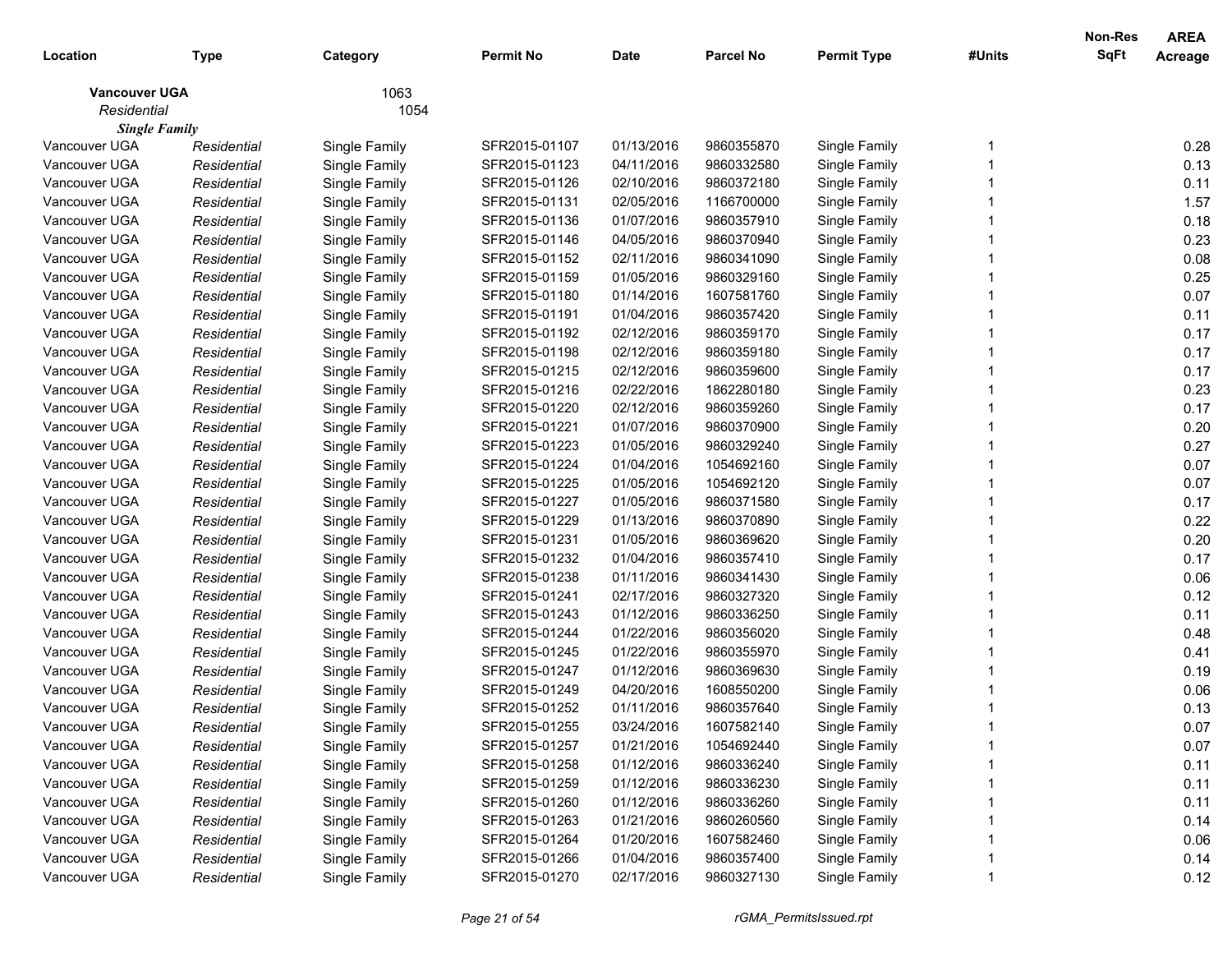| 1063<br><b>Vancouver UGA</b><br>Residential<br>1054<br><b>Single Family</b><br>Vancouver UGA<br>SFR2015-01271<br>01/12/2016<br>9860347480<br>Single Family<br>Single Family<br>Residential<br>Vancouver UGA<br>Residential<br>Single Family<br>SFR2015-01273<br>01/27/2016<br>9860369540<br>Single Family<br>Vancouver UGA<br>SFR2015-01275<br>01/27/2016<br>9860369550<br>Single Family<br>Residential<br>Single Family<br>Vancouver UGA<br>Residential<br>Single Family<br>SFR2015-01276<br>02/04/2016<br>9860356060<br>Single Family<br>Vancouver UGA<br>Residential<br>Single Family<br>SFR2015-01277<br>03/16/2016<br>9860355840<br>Single Family<br>Vancouver UGA<br>Residential<br>Single Family<br>SFR2015-01278<br>01/19/2016<br>9860310850<br>Single Family<br>Vancouver UGA<br>Residential<br>Single Family<br>SFR2015-01279<br>01/19/2016<br>9860329060<br>Single Family<br>Vancouver UGA<br>01/25/2016<br>Residential<br>Single Family<br>SFR2016-00001<br>1607582180<br>Single Family<br>Vancouver UGA<br>Residential<br>Single Family<br>SFR2016-00002<br>02/02/2016<br>1607582020<br>Single Family<br>Vancouver UGA<br>SFR2016-00003<br>01/21/2016<br>1054692460<br>Single Family<br>Residential<br>Single Family<br>Vancouver UGA<br>SFR2016-00004<br>02/12/2016<br>9860355990<br>Single Family<br>Residential<br>Single Family<br>Vancouver UGA<br>Residential<br>Single Family<br>SFR2016-00006<br>03/14/2016<br>0982834960<br>Single Family<br>Vancouver UGA<br>Residential<br>Single Family<br>SFR2016-00008<br>03/04/2016<br>9860371060<br>Single Family<br>Vancouver UGA<br>Residential<br>Single Family<br>SFR2016-00010<br>01/14/2016<br>9860350640<br>Single Family<br>Vancouver UGA<br>Residential<br>Single Family<br>SFR2016-00011<br>01/14/2016<br>9860350710<br>Single Family<br>Vancouver UGA<br>Residential<br>Single Family<br>SFR2016-00012<br>01/14/2016<br>9860350720<br>Single Family<br>Vancouver UGA<br>Residential<br>Single Family<br>SFR2016-00013<br>01/14/2016<br>9860350650<br>Single Family<br>Vancouver UGA<br>SFR2016-00014<br>01/27/2016<br>9860369690<br>Single Family<br>Residential<br>Single Family<br>Vancouver UGA<br>Residential<br>Single Family<br>SFR2016-00015<br>01/27/2016<br>9860347710<br>Single Family<br>Vancouver UGA<br>Residential<br>Single Family<br>SFR2016-00018<br>01/26/2016<br>9860350700<br>Single Family<br>Vancouver UGA<br>Residential<br>Single Family<br>SFR2016-00019<br>01/20/2016<br>9860310890<br>Single Family<br>Vancouver UGA<br>Residential<br>Single Family<br>SFR2016-00023<br>01/15/2016<br>9860327040<br>Single Family<br>Vancouver UGA<br>Residential<br>Single Family<br>SFR2016-00025<br>01/26/2016<br>9860350660<br>Single Family<br>Vancouver UGA<br>Residential<br>Single Family<br>SFR2016-00027<br>01/26/2016<br>9860350290<br>Single Family<br>Vancouver UGA<br>SFR2016-00029<br>03/28/2016<br>9860377670<br>Single Family<br>Residential<br>Single Family<br>Vancouver UGA<br>SFR2016-00030<br>01/19/2016<br>9860338150<br>Single Family<br>Residential<br>Single Family<br>Vancouver UGA<br>03/17/2016<br>Residential<br>Single Family<br>SFR2016-00031<br>1854080000<br>Single Family<br>Vancouver UGA<br>Residential<br>Single Family<br>SFR2016-00032<br>01/26/2016<br>9860366900<br>Single Family<br>Vancouver UGA<br>Residential<br>Single Family<br>SFR2016-00034<br>01/15/2016<br>9860378440<br>Single Family<br>Vancouver UGA<br>Residential<br>Single Family<br>SFR2016-00036<br>01/26/2016<br>9860350690<br>Single Family<br>Vancouver UGA<br>Single Family<br>SFR2016-00040<br>05/09/2016<br>9860317250<br>Single Family<br>Residential<br>Vancouver UGA<br>01/26/2016<br>Single Family<br>Residential<br>SFR2016-00041<br>9860366920<br>Single Family<br>01/26/2016<br>9860350680<br>Single Family<br>Vancouver UGA<br>SFR2016-00042<br>Residential<br>Single Family | Location      | <b>Type</b> | Category      | <b>Permit No</b> | <b>Date</b> | <b>Parcel No</b> | <b>Permit Type</b> | #Units | Non-Res<br>SqFt | <b>AREA</b><br>Acreage |
|--------------------------------------------------------------------------------------------------------------------------------------------------------------------------------------------------------------------------------------------------------------------------------------------------------------------------------------------------------------------------------------------------------------------------------------------------------------------------------------------------------------------------------------------------------------------------------------------------------------------------------------------------------------------------------------------------------------------------------------------------------------------------------------------------------------------------------------------------------------------------------------------------------------------------------------------------------------------------------------------------------------------------------------------------------------------------------------------------------------------------------------------------------------------------------------------------------------------------------------------------------------------------------------------------------------------------------------------------------------------------------------------------------------------------------------------------------------------------------------------------------------------------------------------------------------------------------------------------------------------------------------------------------------------------------------------------------------------------------------------------------------------------------------------------------------------------------------------------------------------------------------------------------------------------------------------------------------------------------------------------------------------------------------------------------------------------------------------------------------------------------------------------------------------------------------------------------------------------------------------------------------------------------------------------------------------------------------------------------------------------------------------------------------------------------------------------------------------------------------------------------------------------------------------------------------------------------------------------------------------------------------------------------------------------------------------------------------------------------------------------------------------------------------------------------------------------------------------------------------------------------------------------------------------------------------------------------------------------------------------------------------------------------------------------------------------------------------------------------------------------------------------------------------------------------------------------------------------------------------------------------------------------------------------------------------------------------------------------------------------------------------------------------------------------------------------------------------------------------------------------------------------------------------------------------------------------------------------------------------------------------------------------------------------------------------------------------------------------------------------------------------------------------------------------------------------------------------------------------------------------------------------|---------------|-------------|---------------|------------------|-------------|------------------|--------------------|--------|-----------------|------------------------|
|                                                                                                                                                                                                                                                                                                                                                                                                                                                                                                                                                                                                                                                                                                                                                                                                                                                                                                                                                                                                                                                                                                                                                                                                                                                                                                                                                                                                                                                                                                                                                                                                                                                                                                                                                                                                                                                                                                                                                                                                                                                                                                                                                                                                                                                                                                                                                                                                                                                                                                                                                                                                                                                                                                                                                                                                                                                                                                                                                                                                                                                                                                                                                                                                                                                                                                                                                                                                                                                                                                                                                                                                                                                                                                                                                                                                                                                                                            |               |             |               |                  |             |                  |                    |        |                 |                        |
|                                                                                                                                                                                                                                                                                                                                                                                                                                                                                                                                                                                                                                                                                                                                                                                                                                                                                                                                                                                                                                                                                                                                                                                                                                                                                                                                                                                                                                                                                                                                                                                                                                                                                                                                                                                                                                                                                                                                                                                                                                                                                                                                                                                                                                                                                                                                                                                                                                                                                                                                                                                                                                                                                                                                                                                                                                                                                                                                                                                                                                                                                                                                                                                                                                                                                                                                                                                                                                                                                                                                                                                                                                                                                                                                                                                                                                                                                            |               |             |               |                  |             |                  |                    |        |                 |                        |
|                                                                                                                                                                                                                                                                                                                                                                                                                                                                                                                                                                                                                                                                                                                                                                                                                                                                                                                                                                                                                                                                                                                                                                                                                                                                                                                                                                                                                                                                                                                                                                                                                                                                                                                                                                                                                                                                                                                                                                                                                                                                                                                                                                                                                                                                                                                                                                                                                                                                                                                                                                                                                                                                                                                                                                                                                                                                                                                                                                                                                                                                                                                                                                                                                                                                                                                                                                                                                                                                                                                                                                                                                                                                                                                                                                                                                                                                                            |               |             |               |                  |             |                  |                    |        |                 |                        |
|                                                                                                                                                                                                                                                                                                                                                                                                                                                                                                                                                                                                                                                                                                                                                                                                                                                                                                                                                                                                                                                                                                                                                                                                                                                                                                                                                                                                                                                                                                                                                                                                                                                                                                                                                                                                                                                                                                                                                                                                                                                                                                                                                                                                                                                                                                                                                                                                                                                                                                                                                                                                                                                                                                                                                                                                                                                                                                                                                                                                                                                                                                                                                                                                                                                                                                                                                                                                                                                                                                                                                                                                                                                                                                                                                                                                                                                                                            |               |             |               |                  |             |                  |                    |        |                 | 0.18                   |
|                                                                                                                                                                                                                                                                                                                                                                                                                                                                                                                                                                                                                                                                                                                                                                                                                                                                                                                                                                                                                                                                                                                                                                                                                                                                                                                                                                                                                                                                                                                                                                                                                                                                                                                                                                                                                                                                                                                                                                                                                                                                                                                                                                                                                                                                                                                                                                                                                                                                                                                                                                                                                                                                                                                                                                                                                                                                                                                                                                                                                                                                                                                                                                                                                                                                                                                                                                                                                                                                                                                                                                                                                                                                                                                                                                                                                                                                                            |               |             |               |                  |             |                  |                    |        |                 | 0.20                   |
|                                                                                                                                                                                                                                                                                                                                                                                                                                                                                                                                                                                                                                                                                                                                                                                                                                                                                                                                                                                                                                                                                                                                                                                                                                                                                                                                                                                                                                                                                                                                                                                                                                                                                                                                                                                                                                                                                                                                                                                                                                                                                                                                                                                                                                                                                                                                                                                                                                                                                                                                                                                                                                                                                                                                                                                                                                                                                                                                                                                                                                                                                                                                                                                                                                                                                                                                                                                                                                                                                                                                                                                                                                                                                                                                                                                                                                                                                            |               |             |               |                  |             |                  |                    |        |                 | 0.20                   |
|                                                                                                                                                                                                                                                                                                                                                                                                                                                                                                                                                                                                                                                                                                                                                                                                                                                                                                                                                                                                                                                                                                                                                                                                                                                                                                                                                                                                                                                                                                                                                                                                                                                                                                                                                                                                                                                                                                                                                                                                                                                                                                                                                                                                                                                                                                                                                                                                                                                                                                                                                                                                                                                                                                                                                                                                                                                                                                                                                                                                                                                                                                                                                                                                                                                                                                                                                                                                                                                                                                                                                                                                                                                                                                                                                                                                                                                                                            |               |             |               |                  |             |                  |                    |        |                 | 0.28                   |
|                                                                                                                                                                                                                                                                                                                                                                                                                                                                                                                                                                                                                                                                                                                                                                                                                                                                                                                                                                                                                                                                                                                                                                                                                                                                                                                                                                                                                                                                                                                                                                                                                                                                                                                                                                                                                                                                                                                                                                                                                                                                                                                                                                                                                                                                                                                                                                                                                                                                                                                                                                                                                                                                                                                                                                                                                                                                                                                                                                                                                                                                                                                                                                                                                                                                                                                                                                                                                                                                                                                                                                                                                                                                                                                                                                                                                                                                                            |               |             |               |                  |             |                  |                    |        |                 | 0.32                   |
|                                                                                                                                                                                                                                                                                                                                                                                                                                                                                                                                                                                                                                                                                                                                                                                                                                                                                                                                                                                                                                                                                                                                                                                                                                                                                                                                                                                                                                                                                                                                                                                                                                                                                                                                                                                                                                                                                                                                                                                                                                                                                                                                                                                                                                                                                                                                                                                                                                                                                                                                                                                                                                                                                                                                                                                                                                                                                                                                                                                                                                                                                                                                                                                                                                                                                                                                                                                                                                                                                                                                                                                                                                                                                                                                                                                                                                                                                            |               |             |               |                  |             |                  |                    |        |                 | 0.24                   |
|                                                                                                                                                                                                                                                                                                                                                                                                                                                                                                                                                                                                                                                                                                                                                                                                                                                                                                                                                                                                                                                                                                                                                                                                                                                                                                                                                                                                                                                                                                                                                                                                                                                                                                                                                                                                                                                                                                                                                                                                                                                                                                                                                                                                                                                                                                                                                                                                                                                                                                                                                                                                                                                                                                                                                                                                                                                                                                                                                                                                                                                                                                                                                                                                                                                                                                                                                                                                                                                                                                                                                                                                                                                                                                                                                                                                                                                                                            |               |             |               |                  |             |                  |                    |        |                 | 0.23                   |
|                                                                                                                                                                                                                                                                                                                                                                                                                                                                                                                                                                                                                                                                                                                                                                                                                                                                                                                                                                                                                                                                                                                                                                                                                                                                                                                                                                                                                                                                                                                                                                                                                                                                                                                                                                                                                                                                                                                                                                                                                                                                                                                                                                                                                                                                                                                                                                                                                                                                                                                                                                                                                                                                                                                                                                                                                                                                                                                                                                                                                                                                                                                                                                                                                                                                                                                                                                                                                                                                                                                                                                                                                                                                                                                                                                                                                                                                                            |               |             |               |                  |             |                  |                    |        |                 | 0.08                   |
|                                                                                                                                                                                                                                                                                                                                                                                                                                                                                                                                                                                                                                                                                                                                                                                                                                                                                                                                                                                                                                                                                                                                                                                                                                                                                                                                                                                                                                                                                                                                                                                                                                                                                                                                                                                                                                                                                                                                                                                                                                                                                                                                                                                                                                                                                                                                                                                                                                                                                                                                                                                                                                                                                                                                                                                                                                                                                                                                                                                                                                                                                                                                                                                                                                                                                                                                                                                                                                                                                                                                                                                                                                                                                                                                                                                                                                                                                            |               |             |               |                  |             |                  |                    |        |                 | 0.07                   |
|                                                                                                                                                                                                                                                                                                                                                                                                                                                                                                                                                                                                                                                                                                                                                                                                                                                                                                                                                                                                                                                                                                                                                                                                                                                                                                                                                                                                                                                                                                                                                                                                                                                                                                                                                                                                                                                                                                                                                                                                                                                                                                                                                                                                                                                                                                                                                                                                                                                                                                                                                                                                                                                                                                                                                                                                                                                                                                                                                                                                                                                                                                                                                                                                                                                                                                                                                                                                                                                                                                                                                                                                                                                                                                                                                                                                                                                                                            |               |             |               |                  |             |                  |                    |        |                 | 0.08                   |
|                                                                                                                                                                                                                                                                                                                                                                                                                                                                                                                                                                                                                                                                                                                                                                                                                                                                                                                                                                                                                                                                                                                                                                                                                                                                                                                                                                                                                                                                                                                                                                                                                                                                                                                                                                                                                                                                                                                                                                                                                                                                                                                                                                                                                                                                                                                                                                                                                                                                                                                                                                                                                                                                                                                                                                                                                                                                                                                                                                                                                                                                                                                                                                                                                                                                                                                                                                                                                                                                                                                                                                                                                                                                                                                                                                                                                                                                                            |               |             |               |                  |             |                  |                    |        |                 | 0.41                   |
|                                                                                                                                                                                                                                                                                                                                                                                                                                                                                                                                                                                                                                                                                                                                                                                                                                                                                                                                                                                                                                                                                                                                                                                                                                                                                                                                                                                                                                                                                                                                                                                                                                                                                                                                                                                                                                                                                                                                                                                                                                                                                                                                                                                                                                                                                                                                                                                                                                                                                                                                                                                                                                                                                                                                                                                                                                                                                                                                                                                                                                                                                                                                                                                                                                                                                                                                                                                                                                                                                                                                                                                                                                                                                                                                                                                                                                                                                            |               |             |               |                  |             |                  |                    |        |                 | 0.53                   |
|                                                                                                                                                                                                                                                                                                                                                                                                                                                                                                                                                                                                                                                                                                                                                                                                                                                                                                                                                                                                                                                                                                                                                                                                                                                                                                                                                                                                                                                                                                                                                                                                                                                                                                                                                                                                                                                                                                                                                                                                                                                                                                                                                                                                                                                                                                                                                                                                                                                                                                                                                                                                                                                                                                                                                                                                                                                                                                                                                                                                                                                                                                                                                                                                                                                                                                                                                                                                                                                                                                                                                                                                                                                                                                                                                                                                                                                                                            |               |             |               |                  |             |                  |                    |        |                 | 0.17                   |
|                                                                                                                                                                                                                                                                                                                                                                                                                                                                                                                                                                                                                                                                                                                                                                                                                                                                                                                                                                                                                                                                                                                                                                                                                                                                                                                                                                                                                                                                                                                                                                                                                                                                                                                                                                                                                                                                                                                                                                                                                                                                                                                                                                                                                                                                                                                                                                                                                                                                                                                                                                                                                                                                                                                                                                                                                                                                                                                                                                                                                                                                                                                                                                                                                                                                                                                                                                                                                                                                                                                                                                                                                                                                                                                                                                                                                                                                                            |               |             |               |                  |             |                  |                    |        |                 | 0.08                   |
|                                                                                                                                                                                                                                                                                                                                                                                                                                                                                                                                                                                                                                                                                                                                                                                                                                                                                                                                                                                                                                                                                                                                                                                                                                                                                                                                                                                                                                                                                                                                                                                                                                                                                                                                                                                                                                                                                                                                                                                                                                                                                                                                                                                                                                                                                                                                                                                                                                                                                                                                                                                                                                                                                                                                                                                                                                                                                                                                                                                                                                                                                                                                                                                                                                                                                                                                                                                                                                                                                                                                                                                                                                                                                                                                                                                                                                                                                            |               |             |               |                  |             |                  |                    |        |                 | 0.11                   |
|                                                                                                                                                                                                                                                                                                                                                                                                                                                                                                                                                                                                                                                                                                                                                                                                                                                                                                                                                                                                                                                                                                                                                                                                                                                                                                                                                                                                                                                                                                                                                                                                                                                                                                                                                                                                                                                                                                                                                                                                                                                                                                                                                                                                                                                                                                                                                                                                                                                                                                                                                                                                                                                                                                                                                                                                                                                                                                                                                                                                                                                                                                                                                                                                                                                                                                                                                                                                                                                                                                                                                                                                                                                                                                                                                                                                                                                                                            |               |             |               |                  |             |                  |                    |        |                 | 0.13                   |
|                                                                                                                                                                                                                                                                                                                                                                                                                                                                                                                                                                                                                                                                                                                                                                                                                                                                                                                                                                                                                                                                                                                                                                                                                                                                                                                                                                                                                                                                                                                                                                                                                                                                                                                                                                                                                                                                                                                                                                                                                                                                                                                                                                                                                                                                                                                                                                                                                                                                                                                                                                                                                                                                                                                                                                                                                                                                                                                                                                                                                                                                                                                                                                                                                                                                                                                                                                                                                                                                                                                                                                                                                                                                                                                                                                                                                                                                                            |               |             |               |                  |             |                  |                    |        |                 | 0.08                   |
|                                                                                                                                                                                                                                                                                                                                                                                                                                                                                                                                                                                                                                                                                                                                                                                                                                                                                                                                                                                                                                                                                                                                                                                                                                                                                                                                                                                                                                                                                                                                                                                                                                                                                                                                                                                                                                                                                                                                                                                                                                                                                                                                                                                                                                                                                                                                                                                                                                                                                                                                                                                                                                                                                                                                                                                                                                                                                                                                                                                                                                                                                                                                                                                                                                                                                                                                                                                                                                                                                                                                                                                                                                                                                                                                                                                                                                                                                            |               |             |               |                  |             |                  |                    |        |                 | 0.19                   |
|                                                                                                                                                                                                                                                                                                                                                                                                                                                                                                                                                                                                                                                                                                                                                                                                                                                                                                                                                                                                                                                                                                                                                                                                                                                                                                                                                                                                                                                                                                                                                                                                                                                                                                                                                                                                                                                                                                                                                                                                                                                                                                                                                                                                                                                                                                                                                                                                                                                                                                                                                                                                                                                                                                                                                                                                                                                                                                                                                                                                                                                                                                                                                                                                                                                                                                                                                                                                                                                                                                                                                                                                                                                                                                                                                                                                                                                                                            |               |             |               |                  |             |                  |                    |        |                 | 0.17                   |
|                                                                                                                                                                                                                                                                                                                                                                                                                                                                                                                                                                                                                                                                                                                                                                                                                                                                                                                                                                                                                                                                                                                                                                                                                                                                                                                                                                                                                                                                                                                                                                                                                                                                                                                                                                                                                                                                                                                                                                                                                                                                                                                                                                                                                                                                                                                                                                                                                                                                                                                                                                                                                                                                                                                                                                                                                                                                                                                                                                                                                                                                                                                                                                                                                                                                                                                                                                                                                                                                                                                                                                                                                                                                                                                                                                                                                                                                                            |               |             |               |                  |             |                  |                    |        |                 | 0.10                   |
|                                                                                                                                                                                                                                                                                                                                                                                                                                                                                                                                                                                                                                                                                                                                                                                                                                                                                                                                                                                                                                                                                                                                                                                                                                                                                                                                                                                                                                                                                                                                                                                                                                                                                                                                                                                                                                                                                                                                                                                                                                                                                                                                                                                                                                                                                                                                                                                                                                                                                                                                                                                                                                                                                                                                                                                                                                                                                                                                                                                                                                                                                                                                                                                                                                                                                                                                                                                                                                                                                                                                                                                                                                                                                                                                                                                                                                                                                            |               |             |               |                  |             |                  |                    |        |                 | 0.23                   |
|                                                                                                                                                                                                                                                                                                                                                                                                                                                                                                                                                                                                                                                                                                                                                                                                                                                                                                                                                                                                                                                                                                                                                                                                                                                                                                                                                                                                                                                                                                                                                                                                                                                                                                                                                                                                                                                                                                                                                                                                                                                                                                                                                                                                                                                                                                                                                                                                                                                                                                                                                                                                                                                                                                                                                                                                                                                                                                                                                                                                                                                                                                                                                                                                                                                                                                                                                                                                                                                                                                                                                                                                                                                                                                                                                                                                                                                                                            |               |             |               |                  |             |                  |                    |        |                 | 0.12                   |
|                                                                                                                                                                                                                                                                                                                                                                                                                                                                                                                                                                                                                                                                                                                                                                                                                                                                                                                                                                                                                                                                                                                                                                                                                                                                                                                                                                                                                                                                                                                                                                                                                                                                                                                                                                                                                                                                                                                                                                                                                                                                                                                                                                                                                                                                                                                                                                                                                                                                                                                                                                                                                                                                                                                                                                                                                                                                                                                                                                                                                                                                                                                                                                                                                                                                                                                                                                                                                                                                                                                                                                                                                                                                                                                                                                                                                                                                                            |               |             |               |                  |             |                  |                    |        |                 | 0.08                   |
|                                                                                                                                                                                                                                                                                                                                                                                                                                                                                                                                                                                                                                                                                                                                                                                                                                                                                                                                                                                                                                                                                                                                                                                                                                                                                                                                                                                                                                                                                                                                                                                                                                                                                                                                                                                                                                                                                                                                                                                                                                                                                                                                                                                                                                                                                                                                                                                                                                                                                                                                                                                                                                                                                                                                                                                                                                                                                                                                                                                                                                                                                                                                                                                                                                                                                                                                                                                                                                                                                                                                                                                                                                                                                                                                                                                                                                                                                            |               |             |               |                  |             |                  |                    |        |                 | 0.09                   |
|                                                                                                                                                                                                                                                                                                                                                                                                                                                                                                                                                                                                                                                                                                                                                                                                                                                                                                                                                                                                                                                                                                                                                                                                                                                                                                                                                                                                                                                                                                                                                                                                                                                                                                                                                                                                                                                                                                                                                                                                                                                                                                                                                                                                                                                                                                                                                                                                                                                                                                                                                                                                                                                                                                                                                                                                                                                                                                                                                                                                                                                                                                                                                                                                                                                                                                                                                                                                                                                                                                                                                                                                                                                                                                                                                                                                                                                                                            |               |             |               |                  |             |                  |                    |        |                 | 0.07                   |
|                                                                                                                                                                                                                                                                                                                                                                                                                                                                                                                                                                                                                                                                                                                                                                                                                                                                                                                                                                                                                                                                                                                                                                                                                                                                                                                                                                                                                                                                                                                                                                                                                                                                                                                                                                                                                                                                                                                                                                                                                                                                                                                                                                                                                                                                                                                                                                                                                                                                                                                                                                                                                                                                                                                                                                                                                                                                                                                                                                                                                                                                                                                                                                                                                                                                                                                                                                                                                                                                                                                                                                                                                                                                                                                                                                                                                                                                                            |               |             |               |                  |             |                  |                    |        |                 | 0.16                   |
|                                                                                                                                                                                                                                                                                                                                                                                                                                                                                                                                                                                                                                                                                                                                                                                                                                                                                                                                                                                                                                                                                                                                                                                                                                                                                                                                                                                                                                                                                                                                                                                                                                                                                                                                                                                                                                                                                                                                                                                                                                                                                                                                                                                                                                                                                                                                                                                                                                                                                                                                                                                                                                                                                                                                                                                                                                                                                                                                                                                                                                                                                                                                                                                                                                                                                                                                                                                                                                                                                                                                                                                                                                                                                                                                                                                                                                                                                            |               |             |               |                  |             |                  |                    |        |                 | 1.50                   |
|                                                                                                                                                                                                                                                                                                                                                                                                                                                                                                                                                                                                                                                                                                                                                                                                                                                                                                                                                                                                                                                                                                                                                                                                                                                                                                                                                                                                                                                                                                                                                                                                                                                                                                                                                                                                                                                                                                                                                                                                                                                                                                                                                                                                                                                                                                                                                                                                                                                                                                                                                                                                                                                                                                                                                                                                                                                                                                                                                                                                                                                                                                                                                                                                                                                                                                                                                                                                                                                                                                                                                                                                                                                                                                                                                                                                                                                                                            |               |             |               |                  |             |                  |                    |        |                 | 0.15                   |
|                                                                                                                                                                                                                                                                                                                                                                                                                                                                                                                                                                                                                                                                                                                                                                                                                                                                                                                                                                                                                                                                                                                                                                                                                                                                                                                                                                                                                                                                                                                                                                                                                                                                                                                                                                                                                                                                                                                                                                                                                                                                                                                                                                                                                                                                                                                                                                                                                                                                                                                                                                                                                                                                                                                                                                                                                                                                                                                                                                                                                                                                                                                                                                                                                                                                                                                                                                                                                                                                                                                                                                                                                                                                                                                                                                                                                                                                                            |               |             |               |                  |             |                  |                    |        |                 | 0.15                   |
|                                                                                                                                                                                                                                                                                                                                                                                                                                                                                                                                                                                                                                                                                                                                                                                                                                                                                                                                                                                                                                                                                                                                                                                                                                                                                                                                                                                                                                                                                                                                                                                                                                                                                                                                                                                                                                                                                                                                                                                                                                                                                                                                                                                                                                                                                                                                                                                                                                                                                                                                                                                                                                                                                                                                                                                                                                                                                                                                                                                                                                                                                                                                                                                                                                                                                                                                                                                                                                                                                                                                                                                                                                                                                                                                                                                                                                                                                            |               |             |               |                  |             |                  |                    |        |                 | 0.10                   |
|                                                                                                                                                                                                                                                                                                                                                                                                                                                                                                                                                                                                                                                                                                                                                                                                                                                                                                                                                                                                                                                                                                                                                                                                                                                                                                                                                                                                                                                                                                                                                                                                                                                                                                                                                                                                                                                                                                                                                                                                                                                                                                                                                                                                                                                                                                                                                                                                                                                                                                                                                                                                                                                                                                                                                                                                                                                                                                                                                                                                                                                                                                                                                                                                                                                                                                                                                                                                                                                                                                                                                                                                                                                                                                                                                                                                                                                                                            |               |             |               |                  |             |                  |                    |        |                 | 0.11                   |
|                                                                                                                                                                                                                                                                                                                                                                                                                                                                                                                                                                                                                                                                                                                                                                                                                                                                                                                                                                                                                                                                                                                                                                                                                                                                                                                                                                                                                                                                                                                                                                                                                                                                                                                                                                                                                                                                                                                                                                                                                                                                                                                                                                                                                                                                                                                                                                                                                                                                                                                                                                                                                                                                                                                                                                                                                                                                                                                                                                                                                                                                                                                                                                                                                                                                                                                                                                                                                                                                                                                                                                                                                                                                                                                                                                                                                                                                                            |               |             |               |                  |             |                  |                    |        |                 | 0.11                   |
|                                                                                                                                                                                                                                                                                                                                                                                                                                                                                                                                                                                                                                                                                                                                                                                                                                                                                                                                                                                                                                                                                                                                                                                                                                                                                                                                                                                                                                                                                                                                                                                                                                                                                                                                                                                                                                                                                                                                                                                                                                                                                                                                                                                                                                                                                                                                                                                                                                                                                                                                                                                                                                                                                                                                                                                                                                                                                                                                                                                                                                                                                                                                                                                                                                                                                                                                                                                                                                                                                                                                                                                                                                                                                                                                                                                                                                                                                            |               |             |               |                  |             |                  |                    |        |                 | 0.09                   |
|                                                                                                                                                                                                                                                                                                                                                                                                                                                                                                                                                                                                                                                                                                                                                                                                                                                                                                                                                                                                                                                                                                                                                                                                                                                                                                                                                                                                                                                                                                                                                                                                                                                                                                                                                                                                                                                                                                                                                                                                                                                                                                                                                                                                                                                                                                                                                                                                                                                                                                                                                                                                                                                                                                                                                                                                                                                                                                                                                                                                                                                                                                                                                                                                                                                                                                                                                                                                                                                                                                                                                                                                                                                                                                                                                                                                                                                                                            | Vancouver UGA | Residential | Single Family | SFR2016-00043    | 02/02/2016  | 9860371450       | Single Family      |        |                 | 0.24                   |
| Vancouver UGA<br>Single Family<br>02/02/2016<br>Single Family<br>Residential<br>SFR2016-00044<br>9860371590                                                                                                                                                                                                                                                                                                                                                                                                                                                                                                                                                                                                                                                                                                                                                                                                                                                                                                                                                                                                                                                                                                                                                                                                                                                                                                                                                                                                                                                                                                                                                                                                                                                                                                                                                                                                                                                                                                                                                                                                                                                                                                                                                                                                                                                                                                                                                                                                                                                                                                                                                                                                                                                                                                                                                                                                                                                                                                                                                                                                                                                                                                                                                                                                                                                                                                                                                                                                                                                                                                                                                                                                                                                                                                                                                                                |               |             |               |                  |             |                  |                    |        |                 | 0.18                   |
| Vancouver UGA<br>Single Family<br>02/02/2016<br>Single Family<br>Residential<br>SFR2016-00045<br>9860371600                                                                                                                                                                                                                                                                                                                                                                                                                                                                                                                                                                                                                                                                                                                                                                                                                                                                                                                                                                                                                                                                                                                                                                                                                                                                                                                                                                                                                                                                                                                                                                                                                                                                                                                                                                                                                                                                                                                                                                                                                                                                                                                                                                                                                                                                                                                                                                                                                                                                                                                                                                                                                                                                                                                                                                                                                                                                                                                                                                                                                                                                                                                                                                                                                                                                                                                                                                                                                                                                                                                                                                                                                                                                                                                                                                                |               |             |               |                  |             |                  |                    |        |                 | 0.18                   |
| Vancouver UGA<br>Single Family<br>01/22/2016<br>9860341170<br>Single Family<br>Residential<br>SFR2016-00047                                                                                                                                                                                                                                                                                                                                                                                                                                                                                                                                                                                                                                                                                                                                                                                                                                                                                                                                                                                                                                                                                                                                                                                                                                                                                                                                                                                                                                                                                                                                                                                                                                                                                                                                                                                                                                                                                                                                                                                                                                                                                                                                                                                                                                                                                                                                                                                                                                                                                                                                                                                                                                                                                                                                                                                                                                                                                                                                                                                                                                                                                                                                                                                                                                                                                                                                                                                                                                                                                                                                                                                                                                                                                                                                                                                |               |             |               |                  |             |                  |                    |        |                 | 0.06                   |
| Vancouver UGA<br>Single Family<br>01/22/2016<br>Single Family<br>Residential<br>SFR2016-00048<br>9860341160                                                                                                                                                                                                                                                                                                                                                                                                                                                                                                                                                                                                                                                                                                                                                                                                                                                                                                                                                                                                                                                                                                                                                                                                                                                                                                                                                                                                                                                                                                                                                                                                                                                                                                                                                                                                                                                                                                                                                                                                                                                                                                                                                                                                                                                                                                                                                                                                                                                                                                                                                                                                                                                                                                                                                                                                                                                                                                                                                                                                                                                                                                                                                                                                                                                                                                                                                                                                                                                                                                                                                                                                                                                                                                                                                                                |               |             |               |                  |             |                  |                    |        |                 | 0.06                   |
| Vancouver UGA<br>Single Family<br>02/05/2016<br>9860370790<br>Single Family<br>Residential<br>SFR2016-00049                                                                                                                                                                                                                                                                                                                                                                                                                                                                                                                                                                                                                                                                                                                                                                                                                                                                                                                                                                                                                                                                                                                                                                                                                                                                                                                                                                                                                                                                                                                                                                                                                                                                                                                                                                                                                                                                                                                                                                                                                                                                                                                                                                                                                                                                                                                                                                                                                                                                                                                                                                                                                                                                                                                                                                                                                                                                                                                                                                                                                                                                                                                                                                                                                                                                                                                                                                                                                                                                                                                                                                                                                                                                                                                                                                                |               |             |               |                  |             |                  |                    |        |                 | 0.24                   |
| Vancouver UGA<br>01/21/2016<br>9860283410<br>Single Family<br>Single Family<br>SFR2016-00052<br>Residential                                                                                                                                                                                                                                                                                                                                                                                                                                                                                                                                                                                                                                                                                                                                                                                                                                                                                                                                                                                                                                                                                                                                                                                                                                                                                                                                                                                                                                                                                                                                                                                                                                                                                                                                                                                                                                                                                                                                                                                                                                                                                                                                                                                                                                                                                                                                                                                                                                                                                                                                                                                                                                                                                                                                                                                                                                                                                                                                                                                                                                                                                                                                                                                                                                                                                                                                                                                                                                                                                                                                                                                                                                                                                                                                                                                |               |             |               |                  |             |                  |                    |        |                 | 0.15                   |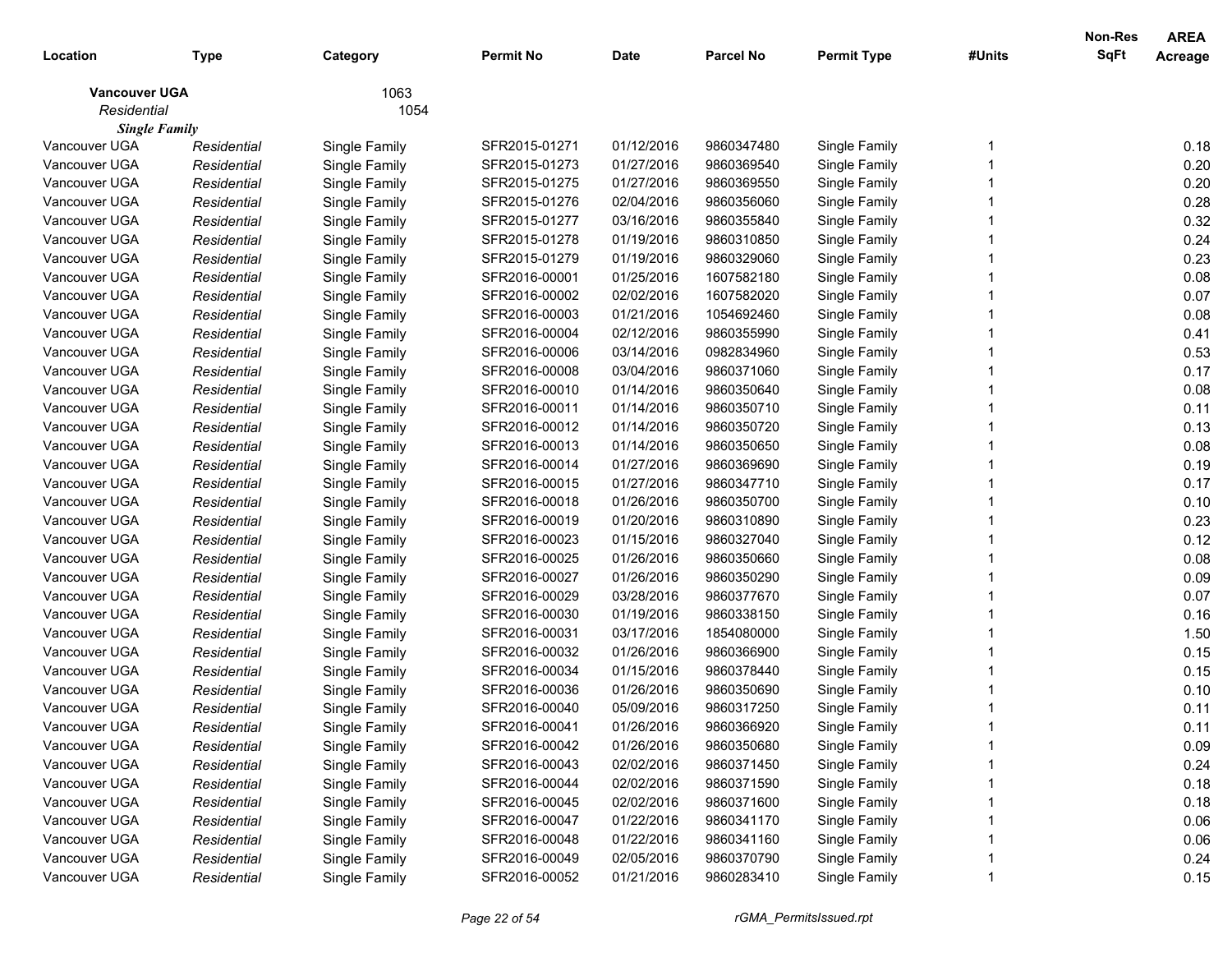| 1063<br><b>Vancouver UGA</b><br>Residential<br>1054<br><b>Single Family</b><br>Vancouver UGA<br>SFR2016-00053<br>02/25/2016<br>9860317270<br>0.13<br>Single Family<br>Single Family<br>Residential<br>0.20<br>Vancouver UGA<br>Residential<br>Single Family<br>SFR2016-00054<br>02/02/2016<br>9860371460<br>Single Family<br>0.15<br>Vancouver UGA<br>SFR2016-00055<br>02/03/2016<br>9860371480<br>Single Family<br>Residential<br>Single Family<br>0.16<br>Vancouver UGA<br>Residential<br>Single Family<br>SFR2016-00056<br>02/02/2016<br>9860371610<br>Single Family<br>0.07<br>Vancouver UGA<br>Residential<br>Single Family<br>SFR2016-00057<br>04/25/2016<br>1054692780<br>Single Family<br>0.16<br>Vancouver UGA<br>Residential<br>Single Family<br>SFR2016-00058<br>02/02/2016<br>9860371630<br>Single Family<br>0.17<br>Vancouver UGA<br>01/25/2016<br>Residential<br>Single Family<br>SFR2016-00062<br>9860359160<br>Single Family<br>0.16<br>Vancouver UGA<br>Residential<br>Single Family<br>SFR2016-00063<br>02/02/2016<br>9860371440<br>Single Family<br>0.15<br>Vancouver UGA<br>Residential<br>Single Family<br>SFR2016-00064<br>02/02/2016<br>9860371490<br>Single Family<br>0.14<br>Vancouver UGA<br>SFR2016-00065<br>02/03/2016<br>9860326930<br>Single Family<br>Residential<br>Single Family<br>Vancouver UGA<br>SFR2016-00066<br>02/11/2016<br>9860369530<br>Single Family<br>0.17<br>Residential<br>Single Family<br>Vancouver UGA<br>0.17<br>Residential<br>Single Family<br>SFR2016-00067<br>01/21/2016<br>9860378430<br>Single Family<br>0.25<br>Vancouver UGA<br>Residential<br>Single Family<br>SFR2016-00068<br>01/21/2016<br>9860352640<br>Single Family<br>0.15<br>Vancouver UGA<br>Residential<br>Single Family<br>SFR2016-00069<br>02/02/2016<br>9860371620<br>Single Family<br>0.16<br>Vancouver UGA<br>Residential<br>Single Family<br>SFR2016-00070<br>02/02/2016<br>9860371510<br>Single Family<br>0.15<br>Vancouver UGA<br>Residential<br>Single Family<br>SFR2016-00071<br>02/02/2016<br>9860371500<br>Single Family<br>0.27<br>Vancouver UGA<br>Residential<br>Single Family<br>SFR2016-00072<br>02/22/2016<br>9860354320<br>Single Family<br>0.15<br>Vancouver UGA<br>SFR2016-00073<br>01/26/2016<br>9860283650<br>Single Family<br>Residential<br>Single Family<br>Vancouver UGA<br>0.11<br>Residential<br>Single Family<br>SFR2016-00074<br>02/01/2016<br>9860366930<br>Single Family<br>0.10<br>Vancouver UGA<br>Residential<br>Single Family<br>SFR2016-00075<br>01/29/2016<br>9860350670<br>Single Family<br>Vancouver UGA<br>0.01<br>Residential<br>Single Family<br>SFR2016-00077<br>02/02/2016<br>9860371810<br>Single Family<br>0.15<br>Vancouver UGA<br>Residential<br>Single Family<br>SFR2016-00078<br>02/02/2016<br>9860371790<br>Single Family<br>0.27<br>Vancouver UGA<br>Residential<br>Single Family<br>SFR2016-00079<br>02/01/2016<br>9860356080<br>Single Family<br>0.19<br>Vancouver UGA<br>Residential<br>Single Family<br>SFR2016-00080<br>05/04/2016<br>9860371180<br>Single Family<br>Vancouver UGA<br>SFR2016-00081<br>04/05/2016<br>9860377840<br>Single Family<br>0.07<br>Residential<br>Single Family<br>0.06<br>Vancouver UGA<br>SFR2016-00082<br>04/05/2016<br>9860377830<br>Single Family<br>Residential<br>Single Family<br>0.15<br>Vancouver UGA<br>03/31/2016<br>Residential<br>Single Family<br>SFR2016-00083<br>9860371780<br>Single Family<br>Vancouver UGA<br>9860366960<br>0.11<br>Residential<br>Single Family<br>SFR2016-00084<br>02/10/2016<br>Single Family<br>0.11<br>Vancouver UGA<br>Residential<br>Single Family<br>SFR2016-00085<br>02/10/2016<br>9860366940<br>Single Family<br>0.21<br>Vancouver UGA<br>Residential<br>Single Family<br>SFR2016-00086<br>02/08/2016<br>9860320290<br>Single Family<br>0.13<br>Vancouver UGA<br>Single Family<br>SFR2016-00087<br>02/02/2016<br>9860358070<br>Single Family<br>Residential<br>Vancouver UGA<br>Single Family<br>Residential<br>SFR2016-00088<br>02/16/2016<br>9860376280<br>Single Family<br>0.14<br>02/10/2016<br>9860366970<br>0.12<br>Vancouver UGA<br>SFR2016-00089<br>Single Family<br>Residential<br>Single Family<br>0.11<br>Vancouver UGA<br>Single Family<br>02/10/2016<br>Single Family<br>Residential<br>SFR2016-00090<br>9860366980<br>0.06<br>Vancouver UGA<br>Single Family<br>02/26/2016<br>Single Family<br>Residential<br>SFR2016-00091<br>9860341450<br>0.17<br>Vancouver UGA<br>Single Family<br>02/02/2016<br>Single Family<br>Residential<br>SFR2016-00092<br>9860359570<br>0.16<br>Vancouver UGA<br>Single Family<br>02/16/2016<br>Single Family<br>Residential<br>SFR2016-00093<br>9860357710<br>0.06<br>Vancouver UGA<br>Single Family<br>02/26/2016<br>Single Family<br>Residential<br>SFR2016-00094<br>9860341440<br>Vancouver UGA<br>Single Family<br>04/25/2016<br>Single Family<br>0.07<br>Residential<br>SFR2016-00095<br>1054692800 | Location      | <b>Type</b> | Category      | <b>Permit No</b> | <b>Date</b> | <b>Parcel No</b> | <b>Permit Type</b> | #Units | <b>Non-Res</b><br>SqFt | <b>AREA</b><br>Acreage |
|--------------------------------------------------------------------------------------------------------------------------------------------------------------------------------------------------------------------------------------------------------------------------------------------------------------------------------------------------------------------------------------------------------------------------------------------------------------------------------------------------------------------------------------------------------------------------------------------------------------------------------------------------------------------------------------------------------------------------------------------------------------------------------------------------------------------------------------------------------------------------------------------------------------------------------------------------------------------------------------------------------------------------------------------------------------------------------------------------------------------------------------------------------------------------------------------------------------------------------------------------------------------------------------------------------------------------------------------------------------------------------------------------------------------------------------------------------------------------------------------------------------------------------------------------------------------------------------------------------------------------------------------------------------------------------------------------------------------------------------------------------------------------------------------------------------------------------------------------------------------------------------------------------------------------------------------------------------------------------------------------------------------------------------------------------------------------------------------------------------------------------------------------------------------------------------------------------------------------------------------------------------------------------------------------------------------------------------------------------------------------------------------------------------------------------------------------------------------------------------------------------------------------------------------------------------------------------------------------------------------------------------------------------------------------------------------------------------------------------------------------------------------------------------------------------------------------------------------------------------------------------------------------------------------------------------------------------------------------------------------------------------------------------------------------------------------------------------------------------------------------------------------------------------------------------------------------------------------------------------------------------------------------------------------------------------------------------------------------------------------------------------------------------------------------------------------------------------------------------------------------------------------------------------------------------------------------------------------------------------------------------------------------------------------------------------------------------------------------------------------------------------------------------------------------------------------------------------------------------------------------------------------------------------------------------------------------------------------------------------------------------------------------------------------------------------------------------------------------------------------------------------------------------------------------------------------------------------------------------------------------------------------------------------------------------------------------------------------------------------------------------------------------------------------------------------------------------------------------------------------------------------------------------------------------------------------------------------------------------------------------------------------------------------------------------------------------------------------------------------------------------------------------------------------------------------------------------------------------------------------------------------------------------------|---------------|-------------|---------------|------------------|-------------|------------------|--------------------|--------|------------------------|------------------------|
|                                                                                                                                                                                                                                                                                                                                                                                                                                                                                                                                                                                                                                                                                                                                                                                                                                                                                                                                                                                                                                                                                                                                                                                                                                                                                                                                                                                                                                                                                                                                                                                                                                                                                                                                                                                                                                                                                                                                                                                                                                                                                                                                                                                                                                                                                                                                                                                                                                                                                                                                                                                                                                                                                                                                                                                                                                                                                                                                                                                                                                                                                                                                                                                                                                                                                                                                                                                                                                                                                                                                                                                                                                                                                                                                                                                                                                                                                                                                                                                                                                                                                                                                                                                                                                                                                                                                                                                                                                                                                                                                                                                                                                                                                                                                                                                                                                                                                                              |               |             |               |                  |             |                  |                    |        |                        |                        |
|                                                                                                                                                                                                                                                                                                                                                                                                                                                                                                                                                                                                                                                                                                                                                                                                                                                                                                                                                                                                                                                                                                                                                                                                                                                                                                                                                                                                                                                                                                                                                                                                                                                                                                                                                                                                                                                                                                                                                                                                                                                                                                                                                                                                                                                                                                                                                                                                                                                                                                                                                                                                                                                                                                                                                                                                                                                                                                                                                                                                                                                                                                                                                                                                                                                                                                                                                                                                                                                                                                                                                                                                                                                                                                                                                                                                                                                                                                                                                                                                                                                                                                                                                                                                                                                                                                                                                                                                                                                                                                                                                                                                                                                                                                                                                                                                                                                                                                              |               |             |               |                  |             |                  |                    |        |                        |                        |
|                                                                                                                                                                                                                                                                                                                                                                                                                                                                                                                                                                                                                                                                                                                                                                                                                                                                                                                                                                                                                                                                                                                                                                                                                                                                                                                                                                                                                                                                                                                                                                                                                                                                                                                                                                                                                                                                                                                                                                                                                                                                                                                                                                                                                                                                                                                                                                                                                                                                                                                                                                                                                                                                                                                                                                                                                                                                                                                                                                                                                                                                                                                                                                                                                                                                                                                                                                                                                                                                                                                                                                                                                                                                                                                                                                                                                                                                                                                                                                                                                                                                                                                                                                                                                                                                                                                                                                                                                                                                                                                                                                                                                                                                                                                                                                                                                                                                                                              |               |             |               |                  |             |                  |                    |        |                        |                        |
|                                                                                                                                                                                                                                                                                                                                                                                                                                                                                                                                                                                                                                                                                                                                                                                                                                                                                                                                                                                                                                                                                                                                                                                                                                                                                                                                                                                                                                                                                                                                                                                                                                                                                                                                                                                                                                                                                                                                                                                                                                                                                                                                                                                                                                                                                                                                                                                                                                                                                                                                                                                                                                                                                                                                                                                                                                                                                                                                                                                                                                                                                                                                                                                                                                                                                                                                                                                                                                                                                                                                                                                                                                                                                                                                                                                                                                                                                                                                                                                                                                                                                                                                                                                                                                                                                                                                                                                                                                                                                                                                                                                                                                                                                                                                                                                                                                                                                                              |               |             |               |                  |             |                  |                    |        |                        |                        |
|                                                                                                                                                                                                                                                                                                                                                                                                                                                                                                                                                                                                                                                                                                                                                                                                                                                                                                                                                                                                                                                                                                                                                                                                                                                                                                                                                                                                                                                                                                                                                                                                                                                                                                                                                                                                                                                                                                                                                                                                                                                                                                                                                                                                                                                                                                                                                                                                                                                                                                                                                                                                                                                                                                                                                                                                                                                                                                                                                                                                                                                                                                                                                                                                                                                                                                                                                                                                                                                                                                                                                                                                                                                                                                                                                                                                                                                                                                                                                                                                                                                                                                                                                                                                                                                                                                                                                                                                                                                                                                                                                                                                                                                                                                                                                                                                                                                                                                              |               |             |               |                  |             |                  |                    |        |                        |                        |
|                                                                                                                                                                                                                                                                                                                                                                                                                                                                                                                                                                                                                                                                                                                                                                                                                                                                                                                                                                                                                                                                                                                                                                                                                                                                                                                                                                                                                                                                                                                                                                                                                                                                                                                                                                                                                                                                                                                                                                                                                                                                                                                                                                                                                                                                                                                                                                                                                                                                                                                                                                                                                                                                                                                                                                                                                                                                                                                                                                                                                                                                                                                                                                                                                                                                                                                                                                                                                                                                                                                                                                                                                                                                                                                                                                                                                                                                                                                                                                                                                                                                                                                                                                                                                                                                                                                                                                                                                                                                                                                                                                                                                                                                                                                                                                                                                                                                                                              |               |             |               |                  |             |                  |                    |        |                        |                        |
|                                                                                                                                                                                                                                                                                                                                                                                                                                                                                                                                                                                                                                                                                                                                                                                                                                                                                                                                                                                                                                                                                                                                                                                                                                                                                                                                                                                                                                                                                                                                                                                                                                                                                                                                                                                                                                                                                                                                                                                                                                                                                                                                                                                                                                                                                                                                                                                                                                                                                                                                                                                                                                                                                                                                                                                                                                                                                                                                                                                                                                                                                                                                                                                                                                                                                                                                                                                                                                                                                                                                                                                                                                                                                                                                                                                                                                                                                                                                                                                                                                                                                                                                                                                                                                                                                                                                                                                                                                                                                                                                                                                                                                                                                                                                                                                                                                                                                                              |               |             |               |                  |             |                  |                    |        |                        |                        |
|                                                                                                                                                                                                                                                                                                                                                                                                                                                                                                                                                                                                                                                                                                                                                                                                                                                                                                                                                                                                                                                                                                                                                                                                                                                                                                                                                                                                                                                                                                                                                                                                                                                                                                                                                                                                                                                                                                                                                                                                                                                                                                                                                                                                                                                                                                                                                                                                                                                                                                                                                                                                                                                                                                                                                                                                                                                                                                                                                                                                                                                                                                                                                                                                                                                                                                                                                                                                                                                                                                                                                                                                                                                                                                                                                                                                                                                                                                                                                                                                                                                                                                                                                                                                                                                                                                                                                                                                                                                                                                                                                                                                                                                                                                                                                                                                                                                                                                              |               |             |               |                  |             |                  |                    |        |                        |                        |
|                                                                                                                                                                                                                                                                                                                                                                                                                                                                                                                                                                                                                                                                                                                                                                                                                                                                                                                                                                                                                                                                                                                                                                                                                                                                                                                                                                                                                                                                                                                                                                                                                                                                                                                                                                                                                                                                                                                                                                                                                                                                                                                                                                                                                                                                                                                                                                                                                                                                                                                                                                                                                                                                                                                                                                                                                                                                                                                                                                                                                                                                                                                                                                                                                                                                                                                                                                                                                                                                                                                                                                                                                                                                                                                                                                                                                                                                                                                                                                                                                                                                                                                                                                                                                                                                                                                                                                                                                                                                                                                                                                                                                                                                                                                                                                                                                                                                                                              |               |             |               |                  |             |                  |                    |        |                        |                        |
|                                                                                                                                                                                                                                                                                                                                                                                                                                                                                                                                                                                                                                                                                                                                                                                                                                                                                                                                                                                                                                                                                                                                                                                                                                                                                                                                                                                                                                                                                                                                                                                                                                                                                                                                                                                                                                                                                                                                                                                                                                                                                                                                                                                                                                                                                                                                                                                                                                                                                                                                                                                                                                                                                                                                                                                                                                                                                                                                                                                                                                                                                                                                                                                                                                                                                                                                                                                                                                                                                                                                                                                                                                                                                                                                                                                                                                                                                                                                                                                                                                                                                                                                                                                                                                                                                                                                                                                                                                                                                                                                                                                                                                                                                                                                                                                                                                                                                                              |               |             |               |                  |             |                  |                    |        |                        |                        |
|                                                                                                                                                                                                                                                                                                                                                                                                                                                                                                                                                                                                                                                                                                                                                                                                                                                                                                                                                                                                                                                                                                                                                                                                                                                                                                                                                                                                                                                                                                                                                                                                                                                                                                                                                                                                                                                                                                                                                                                                                                                                                                                                                                                                                                                                                                                                                                                                                                                                                                                                                                                                                                                                                                                                                                                                                                                                                                                                                                                                                                                                                                                                                                                                                                                                                                                                                                                                                                                                                                                                                                                                                                                                                                                                                                                                                                                                                                                                                                                                                                                                                                                                                                                                                                                                                                                                                                                                                                                                                                                                                                                                                                                                                                                                                                                                                                                                                                              |               |             |               |                  |             |                  |                    |        |                        |                        |
|                                                                                                                                                                                                                                                                                                                                                                                                                                                                                                                                                                                                                                                                                                                                                                                                                                                                                                                                                                                                                                                                                                                                                                                                                                                                                                                                                                                                                                                                                                                                                                                                                                                                                                                                                                                                                                                                                                                                                                                                                                                                                                                                                                                                                                                                                                                                                                                                                                                                                                                                                                                                                                                                                                                                                                                                                                                                                                                                                                                                                                                                                                                                                                                                                                                                                                                                                                                                                                                                                                                                                                                                                                                                                                                                                                                                                                                                                                                                                                                                                                                                                                                                                                                                                                                                                                                                                                                                                                                                                                                                                                                                                                                                                                                                                                                                                                                                                                              |               |             |               |                  |             |                  |                    |        |                        |                        |
|                                                                                                                                                                                                                                                                                                                                                                                                                                                                                                                                                                                                                                                                                                                                                                                                                                                                                                                                                                                                                                                                                                                                                                                                                                                                                                                                                                                                                                                                                                                                                                                                                                                                                                                                                                                                                                                                                                                                                                                                                                                                                                                                                                                                                                                                                                                                                                                                                                                                                                                                                                                                                                                                                                                                                                                                                                                                                                                                                                                                                                                                                                                                                                                                                                                                                                                                                                                                                                                                                                                                                                                                                                                                                                                                                                                                                                                                                                                                                                                                                                                                                                                                                                                                                                                                                                                                                                                                                                                                                                                                                                                                                                                                                                                                                                                                                                                                                                              |               |             |               |                  |             |                  |                    |        |                        |                        |
|                                                                                                                                                                                                                                                                                                                                                                                                                                                                                                                                                                                                                                                                                                                                                                                                                                                                                                                                                                                                                                                                                                                                                                                                                                                                                                                                                                                                                                                                                                                                                                                                                                                                                                                                                                                                                                                                                                                                                                                                                                                                                                                                                                                                                                                                                                                                                                                                                                                                                                                                                                                                                                                                                                                                                                                                                                                                                                                                                                                                                                                                                                                                                                                                                                                                                                                                                                                                                                                                                                                                                                                                                                                                                                                                                                                                                                                                                                                                                                                                                                                                                                                                                                                                                                                                                                                                                                                                                                                                                                                                                                                                                                                                                                                                                                                                                                                                                                              |               |             |               |                  |             |                  |                    |        |                        |                        |
|                                                                                                                                                                                                                                                                                                                                                                                                                                                                                                                                                                                                                                                                                                                                                                                                                                                                                                                                                                                                                                                                                                                                                                                                                                                                                                                                                                                                                                                                                                                                                                                                                                                                                                                                                                                                                                                                                                                                                                                                                                                                                                                                                                                                                                                                                                                                                                                                                                                                                                                                                                                                                                                                                                                                                                                                                                                                                                                                                                                                                                                                                                                                                                                                                                                                                                                                                                                                                                                                                                                                                                                                                                                                                                                                                                                                                                                                                                                                                                                                                                                                                                                                                                                                                                                                                                                                                                                                                                                                                                                                                                                                                                                                                                                                                                                                                                                                                                              |               |             |               |                  |             |                  |                    |        |                        |                        |
|                                                                                                                                                                                                                                                                                                                                                                                                                                                                                                                                                                                                                                                                                                                                                                                                                                                                                                                                                                                                                                                                                                                                                                                                                                                                                                                                                                                                                                                                                                                                                                                                                                                                                                                                                                                                                                                                                                                                                                                                                                                                                                                                                                                                                                                                                                                                                                                                                                                                                                                                                                                                                                                                                                                                                                                                                                                                                                                                                                                                                                                                                                                                                                                                                                                                                                                                                                                                                                                                                                                                                                                                                                                                                                                                                                                                                                                                                                                                                                                                                                                                                                                                                                                                                                                                                                                                                                                                                                                                                                                                                                                                                                                                                                                                                                                                                                                                                                              |               |             |               |                  |             |                  |                    |        |                        |                        |
|                                                                                                                                                                                                                                                                                                                                                                                                                                                                                                                                                                                                                                                                                                                                                                                                                                                                                                                                                                                                                                                                                                                                                                                                                                                                                                                                                                                                                                                                                                                                                                                                                                                                                                                                                                                                                                                                                                                                                                                                                                                                                                                                                                                                                                                                                                                                                                                                                                                                                                                                                                                                                                                                                                                                                                                                                                                                                                                                                                                                                                                                                                                                                                                                                                                                                                                                                                                                                                                                                                                                                                                                                                                                                                                                                                                                                                                                                                                                                                                                                                                                                                                                                                                                                                                                                                                                                                                                                                                                                                                                                                                                                                                                                                                                                                                                                                                                                                              |               |             |               |                  |             |                  |                    |        |                        |                        |
|                                                                                                                                                                                                                                                                                                                                                                                                                                                                                                                                                                                                                                                                                                                                                                                                                                                                                                                                                                                                                                                                                                                                                                                                                                                                                                                                                                                                                                                                                                                                                                                                                                                                                                                                                                                                                                                                                                                                                                                                                                                                                                                                                                                                                                                                                                                                                                                                                                                                                                                                                                                                                                                                                                                                                                                                                                                                                                                                                                                                                                                                                                                                                                                                                                                                                                                                                                                                                                                                                                                                                                                                                                                                                                                                                                                                                                                                                                                                                                                                                                                                                                                                                                                                                                                                                                                                                                                                                                                                                                                                                                                                                                                                                                                                                                                                                                                                                                              |               |             |               |                  |             |                  |                    |        |                        |                        |
|                                                                                                                                                                                                                                                                                                                                                                                                                                                                                                                                                                                                                                                                                                                                                                                                                                                                                                                                                                                                                                                                                                                                                                                                                                                                                                                                                                                                                                                                                                                                                                                                                                                                                                                                                                                                                                                                                                                                                                                                                                                                                                                                                                                                                                                                                                                                                                                                                                                                                                                                                                                                                                                                                                                                                                                                                                                                                                                                                                                                                                                                                                                                                                                                                                                                                                                                                                                                                                                                                                                                                                                                                                                                                                                                                                                                                                                                                                                                                                                                                                                                                                                                                                                                                                                                                                                                                                                                                                                                                                                                                                                                                                                                                                                                                                                                                                                                                                              |               |             |               |                  |             |                  |                    |        |                        |                        |
|                                                                                                                                                                                                                                                                                                                                                                                                                                                                                                                                                                                                                                                                                                                                                                                                                                                                                                                                                                                                                                                                                                                                                                                                                                                                                                                                                                                                                                                                                                                                                                                                                                                                                                                                                                                                                                                                                                                                                                                                                                                                                                                                                                                                                                                                                                                                                                                                                                                                                                                                                                                                                                                                                                                                                                                                                                                                                                                                                                                                                                                                                                                                                                                                                                                                                                                                                                                                                                                                                                                                                                                                                                                                                                                                                                                                                                                                                                                                                                                                                                                                                                                                                                                                                                                                                                                                                                                                                                                                                                                                                                                                                                                                                                                                                                                                                                                                                                              |               |             |               |                  |             |                  |                    |        |                        |                        |
|                                                                                                                                                                                                                                                                                                                                                                                                                                                                                                                                                                                                                                                                                                                                                                                                                                                                                                                                                                                                                                                                                                                                                                                                                                                                                                                                                                                                                                                                                                                                                                                                                                                                                                                                                                                                                                                                                                                                                                                                                                                                                                                                                                                                                                                                                                                                                                                                                                                                                                                                                                                                                                                                                                                                                                                                                                                                                                                                                                                                                                                                                                                                                                                                                                                                                                                                                                                                                                                                                                                                                                                                                                                                                                                                                                                                                                                                                                                                                                                                                                                                                                                                                                                                                                                                                                                                                                                                                                                                                                                                                                                                                                                                                                                                                                                                                                                                                                              |               |             |               |                  |             |                  |                    |        |                        |                        |
|                                                                                                                                                                                                                                                                                                                                                                                                                                                                                                                                                                                                                                                                                                                                                                                                                                                                                                                                                                                                                                                                                                                                                                                                                                                                                                                                                                                                                                                                                                                                                                                                                                                                                                                                                                                                                                                                                                                                                                                                                                                                                                                                                                                                                                                                                                                                                                                                                                                                                                                                                                                                                                                                                                                                                                                                                                                                                                                                                                                                                                                                                                                                                                                                                                                                                                                                                                                                                                                                                                                                                                                                                                                                                                                                                                                                                                                                                                                                                                                                                                                                                                                                                                                                                                                                                                                                                                                                                                                                                                                                                                                                                                                                                                                                                                                                                                                                                                              |               |             |               |                  |             |                  |                    |        |                        |                        |
|                                                                                                                                                                                                                                                                                                                                                                                                                                                                                                                                                                                                                                                                                                                                                                                                                                                                                                                                                                                                                                                                                                                                                                                                                                                                                                                                                                                                                                                                                                                                                                                                                                                                                                                                                                                                                                                                                                                                                                                                                                                                                                                                                                                                                                                                                                                                                                                                                                                                                                                                                                                                                                                                                                                                                                                                                                                                                                                                                                                                                                                                                                                                                                                                                                                                                                                                                                                                                                                                                                                                                                                                                                                                                                                                                                                                                                                                                                                                                                                                                                                                                                                                                                                                                                                                                                                                                                                                                                                                                                                                                                                                                                                                                                                                                                                                                                                                                                              |               |             |               |                  |             |                  |                    |        |                        |                        |
|                                                                                                                                                                                                                                                                                                                                                                                                                                                                                                                                                                                                                                                                                                                                                                                                                                                                                                                                                                                                                                                                                                                                                                                                                                                                                                                                                                                                                                                                                                                                                                                                                                                                                                                                                                                                                                                                                                                                                                                                                                                                                                                                                                                                                                                                                                                                                                                                                                                                                                                                                                                                                                                                                                                                                                                                                                                                                                                                                                                                                                                                                                                                                                                                                                                                                                                                                                                                                                                                                                                                                                                                                                                                                                                                                                                                                                                                                                                                                                                                                                                                                                                                                                                                                                                                                                                                                                                                                                                                                                                                                                                                                                                                                                                                                                                                                                                                                                              |               |             |               |                  |             |                  |                    |        |                        |                        |
|                                                                                                                                                                                                                                                                                                                                                                                                                                                                                                                                                                                                                                                                                                                                                                                                                                                                                                                                                                                                                                                                                                                                                                                                                                                                                                                                                                                                                                                                                                                                                                                                                                                                                                                                                                                                                                                                                                                                                                                                                                                                                                                                                                                                                                                                                                                                                                                                                                                                                                                                                                                                                                                                                                                                                                                                                                                                                                                                                                                                                                                                                                                                                                                                                                                                                                                                                                                                                                                                                                                                                                                                                                                                                                                                                                                                                                                                                                                                                                                                                                                                                                                                                                                                                                                                                                                                                                                                                                                                                                                                                                                                                                                                                                                                                                                                                                                                                                              |               |             |               |                  |             |                  |                    |        |                        |                        |
|                                                                                                                                                                                                                                                                                                                                                                                                                                                                                                                                                                                                                                                                                                                                                                                                                                                                                                                                                                                                                                                                                                                                                                                                                                                                                                                                                                                                                                                                                                                                                                                                                                                                                                                                                                                                                                                                                                                                                                                                                                                                                                                                                                                                                                                                                                                                                                                                                                                                                                                                                                                                                                                                                                                                                                                                                                                                                                                                                                                                                                                                                                                                                                                                                                                                                                                                                                                                                                                                                                                                                                                                                                                                                                                                                                                                                                                                                                                                                                                                                                                                                                                                                                                                                                                                                                                                                                                                                                                                                                                                                                                                                                                                                                                                                                                                                                                                                                              |               |             |               |                  |             |                  |                    |        |                        |                        |
|                                                                                                                                                                                                                                                                                                                                                                                                                                                                                                                                                                                                                                                                                                                                                                                                                                                                                                                                                                                                                                                                                                                                                                                                                                                                                                                                                                                                                                                                                                                                                                                                                                                                                                                                                                                                                                                                                                                                                                                                                                                                                                                                                                                                                                                                                                                                                                                                                                                                                                                                                                                                                                                                                                                                                                                                                                                                                                                                                                                                                                                                                                                                                                                                                                                                                                                                                                                                                                                                                                                                                                                                                                                                                                                                                                                                                                                                                                                                                                                                                                                                                                                                                                                                                                                                                                                                                                                                                                                                                                                                                                                                                                                                                                                                                                                                                                                                                                              |               |             |               |                  |             |                  |                    |        |                        |                        |
|                                                                                                                                                                                                                                                                                                                                                                                                                                                                                                                                                                                                                                                                                                                                                                                                                                                                                                                                                                                                                                                                                                                                                                                                                                                                                                                                                                                                                                                                                                                                                                                                                                                                                                                                                                                                                                                                                                                                                                                                                                                                                                                                                                                                                                                                                                                                                                                                                                                                                                                                                                                                                                                                                                                                                                                                                                                                                                                                                                                                                                                                                                                                                                                                                                                                                                                                                                                                                                                                                                                                                                                                                                                                                                                                                                                                                                                                                                                                                                                                                                                                                                                                                                                                                                                                                                                                                                                                                                                                                                                                                                                                                                                                                                                                                                                                                                                                                                              |               |             |               |                  |             |                  |                    |        |                        |                        |
|                                                                                                                                                                                                                                                                                                                                                                                                                                                                                                                                                                                                                                                                                                                                                                                                                                                                                                                                                                                                                                                                                                                                                                                                                                                                                                                                                                                                                                                                                                                                                                                                                                                                                                                                                                                                                                                                                                                                                                                                                                                                                                                                                                                                                                                                                                                                                                                                                                                                                                                                                                                                                                                                                                                                                                                                                                                                                                                                                                                                                                                                                                                                                                                                                                                                                                                                                                                                                                                                                                                                                                                                                                                                                                                                                                                                                                                                                                                                                                                                                                                                                                                                                                                                                                                                                                                                                                                                                                                                                                                                                                                                                                                                                                                                                                                                                                                                                                              |               |             |               |                  |             |                  |                    |        |                        |                        |
|                                                                                                                                                                                                                                                                                                                                                                                                                                                                                                                                                                                                                                                                                                                                                                                                                                                                                                                                                                                                                                                                                                                                                                                                                                                                                                                                                                                                                                                                                                                                                                                                                                                                                                                                                                                                                                                                                                                                                                                                                                                                                                                                                                                                                                                                                                                                                                                                                                                                                                                                                                                                                                                                                                                                                                                                                                                                                                                                                                                                                                                                                                                                                                                                                                                                                                                                                                                                                                                                                                                                                                                                                                                                                                                                                                                                                                                                                                                                                                                                                                                                                                                                                                                                                                                                                                                                                                                                                                                                                                                                                                                                                                                                                                                                                                                                                                                                                                              |               |             |               |                  |             |                  |                    |        |                        |                        |
|                                                                                                                                                                                                                                                                                                                                                                                                                                                                                                                                                                                                                                                                                                                                                                                                                                                                                                                                                                                                                                                                                                                                                                                                                                                                                                                                                                                                                                                                                                                                                                                                                                                                                                                                                                                                                                                                                                                                                                                                                                                                                                                                                                                                                                                                                                                                                                                                                                                                                                                                                                                                                                                                                                                                                                                                                                                                                                                                                                                                                                                                                                                                                                                                                                                                                                                                                                                                                                                                                                                                                                                                                                                                                                                                                                                                                                                                                                                                                                                                                                                                                                                                                                                                                                                                                                                                                                                                                                                                                                                                                                                                                                                                                                                                                                                                                                                                                                              |               |             |               |                  |             |                  |                    |        |                        |                        |
|                                                                                                                                                                                                                                                                                                                                                                                                                                                                                                                                                                                                                                                                                                                                                                                                                                                                                                                                                                                                                                                                                                                                                                                                                                                                                                                                                                                                                                                                                                                                                                                                                                                                                                                                                                                                                                                                                                                                                                                                                                                                                                                                                                                                                                                                                                                                                                                                                                                                                                                                                                                                                                                                                                                                                                                                                                                                                                                                                                                                                                                                                                                                                                                                                                                                                                                                                                                                                                                                                                                                                                                                                                                                                                                                                                                                                                                                                                                                                                                                                                                                                                                                                                                                                                                                                                                                                                                                                                                                                                                                                                                                                                                                                                                                                                                                                                                                                                              |               |             |               |                  |             |                  |                    |        |                        |                        |
|                                                                                                                                                                                                                                                                                                                                                                                                                                                                                                                                                                                                                                                                                                                                                                                                                                                                                                                                                                                                                                                                                                                                                                                                                                                                                                                                                                                                                                                                                                                                                                                                                                                                                                                                                                                                                                                                                                                                                                                                                                                                                                                                                                                                                                                                                                                                                                                                                                                                                                                                                                                                                                                                                                                                                                                                                                                                                                                                                                                                                                                                                                                                                                                                                                                                                                                                                                                                                                                                                                                                                                                                                                                                                                                                                                                                                                                                                                                                                                                                                                                                                                                                                                                                                                                                                                                                                                                                                                                                                                                                                                                                                                                                                                                                                                                                                                                                                                              |               |             |               |                  |             |                  |                    |        |                        |                        |
|                                                                                                                                                                                                                                                                                                                                                                                                                                                                                                                                                                                                                                                                                                                                                                                                                                                                                                                                                                                                                                                                                                                                                                                                                                                                                                                                                                                                                                                                                                                                                                                                                                                                                                                                                                                                                                                                                                                                                                                                                                                                                                                                                                                                                                                                                                                                                                                                                                                                                                                                                                                                                                                                                                                                                                                                                                                                                                                                                                                                                                                                                                                                                                                                                                                                                                                                                                                                                                                                                                                                                                                                                                                                                                                                                                                                                                                                                                                                                                                                                                                                                                                                                                                                                                                                                                                                                                                                                                                                                                                                                                                                                                                                                                                                                                                                                                                                                                              |               |             |               |                  |             |                  |                    |        |                        |                        |
|                                                                                                                                                                                                                                                                                                                                                                                                                                                                                                                                                                                                                                                                                                                                                                                                                                                                                                                                                                                                                                                                                                                                                                                                                                                                                                                                                                                                                                                                                                                                                                                                                                                                                                                                                                                                                                                                                                                                                                                                                                                                                                                                                                                                                                                                                                                                                                                                                                                                                                                                                                                                                                                                                                                                                                                                                                                                                                                                                                                                                                                                                                                                                                                                                                                                                                                                                                                                                                                                                                                                                                                                                                                                                                                                                                                                                                                                                                                                                                                                                                                                                                                                                                                                                                                                                                                                                                                                                                                                                                                                                                                                                                                                                                                                                                                                                                                                                                              |               |             |               |                  |             |                  |                    |        |                        |                        |
|                                                                                                                                                                                                                                                                                                                                                                                                                                                                                                                                                                                                                                                                                                                                                                                                                                                                                                                                                                                                                                                                                                                                                                                                                                                                                                                                                                                                                                                                                                                                                                                                                                                                                                                                                                                                                                                                                                                                                                                                                                                                                                                                                                                                                                                                                                                                                                                                                                                                                                                                                                                                                                                                                                                                                                                                                                                                                                                                                                                                                                                                                                                                                                                                                                                                                                                                                                                                                                                                                                                                                                                                                                                                                                                                                                                                                                                                                                                                                                                                                                                                                                                                                                                                                                                                                                                                                                                                                                                                                                                                                                                                                                                                                                                                                                                                                                                                                                              |               |             |               |                  |             |                  |                    |        |                        |                        |
|                                                                                                                                                                                                                                                                                                                                                                                                                                                                                                                                                                                                                                                                                                                                                                                                                                                                                                                                                                                                                                                                                                                                                                                                                                                                                                                                                                                                                                                                                                                                                                                                                                                                                                                                                                                                                                                                                                                                                                                                                                                                                                                                                                                                                                                                                                                                                                                                                                                                                                                                                                                                                                                                                                                                                                                                                                                                                                                                                                                                                                                                                                                                                                                                                                                                                                                                                                                                                                                                                                                                                                                                                                                                                                                                                                                                                                                                                                                                                                                                                                                                                                                                                                                                                                                                                                                                                                                                                                                                                                                                                                                                                                                                                                                                                                                                                                                                                                              |               |             |               |                  |             |                  |                    |        |                        |                        |
|                                                                                                                                                                                                                                                                                                                                                                                                                                                                                                                                                                                                                                                                                                                                                                                                                                                                                                                                                                                                                                                                                                                                                                                                                                                                                                                                                                                                                                                                                                                                                                                                                                                                                                                                                                                                                                                                                                                                                                                                                                                                                                                                                                                                                                                                                                                                                                                                                                                                                                                                                                                                                                                                                                                                                                                                                                                                                                                                                                                                                                                                                                                                                                                                                                                                                                                                                                                                                                                                                                                                                                                                                                                                                                                                                                                                                                                                                                                                                                                                                                                                                                                                                                                                                                                                                                                                                                                                                                                                                                                                                                                                                                                                                                                                                                                                                                                                                                              |               |             |               |                  |             |                  |                    |        |                        |                        |
|                                                                                                                                                                                                                                                                                                                                                                                                                                                                                                                                                                                                                                                                                                                                                                                                                                                                                                                                                                                                                                                                                                                                                                                                                                                                                                                                                                                                                                                                                                                                                                                                                                                                                                                                                                                                                                                                                                                                                                                                                                                                                                                                                                                                                                                                                                                                                                                                                                                                                                                                                                                                                                                                                                                                                                                                                                                                                                                                                                                                                                                                                                                                                                                                                                                                                                                                                                                                                                                                                                                                                                                                                                                                                                                                                                                                                                                                                                                                                                                                                                                                                                                                                                                                                                                                                                                                                                                                                                                                                                                                                                                                                                                                                                                                                                                                                                                                                                              |               |             |               |                  |             |                  |                    |        |                        |                        |
|                                                                                                                                                                                                                                                                                                                                                                                                                                                                                                                                                                                                                                                                                                                                                                                                                                                                                                                                                                                                                                                                                                                                                                                                                                                                                                                                                                                                                                                                                                                                                                                                                                                                                                                                                                                                                                                                                                                                                                                                                                                                                                                                                                                                                                                                                                                                                                                                                                                                                                                                                                                                                                                                                                                                                                                                                                                                                                                                                                                                                                                                                                                                                                                                                                                                                                                                                                                                                                                                                                                                                                                                                                                                                                                                                                                                                                                                                                                                                                                                                                                                                                                                                                                                                                                                                                                                                                                                                                                                                                                                                                                                                                                                                                                                                                                                                                                                                                              |               |             |               |                  |             |                  |                    |        |                        |                        |
|                                                                                                                                                                                                                                                                                                                                                                                                                                                                                                                                                                                                                                                                                                                                                                                                                                                                                                                                                                                                                                                                                                                                                                                                                                                                                                                                                                                                                                                                                                                                                                                                                                                                                                                                                                                                                                                                                                                                                                                                                                                                                                                                                                                                                                                                                                                                                                                                                                                                                                                                                                                                                                                                                                                                                                                                                                                                                                                                                                                                                                                                                                                                                                                                                                                                                                                                                                                                                                                                                                                                                                                                                                                                                                                                                                                                                                                                                                                                                                                                                                                                                                                                                                                                                                                                                                                                                                                                                                                                                                                                                                                                                                                                                                                                                                                                                                                                                                              |               |             |               |                  |             |                  |                    |        |                        |                        |
|                                                                                                                                                                                                                                                                                                                                                                                                                                                                                                                                                                                                                                                                                                                                                                                                                                                                                                                                                                                                                                                                                                                                                                                                                                                                                                                                                                                                                                                                                                                                                                                                                                                                                                                                                                                                                                                                                                                                                                                                                                                                                                                                                                                                                                                                                                                                                                                                                                                                                                                                                                                                                                                                                                                                                                                                                                                                                                                                                                                                                                                                                                                                                                                                                                                                                                                                                                                                                                                                                                                                                                                                                                                                                                                                                                                                                                                                                                                                                                                                                                                                                                                                                                                                                                                                                                                                                                                                                                                                                                                                                                                                                                                                                                                                                                                                                                                                                                              |               |             |               |                  |             |                  |                    |        |                        |                        |
|                                                                                                                                                                                                                                                                                                                                                                                                                                                                                                                                                                                                                                                                                                                                                                                                                                                                                                                                                                                                                                                                                                                                                                                                                                                                                                                                                                                                                                                                                                                                                                                                                                                                                                                                                                                                                                                                                                                                                                                                                                                                                                                                                                                                                                                                                                                                                                                                                                                                                                                                                                                                                                                                                                                                                                                                                                                                                                                                                                                                                                                                                                                                                                                                                                                                                                                                                                                                                                                                                                                                                                                                                                                                                                                                                                                                                                                                                                                                                                                                                                                                                                                                                                                                                                                                                                                                                                                                                                                                                                                                                                                                                                                                                                                                                                                                                                                                                                              | Vancouver UGA | Residential | Single Family | SFR2016-00096    | 02/01/2016  | 1856890380       | Single Family      |        |                        | 0.17                   |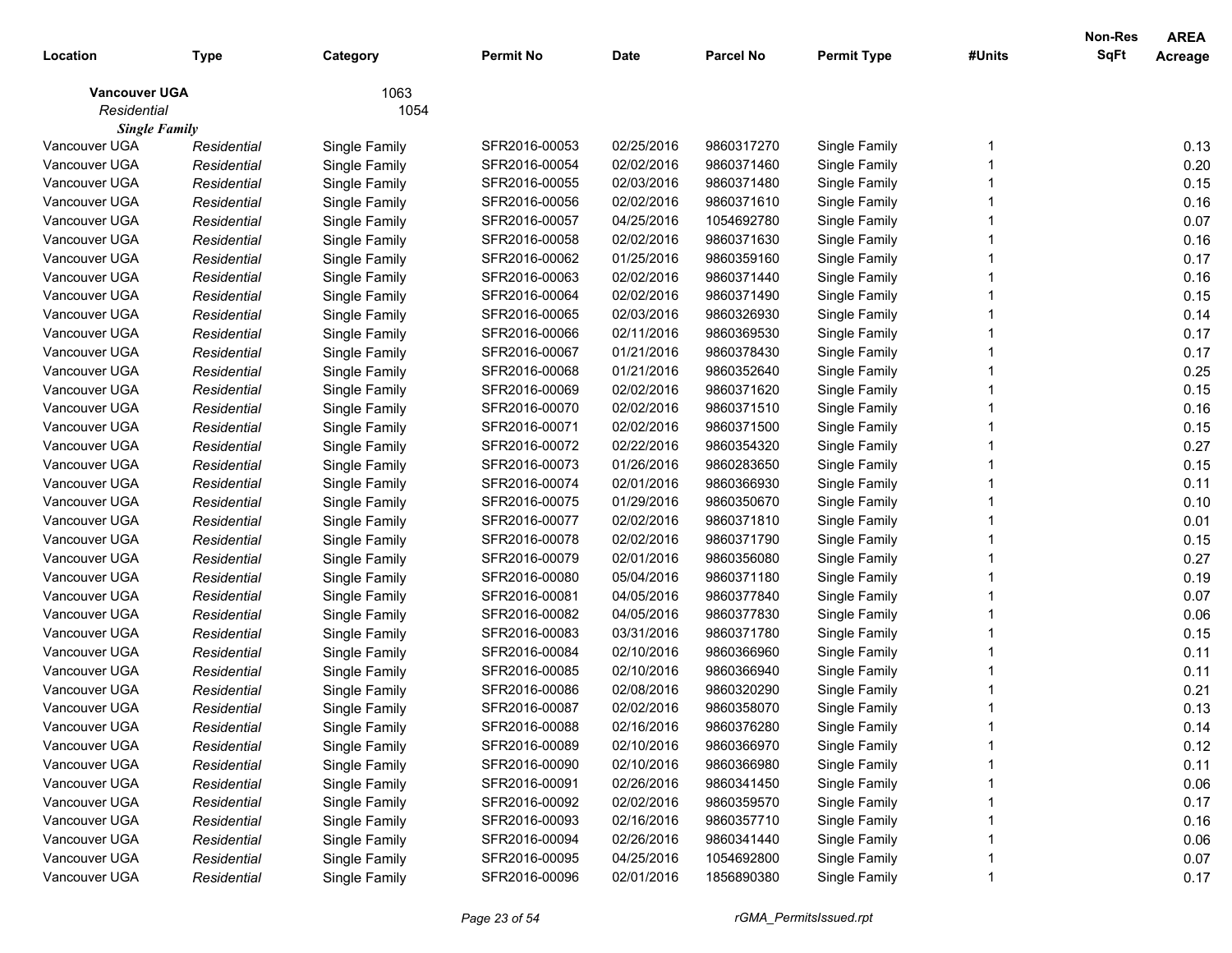| Location             | <b>Type</b> | Category      | <b>Permit No</b> | <b>Date</b> | <b>Parcel No</b> | <b>Permit Type</b> | #Units | Non-Res<br>SqFt | <b>AREA</b><br>Acreage |
|----------------------|-------------|---------------|------------------|-------------|------------------|--------------------|--------|-----------------|------------------------|
| <b>Vancouver UGA</b> |             | 1063          |                  |             |                  |                    |        |                 |                        |
| Residential          |             | 1054          |                  |             |                  |                    |        |                 |                        |
| <b>Single Family</b> |             |               |                  |             |                  |                    |        |                 |                        |
| Vancouver UGA        | Residential | Single Family | SFR2016-00097    | 02/04/2016  | 9860326750       | Single Family      |        |                 | 0.12                   |
| Vancouver UGA        | Residential | Single Family | SFR2016-00098    | 02/16/2016  | 1607580120       | Single Family      |        |                 | 0.06                   |
| Vancouver UGA        | Residential | Single Family | SFR2016-00099    | 02/08/2016  | 1607581960       | Single Family      |        |                 | 0.08                   |
| Vancouver UGA        | Residential | Single Family | SFR2016-00101    | 03/24/2016  | 1607582300       | Single Family      |        |                 | 0.07                   |
| Vancouver UGA        | Residential | Single Family | SFR2016-00109    | 02/10/2016  | 9860366990       | Single Family      |        |                 | 0.11                   |
| Vancouver UGA        | Residential | Single Family | SFR2016-00110    | 02/10/2016  | 9860366950       | Single Family      |        |                 | 0.12                   |
| Vancouver UGA        | Residential | Single Family | SFR2016-00112    | 02/10/2016  | 1607581500       | Single Family      |        |                 | 0.05                   |
| Vancouver UGA        | Residential | Single Family | SFR2016-00113    | 02/25/2016  | 9860372260       | Single Family      |        |                 | 0.11                   |
| Vancouver UGA        | Residential | Single Family | SFR2016-00115    | 02/25/2016  | 9860372270       | Single Family      |        |                 | 0.10                   |
| Vancouver UGA        | Residential | Single Family | SFR2016-00116    | 03/18/2016  | 9860377580       | Single Family      |        |                 | 0.07                   |
| Vancouver UGA        | Residential | Single Family | SFR2016-00117    | 03/16/2016  | 9860376960       | Single Family      |        |                 | 0.14                   |
| Vancouver UGA        | Residential | Single Family | SFR2016-00120    | 04/29/2016  | 1557790000       | Single Family      |        |                 | 1.10                   |
| Vancouver UGA        | Residential | Single Family | SFR2016-00121    | 03/28/2016  | 9860377660       | Single Family      |        |                 | 0.07                   |
| Vancouver UGA        | Residential | Single Family | SFR2016-00122    | 03/07/2016  | 9860355980       | Single Family      |        |                 | 0.41                   |
| Vancouver UGA        | Residential | Single Family | SFR2016-00126    | 03/22/2016  | 9860341190       | Single Family      |        |                 | 0.06                   |
| Vancouver UGA        | Residential | Single Family | SFR2016-00128    | 03/02/2016  | 9860369800       | Single Family      |        |                 | 0.21                   |
| Vancouver UGA        | Residential | Single Family | SFR2016-00129    | 03/02/2016  | 9860344280       | Single Family      |        |                 | 0.17                   |
| Vancouver UGA        | Residential | Single Family | SFR2016-00130    | 02/23/2016  | 9860357820       | Single Family      |        |                 | 0.20                   |
| Vancouver UGA        | Residential | Single Family | SFR2016-00131    | 03/22/2016  | 9860341180       | Single Family      |        |                 | 0.06                   |
| Vancouver UGA        | Residential | Single Family | SFR2016-00133    | 02/25/2016  | 9860371850       | Single Family      |        |                 | 0.12                   |
| Vancouver UGA        | Residential | Single Family | SFR2016-00134    | 02/25/2016  | 9860371830       | Single Family      |        |                 | 0.12                   |
| Vancouver UGA        | Residential | Single Family | SFR2016-00135    | 03/02/2016  | 9860347720       | Single Family      |        |                 | 0.17                   |
| Vancouver UGA        | Residential | Single Family | SFR2016-00136    | 02/24/2016  | 9860369680       | Single Family      |        |                 | 0.21                   |
| Vancouver UGA        | Residential | Single Family | SFR2016-00137    | 04/15/2016  | 9860330070       | Single Family      |        |                 | 0.13                   |
| Vancouver UGA        | Residential | Single Family | SFR2016-00138    | 02/19/2016  | 1607580140       | Single Family      |        |                 | 0.06                   |
| Vancouver UGA        | Residential | Single Family | SFR2016-00139    | 04/21/2016  | 9860341460       | Single Family      |        |                 | 0.06                   |
| Vancouver UGA        | Residential | Single Family | SFR2016-00140    | 03/25/2016  | 9860367000       | Single Family      |        |                 | 0.11                   |
| Vancouver UGA        | Residential | Single Family | SFR2016-00142    | 03/21/2016  | 9860377850       | Single Family      |        |                 | 0.07                   |
| Vancouver UGA        | Residential | Single Family | SFR2016-00144    | 03/16/2016  | 9860376980       | Single Family      |        |                 | 0.14                   |
| Vancouver UGA        | Residential | Single Family | SFR2016-00145    | 05/26/2016  | 1892600050       | Single Family      |        |                 | 0.72                   |
| Vancouver UGA        | Residential | Single Family | SFR2016-00146    | 02/11/2016  | 9860378640       | Single Family      |        |                 | 0.15                   |
| Vancouver UGA        | Residential | Single Family | SFR2016-00147    | 05/09/2016  | 9860377860       | Single Family      |        |                 | 0.06                   |
| Vancouver UGA        | Residential | Single Family | SFR2016-00148    | 02/18/2016  | 9860338110       | Single Family      |        |                 | 0.21                   |
| Vancouver UGA        | Residential | Single Family | SFR2016-00149    | 02/18/2016  | 9860332000       | Single Family      |        |                 | 0.15                   |
| Vancouver UGA        | Residential | Single Family | SFR2016-00150    | 04/21/2016  | 9860341470       | Single Family      |        |                 | 0.06                   |
| Vancouver UGA        | Residential | Single Family | SFR2016-00152    | 02/29/2016  | 9860371770       | Single Family      |        |                 | 0.16                   |
| Vancouver UGA        | Residential | Single Family | SFR2016-00153    | 02/29/2016  | 9860371760       | Single Family      |        |                 | 0.16                   |
| Vancouver UGA        | Residential | Single Family | SFR2016-00155    | 02/24/2016  | 9860347460       | Single Family      |        |                 | 0.18                   |
| Vancouver UGA        | Residential | Single Family | SFR2016-00157    | 05/26/2016  | 9860377870       | Single Family      |        |                 | 0.07                   |
| Vancouver UGA        | Residential | Single Family | SFR2016-00158    | 02/29/2016  | 9860371750       | Single Family      |        |                 | 0.16                   |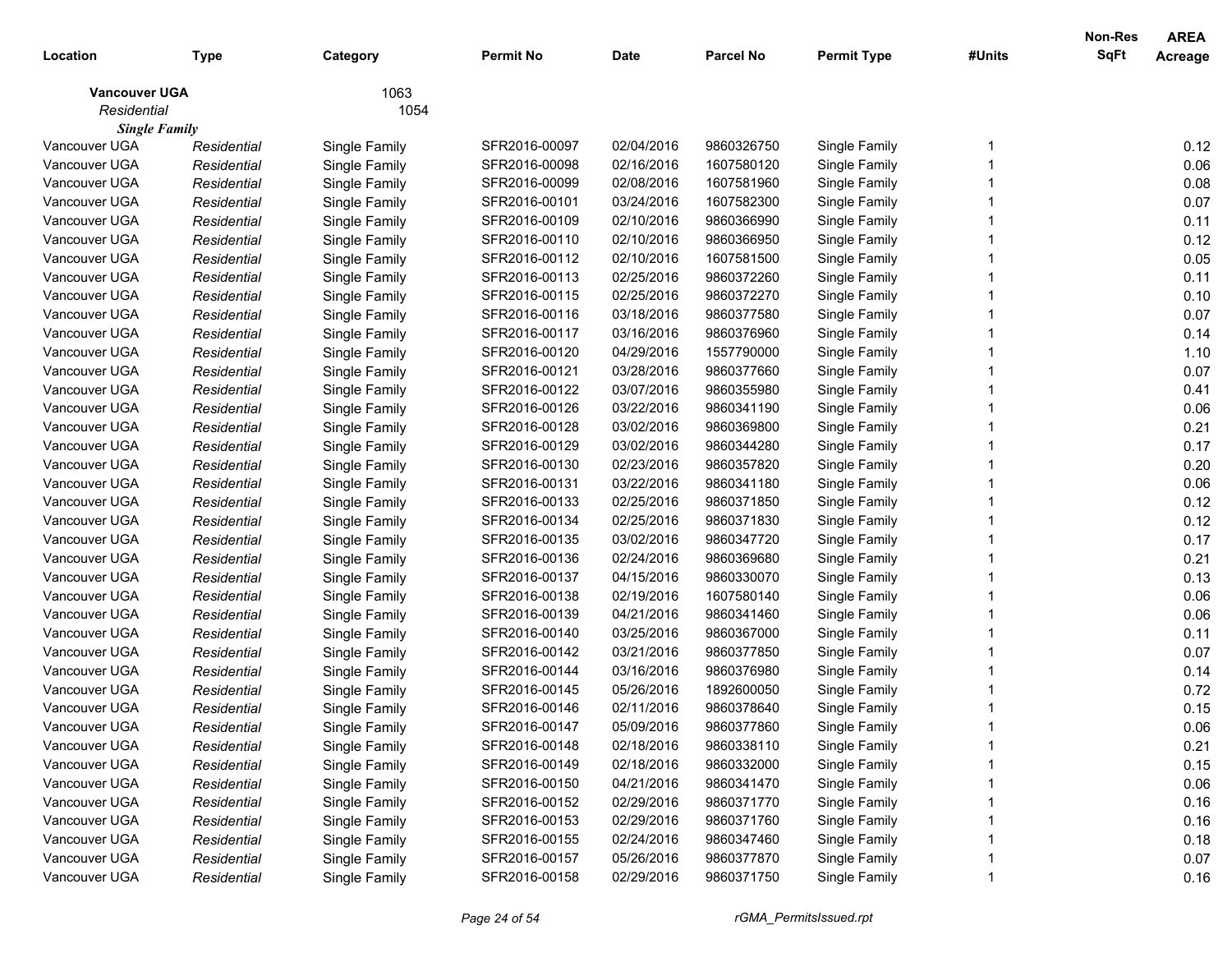| Location             | <b>Type</b> | Category      | <b>Permit No</b> | <b>Date</b> | <b>Parcel No</b> | <b>Permit Type</b> | #Units | Non-Res<br>SqFt | <b>AREA</b><br>Acreage |
|----------------------|-------------|---------------|------------------|-------------|------------------|--------------------|--------|-----------------|------------------------|
| <b>Vancouver UGA</b> |             | 1063          |                  |             |                  |                    |        |                 |                        |
| Residential          |             | 1054          |                  |             |                  |                    |        |                 |                        |
| <b>Single Family</b> |             |               |                  |             |                  |                    |        |                 |                        |
| Vancouver UGA        | Residential | Single Family | SFR2016-00159    | 03/09/2016  | 9860371650       | Single Family      |        |                 | 0.15                   |
| Vancouver UGA        | Residential | Single Family | SFR2016-00160    | 03/31/2016  | 9860371740       | Single Family      |        |                 | 0.16                   |
| Vancouver UGA        | Residential | Single Family | SFR2016-00161    | 03/09/2016  | 9860371640       | Single Family      |        |                 | 0.15                   |
| Vancouver UGA        | Residential | Single Family | SFR2016-00162    | 03/07/2016  | 9860357970       | Single Family      |        |                 | 0.20                   |
| Vancouver UGA        | Residential | Single Family | SFR2016-00163    | 03/03/2016  | 9860331830       | Single Family      |        |                 | 0.09                   |
| Vancouver UGA        | Residential | Single Family | SFR2016-00164    | 02/29/2016  | 9860371730       | Single Family      |        |                 | 0.15                   |
| Vancouver UGA        | Residential | Single Family | SFR2016-00165    | 03/09/2016  | 9860371670       | Single Family      |        |                 | 0.15                   |
| Vancouver UGA        | Residential | Single Family | SFR2016-00166    | 03/31/2016  | 9860371720       | Single Family      |        |                 | 0.16                   |
| Vancouver UGA        | Residential | Single Family | SFR2016-00167    | 03/09/2016  | 9860371660       | Single Family      |        |                 | 0.15                   |
| Vancouver UGA        | Residential | Single Family | SFR2016-00170    | 03/31/2016  | 9860371690       | Single Family      |        |                 | 0.15                   |
| Vancouver UGA        | Residential | Single Family | SFR2016-00171    | 03/31/2016  | 9860371680       | Single Family      |        |                 | 0.15                   |
| Vancouver UGA        | Residential | Single Family | SFR2016-00172    | 03/09/2016  | 9860371710       | Single Family      |        |                 | 0.15                   |
| Vancouver UGA        | Residential | Single Family | SFR2016-00173    | 03/10/2016  | 9860358380       | Single Family      |        |                 | 0.17                   |
| Vancouver UGA        | Residential | Single Family | SFR2016-00174    | 03/03/2016  | 9860381340       | Single Family      |        |                 | 0.11                   |
| Vancouver UGA        | Residential | Single Family | SFR2016-00176    | 03/03/2016  | 9860381360       | Single Family      |        |                 | 0.08                   |
| Vancouver UGA        | Residential | Single Family | SFR2016-00177    | 03/03/2016  | 9860381350       | Single Family      |        |                 | 0.11                   |
| Vancouver UGA        | Residential | Single Family | SFR2016-00179    | 02/25/2016  | 1897590260       | Single Family      |        |                 | 0.12                   |
| Vancouver UGA        | Residential | Single Family | SFR2016-00181    | 04/05/2016  | 1877860100       | Single Family      |        |                 | 0.23                   |
| Vancouver UGA        | Residential | Single Family | SFR2016-00182    | 03/08/2016  | 1607581800       | Single Family      |        |                 | 0.05                   |
| Vancouver UGA        | Residential | Single Family | SFR2016-00183    | 03/14/2016  | 9860378220       | Single Family      |        |                 | 0.17                   |
| Vancouver UGA        | Residential | Single Family | SFR2016-00184    | 03/08/2016  | 1607581480       | Single Family      |        |                 | 0.05                   |
| Vancouver UGA        | Residential | Single Family | SFR2016-00185    | 03/08/2016  | 9860329010       | Single Family      |        |                 | 0.23                   |
| Vancouver UGA        | Residential | Single Family | SFR2016-00186    | 02/22/2016  | 9860378470       | Single Family      |        |                 | 0.15                   |
| Vancouver UGA        | Residential | Single Family | SFR2016-00187    | 02/22/2016  | 9860378480       | Single Family      |        |                 | 0.15                   |
| Vancouver UGA        | Residential | Single Family | SFR2016-00188    | 03/03/2016  | 9860371860       | Single Family      |        |                 | 0.12                   |
| Vancouver UGA        | Residential | Single Family | SFR2016-00189    | 03/31/2016  | 9860371700       | Single Family      |        |                 | 0.15                   |
| Vancouver UGA        | Residential | Single Family | SFR2016-00190    | 03/03/2016  | 9860371840       | Single Family      |        |                 | 0.12                   |
| Vancouver UGA        | Residential | Single Family | SFR2016-00191    | 03/07/2016  | 9860347690       | Single Family      |        |                 | 0.23                   |
| Vancouver UGA        | Residential | Single Family | SFR2016-00192    | 02/25/2016  | 9860373540       | Single Family      |        |                 | 0.25                   |
| Vancouver UGA        | Residential | Single Family | SFR2016-00194    | 02/23/2016  | 9860378660       | Single Family      |        |                 | 0.15                   |
| Vancouver UGA        | Residential | Single Family | SFR2016-00195    | 03/08/2016  | 9860381380       | Single Family      |        |                 | 0.09                   |
| Vancouver UGA        | Residential | Single Family | SFR2016-00196    | 03/08/2016  | 9860381370       | Single Family      |        |                 | 0.09                   |
| Vancouver UGA        | Residential | Single Family | SFR2016-00197    | 02/25/2016  | 9860354350       | Single Family      |        |                 | 0.23                   |
| Vancouver UGA        | Residential | Single Family | SFR2016-00198    | 02/24/2016  | 9860378650       | Single Family      |        |                 | 0.15                   |
| Vancouver UGA        | Residential | Single Family | SFR2016-00200    | 03/08/2016  | 9860371870       | Single Family      |        |                 | 0.10                   |
| Vancouver UGA        | Residential | Single Family | SFR2016-00201    | 03/08/2016  | 9860381390       | Single Family      |        |                 | 0.09                   |
| Vancouver UGA        | Residential | Single Family | SFR2016-00202    | 03/10/2016  | 9860357690       | Single Family      |        |                 | 0.16                   |
| Vancouver UGA        | Residential | Single Family | SFR2016-00204    | 03/01/2016  | 1042990230       | Single Family      |        |                 | 0.12                   |
| Vancouver UGA        | Residential | Single Family | SFR2016-00205    | 02/25/2016  | 9860359150       | Single Family      |        |                 | 0.17                   |
| Vancouver UGA        | Residential | Single Family | SFR2016-00206    | 02/25/2016  | 9860359320       | Single Family      |        |                 | 0.18                   |
|                      |             |               |                  |             |                  |                    |        |                 |                        |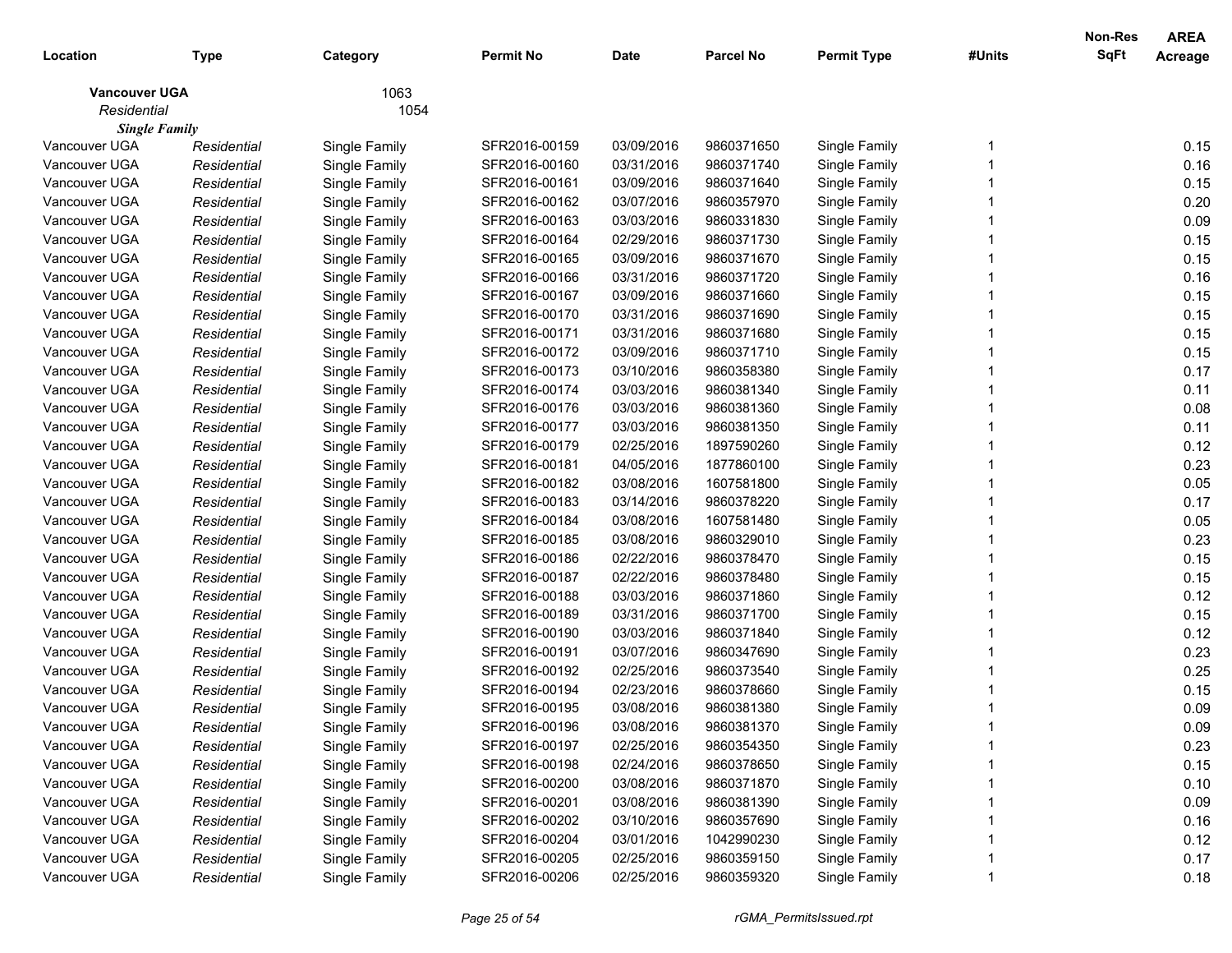| 1063<br><b>Vancouver UGA</b><br>Residential<br>1054<br><b>Single Family</b><br>Vancouver UGA<br>SFR2016-00207<br>03/08/2016<br>9860371880<br>0.09<br>Single Family<br>Single Family<br>Residential<br>0.08<br>Vancouver UGA<br>Residential<br>Single Family<br>SFR2016-00208<br>03/08/2016<br>9860381330<br>Single Family<br>Vancouver UGA<br>SFR2016-00209<br>04/01/2016<br>9860349240<br>Single Family<br>0.13<br>Residential<br>Single Family<br>0.09<br>Vancouver UGA<br>Residential<br>Single Family<br>SFR2016-00210<br>03/08/2016<br>9860381320<br>Single Family<br>0.09<br>Vancouver UGA<br>Residential<br>Single Family<br>SFR2016-00211<br>03/08/2016<br>9860381310<br>Single Family<br>0.18<br>Vancouver UGA<br>03/22/2016<br>Residential<br>Single Family<br>SFR2016-00212<br>9860369560<br>Single Family<br>0.20<br>Vancouver UGA<br>Residential<br>Single Family<br>SFR2016-00213<br>03/08/2016<br>9860349380<br>Single Family<br>0.17<br>Vancouver UGA<br>Residential<br>Single Family<br>SFR2016-00214<br>03/16/2016<br>9860357720<br>Single Family<br>0.06<br>Vancouver UGA<br>03/22/2016<br>Residential<br>Single Family<br>SFR2016-00215<br>1607582280<br>Single Family<br>Vancouver UGA<br>03/08/2016<br>SFR2016-00216<br>9860381500<br>Single Family<br>0.11<br>Residential<br>Single Family<br>0.16<br>Vancouver UGA<br>SFR2016-00217<br>03/08/2016<br>9860371890<br>Single Family<br>Residential<br>Single Family<br>0.14<br>Vancouver UGA<br>Residential<br>Single Family<br>SFR2016-00219<br>03/08/2016<br>9860349470<br>Single Family<br>0.12<br>Vancouver UGA<br>Residential<br>Single Family<br>SFR2016-00220<br>03/08/2016<br>9860371900<br>Single Family<br>0.12<br>Vancouver UGA<br>Residential<br>Single Family<br>SFR2016-00221<br>03/18/2016<br>9860371910<br>Single Family<br>0.10<br>Vancouver UGA<br>Residential<br>Single Family<br>SFR2016-00223<br>03/10/2016<br>9860371990<br>Single Family<br>0.10<br>Vancouver UGA<br>Residential<br>Single Family<br>SFR2016-00224<br>03/10/2016<br>9860372000<br>Single Family<br>0.08<br>Vancouver UGA<br>Residential<br>Single Family<br>SFR2016-00225<br>03/25/2016<br>9860381400<br>Single Family<br>0.13<br>Vancouver UGA<br>SFR2016-00227<br>03/18/2016<br>9860371920<br>Single Family<br>Residential<br>Single Family<br>0.06<br>Vancouver UGA<br>Residential<br>Single Family<br>SFR2016-00228<br>04/07/2016<br>1049670180<br>Single Family<br>0.07<br>Vancouver UGA<br>Residential<br>Single Family<br>SFR2016-00230<br>04/22/2016<br>1054692140<br>Single Family<br>0.09<br>Vancouver UGA<br>Residential<br>Single Family<br>SFR2016-00231<br>03/25/2016<br>9860381480<br>Single Family<br>0.13<br>Vancouver UGA<br>Residential<br>Single Family<br>SFR2016-00232<br>03/09/2016<br>1882871140<br>Single Family<br>0.12<br>Vancouver UGA<br>Residential<br>Single Family<br>SFR2016-00233<br>03/15/2016<br>9860340380<br>Single Family<br>0.09<br>Vancouver UGA<br>Residential<br>Single Family<br>SFR2016-00234<br>03/24/2016<br>1607581940<br>Single Family<br>0.14<br>Vancouver UGA<br>SFR2016-00235<br>04/19/2016<br>9860283430<br>Single Family<br>Residential<br>Single Family<br>0.19<br>Vancouver UGA<br>SFR2016-00236<br>03/18/2016<br>9860369650<br>Single Family<br>Residential<br>Single Family<br>0.07<br>Vancouver UGA<br>04/21/2016<br>9860341200<br>Residential<br>Single Family<br>SFR2016-00238<br>Single Family<br>0.06<br>Vancouver UGA<br>04/27/2016<br>9860341210<br>Residential<br>Single Family<br>SFR2016-00239<br>Single Family<br>0.14<br>04/14/2016<br>Vancouver UGA<br>Residential<br>Single Family<br>SFR2016-00240<br>9860358500<br>Single Family<br>04/14/2016<br>0.11<br>Vancouver UGA<br>Residential<br>Single Family<br>SFR2016-00241<br>9860358510<br>Single Family<br>0.08<br>Vancouver UGA<br>Single Family<br>SFR2016-00242<br>03/25/2016<br>9860381470<br>Single Family<br>Residential<br>Vancouver UGA<br>03/25/2016<br>Single Family<br>Residential<br>SFR2016-00243<br>9860381460<br>0.08<br>Single Family<br>SFR2016-00245<br>03/18/2016<br>9860377570<br>Vancouver UGA<br>Single Family<br>0.07<br>Residential<br>Single Family<br>0.09<br>Vancouver UGA<br>Single Family<br>04/11/2016<br>9860358690<br>Single Family<br>Residential<br>SFR2016-00248<br>0.40<br>Vancouver UGA<br>Single Family<br>03/09/2016<br>Single Family<br>Residential<br>SFR2016-00249<br>9860356000<br>0.10<br>Vancouver UGA<br>Single Family<br>04/11/2016<br>9860358700<br>Single Family<br>Residential<br>SFR2016-00250<br>0.19<br>Vancouver UGA<br>Single Family<br>03/22/2016<br>Single Family<br>Residential<br>SFR2016-00251<br>9860369810<br>0.12<br>Vancouver UGA<br>Single Family<br>03/25/2016<br>9860367010<br>Single Family<br>Residential<br>SFR2016-00253<br>Vancouver UGA<br>Single Family<br>03/31/2016<br>9860381620<br>Single Family<br>0.14<br>Residential<br>SFR2016-00255 | Location      | <b>Type</b> | Category      | <b>Permit No</b> | <b>Date</b> | <b>Parcel No</b> | <b>Permit Type</b> | #Units | Non-Res<br><b>SqFt</b> | <b>AREA</b><br>Acreage |
|--------------------------------------------------------------------------------------------------------------------------------------------------------------------------------------------------------------------------------------------------------------------------------------------------------------------------------------------------------------------------------------------------------------------------------------------------------------------------------------------------------------------------------------------------------------------------------------------------------------------------------------------------------------------------------------------------------------------------------------------------------------------------------------------------------------------------------------------------------------------------------------------------------------------------------------------------------------------------------------------------------------------------------------------------------------------------------------------------------------------------------------------------------------------------------------------------------------------------------------------------------------------------------------------------------------------------------------------------------------------------------------------------------------------------------------------------------------------------------------------------------------------------------------------------------------------------------------------------------------------------------------------------------------------------------------------------------------------------------------------------------------------------------------------------------------------------------------------------------------------------------------------------------------------------------------------------------------------------------------------------------------------------------------------------------------------------------------------------------------------------------------------------------------------------------------------------------------------------------------------------------------------------------------------------------------------------------------------------------------------------------------------------------------------------------------------------------------------------------------------------------------------------------------------------------------------------------------------------------------------------------------------------------------------------------------------------------------------------------------------------------------------------------------------------------------------------------------------------------------------------------------------------------------------------------------------------------------------------------------------------------------------------------------------------------------------------------------------------------------------------------------------------------------------------------------------------------------------------------------------------------------------------------------------------------------------------------------------------------------------------------------------------------------------------------------------------------------------------------------------------------------------------------------------------------------------------------------------------------------------------------------------------------------------------------------------------------------------------------------------------------------------------------------------------------------------------------------------------------------------------------------------------------------------------------------------------------------------------------------------------------------------------------------------------------------------------------------------------------------------------------------------------------------------------------------------------------------------------------------------------------------------------------------------------------------------------------------------------------------------------------------------------------------------------------------------------------------------------------------------------------------------------------------------------------------------------------------------------------------------------------------------------------------------------------------------------------------------------------------------------------------------------------------------------------------------------------------------------------------------------------------------------------------|---------------|-------------|---------------|------------------|-------------|------------------|--------------------|--------|------------------------|------------------------|
|                                                                                                                                                                                                                                                                                                                                                                                                                                                                                                                                                                                                                                                                                                                                                                                                                                                                                                                                                                                                                                                                                                                                                                                                                                                                                                                                                                                                                                                                                                                                                                                                                                                                                                                                                                                                                                                                                                                                                                                                                                                                                                                                                                                                                                                                                                                                                                                                                                                                                                                                                                                                                                                                                                                                                                                                                                                                                                                                                                                                                                                                                                                                                                                                                                                                                                                                                                                                                                                                                                                                                                                                                                                                                                                                                                                                                                                                                                                                                                                                                                                                                                                                                                                                                                                                                                                                                                                                                                                                                                                                                                                                                                                                                                                                                                                                                                                                                                              |               |             |               |                  |             |                  |                    |        |                        |                        |
|                                                                                                                                                                                                                                                                                                                                                                                                                                                                                                                                                                                                                                                                                                                                                                                                                                                                                                                                                                                                                                                                                                                                                                                                                                                                                                                                                                                                                                                                                                                                                                                                                                                                                                                                                                                                                                                                                                                                                                                                                                                                                                                                                                                                                                                                                                                                                                                                                                                                                                                                                                                                                                                                                                                                                                                                                                                                                                                                                                                                                                                                                                                                                                                                                                                                                                                                                                                                                                                                                                                                                                                                                                                                                                                                                                                                                                                                                                                                                                                                                                                                                                                                                                                                                                                                                                                                                                                                                                                                                                                                                                                                                                                                                                                                                                                                                                                                                                              |               |             |               |                  |             |                  |                    |        |                        |                        |
|                                                                                                                                                                                                                                                                                                                                                                                                                                                                                                                                                                                                                                                                                                                                                                                                                                                                                                                                                                                                                                                                                                                                                                                                                                                                                                                                                                                                                                                                                                                                                                                                                                                                                                                                                                                                                                                                                                                                                                                                                                                                                                                                                                                                                                                                                                                                                                                                                                                                                                                                                                                                                                                                                                                                                                                                                                                                                                                                                                                                                                                                                                                                                                                                                                                                                                                                                                                                                                                                                                                                                                                                                                                                                                                                                                                                                                                                                                                                                                                                                                                                                                                                                                                                                                                                                                                                                                                                                                                                                                                                                                                                                                                                                                                                                                                                                                                                                                              |               |             |               |                  |             |                  |                    |        |                        |                        |
|                                                                                                                                                                                                                                                                                                                                                                                                                                                                                                                                                                                                                                                                                                                                                                                                                                                                                                                                                                                                                                                                                                                                                                                                                                                                                                                                                                                                                                                                                                                                                                                                                                                                                                                                                                                                                                                                                                                                                                                                                                                                                                                                                                                                                                                                                                                                                                                                                                                                                                                                                                                                                                                                                                                                                                                                                                                                                                                                                                                                                                                                                                                                                                                                                                                                                                                                                                                                                                                                                                                                                                                                                                                                                                                                                                                                                                                                                                                                                                                                                                                                                                                                                                                                                                                                                                                                                                                                                                                                                                                                                                                                                                                                                                                                                                                                                                                                                                              |               |             |               |                  |             |                  |                    |        |                        |                        |
|                                                                                                                                                                                                                                                                                                                                                                                                                                                                                                                                                                                                                                                                                                                                                                                                                                                                                                                                                                                                                                                                                                                                                                                                                                                                                                                                                                                                                                                                                                                                                                                                                                                                                                                                                                                                                                                                                                                                                                                                                                                                                                                                                                                                                                                                                                                                                                                                                                                                                                                                                                                                                                                                                                                                                                                                                                                                                                                                                                                                                                                                                                                                                                                                                                                                                                                                                                                                                                                                                                                                                                                                                                                                                                                                                                                                                                                                                                                                                                                                                                                                                                                                                                                                                                                                                                                                                                                                                                                                                                                                                                                                                                                                                                                                                                                                                                                                                                              |               |             |               |                  |             |                  |                    |        |                        |                        |
|                                                                                                                                                                                                                                                                                                                                                                                                                                                                                                                                                                                                                                                                                                                                                                                                                                                                                                                                                                                                                                                                                                                                                                                                                                                                                                                                                                                                                                                                                                                                                                                                                                                                                                                                                                                                                                                                                                                                                                                                                                                                                                                                                                                                                                                                                                                                                                                                                                                                                                                                                                                                                                                                                                                                                                                                                                                                                                                                                                                                                                                                                                                                                                                                                                                                                                                                                                                                                                                                                                                                                                                                                                                                                                                                                                                                                                                                                                                                                                                                                                                                                                                                                                                                                                                                                                                                                                                                                                                                                                                                                                                                                                                                                                                                                                                                                                                                                                              |               |             |               |                  |             |                  |                    |        |                        |                        |
|                                                                                                                                                                                                                                                                                                                                                                                                                                                                                                                                                                                                                                                                                                                                                                                                                                                                                                                                                                                                                                                                                                                                                                                                                                                                                                                                                                                                                                                                                                                                                                                                                                                                                                                                                                                                                                                                                                                                                                                                                                                                                                                                                                                                                                                                                                                                                                                                                                                                                                                                                                                                                                                                                                                                                                                                                                                                                                                                                                                                                                                                                                                                                                                                                                                                                                                                                                                                                                                                                                                                                                                                                                                                                                                                                                                                                                                                                                                                                                                                                                                                                                                                                                                                                                                                                                                                                                                                                                                                                                                                                                                                                                                                                                                                                                                                                                                                                                              |               |             |               |                  |             |                  |                    |        |                        |                        |
|                                                                                                                                                                                                                                                                                                                                                                                                                                                                                                                                                                                                                                                                                                                                                                                                                                                                                                                                                                                                                                                                                                                                                                                                                                                                                                                                                                                                                                                                                                                                                                                                                                                                                                                                                                                                                                                                                                                                                                                                                                                                                                                                                                                                                                                                                                                                                                                                                                                                                                                                                                                                                                                                                                                                                                                                                                                                                                                                                                                                                                                                                                                                                                                                                                                                                                                                                                                                                                                                                                                                                                                                                                                                                                                                                                                                                                                                                                                                                                                                                                                                                                                                                                                                                                                                                                                                                                                                                                                                                                                                                                                                                                                                                                                                                                                                                                                                                                              |               |             |               |                  |             |                  |                    |        |                        |                        |
|                                                                                                                                                                                                                                                                                                                                                                                                                                                                                                                                                                                                                                                                                                                                                                                                                                                                                                                                                                                                                                                                                                                                                                                                                                                                                                                                                                                                                                                                                                                                                                                                                                                                                                                                                                                                                                                                                                                                                                                                                                                                                                                                                                                                                                                                                                                                                                                                                                                                                                                                                                                                                                                                                                                                                                                                                                                                                                                                                                                                                                                                                                                                                                                                                                                                                                                                                                                                                                                                                                                                                                                                                                                                                                                                                                                                                                                                                                                                                                                                                                                                                                                                                                                                                                                                                                                                                                                                                                                                                                                                                                                                                                                                                                                                                                                                                                                                                                              |               |             |               |                  |             |                  |                    |        |                        |                        |
|                                                                                                                                                                                                                                                                                                                                                                                                                                                                                                                                                                                                                                                                                                                                                                                                                                                                                                                                                                                                                                                                                                                                                                                                                                                                                                                                                                                                                                                                                                                                                                                                                                                                                                                                                                                                                                                                                                                                                                                                                                                                                                                                                                                                                                                                                                                                                                                                                                                                                                                                                                                                                                                                                                                                                                                                                                                                                                                                                                                                                                                                                                                                                                                                                                                                                                                                                                                                                                                                                                                                                                                                                                                                                                                                                                                                                                                                                                                                                                                                                                                                                                                                                                                                                                                                                                                                                                                                                                                                                                                                                                                                                                                                                                                                                                                                                                                                                                              |               |             |               |                  |             |                  |                    |        |                        |                        |
|                                                                                                                                                                                                                                                                                                                                                                                                                                                                                                                                                                                                                                                                                                                                                                                                                                                                                                                                                                                                                                                                                                                                                                                                                                                                                                                                                                                                                                                                                                                                                                                                                                                                                                                                                                                                                                                                                                                                                                                                                                                                                                                                                                                                                                                                                                                                                                                                                                                                                                                                                                                                                                                                                                                                                                                                                                                                                                                                                                                                                                                                                                                                                                                                                                                                                                                                                                                                                                                                                                                                                                                                                                                                                                                                                                                                                                                                                                                                                                                                                                                                                                                                                                                                                                                                                                                                                                                                                                                                                                                                                                                                                                                                                                                                                                                                                                                                                                              |               |             |               |                  |             |                  |                    |        |                        |                        |
|                                                                                                                                                                                                                                                                                                                                                                                                                                                                                                                                                                                                                                                                                                                                                                                                                                                                                                                                                                                                                                                                                                                                                                                                                                                                                                                                                                                                                                                                                                                                                                                                                                                                                                                                                                                                                                                                                                                                                                                                                                                                                                                                                                                                                                                                                                                                                                                                                                                                                                                                                                                                                                                                                                                                                                                                                                                                                                                                                                                                                                                                                                                                                                                                                                                                                                                                                                                                                                                                                                                                                                                                                                                                                                                                                                                                                                                                                                                                                                                                                                                                                                                                                                                                                                                                                                                                                                                                                                                                                                                                                                                                                                                                                                                                                                                                                                                                                                              |               |             |               |                  |             |                  |                    |        |                        |                        |
|                                                                                                                                                                                                                                                                                                                                                                                                                                                                                                                                                                                                                                                                                                                                                                                                                                                                                                                                                                                                                                                                                                                                                                                                                                                                                                                                                                                                                                                                                                                                                                                                                                                                                                                                                                                                                                                                                                                                                                                                                                                                                                                                                                                                                                                                                                                                                                                                                                                                                                                                                                                                                                                                                                                                                                                                                                                                                                                                                                                                                                                                                                                                                                                                                                                                                                                                                                                                                                                                                                                                                                                                                                                                                                                                                                                                                                                                                                                                                                                                                                                                                                                                                                                                                                                                                                                                                                                                                                                                                                                                                                                                                                                                                                                                                                                                                                                                                                              |               |             |               |                  |             |                  |                    |        |                        |                        |
|                                                                                                                                                                                                                                                                                                                                                                                                                                                                                                                                                                                                                                                                                                                                                                                                                                                                                                                                                                                                                                                                                                                                                                                                                                                                                                                                                                                                                                                                                                                                                                                                                                                                                                                                                                                                                                                                                                                                                                                                                                                                                                                                                                                                                                                                                                                                                                                                                                                                                                                                                                                                                                                                                                                                                                                                                                                                                                                                                                                                                                                                                                                                                                                                                                                                                                                                                                                                                                                                                                                                                                                                                                                                                                                                                                                                                                                                                                                                                                                                                                                                                                                                                                                                                                                                                                                                                                                                                                                                                                                                                                                                                                                                                                                                                                                                                                                                                                              |               |             |               |                  |             |                  |                    |        |                        |                        |
|                                                                                                                                                                                                                                                                                                                                                                                                                                                                                                                                                                                                                                                                                                                                                                                                                                                                                                                                                                                                                                                                                                                                                                                                                                                                                                                                                                                                                                                                                                                                                                                                                                                                                                                                                                                                                                                                                                                                                                                                                                                                                                                                                                                                                                                                                                                                                                                                                                                                                                                                                                                                                                                                                                                                                                                                                                                                                                                                                                                                                                                                                                                                                                                                                                                                                                                                                                                                                                                                                                                                                                                                                                                                                                                                                                                                                                                                                                                                                                                                                                                                                                                                                                                                                                                                                                                                                                                                                                                                                                                                                                                                                                                                                                                                                                                                                                                                                                              |               |             |               |                  |             |                  |                    |        |                        |                        |
|                                                                                                                                                                                                                                                                                                                                                                                                                                                                                                                                                                                                                                                                                                                                                                                                                                                                                                                                                                                                                                                                                                                                                                                                                                                                                                                                                                                                                                                                                                                                                                                                                                                                                                                                                                                                                                                                                                                                                                                                                                                                                                                                                                                                                                                                                                                                                                                                                                                                                                                                                                                                                                                                                                                                                                                                                                                                                                                                                                                                                                                                                                                                                                                                                                                                                                                                                                                                                                                                                                                                                                                                                                                                                                                                                                                                                                                                                                                                                                                                                                                                                                                                                                                                                                                                                                                                                                                                                                                                                                                                                                                                                                                                                                                                                                                                                                                                                                              |               |             |               |                  |             |                  |                    |        |                        |                        |
|                                                                                                                                                                                                                                                                                                                                                                                                                                                                                                                                                                                                                                                                                                                                                                                                                                                                                                                                                                                                                                                                                                                                                                                                                                                                                                                                                                                                                                                                                                                                                                                                                                                                                                                                                                                                                                                                                                                                                                                                                                                                                                                                                                                                                                                                                                                                                                                                                                                                                                                                                                                                                                                                                                                                                                                                                                                                                                                                                                                                                                                                                                                                                                                                                                                                                                                                                                                                                                                                                                                                                                                                                                                                                                                                                                                                                                                                                                                                                                                                                                                                                                                                                                                                                                                                                                                                                                                                                                                                                                                                                                                                                                                                                                                                                                                                                                                                                                              |               |             |               |                  |             |                  |                    |        |                        |                        |
|                                                                                                                                                                                                                                                                                                                                                                                                                                                                                                                                                                                                                                                                                                                                                                                                                                                                                                                                                                                                                                                                                                                                                                                                                                                                                                                                                                                                                                                                                                                                                                                                                                                                                                                                                                                                                                                                                                                                                                                                                                                                                                                                                                                                                                                                                                                                                                                                                                                                                                                                                                                                                                                                                                                                                                                                                                                                                                                                                                                                                                                                                                                                                                                                                                                                                                                                                                                                                                                                                                                                                                                                                                                                                                                                                                                                                                                                                                                                                                                                                                                                                                                                                                                                                                                                                                                                                                                                                                                                                                                                                                                                                                                                                                                                                                                                                                                                                                              |               |             |               |                  |             |                  |                    |        |                        |                        |
|                                                                                                                                                                                                                                                                                                                                                                                                                                                                                                                                                                                                                                                                                                                                                                                                                                                                                                                                                                                                                                                                                                                                                                                                                                                                                                                                                                                                                                                                                                                                                                                                                                                                                                                                                                                                                                                                                                                                                                                                                                                                                                                                                                                                                                                                                                                                                                                                                                                                                                                                                                                                                                                                                                                                                                                                                                                                                                                                                                                                                                                                                                                                                                                                                                                                                                                                                                                                                                                                                                                                                                                                                                                                                                                                                                                                                                                                                                                                                                                                                                                                                                                                                                                                                                                                                                                                                                                                                                                                                                                                                                                                                                                                                                                                                                                                                                                                                                              |               |             |               |                  |             |                  |                    |        |                        |                        |
|                                                                                                                                                                                                                                                                                                                                                                                                                                                                                                                                                                                                                                                                                                                                                                                                                                                                                                                                                                                                                                                                                                                                                                                                                                                                                                                                                                                                                                                                                                                                                                                                                                                                                                                                                                                                                                                                                                                                                                                                                                                                                                                                                                                                                                                                                                                                                                                                                                                                                                                                                                                                                                                                                                                                                                                                                                                                                                                                                                                                                                                                                                                                                                                                                                                                                                                                                                                                                                                                                                                                                                                                                                                                                                                                                                                                                                                                                                                                                                                                                                                                                                                                                                                                                                                                                                                                                                                                                                                                                                                                                                                                                                                                                                                                                                                                                                                                                                              |               |             |               |                  |             |                  |                    |        |                        |                        |
|                                                                                                                                                                                                                                                                                                                                                                                                                                                                                                                                                                                                                                                                                                                                                                                                                                                                                                                                                                                                                                                                                                                                                                                                                                                                                                                                                                                                                                                                                                                                                                                                                                                                                                                                                                                                                                                                                                                                                                                                                                                                                                                                                                                                                                                                                                                                                                                                                                                                                                                                                                                                                                                                                                                                                                                                                                                                                                                                                                                                                                                                                                                                                                                                                                                                                                                                                                                                                                                                                                                                                                                                                                                                                                                                                                                                                                                                                                                                                                                                                                                                                                                                                                                                                                                                                                                                                                                                                                                                                                                                                                                                                                                                                                                                                                                                                                                                                                              |               |             |               |                  |             |                  |                    |        |                        |                        |
|                                                                                                                                                                                                                                                                                                                                                                                                                                                                                                                                                                                                                                                                                                                                                                                                                                                                                                                                                                                                                                                                                                                                                                                                                                                                                                                                                                                                                                                                                                                                                                                                                                                                                                                                                                                                                                                                                                                                                                                                                                                                                                                                                                                                                                                                                                                                                                                                                                                                                                                                                                                                                                                                                                                                                                                                                                                                                                                                                                                                                                                                                                                                                                                                                                                                                                                                                                                                                                                                                                                                                                                                                                                                                                                                                                                                                                                                                                                                                                                                                                                                                                                                                                                                                                                                                                                                                                                                                                                                                                                                                                                                                                                                                                                                                                                                                                                                                                              |               |             |               |                  |             |                  |                    |        |                        |                        |
|                                                                                                                                                                                                                                                                                                                                                                                                                                                                                                                                                                                                                                                                                                                                                                                                                                                                                                                                                                                                                                                                                                                                                                                                                                                                                                                                                                                                                                                                                                                                                                                                                                                                                                                                                                                                                                                                                                                                                                                                                                                                                                                                                                                                                                                                                                                                                                                                                                                                                                                                                                                                                                                                                                                                                                                                                                                                                                                                                                                                                                                                                                                                                                                                                                                                                                                                                                                                                                                                                                                                                                                                                                                                                                                                                                                                                                                                                                                                                                                                                                                                                                                                                                                                                                                                                                                                                                                                                                                                                                                                                                                                                                                                                                                                                                                                                                                                                                              |               |             |               |                  |             |                  |                    |        |                        |                        |
|                                                                                                                                                                                                                                                                                                                                                                                                                                                                                                                                                                                                                                                                                                                                                                                                                                                                                                                                                                                                                                                                                                                                                                                                                                                                                                                                                                                                                                                                                                                                                                                                                                                                                                                                                                                                                                                                                                                                                                                                                                                                                                                                                                                                                                                                                                                                                                                                                                                                                                                                                                                                                                                                                                                                                                                                                                                                                                                                                                                                                                                                                                                                                                                                                                                                                                                                                                                                                                                                                                                                                                                                                                                                                                                                                                                                                                                                                                                                                                                                                                                                                                                                                                                                                                                                                                                                                                                                                                                                                                                                                                                                                                                                                                                                                                                                                                                                                                              |               |             |               |                  |             |                  |                    |        |                        |                        |
|                                                                                                                                                                                                                                                                                                                                                                                                                                                                                                                                                                                                                                                                                                                                                                                                                                                                                                                                                                                                                                                                                                                                                                                                                                                                                                                                                                                                                                                                                                                                                                                                                                                                                                                                                                                                                                                                                                                                                                                                                                                                                                                                                                                                                                                                                                                                                                                                                                                                                                                                                                                                                                                                                                                                                                                                                                                                                                                                                                                                                                                                                                                                                                                                                                                                                                                                                                                                                                                                                                                                                                                                                                                                                                                                                                                                                                                                                                                                                                                                                                                                                                                                                                                                                                                                                                                                                                                                                                                                                                                                                                                                                                                                                                                                                                                                                                                                                                              |               |             |               |                  |             |                  |                    |        |                        |                        |
|                                                                                                                                                                                                                                                                                                                                                                                                                                                                                                                                                                                                                                                                                                                                                                                                                                                                                                                                                                                                                                                                                                                                                                                                                                                                                                                                                                                                                                                                                                                                                                                                                                                                                                                                                                                                                                                                                                                                                                                                                                                                                                                                                                                                                                                                                                                                                                                                                                                                                                                                                                                                                                                                                                                                                                                                                                                                                                                                                                                                                                                                                                                                                                                                                                                                                                                                                                                                                                                                                                                                                                                                                                                                                                                                                                                                                                                                                                                                                                                                                                                                                                                                                                                                                                                                                                                                                                                                                                                                                                                                                                                                                                                                                                                                                                                                                                                                                                              |               |             |               |                  |             |                  |                    |        |                        |                        |
|                                                                                                                                                                                                                                                                                                                                                                                                                                                                                                                                                                                                                                                                                                                                                                                                                                                                                                                                                                                                                                                                                                                                                                                                                                                                                                                                                                                                                                                                                                                                                                                                                                                                                                                                                                                                                                                                                                                                                                                                                                                                                                                                                                                                                                                                                                                                                                                                                                                                                                                                                                                                                                                                                                                                                                                                                                                                                                                                                                                                                                                                                                                                                                                                                                                                                                                                                                                                                                                                                                                                                                                                                                                                                                                                                                                                                                                                                                                                                                                                                                                                                                                                                                                                                                                                                                                                                                                                                                                                                                                                                                                                                                                                                                                                                                                                                                                                                                              |               |             |               |                  |             |                  |                    |        |                        |                        |
|                                                                                                                                                                                                                                                                                                                                                                                                                                                                                                                                                                                                                                                                                                                                                                                                                                                                                                                                                                                                                                                                                                                                                                                                                                                                                                                                                                                                                                                                                                                                                                                                                                                                                                                                                                                                                                                                                                                                                                                                                                                                                                                                                                                                                                                                                                                                                                                                                                                                                                                                                                                                                                                                                                                                                                                                                                                                                                                                                                                                                                                                                                                                                                                                                                                                                                                                                                                                                                                                                                                                                                                                                                                                                                                                                                                                                                                                                                                                                                                                                                                                                                                                                                                                                                                                                                                                                                                                                                                                                                                                                                                                                                                                                                                                                                                                                                                                                                              |               |             |               |                  |             |                  |                    |        |                        |                        |
|                                                                                                                                                                                                                                                                                                                                                                                                                                                                                                                                                                                                                                                                                                                                                                                                                                                                                                                                                                                                                                                                                                                                                                                                                                                                                                                                                                                                                                                                                                                                                                                                                                                                                                                                                                                                                                                                                                                                                                                                                                                                                                                                                                                                                                                                                                                                                                                                                                                                                                                                                                                                                                                                                                                                                                                                                                                                                                                                                                                                                                                                                                                                                                                                                                                                                                                                                                                                                                                                                                                                                                                                                                                                                                                                                                                                                                                                                                                                                                                                                                                                                                                                                                                                                                                                                                                                                                                                                                                                                                                                                                                                                                                                                                                                                                                                                                                                                                              |               |             |               |                  |             |                  |                    |        |                        |                        |
|                                                                                                                                                                                                                                                                                                                                                                                                                                                                                                                                                                                                                                                                                                                                                                                                                                                                                                                                                                                                                                                                                                                                                                                                                                                                                                                                                                                                                                                                                                                                                                                                                                                                                                                                                                                                                                                                                                                                                                                                                                                                                                                                                                                                                                                                                                                                                                                                                                                                                                                                                                                                                                                                                                                                                                                                                                                                                                                                                                                                                                                                                                                                                                                                                                                                                                                                                                                                                                                                                                                                                                                                                                                                                                                                                                                                                                                                                                                                                                                                                                                                                                                                                                                                                                                                                                                                                                                                                                                                                                                                                                                                                                                                                                                                                                                                                                                                                                              |               |             |               |                  |             |                  |                    |        |                        |                        |
|                                                                                                                                                                                                                                                                                                                                                                                                                                                                                                                                                                                                                                                                                                                                                                                                                                                                                                                                                                                                                                                                                                                                                                                                                                                                                                                                                                                                                                                                                                                                                                                                                                                                                                                                                                                                                                                                                                                                                                                                                                                                                                                                                                                                                                                                                                                                                                                                                                                                                                                                                                                                                                                                                                                                                                                                                                                                                                                                                                                                                                                                                                                                                                                                                                                                                                                                                                                                                                                                                                                                                                                                                                                                                                                                                                                                                                                                                                                                                                                                                                                                                                                                                                                                                                                                                                                                                                                                                                                                                                                                                                                                                                                                                                                                                                                                                                                                                                              |               |             |               |                  |             |                  |                    |        |                        |                        |
|                                                                                                                                                                                                                                                                                                                                                                                                                                                                                                                                                                                                                                                                                                                                                                                                                                                                                                                                                                                                                                                                                                                                                                                                                                                                                                                                                                                                                                                                                                                                                                                                                                                                                                                                                                                                                                                                                                                                                                                                                                                                                                                                                                                                                                                                                                                                                                                                                                                                                                                                                                                                                                                                                                                                                                                                                                                                                                                                                                                                                                                                                                                                                                                                                                                                                                                                                                                                                                                                                                                                                                                                                                                                                                                                                                                                                                                                                                                                                                                                                                                                                                                                                                                                                                                                                                                                                                                                                                                                                                                                                                                                                                                                                                                                                                                                                                                                                                              |               |             |               |                  |             |                  |                    |        |                        |                        |
|                                                                                                                                                                                                                                                                                                                                                                                                                                                                                                                                                                                                                                                                                                                                                                                                                                                                                                                                                                                                                                                                                                                                                                                                                                                                                                                                                                                                                                                                                                                                                                                                                                                                                                                                                                                                                                                                                                                                                                                                                                                                                                                                                                                                                                                                                                                                                                                                                                                                                                                                                                                                                                                                                                                                                                                                                                                                                                                                                                                                                                                                                                                                                                                                                                                                                                                                                                                                                                                                                                                                                                                                                                                                                                                                                                                                                                                                                                                                                                                                                                                                                                                                                                                                                                                                                                                                                                                                                                                                                                                                                                                                                                                                                                                                                                                                                                                                                                              |               |             |               |                  |             |                  |                    |        |                        |                        |
|                                                                                                                                                                                                                                                                                                                                                                                                                                                                                                                                                                                                                                                                                                                                                                                                                                                                                                                                                                                                                                                                                                                                                                                                                                                                                                                                                                                                                                                                                                                                                                                                                                                                                                                                                                                                                                                                                                                                                                                                                                                                                                                                                                                                                                                                                                                                                                                                                                                                                                                                                                                                                                                                                                                                                                                                                                                                                                                                                                                                                                                                                                                                                                                                                                                                                                                                                                                                                                                                                                                                                                                                                                                                                                                                                                                                                                                                                                                                                                                                                                                                                                                                                                                                                                                                                                                                                                                                                                                                                                                                                                                                                                                                                                                                                                                                                                                                                                              |               |             |               |                  |             |                  |                    |        |                        |                        |
|                                                                                                                                                                                                                                                                                                                                                                                                                                                                                                                                                                                                                                                                                                                                                                                                                                                                                                                                                                                                                                                                                                                                                                                                                                                                                                                                                                                                                                                                                                                                                                                                                                                                                                                                                                                                                                                                                                                                                                                                                                                                                                                                                                                                                                                                                                                                                                                                                                                                                                                                                                                                                                                                                                                                                                                                                                                                                                                                                                                                                                                                                                                                                                                                                                                                                                                                                                                                                                                                                                                                                                                                                                                                                                                                                                                                                                                                                                                                                                                                                                                                                                                                                                                                                                                                                                                                                                                                                                                                                                                                                                                                                                                                                                                                                                                                                                                                                                              |               |             |               |                  |             |                  |                    |        |                        |                        |
|                                                                                                                                                                                                                                                                                                                                                                                                                                                                                                                                                                                                                                                                                                                                                                                                                                                                                                                                                                                                                                                                                                                                                                                                                                                                                                                                                                                                                                                                                                                                                                                                                                                                                                                                                                                                                                                                                                                                                                                                                                                                                                                                                                                                                                                                                                                                                                                                                                                                                                                                                                                                                                                                                                                                                                                                                                                                                                                                                                                                                                                                                                                                                                                                                                                                                                                                                                                                                                                                                                                                                                                                                                                                                                                                                                                                                                                                                                                                                                                                                                                                                                                                                                                                                                                                                                                                                                                                                                                                                                                                                                                                                                                                                                                                                                                                                                                                                                              |               |             |               |                  |             |                  |                    |        |                        |                        |
|                                                                                                                                                                                                                                                                                                                                                                                                                                                                                                                                                                                                                                                                                                                                                                                                                                                                                                                                                                                                                                                                                                                                                                                                                                                                                                                                                                                                                                                                                                                                                                                                                                                                                                                                                                                                                                                                                                                                                                                                                                                                                                                                                                                                                                                                                                                                                                                                                                                                                                                                                                                                                                                                                                                                                                                                                                                                                                                                                                                                                                                                                                                                                                                                                                                                                                                                                                                                                                                                                                                                                                                                                                                                                                                                                                                                                                                                                                                                                                                                                                                                                                                                                                                                                                                                                                                                                                                                                                                                                                                                                                                                                                                                                                                                                                                                                                                                                                              |               |             |               |                  |             |                  |                    |        |                        |                        |
|                                                                                                                                                                                                                                                                                                                                                                                                                                                                                                                                                                                                                                                                                                                                                                                                                                                                                                                                                                                                                                                                                                                                                                                                                                                                                                                                                                                                                                                                                                                                                                                                                                                                                                                                                                                                                                                                                                                                                                                                                                                                                                                                                                                                                                                                                                                                                                                                                                                                                                                                                                                                                                                                                                                                                                                                                                                                                                                                                                                                                                                                                                                                                                                                                                                                                                                                                                                                                                                                                                                                                                                                                                                                                                                                                                                                                                                                                                                                                                                                                                                                                                                                                                                                                                                                                                                                                                                                                                                                                                                                                                                                                                                                                                                                                                                                                                                                                                              |               |             |               |                  |             |                  |                    |        |                        |                        |
|                                                                                                                                                                                                                                                                                                                                                                                                                                                                                                                                                                                                                                                                                                                                                                                                                                                                                                                                                                                                                                                                                                                                                                                                                                                                                                                                                                                                                                                                                                                                                                                                                                                                                                                                                                                                                                                                                                                                                                                                                                                                                                                                                                                                                                                                                                                                                                                                                                                                                                                                                                                                                                                                                                                                                                                                                                                                                                                                                                                                                                                                                                                                                                                                                                                                                                                                                                                                                                                                                                                                                                                                                                                                                                                                                                                                                                                                                                                                                                                                                                                                                                                                                                                                                                                                                                                                                                                                                                                                                                                                                                                                                                                                                                                                                                                                                                                                                                              |               |             |               |                  |             |                  |                    |        |                        |                        |
|                                                                                                                                                                                                                                                                                                                                                                                                                                                                                                                                                                                                                                                                                                                                                                                                                                                                                                                                                                                                                                                                                                                                                                                                                                                                                                                                                                                                                                                                                                                                                                                                                                                                                                                                                                                                                                                                                                                                                                                                                                                                                                                                                                                                                                                                                                                                                                                                                                                                                                                                                                                                                                                                                                                                                                                                                                                                                                                                                                                                                                                                                                                                                                                                                                                                                                                                                                                                                                                                                                                                                                                                                                                                                                                                                                                                                                                                                                                                                                                                                                                                                                                                                                                                                                                                                                                                                                                                                                                                                                                                                                                                                                                                                                                                                                                                                                                                                                              |               |             |               |                  |             |                  |                    |        |                        |                        |
|                                                                                                                                                                                                                                                                                                                                                                                                                                                                                                                                                                                                                                                                                                                                                                                                                                                                                                                                                                                                                                                                                                                                                                                                                                                                                                                                                                                                                                                                                                                                                                                                                                                                                                                                                                                                                                                                                                                                                                                                                                                                                                                                                                                                                                                                                                                                                                                                                                                                                                                                                                                                                                                                                                                                                                                                                                                                                                                                                                                                                                                                                                                                                                                                                                                                                                                                                                                                                                                                                                                                                                                                                                                                                                                                                                                                                                                                                                                                                                                                                                                                                                                                                                                                                                                                                                                                                                                                                                                                                                                                                                                                                                                                                                                                                                                                                                                                                                              |               |             |               |                  |             |                  |                    |        |                        |                        |
|                                                                                                                                                                                                                                                                                                                                                                                                                                                                                                                                                                                                                                                                                                                                                                                                                                                                                                                                                                                                                                                                                                                                                                                                                                                                                                                                                                                                                                                                                                                                                                                                                                                                                                                                                                                                                                                                                                                                                                                                                                                                                                                                                                                                                                                                                                                                                                                                                                                                                                                                                                                                                                                                                                                                                                                                                                                                                                                                                                                                                                                                                                                                                                                                                                                                                                                                                                                                                                                                                                                                                                                                                                                                                                                                                                                                                                                                                                                                                                                                                                                                                                                                                                                                                                                                                                                                                                                                                                                                                                                                                                                                                                                                                                                                                                                                                                                                                                              |               |             |               |                  |             |                  |                    |        |                        |                        |
|                                                                                                                                                                                                                                                                                                                                                                                                                                                                                                                                                                                                                                                                                                                                                                                                                                                                                                                                                                                                                                                                                                                                                                                                                                                                                                                                                                                                                                                                                                                                                                                                                                                                                                                                                                                                                                                                                                                                                                                                                                                                                                                                                                                                                                                                                                                                                                                                                                                                                                                                                                                                                                                                                                                                                                                                                                                                                                                                                                                                                                                                                                                                                                                                                                                                                                                                                                                                                                                                                                                                                                                                                                                                                                                                                                                                                                                                                                                                                                                                                                                                                                                                                                                                                                                                                                                                                                                                                                                                                                                                                                                                                                                                                                                                                                                                                                                                                                              | Vancouver UGA | Residential | Single Family | SFR2016-00256    | 03/10/2016  | 1181410280       | Single Family      |        |                        | 0.07                   |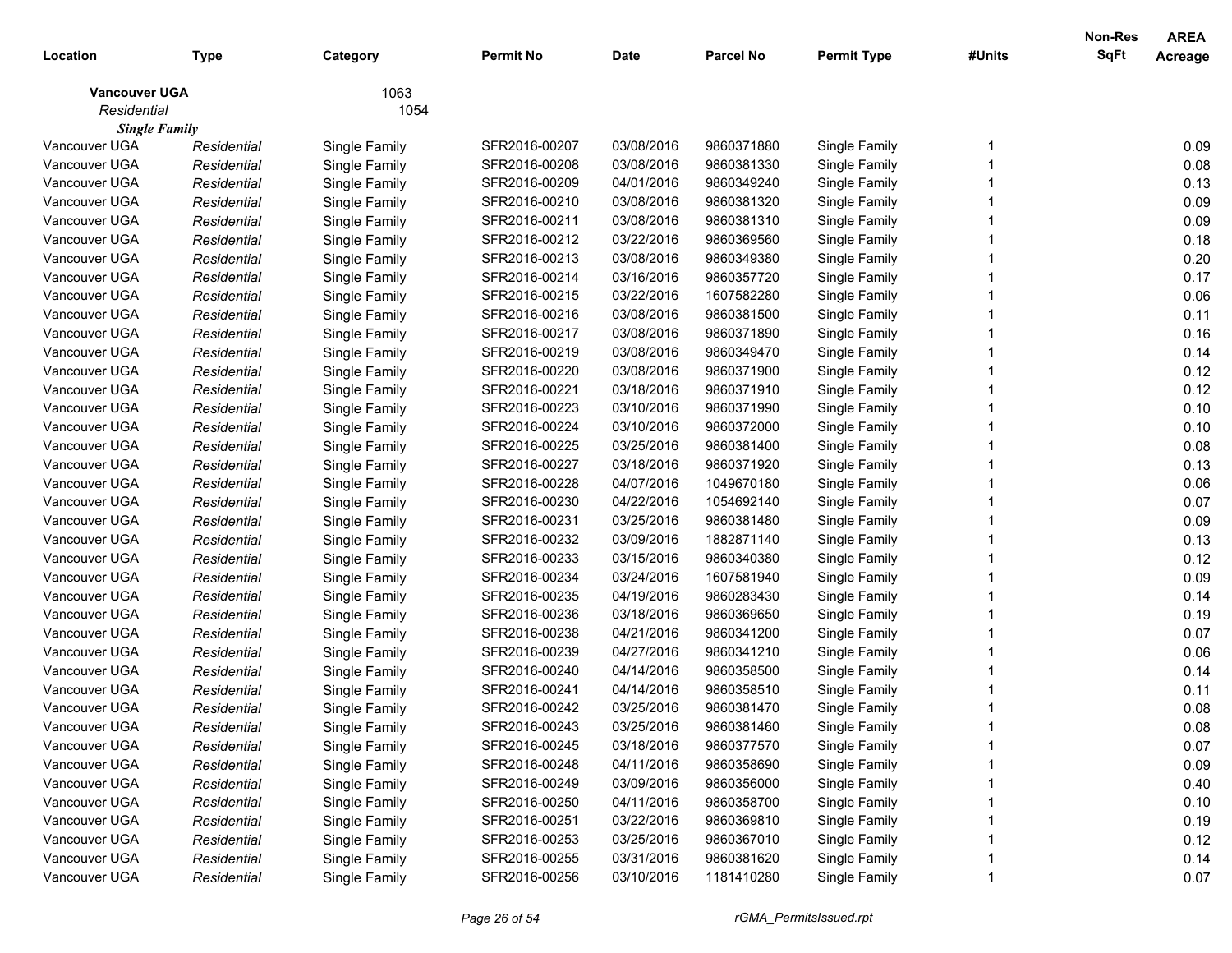|                      |             |               |                  |             |                  |                    |        | <b>Non-Res</b> | <b>AREA</b> |
|----------------------|-------------|---------------|------------------|-------------|------------------|--------------------|--------|----------------|-------------|
| Location             | Type        | Category      | <b>Permit No</b> | <b>Date</b> | <b>Parcel No</b> | <b>Permit Type</b> | #Units | <b>SqFt</b>    | Acreage     |
| <b>Vancouver UGA</b> |             | 1063          |                  |             |                  |                    |        |                |             |
| Residential          |             | 1054          |                  |             |                  |                    |        |                |             |
| <b>Single Family</b> |             |               |                  |             |                  |                    |        |                |             |
| Vancouver UGA        | Residential | Single Family | SFR2016-00257    | 03/14/2016  | 9860371160       | Single Family      |        |                | 0.17        |
| Vancouver UGA        | Residential | Single Family | SFR2016-00258    | 03/11/2016  | 9860349340       | Single Family      |        |                | 0.15        |
| Vancouver UGA        | Residential | Single Family | SFR2016-00260    | 03/09/2016  | 9860378450       | Single Family      |        |                | 0.15        |
| Vancouver UGA        | Residential | Single Family | SFR2016-00261    | 03/25/2016  | 9860381440       | Single Family      |        |                | 0.09        |
| Vancouver UGA        | Residential | Single Family | SFR2016-00263    | 03/10/2016  | 9860378460       | Single Family      |        |                | 0.15        |
| Vancouver UGA        | Residential | Single Family | SFR2016-00264    | 03/21/2016  | 9860377350       | Single Family      |        |                | 0.17        |
| Vancouver UGA        | Residential | Single Family | SFR2016-00266    | 03/14/2016  | 1539930000       | Single Family      |        |                | 0.12        |
| Vancouver UGA        | Residential | Single Family | SFR2016-00267    | 03/25/2016  | 9860332570       | Single Family      |        |                | 0.14        |
| Vancouver UGA        | Residential | Single Family | SFR2016-00268    | 03/30/2016  | 9860358260       | Single Family      |        |                | 0.17        |
| Vancouver UGA        | Residential | Single Family | SFR2016-00270    | 04/01/2016  | 9860381450       | Single Family      |        |                | 0.13        |
| Vancouver UGA        | Residential | Single Family | SFR2016-00272    | 03/31/2016  | 9860326420       | Single Family      |        |                | 0.15        |
| Vancouver UGA        | Residential | Single Family | SFR2016-00273    | 03/22/2016  | 9860347220       | Single Family      |        |                | 0.22        |
| Vancouver UGA        | Residential | Single Family | SFR2016-00275    | 04/28/2016  | 9860377010       | Single Family      |        |                | 0.16        |
| Vancouver UGA        | Residential | Single Family | SFR2016-00277    | 04/01/2016  | 9860367020       | Single Family      |        |                | 0.11        |
| Vancouver UGA        | Residential | Single Family | SFR2016-00279    | 03/17/2016  | 9860349250       | Single Family      |        |                | 0.12        |
| Vancouver UGA        | Residential | Single Family | SFR2016-00280    | 03/15/2016  | 9860349270       | Single Family      |        |                | 0.12        |
| Vancouver UGA        | Residential | Single Family | SFR2016-00282    | 04/27/2016  | 9860341490       | Single Family      |        |                | 0.06        |
| Vancouver UGA        | Residential | Single Family | SFR2016-00283    | 04/27/2016  | 9860341480       | Single Family      |        |                | 0.06        |
| Vancouver UGA        | Residential | Single Family | SFR2016-00285    | 04/25/2016  | 9860376020       | Single Family      |        |                | 0.11        |
| Vancouver UGA        | Residential | Single Family | SFR2016-00286    | 04/01/2016  | 9860381420       | Single Family      |        |                | 0.10        |
| Vancouver UGA        | Residential | Single Family | SFR2016-00287    | 04/01/2016  | 9860367030       | Single Family      |        |                | 0.11        |
| Vancouver UGA        | Residential | Single Family | SFR2016-00288    | 04/20/2016  | 9860377220       | Single Family      |        |                | 0.09        |
| Vancouver UGA        | Residential | Single Family | SFR2016-00289    | 06/20/2016  | 9860377360       | Single Family      |        |                | 0.17        |
| Vancouver UGA        | Residential | Single Family | SFR2016-00290    | 03/30/2016  | 9860357790       | Single Family      |        |                | 0.17        |
| Vancouver UGA        | Residential | Single Family | SFR2016-00291    | 04/01/2016  | 9860372280       | Single Family      |        |                | 0.11        |
| Vancouver UGA        | Residential | Single Family | SFR2016-00292    | 04/22/2016  | 9860381430       | Single Family      |        |                | 0.11        |
| Vancouver UGA        | Residential | Single Family | SFR2016-00293    | 03/23/2016  | 9860357500       | Single Family      |        |                | 0.10        |
| Vancouver UGA        | Residential | Single Family | SFR2016-00294    | 06/30/2016  | 9860349420       | Single Family      |        |                | 0.12        |
| Vancouver UGA        | Residential | Single Family | SFR2016-00295    | 04/28/2016  | 9860378070       | Single Family      |        |                | 0.07        |
| Vancouver UGA        | Residential | Single Family | SFR2016-00297    | 04/01/2016  | 9860372290       | Single Family      |        |                | 0.10        |
| Vancouver UGA        | Residential | Single Family | SFR2016-00298    | 04/26/2016  | 9860358640       | Single Family      |        |                | 0.08        |
| Vancouver UGA        | Residential | Single Family | SFR2016-00299    | 04/01/2016  | 9860372300       | Single Family      |        |                | 0.10        |
| Vancouver UGA        | Residential | Single Family | SFR2016-00300    | 05/03/2016  | 9860358660       | Single Family      |        |                | 0.12        |
| Vancouver UGA        | Residential | Single Family | SFR2016-00301    | 05/03/2016  | 9860358650       | Single Family      |        |                | 0.12        |
| Vancouver UGA        | Residential | Single Family | SFR2016-00302    | 04/04/2016  | 1607581420       | Single Family      |        |                | 0.05        |
| Vancouver UGA        | Residential | Single Family | SFR2016-00303    | 04/04/2016  | 1607581400       | Single Family      |        |                | 0.05        |
| Vancouver UGA        | Residential | Single Family | SFR2016-00305    | 04/25/2016  | 9860376030       | Single Family      |        |                | 0.10        |
| Vancouver UGA        | Residential | Single Family | SFR2016-00306    | 06/20/2016  | 1882871220       | Single Family      |        |                | 0.13        |
| Vancouver UGA        | Residential | Single Family | SFR2016-00307    | 04/29/2016  | 9860358670       | Single Family      |        |                | 0.10        |
| Vancouver UGA        | Residential | Single Family | SFR2016-00308    | 04/29/2016  | 9860358680       | Single Family      |        |                | 0.09        |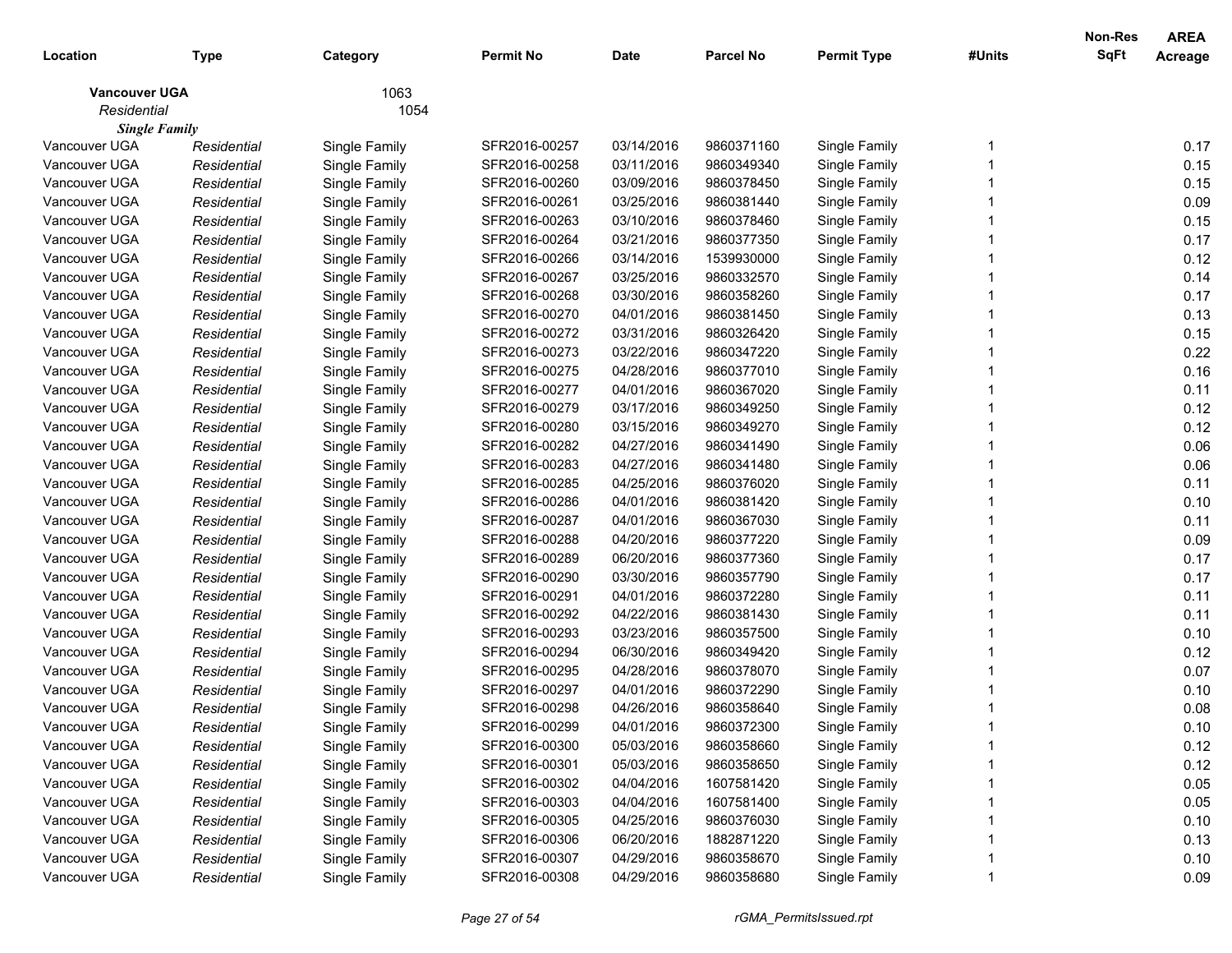| 1063<br><b>Vancouver UGA</b><br>Residential<br>1054<br><b>Single Family</b><br>Vancouver UGA<br>SFR2016-00309<br>04/01/2016<br>9860381410<br>0.09<br>Single Family<br>Single Family<br>Residential<br>0.12<br>Vancouver UGA<br>Residential<br>Single Family<br>SFR2016-00311<br>03/22/2016<br>9860340410<br>Single Family<br>0.18<br>Vancouver UGA<br>SFR2016-00312<br>03/21/2016<br>9860378360<br>Single Family<br>Residential<br>Single Family<br>0.13<br>Vancouver UGA<br>Residential<br>Single Family<br>SFR2016-00313<br>03/31/2016<br>1882871240<br>Single Family<br>0.12<br>Vancouver UGA<br>Residential<br>Single Family<br>SFR2016-00314<br>04/08/2016<br>9860367040<br>Single Family<br>0.09<br>Vancouver UGA<br>Residential<br>Single Family<br>SFR2016-00315<br>04/08/2016<br>9860381300<br>Single Family<br>0.23<br>Vancouver UGA<br>Residential<br>Single Family<br>SFR2016-00316<br>03/31/2016<br>9860329030<br>Single Family<br>0.12<br>Vancouver UGA<br>Residential<br>Single Family<br>SFR2016-00317<br>04/01/2016<br>9860349370<br>Single Family<br>0.18<br>Vancouver UGA<br>Residential<br>Single Family<br>SFR2016-00318<br>06/21/2016<br>9860359360<br>Single Family<br>Vancouver UGA<br>0.14<br>SFR2016-00320<br>04/06/2016<br>1882871040<br>Single Family<br>Residential<br>Single Family<br>0.10<br>Vancouver UGA<br>SFR2016-00321<br>04/08/2016<br>9860372310<br>Single Family<br>Residential<br>Single Family<br>Vancouver UGA<br>0.11<br>Residential<br>Single Family<br>SFR2016-00322<br>04/01/2016<br>9860381490<br>Single Family<br>0.07<br>Vancouver UGA<br>Residential<br>Single Family<br>SFR2016-00324<br>05/03/2016<br>9860366010<br>Single Family<br>0.14<br>Vancouver UGA<br>Residential<br>Single Family<br>SFR2016-00325<br>03/31/2016<br>1889440340<br>Single Family<br>0.18<br>Vancouver UGA<br>Residential<br>Single Family<br>SFR2016-00326<br>04/06/2016<br>9860369660<br>Single Family<br>0.10<br>Vancouver UGA<br>Residential<br>Single Family<br>SFR2016-00328<br>04/08/2016<br>9860372320<br>Single Family<br>0.12<br>Vancouver UGA<br>Residential<br>Single Family<br>SFR2016-00329<br>04/08/2016<br>9860367050<br>Single Family<br>0.14<br>Vancouver UGA<br>SFR2016-00330<br>03/25/2016<br>9860358760<br>Single Family<br>Residential<br>Single Family<br>0.19<br>Vancouver UGA<br>Residential<br>Single Family<br>SFR2016-00331<br>03/28/2016<br>9860378610<br>Single Family<br>0.18<br>Vancouver UGA<br>Residential<br>Single Family<br>SFR2016-00333<br>03/30/2016<br>9860359330<br>Single Family<br>0.07<br>Vancouver UGA<br>Residential<br>Single Family<br>SFR2016-00334<br>05/09/2016<br>9860377810<br>Single Family<br>0.07<br>Vancouver UGA<br>Residential<br>Single Family<br>SFR2016-00335<br>06/14/2016<br>9860377800<br>Single Family<br>0.16<br>Vancouver UGA<br>Residential<br>Single Family<br>SFR2016-00336<br>04/29/2016<br>9860378670<br>Single Family<br>0.15<br>Vancouver UGA<br>Residential<br>Single Family<br>SFR2016-00337<br>04/07/2016<br>9860283440<br>Single Family<br>0.19<br>Vancouver UGA<br>SFR2016-00338<br>04/06/2016<br>9860369640<br>Single Family<br>Residential<br>Single Family<br>Vancouver UGA<br>SFR2016-00339<br>04/25/2016<br>9860336270<br>Single Family<br>0.11<br>Residential<br>Single Family<br>Vancouver UGA<br>11/28/2016<br>9860336370<br>0.11<br>Residential<br>Single Family<br>SFR2016-00340<br>Single Family<br>0.50<br>Vancouver UGA<br>06/15/2016<br>Residential<br>Single Family<br>SFR2016-00341<br>1868120000<br>Single Family<br>0.16<br>04/15/2016<br>Vancouver UGA<br>Residential<br>Single Family<br>SFR2016-00342<br>9860367060<br>Single Family<br>0.15<br>Vancouver UGA<br>Residential<br>Single Family<br>SFR2016-00343<br>03/29/2016<br>9860381610<br>Single Family<br>0.20<br>Vancouver UGA<br>Single Family<br>SFR2016-00344<br>05/09/2016<br>9860370950<br>Single Family<br>Residential<br>Vancouver UGA<br>06/21/2016<br>Single Family<br>Residential<br>SFR2016-00345<br>1569590010<br>0.90<br>Single Family<br>SFR2016-00346<br>10/17/2016<br>1049670310<br>Vancouver UGA<br>Single Family<br>0.07<br>Residential<br>Single Family<br>0.06<br>Vancouver UGA<br>Single Family<br>10/17/2016<br>1049670190<br>Single Family<br>Residential<br>SFR2016-00347<br>0.15<br>Vancouver UGA<br>Single Family<br>04/06/2016<br>9860326860<br>Single Family<br>Residential<br>SFR2016-00349<br>0.09<br>Vancouver UGA<br>Single Family<br>04/15/2016<br>9860381140<br>Single Family<br>Residential<br>SFR2016-00350<br>0.11<br>Vancouver UGA<br>Single Family<br>05/04/2016<br>9860354010<br>Single Family<br>Residential<br>SFR2016-00351<br>Vancouver UGA<br>Single Family<br>05/04/2016<br>Single Family<br>0.11<br>Residential<br>SFR2016-00353<br>9860354020<br>Vancouver UGA<br>Single Family<br>05/25/2016<br>9860336280<br>Single Family<br>0.11<br>Residential<br>SFR2016-00354<br>Vancouver UGA<br>04/15/2016<br>9860381120<br>SFR2016-00355 | Location | <b>Type</b> | Category      | <b>Permit No</b> | <b>Date</b> | <b>Parcel No</b> | <b>Permit Type</b> | #Units | Non-Res<br>SqFt | <b>AREA</b><br>Acreage |
|----------------------------------------------------------------------------------------------------------------------------------------------------------------------------------------------------------------------------------------------------------------------------------------------------------------------------------------------------------------------------------------------------------------------------------------------------------------------------------------------------------------------------------------------------------------------------------------------------------------------------------------------------------------------------------------------------------------------------------------------------------------------------------------------------------------------------------------------------------------------------------------------------------------------------------------------------------------------------------------------------------------------------------------------------------------------------------------------------------------------------------------------------------------------------------------------------------------------------------------------------------------------------------------------------------------------------------------------------------------------------------------------------------------------------------------------------------------------------------------------------------------------------------------------------------------------------------------------------------------------------------------------------------------------------------------------------------------------------------------------------------------------------------------------------------------------------------------------------------------------------------------------------------------------------------------------------------------------------------------------------------------------------------------------------------------------------------------------------------------------------------------------------------------------------------------------------------------------------------------------------------------------------------------------------------------------------------------------------------------------------------------------------------------------------------------------------------------------------------------------------------------------------------------------------------------------------------------------------------------------------------------------------------------------------------------------------------------------------------------------------------------------------------------------------------------------------------------------------------------------------------------------------------------------------------------------------------------------------------------------------------------------------------------------------------------------------------------------------------------------------------------------------------------------------------------------------------------------------------------------------------------------------------------------------------------------------------------------------------------------------------------------------------------------------------------------------------------------------------------------------------------------------------------------------------------------------------------------------------------------------------------------------------------------------------------------------------------------------------------------------------------------------------------------------------------------------------------------------------------------------------------------------------------------------------------------------------------------------------------------------------------------------------------------------------------------------------------------------------------------------------------------------------------------------------------------------------------------------------------------------------------------------------------------------------------------------------------------------------------------------------------------------------------------------------------------------------------------------------------------------------------------------------------------------------------------------------------------------------------------------------------------------------------------------------------------------------------------------------------------------------------------------------------------------------------------------------------------------------------------------------------------------------------------------------------------------------------------------|----------|-------------|---------------|------------------|-------------|------------------|--------------------|--------|-----------------|------------------------|
|                                                                                                                                                                                                                                                                                                                                                                                                                                                                                                                                                                                                                                                                                                                                                                                                                                                                                                                                                                                                                                                                                                                                                                                                                                                                                                                                                                                                                                                                                                                                                                                                                                                                                                                                                                                                                                                                                                                                                                                                                                                                                                                                                                                                                                                                                                                                                                                                                                                                                                                                                                                                                                                                                                                                                                                                                                                                                                                                                                                                                                                                                                                                                                                                                                                                                                                                                                                                                                                                                                                                                                                                                                                                                                                                                                                                                                                                                                                                                                                                                                                                                                                                                                                                                                                                                                                                                                                                                                                                                                                                                                                                                                                                                                                                                                                                                                                                                                                                                                            |          |             |               |                  |             |                  |                    |        |                 |                        |
|                                                                                                                                                                                                                                                                                                                                                                                                                                                                                                                                                                                                                                                                                                                                                                                                                                                                                                                                                                                                                                                                                                                                                                                                                                                                                                                                                                                                                                                                                                                                                                                                                                                                                                                                                                                                                                                                                                                                                                                                                                                                                                                                                                                                                                                                                                                                                                                                                                                                                                                                                                                                                                                                                                                                                                                                                                                                                                                                                                                                                                                                                                                                                                                                                                                                                                                                                                                                                                                                                                                                                                                                                                                                                                                                                                                                                                                                                                                                                                                                                                                                                                                                                                                                                                                                                                                                                                                                                                                                                                                                                                                                                                                                                                                                                                                                                                                                                                                                                                            |          |             |               |                  |             |                  |                    |        |                 |                        |
|                                                                                                                                                                                                                                                                                                                                                                                                                                                                                                                                                                                                                                                                                                                                                                                                                                                                                                                                                                                                                                                                                                                                                                                                                                                                                                                                                                                                                                                                                                                                                                                                                                                                                                                                                                                                                                                                                                                                                                                                                                                                                                                                                                                                                                                                                                                                                                                                                                                                                                                                                                                                                                                                                                                                                                                                                                                                                                                                                                                                                                                                                                                                                                                                                                                                                                                                                                                                                                                                                                                                                                                                                                                                                                                                                                                                                                                                                                                                                                                                                                                                                                                                                                                                                                                                                                                                                                                                                                                                                                                                                                                                                                                                                                                                                                                                                                                                                                                                                                            |          |             |               |                  |             |                  |                    |        |                 |                        |
|                                                                                                                                                                                                                                                                                                                                                                                                                                                                                                                                                                                                                                                                                                                                                                                                                                                                                                                                                                                                                                                                                                                                                                                                                                                                                                                                                                                                                                                                                                                                                                                                                                                                                                                                                                                                                                                                                                                                                                                                                                                                                                                                                                                                                                                                                                                                                                                                                                                                                                                                                                                                                                                                                                                                                                                                                                                                                                                                                                                                                                                                                                                                                                                                                                                                                                                                                                                                                                                                                                                                                                                                                                                                                                                                                                                                                                                                                                                                                                                                                                                                                                                                                                                                                                                                                                                                                                                                                                                                                                                                                                                                                                                                                                                                                                                                                                                                                                                                                                            |          |             |               |                  |             |                  |                    |        |                 |                        |
|                                                                                                                                                                                                                                                                                                                                                                                                                                                                                                                                                                                                                                                                                                                                                                                                                                                                                                                                                                                                                                                                                                                                                                                                                                                                                                                                                                                                                                                                                                                                                                                                                                                                                                                                                                                                                                                                                                                                                                                                                                                                                                                                                                                                                                                                                                                                                                                                                                                                                                                                                                                                                                                                                                                                                                                                                                                                                                                                                                                                                                                                                                                                                                                                                                                                                                                                                                                                                                                                                                                                                                                                                                                                                                                                                                                                                                                                                                                                                                                                                                                                                                                                                                                                                                                                                                                                                                                                                                                                                                                                                                                                                                                                                                                                                                                                                                                                                                                                                                            |          |             |               |                  |             |                  |                    |        |                 |                        |
|                                                                                                                                                                                                                                                                                                                                                                                                                                                                                                                                                                                                                                                                                                                                                                                                                                                                                                                                                                                                                                                                                                                                                                                                                                                                                                                                                                                                                                                                                                                                                                                                                                                                                                                                                                                                                                                                                                                                                                                                                                                                                                                                                                                                                                                                                                                                                                                                                                                                                                                                                                                                                                                                                                                                                                                                                                                                                                                                                                                                                                                                                                                                                                                                                                                                                                                                                                                                                                                                                                                                                                                                                                                                                                                                                                                                                                                                                                                                                                                                                                                                                                                                                                                                                                                                                                                                                                                                                                                                                                                                                                                                                                                                                                                                                                                                                                                                                                                                                                            |          |             |               |                  |             |                  |                    |        |                 |                        |
|                                                                                                                                                                                                                                                                                                                                                                                                                                                                                                                                                                                                                                                                                                                                                                                                                                                                                                                                                                                                                                                                                                                                                                                                                                                                                                                                                                                                                                                                                                                                                                                                                                                                                                                                                                                                                                                                                                                                                                                                                                                                                                                                                                                                                                                                                                                                                                                                                                                                                                                                                                                                                                                                                                                                                                                                                                                                                                                                                                                                                                                                                                                                                                                                                                                                                                                                                                                                                                                                                                                                                                                                                                                                                                                                                                                                                                                                                                                                                                                                                                                                                                                                                                                                                                                                                                                                                                                                                                                                                                                                                                                                                                                                                                                                                                                                                                                                                                                                                                            |          |             |               |                  |             |                  |                    |        |                 |                        |
|                                                                                                                                                                                                                                                                                                                                                                                                                                                                                                                                                                                                                                                                                                                                                                                                                                                                                                                                                                                                                                                                                                                                                                                                                                                                                                                                                                                                                                                                                                                                                                                                                                                                                                                                                                                                                                                                                                                                                                                                                                                                                                                                                                                                                                                                                                                                                                                                                                                                                                                                                                                                                                                                                                                                                                                                                                                                                                                                                                                                                                                                                                                                                                                                                                                                                                                                                                                                                                                                                                                                                                                                                                                                                                                                                                                                                                                                                                                                                                                                                                                                                                                                                                                                                                                                                                                                                                                                                                                                                                                                                                                                                                                                                                                                                                                                                                                                                                                                                                            |          |             |               |                  |             |                  |                    |        |                 |                        |
|                                                                                                                                                                                                                                                                                                                                                                                                                                                                                                                                                                                                                                                                                                                                                                                                                                                                                                                                                                                                                                                                                                                                                                                                                                                                                                                                                                                                                                                                                                                                                                                                                                                                                                                                                                                                                                                                                                                                                                                                                                                                                                                                                                                                                                                                                                                                                                                                                                                                                                                                                                                                                                                                                                                                                                                                                                                                                                                                                                                                                                                                                                                                                                                                                                                                                                                                                                                                                                                                                                                                                                                                                                                                                                                                                                                                                                                                                                                                                                                                                                                                                                                                                                                                                                                                                                                                                                                                                                                                                                                                                                                                                                                                                                                                                                                                                                                                                                                                                                            |          |             |               |                  |             |                  |                    |        |                 |                        |
|                                                                                                                                                                                                                                                                                                                                                                                                                                                                                                                                                                                                                                                                                                                                                                                                                                                                                                                                                                                                                                                                                                                                                                                                                                                                                                                                                                                                                                                                                                                                                                                                                                                                                                                                                                                                                                                                                                                                                                                                                                                                                                                                                                                                                                                                                                                                                                                                                                                                                                                                                                                                                                                                                                                                                                                                                                                                                                                                                                                                                                                                                                                                                                                                                                                                                                                                                                                                                                                                                                                                                                                                                                                                                                                                                                                                                                                                                                                                                                                                                                                                                                                                                                                                                                                                                                                                                                                                                                                                                                                                                                                                                                                                                                                                                                                                                                                                                                                                                                            |          |             |               |                  |             |                  |                    |        |                 |                        |
|                                                                                                                                                                                                                                                                                                                                                                                                                                                                                                                                                                                                                                                                                                                                                                                                                                                                                                                                                                                                                                                                                                                                                                                                                                                                                                                                                                                                                                                                                                                                                                                                                                                                                                                                                                                                                                                                                                                                                                                                                                                                                                                                                                                                                                                                                                                                                                                                                                                                                                                                                                                                                                                                                                                                                                                                                                                                                                                                                                                                                                                                                                                                                                                                                                                                                                                                                                                                                                                                                                                                                                                                                                                                                                                                                                                                                                                                                                                                                                                                                                                                                                                                                                                                                                                                                                                                                                                                                                                                                                                                                                                                                                                                                                                                                                                                                                                                                                                                                                            |          |             |               |                  |             |                  |                    |        |                 |                        |
|                                                                                                                                                                                                                                                                                                                                                                                                                                                                                                                                                                                                                                                                                                                                                                                                                                                                                                                                                                                                                                                                                                                                                                                                                                                                                                                                                                                                                                                                                                                                                                                                                                                                                                                                                                                                                                                                                                                                                                                                                                                                                                                                                                                                                                                                                                                                                                                                                                                                                                                                                                                                                                                                                                                                                                                                                                                                                                                                                                                                                                                                                                                                                                                                                                                                                                                                                                                                                                                                                                                                                                                                                                                                                                                                                                                                                                                                                                                                                                                                                                                                                                                                                                                                                                                                                                                                                                                                                                                                                                                                                                                                                                                                                                                                                                                                                                                                                                                                                                            |          |             |               |                  |             |                  |                    |        |                 |                        |
|                                                                                                                                                                                                                                                                                                                                                                                                                                                                                                                                                                                                                                                                                                                                                                                                                                                                                                                                                                                                                                                                                                                                                                                                                                                                                                                                                                                                                                                                                                                                                                                                                                                                                                                                                                                                                                                                                                                                                                                                                                                                                                                                                                                                                                                                                                                                                                                                                                                                                                                                                                                                                                                                                                                                                                                                                                                                                                                                                                                                                                                                                                                                                                                                                                                                                                                                                                                                                                                                                                                                                                                                                                                                                                                                                                                                                                                                                                                                                                                                                                                                                                                                                                                                                                                                                                                                                                                                                                                                                                                                                                                                                                                                                                                                                                                                                                                                                                                                                                            |          |             |               |                  |             |                  |                    |        |                 |                        |
|                                                                                                                                                                                                                                                                                                                                                                                                                                                                                                                                                                                                                                                                                                                                                                                                                                                                                                                                                                                                                                                                                                                                                                                                                                                                                                                                                                                                                                                                                                                                                                                                                                                                                                                                                                                                                                                                                                                                                                                                                                                                                                                                                                                                                                                                                                                                                                                                                                                                                                                                                                                                                                                                                                                                                                                                                                                                                                                                                                                                                                                                                                                                                                                                                                                                                                                                                                                                                                                                                                                                                                                                                                                                                                                                                                                                                                                                                                                                                                                                                                                                                                                                                                                                                                                                                                                                                                                                                                                                                                                                                                                                                                                                                                                                                                                                                                                                                                                                                                            |          |             |               |                  |             |                  |                    |        |                 |                        |
|                                                                                                                                                                                                                                                                                                                                                                                                                                                                                                                                                                                                                                                                                                                                                                                                                                                                                                                                                                                                                                                                                                                                                                                                                                                                                                                                                                                                                                                                                                                                                                                                                                                                                                                                                                                                                                                                                                                                                                                                                                                                                                                                                                                                                                                                                                                                                                                                                                                                                                                                                                                                                                                                                                                                                                                                                                                                                                                                                                                                                                                                                                                                                                                                                                                                                                                                                                                                                                                                                                                                                                                                                                                                                                                                                                                                                                                                                                                                                                                                                                                                                                                                                                                                                                                                                                                                                                                                                                                                                                                                                                                                                                                                                                                                                                                                                                                                                                                                                                            |          |             |               |                  |             |                  |                    |        |                 |                        |
|                                                                                                                                                                                                                                                                                                                                                                                                                                                                                                                                                                                                                                                                                                                                                                                                                                                                                                                                                                                                                                                                                                                                                                                                                                                                                                                                                                                                                                                                                                                                                                                                                                                                                                                                                                                                                                                                                                                                                                                                                                                                                                                                                                                                                                                                                                                                                                                                                                                                                                                                                                                                                                                                                                                                                                                                                                                                                                                                                                                                                                                                                                                                                                                                                                                                                                                                                                                                                                                                                                                                                                                                                                                                                                                                                                                                                                                                                                                                                                                                                                                                                                                                                                                                                                                                                                                                                                                                                                                                                                                                                                                                                                                                                                                                                                                                                                                                                                                                                                            |          |             |               |                  |             |                  |                    |        |                 |                        |
|                                                                                                                                                                                                                                                                                                                                                                                                                                                                                                                                                                                                                                                                                                                                                                                                                                                                                                                                                                                                                                                                                                                                                                                                                                                                                                                                                                                                                                                                                                                                                                                                                                                                                                                                                                                                                                                                                                                                                                                                                                                                                                                                                                                                                                                                                                                                                                                                                                                                                                                                                                                                                                                                                                                                                                                                                                                                                                                                                                                                                                                                                                                                                                                                                                                                                                                                                                                                                                                                                                                                                                                                                                                                                                                                                                                                                                                                                                                                                                                                                                                                                                                                                                                                                                                                                                                                                                                                                                                                                                                                                                                                                                                                                                                                                                                                                                                                                                                                                                            |          |             |               |                  |             |                  |                    |        |                 |                        |
|                                                                                                                                                                                                                                                                                                                                                                                                                                                                                                                                                                                                                                                                                                                                                                                                                                                                                                                                                                                                                                                                                                                                                                                                                                                                                                                                                                                                                                                                                                                                                                                                                                                                                                                                                                                                                                                                                                                                                                                                                                                                                                                                                                                                                                                                                                                                                                                                                                                                                                                                                                                                                                                                                                                                                                                                                                                                                                                                                                                                                                                                                                                                                                                                                                                                                                                                                                                                                                                                                                                                                                                                                                                                                                                                                                                                                                                                                                                                                                                                                                                                                                                                                                                                                                                                                                                                                                                                                                                                                                                                                                                                                                                                                                                                                                                                                                                                                                                                                                            |          |             |               |                  |             |                  |                    |        |                 |                        |
|                                                                                                                                                                                                                                                                                                                                                                                                                                                                                                                                                                                                                                                                                                                                                                                                                                                                                                                                                                                                                                                                                                                                                                                                                                                                                                                                                                                                                                                                                                                                                                                                                                                                                                                                                                                                                                                                                                                                                                                                                                                                                                                                                                                                                                                                                                                                                                                                                                                                                                                                                                                                                                                                                                                                                                                                                                                                                                                                                                                                                                                                                                                                                                                                                                                                                                                                                                                                                                                                                                                                                                                                                                                                                                                                                                                                                                                                                                                                                                                                                                                                                                                                                                                                                                                                                                                                                                                                                                                                                                                                                                                                                                                                                                                                                                                                                                                                                                                                                                            |          |             |               |                  |             |                  |                    |        |                 |                        |
|                                                                                                                                                                                                                                                                                                                                                                                                                                                                                                                                                                                                                                                                                                                                                                                                                                                                                                                                                                                                                                                                                                                                                                                                                                                                                                                                                                                                                                                                                                                                                                                                                                                                                                                                                                                                                                                                                                                                                                                                                                                                                                                                                                                                                                                                                                                                                                                                                                                                                                                                                                                                                                                                                                                                                                                                                                                                                                                                                                                                                                                                                                                                                                                                                                                                                                                                                                                                                                                                                                                                                                                                                                                                                                                                                                                                                                                                                                                                                                                                                                                                                                                                                                                                                                                                                                                                                                                                                                                                                                                                                                                                                                                                                                                                                                                                                                                                                                                                                                            |          |             |               |                  |             |                  |                    |        |                 |                        |
|                                                                                                                                                                                                                                                                                                                                                                                                                                                                                                                                                                                                                                                                                                                                                                                                                                                                                                                                                                                                                                                                                                                                                                                                                                                                                                                                                                                                                                                                                                                                                                                                                                                                                                                                                                                                                                                                                                                                                                                                                                                                                                                                                                                                                                                                                                                                                                                                                                                                                                                                                                                                                                                                                                                                                                                                                                                                                                                                                                                                                                                                                                                                                                                                                                                                                                                                                                                                                                                                                                                                                                                                                                                                                                                                                                                                                                                                                                                                                                                                                                                                                                                                                                                                                                                                                                                                                                                                                                                                                                                                                                                                                                                                                                                                                                                                                                                                                                                                                                            |          |             |               |                  |             |                  |                    |        |                 |                        |
|                                                                                                                                                                                                                                                                                                                                                                                                                                                                                                                                                                                                                                                                                                                                                                                                                                                                                                                                                                                                                                                                                                                                                                                                                                                                                                                                                                                                                                                                                                                                                                                                                                                                                                                                                                                                                                                                                                                                                                                                                                                                                                                                                                                                                                                                                                                                                                                                                                                                                                                                                                                                                                                                                                                                                                                                                                                                                                                                                                                                                                                                                                                                                                                                                                                                                                                                                                                                                                                                                                                                                                                                                                                                                                                                                                                                                                                                                                                                                                                                                                                                                                                                                                                                                                                                                                                                                                                                                                                                                                                                                                                                                                                                                                                                                                                                                                                                                                                                                                            |          |             |               |                  |             |                  |                    |        |                 |                        |
|                                                                                                                                                                                                                                                                                                                                                                                                                                                                                                                                                                                                                                                                                                                                                                                                                                                                                                                                                                                                                                                                                                                                                                                                                                                                                                                                                                                                                                                                                                                                                                                                                                                                                                                                                                                                                                                                                                                                                                                                                                                                                                                                                                                                                                                                                                                                                                                                                                                                                                                                                                                                                                                                                                                                                                                                                                                                                                                                                                                                                                                                                                                                                                                                                                                                                                                                                                                                                                                                                                                                                                                                                                                                                                                                                                                                                                                                                                                                                                                                                                                                                                                                                                                                                                                                                                                                                                                                                                                                                                                                                                                                                                                                                                                                                                                                                                                                                                                                                                            |          |             |               |                  |             |                  |                    |        |                 |                        |
|                                                                                                                                                                                                                                                                                                                                                                                                                                                                                                                                                                                                                                                                                                                                                                                                                                                                                                                                                                                                                                                                                                                                                                                                                                                                                                                                                                                                                                                                                                                                                                                                                                                                                                                                                                                                                                                                                                                                                                                                                                                                                                                                                                                                                                                                                                                                                                                                                                                                                                                                                                                                                                                                                                                                                                                                                                                                                                                                                                                                                                                                                                                                                                                                                                                                                                                                                                                                                                                                                                                                                                                                                                                                                                                                                                                                                                                                                                                                                                                                                                                                                                                                                                                                                                                                                                                                                                                                                                                                                                                                                                                                                                                                                                                                                                                                                                                                                                                                                                            |          |             |               |                  |             |                  |                    |        |                 |                        |
|                                                                                                                                                                                                                                                                                                                                                                                                                                                                                                                                                                                                                                                                                                                                                                                                                                                                                                                                                                                                                                                                                                                                                                                                                                                                                                                                                                                                                                                                                                                                                                                                                                                                                                                                                                                                                                                                                                                                                                                                                                                                                                                                                                                                                                                                                                                                                                                                                                                                                                                                                                                                                                                                                                                                                                                                                                                                                                                                                                                                                                                                                                                                                                                                                                                                                                                                                                                                                                                                                                                                                                                                                                                                                                                                                                                                                                                                                                                                                                                                                                                                                                                                                                                                                                                                                                                                                                                                                                                                                                                                                                                                                                                                                                                                                                                                                                                                                                                                                                            |          |             |               |                  |             |                  |                    |        |                 |                        |
|                                                                                                                                                                                                                                                                                                                                                                                                                                                                                                                                                                                                                                                                                                                                                                                                                                                                                                                                                                                                                                                                                                                                                                                                                                                                                                                                                                                                                                                                                                                                                                                                                                                                                                                                                                                                                                                                                                                                                                                                                                                                                                                                                                                                                                                                                                                                                                                                                                                                                                                                                                                                                                                                                                                                                                                                                                                                                                                                                                                                                                                                                                                                                                                                                                                                                                                                                                                                                                                                                                                                                                                                                                                                                                                                                                                                                                                                                                                                                                                                                                                                                                                                                                                                                                                                                                                                                                                                                                                                                                                                                                                                                                                                                                                                                                                                                                                                                                                                                                            |          |             |               |                  |             |                  |                    |        |                 |                        |
|                                                                                                                                                                                                                                                                                                                                                                                                                                                                                                                                                                                                                                                                                                                                                                                                                                                                                                                                                                                                                                                                                                                                                                                                                                                                                                                                                                                                                                                                                                                                                                                                                                                                                                                                                                                                                                                                                                                                                                                                                                                                                                                                                                                                                                                                                                                                                                                                                                                                                                                                                                                                                                                                                                                                                                                                                                                                                                                                                                                                                                                                                                                                                                                                                                                                                                                                                                                                                                                                                                                                                                                                                                                                                                                                                                                                                                                                                                                                                                                                                                                                                                                                                                                                                                                                                                                                                                                                                                                                                                                                                                                                                                                                                                                                                                                                                                                                                                                                                                            |          |             |               |                  |             |                  |                    |        |                 |                        |
|                                                                                                                                                                                                                                                                                                                                                                                                                                                                                                                                                                                                                                                                                                                                                                                                                                                                                                                                                                                                                                                                                                                                                                                                                                                                                                                                                                                                                                                                                                                                                                                                                                                                                                                                                                                                                                                                                                                                                                                                                                                                                                                                                                                                                                                                                                                                                                                                                                                                                                                                                                                                                                                                                                                                                                                                                                                                                                                                                                                                                                                                                                                                                                                                                                                                                                                                                                                                                                                                                                                                                                                                                                                                                                                                                                                                                                                                                                                                                                                                                                                                                                                                                                                                                                                                                                                                                                                                                                                                                                                                                                                                                                                                                                                                                                                                                                                                                                                                                                            |          |             |               |                  |             |                  |                    |        |                 |                        |
|                                                                                                                                                                                                                                                                                                                                                                                                                                                                                                                                                                                                                                                                                                                                                                                                                                                                                                                                                                                                                                                                                                                                                                                                                                                                                                                                                                                                                                                                                                                                                                                                                                                                                                                                                                                                                                                                                                                                                                                                                                                                                                                                                                                                                                                                                                                                                                                                                                                                                                                                                                                                                                                                                                                                                                                                                                                                                                                                                                                                                                                                                                                                                                                                                                                                                                                                                                                                                                                                                                                                                                                                                                                                                                                                                                                                                                                                                                                                                                                                                                                                                                                                                                                                                                                                                                                                                                                                                                                                                                                                                                                                                                                                                                                                                                                                                                                                                                                                                                            |          |             |               |                  |             |                  |                    |        |                 |                        |
|                                                                                                                                                                                                                                                                                                                                                                                                                                                                                                                                                                                                                                                                                                                                                                                                                                                                                                                                                                                                                                                                                                                                                                                                                                                                                                                                                                                                                                                                                                                                                                                                                                                                                                                                                                                                                                                                                                                                                                                                                                                                                                                                                                                                                                                                                                                                                                                                                                                                                                                                                                                                                                                                                                                                                                                                                                                                                                                                                                                                                                                                                                                                                                                                                                                                                                                                                                                                                                                                                                                                                                                                                                                                                                                                                                                                                                                                                                                                                                                                                                                                                                                                                                                                                                                                                                                                                                                                                                                                                                                                                                                                                                                                                                                                                                                                                                                                                                                                                                            |          |             |               |                  |             |                  |                    |        |                 |                        |
|                                                                                                                                                                                                                                                                                                                                                                                                                                                                                                                                                                                                                                                                                                                                                                                                                                                                                                                                                                                                                                                                                                                                                                                                                                                                                                                                                                                                                                                                                                                                                                                                                                                                                                                                                                                                                                                                                                                                                                                                                                                                                                                                                                                                                                                                                                                                                                                                                                                                                                                                                                                                                                                                                                                                                                                                                                                                                                                                                                                                                                                                                                                                                                                                                                                                                                                                                                                                                                                                                                                                                                                                                                                                                                                                                                                                                                                                                                                                                                                                                                                                                                                                                                                                                                                                                                                                                                                                                                                                                                                                                                                                                                                                                                                                                                                                                                                                                                                                                                            |          |             |               |                  |             |                  |                    |        |                 |                        |
|                                                                                                                                                                                                                                                                                                                                                                                                                                                                                                                                                                                                                                                                                                                                                                                                                                                                                                                                                                                                                                                                                                                                                                                                                                                                                                                                                                                                                                                                                                                                                                                                                                                                                                                                                                                                                                                                                                                                                                                                                                                                                                                                                                                                                                                                                                                                                                                                                                                                                                                                                                                                                                                                                                                                                                                                                                                                                                                                                                                                                                                                                                                                                                                                                                                                                                                                                                                                                                                                                                                                                                                                                                                                                                                                                                                                                                                                                                                                                                                                                                                                                                                                                                                                                                                                                                                                                                                                                                                                                                                                                                                                                                                                                                                                                                                                                                                                                                                                                                            |          |             |               |                  |             |                  |                    |        |                 |                        |
|                                                                                                                                                                                                                                                                                                                                                                                                                                                                                                                                                                                                                                                                                                                                                                                                                                                                                                                                                                                                                                                                                                                                                                                                                                                                                                                                                                                                                                                                                                                                                                                                                                                                                                                                                                                                                                                                                                                                                                                                                                                                                                                                                                                                                                                                                                                                                                                                                                                                                                                                                                                                                                                                                                                                                                                                                                                                                                                                                                                                                                                                                                                                                                                                                                                                                                                                                                                                                                                                                                                                                                                                                                                                                                                                                                                                                                                                                                                                                                                                                                                                                                                                                                                                                                                                                                                                                                                                                                                                                                                                                                                                                                                                                                                                                                                                                                                                                                                                                                            |          |             |               |                  |             |                  |                    |        |                 |                        |
|                                                                                                                                                                                                                                                                                                                                                                                                                                                                                                                                                                                                                                                                                                                                                                                                                                                                                                                                                                                                                                                                                                                                                                                                                                                                                                                                                                                                                                                                                                                                                                                                                                                                                                                                                                                                                                                                                                                                                                                                                                                                                                                                                                                                                                                                                                                                                                                                                                                                                                                                                                                                                                                                                                                                                                                                                                                                                                                                                                                                                                                                                                                                                                                                                                                                                                                                                                                                                                                                                                                                                                                                                                                                                                                                                                                                                                                                                                                                                                                                                                                                                                                                                                                                                                                                                                                                                                                                                                                                                                                                                                                                                                                                                                                                                                                                                                                                                                                                                                            |          |             |               |                  |             |                  |                    |        |                 |                        |
|                                                                                                                                                                                                                                                                                                                                                                                                                                                                                                                                                                                                                                                                                                                                                                                                                                                                                                                                                                                                                                                                                                                                                                                                                                                                                                                                                                                                                                                                                                                                                                                                                                                                                                                                                                                                                                                                                                                                                                                                                                                                                                                                                                                                                                                                                                                                                                                                                                                                                                                                                                                                                                                                                                                                                                                                                                                                                                                                                                                                                                                                                                                                                                                                                                                                                                                                                                                                                                                                                                                                                                                                                                                                                                                                                                                                                                                                                                                                                                                                                                                                                                                                                                                                                                                                                                                                                                                                                                                                                                                                                                                                                                                                                                                                                                                                                                                                                                                                                                            |          |             |               |                  |             |                  |                    |        |                 |                        |
|                                                                                                                                                                                                                                                                                                                                                                                                                                                                                                                                                                                                                                                                                                                                                                                                                                                                                                                                                                                                                                                                                                                                                                                                                                                                                                                                                                                                                                                                                                                                                                                                                                                                                                                                                                                                                                                                                                                                                                                                                                                                                                                                                                                                                                                                                                                                                                                                                                                                                                                                                                                                                                                                                                                                                                                                                                                                                                                                                                                                                                                                                                                                                                                                                                                                                                                                                                                                                                                                                                                                                                                                                                                                                                                                                                                                                                                                                                                                                                                                                                                                                                                                                                                                                                                                                                                                                                                                                                                                                                                                                                                                                                                                                                                                                                                                                                                                                                                                                                            |          |             |               |                  |             |                  |                    |        |                 |                        |
|                                                                                                                                                                                                                                                                                                                                                                                                                                                                                                                                                                                                                                                                                                                                                                                                                                                                                                                                                                                                                                                                                                                                                                                                                                                                                                                                                                                                                                                                                                                                                                                                                                                                                                                                                                                                                                                                                                                                                                                                                                                                                                                                                                                                                                                                                                                                                                                                                                                                                                                                                                                                                                                                                                                                                                                                                                                                                                                                                                                                                                                                                                                                                                                                                                                                                                                                                                                                                                                                                                                                                                                                                                                                                                                                                                                                                                                                                                                                                                                                                                                                                                                                                                                                                                                                                                                                                                                                                                                                                                                                                                                                                                                                                                                                                                                                                                                                                                                                                                            |          |             |               |                  |             |                  |                    |        |                 |                        |
|                                                                                                                                                                                                                                                                                                                                                                                                                                                                                                                                                                                                                                                                                                                                                                                                                                                                                                                                                                                                                                                                                                                                                                                                                                                                                                                                                                                                                                                                                                                                                                                                                                                                                                                                                                                                                                                                                                                                                                                                                                                                                                                                                                                                                                                                                                                                                                                                                                                                                                                                                                                                                                                                                                                                                                                                                                                                                                                                                                                                                                                                                                                                                                                                                                                                                                                                                                                                                                                                                                                                                                                                                                                                                                                                                                                                                                                                                                                                                                                                                                                                                                                                                                                                                                                                                                                                                                                                                                                                                                                                                                                                                                                                                                                                                                                                                                                                                                                                                                            |          |             |               |                  |             |                  |                    |        |                 |                        |
|                                                                                                                                                                                                                                                                                                                                                                                                                                                                                                                                                                                                                                                                                                                                                                                                                                                                                                                                                                                                                                                                                                                                                                                                                                                                                                                                                                                                                                                                                                                                                                                                                                                                                                                                                                                                                                                                                                                                                                                                                                                                                                                                                                                                                                                                                                                                                                                                                                                                                                                                                                                                                                                                                                                                                                                                                                                                                                                                                                                                                                                                                                                                                                                                                                                                                                                                                                                                                                                                                                                                                                                                                                                                                                                                                                                                                                                                                                                                                                                                                                                                                                                                                                                                                                                                                                                                                                                                                                                                                                                                                                                                                                                                                                                                                                                                                                                                                                                                                                            |          |             |               |                  |             |                  |                    |        |                 |                        |
|                                                                                                                                                                                                                                                                                                                                                                                                                                                                                                                                                                                                                                                                                                                                                                                                                                                                                                                                                                                                                                                                                                                                                                                                                                                                                                                                                                                                                                                                                                                                                                                                                                                                                                                                                                                                                                                                                                                                                                                                                                                                                                                                                                                                                                                                                                                                                                                                                                                                                                                                                                                                                                                                                                                                                                                                                                                                                                                                                                                                                                                                                                                                                                                                                                                                                                                                                                                                                                                                                                                                                                                                                                                                                                                                                                                                                                                                                                                                                                                                                                                                                                                                                                                                                                                                                                                                                                                                                                                                                                                                                                                                                                                                                                                                                                                                                                                                                                                                                                            |          |             |               |                  |             |                  |                    |        |                 |                        |
|                                                                                                                                                                                                                                                                                                                                                                                                                                                                                                                                                                                                                                                                                                                                                                                                                                                                                                                                                                                                                                                                                                                                                                                                                                                                                                                                                                                                                                                                                                                                                                                                                                                                                                                                                                                                                                                                                                                                                                                                                                                                                                                                                                                                                                                                                                                                                                                                                                                                                                                                                                                                                                                                                                                                                                                                                                                                                                                                                                                                                                                                                                                                                                                                                                                                                                                                                                                                                                                                                                                                                                                                                                                                                                                                                                                                                                                                                                                                                                                                                                                                                                                                                                                                                                                                                                                                                                                                                                                                                                                                                                                                                                                                                                                                                                                                                                                                                                                                                                            |          |             |               |                  |             |                  |                    |        |                 |                        |
|                                                                                                                                                                                                                                                                                                                                                                                                                                                                                                                                                                                                                                                                                                                                                                                                                                                                                                                                                                                                                                                                                                                                                                                                                                                                                                                                                                                                                                                                                                                                                                                                                                                                                                                                                                                                                                                                                                                                                                                                                                                                                                                                                                                                                                                                                                                                                                                                                                                                                                                                                                                                                                                                                                                                                                                                                                                                                                                                                                                                                                                                                                                                                                                                                                                                                                                                                                                                                                                                                                                                                                                                                                                                                                                                                                                                                                                                                                                                                                                                                                                                                                                                                                                                                                                                                                                                                                                                                                                                                                                                                                                                                                                                                                                                                                                                                                                                                                                                                                            |          |             |               |                  |             |                  |                    |        |                 |                        |
|                                                                                                                                                                                                                                                                                                                                                                                                                                                                                                                                                                                                                                                                                                                                                                                                                                                                                                                                                                                                                                                                                                                                                                                                                                                                                                                                                                                                                                                                                                                                                                                                                                                                                                                                                                                                                                                                                                                                                                                                                                                                                                                                                                                                                                                                                                                                                                                                                                                                                                                                                                                                                                                                                                                                                                                                                                                                                                                                                                                                                                                                                                                                                                                                                                                                                                                                                                                                                                                                                                                                                                                                                                                                                                                                                                                                                                                                                                                                                                                                                                                                                                                                                                                                                                                                                                                                                                                                                                                                                                                                                                                                                                                                                                                                                                                                                                                                                                                                                                            |          | Residential | Single Family |                  |             |                  | Single Family      |        |                 | 0.09                   |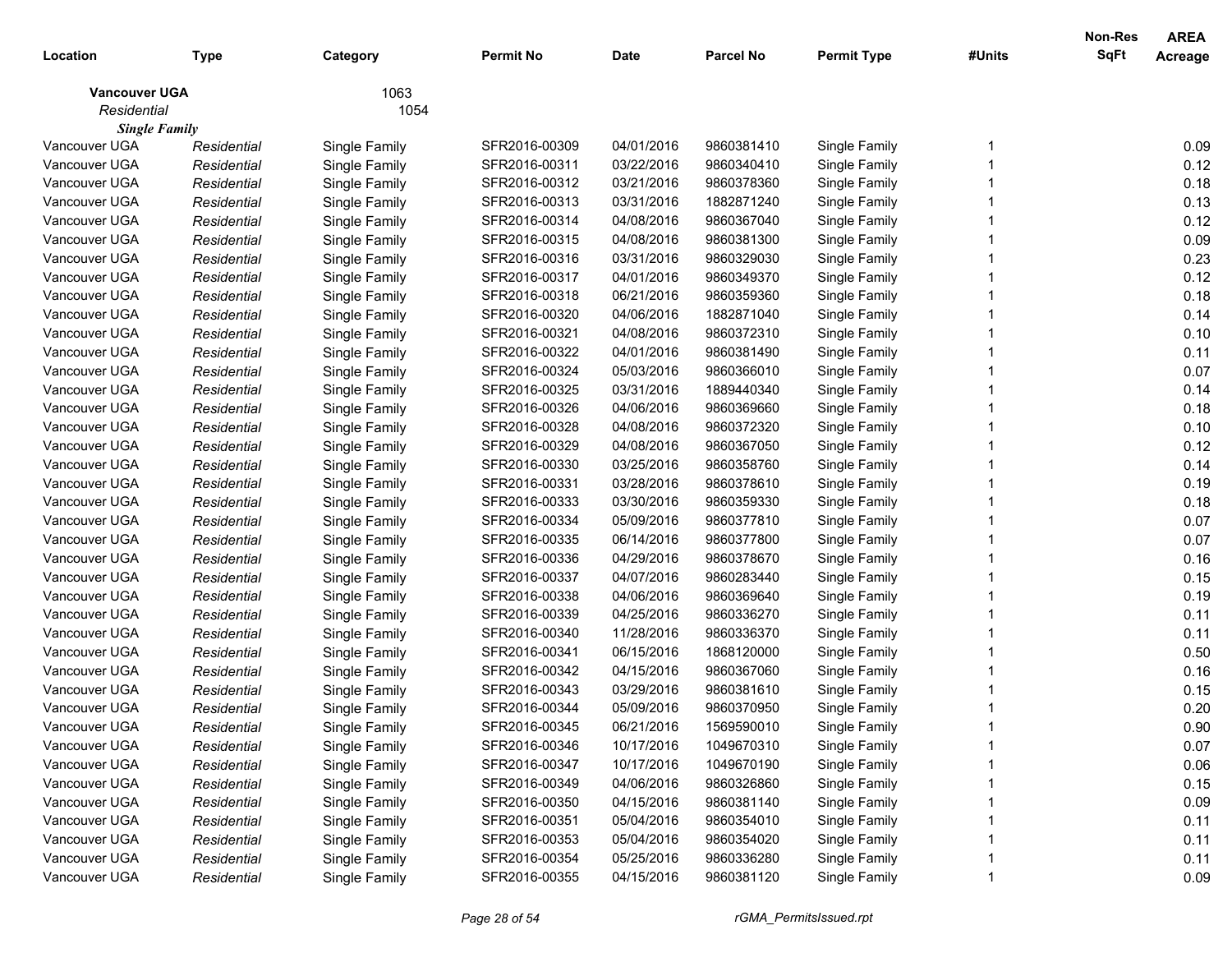| Location             | <b>Type</b> | Category      | <b>Permit No</b> | <b>Date</b> | <b>Parcel No</b> | <b>Permit Type</b> | #Units | Non-Res<br>SqFt | <b>AREA</b><br>Acreage |
|----------------------|-------------|---------------|------------------|-------------|------------------|--------------------|--------|-----------------|------------------------|
| <b>Vancouver UGA</b> |             | 1063          |                  |             |                  |                    |        |                 |                        |
| Residential          |             | 1054          |                  |             |                  |                    |        |                 |                        |
| <b>Single Family</b> |             |               |                  |             |                  |                    |        |                 |                        |
| Vancouver UGA        | Residential | Single Family | SFR2016-00356    | 04/15/2016  | 9860381130       | Single Family      |        |                 | 0.09                   |
| Vancouver UGA        | Residential | Single Family | SFR2016-00357    | 04/22/2016  | 9860371980       | Single Family      |        |                 | 0.10                   |
| Vancouver UGA        | Residential | Single Family | SFR2016-00358    | 04/22/2016  | 9860372190       | Single Family      |        |                 | 0.11                   |
| Vancouver UGA        | Residential | Single Family | SFR2016-00359    | 04/08/2016  | 9860359250       | Single Family      |        |                 | 0.17                   |
| Vancouver UGA        | Residential | Single Family | SFR2016-00360    | 04/22/2016  | 9860381110       | Single Family      |        |                 | 0.09                   |
| Vancouver UGA        | Residential | Single Family | SFR2016-00361    | 04/22/2016  | 9860381100       | Single Family      |        |                 | 0.09                   |
| Vancouver UGA        | Residential | Single Family | SFR2016-00362    | 06/08/2016  | 9860372210       | Single Family      |        |                 | 0.11                   |
| Vancouver UGA        | Residential | Single Family | SFR2016-00363    | 04/22/2016  | 9860372200       | Single Family      |        |                 | 0.10                   |
| Vancouver UGA        | Residential | Single Family | SFR2016-00364    | 04/11/2016  | 9860384140       | Single Family      |        |                 | 0.16                   |
| Vancouver UGA        | Residential | Single Family | SFR2016-00365    | 05/25/2016  | 9860336290       | Single Family      |        |                 | 0.14                   |
| Vancouver UGA        | Residential | Single Family | SFR2016-00366    | 04/14/2016  | 9860340360       | Single Family      |        |                 | 0.15                   |
| Vancouver UGA        | Residential | Single Family | SFR2016-00369    | 04/06/2016  | 9860369510       | Single Family      |        |                 | 0.18                   |
| Vancouver UGA        | Residential | Single Family | SFR2016-00370    | 04/22/2016  | 9860372070       | Single Family      |        |                 | 0.11                   |
| Vancouver UGA        | Residential | Single Family | SFR2016-00371    | 05/02/2016  | 9860372060       | Single Family      |        |                 | 0.10                   |
| Vancouver UGA        | Residential | Single Family | SFR2016-00372    | 06/08/2016  | 9860372220       | Single Family      |        |                 | 0.10                   |
| Vancouver UGA        | Residential | Single Family | SFR2016-00373    | 06/08/2016  | 9860371970       | Single Family      |        |                 | 0.10                   |
| Vancouver UGA        | Residential | Single Family | SFR2016-00374    | 06/28/2016  | 9860336320       | Single Family      |        |                 | 0.14                   |
| Vancouver UGA        | Residential | Single Family | SFR2016-00376    | 06/28/2016  | 9860336310       | Single Family      |        |                 | 0.15                   |
| Vancouver UGA        | Residential | Single Family | SFR2016-00377    | 04/18/2016  | 9860369520       | Single Family      |        |                 | 0.18                   |
| Vancouver UGA        | Residential | Single Family | SFR2016-00379    | 06/08/2016  | 9860371960       | Single Family      |        |                 | 0.10                   |
| Vancouver UGA        | Residential | Single Family | SFR2016-00380    | 07/05/2016  | 9860372230       | Single Family      |        |                 | 0.11                   |
| Vancouver UGA        | Residential | Single Family | SFR2016-00381    | 05/06/2016  | 9860338050       | Single Family      |        |                 | 0.21                   |
| Vancouver UGA        | Residential | Single Family | SFR2016-00383    | 04/11/2016  | 9860384150       | Single Family      |        |                 | 0.19                   |
| Vancouver UGA        | Residential | Single Family | SFR2016-00384    | 05/06/2016  | 9860367080       | Single Family      |        |                 | 0.14                   |
| Vancouver UGA        | Residential | Single Family | SFR2016-00385    | 05/06/2016  | 9860367090       | Single Family      |        |                 | 0.12                   |
| Vancouver UGA        | Residential | Single Family | SFR2016-00386    | 09/29/2016  | 9860372240       | Single Family      |        |                 | 0.10                   |
| Vancouver UGA        | Residential | Single Family | SFR2016-00387    | 09/29/2016  | 9860371950       | Single Family      |        |                 | 0.10                   |
| Vancouver UGA        | Residential | Single Family | SFR2016-00388    | 10/03/2016  | 9860376290       | Single Family      |        |                 | 0.14                   |
| Vancouver UGA        | Residential | Single Family | SFR2016-00389    | 04/08/2016  | 9860358790       | Single Family      |        |                 | 0.14                   |
| Vancouver UGA        | Residential | Single Family | SFR2016-00390    | 04/08/2016  | 9860358780       | Single Family      |        |                 | 0.14                   |
| Vancouver UGA        | Residential | Single Family | SFR2016-00391    | 05/13/2016  | 9860369910       | Single Family      |        |                 | 0.15                   |
| Vancouver UGA        | Residential | Single Family | SFR2016-00392    | 06/08/2016  | 1861930420       | Single Family      |        |                 | 0.23                   |
| Vancouver UGA        | Residential | Single Family | SFR2016-00393    | 05/06/2016  | 9860381090       | Single Family      |        |                 | 0.09                   |
| Vancouver UGA        | Residential | Single Family | SFR2016-00394    | 06/15/2016  | 9860381080       | Single Family      |        |                 | 0.13                   |
| Vancouver UGA        | Residential | Single Family | SFR2016-00395    | 09/29/2016  | 9860371940       | Single Family      |        |                 | 0.10                   |
| Vancouver UGA        | Residential | Single Family | SFR2016-00396    | 05/16/2016  | 9860371050       | Single Family      |        |                 | 0.19                   |
| Vancouver UGA        | Residential | Single Family | SFR2016-00397    | 05/03/2016  | 9860366020       | Single Family      |        |                 | 0.06                   |
| Vancouver UGA        | Residential | Single Family | SFR2016-00399    | 05/26/2016  | 2000990620       | Single Family      |        |                 | 0.13                   |
| Vancouver UGA        | Residential | Single Family | SFR2016-00401    | 04/12/2016  | 9860359340       | Single Family      |        |                 | 0.19                   |
| Vancouver UGA        | Residential | Single Family | SFR2016-00402    | 04/08/2016  | 9860358750       | Single Family      |        |                 | 0.16                   |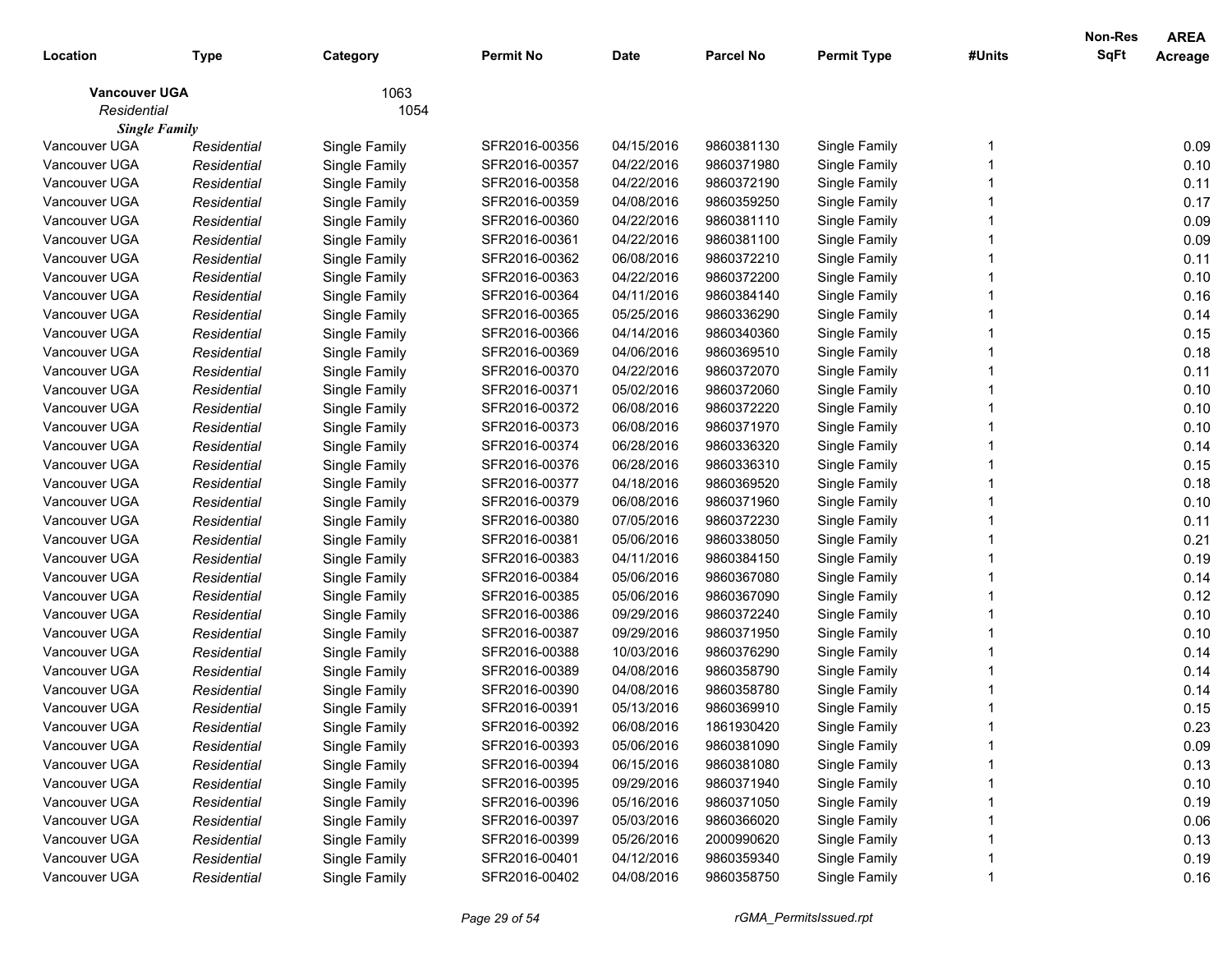| Location             | <b>Type</b> | Category      | <b>Permit No</b> | <b>Date</b> | <b>Parcel No</b> | <b>Permit Type</b> | #Units | Non-Res<br>SqFt | <b>AREA</b><br>Acreage |
|----------------------|-------------|---------------|------------------|-------------|------------------|--------------------|--------|-----------------|------------------------|
| <b>Vancouver UGA</b> |             | 1063          |                  |             |                  |                    |        |                 |                        |
| Residential          |             | 1054          |                  |             |                  |                    |        |                 |                        |
| <b>Single Family</b> |             |               |                  |             |                  |                    |        |                 |                        |
| Vancouver UGA        | Residential | Single Family | SFR2016-00403    | 04/18/2016  | 9860327080       | Single Family      |        |                 | 0.11                   |
| Vancouver UGA        | Residential | Single Family | SFR2016-00404    | 05/09/2016  | 9860377820       | Single Family      |        |                 | 0.07                   |
| Vancouver UGA        | Residential | Single Family | SFR2016-00405    | 06/09/2016  | 9860366030       | Single Family      |        |                 | 0.06                   |
| Vancouver UGA        | Residential | Single Family | SFR2016-00406    | 06/15/2016  | 9860367100       | Single Family      |        |                 | 0.16                   |
| Vancouver UGA        | Residential | Single Family | SFR2016-00407    | 04/22/2016  | 9860372040       | Single Family      |        |                 | 0.11                   |
| Vancouver UGA        | Residential | Single Family | SFR2016-00408    | 04/14/2016  | 1542050000       | Single Family      |        |                 | 0.17                   |
| Vancouver UGA        | Residential | Single Family | SFR2016-00409    | 04/19/2016  | 9860384460       | Single Family      |        |                 | 0.17                   |
| Vancouver UGA        | Residential | Single Family | SFR2016-00410    | 04/22/2016  | 9860381770       | Single Family      |        |                 | 0.25                   |
| Vancouver UGA        | Residential | Single Family | SFR2016-00411    | 04/12/2016  | 9860384180       | Single Family      |        |                 | 0.17                   |
| Vancouver UGA        | Residential | Single Family | SFR2016-00412    | 04/20/2016  | 9860384990       | Single Family      |        |                 | 0.39                   |
| Vancouver UGA        | Residential | Single Family | SFR2016-00413    | 05/06/2016  | 9860372050       | Single Family      |        |                 | 0.11                   |
| Vancouver UGA        | Residential | Single Family | SFR2016-00414    | 04/29/2016  | 9860367070       | Single Family      |        |                 | 0.15                   |
| Vancouver UGA        | Residential | Single Family | SFR2016-00416    | 04/19/2016  | 9860358220       | Single Family      |        |                 | 0.13                   |
| Vancouver UGA        | Residential | Single Family | SFR2016-00418    | 04/28/2016  | 9860371370       | Single Family      |        |                 | 0.16                   |
| Vancouver UGA        | Residential | Single Family | SFR2016-00419    | 04/28/2016  | 9860371380       | Single Family      |        |                 | 0.17                   |
| Vancouver UGA        | Residential | Single Family | SFR2016-00420    | 06/15/2016  | 9860372080       | Single Family      |        |                 | 0.13                   |
| Vancouver UGA        | Residential | Single Family | SFR2016-00421    | 09/15/2016  | 9860384250       | Single Family      |        |                 | 0.19                   |
| Vancouver UGA        | Residential | Single Family | SFR2016-00422    | 05/03/2016  | 1607582080       | Single Family      |        |                 | 0.05                   |
| Vancouver UGA        | Residential | Single Family | SFR2016-00423    | 05/24/2016  | 9860358490       | Single Family      |        |                 | 0.09                   |
| Vancouver UGA        | Residential | Single Family | SFR2016-00425    | 05/06/2016  | 9860372090       | Single Family      |        |                 | 0.12                   |
| Vancouver UGA        | Residential | Single Family | SFR2016-00427    | 06/07/2016  | 9860358010       | Single Family      |        |                 | 0.16                   |
| Vancouver UGA        | Residential | Single Family | SFR2016-00428    | 06/23/2016  | 9860377230       | Single Family      |        |                 | 0.09                   |
| Vancouver UGA        | Residential | Single Family | SFR2016-00429    | 07/07/2016  | 9860371350       | Single Family      |        |                 | 0.16                   |
| Vancouver UGA        | Residential | Single Family | SFR2016-00430    | 05/18/2016  | 1178980320       | Single Family      |        |                 | 0.18                   |
| Vancouver UGA        | Residential | Single Family | SFR2016-00431    | 04/26/2016  | 9860384530       | Single Family      |        |                 | 0.18                   |
| Vancouver UGA        | Residential | Single Family | SFR2016-00432    | 04/28/2016  | 9860344310       | Single Family      |        |                 | 0.17                   |
| Vancouver UGA        | Residential | Single Family | SFR2016-00433    | 05/06/2016  | 9860371120       | Single Family      |        |                 | 0.24                   |
| Vancouver UGA        | Residential | Single Family | SFR2016-00434    | 04/21/2016  | 1607582120       | Single Family      |        |                 | 0.06                   |
| Vancouver UGA        | Residential | Single Family | SFR2016-00435    | 06/10/2016  | 9860377140       | Single Family      |        |                 | 0.11                   |
| Vancouver UGA        | Residential | Single Family | SFR2016-00436    | 05/06/2016  | 9860381260       | Single Family      |        |                 | 0.10                   |
| Vancouver UGA        | Residential | Single Family | SFR2016-00437    | 06/15/2016  | 9860367110       | Single Family      |        |                 | 0.12                   |
| Vancouver UGA        | Residential | Single Family | SFR2016-00439    | 05/03/2016  | 1607582360       | Single Family      |        |                 | 0.06                   |
| Vancouver UGA        | Residential | Single Family | SFR2016-00440    | 04/29/2016  | 1607582340       | Single Family      |        |                 | 0.06                   |
| Vancouver UGA        | Residential | Single Family | SFR2016-00441    | 04/26/2016  | 9860366040       | Single Family      |        |                 | 0.06                   |
| Vancouver UGA        | Residential | Single Family | SFR2016-00442    | 04/22/2016  | 1882871380       | Single Family      |        |                 | 0.14                   |
| Vancouver UGA        | Residential | Single Family | SFR2016-00443    | 05/20/2016  | 9860381980       | Single Family      |        |                 | 0.18                   |
| Vancouver UGA        | Residential | Single Family | SFR2016-00444    | 06/09/2016  | 9860350330       | Single Family      |        |                 | 0.09                   |
| Vancouver UGA        | Residential | Single Family | SFR2016-00445    | 05/27/2016  | 9860384760       | Single Family      |        |                 | 0.29                   |
| Vancouver UGA        | Residential | Single Family | SFR2016-00446    | 06/15/2016  | 9860367120       | Single Family      |        |                 | 0.12                   |
| Vancouver UGA        | Residential | Single Family | SFR2016-00447    | 04/28/2016  | 9860347540       | Single Family      |        |                 | 0.17                   |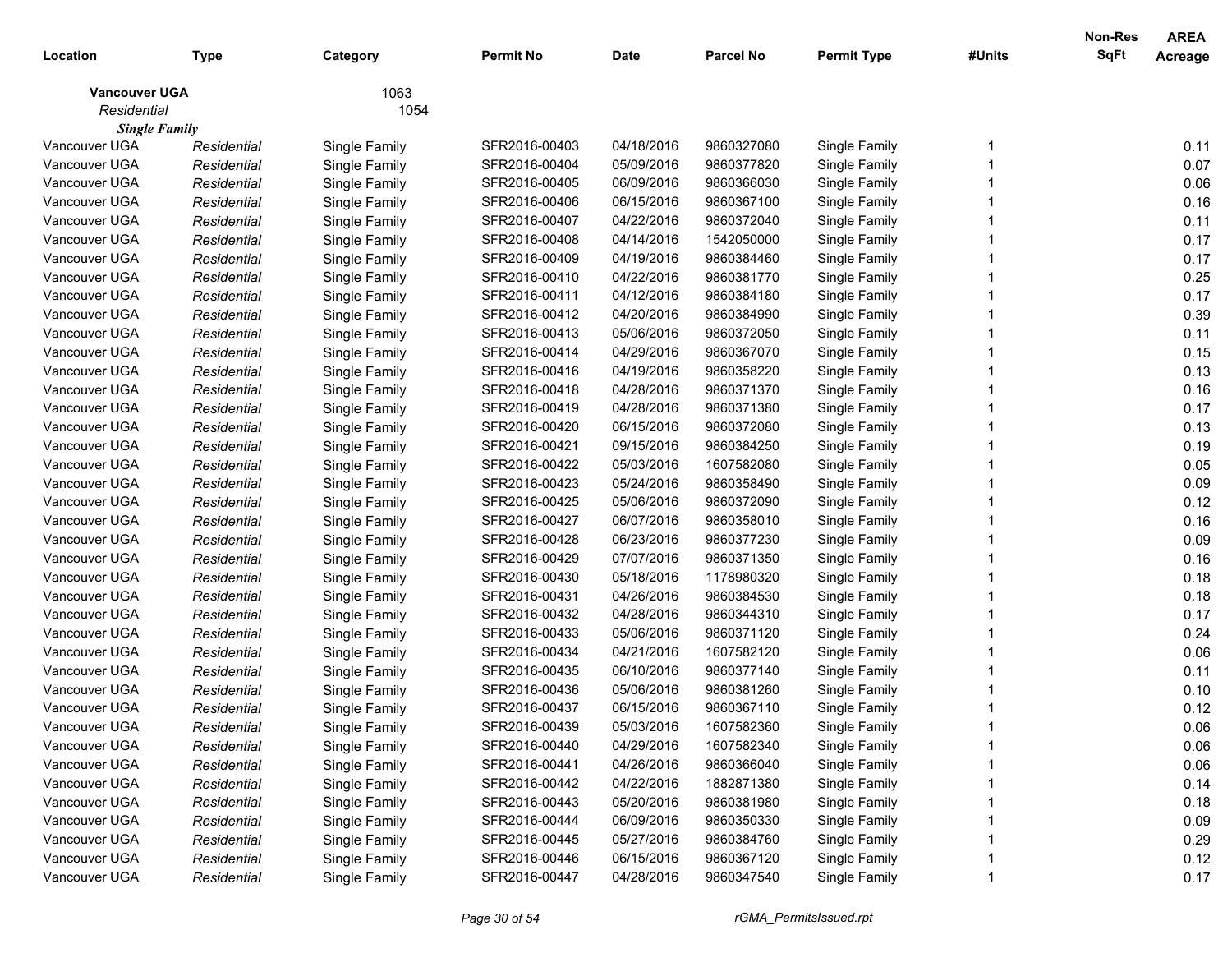| Location             | <b>Type</b> | Category      | <b>Permit No</b> | <b>Date</b> | <b>Parcel No</b> | <b>Permit Type</b> | #Units | <b>Non-Res</b><br>SqFt | <b>AREA</b><br>Acreage |
|----------------------|-------------|---------------|------------------|-------------|------------------|--------------------|--------|------------------------|------------------------|
| <b>Vancouver UGA</b> |             | 1063          |                  |             |                  |                    |        |                        |                        |
| Residential          |             | 1054          |                  |             |                  |                    |        |                        |                        |
| <b>Single Family</b> |             |               |                  |             |                  |                    |        |                        |                        |
| Vancouver UGA        | Residential | Single Family | SFR2016-00448    | 04/28/2016  | 9860370980       | Single Family      |        |                        | 0.22                   |
| Vancouver UGA        | Residential | Single Family | SFR2016-00449    | 07/25/2016  | 9860366060       | Single Family      |        |                        | 0.06                   |
| Vancouver UGA        | Residential | Single Family | SFR2016-00450    | 09/19/2016  | 9860384780       | Single Family      |        |                        | 0.28                   |
| Vancouver UGA        | Residential | Single Family | SFR2016-00451    | 06/30/2016  | 1996690100       | Single Family      |        |                        | 0.15                   |
| Vancouver UGA        | Residential | Single Family | SFR2016-00452    | 07/13/2016  | 9860367130       | Single Family      |        |                        | 0.12                   |
| Vancouver UGA        | Residential | Single Family | SFR2016-00453    | 06/28/2016  | 9860372250       | Single Family      |        |                        | 0.12                   |
| Vancouver UGA        | Residential | Single Family | SFR2016-00456    | 04/22/2016  | 9860373560       | Single Family      |        |                        | 0.24                   |
| Vancouver UGA        | Residential | Single Family | SFR2016-00457    | 04/21/2016  | 9860354430       | Single Family      |        |                        | 0.24                   |
| Vancouver UGA        | Residential | Single Family | SFR2016-00458    | 05/03/2016  | 9860385070       | Single Family      |        |                        | 0.17                   |
| Vancouver UGA        | Residential | Single Family | SFR2016-00460    | 06/22/2016  | 9860381160       | Single Family      |        |                        | 0.08                   |
| Vancouver UGA        | Residential | Single Family | SFR2016-00461    | 06/15/2016  | 9860381070       | Single Family      |        |                        | 0.10                   |
| Vancouver UGA        | Residential | Single Family | SFR2016-00462    | 04/26/2016  | 9860366170       | Single Family      |        |                        | 0.08                   |
| Vancouver UGA        | Residential | Single Family | SFR2016-00463    | 05/03/2016  | 9860385060       | Single Family      |        |                        | 0.16                   |
| Vancouver UGA        | Residential | Single Family | SFR2016-00464    | 05/03/2016  | 9860384660       | Single Family      |        |                        | 0.15                   |
| Vancouver UGA        | Residential | Single Family | SFR2016-00465    | 05/31/2016  | 9860371000       | Single Family      |        |                        | 0.16                   |
| Vancouver UGA        | Residential | Single Family | SFR2016-00466    | 06/22/2016  | 9860372100       | Single Family      |        |                        | 0.12                   |
| Vancouver UGA        | Residential | Single Family | SFR2016-00467    | 06/22/2016  | 9860372110       | Single Family      |        |                        | 0.11                   |
| Vancouver UGA        | Residential | Single Family | SFR2016-00469    | 06/07/2016  | 1054692060       | Single Family      |        |                        | 0.07                   |
| Vancouver UGA        | Residential | Single Family | SFR2016-00470    | 05/03/2016  | 9860385050       | Single Family      |        |                        | 0.14                   |
| Vancouver UGA        | Residential | Single Family | SFR2016-00471    | 05/17/2016  | 9860358150       | Single Family      |        |                        | 0.14                   |
| Vancouver UGA        | Residential | Single Family | SFR2016-00472    | 05/17/2016  | 9860358140       | Single Family      |        |                        | 0.14                   |
| Vancouver UGA        | Residential | Single Family | SFR2016-00473    | 06/30/2016  | 1996690080       | Single Family      |        |                        | 0.15                   |
| Vancouver UGA        | Residential | Single Family | SFR2016-00474    | 07/13/2016  | 9860367140       | Single Family      |        |                        | 0.11                   |
| Vancouver UGA        | Residential | Single Family | SFR2016-00475    | 07/20/2016  | 9860381150       | Single Family      |        |                        | 0.09                   |
| Vancouver UGA        | Residential | Single Family | SFR2016-00480    | 05/06/2016  | 1996690060       | Single Family      |        |                        | 0.15                   |
| Vancouver UGA        | Residential | Single Family | SFR2016-00482    | 06/22/2016  | 9860381060       | Single Family      |        |                        | 0.10                   |
| Vancouver UGA        | Residential | Single Family | SFR2016-00483    | 05/06/2016  | 9860369830       | Single Family      |        |                        | 0.18                   |
| Vancouver UGA        | Residential | Single Family | SFR2016-00484    | 07/20/2016  | 9860367150       | Single Family      |        |                        | 0.12                   |
| Vancouver UGA        | Residential | Single Family | SFR2016-00485    | 06/28/2016  | 9860336330       | Single Family      |        |                        | 0.13                   |
| Vancouver UGA        | Residential | Single Family | SFR2016-00486    | 06/28/2016  | 9860336340       | Single Family      |        |                        | 0.12                   |
| Vancouver UGA        | Residential | Single Family | SFR2016-00487    | 06/10/2016  | 9860377340       | Single Family      |        |                        | 0.17                   |
| Vancouver UGA        | Residential | Single Family | SFR2016-00488    | 05/06/2016  | 9860369740       | Single Family      |        |                        | 0.18                   |
| Vancouver UGA        | Residential | Single Family | SFR2016-00490    | 05/09/2016  | 9860385790       | Single Family      |        |                        | 0.18                   |
| Vancouver UGA        | Residential | Single Family | SFR2016-00491    | 05/06/2016  | 9860370970       | Single Family      |        |                        | 0.20                   |
| Vancouver UGA        | Residential | Single Family | SFR2016-00492    | 08/05/2016  | 9860366910       | Single Family      |        |                        | 0.13                   |
| Vancouver UGA        | Residential | Single Family | SFR2016-00493    | 06/22/2016  | 9860381250       | Single Family      |        |                        | 0.09                   |
| Vancouver UGA        | Residential | Single Family | SFR2016-00495    | 05/03/2016  | 9860366180       | Single Family      |        |                        | 0.09                   |
| Vancouver UGA        | Residential | Single Family | SFR2016-00496    | 05/04/2016  | 9860384520       | Single Family      |        |                        | 0.17                   |
| Vancouver UGA        | Residential | Single Family | SFR2016-00497    | 05/03/2016  | 9860366070       | Single Family      |        |                        | 0.07                   |
| Vancouver UGA        | Residential | Single Family | SFR2016-00498    | 06/06/2016  | 9860283530       | Single Family      |        |                        | 0.11                   |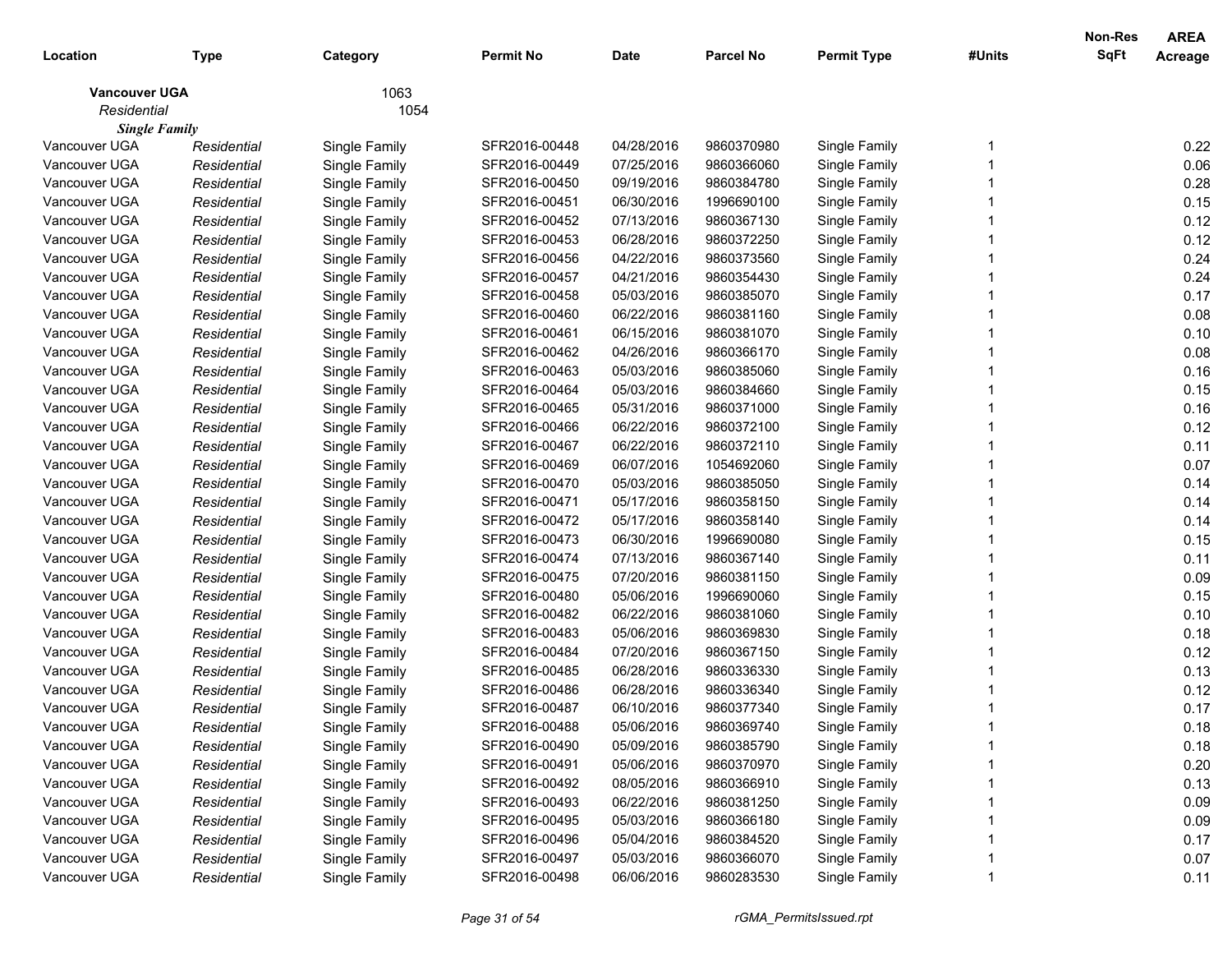| Location             | <b>Type</b> | Category      | <b>Permit No</b> | <b>Date</b> | <b>Parcel No</b> | <b>Permit Type</b> | #Units | Non-Res<br>SqFt | <b>AREA</b><br>Acreage |
|----------------------|-------------|---------------|------------------|-------------|------------------|--------------------|--------|-----------------|------------------------|
| <b>Vancouver UGA</b> |             | 1063          |                  |             |                  |                    |        |                 |                        |
| Residential          |             | 1054          |                  |             |                  |                    |        |                 |                        |
| <b>Single Family</b> |             |               |                  |             |                  |                    |        |                 |                        |
| Vancouver UGA        | Residential | Single Family | SFR2016-00499    | 05/03/2016  | 9860359240       | Single Family      |        |                 | 0.17                   |
| Vancouver UGA        | Residential | Single Family | SFR2016-00501    | 06/22/2016  | 9860381170       | Single Family      |        |                 | 0.08                   |
| Vancouver UGA        | Residential | Single Family | SFR2016-00502    | 06/03/2016  | 9860371190       | Single Family      |        |                 | 0.17                   |
| Vancouver UGA        | Residential | Single Family | SFR2016-00503    | 07/20/2016  | 9860367160       | Single Family      |        |                 | 0.14                   |
| Vancouver UGA        | Residential | Single Family | SFR2016-00504    | 07/25/2016  | 9860365890       | Single Family      |        |                 | 0.07                   |
| Vancouver UGA        | Residential | Single Family | SFR2016-00507    | 06/10/2016  | 9860371040       | Single Family      |        |                 | 0.19                   |
| Vancouver UGA        | Residential | Single Family | SFR2016-00509    | 06/22/2016  | 9860381240       | Single Family      |        |                 | 0.09                   |
| Vancouver UGA        | Residential | Single Family | SFR2016-00510    | 06/22/2016  | 9860372120       | Single Family      |        |                 | 0.11                   |
| Vancouver UGA        | Residential | Single Family | SFR2016-00513    | 05/06/2016  | 9860384480       | Single Family      |        |                 | 0.24                   |
| Vancouver UGA        | Residential | Single Family | SFR2016-00514    | 05/06/2016  | 9860384510       | Single Family      |        |                 | 0.15                   |
| Vancouver UGA        | Residential | Single Family | SFR2016-00516    | 04/29/2016  | 9860378690       | Single Family      |        |                 | 0.18                   |
| Vancouver UGA        | Residential | Single Family | SFR2016-00517    | 09/08/2016  | 1167200000       | Single Family      |        |                 | 5.00                   |
| Vancouver UGA        | Residential | Single Family | SFR2016-00520    | 05/03/2016  | 9860373590       | Single Family      |        |                 | 0.23                   |
| Vancouver UGA        | Residential | Single Family | SFR2016-00522    | 07/28/2016  | 9860359390       | Single Family      |        |                 | 0.18                   |
| Vancouver UGA        | Residential | Single Family | SFR2016-00523    | 06/10/2016  | 9860371090       | Single Family      |        |                 | 0.25                   |
| Vancouver UGA        | Residential | Single Family | SFR2016-00524    | 05/26/2016  | 9860359300       | Single Family      |        |                 | 0.17                   |
| Vancouver UGA        | Residential | Single Family | SFR2016-00526    | 06/03/2016  | 9860341230       | Single Family      |        |                 | 0.07                   |
| Vancouver UGA        | Residential | Single Family | SFR2016-00527    | 05/04/2016  | 9860371100       | Single Family      |        |                 | 0.24                   |
| Vancouver UGA        | Residential | Single Family | SFR2016-00529    | 07/20/2016  | 9860372140       | Single Family      |        |                 | 0.11                   |
| Vancouver UGA        | Residential | Single Family | SFR2016-00531    | 06/15/2016  | 9860356010       | Single Family      |        |                 | 0.41                   |
| Vancouver UGA        | Residential | Single Family | SFR2016-00532    | 06/17/2016  | 9860357600       | Single Family      |        |                 | 0.12                   |
| Vancouver UGA        | Residential | Single Family | SFR2016-00533    | 05/11/2016  | 9860371070       | Single Family      |        |                 | 0.16                   |
| Vancouver UGA        | Residential | Single Family | SFR2016-00536    | 07/25/2016  | 1815300000       | Single Family      |        |                 | 1.49                   |
| Vancouver UGA        | Residential | Single Family | SFR2016-00537    | 05/11/2016  | 9860371200       | Single Family      |        |                 | 0.18                   |
| Vancouver UGA        | Residential | Single Family | SFR2016-00538    | 08/30/2016  | 9860381180       | Single Family      |        |                 | 0.08                   |
| Vancouver UGA        | Residential | Single Family | SFR2016-00539    | 08/30/2016  | 9860381050       | Single Family      |        |                 | 0.10                   |
| Vancouver UGA        | Residential | Single Family | SFR2016-00540    | 05/27/2016  | 9860341550       | Single Family      |        |                 | 0.09                   |
| Vancouver UGA        | Residential | Single Family | SFR2016-00541    | 06/09/2016  | 9860370990       | Single Family      |        |                 | 0.26                   |
| Vancouver UGA        | Residential | Single Family | SFR2016-00542    | 05/27/2016  | 9860341240       | Single Family      |        |                 | 0.08                   |
| Vancouver UGA        | Residential | Single Family | SFR2016-00543    | 08/11/2016  | 1178920400       | Single Family      |        |                 | 0.77                   |
| Vancouver UGA        | Residential | Single Family | SFR2016-00544    | 05/17/2016  | 9860357930       | Single Family      |        |                 | 0.17                   |
| Vancouver UGA        | Residential | Single Family | SFR2016-00545    | 05/27/2016  | 9860359660       | Single Family      |        |                 | 0.24                   |
| Vancouver UGA        | Residential | Single Family | SFR2016-00546    | 05/17/2016  | 9860357940       | Single Family      |        |                 | 0.17                   |
| Vancouver UGA        | Residential | Single Family | SFR2016-00547    | 09/07/2016  | 9860381040       | Single Family      |        |                 | 0.10                   |
| Vancouver UGA        | Residential | Single Family | SFR2016-00548    | 09/07/2016  | 9860381230       | Single Family      |        |                 | 0.09                   |
| Vancouver UGA        | Residential | Single Family | SFR2016-00549    | 08/05/2016  | 9860366800       | Single Family      |        |                 | 0.13                   |
| Vancouver UGA        | Residential | Single Family | SFR2016-00550    | 06/27/2016  | 9860368800       | Single Family      |        |                 | 0.19                   |
| Vancouver UGA        | Residential | Single Family | SFR2016-00551    | 05/10/2016  | 9860371010       | Single Family      |        |                 | 0.16                   |
| Vancouver UGA        | Residential | Single Family | SFR2016-00552    | 05/09/2016  | 9860378700       | Single Family      |        |                 | 0.18                   |
| Vancouver UGA        | Residential | Single Family | SFR2016-00553    | 05/23/2016  | 1607582160       | Single Family      |        |                 | 0.06                   |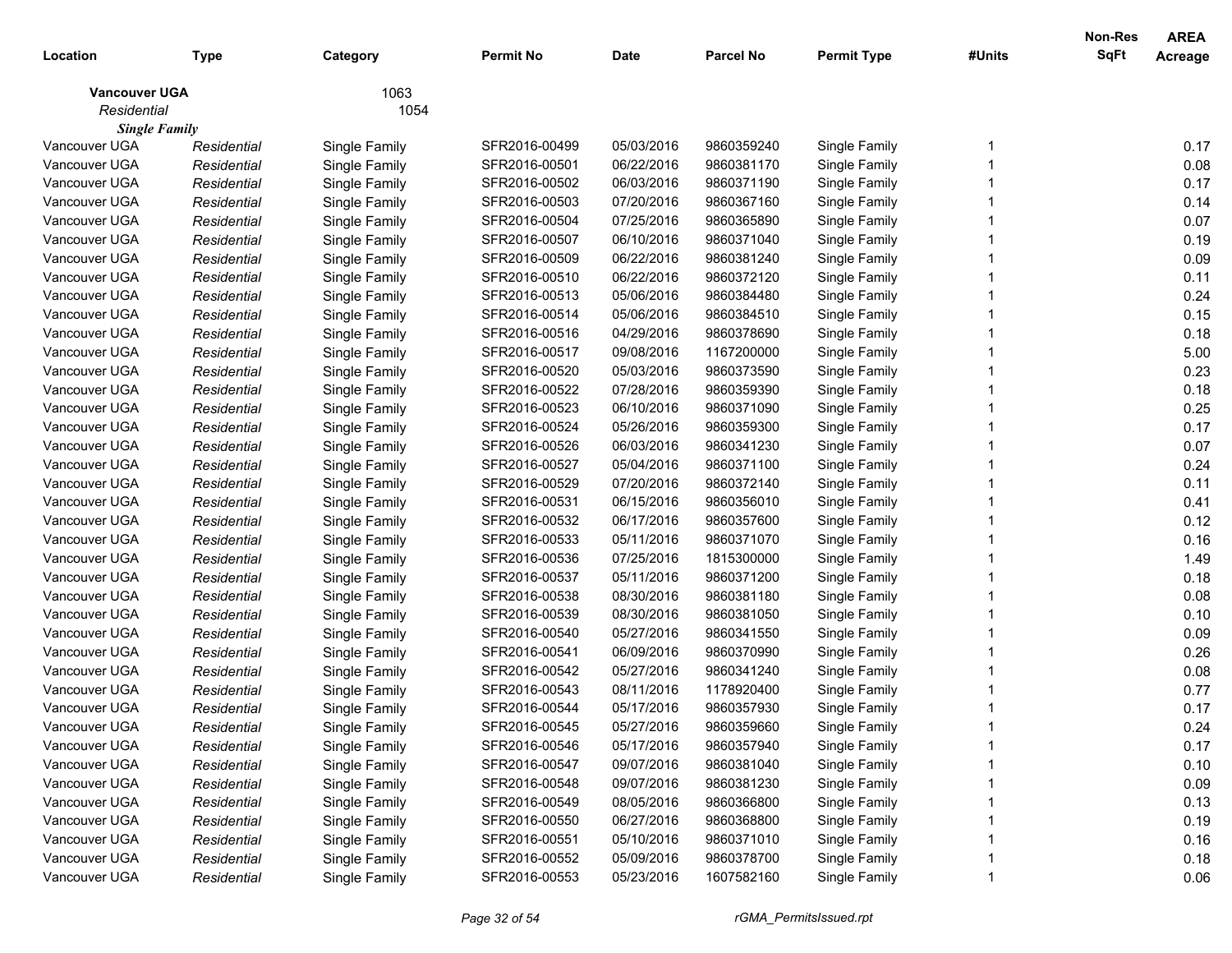| Location             | <b>Type</b> | Category      | <b>Permit No</b> | <b>Date</b> | <b>Parcel No</b> | <b>Permit Type</b> | #Units | Non-Res<br><b>SqFt</b> | <b>AREA</b><br>Acreage |
|----------------------|-------------|---------------|------------------|-------------|------------------|--------------------|--------|------------------------|------------------------|
| <b>Vancouver UGA</b> |             | 1063          |                  |             |                  |                    |        |                        |                        |
| Residential          |             | 1054          |                  |             |                  |                    |        |                        |                        |
| <b>Single Family</b> |             |               |                  |             |                  |                    |        |                        |                        |
| Vancouver UGA        | Residential | Single Family | SFR2016-00554    | 06/02/2016  | 9860283540       | Single Family      |        |                        | 0.18                   |
| Vancouver UGA        | Residential | Single Family | SFR2016-00556    | 12/27/2016  | 1049670200       | Single Family      |        |                        | 0.06                   |
| Vancouver UGA        | Residential | Single Family | SFR2016-00558    | 06/20/2016  | 9860385730       | Single Family      |        |                        | 0.17                   |
| Vancouver UGA        | Residential | Single Family | SFR2016-00559    | 07/20/2016  | 9860372150       | Single Family      |        |                        | 0.11                   |
| Vancouver UGA        | Residential | Single Family | SFR2016-00561    | 09/07/2016  | 9860381190       | Single Family      |        |                        | 0.08                   |
| Vancouver UGA        | Residential | Single Family | SFR2016-00563    | 07/25/2016  | 9860366160       | Single Family      |        |                        | 0.08                   |
| Vancouver UGA        | Residential | Single Family | SFR2016-00564    | 08/01/2016  | 9860366050       | Single Family      |        |                        | 0.06                   |
| Vancouver UGA        | Residential | Single Family | SFR2016-00565    | 05/11/2016  | 9860357700       | Single Family      |        |                        | 0.16                   |
| Vancouver UGA        | Residential | Single Family | SFR2016-00566    | 05/17/2016  | 9860338090       | Single Family      |        |                        | 0.21                   |
| Vancouver UGA        | Residential | Single Family | SFR2016-00567    | 10/04/2016  | 9860381220       | Single Family      |        |                        | 0.09                   |
| Vancouver UGA        | Residential | Single Family | SFR2016-00570    | 10/04/2016  | 9860381030       | Single Family      |        |                        | 0.10                   |
| Vancouver UGA        | Residential | Single Family | SFR2016-00571    | 06/02/2016  | 9860359230       | Single Family      |        |                        | 0.17                   |
| Vancouver UGA        | Residential | Single Family | SFR2016-00573    | 05/20/2016  | 9860340430       | Single Family      |        |                        | 0.12                   |
| Vancouver UGA        | Residential | Single Family | SFR2016-00574    | 05/27/2016  | 9860341220       | Single Family      |        |                        | 0.06                   |
| Vancouver UGA        | Residential | Single Family | SFR2016-00575    | 06/07/2016  | 9860358350       | Single Family      |        |                        | 0.17                   |
| Vancouver UGA        | Residential | Single Family | SFR2016-00576    | 07/20/2016  | 9860384970       | Single Family      |        |                        | 0.31                   |
| Vancouver UGA        | Residential | Single Family | SFR2016-00577    | 06/09/2016  | 1019600000       | Single Family      |        |                        | 0.35                   |
| Vancouver UGA        | Residential | Single Family | SFR2016-00578    | 10/04/2016  | 9860381200       | Single Family      |        |                        | 0.09                   |
| Vancouver UGA        | Residential | Single Family | SFR2016-00579    | 06/23/2016  | 9860386420       | Single Family      |        |                        | 0.07                   |
| Vancouver UGA        | Residential | Single Family | SFR2016-00580    | 10/04/2016  | 9860381210       | Single Family      |        |                        | 0.09                   |
| Vancouver UGA        | Residential | Single Family | SFR2016-00581    | 05/20/2016  | 9860386340       | Single Family      |        |                        | 0.07                   |
| Vancouver UGA        | Residential | Single Family | SFR2016-00582    | 05/23/2016  | 9860358210       | Single Family      |        |                        | 0.12                   |
| Vancouver UGA        | Residential | Single Family | SFR2016-00583    | 05/23/2016  | 1043600100       | Single Family      |        |                        | 0.15                   |
| Vancouver UGA        | Residential | Single Family | SFR2016-00584    | 05/23/2016  | 9860384680       | Single Family      |        |                        | 0.16                   |
| Vancouver UGA        | Residential | Single Family | SFR2016-00585    | 10/04/2016  | 9860381020       | Single Family      |        |                        | 0.10                   |
| Vancouver UGA        | Residential | Single Family | SFR2016-00586    | 05/17/2016  | 9860384160       | Single Family      |        |                        | 0.18                   |
| Vancouver UGA        | Residential | Single Family | SFR2016-00587    | 05/17/2016  | 9860384190       | Single Family      |        |                        | 0.16                   |
| Vancouver UGA        | Residential | Single Family | SFR2016-00588    | 05/26/2016  | 9860377680       | Single Family      |        |                        | 0.07                   |
| Vancouver UGA        | Residential | Single Family | SFR2016-00589    | 06/14/2016  | 9860377690       | Single Family      |        |                        | 0.07                   |
| Vancouver UGA        | Residential | Single Family | SFR2016-00590    | 05/23/2016  | 9860357950       | Single Family      |        |                        | 0.17                   |
| Vancouver UGA        | Residential | Single Family | SFR2016-00591    | 05/17/2016  | 9860368860       | Single Family      |        |                        | 0.21                   |
| Vancouver UGA        | Residential | Single Family | SFR2016-00592    | 08/18/2016  | 1607582060       | Single Family      |        |                        | 0.05                   |
| Vancouver UGA        | Residential | Single Family | SFR2016-00593    | 05/17/2016  | 9860359380       | Single Family      |        |                        | 0.18                   |
| Vancouver UGA        | Residential | Single Family | SFR2016-00594    | 10/10/2016  | 9860386310       | Single Family      |        |                        | 0.07                   |
| Vancouver UGA        | Residential | Single Family | SFR2016-00595    | 05/17/2016  | 9860384200       | Single Family      |        |                        | 0.17                   |
| Vancouver UGA        | Residential | Single Family | SFR2016-00596    | 05/17/2016  | 9860384210       | Single Family      |        |                        | 0.17                   |
| Vancouver UGA        | Residential | Single Family | SFR2016-00597    | 05/24/2016  | 9860384690       | Single Family      |        |                        | 0.14                   |
| Vancouver UGA        | Residential | Single Family | SFR2016-00599    | 05/16/2016  | 9860384890       | Single Family      |        |                        | 0.28                   |
| Vancouver UGA        | Residential | Single Family | SFR2016-00600    | 05/31/2016  | 9860370930       | Single Family      |        |                        | 0.22                   |
| Vancouver UGA        | Residential | Single Family | SFR2016-00601    | 06/09/2016  | 9860365880       | Single Family      |        |                        | 0.07                   |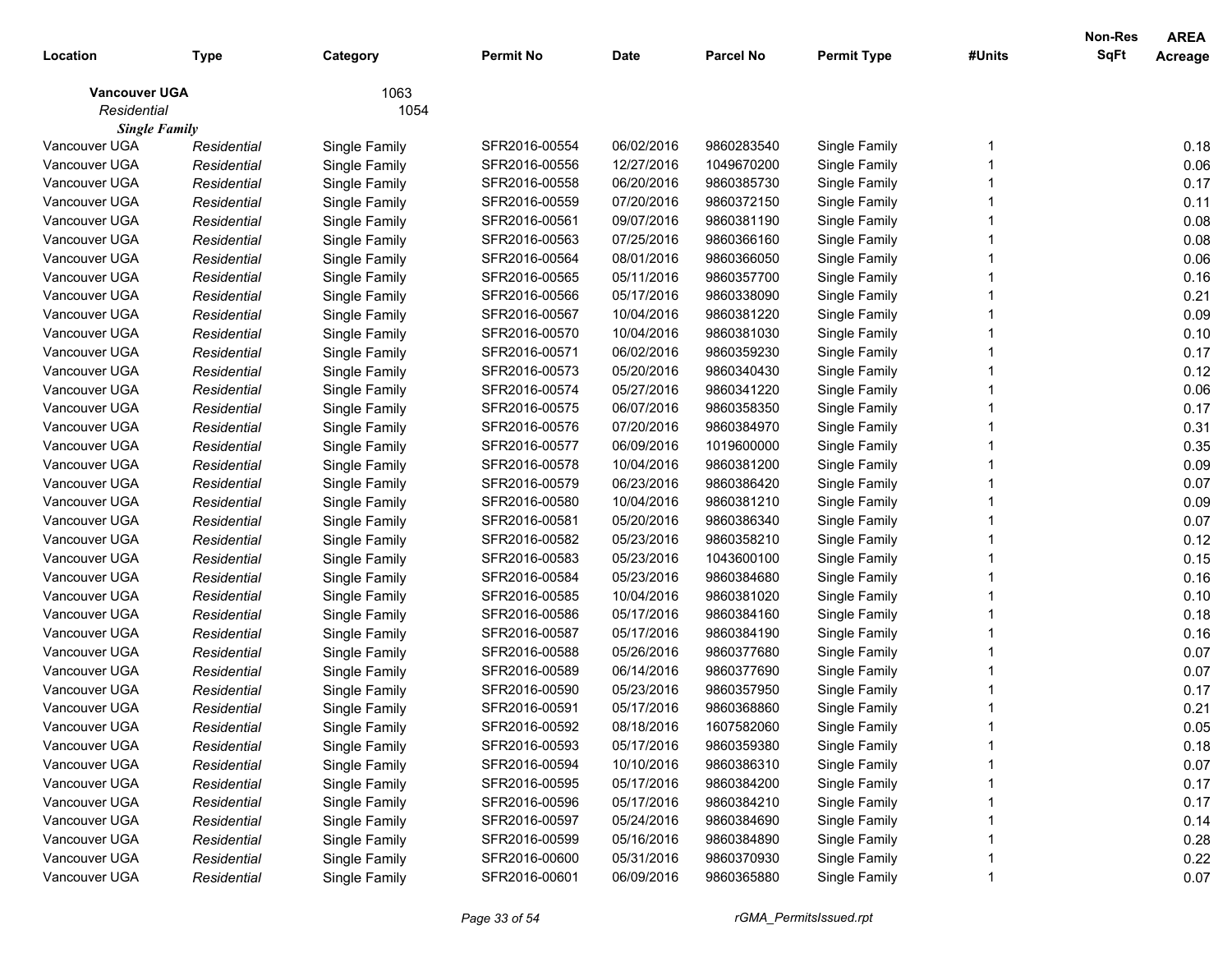| Location             | <b>Type</b> | Category      | <b>Permit No</b> | <b>Date</b> | <b>Parcel No</b> | <b>Permit Type</b> | #Units | Non-Res<br><b>SqFt</b> | <b>AREA</b><br>Acreage |
|----------------------|-------------|---------------|------------------|-------------|------------------|--------------------|--------|------------------------|------------------------|
| <b>Vancouver UGA</b> |             | 1063          |                  |             |                  |                    |        |                        |                        |
| Residential          |             | 1054          |                  |             |                  |                    |        |                        |                        |
| <b>Single Family</b> |             |               |                  |             |                  |                    |        |                        |                        |
| Vancouver UGA        | Residential | Single Family | SFR2016-00602    | 07/07/2016  | 1861930480       | Single Family      |        |                        | 0.20                   |
| Vancouver UGA        | Residential | Single Family | SFR2016-00603    | 08/25/2016  | 9860386450       | Single Family      |        |                        | 0.08                   |
| Vancouver UGA        | Residential | Single Family | SFR2016-00605    | 05/25/2016  | 9860384220       | Single Family      |        |                        | 0.17                   |
| Vancouver UGA        | Residential | Single Family | SFR2016-00606    | 06/07/2016  | 9860386300       | Single Family      |        |                        | 0.07                   |
| Vancouver UGA        | Residential | Single Family | SFR2016-00607    | 05/25/2016  | 9860384230       | Single Family      |        |                        | 0.18                   |
| Vancouver UGA        | Residential | Single Family | SFR2016-00608    | 10/27/2016  | 1607582380       | Single Family      |        |                        | 0.06                   |
| Vancouver UGA        | Residential | Single Family | SFR2016-00611    | 05/19/2016  | 9860347400       | Single Family      |        |                        | 0.18                   |
| Vancouver UGA        | Residential | Single Family | SFR2016-00614    | 05/19/2016  | 9860310700       | Single Family      |        |                        | 0.21                   |
| Vancouver UGA        | Residential | Single Family | SFR2016-00615    | 05/20/2016  | 9860386430       | Single Family      |        |                        | 0.09                   |
| Vancouver UGA        | Residential | Single Family | SFR2016-00616    | 08/01/2016  | 9860381810       | Single Family      |        |                        | 0.92                   |
| Vancouver UGA        | Residential | Single Family | SFR2016-00617    | 05/20/2016  | 9860381820       | Single Family      |        |                        | 0.47                   |
| Vancouver UGA        | Residential | Single Family | SFR2016-00618    | 08/02/2016  | 9860392370       | Single Family      |        |                        | 0.23                   |
| Vancouver UGA        | Residential | Single Family | SFR2016-00619    | 06/24/2016  | 9860384850       | Single Family      |        |                        | 0.25                   |
| Vancouver UGA        | Residential | Single Family | SFR2016-00620    | 05/23/2016  | 9860377240       | Single Family      |        |                        | 0.09                   |
| Vancouver UGA        | Residential | Single Family | SFR2016-00621    | 09/29/2016  | 1043600050       | Single Family      |        |                        | 0.90                   |
| Vancouver UGA        | Residential | Single Family | SFR2016-00622    | 05/26/2016  | 9860386360       | Single Family      |        |                        | 0.07                   |
| Vancouver UGA        | Residential | Single Family | SFR2016-00623    | 07/14/2016  | 9860341860       | Single Family      |        |                        | 0.15                   |
| Vancouver UGA        | Residential | Single Family | SFR2016-00624    | 06/02/2016  | 9860359610       | Single Family      |        |                        | 0.18                   |
| Vancouver UGA        | Residential | Single Family | SFR2016-00625    | 05/26/2016  | 9860357610       | Single Family      |        |                        | 0.12                   |
| Vancouver UGA        | Residential | Single Family | SFR2016-00626    | 06/29/2016  | 9860384980       | Single Family      |        |                        | 0.40                   |
| Vancouver UGA        | Residential | Single Family | SFR2016-00627    | 06/13/2016  | 9860357740       | Single Family      |        |                        | 0.12                   |
| Vancouver UGA        | Residential | Single Family | SFR2016-00628    | 06/07/2016  | 9860358060       | Single Family      |        |                        | 0.14                   |
| Vancouver UGA        | Residential | Single Family | SFR2016-00629    | 07/28/2016  | 1816770080       | Single Family      |        |                        | 0.13                   |
| Vancouver UGA        | Residential | Single Family | SFR2016-00630    | 06/14/2016  | 9860362170       | Single Family      |        |                        | 0.11                   |
| Vancouver UGA        | Residential | Single Family | SFR2016-00633    | 05/24/2016  | 9860357900       | Single Family      |        |                        | 0.17                   |
| Vancouver UGA        | Residential | Single Family | SFR2016-00634    | 06/07/2016  | 9860357960       | Single Family      |        |                        | 0.17                   |
| Vancouver UGA        | Residential | Single Family | SFR2016-00637    | 06/21/2016  | 9860387400       | Single Family      |        |                        | 0.04                   |
| Vancouver UGA        | Residential | Single Family | SFR2016-00638    | 06/01/2016  | 1054692080       | Single Family      |        |                        | 0.07                   |
| Vancouver UGA        | Residential | Single Family | SFR2016-00640    | 05/26/2016  | 9860386410       | Single Family      |        |                        | 0.07                   |
| Vancouver UGA        | Residential | Single Family | SFR2016-00641    | 05/26/2016  | 9860386370       | Single Family      |        |                        | 0.07                   |
| Vancouver UGA        | Residential | Single Family | SFR2016-00642    | 06/22/2016  | 9860378030       | Single Family      |        |                        | 0.07                   |
| Vancouver UGA        | Residential | Single Family | SFR2016-00643    | 05/31/2016  | 0995350580       | Single Family      |        |                        | 0.15                   |
| Vancouver UGA        | Residential | Single Family | SFR2016-00644    | 05/31/2016  | 9860347330       | Single Family      |        |                        | 0.16                   |
| Vancouver UGA        | Residential | Single Family | SFR2016-00646    | 05/26/2016  | 9860386400       | Single Family      |        |                        | 0.07                   |
| Vancouver UGA        | Residential | Single Family | SFR2016-00649    | 05/31/2016  | 9860338230       | Single Family      |        |                        | 0.16                   |
| Vancouver UGA        | Residential | Single Family | SFR2016-00651    | 06/07/2016  | 9860384670       | Single Family      |        |                        | 0.16                   |
| Vancouver UGA        | Residential | Single Family | SFR2016-00652    | 12/01/2016  | 1542770000       | Single Family      |        |                        | 0.46                   |
| Vancouver UGA        | Residential | Single Family | SFR2016-00653    | 06/02/2016  | 9860320280       | Single Family      |        |                        | 0.21                   |
| Vancouver UGA        | Residential | Single Family | SFR2016-00654    | 06/09/2016  | 9860385400       | Single Family      |        |                        | 0.19                   |
| Vancouver UGA        | Residential | Single Family | SFR2016-00655    | 07/14/2016  | 9860386390       | Single Family      |        |                        | 0.07                   |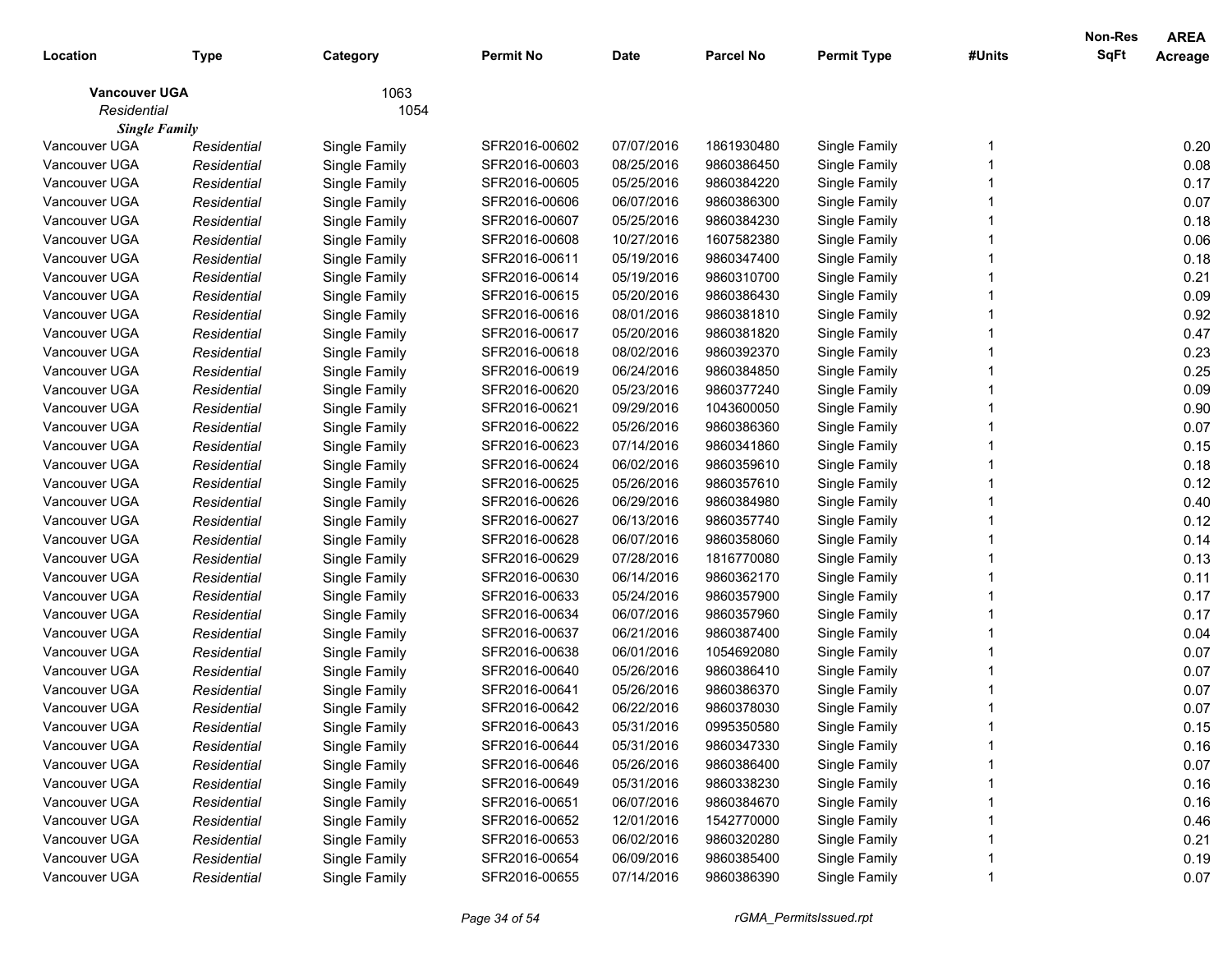| Location             | <b>Type</b> | Category      | <b>Permit No</b> | <b>Date</b> | <b>Parcel No</b> | <b>Permit Type</b> | #Units | Non-Res<br><b>SqFt</b> | <b>AREA</b><br>Acreage |
|----------------------|-------------|---------------|------------------|-------------|------------------|--------------------|--------|------------------------|------------------------|
| <b>Vancouver UGA</b> |             | 1063          |                  |             |                  |                    |        |                        |                        |
| Residential          |             | 1054          |                  |             |                  |                    |        |                        |                        |
| <b>Single Family</b> |             |               |                  |             |                  |                    |        |                        |                        |
| Vancouver UGA        | Residential | Single Family | SFR2016-00656    | 06/03/2016  | 9860384920       | Single Family      |        |                        | 0.28                   |
| Vancouver UGA        | Residential | Single Family | SFR2016-00657    | 06/09/2016  | 9860371150       | Single Family      |        |                        | 0.34                   |
| Vancouver UGA        | Residential | Single Family | SFR2016-00659    | 07/20/2016  | 9860387320       | Single Family      |        |                        | 0.07                   |
| Vancouver UGA        | Residential | Single Family | SFR2016-00660    | 06/21/2016  | 9860341010       | Single Family      |        |                        | 0.06                   |
| Vancouver UGA        | Residential | Single Family | SFR2016-00661    | 06/21/2016  | 9860341560       | Single Family      |        |                        | 0.08                   |
| Vancouver UGA        | Residential | Single Family | SFR2016-00662    | 09/12/2016  | 9860365900       | Single Family      |        |                        | 0.07                   |
| Vancouver UGA        | Residential | Single Family | SFR2016-00663    | 06/22/2016  | 9860377330       | Single Family      |        |                        | 0.17                   |
| Vancouver UGA        | Residential | Single Family | SFR2016-00664    | 06/15/2016  | 9860369780       | Single Family      |        |                        | 0.19                   |
| Vancouver UGA        | Residential | Single Family | SFR2016-00665    | 06/22/2016  | 9860377320       | Single Family      |        |                        | 0.17                   |
| Vancouver UGA        | Residential | Single Family | SFR2016-00666    | 06/06/2016  | 9860388490       | Single Family      |        |                        | 0.16                   |
| Vancouver UGA        | Residential | Single Family | SFR2016-00667    | 06/10/2016  | 9860388130       | Single Family      |        |                        | 0.27                   |
| Vancouver UGA        | Residential | Single Family | SFR2016-00668    | 06/21/2016  | 9860388160       | Single Family      |        |                        | 0.18                   |
| Vancouver UGA        | Residential | Single Family | SFR2016-00669    | 06/06/2016  | 9860388500       | Single Family      |        |                        | 0.21                   |
| Vancouver UGA        | Residential | Single Family | SFR2016-00670    | 06/02/2016  | 9860359290       | Single Family      |        |                        | 0.18                   |
| Vancouver UGA        | Residential | Single Family | SFR2016-00671    | 06/21/2016  | 9860388140       | Single Family      |        |                        | 0.26                   |
| Vancouver UGA        | Residential | Single Family | SFR2016-00672    | 06/21/2016  | 9860369820       | Single Family      |        |                        | 0.18                   |
| Vancouver UGA        | Residential | Single Family | SFR2016-00673    | 06/21/2016  | 9860369700       | Single Family      |        |                        | 0.19                   |
| Vancouver UGA        | Residential | Single Family | SFR2016-00680    | 06/09/2016  | 9860384490       | Single Family      |        |                        | 0.19                   |
| Vancouver UGA        | Residential | Single Family | SFR2016-00686    | 07/21/2016  | 9860370780       | Single Family      |        |                        | 0.24                   |
| Vancouver UGA        | Residential | Single Family | SFR2016-00687    | 06/09/2016  | 9860384500       | Single Family      |        |                        | 0.24                   |
| Vancouver UGA        | Residential | Single Family | SFR2016-00691    | 06/28/2016  | 9860371080       | Single Family      |        |                        | 0.16                   |
| Vancouver UGA        | Residential | Single Family | SFR2016-00692    | 06/28/2016  | 9860369600       | Single Family      |        |                        | 0.18                   |
| Vancouver UGA        | Residential | Single Family | SFR2016-00693    | 06/17/2016  | 9860359350       | Single Family      |        |                        | 0.19                   |
| Vancouver UGA        | Residential | Single Family | SFR2016-00696    | 06/10/2016  | 9860388170       | Single Family      |        |                        | 0.18                   |
| Vancouver UGA        | Residential | Single Family | SFR2016-00699    | 07/12/2016  | 9860370800       | Single Family      |        |                        | 0.24                   |
| Vancouver UGA        | Residential | Single Family | SFR2016-00701    | 06/28/2016  | 9860385700       | Single Family      |        |                        | 0.22                   |
| Vancouver UGA        | Residential | Single Family | SFR2016-00702    | 06/28/2016  | 9860369670       | Single Family      |        |                        | 0.18                   |
| Vancouver UGA        | Residential | Single Family | SFR2016-00704    | 07/12/2016  | 9860359130       | Single Family      |        |                        | 0.17                   |
| Vancouver UGA        | Residential | Single Family | SFR2016-00706    | 06/28/2016  | 9860376040       | Single Family      |        |                        | 0.10                   |
| Vancouver UGA        | Residential | Single Family | SFR2016-00707    | 06/07/2016  | 9860386380       | Single Family      |        |                        | 0.07                   |
| Vancouver UGA        | Residential | Single Family | SFR2016-00708    | 08/08/2016  | 9860376070       | Single Family      |        |                        | 0.10                   |
| Vancouver UGA        | Residential | Single Family | SFR2016-00711    | 06/28/2016  | 9860376060       | Single Family      |        |                        | 0.10                   |
| Vancouver UGA        | Residential | Single Family | SFR2016-00712    | 11/28/2016  | 9860376130       | Single Family      |        |                        | 0.11                   |
| Vancouver UGA        | Residential | Single Family | SFR2016-00713    | 07/14/2016  | 9860341820       | Single Family      |        |                        | 0.15                   |
| Vancouver UGA        | Residential | Single Family | SFR2016-00716    | 07/25/2016  | 9860316340       | Single Family      |        |                        | 0.21                   |
| Vancouver UGA        | Residential | Single Family | SFR2016-00717    | 06/10/2016  | 9860388150       | Single Family      |        |                        | 0.20                   |
| Vancouver UGA        | Residential | Single Family | SFR2016-00718    | 06/10/2016  | 9860388010       | Single Family      |        |                        | 0.23                   |
| Vancouver UGA        | Residential | Single Family | SFR2016-00719    | 09/09/2016  | 9860376110       | Single Family      |        |                        | 0.10                   |
| Vancouver UGA        | Residential | Single Family | SFR2016-00720    | 09/06/2016  | 9860376090       | Single Family      |        |                        | 0.10                   |
| Vancouver UGA        | Residential | Single Family | SFR2016-00722    | 06/13/2016  | 9860357620       | Single Family      |        |                        | 0.12                   |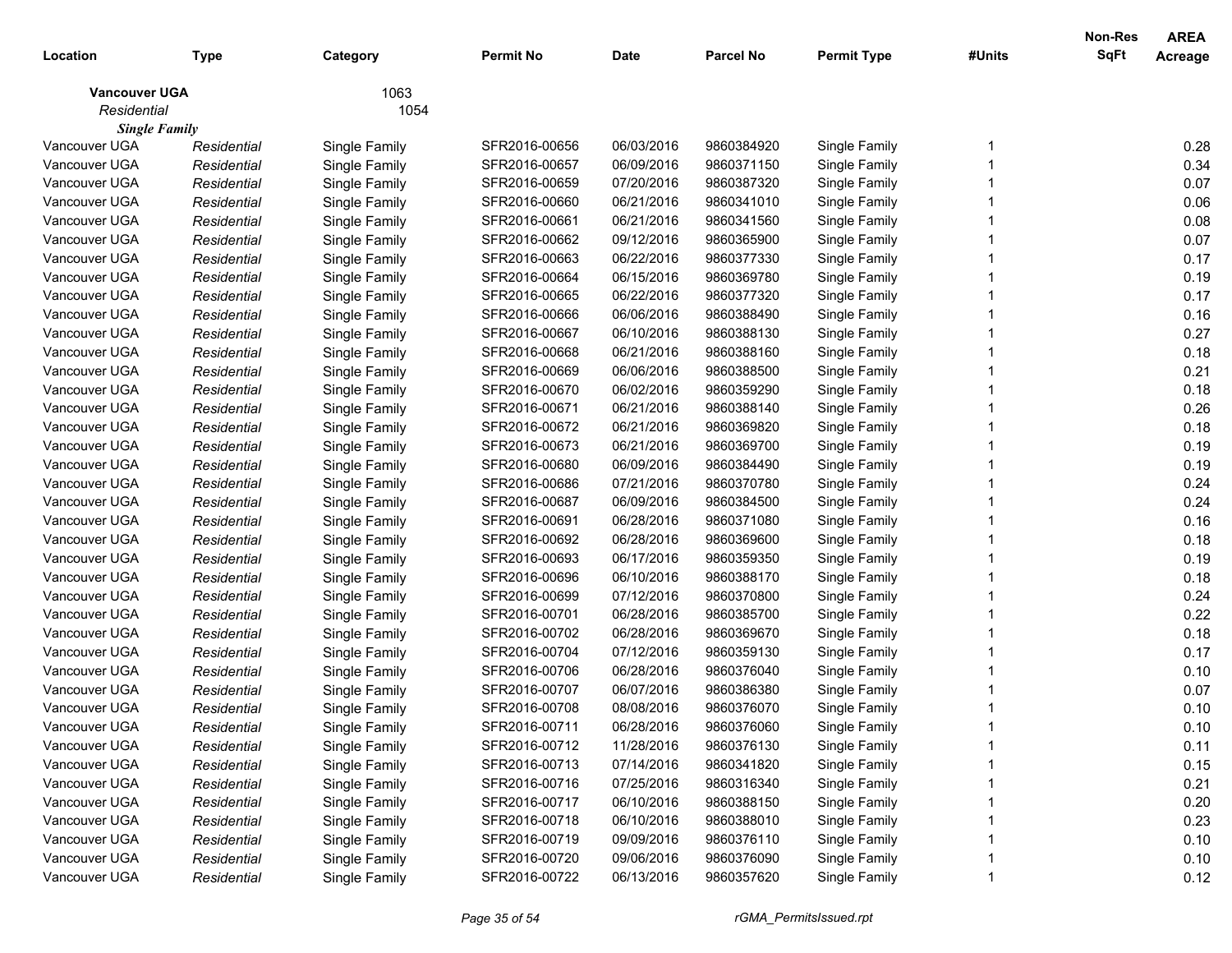| Location             | <b>Type</b> | Category      | <b>Permit No</b> | <b>Date</b> | <b>Parcel No</b> | <b>Permit Type</b> | #Units | Non-Res<br>SqFt | <b>AREA</b><br>Acreage |
|----------------------|-------------|---------------|------------------|-------------|------------------|--------------------|--------|-----------------|------------------------|
| <b>Vancouver UGA</b> |             | 1063          |                  |             |                  |                    |        |                 |                        |
| Residential          |             | 1054          |                  |             |                  |                    |        |                 |                        |
| <b>Single Family</b> |             |               |                  |             |                  |                    |        |                 |                        |
| Vancouver UGA        | Residential | Single Family | SFR2016-00724    | 06/15/2016  | 9860369770       | Single Family      |        |                 | 0.18                   |
| Vancouver UGA        | Residential | Single Family | SFR2016-00726    | 06/10/2016  | 9860388030       | Single Family      |        |                 | 0.22                   |
| Vancouver UGA        | Residential | Single Family | SFR2016-00727    | 09/21/2016  | 9860384770       | Single Family      |        |                 | 0.27                   |
| Vancouver UGA        | Residential | Single Family | SFR2016-00730    | 09/09/2016  | 9860376080       | Single Family      |        |                 | 0.10                   |
| Vancouver UGA        | Residential | Single Family | SFR2016-00731    | 08/08/2016  | 9860376120       | Single Family      |        |                 | 0.10                   |
| Vancouver UGA        | Residential | Single Family | SFR2016-00734    | 06/21/2016  | 9860344080       | Single Family      |        |                 | 0.18                   |
| Vancouver UGA        | Residential | Single Family | SFR2016-00736    | 06/28/2016  | 9860376050       | Single Family      |        |                 | 0.10                   |
| Vancouver UGA        | Residential | Single Family | SFR2016-00737    | 09/06/2016  | 9860376100       | Single Family      |        |                 | 0.10                   |
| Vancouver UGA        | Residential | Single Family | SFR2016-00738    | 09/16/2016  | 1178991740       | Single Family      |        |                 | 0.19                   |
| Vancouver UGA        | Residential | Single Family | SFR2016-00739    | 06/16/2016  | 1054692500       | Single Family      |        |                 | 0.07                   |
| Vancouver UGA        | Residential | Single Family | SFR2016-00740    | 06/10/2016  | 1867510000       | Single Family      |        |                 | 0.13                   |
| Vancouver UGA        | Residential | Single Family | SFR2016-00741    | 06/16/2016  | 1054692480       | Single Family      |        |                 | 0.07                   |
| Vancouver UGA        | Residential | Single Family | SFR2016-00742    | 07/06/2016  | 9860388180       | Single Family      |        |                 | 0.18                   |
| Vancouver UGA        | Residential | Single Family | SFR2016-00743    | 06/22/2016  | 9860377380       | Single Family      |        |                 | 0.16                   |
| Vancouver UGA        | Residential | Single Family | SFR2016-00744    | 06/22/2016  | 9860376970       | Single Family      |        |                 | 0.14                   |
| Vancouver UGA        | Residential | Single Family | SFR2016-00745    | 06/14/2016  | 9860378500       | Single Family      |        |                 | 0.16                   |
| Vancouver UGA        | Residential | Single Family | SFR2016-00746    | 06/14/2016  | 9860378510       | Single Family      |        |                 | 0.17                   |
| Vancouver UGA        | Residential | Single Family | SFR2016-00748    | 06/21/2016  | 1054692540       | Single Family      |        |                 | 0.08                   |
| Vancouver UGA        | Residential | Single Family | SFR2016-00749    | 06/21/2016  | 1054692420       | Single Family      |        |                 | 0.10                   |
| Vancouver UGA        | Residential | Single Family | SFR2016-00750    | 09/09/2016  | 9860384960       | Single Family      |        |                 | 0.44                   |
| Vancouver UGA        | Residential | Single Family | SFR2016-00752    | 06/21/2016  | 1054692520       | Single Family      |        |                 | 0.08                   |
| Vancouver UGA        | Residential | Single Family | SFR2016-00753    | 11/29/2016  | 9860376210       | Single Family      |        |                 | 0.14                   |
| Vancouver UGA        | Residential | Single Family | SFR2016-00754    | 10/10/2016  | 9860386440       | Single Family      |        |                 | 0.08                   |
| Vancouver UGA        | Residential | Single Family | SFR2016-00755    | 06/23/2016  | 9860386290       | Single Family      |        |                 | 0.08                   |
| Vancouver UGA        | Residential | Single Family | SFR2016-00756    | 07/01/2016  | 0995711620       | Single Family      |        |                 | 0.24                   |
| Vancouver UGA        | Residential | Single Family | SFR2016-00759    | 06/23/2016  | 1897680130       | Single Family      |        |                 | 0.13                   |
| Vancouver UGA        | Residential | Single Family | SFR2016-00764    | 06/21/2016  | 9860369750       | Single Family      |        |                 | 0.18                   |
| Vancouver UGA        | Residential | Single Family | SFR2016-00766    | 12/13/2016  | 1049670240       | Single Family      |        |                 | 0.06                   |
| Vancouver UGA        | Residential | Single Family | SFR2016-00768    | 12/27/2016  | 9860383800       | Single Family      |        |                 | 0.07                   |
| Vancouver UGA        | Residential | Single Family | SFR2016-00769    | 06/17/2016  | 9860341840       | Single Family      |        |                 | 0.14                   |
| Vancouver UGA        | Residential | Single Family | SFR2016-00770    | 07/14/2016  | 9860386320       | Single Family      |        |                 | 0.09                   |
| Vancouver UGA        | Residential | Single Family | SFR2016-00771    | 11/29/2016  | 9860376190       | Single Family      |        |                 | 0.12                   |
| Vancouver UGA        | Residential | Single Family | SFR2016-00772    | 12/27/2016  | 9860383790       | Single Family      |        |                 | 0.06                   |
| Vancouver UGA        | Residential | Single Family | SFR2016-00774    | 06/21/2016  | 9860388090       | Single Family      |        |                 | 0.20                   |
| Vancouver UGA        | Residential | Single Family | SFR2016-00776    | 07/07/2016  | 9860388100       | Single Family      |        |                 | 0.36                   |
| Vancouver UGA        | Residential | Single Family | SFR2016-00780    | 11/29/2016  | 9860376220       | Single Family      |        |                 | 0.13                   |
| Vancouver UGA        | Residential | Single Family | SFR2016-00781    | 11/29/2016  | 9860376260       | Single Family      |        |                 | 0.13                   |
| Vancouver UGA        | Residential | Single Family | SFR2016-00783    | 07/05/2016  | 9860377030       | Single Family      |        |                 | 0.16                   |
| Vancouver UGA        | Residential | Single Family | SFR2016-00784    | 07/01/2016  | 9860369450       | Single Family      |        |                 | 0.17                   |
| Vancouver UGA        | Residential | Single Family | SFR2016-00785    | 06/24/2016  | 9860341890       | Single Family      |        |                 | 0.27                   |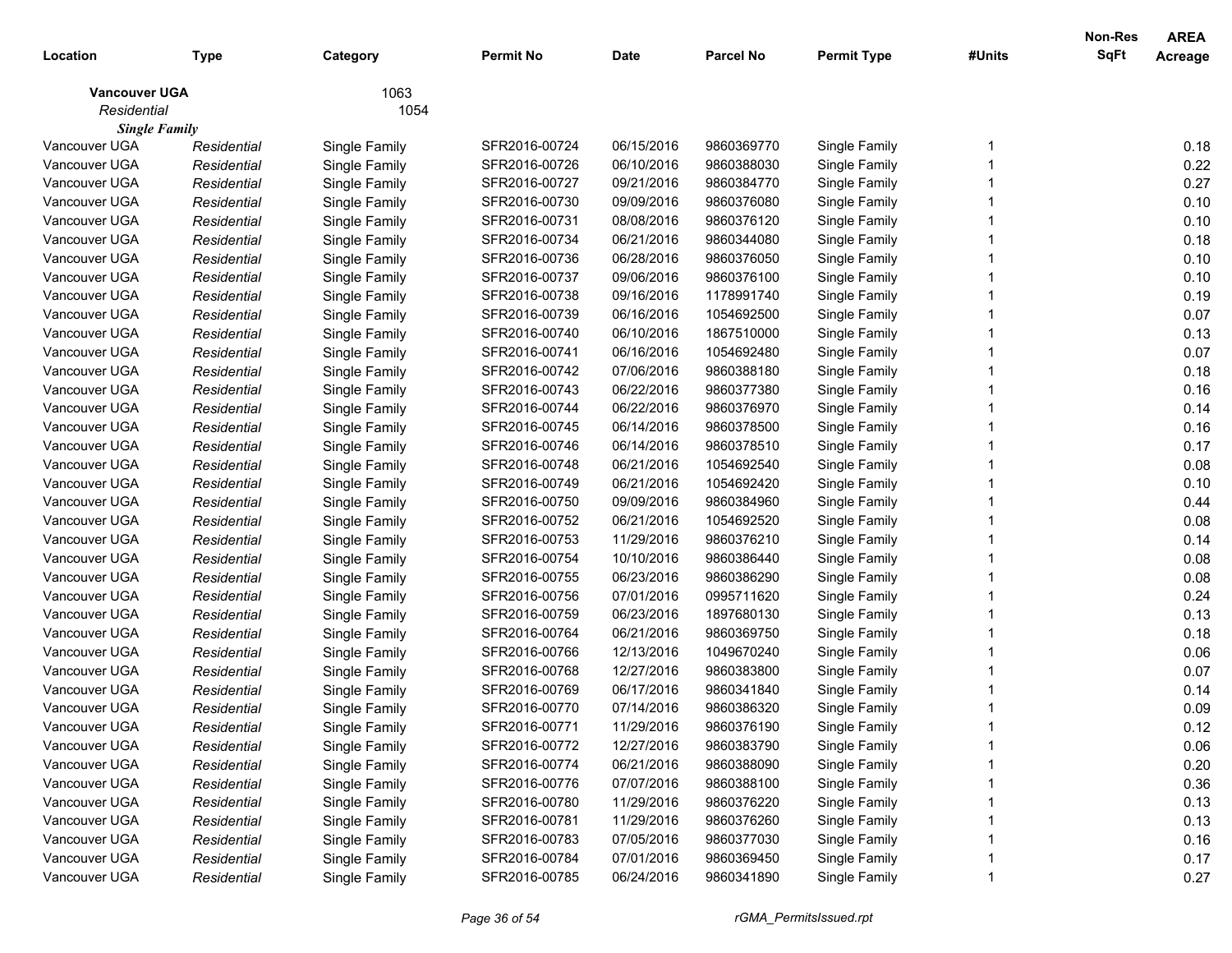|                      |             |               |               |             |                  |                    |        | Non-Res     | <b>AREA</b> |
|----------------------|-------------|---------------|---------------|-------------|------------------|--------------------|--------|-------------|-------------|
| Location             | Type        | Category      | Permit No     | <b>Date</b> | <b>Parcel No</b> | <b>Permit Type</b> | #Units | <b>SqFt</b> | Acreage     |
| <b>Vancouver UGA</b> |             | 1063          |               |             |                  |                    |        |             |             |
| Residential          |             | 1054          |               |             |                  |                    |        |             |             |
| <b>Single Family</b> |             |               |               |             |                  |                    |        |             |             |
| Vancouver UGA        | Residential | Single Family | SFR2016-00799 | 06/24/2016  | 9860385630       | Single Family      |        |             | 0.20        |
| Vancouver UGA        | Residential | Single Family | SFR2016-00800 | 08/01/2016  | 9860385610       | Single Family      |        |             | 0.20        |
| Vancouver UGA        | Residential | Single Family | SFR2016-00802 | 06/24/2016  | 9860385430       | Single Family      |        |             | 0.19        |
| Vancouver UGA        | Residential | Single Family | SFR2016-00803 | 11/28/2016  | 9860376180       | Single Family      |        |             | 0.12        |
| Vancouver UGA        | Residential | Single Family | SFR2016-00804 | 11/28/2016  | 9860376160       | Single Family      |        |             | 0.12        |
| Vancouver UGA        | Residential | Single Family | SFR2016-00806 | 08/18/2016  | 9860357780       | Single Family      |        |             | 0.13        |
| Vancouver UGA        | Residential | Single Family | SFR2016-00807 | 07/07/2016  | 9860388190       | Single Family      |        |             | 0.18        |
| Vancouver UGA        | Residential | Single Family | SFR2016-00810 | 06/24/2016  | 1882160000       | Single Family      |        |             | 0.19        |
| Vancouver UGA        | Residential | Single Family | SFR2016-00824 | 07/01/2016  | 9860347390       | Single Family      |        |             | 0.18        |
| Vancouver UGA        | Residential | Single Family | SFR2016-00826 | 07/01/2016  | 9860370830       | Single Family      |        |             | 0.21        |
| Vancouver UGA        | Residential | Single Family | SFR2016-00829 | 06/30/2016  | 9860388020       | Single Family      |        |             | 0.21        |
| Vancouver UGA        | Residential | Single Family | SFR2016-00837 | 07/05/2016  | 9860377790       | Single Family      |        |             | 0.07        |
| Vancouver UGA        | Residential | Single Family | SFR2016-00839 | 11/29/2016  | 9860376240       | Single Family      |        |             | 0.13        |
| Vancouver UGA        | Residential | Single Family | SFR2016-00859 | 11/30/2016  | 9860376170       | Single Family      |        |             | 0.12        |
| Vancouver UGA        | Residential | Single Family | SFR2016-00861 | 11/28/2016  | 9860376150       | Single Family      |        |             | 0.12        |
| Vancouver UGA        | Residential | Single Family | SFR2016-00864 | 07/06/2016  | 9860390250       | Single Family      |        |             | 0.12        |
| Vancouver UGA        | Residential | Single Family | SFR2016-00865 | 09/16/2016  | 9860338200       | Single Family      |        |             | 0.16        |
| Vancouver UGA        | Residential | Single Family | SFR2016-00866 | 07/06/2016  | 9860390070       | Single Family      |        |             | 0.12        |
| Vancouver UGA        | Residential | Single Family | SFR2016-00870 | 07/01/2016  | 9860384650       | Single Family      |        |             | 0.14        |
| Vancouver UGA        | Residential | Single Family | SFR2016-00871 | 07/12/2016  | 9860358130       | Single Family      |        |             | 0.14        |
| Vancouver UGA        | Residential | Single Family | SFR2016-00886 | 06/29/2016  | 9860390080       | Single Family      |        |             | 0.15        |
| Vancouver UGA        | Residential | Single Family | SFR2016-00887 | 08/15/2016  | 1861930440       | Single Family      |        |             | 0.21        |
| Vancouver UGA        | Residential | Single Family | SFR2016-00890 | 11/30/2016  | 9860376230       | Single Family      |        |             | 0.13        |
| Vancouver UGA        | Residential | Single Family | SFR2016-00893 | 07/26/2016  | 9860283520       | Single Family      |        |             | 0.11        |
| Vancouver UGA        | Residential | Single Family | SFR2016-00896 | 08/19/2016  | 9860329170       | Single Family      |        |             | 0.25        |
| Vancouver UGA        | Residential | Single Family | SFR2016-00911 | 07/01/2016  | 9860378490       | Single Family      |        |             | 0.17        |
| Vancouver UGA        | Residential | Single Family | SFR2016-00912 | 07/22/2016  | 9860377960       | Single Family      |        |             | 0.07        |
| Vancouver UGA        | Residential | Single Family | SFR2016-00913 | 07/18/2016  | 9860385760       | Single Family      |        |             | 0.22        |
| Vancouver UGA        | Residential | Single Family | SFR2016-00922 | 07/06/2016  | 9860349300       | Single Family      |        |             | 0.11        |
| Vancouver UGA        | Residential | Single Family | SFR2016-00923 | 07/07/2016  | 9860390130       | Single Family      |        |             | 0.12        |
| Vancouver UGA        | Residential | Single Family | SFR2016-00926 | 07/12/2016  | 9860347470       | Single Family      |        |             | 0.18        |
| Vancouver UGA        | Residential | Single Family | SFR2016-00927 | 07/12/2016  | 9860370960       | Single Family      |        |             | 0.20        |
| Vancouver UGA        | Residential | Single Family | SFR2016-00928 | 07/07/2016  | 9860381560       | Single Family      |        |             | 0.11        |
| Vancouver UGA        | Residential | Single Family | SFR2016-00929 | 07/07/2016  | 9860390050       | Single Family      |        |             | 0.12        |
| Vancouver UGA        | Residential | Single Family | SFR2016-00934 | 11/30/2016  | 9860376200       | Single Family      |        |             | 0.14        |
| Vancouver UGA        | Residential | Single Family | SFR2016-00937 | 11/28/2016  | 9860376140       | Single Family      |        |             | 0.13        |
| Vancouver UGA        | Residential | Single Family | SFR2016-00946 | 07/18/2016  | 9860369840       | Single Family      |        |             | 0.18        |
| Vancouver UGA        | Residential | Single Family | SFR2016-00947 | 07/18/2016  | 9860385620       | Single Family      |        |             | 0.20        |
| Vancouver UGA        | Residential | Single Family | SFR2016-00950 | 08/18/2016  | 9860378630       | Single Family      |        |             | 0.15        |
| Vancouver UGA        | Residential | Single Family | SFR2016-00951 | 07/18/2016  | 9860385580       | Single Family      |        |             | 0.19        |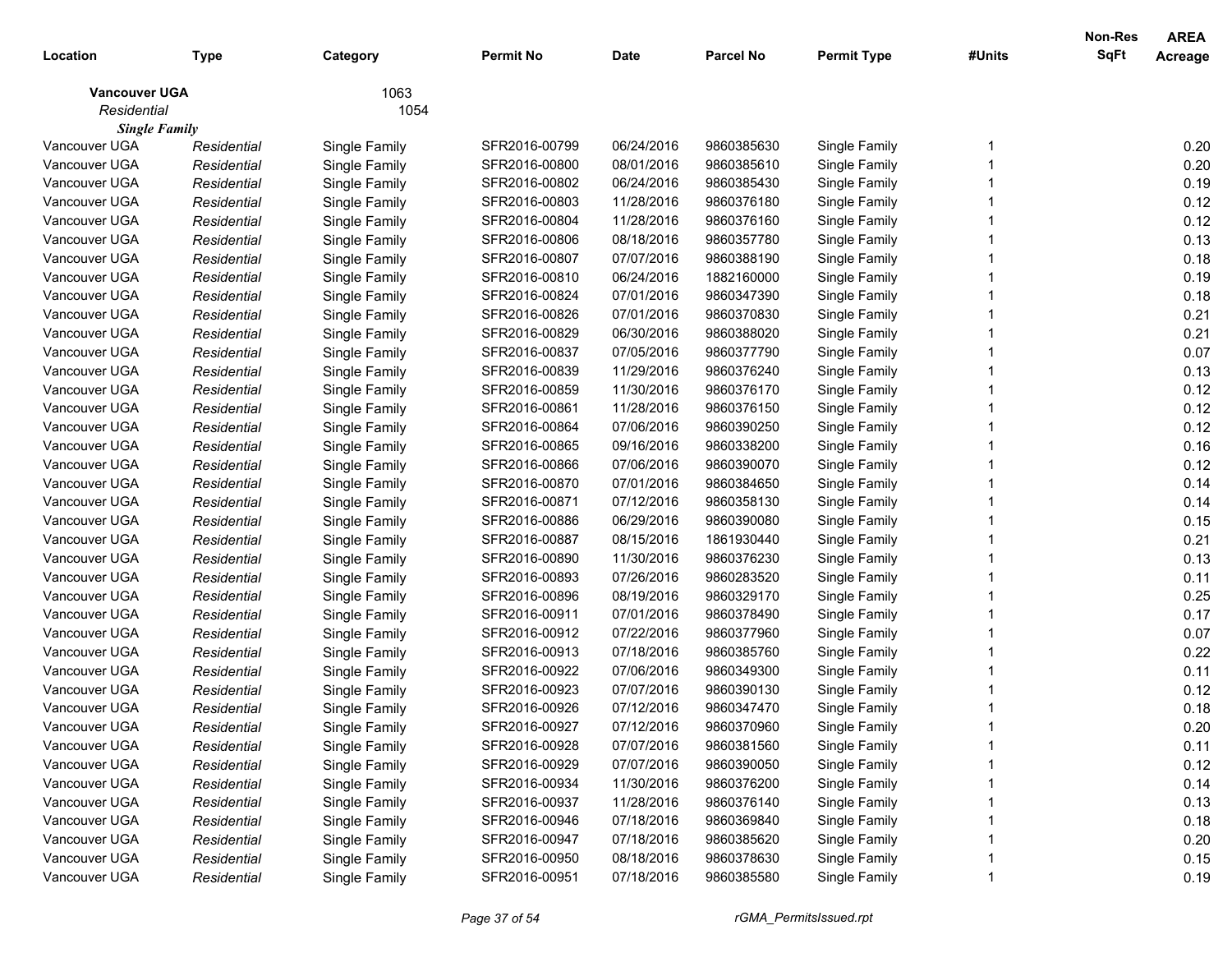| 1063<br><b>Vancouver UGA</b><br>Residential<br>1054<br><b>Single Family</b><br>Vancouver UGA<br>SFR2016-00953<br>09/01/2016<br>0.19<br>Single Family<br>1889440160<br>Single Family<br>Residential<br>08/03/2016<br>0.07<br>Vancouver UGA<br>Residential<br>Single Family<br>SFR2016-00954<br>9860377880<br>Single Family<br>Vancouver UGA<br>SFR2016-00955<br>07/18/2016<br>9860369460<br>Single Family<br>0.18<br>Residential<br>Single Family<br>0.16<br>Vancouver UGA<br>Residential<br>Single Family<br>SFR2016-00958<br>08/29/2016<br>9860384470<br>Single Family<br>0.18<br>Vancouver UGA<br>Residential<br>Single Family<br>SFR2016-00959<br>07/18/2016<br>9860369470<br>Single Family<br>0.11<br>Vancouver UGA<br>Residential<br>Single Family<br>SFR2016-00960<br>07/21/2016<br>9860349310<br>Single Family<br>0.18<br>Vancouver UGA<br>Residential<br>Single Family<br>SFR2016-00961<br>07/15/2016<br>9860388080<br>Single Family<br>0.12<br>Vancouver UGA<br>Residential<br>Single Family<br>SFR2016-00962<br>07/15/2016<br>9860390030<br>Single Family<br>0.17<br>Vancouver UGA<br>Residential<br>Single Family<br>SFR2016-00968<br>07/12/2016<br>1897680140<br>Single Family<br>Vancouver UGA<br>0.07<br>SFR2016-00970<br>07/22/2016<br>9860377970<br>Single Family<br>Residential<br>Single Family<br>Vancouver UGA<br>SFR2016-00971<br>11/30/2016<br>9860376270<br>Single Family<br>0.14<br>Residential<br>Single Family<br>0.13<br>Vancouver UGA<br>Residential<br>Single Family<br>SFR2016-00972<br>07/11/2016<br>9860381570<br>Single Family<br>0.15<br>Vancouver UGA<br>Residential<br>Single Family<br>SFR2016-00973<br>07/15/2016<br>9860388070<br>Single Family<br>0.15<br>Vancouver UGA<br>Residential<br>Single Family<br>SFR2016-00974<br>07/26/2016<br>9860388060<br>Single Family<br>Vancouver UGA<br>0.17<br>Residential<br>Single Family<br>SFR2016-00975<br>07/15/2016<br>9860359280<br>Single Family<br>0.13<br>Vancouver UGA<br>Residential<br>Single Family<br>SFR2016-00976<br>08/03/2016<br>9860377080<br>Single Family<br>0.20<br>Vancouver UGA<br>Residential<br>Single Family<br>SFR2016-00977<br>08/11/2016<br>9860377180<br>Single Family<br>Vancouver UGA<br>SFR2016-00978<br>08/19/2016<br>0995350440<br>Single Family<br>0.13<br>Residential<br>Single Family<br>0.19<br>Vancouver UGA<br>Residential<br>Single Family<br>SFR2016-00979<br>07/26/2016<br>9860388050<br>Single Family<br>Vancouver UGA<br>0.11<br>Residential<br>Single Family<br>SFR2016-00980<br>07/15/2016<br>9860390140<br>Single Family<br>0.18<br>Vancouver UGA<br>Residential<br>Single Family<br>SFR2016-00981<br>09/06/2016<br>9860336300<br>Single Family<br>0.26<br>Vancouver UGA<br>Residential<br>Single Family<br>SFR2016-00982<br>08/18/2016<br>9860368870<br>Single Family<br>0.26<br>Vancouver UGA<br>Residential<br>Single Family<br>SFR2016-00983<br>09/20/2016<br>9860388360<br>Single Family<br>0.43<br>Vancouver UGA<br>Residential<br>Single Family<br>SFR2016-00984<br>09/20/2016<br>9860388370<br>Single Family<br>0.18<br>Vancouver UGA<br>SFR2016-00985<br>07/26/2016<br>9860385480<br>Single Family<br>Residential<br>Single Family<br>0.19<br>Vancouver UGA<br>SFR2016-00986<br>07/26/2016<br>9860369710<br>Single Family<br>Residential<br>Single Family<br>0.19<br>Vancouver UGA<br>08/01/2016<br>Residential<br>Single Family<br>SFR2016-00988<br>9860385440<br>Single Family<br>Vancouver UGA<br>07/26/2016<br>0.17<br>Residential<br>Single Family<br>SFR2016-00989<br>9860369610<br>Single Family<br>0.19<br>07/15/2016<br>Vancouver UGA<br>Residential<br>Single Family<br>SFR2016-00990<br>9860378620<br>Single Family<br>07/21/2016<br>0.41<br>Vancouver UGA<br>Residential<br>Single Family<br>SFR2016-00991<br>9860384900<br>Single Family<br>0.24<br>Vancouver UGA<br>Single Family<br>SFR2016-00992<br>07/20/2016<br>9860371110<br>Single Family<br>Residential<br>Vancouver UGA<br>Single Family<br>Residential<br>SFR2016-00993<br>07/28/2016<br>9860390150<br>0.12<br>Single Family<br>07/28/2016<br>Single Family<br>0.12<br>Vancouver UGA<br>SFR2016-00995<br>9860390040<br>Residential<br>Single Family<br>0.19<br>Vancouver UGA<br>Single Family<br>08/01/2016<br>Single Family<br>Residential<br>SFR2016-00996<br>9860385640<br>0.20<br>Vancouver UGA<br>Single Family<br>08/01/2016<br>Single Family<br>Residential<br>SFR2016-00997<br>9860385380<br>0.15<br>Vancouver UGA<br>Single Family<br>09/14/2016<br>Single Family<br>Residential<br>SFR2016-00999<br>9860357750<br>Vancouver UGA<br>Single Family<br>07/26/2016<br>Single Family<br>0.11<br>Residential<br>SFR2016-01000<br>9860390160<br>0.22<br>Vancouver UGA<br>Single Family<br>08/19/2016<br>Single Family<br>Residential<br>SFR2016-01001<br>9860388380<br>Vancouver UGA<br>Single Family<br>07/20/2016<br>Single Family<br>0.11<br>Residential<br>SFR2016-01003<br>9860370420 | Location      | <b>Type</b> | Category      | <b>Permit No</b> | <b>Date</b> | <b>Parcel No</b> | <b>Permit Type</b> | #Units | Non-Res<br>SqFt | <b>AREA</b><br>Acreage |
|--------------------------------------------------------------------------------------------------------------------------------------------------------------------------------------------------------------------------------------------------------------------------------------------------------------------------------------------------------------------------------------------------------------------------------------------------------------------------------------------------------------------------------------------------------------------------------------------------------------------------------------------------------------------------------------------------------------------------------------------------------------------------------------------------------------------------------------------------------------------------------------------------------------------------------------------------------------------------------------------------------------------------------------------------------------------------------------------------------------------------------------------------------------------------------------------------------------------------------------------------------------------------------------------------------------------------------------------------------------------------------------------------------------------------------------------------------------------------------------------------------------------------------------------------------------------------------------------------------------------------------------------------------------------------------------------------------------------------------------------------------------------------------------------------------------------------------------------------------------------------------------------------------------------------------------------------------------------------------------------------------------------------------------------------------------------------------------------------------------------------------------------------------------------------------------------------------------------------------------------------------------------------------------------------------------------------------------------------------------------------------------------------------------------------------------------------------------------------------------------------------------------------------------------------------------------------------------------------------------------------------------------------------------------------------------------------------------------------------------------------------------------------------------------------------------------------------------------------------------------------------------------------------------------------------------------------------------------------------------------------------------------------------------------------------------------------------------------------------------------------------------------------------------------------------------------------------------------------------------------------------------------------------------------------------------------------------------------------------------------------------------------------------------------------------------------------------------------------------------------------------------------------------------------------------------------------------------------------------------------------------------------------------------------------------------------------------------------------------------------------------------------------------------------------------------------------------------------------------------------------------------------------------------------------------------------------------------------------------------------------------------------------------------------------------------------------------------------------------------------------------------------------------------------------------------------------------------------------------------------------------------------------------------------------------------------------------------------------------------------------------------------------------------------------------------------------------------------------------------------------------------------------------------------------------------------------------------------------------------------------------------------------------------------------------------------------------------------------------------------------------------------------------------------------------------------------------------------------------------------------------------------------------------|---------------|-------------|---------------|------------------|-------------|------------------|--------------------|--------|-----------------|------------------------|
|                                                                                                                                                                                                                                                                                                                                                                                                                                                                                                                                                                                                                                                                                                                                                                                                                                                                                                                                                                                                                                                                                                                                                                                                                                                                                                                                                                                                                                                                                                                                                                                                                                                                                                                                                                                                                                                                                                                                                                                                                                                                                                                                                                                                                                                                                                                                                                                                                                                                                                                                                                                                                                                                                                                                                                                                                                                                                                                                                                                                                                                                                                                                                                                                                                                                                                                                                                                                                                                                                                                                                                                                                                                                                                                                                                                                                                                                                                                                                                                                                                                                                                                                                                                                                                                                                                                                                                                                                                                                                                                                                                                                                                                                                                                                                                                                                                                                                                              |               |             |               |                  |             |                  |                    |        |                 |                        |
|                                                                                                                                                                                                                                                                                                                                                                                                                                                                                                                                                                                                                                                                                                                                                                                                                                                                                                                                                                                                                                                                                                                                                                                                                                                                                                                                                                                                                                                                                                                                                                                                                                                                                                                                                                                                                                                                                                                                                                                                                                                                                                                                                                                                                                                                                                                                                                                                                                                                                                                                                                                                                                                                                                                                                                                                                                                                                                                                                                                                                                                                                                                                                                                                                                                                                                                                                                                                                                                                                                                                                                                                                                                                                                                                                                                                                                                                                                                                                                                                                                                                                                                                                                                                                                                                                                                                                                                                                                                                                                                                                                                                                                                                                                                                                                                                                                                                                                              |               |             |               |                  |             |                  |                    |        |                 |                        |
|                                                                                                                                                                                                                                                                                                                                                                                                                                                                                                                                                                                                                                                                                                                                                                                                                                                                                                                                                                                                                                                                                                                                                                                                                                                                                                                                                                                                                                                                                                                                                                                                                                                                                                                                                                                                                                                                                                                                                                                                                                                                                                                                                                                                                                                                                                                                                                                                                                                                                                                                                                                                                                                                                                                                                                                                                                                                                                                                                                                                                                                                                                                                                                                                                                                                                                                                                                                                                                                                                                                                                                                                                                                                                                                                                                                                                                                                                                                                                                                                                                                                                                                                                                                                                                                                                                                                                                                                                                                                                                                                                                                                                                                                                                                                                                                                                                                                                                              |               |             |               |                  |             |                  |                    |        |                 |                        |
|                                                                                                                                                                                                                                                                                                                                                                                                                                                                                                                                                                                                                                                                                                                                                                                                                                                                                                                                                                                                                                                                                                                                                                                                                                                                                                                                                                                                                                                                                                                                                                                                                                                                                                                                                                                                                                                                                                                                                                                                                                                                                                                                                                                                                                                                                                                                                                                                                                                                                                                                                                                                                                                                                                                                                                                                                                                                                                                                                                                                                                                                                                                                                                                                                                                                                                                                                                                                                                                                                                                                                                                                                                                                                                                                                                                                                                                                                                                                                                                                                                                                                                                                                                                                                                                                                                                                                                                                                                                                                                                                                                                                                                                                                                                                                                                                                                                                                                              |               |             |               |                  |             |                  |                    |        |                 |                        |
|                                                                                                                                                                                                                                                                                                                                                                                                                                                                                                                                                                                                                                                                                                                                                                                                                                                                                                                                                                                                                                                                                                                                                                                                                                                                                                                                                                                                                                                                                                                                                                                                                                                                                                                                                                                                                                                                                                                                                                                                                                                                                                                                                                                                                                                                                                                                                                                                                                                                                                                                                                                                                                                                                                                                                                                                                                                                                                                                                                                                                                                                                                                                                                                                                                                                                                                                                                                                                                                                                                                                                                                                                                                                                                                                                                                                                                                                                                                                                                                                                                                                                                                                                                                                                                                                                                                                                                                                                                                                                                                                                                                                                                                                                                                                                                                                                                                                                                              |               |             |               |                  |             |                  |                    |        |                 |                        |
|                                                                                                                                                                                                                                                                                                                                                                                                                                                                                                                                                                                                                                                                                                                                                                                                                                                                                                                                                                                                                                                                                                                                                                                                                                                                                                                                                                                                                                                                                                                                                                                                                                                                                                                                                                                                                                                                                                                                                                                                                                                                                                                                                                                                                                                                                                                                                                                                                                                                                                                                                                                                                                                                                                                                                                                                                                                                                                                                                                                                                                                                                                                                                                                                                                                                                                                                                                                                                                                                                                                                                                                                                                                                                                                                                                                                                                                                                                                                                                                                                                                                                                                                                                                                                                                                                                                                                                                                                                                                                                                                                                                                                                                                                                                                                                                                                                                                                                              |               |             |               |                  |             |                  |                    |        |                 |                        |
|                                                                                                                                                                                                                                                                                                                                                                                                                                                                                                                                                                                                                                                                                                                                                                                                                                                                                                                                                                                                                                                                                                                                                                                                                                                                                                                                                                                                                                                                                                                                                                                                                                                                                                                                                                                                                                                                                                                                                                                                                                                                                                                                                                                                                                                                                                                                                                                                                                                                                                                                                                                                                                                                                                                                                                                                                                                                                                                                                                                                                                                                                                                                                                                                                                                                                                                                                                                                                                                                                                                                                                                                                                                                                                                                                                                                                                                                                                                                                                                                                                                                                                                                                                                                                                                                                                                                                                                                                                                                                                                                                                                                                                                                                                                                                                                                                                                                                                              |               |             |               |                  |             |                  |                    |        |                 |                        |
|                                                                                                                                                                                                                                                                                                                                                                                                                                                                                                                                                                                                                                                                                                                                                                                                                                                                                                                                                                                                                                                                                                                                                                                                                                                                                                                                                                                                                                                                                                                                                                                                                                                                                                                                                                                                                                                                                                                                                                                                                                                                                                                                                                                                                                                                                                                                                                                                                                                                                                                                                                                                                                                                                                                                                                                                                                                                                                                                                                                                                                                                                                                                                                                                                                                                                                                                                                                                                                                                                                                                                                                                                                                                                                                                                                                                                                                                                                                                                                                                                                                                                                                                                                                                                                                                                                                                                                                                                                                                                                                                                                                                                                                                                                                                                                                                                                                                                                              |               |             |               |                  |             |                  |                    |        |                 |                        |
|                                                                                                                                                                                                                                                                                                                                                                                                                                                                                                                                                                                                                                                                                                                                                                                                                                                                                                                                                                                                                                                                                                                                                                                                                                                                                                                                                                                                                                                                                                                                                                                                                                                                                                                                                                                                                                                                                                                                                                                                                                                                                                                                                                                                                                                                                                                                                                                                                                                                                                                                                                                                                                                                                                                                                                                                                                                                                                                                                                                                                                                                                                                                                                                                                                                                                                                                                                                                                                                                                                                                                                                                                                                                                                                                                                                                                                                                                                                                                                                                                                                                                                                                                                                                                                                                                                                                                                                                                                                                                                                                                                                                                                                                                                                                                                                                                                                                                                              |               |             |               |                  |             |                  |                    |        |                 |                        |
|                                                                                                                                                                                                                                                                                                                                                                                                                                                                                                                                                                                                                                                                                                                                                                                                                                                                                                                                                                                                                                                                                                                                                                                                                                                                                                                                                                                                                                                                                                                                                                                                                                                                                                                                                                                                                                                                                                                                                                                                                                                                                                                                                                                                                                                                                                                                                                                                                                                                                                                                                                                                                                                                                                                                                                                                                                                                                                                                                                                                                                                                                                                                                                                                                                                                                                                                                                                                                                                                                                                                                                                                                                                                                                                                                                                                                                                                                                                                                                                                                                                                                                                                                                                                                                                                                                                                                                                                                                                                                                                                                                                                                                                                                                                                                                                                                                                                                                              |               |             |               |                  |             |                  |                    |        |                 |                        |
|                                                                                                                                                                                                                                                                                                                                                                                                                                                                                                                                                                                                                                                                                                                                                                                                                                                                                                                                                                                                                                                                                                                                                                                                                                                                                                                                                                                                                                                                                                                                                                                                                                                                                                                                                                                                                                                                                                                                                                                                                                                                                                                                                                                                                                                                                                                                                                                                                                                                                                                                                                                                                                                                                                                                                                                                                                                                                                                                                                                                                                                                                                                                                                                                                                                                                                                                                                                                                                                                                                                                                                                                                                                                                                                                                                                                                                                                                                                                                                                                                                                                                                                                                                                                                                                                                                                                                                                                                                                                                                                                                                                                                                                                                                                                                                                                                                                                                                              |               |             |               |                  |             |                  |                    |        |                 |                        |
|                                                                                                                                                                                                                                                                                                                                                                                                                                                                                                                                                                                                                                                                                                                                                                                                                                                                                                                                                                                                                                                                                                                                                                                                                                                                                                                                                                                                                                                                                                                                                                                                                                                                                                                                                                                                                                                                                                                                                                                                                                                                                                                                                                                                                                                                                                                                                                                                                                                                                                                                                                                                                                                                                                                                                                                                                                                                                                                                                                                                                                                                                                                                                                                                                                                                                                                                                                                                                                                                                                                                                                                                                                                                                                                                                                                                                                                                                                                                                                                                                                                                                                                                                                                                                                                                                                                                                                                                                                                                                                                                                                                                                                                                                                                                                                                                                                                                                                              |               |             |               |                  |             |                  |                    |        |                 |                        |
|                                                                                                                                                                                                                                                                                                                                                                                                                                                                                                                                                                                                                                                                                                                                                                                                                                                                                                                                                                                                                                                                                                                                                                                                                                                                                                                                                                                                                                                                                                                                                                                                                                                                                                                                                                                                                                                                                                                                                                                                                                                                                                                                                                                                                                                                                                                                                                                                                                                                                                                                                                                                                                                                                                                                                                                                                                                                                                                                                                                                                                                                                                                                                                                                                                                                                                                                                                                                                                                                                                                                                                                                                                                                                                                                                                                                                                                                                                                                                                                                                                                                                                                                                                                                                                                                                                                                                                                                                                                                                                                                                                                                                                                                                                                                                                                                                                                                                                              |               |             |               |                  |             |                  |                    |        |                 |                        |
|                                                                                                                                                                                                                                                                                                                                                                                                                                                                                                                                                                                                                                                                                                                                                                                                                                                                                                                                                                                                                                                                                                                                                                                                                                                                                                                                                                                                                                                                                                                                                                                                                                                                                                                                                                                                                                                                                                                                                                                                                                                                                                                                                                                                                                                                                                                                                                                                                                                                                                                                                                                                                                                                                                                                                                                                                                                                                                                                                                                                                                                                                                                                                                                                                                                                                                                                                                                                                                                                                                                                                                                                                                                                                                                                                                                                                                                                                                                                                                                                                                                                                                                                                                                                                                                                                                                                                                                                                                                                                                                                                                                                                                                                                                                                                                                                                                                                                                              |               |             |               |                  |             |                  |                    |        |                 |                        |
|                                                                                                                                                                                                                                                                                                                                                                                                                                                                                                                                                                                                                                                                                                                                                                                                                                                                                                                                                                                                                                                                                                                                                                                                                                                                                                                                                                                                                                                                                                                                                                                                                                                                                                                                                                                                                                                                                                                                                                                                                                                                                                                                                                                                                                                                                                                                                                                                                                                                                                                                                                                                                                                                                                                                                                                                                                                                                                                                                                                                                                                                                                                                                                                                                                                                                                                                                                                                                                                                                                                                                                                                                                                                                                                                                                                                                                                                                                                                                                                                                                                                                                                                                                                                                                                                                                                                                                                                                                                                                                                                                                                                                                                                                                                                                                                                                                                                                                              |               |             |               |                  |             |                  |                    |        |                 |                        |
|                                                                                                                                                                                                                                                                                                                                                                                                                                                                                                                                                                                                                                                                                                                                                                                                                                                                                                                                                                                                                                                                                                                                                                                                                                                                                                                                                                                                                                                                                                                                                                                                                                                                                                                                                                                                                                                                                                                                                                                                                                                                                                                                                                                                                                                                                                                                                                                                                                                                                                                                                                                                                                                                                                                                                                                                                                                                                                                                                                                                                                                                                                                                                                                                                                                                                                                                                                                                                                                                                                                                                                                                                                                                                                                                                                                                                                                                                                                                                                                                                                                                                                                                                                                                                                                                                                                                                                                                                                                                                                                                                                                                                                                                                                                                                                                                                                                                                                              |               |             |               |                  |             |                  |                    |        |                 |                        |
|                                                                                                                                                                                                                                                                                                                                                                                                                                                                                                                                                                                                                                                                                                                                                                                                                                                                                                                                                                                                                                                                                                                                                                                                                                                                                                                                                                                                                                                                                                                                                                                                                                                                                                                                                                                                                                                                                                                                                                                                                                                                                                                                                                                                                                                                                                                                                                                                                                                                                                                                                                                                                                                                                                                                                                                                                                                                                                                                                                                                                                                                                                                                                                                                                                                                                                                                                                                                                                                                                                                                                                                                                                                                                                                                                                                                                                                                                                                                                                                                                                                                                                                                                                                                                                                                                                                                                                                                                                                                                                                                                                                                                                                                                                                                                                                                                                                                                                              |               |             |               |                  |             |                  |                    |        |                 |                        |
|                                                                                                                                                                                                                                                                                                                                                                                                                                                                                                                                                                                                                                                                                                                                                                                                                                                                                                                                                                                                                                                                                                                                                                                                                                                                                                                                                                                                                                                                                                                                                                                                                                                                                                                                                                                                                                                                                                                                                                                                                                                                                                                                                                                                                                                                                                                                                                                                                                                                                                                                                                                                                                                                                                                                                                                                                                                                                                                                                                                                                                                                                                                                                                                                                                                                                                                                                                                                                                                                                                                                                                                                                                                                                                                                                                                                                                                                                                                                                                                                                                                                                                                                                                                                                                                                                                                                                                                                                                                                                                                                                                                                                                                                                                                                                                                                                                                                                                              |               |             |               |                  |             |                  |                    |        |                 |                        |
|                                                                                                                                                                                                                                                                                                                                                                                                                                                                                                                                                                                                                                                                                                                                                                                                                                                                                                                                                                                                                                                                                                                                                                                                                                                                                                                                                                                                                                                                                                                                                                                                                                                                                                                                                                                                                                                                                                                                                                                                                                                                                                                                                                                                                                                                                                                                                                                                                                                                                                                                                                                                                                                                                                                                                                                                                                                                                                                                                                                                                                                                                                                                                                                                                                                                                                                                                                                                                                                                                                                                                                                                                                                                                                                                                                                                                                                                                                                                                                                                                                                                                                                                                                                                                                                                                                                                                                                                                                                                                                                                                                                                                                                                                                                                                                                                                                                                                                              |               |             |               |                  |             |                  |                    |        |                 |                        |
|                                                                                                                                                                                                                                                                                                                                                                                                                                                                                                                                                                                                                                                                                                                                                                                                                                                                                                                                                                                                                                                                                                                                                                                                                                                                                                                                                                                                                                                                                                                                                                                                                                                                                                                                                                                                                                                                                                                                                                                                                                                                                                                                                                                                                                                                                                                                                                                                                                                                                                                                                                                                                                                                                                                                                                                                                                                                                                                                                                                                                                                                                                                                                                                                                                                                                                                                                                                                                                                                                                                                                                                                                                                                                                                                                                                                                                                                                                                                                                                                                                                                                                                                                                                                                                                                                                                                                                                                                                                                                                                                                                                                                                                                                                                                                                                                                                                                                                              |               |             |               |                  |             |                  |                    |        |                 |                        |
|                                                                                                                                                                                                                                                                                                                                                                                                                                                                                                                                                                                                                                                                                                                                                                                                                                                                                                                                                                                                                                                                                                                                                                                                                                                                                                                                                                                                                                                                                                                                                                                                                                                                                                                                                                                                                                                                                                                                                                                                                                                                                                                                                                                                                                                                                                                                                                                                                                                                                                                                                                                                                                                                                                                                                                                                                                                                                                                                                                                                                                                                                                                                                                                                                                                                                                                                                                                                                                                                                                                                                                                                                                                                                                                                                                                                                                                                                                                                                                                                                                                                                                                                                                                                                                                                                                                                                                                                                                                                                                                                                                                                                                                                                                                                                                                                                                                                                                              |               |             |               |                  |             |                  |                    |        |                 |                        |
|                                                                                                                                                                                                                                                                                                                                                                                                                                                                                                                                                                                                                                                                                                                                                                                                                                                                                                                                                                                                                                                                                                                                                                                                                                                                                                                                                                                                                                                                                                                                                                                                                                                                                                                                                                                                                                                                                                                                                                                                                                                                                                                                                                                                                                                                                                                                                                                                                                                                                                                                                                                                                                                                                                                                                                                                                                                                                                                                                                                                                                                                                                                                                                                                                                                                                                                                                                                                                                                                                                                                                                                                                                                                                                                                                                                                                                                                                                                                                                                                                                                                                                                                                                                                                                                                                                                                                                                                                                                                                                                                                                                                                                                                                                                                                                                                                                                                                                              |               |             |               |                  |             |                  |                    |        |                 |                        |
|                                                                                                                                                                                                                                                                                                                                                                                                                                                                                                                                                                                                                                                                                                                                                                                                                                                                                                                                                                                                                                                                                                                                                                                                                                                                                                                                                                                                                                                                                                                                                                                                                                                                                                                                                                                                                                                                                                                                                                                                                                                                                                                                                                                                                                                                                                                                                                                                                                                                                                                                                                                                                                                                                                                                                                                                                                                                                                                                                                                                                                                                                                                                                                                                                                                                                                                                                                                                                                                                                                                                                                                                                                                                                                                                                                                                                                                                                                                                                                                                                                                                                                                                                                                                                                                                                                                                                                                                                                                                                                                                                                                                                                                                                                                                                                                                                                                                                                              |               |             |               |                  |             |                  |                    |        |                 |                        |
|                                                                                                                                                                                                                                                                                                                                                                                                                                                                                                                                                                                                                                                                                                                                                                                                                                                                                                                                                                                                                                                                                                                                                                                                                                                                                                                                                                                                                                                                                                                                                                                                                                                                                                                                                                                                                                                                                                                                                                                                                                                                                                                                                                                                                                                                                                                                                                                                                                                                                                                                                                                                                                                                                                                                                                                                                                                                                                                                                                                                                                                                                                                                                                                                                                                                                                                                                                                                                                                                                                                                                                                                                                                                                                                                                                                                                                                                                                                                                                                                                                                                                                                                                                                                                                                                                                                                                                                                                                                                                                                                                                                                                                                                                                                                                                                                                                                                                                              |               |             |               |                  |             |                  |                    |        |                 |                        |
|                                                                                                                                                                                                                                                                                                                                                                                                                                                                                                                                                                                                                                                                                                                                                                                                                                                                                                                                                                                                                                                                                                                                                                                                                                                                                                                                                                                                                                                                                                                                                                                                                                                                                                                                                                                                                                                                                                                                                                                                                                                                                                                                                                                                                                                                                                                                                                                                                                                                                                                                                                                                                                                                                                                                                                                                                                                                                                                                                                                                                                                                                                                                                                                                                                                                                                                                                                                                                                                                                                                                                                                                                                                                                                                                                                                                                                                                                                                                                                                                                                                                                                                                                                                                                                                                                                                                                                                                                                                                                                                                                                                                                                                                                                                                                                                                                                                                                                              |               |             |               |                  |             |                  |                    |        |                 |                        |
|                                                                                                                                                                                                                                                                                                                                                                                                                                                                                                                                                                                                                                                                                                                                                                                                                                                                                                                                                                                                                                                                                                                                                                                                                                                                                                                                                                                                                                                                                                                                                                                                                                                                                                                                                                                                                                                                                                                                                                                                                                                                                                                                                                                                                                                                                                                                                                                                                                                                                                                                                                                                                                                                                                                                                                                                                                                                                                                                                                                                                                                                                                                                                                                                                                                                                                                                                                                                                                                                                                                                                                                                                                                                                                                                                                                                                                                                                                                                                                                                                                                                                                                                                                                                                                                                                                                                                                                                                                                                                                                                                                                                                                                                                                                                                                                                                                                                                                              |               |             |               |                  |             |                  |                    |        |                 |                        |
|                                                                                                                                                                                                                                                                                                                                                                                                                                                                                                                                                                                                                                                                                                                                                                                                                                                                                                                                                                                                                                                                                                                                                                                                                                                                                                                                                                                                                                                                                                                                                                                                                                                                                                                                                                                                                                                                                                                                                                                                                                                                                                                                                                                                                                                                                                                                                                                                                                                                                                                                                                                                                                                                                                                                                                                                                                                                                                                                                                                                                                                                                                                                                                                                                                                                                                                                                                                                                                                                                                                                                                                                                                                                                                                                                                                                                                                                                                                                                                                                                                                                                                                                                                                                                                                                                                                                                                                                                                                                                                                                                                                                                                                                                                                                                                                                                                                                                                              |               |             |               |                  |             |                  |                    |        |                 |                        |
|                                                                                                                                                                                                                                                                                                                                                                                                                                                                                                                                                                                                                                                                                                                                                                                                                                                                                                                                                                                                                                                                                                                                                                                                                                                                                                                                                                                                                                                                                                                                                                                                                                                                                                                                                                                                                                                                                                                                                                                                                                                                                                                                                                                                                                                                                                                                                                                                                                                                                                                                                                                                                                                                                                                                                                                                                                                                                                                                                                                                                                                                                                                                                                                                                                                                                                                                                                                                                                                                                                                                                                                                                                                                                                                                                                                                                                                                                                                                                                                                                                                                                                                                                                                                                                                                                                                                                                                                                                                                                                                                                                                                                                                                                                                                                                                                                                                                                                              |               |             |               |                  |             |                  |                    |        |                 |                        |
|                                                                                                                                                                                                                                                                                                                                                                                                                                                                                                                                                                                                                                                                                                                                                                                                                                                                                                                                                                                                                                                                                                                                                                                                                                                                                                                                                                                                                                                                                                                                                                                                                                                                                                                                                                                                                                                                                                                                                                                                                                                                                                                                                                                                                                                                                                                                                                                                                                                                                                                                                                                                                                                                                                                                                                                                                                                                                                                                                                                                                                                                                                                                                                                                                                                                                                                                                                                                                                                                                                                                                                                                                                                                                                                                                                                                                                                                                                                                                                                                                                                                                                                                                                                                                                                                                                                                                                                                                                                                                                                                                                                                                                                                                                                                                                                                                                                                                                              |               |             |               |                  |             |                  |                    |        |                 |                        |
|                                                                                                                                                                                                                                                                                                                                                                                                                                                                                                                                                                                                                                                                                                                                                                                                                                                                                                                                                                                                                                                                                                                                                                                                                                                                                                                                                                                                                                                                                                                                                                                                                                                                                                                                                                                                                                                                                                                                                                                                                                                                                                                                                                                                                                                                                                                                                                                                                                                                                                                                                                                                                                                                                                                                                                                                                                                                                                                                                                                                                                                                                                                                                                                                                                                                                                                                                                                                                                                                                                                                                                                                                                                                                                                                                                                                                                                                                                                                                                                                                                                                                                                                                                                                                                                                                                                                                                                                                                                                                                                                                                                                                                                                                                                                                                                                                                                                                                              |               |             |               |                  |             |                  |                    |        |                 |                        |
|                                                                                                                                                                                                                                                                                                                                                                                                                                                                                                                                                                                                                                                                                                                                                                                                                                                                                                                                                                                                                                                                                                                                                                                                                                                                                                                                                                                                                                                                                                                                                                                                                                                                                                                                                                                                                                                                                                                                                                                                                                                                                                                                                                                                                                                                                                                                                                                                                                                                                                                                                                                                                                                                                                                                                                                                                                                                                                                                                                                                                                                                                                                                                                                                                                                                                                                                                                                                                                                                                                                                                                                                                                                                                                                                                                                                                                                                                                                                                                                                                                                                                                                                                                                                                                                                                                                                                                                                                                                                                                                                                                                                                                                                                                                                                                                                                                                                                                              |               |             |               |                  |             |                  |                    |        |                 |                        |
|                                                                                                                                                                                                                                                                                                                                                                                                                                                                                                                                                                                                                                                                                                                                                                                                                                                                                                                                                                                                                                                                                                                                                                                                                                                                                                                                                                                                                                                                                                                                                                                                                                                                                                                                                                                                                                                                                                                                                                                                                                                                                                                                                                                                                                                                                                                                                                                                                                                                                                                                                                                                                                                                                                                                                                                                                                                                                                                                                                                                                                                                                                                                                                                                                                                                                                                                                                                                                                                                                                                                                                                                                                                                                                                                                                                                                                                                                                                                                                                                                                                                                                                                                                                                                                                                                                                                                                                                                                                                                                                                                                                                                                                                                                                                                                                                                                                                                                              |               |             |               |                  |             |                  |                    |        |                 |                        |
|                                                                                                                                                                                                                                                                                                                                                                                                                                                                                                                                                                                                                                                                                                                                                                                                                                                                                                                                                                                                                                                                                                                                                                                                                                                                                                                                                                                                                                                                                                                                                                                                                                                                                                                                                                                                                                                                                                                                                                                                                                                                                                                                                                                                                                                                                                                                                                                                                                                                                                                                                                                                                                                                                                                                                                                                                                                                                                                                                                                                                                                                                                                                                                                                                                                                                                                                                                                                                                                                                                                                                                                                                                                                                                                                                                                                                                                                                                                                                                                                                                                                                                                                                                                                                                                                                                                                                                                                                                                                                                                                                                                                                                                                                                                                                                                                                                                                                                              |               |             |               |                  |             |                  |                    |        |                 |                        |
|                                                                                                                                                                                                                                                                                                                                                                                                                                                                                                                                                                                                                                                                                                                                                                                                                                                                                                                                                                                                                                                                                                                                                                                                                                                                                                                                                                                                                                                                                                                                                                                                                                                                                                                                                                                                                                                                                                                                                                                                                                                                                                                                                                                                                                                                                                                                                                                                                                                                                                                                                                                                                                                                                                                                                                                                                                                                                                                                                                                                                                                                                                                                                                                                                                                                                                                                                                                                                                                                                                                                                                                                                                                                                                                                                                                                                                                                                                                                                                                                                                                                                                                                                                                                                                                                                                                                                                                                                                                                                                                                                                                                                                                                                                                                                                                                                                                                                                              |               |             |               |                  |             |                  |                    |        |                 |                        |
|                                                                                                                                                                                                                                                                                                                                                                                                                                                                                                                                                                                                                                                                                                                                                                                                                                                                                                                                                                                                                                                                                                                                                                                                                                                                                                                                                                                                                                                                                                                                                                                                                                                                                                                                                                                                                                                                                                                                                                                                                                                                                                                                                                                                                                                                                                                                                                                                                                                                                                                                                                                                                                                                                                                                                                                                                                                                                                                                                                                                                                                                                                                                                                                                                                                                                                                                                                                                                                                                                                                                                                                                                                                                                                                                                                                                                                                                                                                                                                                                                                                                                                                                                                                                                                                                                                                                                                                                                                                                                                                                                                                                                                                                                                                                                                                                                                                                                                              |               |             |               |                  |             |                  |                    |        |                 |                        |
|                                                                                                                                                                                                                                                                                                                                                                                                                                                                                                                                                                                                                                                                                                                                                                                                                                                                                                                                                                                                                                                                                                                                                                                                                                                                                                                                                                                                                                                                                                                                                                                                                                                                                                                                                                                                                                                                                                                                                                                                                                                                                                                                                                                                                                                                                                                                                                                                                                                                                                                                                                                                                                                                                                                                                                                                                                                                                                                                                                                                                                                                                                                                                                                                                                                                                                                                                                                                                                                                                                                                                                                                                                                                                                                                                                                                                                                                                                                                                                                                                                                                                                                                                                                                                                                                                                                                                                                                                                                                                                                                                                                                                                                                                                                                                                                                                                                                                                              |               |             |               |                  |             |                  |                    |        |                 |                        |
|                                                                                                                                                                                                                                                                                                                                                                                                                                                                                                                                                                                                                                                                                                                                                                                                                                                                                                                                                                                                                                                                                                                                                                                                                                                                                                                                                                                                                                                                                                                                                                                                                                                                                                                                                                                                                                                                                                                                                                                                                                                                                                                                                                                                                                                                                                                                                                                                                                                                                                                                                                                                                                                                                                                                                                                                                                                                                                                                                                                                                                                                                                                                                                                                                                                                                                                                                                                                                                                                                                                                                                                                                                                                                                                                                                                                                                                                                                                                                                                                                                                                                                                                                                                                                                                                                                                                                                                                                                                                                                                                                                                                                                                                                                                                                                                                                                                                                                              |               |             |               |                  |             |                  |                    |        |                 |                        |
|                                                                                                                                                                                                                                                                                                                                                                                                                                                                                                                                                                                                                                                                                                                                                                                                                                                                                                                                                                                                                                                                                                                                                                                                                                                                                                                                                                                                                                                                                                                                                                                                                                                                                                                                                                                                                                                                                                                                                                                                                                                                                                                                                                                                                                                                                                                                                                                                                                                                                                                                                                                                                                                                                                                                                                                                                                                                                                                                                                                                                                                                                                                                                                                                                                                                                                                                                                                                                                                                                                                                                                                                                                                                                                                                                                                                                                                                                                                                                                                                                                                                                                                                                                                                                                                                                                                                                                                                                                                                                                                                                                                                                                                                                                                                                                                                                                                                                                              |               |             |               |                  |             |                  |                    |        |                 |                        |
|                                                                                                                                                                                                                                                                                                                                                                                                                                                                                                                                                                                                                                                                                                                                                                                                                                                                                                                                                                                                                                                                                                                                                                                                                                                                                                                                                                                                                                                                                                                                                                                                                                                                                                                                                                                                                                                                                                                                                                                                                                                                                                                                                                                                                                                                                                                                                                                                                                                                                                                                                                                                                                                                                                                                                                                                                                                                                                                                                                                                                                                                                                                                                                                                                                                                                                                                                                                                                                                                                                                                                                                                                                                                                                                                                                                                                                                                                                                                                                                                                                                                                                                                                                                                                                                                                                                                                                                                                                                                                                                                                                                                                                                                                                                                                                                                                                                                                                              |               |             |               |                  |             |                  |                    |        |                 |                        |
|                                                                                                                                                                                                                                                                                                                                                                                                                                                                                                                                                                                                                                                                                                                                                                                                                                                                                                                                                                                                                                                                                                                                                                                                                                                                                                                                                                                                                                                                                                                                                                                                                                                                                                                                                                                                                                                                                                                                                                                                                                                                                                                                                                                                                                                                                                                                                                                                                                                                                                                                                                                                                                                                                                                                                                                                                                                                                                                                                                                                                                                                                                                                                                                                                                                                                                                                                                                                                                                                                                                                                                                                                                                                                                                                                                                                                                                                                                                                                                                                                                                                                                                                                                                                                                                                                                                                                                                                                                                                                                                                                                                                                                                                                                                                                                                                                                                                                                              |               |             |               |                  |             |                  |                    |        |                 |                        |
|                                                                                                                                                                                                                                                                                                                                                                                                                                                                                                                                                                                                                                                                                                                                                                                                                                                                                                                                                                                                                                                                                                                                                                                                                                                                                                                                                                                                                                                                                                                                                                                                                                                                                                                                                                                                                                                                                                                                                                                                                                                                                                                                                                                                                                                                                                                                                                                                                                                                                                                                                                                                                                                                                                                                                                                                                                                                                                                                                                                                                                                                                                                                                                                                                                                                                                                                                                                                                                                                                                                                                                                                                                                                                                                                                                                                                                                                                                                                                                                                                                                                                                                                                                                                                                                                                                                                                                                                                                                                                                                                                                                                                                                                                                                                                                                                                                                                                                              |               |             |               |                  |             |                  |                    |        |                 |                        |
|                                                                                                                                                                                                                                                                                                                                                                                                                                                                                                                                                                                                                                                                                                                                                                                                                                                                                                                                                                                                                                                                                                                                                                                                                                                                                                                                                                                                                                                                                                                                                                                                                                                                                                                                                                                                                                                                                                                                                                                                                                                                                                                                                                                                                                                                                                                                                                                                                                                                                                                                                                                                                                                                                                                                                                                                                                                                                                                                                                                                                                                                                                                                                                                                                                                                                                                                                                                                                                                                                                                                                                                                                                                                                                                                                                                                                                                                                                                                                                                                                                                                                                                                                                                                                                                                                                                                                                                                                                                                                                                                                                                                                                                                                                                                                                                                                                                                                                              |               |             |               |                  |             |                  |                    |        |                 |                        |
| 9860370430<br>Residential                                                                                                                                                                                                                                                                                                                                                                                                                                                                                                                                                                                                                                                                                                                                                                                                                                                                                                                                                                                                                                                                                                                                                                                                                                                                                                                                                                                                                                                                                                                                                                                                                                                                                                                                                                                                                                                                                                                                                                                                                                                                                                                                                                                                                                                                                                                                                                                                                                                                                                                                                                                                                                                                                                                                                                                                                                                                                                                                                                                                                                                                                                                                                                                                                                                                                                                                                                                                                                                                                                                                                                                                                                                                                                                                                                                                                                                                                                                                                                                                                                                                                                                                                                                                                                                                                                                                                                                                                                                                                                                                                                                                                                                                                                                                                                                                                                                                                    | Vancouver UGA |             | Single Family | SFR2016-01004    | 07/20/2016  |                  | Single Family      |        |                 | 0.15                   |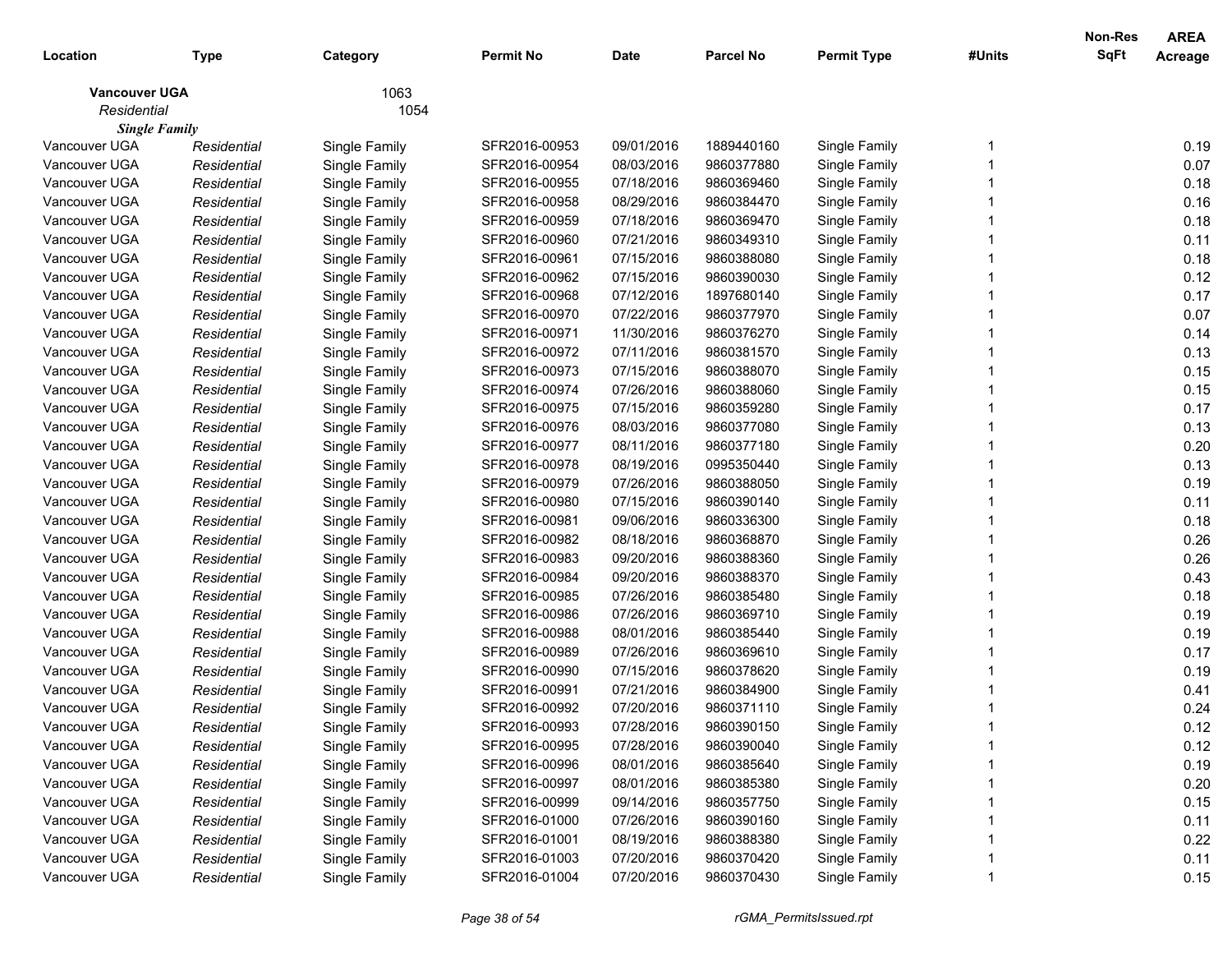|                      |             |               |               |             |                  |                    |        | Non-Res     | <b>AREA</b> |
|----------------------|-------------|---------------|---------------|-------------|------------------|--------------------|--------|-------------|-------------|
| Location             | Type        | Category      | Permit No     | <b>Date</b> | <b>Parcel No</b> | <b>Permit Type</b> | #Units | <b>SqFt</b> | Acreage     |
| <b>Vancouver UGA</b> |             | 1063          |               |             |                  |                    |        |             |             |
| Residential          |             | 1054          |               |             |                  |                    |        |             |             |
| <b>Single Family</b> |             |               |               |             |                  |                    |        |             |             |
| Vancouver UGA        | Residential | Single Family | SFR2016-01005 | 08/09/2016  | 9860347320       | Single Family      |        |             | 0.16        |
| Vancouver UGA        | Residential | Single Family | SFR2016-01006 | 08/09/2016  | 9860369720       | Single Family      |        |             | 0.19        |
| Vancouver UGA        | Residential | Single Family | SFR2016-01007 | 08/17/2016  | 9860371130       | Single Family      |        |             | 0.26        |
| Vancouver UGA        | Residential | Single Family | SFR2016-01008 | 07/20/2016  | 9860378680       | Single Family      |        |             | 0.19        |
| Vancouver UGA        | Residential | Single Family | SFR2016-01009 | 08/17/2016  | 9860369440       | Single Family      |        |             | 0.17        |
| Vancouver UGA        | Residential | Single Family | SFR2016-01011 | 07/21/2016  | 9860349320       | Single Family      |        |             | 0.17        |
| Vancouver UGA        | Residential | Single Family | SFR2016-01012 | 07/28/2016  | 9860388390       | Single Family      |        |             | 0.21        |
| Vancouver UGA        | Residential | Single Family | SFR2016-01013 | 07/28/2016  | 9860390170       | Single Family      |        |             | 0.22        |
| Vancouver UGA        | Residential | Single Family | SFR2016-01015 | 08/23/2016  | 9860370810       | Single Family      |        |             | 0.25        |
| Vancouver UGA        | Residential | Single Family | SFR2016-01016 | 07/26/2016  | 9860385770       | Single Family      |        |             | 0.22        |
| Vancouver UGA        | Residential | Single Family | SFR2016-01017 | 08/25/2016  | 9860369850       | Single Family      |        |             | 0.18        |
| Vancouver UGA        | Residential | Single Family | SFR2016-01018 | 09/21/2016  | 1897680060       | Single Family      |        |             | 0.13        |
| Vancouver UGA        | Residential | Single Family | SFR2016-01019 | 08/03/2016  | 9860357630       | Single Family      |        |             | 0.13        |
| Vancouver UGA        | Residential | Single Family | SFR2016-01022 | 07/26/2016  | 9860384860       | Single Family      |        |             | 0.25        |
| Vancouver UGA        | Residential | Single Family | SFR2016-01023 | 09/28/2016  | 9860359510       | Single Family      |        |             | 0.18        |
| Vancouver UGA        | Residential | Single Family | SFR2016-01024 | 07/28/2016  | 9860371430       | Single Family      |        |             | 0.15        |
| Vancouver UGA        | Residential | Single Family | SFR2016-01025 | 07/28/2016  | 9860371470       | Single Family      |        |             | 0.15        |
| Vancouver UGA        | Residential | Single Family | SFR2016-01027 | 08/25/2016  | 9860386460       | Single Family      |        |             | 0.08        |
| Vancouver UGA        | Residential | Single Family | SFR2016-01028 | 08/19/2016  | 9860385420       | Single Family      |        |             | 0.19        |
| Vancouver UGA        | Residential | Single Family | SFR2016-01029 | 08/25/2016  | 9860369500       | Single Family      |        |             | 0.20        |
| Vancouver UGA        | Residential | Single Family | SFR2016-01032 | 08/31/2016  | 9860347340       | Single Family      |        |             | 0.16        |
| Vancouver UGA        | Residential | Single Family | SFR2016-01034 | 08/30/2016  | 9860377890       | Single Family      |        |             | 0.07        |
| Vancouver UGA        | Residential | Single Family | SFR2016-01035 | 08/30/2016  | 9860377370       | Single Family      |        |             | 0.17        |
| Vancouver UGA        | Residential | Single Family | SFR2016-01036 | 07/28/2016  | 9860341910       | Single Family      |        |             | 0.14        |
| Vancouver UGA        | Residential | Single Family | SFR2016-01037 | 07/29/2016  | 9860384170       | Single Family      |        |             | 0.18        |
| Vancouver UGA        | Residential | Single Family | SFR2016-01038 | 11/07/2016  | 9860388330       | Single Family      |        |             | 0.22        |
| Vancouver UGA        | Residential | Single Family | SFR2016-01040 | 07/29/2016  | 9860385690       | Single Family      |        |             | 0.22        |
| Vancouver UGA        | Residential | Single Family | SFR2016-01041 | 07/29/2016  | 9860392850       | Single Family      |        |             | 0.19        |
| Vancouver UGA        | Residential | Single Family | SFR2016-01042 | 07/29/2016  | 9860385710       | Single Family      |        |             | 0.17        |
| Vancouver UGA        | Residential | Single Family | SFR2016-01043 | 07/29/2016  | 9860392860       | Single Family      |        |             | 0.19        |
| Vancouver UGA        | Residential | Single Family | SFR2016-01044 | 09/19/2016  | 9860370680       | Single Family      |        |             | 0.21        |
| Vancouver UGA        | Residential | Single Family | SFR2016-01045 | 08/08/2016  | 9860329090       | Single Family      |        |             | 0.23        |
| Vancouver UGA        | Residential | Single Family | SFR2016-01046 | 07/28/2016  | 9860392270       | Single Family      |        |             | 0.17        |
| Vancouver UGA        | Residential | Single Family | SFR2016-01047 | 08/24/2016  | 9860391560       | Single Family      |        |             | 0.17        |
| Vancouver UGA        | Residential | Single Family | SFR2016-01048 | 08/05/2016  | 9860391980       | Single Family      |        |             | 0.17        |
| Vancouver UGA        | Residential | Single Family | SFR2016-01049 | 08/05/2016  | 9860391920       | Single Family      |        |             | 0.18        |
| Vancouver UGA        | Residential | Single Family | SFR2016-01051 | 08/24/2016  | 9860385460       | Single Family      |        |             | 0.18        |
| Vancouver UGA        | Residential | Single Family | SFR2016-01052 | 08/23/2016  | 9860370820       | Single Family      |        |             | 0.25        |
| Vancouver UGA        | Residential | Single Family | SFR2016-01053 | 08/05/2016  | 9860391890       | Single Family      |        |             | 0.13        |
| Vancouver UGA        | Residential | Single Family | SFR2016-01054 | 08/05/2016  | 9860391950       | Single Family      |        |             | 0.18        |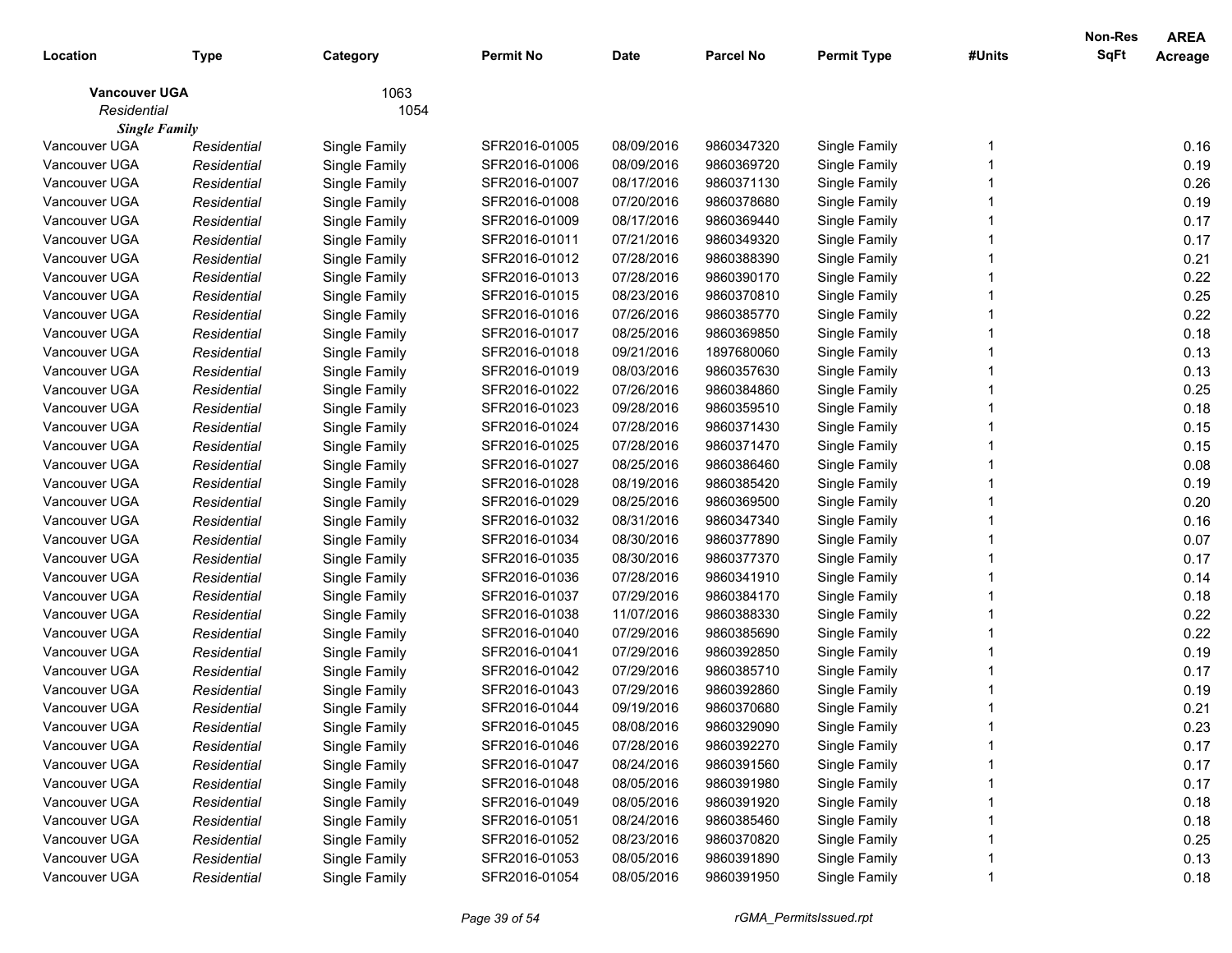| Location             | <b>Type</b> | Category      | <b>Permit No</b> | <b>Date</b> | <b>Parcel No</b> | <b>Permit Type</b> | #Units | <b>Non-Res</b><br>SqFt | <b>AREA</b><br>Acreage |
|----------------------|-------------|---------------|------------------|-------------|------------------|--------------------|--------|------------------------|------------------------|
| <b>Vancouver UGA</b> |             | 1063          |                  |             |                  |                    |        |                        |                        |
| Residential          |             | 1054          |                  |             |                  |                    |        |                        |                        |
| <b>Single Family</b> |             |               |                  |             |                  |                    |        |                        |                        |
| Vancouver UGA        | Residential | Single Family | SFR2016-01055    | 08/15/2016  | 9860392880       | Single Family      |        |                        | 0.14                   |
| Vancouver UGA        | Residential | Single Family | SFR2016-01056    | 08/15/2016  | 9860392550       | Single Family      |        |                        | 0.27                   |
| Vancouver UGA        | Residential | Single Family | SFR2016-01057    | 08/08/2016  | 9860392330       | Single Family      |        |                        | 0.17                   |
| Vancouver UGA        | Residential | Single Family | SFR2016-01058    | 08/31/2016  | 9860371030       | Single Family      |        |                        | 0.19                   |
| Vancouver UGA        | Residential | Single Family | SFR2016-01059    | 08/04/2016  | 9860347260       | Single Family      |        |                        | 0.17                   |
| Vancouver UGA        | Residential | Single Family | SFR2016-01060    | 08/15/2016  | 9860359400       | Single Family      |        |                        | 0.19                   |
| Vancouver UGA        | Residential | Single Family | SFR2016-01062    | 08/15/2016  | 9860354440       | Single Family      |        |                        | 0.24                   |
| Vancouver UGA        | Residential | Single Family | SFR2016-01063    | 08/22/2016  | 9860392590       | Single Family      |        |                        | 0.16                   |
| Vancouver UGA        | Residential | Single Family | SFR2016-01064    | 08/22/2016  | 9860392490       | Single Family      |        |                        | 0.15                   |
| Vancouver UGA        | Residential | Single Family | SFR2016-01066    | 08/15/2016  | 9860391910       | Single Family      |        |                        | 0.13                   |
| Vancouver UGA        | Residential | Single Family | SFR2016-01067    | 08/15/2016  | 9860391970       | Single Family      |        |                        | 0.12                   |
| Vancouver UGA        | Residential | Single Family | SFR2016-01069    | 08/08/2016  | 9860392450       | Single Family      |        |                        | 0.17                   |
| Vancouver UGA        | Residential | Single Family | SFR2016-01070    | 08/23/2016  | 9860354420       | Single Family      |        |                        | 0.24                   |
| Vancouver UGA        | Residential | Single Family | SFR2016-01072    | 09/29/2016  | 1890170000       | Single Family      |        |                        | 0.27                   |
| Vancouver UGA        | Residential | Single Family | SFR2016-01073    | 10/10/2016  | 9860378090       | Single Family      |        |                        | 0.07                   |
| Vancouver UGA        | Residential | Single Family | SFR2016-01074    | 10/10/2016  | 9860378080       | Single Family      |        |                        | 0.06                   |
| Vancouver UGA        | Residential | Single Family | SFR2016-01075    | 08/25/2016  | 9860370450       | Single Family      |        |                        | 0.12                   |
| Vancouver UGA        | Residential | Single Family | SFR2016-01078    | 08/15/2016  | 9860391900       | Single Family      |        |                        | 0.13                   |
| Vancouver UGA        | Residential | Single Family | SFR2016-01079    | 08/15/2016  | 9860391960       | Single Family      |        |                        | 0.13                   |
| Vancouver UGA        | Residential | Single Family | SFR2016-01086    | 08/26/2016  | 9860390200       | Single Family      |        |                        | 0.12                   |
| Vancouver UGA        | Residential | Single Family | SFR2016-01087    | 08/26/2016  | 9860390180       | Single Family      |        |                        | 0.15                   |
| Vancouver UGA        | Residential | Single Family | SFR2016-01088    | 08/09/2016  | 9860378740       | Single Family      |        |                        | 0.20                   |
| Vancouver UGA        | Residential | Single Family | SFR2016-01093    | 08/15/2016  | 9860391880       | Single Family      |        |                        | 0.13                   |
| Vancouver UGA        | Residential | Single Family | SFR2016-01095    | 09/29/2016  | 9860390110       | Single Family      |        |                        | 0.27                   |
| Vancouver UGA        | Residential | Single Family | SFR2016-01096    | 08/16/2016  | 9860385650       | Single Family      |        |                        | 0.17                   |
| Vancouver UGA        | Residential | Single Family | SFR2016-01097    | 08/25/2016  | 9860370440       | Single Family      |        |                        | 0.12                   |
| Vancouver UGA        | Residential | Single Family | SFR2016-01101    | 09/08/2016  | 9860358230       | Single Family      |        |                        | 0.17                   |
| Vancouver UGA        | Residential | Single Family | SFR2016-01102    | 08/11/2016  | 9860378350       | Single Family      |        |                        | 0.24                   |
| Vancouver UGA        | Residential | Single Family | SFR2016-01103    | 10/10/2016  | 1462920000       | Single Family      |        |                        | 1.26                   |
| Vancouver UGA        | Residential | Single Family | SFR2016-01104    | 08/11/2016  | 9860378720       | Single Family      |        |                        | 0.17                   |
| Vancouver UGA        | Residential | Single Family | SFR2016-01105    | 08/17/2016  | 9860384280       | Single Family      |        |                        | 0.19                   |
| Vancouver UGA        | Residential | Single Family | SFR2016-01107    | 11/09/2016  | 9860366140       | Single Family      |        |                        | 0.08                   |
| Vancouver UGA        | Residential | Single Family | SFR2016-01108    | 09/14/2016  | 9860358190       | Single Family      |        |                        | 0.12                   |
| Vancouver UGA        | Residential | Single Family | SFR2016-01110    | 09/16/2016  | 9860389590       | Single Family      |        |                        | 0.12                   |
| Vancouver UGA        | Residential | Single Family | SFR2016-01111    | 09/16/2016  | 9860389640       | Single Family      |        |                        | 0.12                   |
| Vancouver UGA        | Residential | Single Family | SFR2016-01112    | 10/07/2016  | 9860377560       | Single Family      |        |                        | 0.07                   |
| Vancouver UGA        | Residential | Single Family | SFR2016-01113    | 09/26/2016  | 9860376990       | Single Family      |        |                        | 0.14                   |
| Vancouver UGA        | Residential | Single Family | SFR2016-01114    | 08/15/2016  | 9860393430       | Single Family      |        |                        | 0.07                   |
| Vancouver UGA        | Residential | Single Family | SFR2016-01115    | 08/15/2016  | 9860393450       | Single Family      |        |                        | 0.07                   |
| Vancouver UGA        | Residential | Single Family | SFR2016-01116    | 09/02/2016  | 9860393460       | Single Family      |        |                        | 0.07                   |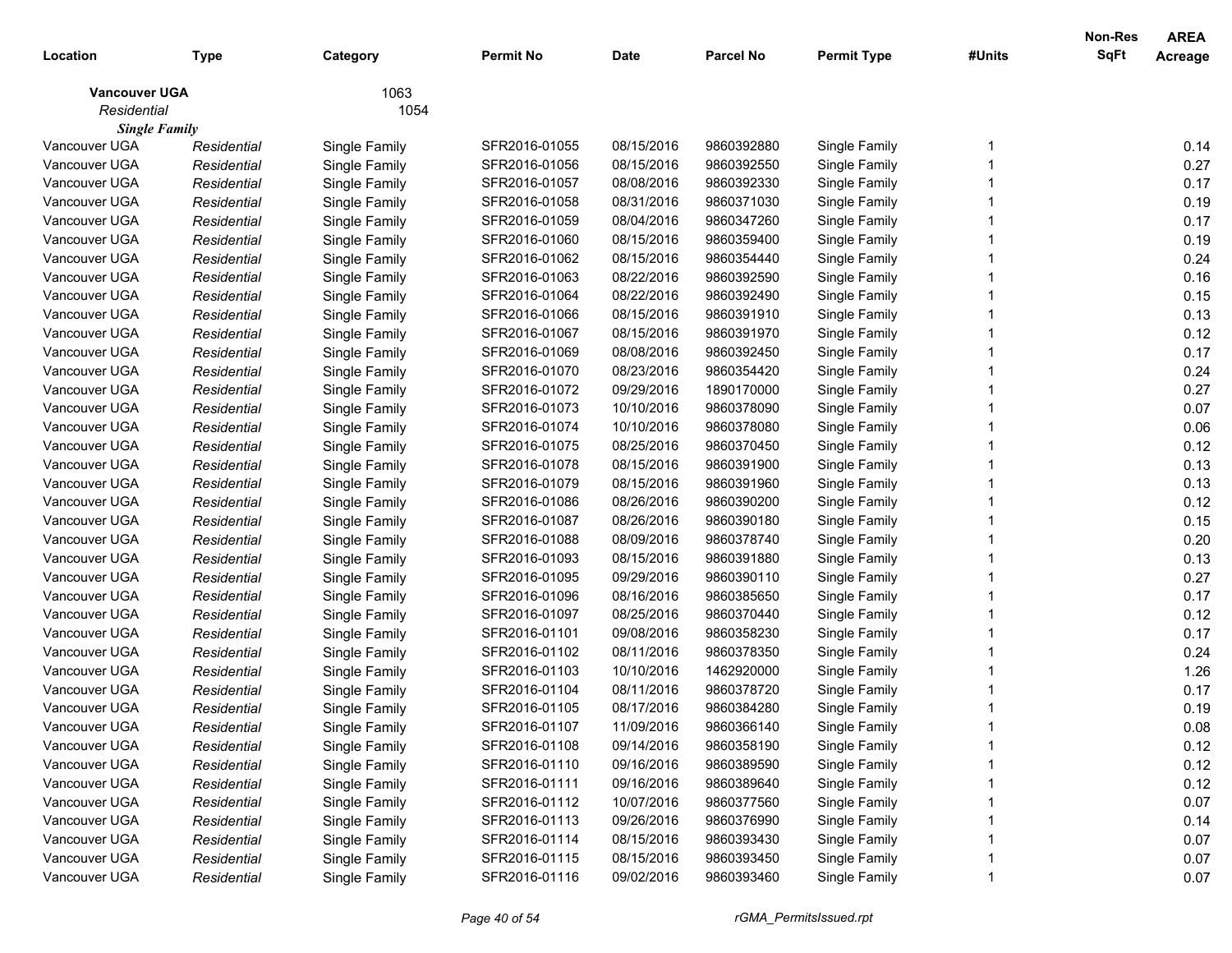| Location             | <b>Type</b> | Category      | <b>Permit No</b> | <b>Date</b> | <b>Parcel No</b> | <b>Permit Type</b> | #Units | Non-Res<br>SqFt | <b>AREA</b><br>Acreage |
|----------------------|-------------|---------------|------------------|-------------|------------------|--------------------|--------|-----------------|------------------------|
| <b>Vancouver UGA</b> |             | 1063          |                  |             |                  |                    |        |                 |                        |
| Residential          |             | 1054          |                  |             |                  |                    |        |                 |                        |
| <b>Single Family</b> |             |               |                  |             |                  |                    |        |                 |                        |
| Vancouver UGA        | Residential | Single Family | SFR2016-01117    | 09/26/2016  | 9860376950       | Single Family      |        |                 | 0.14                   |
| Vancouver UGA        | Residential | Single Family | SFR2016-01118    | 09/06/2016  | 9860393440       | Single Family      |        |                 | 0.09                   |
| Vancouver UGA        | Residential | Single Family | SFR2016-01119    | 08/18/2016  | 9860357860       | Single Family      |        |                 | 0.20                   |
| Vancouver UGA        | Residential | Single Family | SFR2016-01127    | 08/23/2016  | 9860393470       | Single Family      |        |                 | 0.08                   |
| Vancouver UGA        | Residential | Single Family | SFR2016-01128    | 09/06/2016  | 9860393480       | Single Family      |        |                 | 0.07                   |
| Vancouver UGA        | Residential | Single Family | SFR2016-01129    | 08/18/2016  | 1181410460       | Single Family      |        |                 | 0.08                   |
| Vancouver UGA        | Residential | Single Family | SFR2016-01130    | 08/22/2016  | 9860378730       | Single Family      |        |                 | 0.21                   |
| Vancouver UGA        | Residential | Single Family | SFR2016-01131    | 08/25/2016  | 9860394980       | Single Family      |        |                 | 0.17                   |
| Vancouver UGA        | Residential | Single Family | SFR2016-01132    | 08/25/2016  | 9860394970       | Single Family      |        |                 | 0.17                   |
| Vancouver UGA        | Residential | Single Family | SFR2016-01133    | 08/24/2016  | 9860394590       | Single Family      |        |                 | 0.15                   |
| Vancouver UGA        | Residential | Single Family | SFR2016-01134    | 09/20/2016  | 9860389620       | Single Family      |        |                 | 0.12                   |
| Vancouver UGA        | Residential | Single Family | SFR2016-01135    | 08/24/2016  | 9860394600       | Single Family      |        |                 | 0.15                   |
| Vancouver UGA        | Residential | Single Family | SFR2016-01136    | 08/22/2016  | 9860378410       | Single Family      |        |                 | 0.15                   |
| Vancouver UGA        | Residential | Single Family | SFR2016-01138    | 08/25/2016  | 1549020000       | Single Family      |        |                 | 0.10                   |
| Vancouver UGA        | Residential | Single Family | SFR2016-01139    | 08/25/2016  | 9860395000       | Single Family      |        |                 | 0.17                   |
| Vancouver UGA        | Residential | Single Family | SFR2016-01140    | 08/24/2016  | 9860394580       | Single Family      |        |                 | 0.16                   |
| Vancouver UGA        | Residential | Single Family | SFR2016-01141    | 09/08/2016  | 9860365870       | Single Family      |        |                 | 0.07                   |
| Vancouver UGA        | Residential | Single Family | SFR2016-01142    | 09/12/2016  | 9860394240       | Single Family      |        |                 | 0.15                   |
| Vancouver UGA        | Residential | Single Family | SFR2016-01143    | 09/15/2016  | 9860392060       | Single Family      |        |                 | 0.17                   |
| Vancouver UGA        | Residential | Single Family | SFR2016-01144    | 09/12/2016  | 9860378770       | Single Family      |        |                 | 0.27                   |
| Vancouver UGA        | Residential | Single Family | SFR2016-01145    | 08/22/2016  | 9860378270       | Single Family      |        |                 | 0.22                   |
| Vancouver UGA        | Residential | Single Family | SFR2016-01146    | 08/29/2016  | 9860395010       | Single Family      |        |                 | 0.19                   |
| Vancouver UGA        | Residential | Single Family | SFR2016-01147    | 09/01/2016  | 9860395020       | Single Family      |        |                 | 0.19                   |
| Vancouver UGA        | Residential | Single Family | SFR2016-01148    | 08/22/2016  | 9860394620       | Single Family      |        |                 | 0.15                   |
| Vancouver UGA        | Residential | Single Family | SFR2016-01150    | 08/22/2016  | 9860394630       | Single Family      |        |                 | 0.15                   |
| Vancouver UGA        | Residential | Single Family | SFR2016-01151    | 09/15/2016  | 9860394250       | Single Family      |        |                 | 0.15                   |
| Vancouver UGA        | Residential | Single Family | SFR2016-01152    | 08/24/2016  | 9860394640       | Single Family      |        |                 | 0.15                   |
| Vancouver UGA        | Residential | Single Family | SFR2016-01153    | 08/23/2016  | 9860395030       | Single Family      |        |                 | 0.19                   |
| Vancouver UGA        | Residential | Single Family | SFR2016-01154    | 09/21/2016  | 1041800000       | Single Family      |        |                 | 19.55                  |
| Vancouver UGA        | Residential | Single Family | SFR2016-01155    | 09/02/2016  | 9860394660       | Single Family      |        |                 | 0.15                   |
| Vancouver UGA        | Residential | Single Family | SFR2016-01156    | 09/02/2016  | 9860394540       | Single Family      |        |                 | 0.15                   |
| Vancouver UGA        | Residential | Single Family | SFR2016-01157    | 10/13/2016  | 1988830000       | Single Family      |        |                 | 5.72                   |
| Vancouver UGA        | Residential | Single Family | SFR2016-01161    | 09/07/2016  | 9860391550       | Single Family      |        |                 | 0.18                   |
| Vancouver UGA        | Residential | Single Family | SFR2016-01162    | 08/25/2016  | 9860378760       | Single Family      |        |                 | 0.15                   |
| Vancouver UGA        | Residential | Single Family | SFR2016-01163    | 09/07/2016  | 9860391570       | Single Family      |        |                 | 0.18                   |
| Vancouver UGA        | Residential | Single Family | SFR2016-01164    | 10/04/2016  | 9860393100       | Single Family      |        |                 | 0.11                   |
| Vancouver UGA        | Residential | Single Family | SFR2016-01165    | 09/09/2016  | 9860384880       | Single Family      |        |                 | 0.28                   |
| Vancouver UGA        | Residential | Single Family | SFR2016-01166    | 10/04/2016  | 9860393090       | Single Family      |        |                 | 0.12                   |
| Vancouver UGA        | Residential | Single Family | SFR2016-01167    | 08/26/2016  | 9860394570       | Single Family      |        |                 | 0.16                   |
| Vancouver UGA        | Residential | Single Family | SFR2016-01168    | 08/26/2016  | 9860394610       | Single Family      |        |                 | 0.15                   |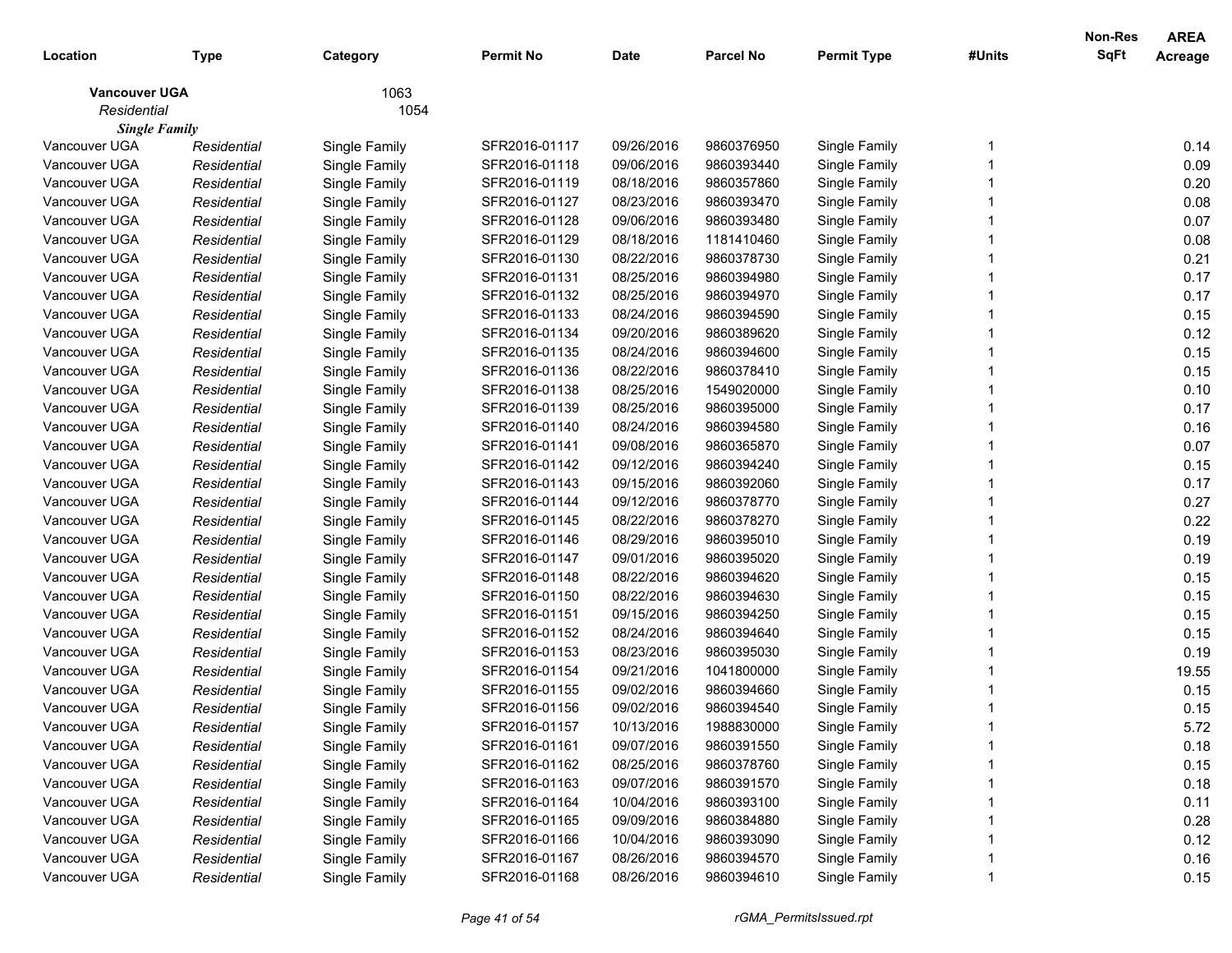| 1063<br><b>Vancouver UGA</b><br>Residential<br>1054<br><b>Single Family</b><br>Vancouver UGA<br>SFR2016-01169<br>09/02/2016<br>9860393500<br>Single Family<br>Single Family<br>Residential<br>Vancouver UGA<br>Residential<br>Single Family<br>SFR2016-01170<br>11/28/2016<br>9860316350<br>Single Family<br>Vancouver UGA<br>SFR2016-01171<br>08/26/2016<br>9860378590<br>Single Family<br>Residential<br>Single Family<br>Vancouver UGA<br>Residential<br>Single Family<br>SFR2016-01172<br>09/02/2016<br>9860393490<br>Single Family<br>Vancouver UGA<br>Residential<br>Single Family<br>SFR2016-01173<br>11/01/2016<br>9860393120<br>Single Family<br>Vancouver UGA<br>Residential<br>Single Family<br>SFR2016-01174<br>10/04/2016<br>9860393110<br>Single Family<br>Vancouver UGA<br>Residential<br>Single Family<br>SFR2016-01175<br>12/29/2016<br>1895250000<br>Single Family<br>Vancouver UGA<br>Residential<br>Single Family<br>SFR2016-01176<br>11/17/2016<br>1055220020<br>Single Family<br>Vancouver UGA<br>Residential<br>Single Family<br>SFR2016-01179<br>11/17/2016<br>1863550000<br>Single Family<br>Vancouver UGA<br>SFR2016-01180<br>09/01/2016<br>9860340590<br>Single Family<br>Residential<br>Single Family<br>Vancouver UGA<br>SFR2016-01181<br>08/31/2016<br>9860378260<br>Single Family<br>Residential<br>Single Family<br>Vancouver UGA<br>Residential<br>Single Family<br>SFR2016-01182<br>09/01/2016<br>9860378340<br>Single Family<br>Vancouver UGA<br>Residential<br>Single Family<br>SFR2016-01184<br>09/02/2016<br>9860393510<br>Single Family<br>Vancouver UGA<br>Residential<br>Single Family<br>SFR2016-01185<br>09/02/2016<br>9860393520<br>Single Family<br>Vancouver UGA<br>Residential<br>Single Family<br>SFR2016-01188<br>09/09/2016<br>9860392560<br>Single Family |      |
|--------------------------------------------------------------------------------------------------------------------------------------------------------------------------------------------------------------------------------------------------------------------------------------------------------------------------------------------------------------------------------------------------------------------------------------------------------------------------------------------------------------------------------------------------------------------------------------------------------------------------------------------------------------------------------------------------------------------------------------------------------------------------------------------------------------------------------------------------------------------------------------------------------------------------------------------------------------------------------------------------------------------------------------------------------------------------------------------------------------------------------------------------------------------------------------------------------------------------------------------------------------------------------------------------------------------------------------------------------------------------------------------------------------------------------------------------------------------------------------------------------------------------------------------------------------------------------------------------------------------------------------------------------------------------------------------------------------------------------------------------------------------------------------------------------------|------|
|                                                                                                                                                                                                                                                                                                                                                                                                                                                                                                                                                                                                                                                                                                                                                                                                                                                                                                                                                                                                                                                                                                                                                                                                                                                                                                                                                                                                                                                                                                                                                                                                                                                                                                                                                                                                              |      |
|                                                                                                                                                                                                                                                                                                                                                                                                                                                                                                                                                                                                                                                                                                                                                                                                                                                                                                                                                                                                                                                                                                                                                                                                                                                                                                                                                                                                                                                                                                                                                                                                                                                                                                                                                                                                              |      |
|                                                                                                                                                                                                                                                                                                                                                                                                                                                                                                                                                                                                                                                                                                                                                                                                                                                                                                                                                                                                                                                                                                                                                                                                                                                                                                                                                                                                                                                                                                                                                                                                                                                                                                                                                                                                              |      |
|                                                                                                                                                                                                                                                                                                                                                                                                                                                                                                                                                                                                                                                                                                                                                                                                                                                                                                                                                                                                                                                                                                                                                                                                                                                                                                                                                                                                                                                                                                                                                                                                                                                                                                                                                                                                              | 0.07 |
|                                                                                                                                                                                                                                                                                                                                                                                                                                                                                                                                                                                                                                                                                                                                                                                                                                                                                                                                                                                                                                                                                                                                                                                                                                                                                                                                                                                                                                                                                                                                                                                                                                                                                                                                                                                                              | 0.18 |
|                                                                                                                                                                                                                                                                                                                                                                                                                                                                                                                                                                                                                                                                                                                                                                                                                                                                                                                                                                                                                                                                                                                                                                                                                                                                                                                                                                                                                                                                                                                                                                                                                                                                                                                                                                                                              | 0.15 |
|                                                                                                                                                                                                                                                                                                                                                                                                                                                                                                                                                                                                                                                                                                                                                                                                                                                                                                                                                                                                                                                                                                                                                                                                                                                                                                                                                                                                                                                                                                                                                                                                                                                                                                                                                                                                              | 0.07 |
|                                                                                                                                                                                                                                                                                                                                                                                                                                                                                                                                                                                                                                                                                                                                                                                                                                                                                                                                                                                                                                                                                                                                                                                                                                                                                                                                                                                                                                                                                                                                                                                                                                                                                                                                                                                                              | 0.13 |
|                                                                                                                                                                                                                                                                                                                                                                                                                                                                                                                                                                                                                                                                                                                                                                                                                                                                                                                                                                                                                                                                                                                                                                                                                                                                                                                                                                                                                                                                                                                                                                                                                                                                                                                                                                                                              | 0.11 |
|                                                                                                                                                                                                                                                                                                                                                                                                                                                                                                                                                                                                                                                                                                                                                                                                                                                                                                                                                                                                                                                                                                                                                                                                                                                                                                                                                                                                                                                                                                                                                                                                                                                                                                                                                                                                              | 0.14 |
|                                                                                                                                                                                                                                                                                                                                                                                                                                                                                                                                                                                                                                                                                                                                                                                                                                                                                                                                                                                                                                                                                                                                                                                                                                                                                                                                                                                                                                                                                                                                                                                                                                                                                                                                                                                                              | 0.22 |
|                                                                                                                                                                                                                                                                                                                                                                                                                                                                                                                                                                                                                                                                                                                                                                                                                                                                                                                                                                                                                                                                                                                                                                                                                                                                                                                                                                                                                                                                                                                                                                                                                                                                                                                                                                                                              | 0.29 |
|                                                                                                                                                                                                                                                                                                                                                                                                                                                                                                                                                                                                                                                                                                                                                                                                                                                                                                                                                                                                                                                                                                                                                                                                                                                                                                                                                                                                                                                                                                                                                                                                                                                                                                                                                                                                              | 0.17 |
|                                                                                                                                                                                                                                                                                                                                                                                                                                                                                                                                                                                                                                                                                                                                                                                                                                                                                                                                                                                                                                                                                                                                                                                                                                                                                                                                                                                                                                                                                                                                                                                                                                                                                                                                                                                                              | 0.29 |
|                                                                                                                                                                                                                                                                                                                                                                                                                                                                                                                                                                                                                                                                                                                                                                                                                                                                                                                                                                                                                                                                                                                                                                                                                                                                                                                                                                                                                                                                                                                                                                                                                                                                                                                                                                                                              | 0.24 |
|                                                                                                                                                                                                                                                                                                                                                                                                                                                                                                                                                                                                                                                                                                                                                                                                                                                                                                                                                                                                                                                                                                                                                                                                                                                                                                                                                                                                                                                                                                                                                                                                                                                                                                                                                                                                              | 0.07 |
|                                                                                                                                                                                                                                                                                                                                                                                                                                                                                                                                                                                                                                                                                                                                                                                                                                                                                                                                                                                                                                                                                                                                                                                                                                                                                                                                                                                                                                                                                                                                                                                                                                                                                                                                                                                                              | 0.06 |
|                                                                                                                                                                                                                                                                                                                                                                                                                                                                                                                                                                                                                                                                                                                                                                                                                                                                                                                                                                                                                                                                                                                                                                                                                                                                                                                                                                                                                                                                                                                                                                                                                                                                                                                                                                                                              | 0.18 |
| Vancouver UGA<br>Residential<br>Single Family<br>SFR2016-01189<br>09/02/2016<br>9860394260<br>Single Family                                                                                                                                                                                                                                                                                                                                                                                                                                                                                                                                                                                                                                                                                                                                                                                                                                                                                                                                                                                                                                                                                                                                                                                                                                                                                                                                                                                                                                                                                                                                                                                                                                                                                                  | 0.16 |
| Vancouver UGA<br>Residential<br>Single Family<br>SFR2016-01190<br>09/06/2016<br>9860393540<br>Single Family                                                                                                                                                                                                                                                                                                                                                                                                                                                                                                                                                                                                                                                                                                                                                                                                                                                                                                                                                                                                                                                                                                                                                                                                                                                                                                                                                                                                                                                                                                                                                                                                                                                                                                  | 0.06 |
| Vancouver UGA<br>SFR2016-01191<br>09/06/2016<br>9860393530<br>Single Family<br>Residential<br>Single Family                                                                                                                                                                                                                                                                                                                                                                                                                                                                                                                                                                                                                                                                                                                                                                                                                                                                                                                                                                                                                                                                                                                                                                                                                                                                                                                                                                                                                                                                                                                                                                                                                                                                                                  | 0.06 |
| Vancouver UGA<br>Residential<br>Single Family<br>SFR2016-01192<br>10/03/2016<br>9860376940<br>Single Family                                                                                                                                                                                                                                                                                                                                                                                                                                                                                                                                                                                                                                                                                                                                                                                                                                                                                                                                                                                                                                                                                                                                                                                                                                                                                                                                                                                                                                                                                                                                                                                                                                                                                                  | 0.14 |
| Vancouver UGA<br>Residential<br>Single Family<br>SFR2016-01193<br>10/03/2016<br>9860376920<br>Single Family                                                                                                                                                                                                                                                                                                                                                                                                                                                                                                                                                                                                                                                                                                                                                                                                                                                                                                                                                                                                                                                                                                                                                                                                                                                                                                                                                                                                                                                                                                                                                                                                                                                                                                  | 0.14 |
| Vancouver UGA<br>Residential<br>Single Family<br>SFR2016-01194<br>09/06/2016<br>9860394270<br>Single Family                                                                                                                                                                                                                                                                                                                                                                                                                                                                                                                                                                                                                                                                                                                                                                                                                                                                                                                                                                                                                                                                                                                                                                                                                                                                                                                                                                                                                                                                                                                                                                                                                                                                                                  | 0.15 |
| Vancouver UGA<br>Residential<br>Single Family<br>SFR2016-01195<br>09/08/2016<br>9860394280<br>Single Family                                                                                                                                                                                                                                                                                                                                                                                                                                                                                                                                                                                                                                                                                                                                                                                                                                                                                                                                                                                                                                                                                                                                                                                                                                                                                                                                                                                                                                                                                                                                                                                                                                                                                                  | 0.15 |
| Vancouver UGA<br>Residential<br>Single Family<br>SFR2016-01197<br>12/12/2016<br>1051850000<br>Single Family                                                                                                                                                                                                                                                                                                                                                                                                                                                                                                                                                                                                                                                                                                                                                                                                                                                                                                                                                                                                                                                                                                                                                                                                                                                                                                                                                                                                                                                                                                                                                                                                                                                                                                  | 1.62 |
| Vancouver UGA<br>09/27/2016<br>Residential<br>Single Family<br>SFR2016-01199<br>9860310840<br>Single Family                                                                                                                                                                                                                                                                                                                                                                                                                                                                                                                                                                                                                                                                                                                                                                                                                                                                                                                                                                                                                                                                                                                                                                                                                                                                                                                                                                                                                                                                                                                                                                                                                                                                                                  | 0.19 |
| Vancouver UGA<br>SFR2016-01200<br>09/27/2016<br>9860385560<br>Single Family<br>Residential<br>Single Family                                                                                                                                                                                                                                                                                                                                                                                                                                                                                                                                                                                                                                                                                                                                                                                                                                                                                                                                                                                                                                                                                                                                                                                                                                                                                                                                                                                                                                                                                                                                                                                                                                                                                                  | 0.19 |
| Vancouver UGA<br>SFR2016-01201<br>09/08/2016<br>9860394560<br>Single Family<br>Residential<br>Single Family                                                                                                                                                                                                                                                                                                                                                                                                                                                                                                                                                                                                                                                                                                                                                                                                                                                                                                                                                                                                                                                                                                                                                                                                                                                                                                                                                                                                                                                                                                                                                                                                                                                                                                  | 0.15 |
| Vancouver UGA<br>09/28/2016<br>Residential<br>Single Family<br>SFR2016-01202<br>9860394550<br>Single Family                                                                                                                                                                                                                                                                                                                                                                                                                                                                                                                                                                                                                                                                                                                                                                                                                                                                                                                                                                                                                                                                                                                                                                                                                                                                                                                                                                                                                                                                                                                                                                                                                                                                                                  | 0.15 |
| Vancouver UGA<br>09/19/2016<br>Residential<br>Single Family<br>SFR2016-01203<br>9860385450<br>Single Family                                                                                                                                                                                                                                                                                                                                                                                                                                                                                                                                                                                                                                                                                                                                                                                                                                                                                                                                                                                                                                                                                                                                                                                                                                                                                                                                                                                                                                                                                                                                                                                                                                                                                                  | 0.19 |
| Vancouver UGA<br>Residential<br>Single Family<br>SFR2016-01204<br>10/04/2016<br>9860393130<br>Single Family                                                                                                                                                                                                                                                                                                                                                                                                                                                                                                                                                                                                                                                                                                                                                                                                                                                                                                                                                                                                                                                                                                                                                                                                                                                                                                                                                                                                                                                                                                                                                                                                                                                                                                  | 0.13 |
| Vancouver UGA<br>Residential<br>Single Family<br>SFR2016-01205<br>10/04/2016<br>9860393140<br>Single Family                                                                                                                                                                                                                                                                                                                                                                                                                                                                                                                                                                                                                                                                                                                                                                                                                                                                                                                                                                                                                                                                                                                                                                                                                                                                                                                                                                                                                                                                                                                                                                                                                                                                                                  | 0.12 |
| Vancouver UGA<br>Single Family<br>SFR2016-01206<br>09/09/2016<br>9860394690<br>Single Family<br>Residential                                                                                                                                                                                                                                                                                                                                                                                                                                                                                                                                                                                                                                                                                                                                                                                                                                                                                                                                                                                                                                                                                                                                                                                                                                                                                                                                                                                                                                                                                                                                                                                                                                                                                                  | 0.15 |
| Vancouver UGA<br>Single Family<br>Residential<br>SFR2016-01207<br>09/16/2016<br>9860394290<br>Single Family                                                                                                                                                                                                                                                                                                                                                                                                                                                                                                                                                                                                                                                                                                                                                                                                                                                                                                                                                                                                                                                                                                                                                                                                                                                                                                                                                                                                                                                                                                                                                                                                                                                                                                  | 0.15 |
| SFR2016-01210<br>09/15/2016<br>9860349530<br>Single Family<br>Vancouver UGA<br>Residential<br>Single Family                                                                                                                                                                                                                                                                                                                                                                                                                                                                                                                                                                                                                                                                                                                                                                                                                                                                                                                                                                                                                                                                                                                                                                                                                                                                                                                                                                                                                                                                                                                                                                                                                                                                                                  | 0.13 |
| Vancouver UGA<br>Single Family<br>SFR2016-01211<br>09/15/2016<br>Single Family<br>Residential<br>9860349520                                                                                                                                                                                                                                                                                                                                                                                                                                                                                                                                                                                                                                                                                                                                                                                                                                                                                                                                                                                                                                                                                                                                                                                                                                                                                                                                                                                                                                                                                                                                                                                                                                                                                                  | 0.13 |
| Vancouver UGA<br>Single Family<br>09/15/2016<br>Single Family<br>Residential<br>SFR2016-01212<br>1195750470                                                                                                                                                                                                                                                                                                                                                                                                                                                                                                                                                                                                                                                                                                                                                                                                                                                                                                                                                                                                                                                                                                                                                                                                                                                                                                                                                                                                                                                                                                                                                                                                                                                                                                  | 0.13 |
| Vancouver UGA<br>Single Family<br>09/16/2016<br>Single Family<br>Residential<br>SFR2016-01213<br>9860394670                                                                                                                                                                                                                                                                                                                                                                                                                                                                                                                                                                                                                                                                                                                                                                                                                                                                                                                                                                                                                                                                                                                                                                                                                                                                                                                                                                                                                                                                                                                                                                                                                                                                                                  | 0.15 |
| Vancouver UGA<br>Single Family<br>09/21/2016<br>Single Family<br>Residential<br>SFR2016-01214<br>9860347550                                                                                                                                                                                                                                                                                                                                                                                                                                                                                                                                                                                                                                                                                                                                                                                                                                                                                                                                                                                                                                                                                                                                                                                                                                                                                                                                                                                                                                                                                                                                                                                                                                                                                                  | 0.16 |
| Vancouver UGA<br>Single Family<br>09/28/2016<br>Single Family<br>Residential<br>SFR2016-01215<br>9860394680                                                                                                                                                                                                                                                                                                                                                                                                                                                                                                                                                                                                                                                                                                                                                                                                                                                                                                                                                                                                                                                                                                                                                                                                                                                                                                                                                                                                                                                                                                                                                                                                                                                                                                  | 0.15 |
| Vancouver UGA<br>Single Family<br>12/12/2016<br>1052860000<br>Single Family<br>Residential<br>SFR2016-01216                                                                                                                                                                                                                                                                                                                                                                                                                                                                                                                                                                                                                                                                                                                                                                                                                                                                                                                                                                                                                                                                                                                                                                                                                                                                                                                                                                                                                                                                                                                                                                                                                                                                                                  | 0.12 |
| Vancouver UGA<br>SFR2016-01219<br>10/27/2016<br>9860393550<br>Single Family<br>Single Family<br>Residential                                                                                                                                                                                                                                                                                                                                                                                                                                                                                                                                                                                                                                                                                                                                                                                                                                                                                                                                                                                                                                                                                                                                                                                                                                                                                                                                                                                                                                                                                                                                                                                                                                                                                                  | 0.07 |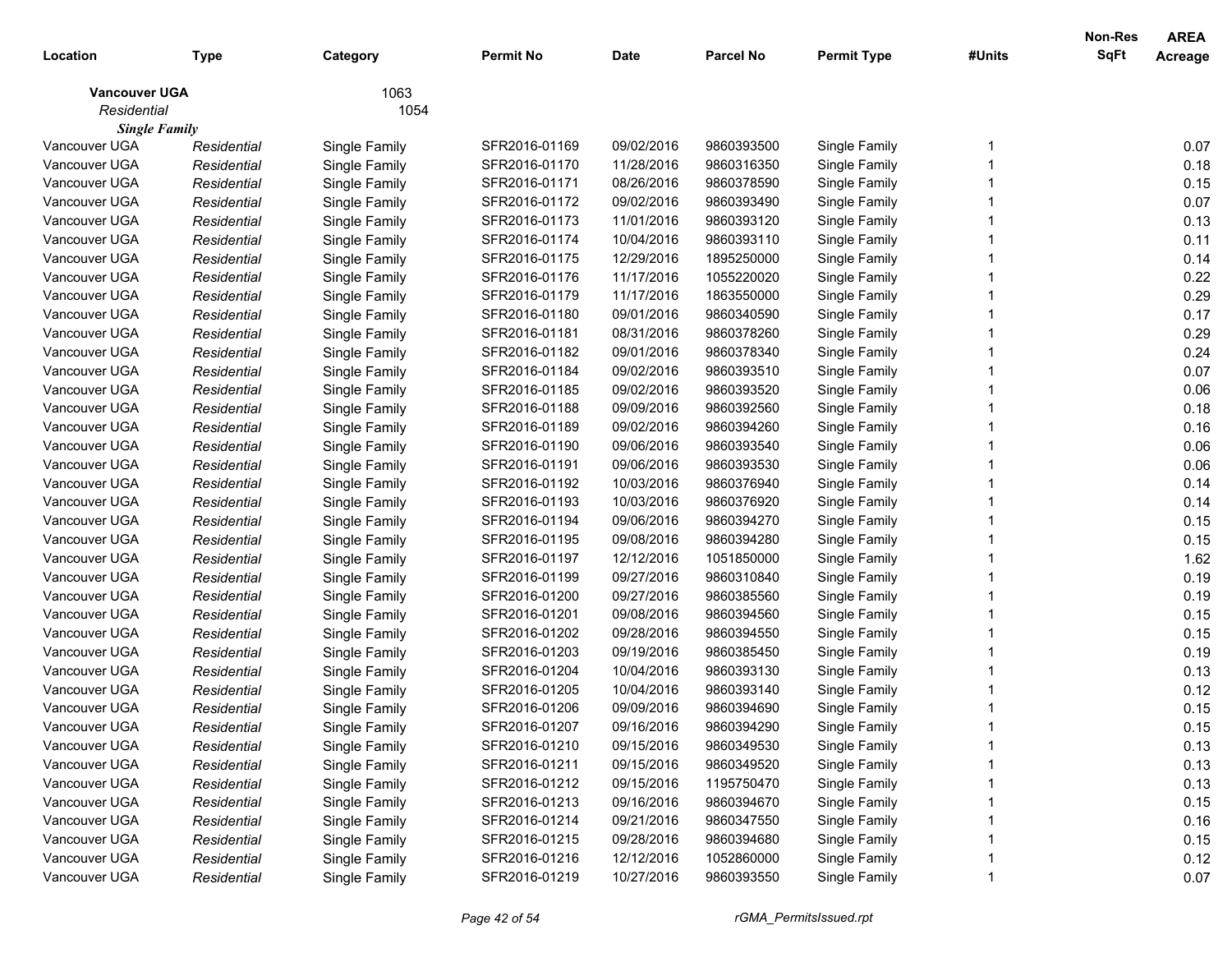| 1063<br><b>Vancouver UGA</b><br>Residential<br>1054<br><b>Single Family</b><br>Vancouver UGA<br>SFR2016-01220<br>10/27/2016<br>9860393560<br>0.07<br>Single Family<br>Single Family<br>Residential<br>09/21/2016<br>0.13<br>Vancouver UGA<br>Residential<br>Single Family<br>SFR2016-01221<br>1897680100<br>Single Family<br>0.15<br>Vancouver UGA<br>SFR2016-01222<br>09/12/2016<br>9860378750<br>Single Family<br>Residential<br>Single Family<br>0.15<br>Vancouver UGA<br>Residential<br>Single Family<br>SFR2016-01223<br>09/12/2016<br>9860378600<br>Single Family<br>1.25<br>Vancouver UGA<br>Residential<br>Single Family<br>SFR2016-01224<br>09/19/2016<br>0982610000<br>Single Family<br>0.15<br>Vancouver UGA<br>Residential<br>Single Family<br>SFR2016-01227<br>09/28/2016<br>9860394730<br>Single Family<br>0.23<br>Vancouver UGA<br>Residential<br>Single Family<br>SFR2016-01228<br>09/28/2016<br>9860394710<br>Single Family<br>0.23<br>Vancouver UGA<br>Residential<br>Single Family<br>SFR2016-01229<br>09/28/2016<br>9860394720<br>Single Family<br>0.16<br>Vancouver UGA<br>10/25/2016<br>Residential<br>Single Family<br>SFR2016-01230<br>9860394300<br>Single Family<br>Vancouver UGA<br>SFR2016-01231<br>11/01/2016<br>9860403060<br>Single Family<br>0.17<br>Residential<br>Single Family<br>0.12<br>Vancouver UGA<br>SFR2016-01232<br>10/03/2016<br>9860377110<br>Single Family<br>Residential<br>Single Family<br>0.13<br>Vancouver UGA<br>Residential<br>Single Family<br>SFR2016-01233<br>10/25/2016<br>9860377290<br>Single Family<br>0.15<br>Vancouver UGA<br>Residential<br>Single Family<br>SFR2016-01234<br>10/03/2016<br>9860394520<br>Single Family<br>0.16<br>Vancouver UGA<br>Residential<br>Single Family<br>SFR2016-01238<br>11/28/2016<br>9860394360<br>Single Family<br>0.15<br>Vancouver UGA<br>Residential<br>Single Family<br>SFR2016-01239<br>11/14/2016<br>9860394320<br>Single Family<br>0.08<br>Vancouver UGA<br>Residential<br>Single Family<br>SFR2016-01240<br>09/22/2016<br>1054692900<br>Single Family<br>0.17<br>Vancouver UGA<br>09/27/2016<br>Residential<br>Single Family<br>SFR2016-01242<br>9860391930<br>Single Family<br>10/27/2016<br>0.08<br>Vancouver UGA<br>SFR2016-01244<br>9860393580<br>Single Family<br>Residential<br>Single Family<br>0.06<br>Vancouver UGA<br>10/27/2016<br>Residential<br>Single Family<br>SFR2016-01245<br>9860393570<br>Single Family<br>0.12<br>Vancouver UGA<br>Residential<br>Single Family<br>SFR2016-01246<br>10/04/2016<br>9860393150<br>Single Family<br>0.12<br>Vancouver UGA<br>Residential<br>Single Family<br>SFR2016-01247<br>11/08/2016<br>9860393160<br>Single Family<br>0.15<br>Vancouver UGA<br>Residential<br>Single Family<br>SFR2016-01249<br>10/03/2016<br>9860394490<br>Single Family<br>0.15<br>Vancouver UGA<br>Residential<br>Single Family<br>SFR2016-01250<br>10/03/2016<br>9860394500<br>Single Family<br>0.15<br>Vancouver UGA<br>Residential<br>Single Family<br>SFR2016-01261<br>12/01/2016<br>9860394310<br>Single Family<br>Vancouver UGA<br>0.16<br>SFR2016-01262<br>11/29/2016<br>9860394350<br>Single Family<br>Residential<br>Single Family<br>0.18<br>Vancouver UGA<br>SFR2016-01264<br>10/03/2016<br>9860385720<br>Single Family<br>Residential<br>Single Family<br>Vancouver UGA<br>11/28/2016<br>0.11<br>Residential<br>Single Family<br>SFR2016-01266<br>9860389600<br>Single Family<br>0.15<br>Vancouver UGA<br>10/19/2016<br>Residential<br>Single Family<br>SFR2016-01268<br>9860394750<br>Single Family<br>0.15<br>Vancouver UGA<br>Residential<br>Single Family<br>SFR2016-01269<br>10/19/2016<br>9860394740<br>Single Family<br>12/27/2016<br>0.25<br>Vancouver UGA<br>Residential<br>Single Family<br>SFR2016-01271<br>9860381830<br>Single Family<br>0.13<br>Vancouver UGA<br>Single Family<br>SFR2016-01272<br>12/12/2016<br>9860393170<br>Single Family<br>Residential<br>Vancouver UGA<br>Single Family<br>Residential<br>SFR2016-01273<br>10/19/2016<br>9860357890<br>0.18<br>Single Family<br>SFR2016-01275<br>12/20/2016<br>Single Family<br>Vancouver UGA<br>1819910000<br>6.04<br>Residential<br>Single Family<br>0.16<br>Vancouver UGA<br>Single Family<br>SFR2016-01276<br>10/19/2016<br>9860358280<br>Single Family<br>Residential<br>0.16<br>Vancouver UGA<br>Single Family<br>12/20/2016<br>Single Family<br>Residential<br>SFR2016-01277<br>9860394330<br>0.16<br>Vancouver UGA<br>Single Family<br>12/20/2016<br>Single Family<br>Residential<br>SFR2016-01278<br>9860394340<br>0.13<br>Vancouver UGA<br>Single Family<br>12/05/2016<br>Single Family<br>Residential<br>SFR2016-01279<br>9860260570<br>0.16<br>Vancouver UGA<br>Single Family<br>10/19/2016<br>Single Family<br>Residential<br>SFR2016-01281<br>9860358360<br>0.88<br>Vancouver UGA<br>Single Family<br>12/08/2016<br>1557610000<br>Single Family<br>Residential<br>SFR2016-01284<br>Vancouver UGA<br>SFR2016-01285<br>10/11/2016<br>9860385780<br>Single Family | Location | <b>Type</b> | Category      | <b>Permit No</b> | <b>Date</b> | <b>Parcel No</b> | <b>Permit Type</b> | #Units | Non-Res<br>SqFt | <b>AREA</b><br>Acreage |
|---------------------------------------------------------------------------------------------------------------------------------------------------------------------------------------------------------------------------------------------------------------------------------------------------------------------------------------------------------------------------------------------------------------------------------------------------------------------------------------------------------------------------------------------------------------------------------------------------------------------------------------------------------------------------------------------------------------------------------------------------------------------------------------------------------------------------------------------------------------------------------------------------------------------------------------------------------------------------------------------------------------------------------------------------------------------------------------------------------------------------------------------------------------------------------------------------------------------------------------------------------------------------------------------------------------------------------------------------------------------------------------------------------------------------------------------------------------------------------------------------------------------------------------------------------------------------------------------------------------------------------------------------------------------------------------------------------------------------------------------------------------------------------------------------------------------------------------------------------------------------------------------------------------------------------------------------------------------------------------------------------------------------------------------------------------------------------------------------------------------------------------------------------------------------------------------------------------------------------------------------------------------------------------------------------------------------------------------------------------------------------------------------------------------------------------------------------------------------------------------------------------------------------------------------------------------------------------------------------------------------------------------------------------------------------------------------------------------------------------------------------------------------------------------------------------------------------------------------------------------------------------------------------------------------------------------------------------------------------------------------------------------------------------------------------------------------------------------------------------------------------------------------------------------------------------------------------------------------------------------------------------------------------------------------------------------------------------------------------------------------------------------------------------------------------------------------------------------------------------------------------------------------------------------------------------------------------------------------------------------------------------------------------------------------------------------------------------------------------------------------------------------------------------------------------------------------------------------------------------------------------------------------------------------------------------------------------------------------------------------------------------------------------------------------------------------------------------------------------------------------------------------------------------------------------------------------------------------------------------------------------------------------------------------------------------------------------------------------------------------------------------------------------------------------------------------------------------------------------------------------------------------------------------------------------------------------------------------------------------------------------------------------------------------------------------------------------------------------------------------------------------------------------------------------------------------------------------------------------------------------------------------------------------------------------------------------------------------------------------------|----------|-------------|---------------|------------------|-------------|------------------|--------------------|--------|-----------------|------------------------|
|                                                                                                                                                                                                                                                                                                                                                                                                                                                                                                                                                                                                                                                                                                                                                                                                                                                                                                                                                                                                                                                                                                                                                                                                                                                                                                                                                                                                                                                                                                                                                                                                                                                                                                                                                                                                                                                                                                                                                                                                                                                                                                                                                                                                                                                                                                                                                                                                                                                                                                                                                                                                                                                                                                                                                                                                                                                                                                                                                                                                                                                                                                                                                                                                                                                                                                                                                                                                                                                                                                                                                                                                                                                                                                                                                                                                                                                                                                                                                                                                                                                                                                                                                                                                                                                                                                                                                                                                                                                                                                                                                                                                                                                                                                                                                                                                                                                                                                                                                                                             |          |             |               |                  |             |                  |                    |        |                 |                        |
|                                                                                                                                                                                                                                                                                                                                                                                                                                                                                                                                                                                                                                                                                                                                                                                                                                                                                                                                                                                                                                                                                                                                                                                                                                                                                                                                                                                                                                                                                                                                                                                                                                                                                                                                                                                                                                                                                                                                                                                                                                                                                                                                                                                                                                                                                                                                                                                                                                                                                                                                                                                                                                                                                                                                                                                                                                                                                                                                                                                                                                                                                                                                                                                                                                                                                                                                                                                                                                                                                                                                                                                                                                                                                                                                                                                                                                                                                                                                                                                                                                                                                                                                                                                                                                                                                                                                                                                                                                                                                                                                                                                                                                                                                                                                                                                                                                                                                                                                                                                             |          |             |               |                  |             |                  |                    |        |                 |                        |
|                                                                                                                                                                                                                                                                                                                                                                                                                                                                                                                                                                                                                                                                                                                                                                                                                                                                                                                                                                                                                                                                                                                                                                                                                                                                                                                                                                                                                                                                                                                                                                                                                                                                                                                                                                                                                                                                                                                                                                                                                                                                                                                                                                                                                                                                                                                                                                                                                                                                                                                                                                                                                                                                                                                                                                                                                                                                                                                                                                                                                                                                                                                                                                                                                                                                                                                                                                                                                                                                                                                                                                                                                                                                                                                                                                                                                                                                                                                                                                                                                                                                                                                                                                                                                                                                                                                                                                                                                                                                                                                                                                                                                                                                                                                                                                                                                                                                                                                                                                                             |          |             |               |                  |             |                  |                    |        |                 |                        |
|                                                                                                                                                                                                                                                                                                                                                                                                                                                                                                                                                                                                                                                                                                                                                                                                                                                                                                                                                                                                                                                                                                                                                                                                                                                                                                                                                                                                                                                                                                                                                                                                                                                                                                                                                                                                                                                                                                                                                                                                                                                                                                                                                                                                                                                                                                                                                                                                                                                                                                                                                                                                                                                                                                                                                                                                                                                                                                                                                                                                                                                                                                                                                                                                                                                                                                                                                                                                                                                                                                                                                                                                                                                                                                                                                                                                                                                                                                                                                                                                                                                                                                                                                                                                                                                                                                                                                                                                                                                                                                                                                                                                                                                                                                                                                                                                                                                                                                                                                                                             |          |             |               |                  |             |                  |                    |        |                 |                        |
|                                                                                                                                                                                                                                                                                                                                                                                                                                                                                                                                                                                                                                                                                                                                                                                                                                                                                                                                                                                                                                                                                                                                                                                                                                                                                                                                                                                                                                                                                                                                                                                                                                                                                                                                                                                                                                                                                                                                                                                                                                                                                                                                                                                                                                                                                                                                                                                                                                                                                                                                                                                                                                                                                                                                                                                                                                                                                                                                                                                                                                                                                                                                                                                                                                                                                                                                                                                                                                                                                                                                                                                                                                                                                                                                                                                                                                                                                                                                                                                                                                                                                                                                                                                                                                                                                                                                                                                                                                                                                                                                                                                                                                                                                                                                                                                                                                                                                                                                                                                             |          |             |               |                  |             |                  |                    |        |                 |                        |
|                                                                                                                                                                                                                                                                                                                                                                                                                                                                                                                                                                                                                                                                                                                                                                                                                                                                                                                                                                                                                                                                                                                                                                                                                                                                                                                                                                                                                                                                                                                                                                                                                                                                                                                                                                                                                                                                                                                                                                                                                                                                                                                                                                                                                                                                                                                                                                                                                                                                                                                                                                                                                                                                                                                                                                                                                                                                                                                                                                                                                                                                                                                                                                                                                                                                                                                                                                                                                                                                                                                                                                                                                                                                                                                                                                                                                                                                                                                                                                                                                                                                                                                                                                                                                                                                                                                                                                                                                                                                                                                                                                                                                                                                                                                                                                                                                                                                                                                                                                                             |          |             |               |                  |             |                  |                    |        |                 |                        |
|                                                                                                                                                                                                                                                                                                                                                                                                                                                                                                                                                                                                                                                                                                                                                                                                                                                                                                                                                                                                                                                                                                                                                                                                                                                                                                                                                                                                                                                                                                                                                                                                                                                                                                                                                                                                                                                                                                                                                                                                                                                                                                                                                                                                                                                                                                                                                                                                                                                                                                                                                                                                                                                                                                                                                                                                                                                                                                                                                                                                                                                                                                                                                                                                                                                                                                                                                                                                                                                                                                                                                                                                                                                                                                                                                                                                                                                                                                                                                                                                                                                                                                                                                                                                                                                                                                                                                                                                                                                                                                                                                                                                                                                                                                                                                                                                                                                                                                                                                                                             |          |             |               |                  |             |                  |                    |        |                 |                        |
|                                                                                                                                                                                                                                                                                                                                                                                                                                                                                                                                                                                                                                                                                                                                                                                                                                                                                                                                                                                                                                                                                                                                                                                                                                                                                                                                                                                                                                                                                                                                                                                                                                                                                                                                                                                                                                                                                                                                                                                                                                                                                                                                                                                                                                                                                                                                                                                                                                                                                                                                                                                                                                                                                                                                                                                                                                                                                                                                                                                                                                                                                                                                                                                                                                                                                                                                                                                                                                                                                                                                                                                                                                                                                                                                                                                                                                                                                                                                                                                                                                                                                                                                                                                                                                                                                                                                                                                                                                                                                                                                                                                                                                                                                                                                                                                                                                                                                                                                                                                             |          |             |               |                  |             |                  |                    |        |                 |                        |
|                                                                                                                                                                                                                                                                                                                                                                                                                                                                                                                                                                                                                                                                                                                                                                                                                                                                                                                                                                                                                                                                                                                                                                                                                                                                                                                                                                                                                                                                                                                                                                                                                                                                                                                                                                                                                                                                                                                                                                                                                                                                                                                                                                                                                                                                                                                                                                                                                                                                                                                                                                                                                                                                                                                                                                                                                                                                                                                                                                                                                                                                                                                                                                                                                                                                                                                                                                                                                                                                                                                                                                                                                                                                                                                                                                                                                                                                                                                                                                                                                                                                                                                                                                                                                                                                                                                                                                                                                                                                                                                                                                                                                                                                                                                                                                                                                                                                                                                                                                                             |          |             |               |                  |             |                  |                    |        |                 |                        |
|                                                                                                                                                                                                                                                                                                                                                                                                                                                                                                                                                                                                                                                                                                                                                                                                                                                                                                                                                                                                                                                                                                                                                                                                                                                                                                                                                                                                                                                                                                                                                                                                                                                                                                                                                                                                                                                                                                                                                                                                                                                                                                                                                                                                                                                                                                                                                                                                                                                                                                                                                                                                                                                                                                                                                                                                                                                                                                                                                                                                                                                                                                                                                                                                                                                                                                                                                                                                                                                                                                                                                                                                                                                                                                                                                                                                                                                                                                                                                                                                                                                                                                                                                                                                                                                                                                                                                                                                                                                                                                                                                                                                                                                                                                                                                                                                                                                                                                                                                                                             |          |             |               |                  |             |                  |                    |        |                 |                        |
|                                                                                                                                                                                                                                                                                                                                                                                                                                                                                                                                                                                                                                                                                                                                                                                                                                                                                                                                                                                                                                                                                                                                                                                                                                                                                                                                                                                                                                                                                                                                                                                                                                                                                                                                                                                                                                                                                                                                                                                                                                                                                                                                                                                                                                                                                                                                                                                                                                                                                                                                                                                                                                                                                                                                                                                                                                                                                                                                                                                                                                                                                                                                                                                                                                                                                                                                                                                                                                                                                                                                                                                                                                                                                                                                                                                                                                                                                                                                                                                                                                                                                                                                                                                                                                                                                                                                                                                                                                                                                                                                                                                                                                                                                                                                                                                                                                                                                                                                                                                             |          |             |               |                  |             |                  |                    |        |                 |                        |
|                                                                                                                                                                                                                                                                                                                                                                                                                                                                                                                                                                                                                                                                                                                                                                                                                                                                                                                                                                                                                                                                                                                                                                                                                                                                                                                                                                                                                                                                                                                                                                                                                                                                                                                                                                                                                                                                                                                                                                                                                                                                                                                                                                                                                                                                                                                                                                                                                                                                                                                                                                                                                                                                                                                                                                                                                                                                                                                                                                                                                                                                                                                                                                                                                                                                                                                                                                                                                                                                                                                                                                                                                                                                                                                                                                                                                                                                                                                                                                                                                                                                                                                                                                                                                                                                                                                                                                                                                                                                                                                                                                                                                                                                                                                                                                                                                                                                                                                                                                                             |          |             |               |                  |             |                  |                    |        |                 |                        |
|                                                                                                                                                                                                                                                                                                                                                                                                                                                                                                                                                                                                                                                                                                                                                                                                                                                                                                                                                                                                                                                                                                                                                                                                                                                                                                                                                                                                                                                                                                                                                                                                                                                                                                                                                                                                                                                                                                                                                                                                                                                                                                                                                                                                                                                                                                                                                                                                                                                                                                                                                                                                                                                                                                                                                                                                                                                                                                                                                                                                                                                                                                                                                                                                                                                                                                                                                                                                                                                                                                                                                                                                                                                                                                                                                                                                                                                                                                                                                                                                                                                                                                                                                                                                                                                                                                                                                                                                                                                                                                                                                                                                                                                                                                                                                                                                                                                                                                                                                                                             |          |             |               |                  |             |                  |                    |        |                 |                        |
|                                                                                                                                                                                                                                                                                                                                                                                                                                                                                                                                                                                                                                                                                                                                                                                                                                                                                                                                                                                                                                                                                                                                                                                                                                                                                                                                                                                                                                                                                                                                                                                                                                                                                                                                                                                                                                                                                                                                                                                                                                                                                                                                                                                                                                                                                                                                                                                                                                                                                                                                                                                                                                                                                                                                                                                                                                                                                                                                                                                                                                                                                                                                                                                                                                                                                                                                                                                                                                                                                                                                                                                                                                                                                                                                                                                                                                                                                                                                                                                                                                                                                                                                                                                                                                                                                                                                                                                                                                                                                                                                                                                                                                                                                                                                                                                                                                                                                                                                                                                             |          |             |               |                  |             |                  |                    |        |                 |                        |
|                                                                                                                                                                                                                                                                                                                                                                                                                                                                                                                                                                                                                                                                                                                                                                                                                                                                                                                                                                                                                                                                                                                                                                                                                                                                                                                                                                                                                                                                                                                                                                                                                                                                                                                                                                                                                                                                                                                                                                                                                                                                                                                                                                                                                                                                                                                                                                                                                                                                                                                                                                                                                                                                                                                                                                                                                                                                                                                                                                                                                                                                                                                                                                                                                                                                                                                                                                                                                                                                                                                                                                                                                                                                                                                                                                                                                                                                                                                                                                                                                                                                                                                                                                                                                                                                                                                                                                                                                                                                                                                                                                                                                                                                                                                                                                                                                                                                                                                                                                                             |          |             |               |                  |             |                  |                    |        |                 |                        |
|                                                                                                                                                                                                                                                                                                                                                                                                                                                                                                                                                                                                                                                                                                                                                                                                                                                                                                                                                                                                                                                                                                                                                                                                                                                                                                                                                                                                                                                                                                                                                                                                                                                                                                                                                                                                                                                                                                                                                                                                                                                                                                                                                                                                                                                                                                                                                                                                                                                                                                                                                                                                                                                                                                                                                                                                                                                                                                                                                                                                                                                                                                                                                                                                                                                                                                                                                                                                                                                                                                                                                                                                                                                                                                                                                                                                                                                                                                                                                                                                                                                                                                                                                                                                                                                                                                                                                                                                                                                                                                                                                                                                                                                                                                                                                                                                                                                                                                                                                                                             |          |             |               |                  |             |                  |                    |        |                 |                        |
|                                                                                                                                                                                                                                                                                                                                                                                                                                                                                                                                                                                                                                                                                                                                                                                                                                                                                                                                                                                                                                                                                                                                                                                                                                                                                                                                                                                                                                                                                                                                                                                                                                                                                                                                                                                                                                                                                                                                                                                                                                                                                                                                                                                                                                                                                                                                                                                                                                                                                                                                                                                                                                                                                                                                                                                                                                                                                                                                                                                                                                                                                                                                                                                                                                                                                                                                                                                                                                                                                                                                                                                                                                                                                                                                                                                                                                                                                                                                                                                                                                                                                                                                                                                                                                                                                                                                                                                                                                                                                                                                                                                                                                                                                                                                                                                                                                                                                                                                                                                             |          |             |               |                  |             |                  |                    |        |                 |                        |
|                                                                                                                                                                                                                                                                                                                                                                                                                                                                                                                                                                                                                                                                                                                                                                                                                                                                                                                                                                                                                                                                                                                                                                                                                                                                                                                                                                                                                                                                                                                                                                                                                                                                                                                                                                                                                                                                                                                                                                                                                                                                                                                                                                                                                                                                                                                                                                                                                                                                                                                                                                                                                                                                                                                                                                                                                                                                                                                                                                                                                                                                                                                                                                                                                                                                                                                                                                                                                                                                                                                                                                                                                                                                                                                                                                                                                                                                                                                                                                                                                                                                                                                                                                                                                                                                                                                                                                                                                                                                                                                                                                                                                                                                                                                                                                                                                                                                                                                                                                                             |          |             |               |                  |             |                  |                    |        |                 |                        |
|                                                                                                                                                                                                                                                                                                                                                                                                                                                                                                                                                                                                                                                                                                                                                                                                                                                                                                                                                                                                                                                                                                                                                                                                                                                                                                                                                                                                                                                                                                                                                                                                                                                                                                                                                                                                                                                                                                                                                                                                                                                                                                                                                                                                                                                                                                                                                                                                                                                                                                                                                                                                                                                                                                                                                                                                                                                                                                                                                                                                                                                                                                                                                                                                                                                                                                                                                                                                                                                                                                                                                                                                                                                                                                                                                                                                                                                                                                                                                                                                                                                                                                                                                                                                                                                                                                                                                                                                                                                                                                                                                                                                                                                                                                                                                                                                                                                                                                                                                                                             |          |             |               |                  |             |                  |                    |        |                 |                        |
|                                                                                                                                                                                                                                                                                                                                                                                                                                                                                                                                                                                                                                                                                                                                                                                                                                                                                                                                                                                                                                                                                                                                                                                                                                                                                                                                                                                                                                                                                                                                                                                                                                                                                                                                                                                                                                                                                                                                                                                                                                                                                                                                                                                                                                                                                                                                                                                                                                                                                                                                                                                                                                                                                                                                                                                                                                                                                                                                                                                                                                                                                                                                                                                                                                                                                                                                                                                                                                                                                                                                                                                                                                                                                                                                                                                                                                                                                                                                                                                                                                                                                                                                                                                                                                                                                                                                                                                                                                                                                                                                                                                                                                                                                                                                                                                                                                                                                                                                                                                             |          |             |               |                  |             |                  |                    |        |                 |                        |
|                                                                                                                                                                                                                                                                                                                                                                                                                                                                                                                                                                                                                                                                                                                                                                                                                                                                                                                                                                                                                                                                                                                                                                                                                                                                                                                                                                                                                                                                                                                                                                                                                                                                                                                                                                                                                                                                                                                                                                                                                                                                                                                                                                                                                                                                                                                                                                                                                                                                                                                                                                                                                                                                                                                                                                                                                                                                                                                                                                                                                                                                                                                                                                                                                                                                                                                                                                                                                                                                                                                                                                                                                                                                                                                                                                                                                                                                                                                                                                                                                                                                                                                                                                                                                                                                                                                                                                                                                                                                                                                                                                                                                                                                                                                                                                                                                                                                                                                                                                                             |          |             |               |                  |             |                  |                    |        |                 |                        |
|                                                                                                                                                                                                                                                                                                                                                                                                                                                                                                                                                                                                                                                                                                                                                                                                                                                                                                                                                                                                                                                                                                                                                                                                                                                                                                                                                                                                                                                                                                                                                                                                                                                                                                                                                                                                                                                                                                                                                                                                                                                                                                                                                                                                                                                                                                                                                                                                                                                                                                                                                                                                                                                                                                                                                                                                                                                                                                                                                                                                                                                                                                                                                                                                                                                                                                                                                                                                                                                                                                                                                                                                                                                                                                                                                                                                                                                                                                                                                                                                                                                                                                                                                                                                                                                                                                                                                                                                                                                                                                                                                                                                                                                                                                                                                                                                                                                                                                                                                                                             |          |             |               |                  |             |                  |                    |        |                 |                        |
|                                                                                                                                                                                                                                                                                                                                                                                                                                                                                                                                                                                                                                                                                                                                                                                                                                                                                                                                                                                                                                                                                                                                                                                                                                                                                                                                                                                                                                                                                                                                                                                                                                                                                                                                                                                                                                                                                                                                                                                                                                                                                                                                                                                                                                                                                                                                                                                                                                                                                                                                                                                                                                                                                                                                                                                                                                                                                                                                                                                                                                                                                                                                                                                                                                                                                                                                                                                                                                                                                                                                                                                                                                                                                                                                                                                                                                                                                                                                                                                                                                                                                                                                                                                                                                                                                                                                                                                                                                                                                                                                                                                                                                                                                                                                                                                                                                                                                                                                                                                             |          |             |               |                  |             |                  |                    |        |                 |                        |
|                                                                                                                                                                                                                                                                                                                                                                                                                                                                                                                                                                                                                                                                                                                                                                                                                                                                                                                                                                                                                                                                                                                                                                                                                                                                                                                                                                                                                                                                                                                                                                                                                                                                                                                                                                                                                                                                                                                                                                                                                                                                                                                                                                                                                                                                                                                                                                                                                                                                                                                                                                                                                                                                                                                                                                                                                                                                                                                                                                                                                                                                                                                                                                                                                                                                                                                                                                                                                                                                                                                                                                                                                                                                                                                                                                                                                                                                                                                                                                                                                                                                                                                                                                                                                                                                                                                                                                                                                                                                                                                                                                                                                                                                                                                                                                                                                                                                                                                                                                                             |          |             |               |                  |             |                  |                    |        |                 |                        |
|                                                                                                                                                                                                                                                                                                                                                                                                                                                                                                                                                                                                                                                                                                                                                                                                                                                                                                                                                                                                                                                                                                                                                                                                                                                                                                                                                                                                                                                                                                                                                                                                                                                                                                                                                                                                                                                                                                                                                                                                                                                                                                                                                                                                                                                                                                                                                                                                                                                                                                                                                                                                                                                                                                                                                                                                                                                                                                                                                                                                                                                                                                                                                                                                                                                                                                                                                                                                                                                                                                                                                                                                                                                                                                                                                                                                                                                                                                                                                                                                                                                                                                                                                                                                                                                                                                                                                                                                                                                                                                                                                                                                                                                                                                                                                                                                                                                                                                                                                                                             |          |             |               |                  |             |                  |                    |        |                 |                        |
|                                                                                                                                                                                                                                                                                                                                                                                                                                                                                                                                                                                                                                                                                                                                                                                                                                                                                                                                                                                                                                                                                                                                                                                                                                                                                                                                                                                                                                                                                                                                                                                                                                                                                                                                                                                                                                                                                                                                                                                                                                                                                                                                                                                                                                                                                                                                                                                                                                                                                                                                                                                                                                                                                                                                                                                                                                                                                                                                                                                                                                                                                                                                                                                                                                                                                                                                                                                                                                                                                                                                                                                                                                                                                                                                                                                                                                                                                                                                                                                                                                                                                                                                                                                                                                                                                                                                                                                                                                                                                                                                                                                                                                                                                                                                                                                                                                                                                                                                                                                             |          |             |               |                  |             |                  |                    |        |                 |                        |
|                                                                                                                                                                                                                                                                                                                                                                                                                                                                                                                                                                                                                                                                                                                                                                                                                                                                                                                                                                                                                                                                                                                                                                                                                                                                                                                                                                                                                                                                                                                                                                                                                                                                                                                                                                                                                                                                                                                                                                                                                                                                                                                                                                                                                                                                                                                                                                                                                                                                                                                                                                                                                                                                                                                                                                                                                                                                                                                                                                                                                                                                                                                                                                                                                                                                                                                                                                                                                                                                                                                                                                                                                                                                                                                                                                                                                                                                                                                                                                                                                                                                                                                                                                                                                                                                                                                                                                                                                                                                                                                                                                                                                                                                                                                                                                                                                                                                                                                                                                                             |          |             |               |                  |             |                  |                    |        |                 |                        |
|                                                                                                                                                                                                                                                                                                                                                                                                                                                                                                                                                                                                                                                                                                                                                                                                                                                                                                                                                                                                                                                                                                                                                                                                                                                                                                                                                                                                                                                                                                                                                                                                                                                                                                                                                                                                                                                                                                                                                                                                                                                                                                                                                                                                                                                                                                                                                                                                                                                                                                                                                                                                                                                                                                                                                                                                                                                                                                                                                                                                                                                                                                                                                                                                                                                                                                                                                                                                                                                                                                                                                                                                                                                                                                                                                                                                                                                                                                                                                                                                                                                                                                                                                                                                                                                                                                                                                                                                                                                                                                                                                                                                                                                                                                                                                                                                                                                                                                                                                                                             |          |             |               |                  |             |                  |                    |        |                 |                        |
|                                                                                                                                                                                                                                                                                                                                                                                                                                                                                                                                                                                                                                                                                                                                                                                                                                                                                                                                                                                                                                                                                                                                                                                                                                                                                                                                                                                                                                                                                                                                                                                                                                                                                                                                                                                                                                                                                                                                                                                                                                                                                                                                                                                                                                                                                                                                                                                                                                                                                                                                                                                                                                                                                                                                                                                                                                                                                                                                                                                                                                                                                                                                                                                                                                                                                                                                                                                                                                                                                                                                                                                                                                                                                                                                                                                                                                                                                                                                                                                                                                                                                                                                                                                                                                                                                                                                                                                                                                                                                                                                                                                                                                                                                                                                                                                                                                                                                                                                                                                             |          |             |               |                  |             |                  |                    |        |                 |                        |
|                                                                                                                                                                                                                                                                                                                                                                                                                                                                                                                                                                                                                                                                                                                                                                                                                                                                                                                                                                                                                                                                                                                                                                                                                                                                                                                                                                                                                                                                                                                                                                                                                                                                                                                                                                                                                                                                                                                                                                                                                                                                                                                                                                                                                                                                                                                                                                                                                                                                                                                                                                                                                                                                                                                                                                                                                                                                                                                                                                                                                                                                                                                                                                                                                                                                                                                                                                                                                                                                                                                                                                                                                                                                                                                                                                                                                                                                                                                                                                                                                                                                                                                                                                                                                                                                                                                                                                                                                                                                                                                                                                                                                                                                                                                                                                                                                                                                                                                                                                                             |          |             |               |                  |             |                  |                    |        |                 |                        |
|                                                                                                                                                                                                                                                                                                                                                                                                                                                                                                                                                                                                                                                                                                                                                                                                                                                                                                                                                                                                                                                                                                                                                                                                                                                                                                                                                                                                                                                                                                                                                                                                                                                                                                                                                                                                                                                                                                                                                                                                                                                                                                                                                                                                                                                                                                                                                                                                                                                                                                                                                                                                                                                                                                                                                                                                                                                                                                                                                                                                                                                                                                                                                                                                                                                                                                                                                                                                                                                                                                                                                                                                                                                                                                                                                                                                                                                                                                                                                                                                                                                                                                                                                                                                                                                                                                                                                                                                                                                                                                                                                                                                                                                                                                                                                                                                                                                                                                                                                                                             |          |             |               |                  |             |                  |                    |        |                 |                        |
|                                                                                                                                                                                                                                                                                                                                                                                                                                                                                                                                                                                                                                                                                                                                                                                                                                                                                                                                                                                                                                                                                                                                                                                                                                                                                                                                                                                                                                                                                                                                                                                                                                                                                                                                                                                                                                                                                                                                                                                                                                                                                                                                                                                                                                                                                                                                                                                                                                                                                                                                                                                                                                                                                                                                                                                                                                                                                                                                                                                                                                                                                                                                                                                                                                                                                                                                                                                                                                                                                                                                                                                                                                                                                                                                                                                                                                                                                                                                                                                                                                                                                                                                                                                                                                                                                                                                                                                                                                                                                                                                                                                                                                                                                                                                                                                                                                                                                                                                                                                             |          |             |               |                  |             |                  |                    |        |                 |                        |
|                                                                                                                                                                                                                                                                                                                                                                                                                                                                                                                                                                                                                                                                                                                                                                                                                                                                                                                                                                                                                                                                                                                                                                                                                                                                                                                                                                                                                                                                                                                                                                                                                                                                                                                                                                                                                                                                                                                                                                                                                                                                                                                                                                                                                                                                                                                                                                                                                                                                                                                                                                                                                                                                                                                                                                                                                                                                                                                                                                                                                                                                                                                                                                                                                                                                                                                                                                                                                                                                                                                                                                                                                                                                                                                                                                                                                                                                                                                                                                                                                                                                                                                                                                                                                                                                                                                                                                                                                                                                                                                                                                                                                                                                                                                                                                                                                                                                                                                                                                                             |          |             |               |                  |             |                  |                    |        |                 |                        |
|                                                                                                                                                                                                                                                                                                                                                                                                                                                                                                                                                                                                                                                                                                                                                                                                                                                                                                                                                                                                                                                                                                                                                                                                                                                                                                                                                                                                                                                                                                                                                                                                                                                                                                                                                                                                                                                                                                                                                                                                                                                                                                                                                                                                                                                                                                                                                                                                                                                                                                                                                                                                                                                                                                                                                                                                                                                                                                                                                                                                                                                                                                                                                                                                                                                                                                                                                                                                                                                                                                                                                                                                                                                                                                                                                                                                                                                                                                                                                                                                                                                                                                                                                                                                                                                                                                                                                                                                                                                                                                                                                                                                                                                                                                                                                                                                                                                                                                                                                                                             |          |             |               |                  |             |                  |                    |        |                 |                        |
|                                                                                                                                                                                                                                                                                                                                                                                                                                                                                                                                                                                                                                                                                                                                                                                                                                                                                                                                                                                                                                                                                                                                                                                                                                                                                                                                                                                                                                                                                                                                                                                                                                                                                                                                                                                                                                                                                                                                                                                                                                                                                                                                                                                                                                                                                                                                                                                                                                                                                                                                                                                                                                                                                                                                                                                                                                                                                                                                                                                                                                                                                                                                                                                                                                                                                                                                                                                                                                                                                                                                                                                                                                                                                                                                                                                                                                                                                                                                                                                                                                                                                                                                                                                                                                                                                                                                                                                                                                                                                                                                                                                                                                                                                                                                                                                                                                                                                                                                                                                             |          |             |               |                  |             |                  |                    |        |                 |                        |
|                                                                                                                                                                                                                                                                                                                                                                                                                                                                                                                                                                                                                                                                                                                                                                                                                                                                                                                                                                                                                                                                                                                                                                                                                                                                                                                                                                                                                                                                                                                                                                                                                                                                                                                                                                                                                                                                                                                                                                                                                                                                                                                                                                                                                                                                                                                                                                                                                                                                                                                                                                                                                                                                                                                                                                                                                                                                                                                                                                                                                                                                                                                                                                                                                                                                                                                                                                                                                                                                                                                                                                                                                                                                                                                                                                                                                                                                                                                                                                                                                                                                                                                                                                                                                                                                                                                                                                                                                                                                                                                                                                                                                                                                                                                                                                                                                                                                                                                                                                                             |          |             |               |                  |             |                  |                    |        |                 |                        |
|                                                                                                                                                                                                                                                                                                                                                                                                                                                                                                                                                                                                                                                                                                                                                                                                                                                                                                                                                                                                                                                                                                                                                                                                                                                                                                                                                                                                                                                                                                                                                                                                                                                                                                                                                                                                                                                                                                                                                                                                                                                                                                                                                                                                                                                                                                                                                                                                                                                                                                                                                                                                                                                                                                                                                                                                                                                                                                                                                                                                                                                                                                                                                                                                                                                                                                                                                                                                                                                                                                                                                                                                                                                                                                                                                                                                                                                                                                                                                                                                                                                                                                                                                                                                                                                                                                                                                                                                                                                                                                                                                                                                                                                                                                                                                                                                                                                                                                                                                                                             |          |             |               |                  |             |                  |                    |        |                 |                        |
|                                                                                                                                                                                                                                                                                                                                                                                                                                                                                                                                                                                                                                                                                                                                                                                                                                                                                                                                                                                                                                                                                                                                                                                                                                                                                                                                                                                                                                                                                                                                                                                                                                                                                                                                                                                                                                                                                                                                                                                                                                                                                                                                                                                                                                                                                                                                                                                                                                                                                                                                                                                                                                                                                                                                                                                                                                                                                                                                                                                                                                                                                                                                                                                                                                                                                                                                                                                                                                                                                                                                                                                                                                                                                                                                                                                                                                                                                                                                                                                                                                                                                                                                                                                                                                                                                                                                                                                                                                                                                                                                                                                                                                                                                                                                                                                                                                                                                                                                                                                             |          |             |               |                  |             |                  |                    |        |                 |                        |
|                                                                                                                                                                                                                                                                                                                                                                                                                                                                                                                                                                                                                                                                                                                                                                                                                                                                                                                                                                                                                                                                                                                                                                                                                                                                                                                                                                                                                                                                                                                                                                                                                                                                                                                                                                                                                                                                                                                                                                                                                                                                                                                                                                                                                                                                                                                                                                                                                                                                                                                                                                                                                                                                                                                                                                                                                                                                                                                                                                                                                                                                                                                                                                                                                                                                                                                                                                                                                                                                                                                                                                                                                                                                                                                                                                                                                                                                                                                                                                                                                                                                                                                                                                                                                                                                                                                                                                                                                                                                                                                                                                                                                                                                                                                                                                                                                                                                                                                                                                                             |          |             |               |                  |             |                  |                    |        |                 |                        |
|                                                                                                                                                                                                                                                                                                                                                                                                                                                                                                                                                                                                                                                                                                                                                                                                                                                                                                                                                                                                                                                                                                                                                                                                                                                                                                                                                                                                                                                                                                                                                                                                                                                                                                                                                                                                                                                                                                                                                                                                                                                                                                                                                                                                                                                                                                                                                                                                                                                                                                                                                                                                                                                                                                                                                                                                                                                                                                                                                                                                                                                                                                                                                                                                                                                                                                                                                                                                                                                                                                                                                                                                                                                                                                                                                                                                                                                                                                                                                                                                                                                                                                                                                                                                                                                                                                                                                                                                                                                                                                                                                                                                                                                                                                                                                                                                                                                                                                                                                                                             |          |             |               |                  |             |                  |                    |        |                 |                        |
|                                                                                                                                                                                                                                                                                                                                                                                                                                                                                                                                                                                                                                                                                                                                                                                                                                                                                                                                                                                                                                                                                                                                                                                                                                                                                                                                                                                                                                                                                                                                                                                                                                                                                                                                                                                                                                                                                                                                                                                                                                                                                                                                                                                                                                                                                                                                                                                                                                                                                                                                                                                                                                                                                                                                                                                                                                                                                                                                                                                                                                                                                                                                                                                                                                                                                                                                                                                                                                                                                                                                                                                                                                                                                                                                                                                                                                                                                                                                                                                                                                                                                                                                                                                                                                                                                                                                                                                                                                                                                                                                                                                                                                                                                                                                                                                                                                                                                                                                                                                             |          |             |               |                  |             |                  |                    |        |                 |                        |
|                                                                                                                                                                                                                                                                                                                                                                                                                                                                                                                                                                                                                                                                                                                                                                                                                                                                                                                                                                                                                                                                                                                                                                                                                                                                                                                                                                                                                                                                                                                                                                                                                                                                                                                                                                                                                                                                                                                                                                                                                                                                                                                                                                                                                                                                                                                                                                                                                                                                                                                                                                                                                                                                                                                                                                                                                                                                                                                                                                                                                                                                                                                                                                                                                                                                                                                                                                                                                                                                                                                                                                                                                                                                                                                                                                                                                                                                                                                                                                                                                                                                                                                                                                                                                                                                                                                                                                                                                                                                                                                                                                                                                                                                                                                                                                                                                                                                                                                                                                                             |          |             |               |                  |             |                  |                    |        |                 |                        |
|                                                                                                                                                                                                                                                                                                                                                                                                                                                                                                                                                                                                                                                                                                                                                                                                                                                                                                                                                                                                                                                                                                                                                                                                                                                                                                                                                                                                                                                                                                                                                                                                                                                                                                                                                                                                                                                                                                                                                                                                                                                                                                                                                                                                                                                                                                                                                                                                                                                                                                                                                                                                                                                                                                                                                                                                                                                                                                                                                                                                                                                                                                                                                                                                                                                                                                                                                                                                                                                                                                                                                                                                                                                                                                                                                                                                                                                                                                                                                                                                                                                                                                                                                                                                                                                                                                                                                                                                                                                                                                                                                                                                                                                                                                                                                                                                                                                                                                                                                                                             |          | Residential | Single Family |                  |             |                  |                    |        |                 | 0.17                   |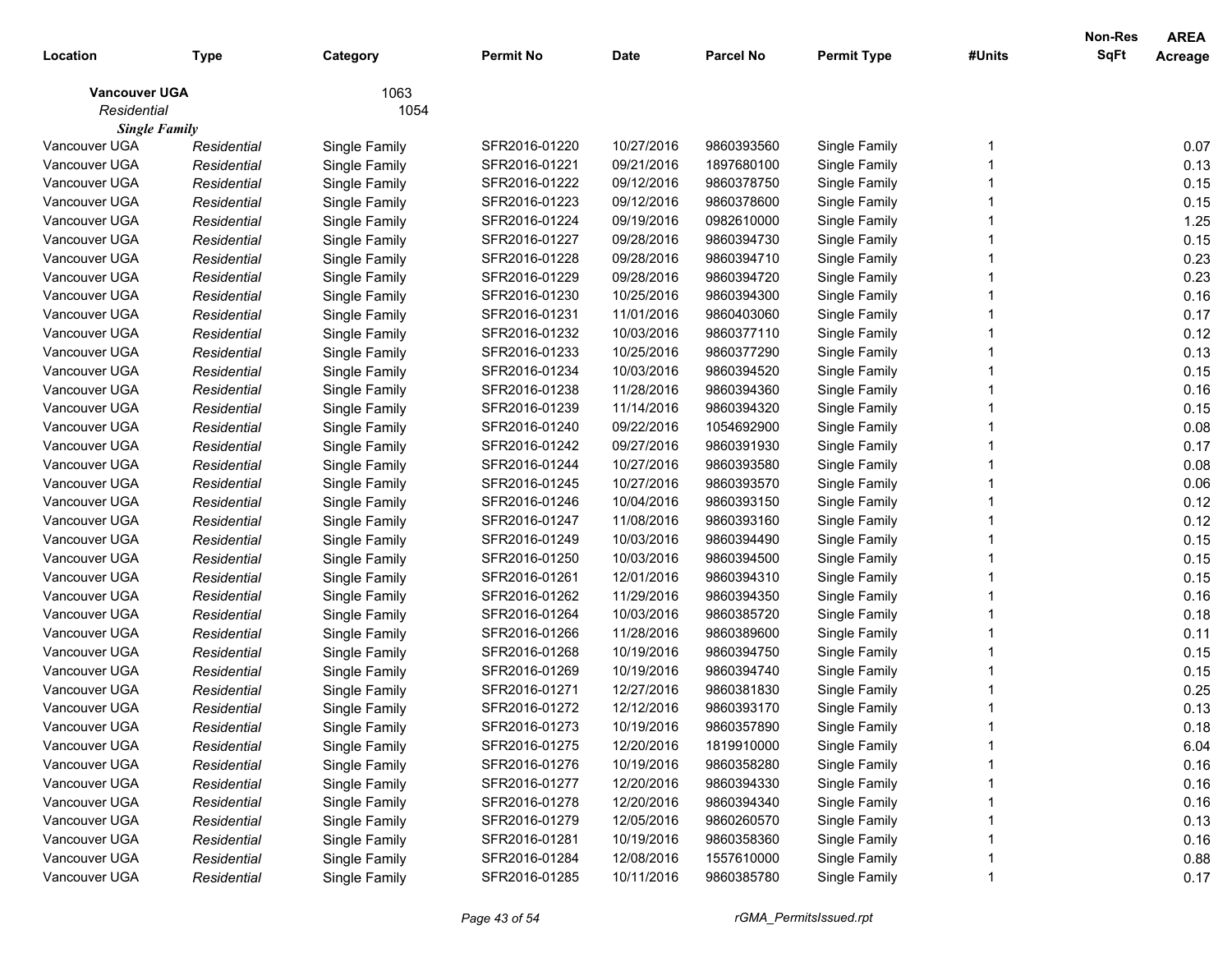| Location             | Type        | Category      | <b>Permit No</b> | Date       | Parcel No  | <b>Permit Type</b>      | #Units | <b>Non-Res</b><br><b>SqFt</b> | <b>AREA</b><br>Acreage |
|----------------------|-------------|---------------|------------------|------------|------------|-------------------------|--------|-------------------------------|------------------------|
| <b>Vancouver UGA</b> |             | 1063          |                  |            |            |                         |        |                               |                        |
| Residential          |             | 1054          |                  |            |            |                         |        |                               |                        |
| <b>Single Family</b> |             |               |                  |            |            |                         |        |                               |                        |
| Vancouver UGA        | Residential | Single Family | SFR2016-01291    | 11/29/2016 | 9860392600 | Single Family           |        |                               | 0.19                   |
| Vancouver UGA        | Residential | Single Family | SFR2016-01297    | 10/25/2016 | 9860394650 | Single Family           |        |                               | 0.15                   |
| Vancouver UGA        | Residential | Single Family | SFR2016-01302    | 12/13/2016 | 9860390310 | Single Family           |        |                               | 10.00                  |
| Vancouver UGA        | Residential | Single Family | SFR2016-01305    | 11/29/2016 | 1889440120 | Single Family           |        |                               | 0.15                   |
| Vancouver UGA        | Residential | Single Family | SFR2016-01306    | 12/19/2016 | 1866080000 | Single Family           |        |                               | 0.34                   |
| Vancouver UGA        | Residential | Single Family | SFR2016-01398    | 12/29/2016 | 9860334130 | Single Family           |        |                               | 0.37                   |
|                      |             |               |                  |            |            |                         | 938    | <b>Total Single Family</b>    |                        |
|                      |             |               |                  |            |            | Vancouver UGA Sub Total | 1,249  | 44,413                        |                        |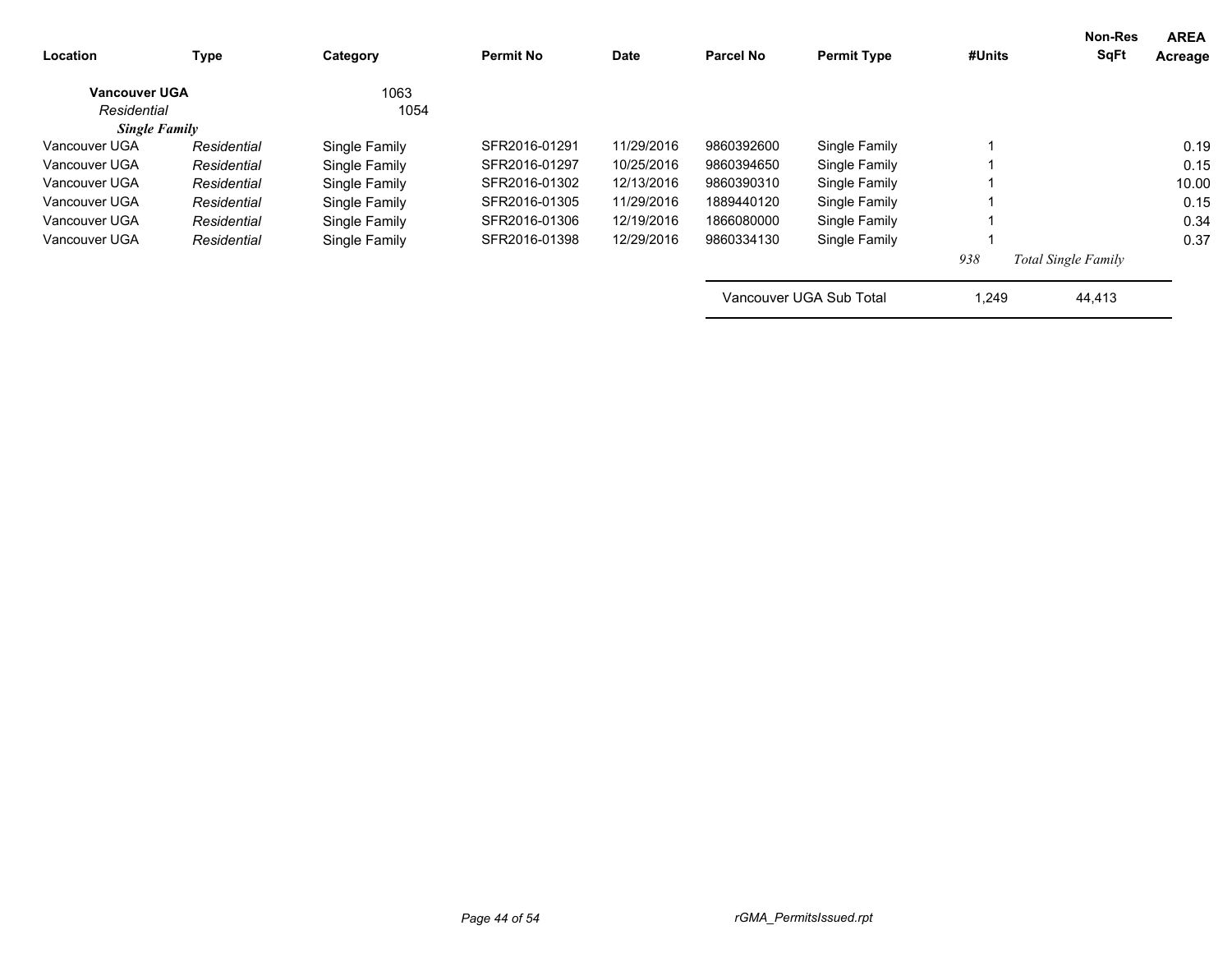|                      |                 |                         |                  |             |                  |                         |        | <b>Non-Res</b> | <b>AREA</b> |
|----------------------|-----------------|-------------------------|------------------|-------------|------------------|-------------------------|--------|----------------|-------------|
| Location             | <b>Type</b>     | Category                | <b>Permit No</b> | <b>Date</b> | <b>Parcel No</b> | <b>Permit Type</b>      | #Units | <b>SqFt</b>    | Acreage     |
| Washougal            |                 | 83                      |                  |             |                  |                         |        |                |             |
| Non-Residential      |                 |                         |                  |             |                  |                         |        |                |             |
| Washougal            | Non-Residential | Other Commercial        | 16040069         | 07/19/2016  | 1341660000       | <b>Other Commercial</b> |        | 6,782          | 19.97       |
| Washougal            | Non-Residential | <b>Other Commercial</b> | 16070025         | 12/13/2016  | 0959100000       | <b>Other Commercial</b> |        | 3,300          | 0.97        |
| Washougal            | Non-Residential | <b>Other Commercial</b> | 16090044         | 11/21/2016  | 0731341110       | <b>Other Commercial</b> |        | 5,400          | 1.22        |
| Washougal            | Non-Residential | <b>Other Commercial</b> | 16090045         | 11/21/2016  | 0731341110       | <b>Other Commercial</b> |        | 5,400          | 1.22        |
|                      |                 |                         |                  |             |                  |                         |        | 20882.00       |             |
| Residential          |                 | 79                      |                  |             |                  |                         |        |                |             |
| <b>Single Family</b> |                 |                         |                  |             |                  |                         |        |                |             |
| Washougal            | Residential     | Single Family           | 15050151         | 07/26/2016  | 1283581820       | Single Family           | 1      |                | 0.12        |
| Washougal            | Residential     | Single Family           | 15060019         | 01/19/2016  | 9860305510       | Single Family           |        |                | 0.26        |
| Washougal            | Residential     | Single Family           | 15080055         | 06/30/2016  | 1230010330       | Single Family           |        |                | 0.18        |
| Washougal            | Residential     | Single Family           | 15090034         | 08/22/2016  | 1305610220       | Single Family           |        |                | 0.11        |
| Washougal            | Residential     | Single Family           | 15090036         | 02/22/2016  | 1305610260       | Single Family           |        |                | 0.11        |
| Washougal            | Residential     | Single Family           | 15090038         | 04/14/2016  | 1305610240       | Single Family           |        |                | 0.11        |
| Washougal            | Residential     | Single Family           | 15090089         | 02/05/2016  | 1328210000       | Single Family           |        |                | 0.87        |
| Washougal            | Residential     | Single Family           | 15120004         | 01/06/2016  | 1283581680       | Single Family           |        |                | 0.11        |
| Washougal            | Residential     | Single Family           | 15120016         | 01/08/2016  | 1301151100       | Single Family           |        |                | 0.19        |
| Washougal            | Residential     | Single Family           | 15120036         | 01/06/2016  | 1283581740       | Single Family           |        |                | 0.15        |
| Washougal            | Residential     | Single Family           | 16010005         | 01/28/2016  | 9860305450       | Single Family           |        |                | 0.29        |
| Washougal            | Residential     | Single Family           | 16010007         | 01/28/2016  | 1323490840       | Single Family           |        |                | 0.20        |
| Washougal            | Residential     | Single Family           | 16010023         | 02/09/2016  | 9860305400       | Single Family           |        |                | 0.17        |
| Washougal            | Residential     | Single Family           | 16010043         | 01/26/2016  | 1229960140       | Single Family           |        |                | 0.19        |
| Washougal            | Residential     | Single Family           | 16010046         | 01/28/2016  | 1323490860       | Single Family           |        |                | 0.19        |
| Washougal            | Residential     | Single Family           | 16010052         | 02/26/2016  | 1300560380       | Single Family           |        |                | 0.18        |
| Washougal            | Residential     | Single Family           | 16010054         | 02/16/2016  | 1300560380       | Single Family           |        |                | 0.18        |
| Washougal            | Residential     | Single Family           | 16010056         | 02/12/2016  | 9860305710       | Single Family           |        |                | 0.29        |
| Washougal            | Residential     | Single Family           | 16020001         | 02/22/2016  | 1311870560       | Single Family           |        |                | 0.20        |
| Washougal            | Residential     | Single Family           | 16020003         | 03/02/2016  | 1341650310       | Single Family           |        |                | 0.14        |
| Washougal            | Residential     | Single Family           | 16020012         | 03/02/2016  | 1341650020       | Single Family           |        |                | 0.15        |
| Washougal            | Residential     | Single Family           | 16020025         | 03/17/2016  | 1305610280       | Single Family           |        |                | 0.11        |
| Washougal            | Residential     | Single Family           | 16020069         | 03/15/2016  | 1325760280       | Single Family           |        |                | 0.20        |
| Washougal            | Residential     | Single Family           | 16030006         | 05/06/2016  | 0751070140       | Single Family           |        |                | 0.79        |
| Washougal            | Residential     | Single Family           | 16030008         | 04/04/2016  | 1311870080       | Single Family           |        |                | 0.18        |
| Washougal            | Residential     | Single Family           | 16030013         | 03/15/2016  | 1230070780       | Single Family           |        |                | 0.25        |
| Washougal            | Residential     | Single Family           | 16030025         | 03/23/2016  | 1305620320       | Single Family           |        |                | 0.17        |
| Washougal            | Residential     | Single Family           | 16030044         | 04/25/2016  | 1341650070       | Single Family           |        |                | 0.16        |
| Washougal            | Residential     | Single Family           | 16030065         | 04/15/2016  | 1323490820       | Single Family           |        |                | 0.17        |
| Washougal            | Residential     | Single Family           | 16030070         | 04/20/2016  | 1326060000       | Single Family           |        |                | 4.90        |
| Washougal            | Residential     | Single Family           | 16030074         | 04/28/2016  | 9860305540       | Single Family           |        |                | 0.27        |
| Washougal            | Residential     | Single Family           | 16030080         | 07/20/2016  | 9860305530       | Single Family           |        |                | 0.28        |
| Washougal            | Residential     | Single Family           | 16030083         | 05/10/2016  | 1311730360       | Single Family           |        |                | 0.30        |
| Washougal            | Residential     | Single Family           | 16030088         | 05/03/2016  | 1300310080       | Single Family           |        |                | 0.25        |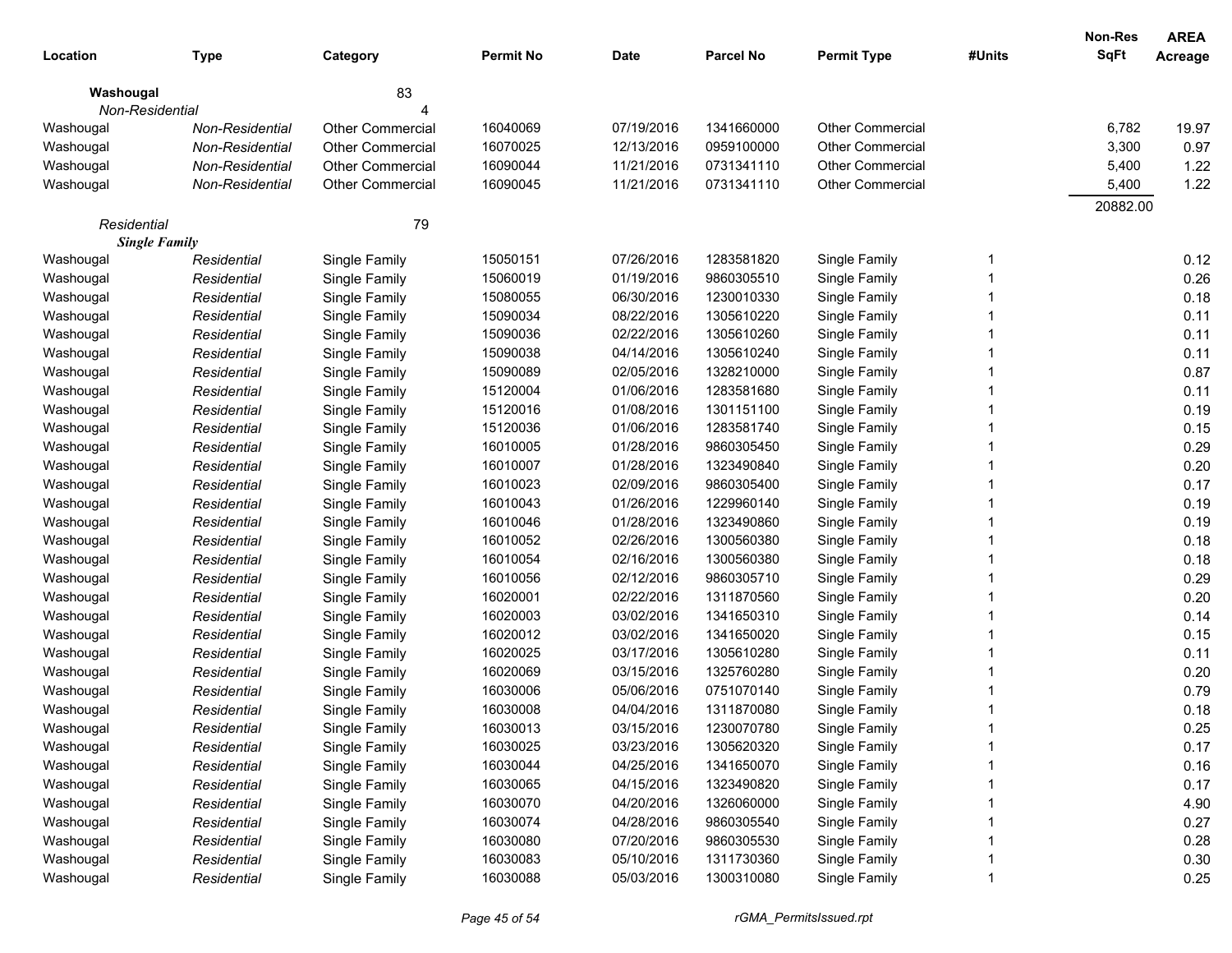|             |                      |               |                  |            |                  |                    |        | <b>Non-Res</b> | <b>AREA</b>    |
|-------------|----------------------|---------------|------------------|------------|------------------|--------------------|--------|----------------|----------------|
| Location    | <b>Type</b>          | Category      | <b>Permit No</b> | Date       | <b>Parcel No</b> | <b>Permit Type</b> | #Units | <b>SqFt</b>    | <b>Acreage</b> |
| Washougal   |                      | 83            |                  |            |                  |                    |        |                |                |
| Residential |                      | 79            |                  |            |                  |                    |        |                |                |
|             | <b>Single Family</b> |               |                  |            |                  |                    |        |                |                |
| Washougal   | Residential          | Single Family | 16030105         | 09/08/2016 | 9860305570       | Single Family      |        |                | 0.22           |
| Washougal   | Residential          | Single Family | 16030133         | 05/04/2016 | 1341650080       | Single Family      |        |                | 0.24           |
| Washougal   | Residential          | Single Family | 16040008         | 05/04/2016 | 1311870300       | Single Family      |        |                | 0.32           |
| Washougal   | Residential          | Single Family | 16040044         | 05/12/2016 | 9860382750       | Single Family      |        |                | 0.18           |
| Washougal   | Residential          | Single Family | 16040061         | 06/07/2016 | 1300360940       | Single Family      |        |                | 0.17           |
| Washougal   | Residential          | Single Family | 16040064         | 05/24/2016 | 1311870060       | Single Family      |        |                | 0.18           |
| Washougal   | Residential          | Single Family | 16040073         | 05/31/2016 | 1283581840       | Single Family      |        |                | 0.11           |
| Washougal   | Residential          | Single Family | 16040085         | 05/18/2016 | 1300560500       | Single Family      |        |                | 0.14           |
| Washougal   | Residential          | Single Family | 16050001         | 05/25/2016 | 1305620020       | Single Family      |        |                | 0.15           |
| Washougal   | Residential          | Single Family | 16050003         | 06/13/2016 | 0961589860       | Single Family      |        |                | 0.29           |
| Washougal   | Residential          | Single Family | 16050013         | 06/08/2016 | 1323490600       | Single Family      |        |                | 0.16           |
| Washougal   | Residential          | Single Family | 16050015         | 06/08/2016 | 1323490700       | Single Family      |        |                | 0.17           |
| Washougal   | Residential          | Single Family | 16050016         | 06/06/2016 | 1323490480       | Single Family      |        |                | 0.15           |
| Washougal   | Residential          | Single Family | 16050019         | 06/09/2016 | 1323490560       | Single Family      |        |                | 0.16           |
| Washougal   | Residential          | Single Family | 16050031         | 05/31/2016 | 1311860220       | Single Family      |        |                | 0.19           |
| Washougal   | Residential          | Single Family | 16050061         | 07/20/2016 | 1341650030       | Single Family      |        |                | 0.15           |
| Washougal   | Residential          | Single Family | 16050088         | 07/20/2016 | 1323490520       | Single Family      |        |                | 0.16           |
| Washougal   | Residential          | Single Family | 16050090         | 06/13/2016 | 1323490540       | Single Family      |        |                | 0.16           |
| Washougal   | Residential          | Single Family | 16050131         | 07/25/2016 | 1323490260       | Single Family      |        |                | 0.07           |
| Washougal   | Residential          | Single Family | 16050132         | 07/25/2016 | 1323490280       | Single Family      |        |                | 0.06           |
| Washougal   | Residential          | Single Family | 16050133         | 07/25/2016 | 1323490300       | Single Family      |        |                | 0.08           |
| Washougal   | Residential          | Single Family | 16060068         | 08/24/2016 | 1300560240       | Single Family      |        |                | 0.16           |
| Washougal   | Residential          | Single Family | 16060070         | 08/11/2016 | 1323490760       | Single Family      |        |                | 0.15           |
| Washougal   | Residential          | Single Family | 16060072         | 08/10/2016 | 1323490620       | Single Family      |        |                | 0.17           |
| Washougal   | Residential          | Single Family | 16060074         | 10/07/2016 | 1323490800       | Single Family      |        |                | 0.18           |
| Washougal   | Residential          | Single Family | 16060075         | 08/10/2016 | 1323490580       | Single Family      |        |                | 0.16           |
| Washougal   | Residential          | Single Family | 16070016         | 08/18/2016 | 1283581600       | Single Family      |        |                | 0.12           |
| Washougal   | Residential          | Single Family | 16070075         | 08/18/2016 | 1230110280       | Single Family      |        |                | 0.27           |
| Washougal   | Residential          | Single Family | 16070096         | 10/13/2016 | 1323770120       | Single Family      |        |                | 0.21           |
| Washougal   | Residential          | Single Family | 16070105         | 09/07/2016 | 1283581620       | Single Family      |        |                | 0.10           |
| Washougal   | Residential          | Single Family | 16080003         | 09/20/2016 | 0961589880       | Single Family      |        |                | 0.23           |
| Washougal   | Residential          | Single Family | 16080012         | 10/13/2016 | 1323770140       | Single Family      |        |                | 0.20           |
| Washougal   | Residential          | Single Family | 16080033         | 09/22/2016 | 1341650010       | Single Family      |        |                | 0.12           |
| Washougal   | Residential          | Single Family | 16080084         | 10/13/2016 | 1341650090       | Single Family      |        |                | 0.12           |
| Washougal   | Residential          | Single Family | 16090006         | 10/24/2016 | 1311870400       | Single Family      |        |                | 0.18           |
| Washougal   | Residential          | Single Family | 16090014         | 10/18/2016 | 1300560520       | Single Family      |        |                | 0.15           |
| Washougal   | Residential          | Single Family | 16090077         | 11/02/2016 | 0960970000       | Single Family      |        |                | 0.16           |
| Washougal   | Residential          | Single Family | 16100027         | 11/22/2016 | 1300560200       | Single Family      |        |                | 0.15           |
| Washougal   | Residential          | Single Family | 16100035         | 11/15/2016 | 1300360740       | Single Family      |        |                | 0.19           |
| Washougal   | Residential          | Single Family | 16100058         | 12/05/2016 | 1230060580       | Single Family      |        |                | 0.21           |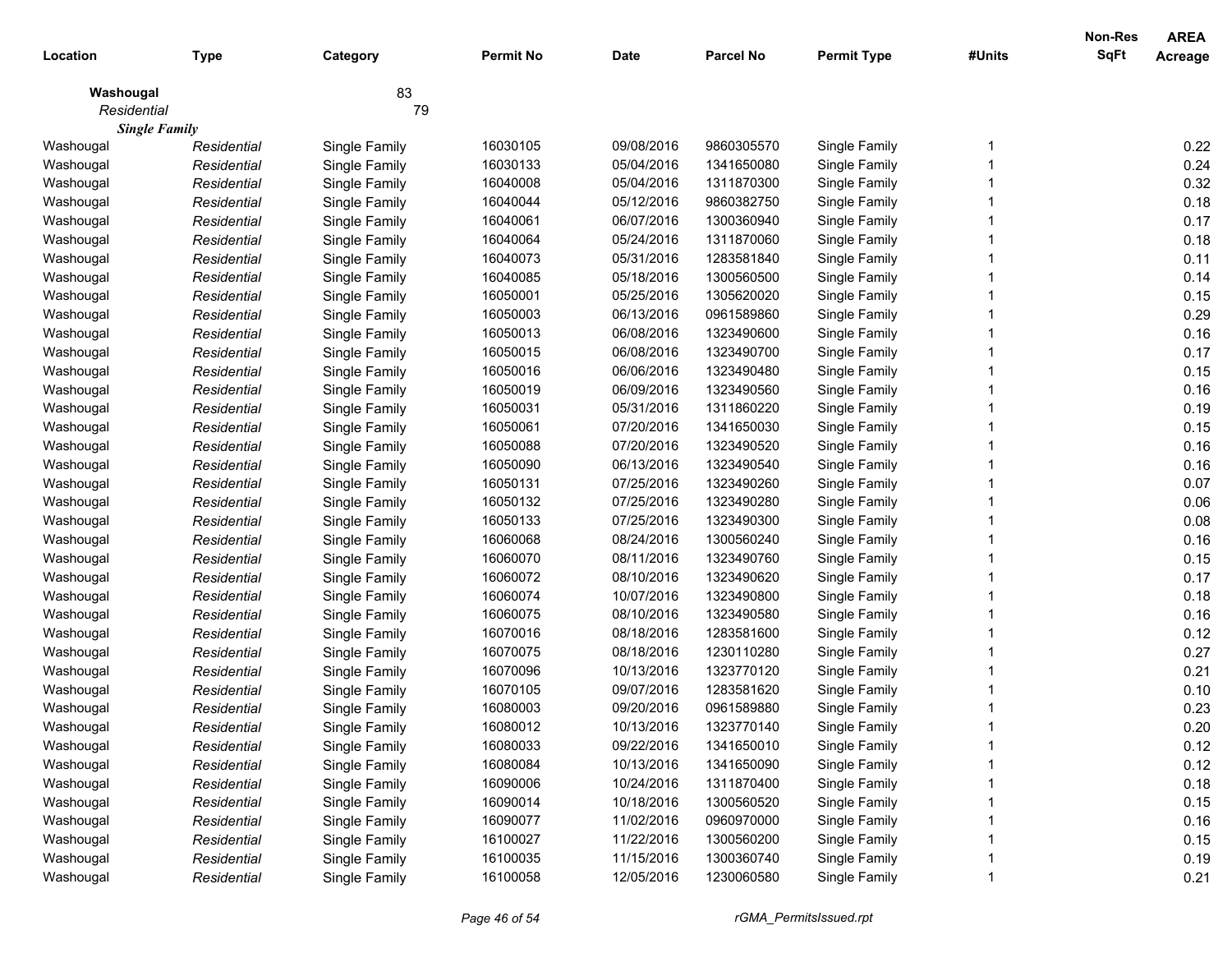| <b>Location</b>      | Type        | Category      | <b>Permit No</b> | <b>Date</b> | <b>Parcel No</b>    | <b>Permit Type</b> | #Units | Non-Res<br><b>SqFt</b>     | <b>AREA</b><br>Acreage |
|----------------------|-------------|---------------|------------------|-------------|---------------------|--------------------|--------|----------------------------|------------------------|
| Washougal            |             | 83            |                  |             |                     |                    |        |                            |                        |
| Residential          |             | 79            |                  |             |                     |                    |        |                            |                        |
| <b>Single Family</b> |             |               |                  |             |                     |                    |        |                            |                        |
| Washougal            | Residential | Single Family | 16100075         | 12/13/2016  | 1341650140          | Single Family      |        |                            | 0.18                   |
| Washougal            | Residential | Single Family | 16110002         | 12/27/2016  | 1283581100          | Single Family      |        |                            | 0.38                   |
| Washougal            | Residential | Single Family | 16110013         | 11/29/2016  | 1323490440          | Single Family      |        |                            | 0.19                   |
| Washougal            | Residential | Single Family | 16110014         | 11/29/2016  | 1323490380          | Single Family      |        |                            | 0.15                   |
| Washougal            | Residential | Single Family | 16110021         | 12/02/2016  | 0961450000          | Single Family      |        |                            | 0.48                   |
|                      |             |               |                  |             |                     |                    | 79     | <b>Total Single Family</b> |                        |
|                      |             |               |                  |             | Washougal Sub Total |                    | 79     | 20,882                     |                        |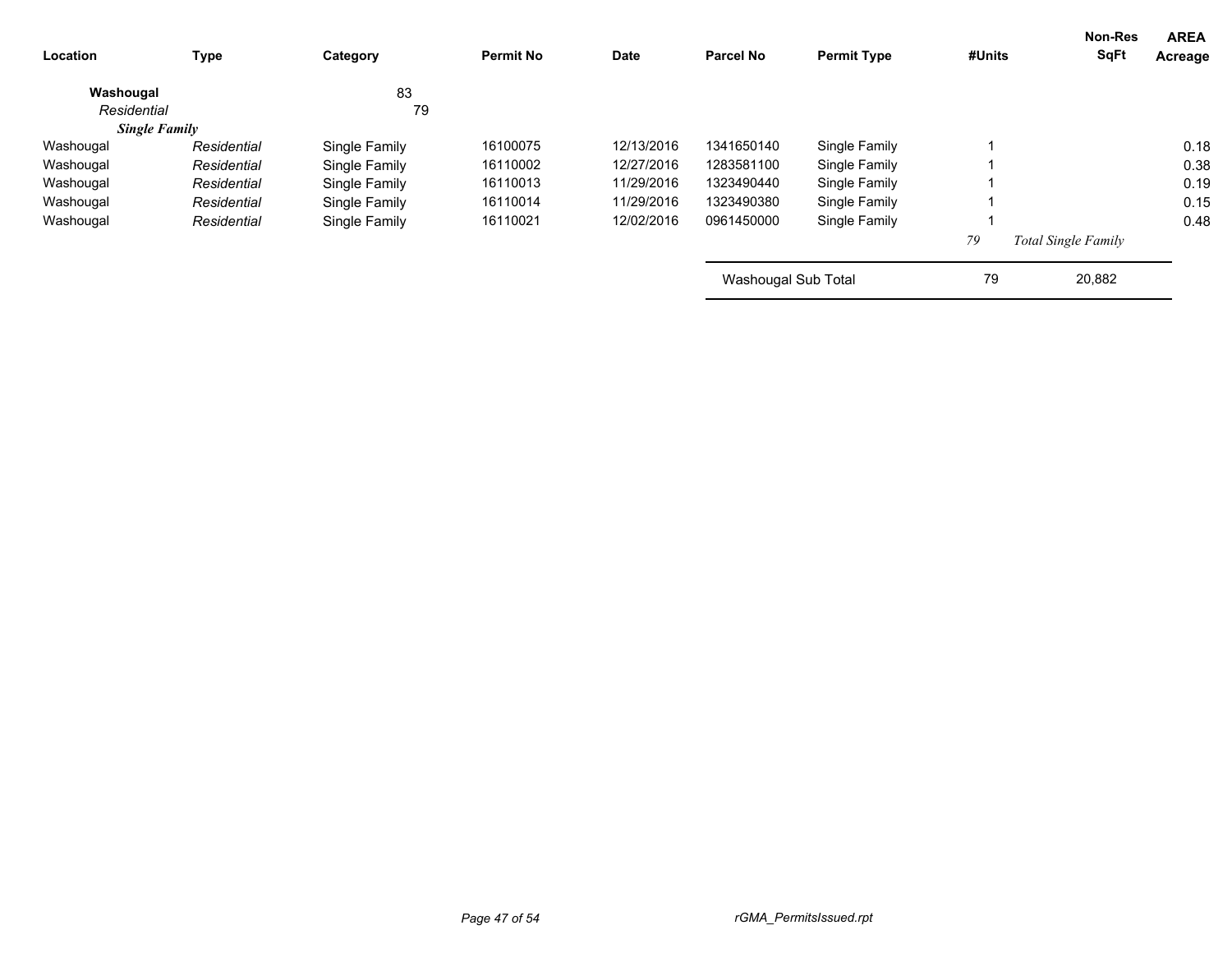| <b>SqFt</b><br><b>Permit No</b><br><b>Date</b><br><b>Parcel No</b><br><b>Permit Type</b><br>#Units<br>Location<br>Type<br>Category<br>261<br><b>Clark County (Rural)</b><br>Non-Residential<br>COM2015-00134<br>04/11/2016<br><b>Commercial Retail</b><br>Clark County (Rural)<br>1791130000<br>2,688<br>Non-Residential<br><b>Commercial Retail</b><br>03/17/2016<br>1754890000<br>9,450<br>Clark County (Rural)<br>Non-Residential<br>Industrial<br>COM2015-00310<br>Industrial<br>COM2016-00282<br>11/10/2016<br>1791130000<br>803<br>Clark County (Rural)<br>Non-Residential<br>Industrial<br>Industrial | Acreage<br>4.95<br>20.35<br>4.95<br>25.52<br>24.23<br>24.23<br>4.67<br>4.67 |
|--------------------------------------------------------------------------------------------------------------------------------------------------------------------------------------------------------------------------------------------------------------------------------------------------------------------------------------------------------------------------------------------------------------------------------------------------------------------------------------------------------------------------------------------------------------------------------------------------------------|-----------------------------------------------------------------------------|
|                                                                                                                                                                                                                                                                                                                                                                                                                                                                                                                                                                                                              |                                                                             |
|                                                                                                                                                                                                                                                                                                                                                                                                                                                                                                                                                                                                              |                                                                             |
|                                                                                                                                                                                                                                                                                                                                                                                                                                                                                                                                                                                                              |                                                                             |
|                                                                                                                                                                                                                                                                                                                                                                                                                                                                                                                                                                                                              |                                                                             |
|                                                                                                                                                                                                                                                                                                                                                                                                                                                                                                                                                                                                              |                                                                             |
|                                                                                                                                                                                                                                                                                                                                                                                                                                                                                                                                                                                                              |                                                                             |
| COM2016-00069<br>06/17/2016<br>2042350000<br>77,427<br>Clark County (Rural)<br>Non-Residential<br>Institutional<br>Institutional                                                                                                                                                                                                                                                                                                                                                                                                                                                                             |                                                                             |
| COM2016-00138<br>07/01/2016<br>1341470000<br>123,836<br>Clark County (Rural)<br>Non-Residential<br>Institutional<br>Institutional                                                                                                                                                                                                                                                                                                                                                                                                                                                                            |                                                                             |
| Clark County (Rural)<br>COM2016-00155<br>10/11/2016<br>122,357<br>Non-Residential<br>Institutional<br>1341470000<br>Institutional                                                                                                                                                                                                                                                                                                                                                                                                                                                                            |                                                                             |
| Clark County (Rural)<br><b>Other Commercial</b><br>COM2016-00002<br>03/07/2016<br><b>Other Commercial</b><br>16,150<br>Non-Residential<br>1855640000                                                                                                                                                                                                                                                                                                                                                                                                                                                         |                                                                             |
| 03/07/2016<br>Other Commercial<br>11,500<br>Clark County (Rural)<br>COM2016-00003<br>1855640000<br>Non-Residential<br><b>Other Commercial</b>                                                                                                                                                                                                                                                                                                                                                                                                                                                                |                                                                             |
| 364211.00                                                                                                                                                                                                                                                                                                                                                                                                                                                                                                                                                                                                    |                                                                             |
| 253<br>Residential                                                                                                                                                                                                                                                                                                                                                                                                                                                                                                                                                                                           |                                                                             |
| <b>Single Family</b>                                                                                                                                                                                                                                                                                                                                                                                                                                                                                                                                                                                         |                                                                             |
| 16-498<br>09/30/2016<br>Clark County (Rural)<br>2290050000<br>Single Family<br>-1<br>Residential<br>Single Family                                                                                                                                                                                                                                                                                                                                                                                                                                                                                            | 7.82                                                                        |
| 01/21/2016<br>Clark County (Rural)<br>SFR2015-00125<br>1682670000<br>Single Family<br>Residential<br>Single Family                                                                                                                                                                                                                                                                                                                                                                                                                                                                                           | 8.08                                                                        |
| 06/29/2016<br>Clark County (Rural)<br>Residential<br>Single Family<br>SFR2015-00703<br>1406410000<br>Single Family                                                                                                                                                                                                                                                                                                                                                                                                                                                                                           | 5.08                                                                        |
| 07/12/2016<br>Single Family<br>Clark County (Rural)<br>Residential<br>Single Family<br>SFR2015-00770<br>2509990000                                                                                                                                                                                                                                                                                                                                                                                                                                                                                           | 11.12                                                                       |
| 01/28/2016<br>Clark County (Rural)<br>Residential<br>Single Family<br>SFR2015-00777<br>1704010000<br>Single Family                                                                                                                                                                                                                                                                                                                                                                                                                                                                                           | 5.00                                                                        |
| 03/08/2016<br>Clark County (Rural)<br>Residential<br>Single Family<br>SFR2015-00806<br>2370550000<br>Single Family                                                                                                                                                                                                                                                                                                                                                                                                                                                                                           | 5.00                                                                        |
| 01/26/2016<br>Clark County (Rural)<br>Residential<br>Single Family<br>SFR2015-00908<br>9860335850<br>Single Family                                                                                                                                                                                                                                                                                                                                                                                                                                                                                           | 5.00                                                                        |
| 01/05/2016<br>Clark County (Rural)<br>Residential<br>Single Family<br>SFR2015-00910<br>2117060000<br>Single Family                                                                                                                                                                                                                                                                                                                                                                                                                                                                                           | 5.00                                                                        |
| 02/02/2016<br>Clark County (Rural)<br>Single Family<br>SFR2015-00936<br>2547840100<br>Single Family<br>Residential                                                                                                                                                                                                                                                                                                                                                                                                                                                                                           | 2.30                                                                        |
| Clark County (Rural)<br>SFR2015-00964<br>02/09/2016<br>Residential<br>Single Family<br>2666130000<br>Single Family                                                                                                                                                                                                                                                                                                                                                                                                                                                                                           | 5.00                                                                        |
| Clark County (Rural)<br>01/07/2016<br>Residential<br>Single Family<br>SFR2015-00993<br>1788780000<br>Single Family                                                                                                                                                                                                                                                                                                                                                                                                                                                                                           | 8.99                                                                        |
| Clark County (Rural)<br>01/14/2016<br>Residential<br>Single Family<br>SFR2015-01008<br>2634810000<br>Single Family                                                                                                                                                                                                                                                                                                                                                                                                                                                                                           | 17.30                                                                       |
| 03/04/2016<br>Clark County (Rural)<br>Residential<br>Single Family<br>SFR2015-01009<br>1215650080<br>Single Family                                                                                                                                                                                                                                                                                                                                                                                                                                                                                           | 0.60                                                                        |
| 03/07/2016<br>Clark County (Rural)<br>Residential<br>Single Family<br>SFR2015-01010<br>2625880000<br>Single Family                                                                                                                                                                                                                                                                                                                                                                                                                                                                                           | 30.00                                                                       |
| 01/27/2016<br>Clark County (Rural)<br>Residential<br>Single Family<br>SFR2015-01017<br>2705910000<br>Single Family                                                                                                                                                                                                                                                                                                                                                                                                                                                                                           | 5.75                                                                        |
| 03/14/2016<br>Clark County (Rural)<br>SFR2015-01067<br>1990940000<br>Single Family<br>Residential<br>Single Family                                                                                                                                                                                                                                                                                                                                                                                                                                                                                           | 4.27                                                                        |
| Clark County (Rural)<br>SFR2015-01070<br>03/21/2016<br>2643760000<br>Single Family<br>Residential<br>Single Family                                                                                                                                                                                                                                                                                                                                                                                                                                                                                           | 1.00                                                                        |
| 03/04/2016<br>Clark County (Rural)<br>Residential<br>Single Family<br>SFR2015-01101<br>2044940050<br>Single Family                                                                                                                                                                                                                                                                                                                                                                                                                                                                                           | 2.32                                                                        |
| 01/07/2016<br>Clark County (Rural)<br>Residential<br>Single Family<br>SFR2015-01113<br>2052790000<br>Single Family                                                                                                                                                                                                                                                                                                                                                                                                                                                                                           | 5.13                                                                        |
| Clark County (Rural)<br>01/25/2016<br>Residential<br>Single Family<br>SFR2015-01114<br>0975400050<br>Single Family                                                                                                                                                                                                                                                                                                                                                                                                                                                                                           | 3.44                                                                        |
| SFR2015-01122<br>01/22/2016<br>Clark County (Rural)<br>Residential<br>Single Family<br>2786390000<br>Single Family                                                                                                                                                                                                                                                                                                                                                                                                                                                                                           | 5.00                                                                        |
| Clark County (Rural)<br>Single Family<br>SFR2015-01129<br>Single Family<br>02/01/2016<br>1960030000<br>Residential                                                                                                                                                                                                                                                                                                                                                                                                                                                                                           | 10.27                                                                       |
| SFR2015-01141<br>Clark County (Rural)<br>Single Family<br>03/15/2016<br>1957120000<br>Single Family<br>Residential                                                                                                                                                                                                                                                                                                                                                                                                                                                                                           | 20.01                                                                       |
| Clark County (Rural)<br>SFR2015-01156<br>01/27/2016<br>Single Family<br>Single Family<br>1955200240<br>Residential                                                                                                                                                                                                                                                                                                                                                                                                                                                                                           | 1.00                                                                        |
| Clark County (Rural)<br>SFR2015-01157<br>Residential<br>Single Family<br>02/19/2016<br>9860373380<br>Single Family                                                                                                                                                                                                                                                                                                                                                                                                                                                                                           | 11.77                                                                       |
| Clark County (Rural)<br>SFR2015-01160<br>01/14/2016<br>Residential<br>Single Family<br>1945790000<br>Single Family                                                                                                                                                                                                                                                                                                                                                                                                                                                                                           | 3.13                                                                        |
| Clark County (Rural)<br>SFR2015-01168<br>Residential<br>Single Family<br>01/27/2016<br>2273710000<br>Single Family                                                                                                                                                                                                                                                                                                                                                                                                                                                                                           | 6.31                                                                        |
| Clark County (Rural)<br>Single Family<br>SFR2015-01183<br>Residential<br>01/13/2016<br>9860341740<br>Single Family                                                                                                                                                                                                                                                                                                                                                                                                                                                                                           | 1.04                                                                        |
| Clark County (Rural)<br>Single Family<br>SFR2015-01187<br>Single Family<br>Residential<br>01/29/2016<br>2334970050                                                                                                                                                                                                                                                                                                                                                                                                                                                                                           | 3.43                                                                        |
| Clark County (Rural)<br>Single Family<br>SFR2015-01190<br>02/18/2016<br>Single Family<br>Residential<br>2633500000                                                                                                                                                                                                                                                                                                                                                                                                                                                                                           | 5.01                                                                        |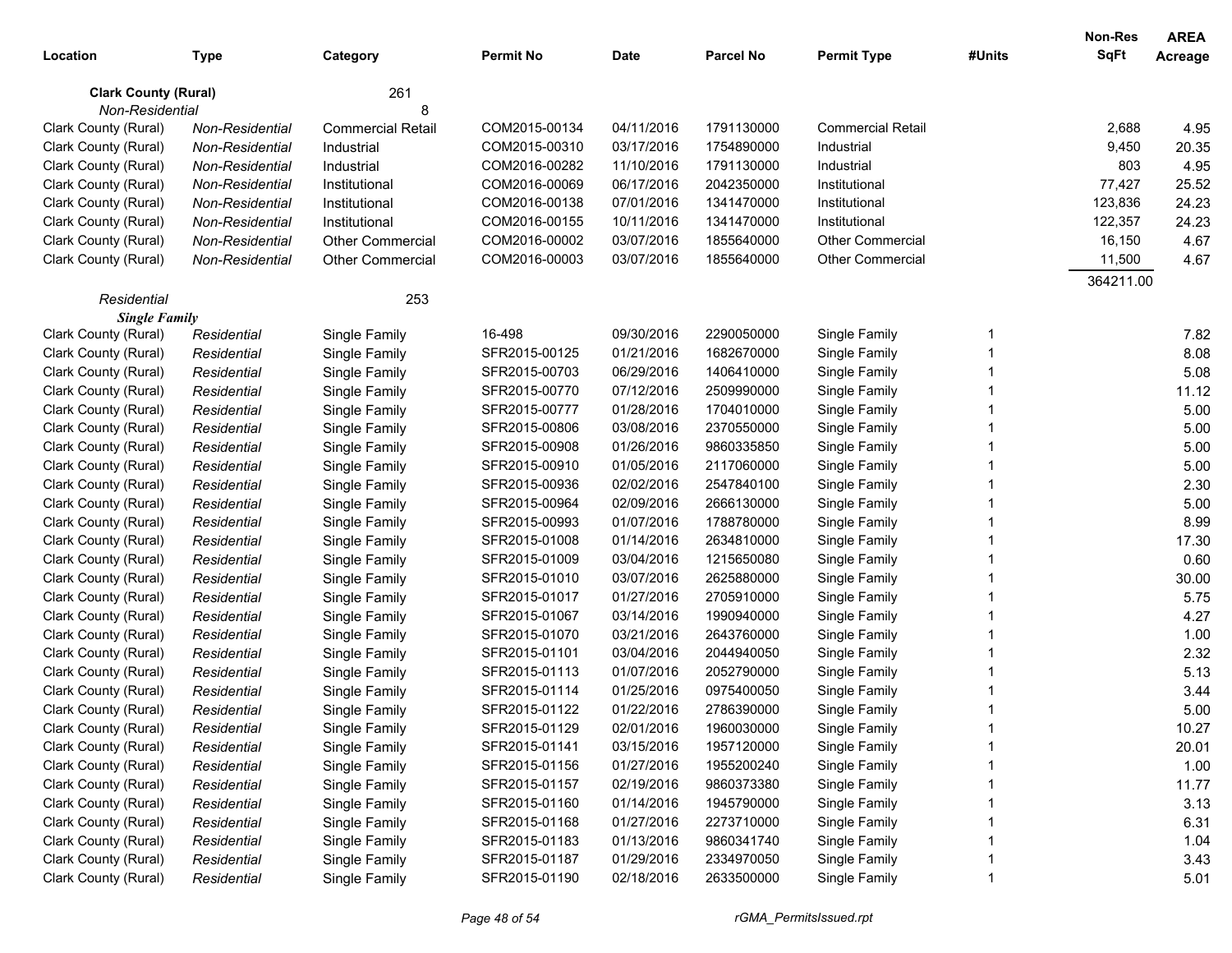| Location                    | <b>Type</b> | Category      | <b>Permit No</b> | <b>Date</b> | <b>Parcel No</b> | <b>Permit Type</b> | #Units | <b>Non-Res</b><br><b>SqFt</b> | <b>AREA</b><br>Acreage |
|-----------------------------|-------------|---------------|------------------|-------------|------------------|--------------------|--------|-------------------------------|------------------------|
| <b>Clark County (Rural)</b> |             | 261           |                  |             |                  |                    |        |                               |                        |
| Residential                 |             | 253           |                  |             |                  |                    |        |                               |                        |
| <b>Single Family</b>        |             |               |                  |             |                  |                    |        |                               |                        |
| Clark County (Rural)        | Residential | Single Family | SFR2015-01193    | 04/25/2016  | 1398760000       | Single Family      |        |                               | 5.09                   |
| Clark County (Rural)        | Residential | Single Family | SFR2015-01202    | 03/01/2016  | 2632580000       | Single Family      |        |                               | 5.00                   |
| Clark County (Rural)        | Residential | Single Family | SFR2015-01204    | 01/27/2016  | 1419720150       | Single Family      |        |                               | 9.51                   |
| Clark County (Rural)        | Residential | Single Family | SFR2015-01212    | 03/04/2016  | 2370560000       | Single Family      |        |                               | 5.00                   |
| Clark County (Rural)        | Residential | Single Family | SFR2015-01222    | 02/16/2016  | 9860332700       | Single Family      |        |                               | 2.00                   |
| Clark County (Rural)        | Residential | Single Family | SFR2015-01233    | 01/14/2016  | 2658970000       | Single Family      |        |                               | 15.79                  |
| Clark County (Rural)        | Residential | Single Family | SFR2015-01237    | 02/11/2016  | 2075500000       | Single Family      |        |                               | 4.25                   |
| Clark County (Rural)        | Residential | Single Family | SFR2015-01242    | 04/15/2016  | 1959610000       | Single Family      |        |                               | 1.83                   |
| Clark County (Rural)        | Residential | Single Family | SFR2015-01251    | 06/27/2016  | 9860363610       | Single Family      |        |                               | 1.18                   |
| Clark County (Rural)        | Residential | Single Family | SFR2015-01254    | 02/11/2016  | 1193000100       | Single Family      |        |                               | 3.69                   |
| Clark County (Rural)        | Residential | Single Family | SFR2015-01256    | 03/23/2016  | 1372940000       | Single Family      |        |                               | 21.75                  |
| Clark County (Rural)        | Residential | Single Family | SFR2015-01265    | 02/16/2016  | 2311330000       | Single Family      |        |                               | 35.52                  |
| Clark County (Rural)        | Residential | Single Family | SFR2015-01269    | 03/15/2016  | 2019050000       | Single Family      |        |                               | 5.00                   |
| Clark County (Rural)        | Residential | Single Family | SFR2015-01272    | 02/18/2016  | 2306940000       | Single Family      |        |                               | 13.99                  |
| Clark County (Rural)        | Residential | Single Family | SFR2015-01280    | 02/26/2016  | 2329700000       | Single Family      |        |                               | 5.12                   |
| Clark County (Rural)        | Residential | Single Family | SFR2015-01281    | 03/29/2016  | 2672020000       | Single Family      |        |                               | 1.78                   |
| Clark County (Rural)        | Residential | Single Family | SFR2016-00005    | 03/14/2016  | 2777060000       | Single Family      |        |                               | 13.00                  |
| Clark County (Rural)        | Residential | Single Family | SFR2016-00007    | 02/24/2016  | 2068850050       | Single Family      |        |                               | 2.44                   |
| Clark County (Rural)        | Residential | Single Family | SFR2016-00009    | 03/03/2016  | 2252100000       | Single Family      |        |                               | 5.00                   |
| Clark County (Rural)        | Residential | Single Family | SFR2016-00016    | 02/26/2016  | 1303390020       | Single Family      |        |                               | 5.00                   |
| Clark County (Rural)        | Residential | Single Family | SFR2016-00017    | 03/10/2016  | 2077840000       | Single Family      |        |                               | 5.00                   |
| Clark County (Rural)        | Residential | Single Family | SFR2016-00020    | 03/23/2016  | 2213090000       | Single Family      |        |                               | 4.17                   |
| Clark County (Rural)        | Residential | Single Family | SFR2016-00021    | 05/10/2016  | 1712960000       | Single Family      |        |                               | 5.45                   |
| Clark County (Rural)        | Residential | Single Family | SFR2016-00022    | 03/09/2016  | 1302700180       | Single Family      |        |                               | 5.02                   |
| Clark County (Rural)        | Residential | Single Family | SFR2016-00024    | 08/25/2016  | 1805900000       | Single Family      |        |                               | 0.98                   |
| Clark County (Rural)        | Residential | Single Family | SFR2016-00026    | 02/12/2016  | 9860334950       | Single Family      |        |                               | 1.65                   |
| Clark County (Rural)        | Residential | Single Family | SFR2016-00033    | 03/04/2016  | 1974550000       | Single Family      |        |                               | 2.22                   |
| Clark County (Rural)        | Residential | Single Family | SFR2016-00035    | 04/27/2016  | 1789330000       | Single Family      |        |                               | 9.78                   |
| Clark County (Rural)        | Residential | Single Family | SFR2016-00046    | 03/10/2016  | 2560880000       | Single Family      |        |                               | 5.00                   |
| Clark County (Rural)        | Residential | Single Family | SFR2016-00050    | 04/06/2016  | 2764090000       | Single Family      |        |                               | 10.84                  |
| Clark County (Rural)        | Residential | Single Family | SFR2016-00059    | 04/04/2016  | 1707040000       | Single Family      |        |                               | 5.00                   |
| Clark County (Rural)        | Residential | Single Family | SFR2016-00060    | 01/25/2016  | 9860258260       | Single Family      |        |                               | 1.00                   |
| Clark County (Rural)        | Residential | Single Family | SFR2016-00061    | 03/24/2016  | 1996370540       | Single Family      |        |                               | 2.38                   |
| Clark County (Rural)        | Residential | Single Family | SFR2016-00076    | 03/29/2016  | 1408720000       | Single Family      |        |                               | 12.00                  |
| Clark County (Rural)        | Residential | Single Family | SFR2016-00100    | 04/20/2016  | 9860362150       | Single Family      |        |                               | 5.01                   |
| Clark County (Rural)        | Residential | Single Family | SFR2016-00102    | 04/28/2016  | 2215060000       | Single Family      |        |                               | 1.02                   |
| Clark County (Rural)        | Residential | Single Family | SFR2016-00103    | 07/14/2016  | 2654930000       | Single Family      |        |                               | 10.00                  |
| Clark County (Rural)        | Residential | Single Family | SFR2016-00108    | 05/25/2016  | 1918990000       | Single Family      |        |                               | 10.00                  |
| Clark County (Rural)        | Residential | Single Family | SFR2016-00111    | 07/22/2016  | 1303390010       | Single Family      |        |                               | 6.39                   |
| Clark County (Rural)        | Residential | Single Family | SFR2016-00114    | 04/25/2016  | 2057320000       | Single Family      |        |                               | 1.27                   |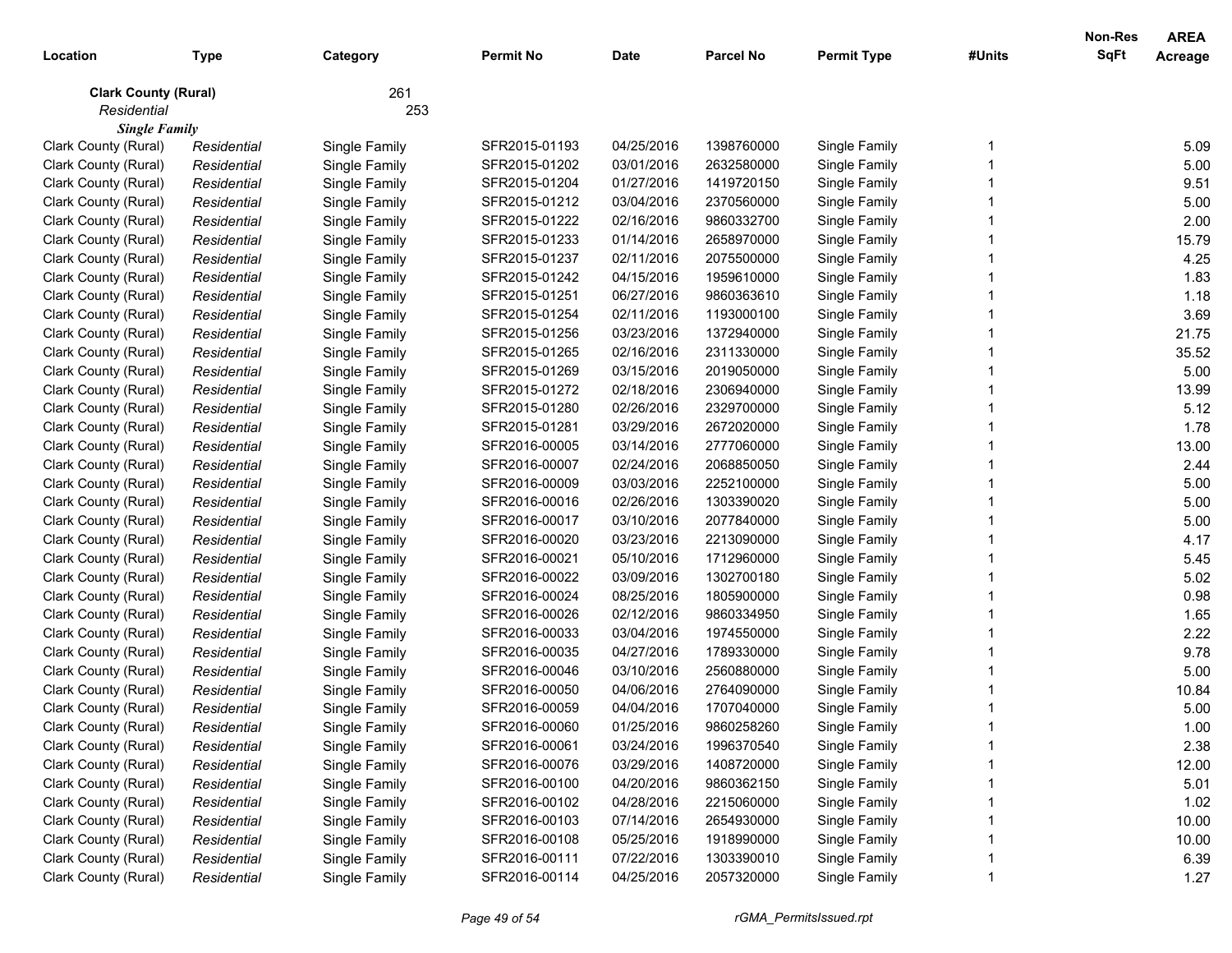| Type<br>Category<br>261<br><b>Clark County (Rural)</b><br>Residential<br>253<br><b>Single Family</b><br>04/01/2016<br>Single Family<br>7.36<br>Single Family<br>SFR2016-00118<br>1406680000<br>Clark County (Rural)<br>Residential<br>5.00<br>Residential<br>Single Family<br>SFR2016-00123<br>04/22/2016<br>1389520000<br>Single Family<br>Clark County (Rural)<br>5.00<br>SFR2016-00124<br>05/03/2016<br>2656990000<br>Single Family<br>Clark County (Rural)<br>Residential<br>Single Family<br>5.00<br>Clark County (Rural)<br>Residential<br>Single Family<br>SFR2016-00125<br>03/22/2016<br>9860373500<br>Single Family<br>1.00<br>02/26/2016<br>Single Family<br>Clark County (Rural)<br>Residential<br>Single Family<br>SFR2016-00127<br>9860258290<br>1.33<br>05/23/2016<br>Clark County (Rural)<br>Residential<br>Single Family<br>SFR2016-00132<br>2558620000<br>Single Family<br>2.46<br>Clark County (Rural)<br>Residential<br>Single Family<br>SFR2016-00141<br>03/11/2016<br>9860379920<br>Single Family<br>6.50<br>Clark County (Rural)<br>Residential<br>Single Family<br>SFR2016-00143<br>03/23/2016<br>2483570000<br>Single Family<br>5.00<br>Clark County (Rural)<br>Residential<br>Single Family<br>SFR2016-00151<br>04/01/2016<br>2636920020<br>Single Family<br>5.00<br>Clark County (Rural)<br>SFR2016-00154<br>05/03/2016<br>2567740040<br>Single Family<br>Residential<br>Single Family<br>5.00<br>Clark County (Rural)<br>SFR2016-00168<br>04/12/2016<br>2252110000<br>Single Family<br>Residential<br>Single Family<br>5.01<br>Clark County (Rural)<br>Residential<br>Single Family<br>SFR2016-00169<br>05/02/2016<br>2757630000<br>Single Family<br>2.32<br>Clark County (Rural)<br>Residential<br>Single Family<br>SFR2016-00175<br>04/18/2016<br>1945600000<br>Single Family<br>9.20<br>Clark County (Rural)<br>Residential<br>Single Family<br>SFR2016-00178<br>05/06/2016<br>1433310000<br>Single Family<br>5.00<br>Clark County (Rural)<br>Residential<br>Single Family<br>SFR2016-00180<br>04/20/2016<br>2779980000<br>Single Family<br>1.33<br>Clark County (Rural)<br>Residential<br>Single Family<br>SFR2016-00193<br>04/18/2016<br>2068850100<br>Single Family<br>4.00<br>Clark County (Rural)<br>Residential<br>Single Family<br>SFR2016-00199<br>04/21/2016<br>2782140000<br>Single Family<br>Clark County (Rural)<br>Single Family<br>SFR2016-00218<br>06/21/2016<br>2078000000<br>Single Family<br>3.14<br>Residential<br>Single Family<br>08/19/2016<br>1955060000<br>Single Family<br>2.44<br>Clark County (Rural)<br>Residential<br>SFR2016-00222<br>5.62<br>Single Family<br>05/17/2016<br>Single Family<br>Clark County (Rural)<br>Residential<br>SFR2016-00226<br>1330500000<br>06/06/2016<br>Single Family<br>3.46<br>Clark County (Rural)<br>Residential<br>Single Family<br>SFR2016-00229<br>2016200000<br>Single Family<br>5.10<br>Clark County (Rural)<br>Residential<br>Single Family<br>SFR2016-00237<br>06/03/2016<br>2630580000<br>Single Family<br>14.54<br>Clark County (Rural)<br>Residential<br>Single Family<br>SFR2016-00244<br>05/10/2016<br>9860380950<br>14.15<br>Clark County (Rural)<br>Residential<br>Single Family<br>SFR2016-00246<br>03/04/2016<br>1736370000<br>Single Family<br>Clark County (Rural)<br>Single Family<br>SFR2016-00247<br>06/03/2016<br>1935420100<br>Single Family<br>5.08<br>Residential<br>06/02/2016<br>Clark County (Rural)<br>SFR2016-00254<br>9860258240<br>Single Family<br>1.00<br>Residential<br>Single Family<br>SFR2016-00259<br>03/24/2016<br>9860379930<br>Single Family<br>1.86<br>Clark County (Rural)<br>Residential<br>Single Family<br>1.23<br>SFR2016-00262<br>03/18/2016<br>Single Family<br>Clark County (Rural)<br>Residential<br>Single Family<br>9860379880<br>SFR2016-00265<br>03/30/2016<br>21.81<br>Clark County (Rural)<br>Residential<br>Single Family<br>9860379950<br>Single Family<br>13.33<br>Clark County (Rural)<br>Residential<br>Single Family<br>SFR2016-00269<br>05/23/2016<br>2560570000<br>Single Family<br>SFR2016-00271<br>03/18/2016<br>9860258350<br>1.00<br>Clark County (Rural)<br>Residential<br>Single Family<br>Single Family<br>2.19<br>Clark County (Rural)<br>SFR2016-00274<br>07/20/2016<br>9860340190<br>Single Family<br>Residential<br>Single Family<br>SFR2016-00276<br>06/17/2016<br>2162470040<br>Single Family<br>Clark County (Rural)<br>2.34<br>Residential<br>Single Family<br>Clark County (Rural)<br>Single Family<br>SFR2016-00278<br>10/24/2016<br>Single Family<br>1.44<br>Residential<br>1963100000<br>Single Family<br>08/10/2016<br>Single Family<br>5.00<br>Clark County (Rural)<br>SFR2016-00281<br>2314010000<br>Residential<br>Single Family<br>06/06/2016<br>Single Family<br>5.01<br>Clark County (Rural)<br>SFR2016-00284<br>2162510050<br>Residential<br>Single Family<br>06/07/2016<br>Single Family<br>2.32<br>Clark County (Rural)<br>SFR2016-00304<br>1945800000<br>Residential<br>Single Family<br>06/10/2016<br>Single Family<br>10.00<br>Clark County (Rural)<br>SFR2016-00323<br>9860370140<br>Residential<br>Clark County (Rural)<br>Single Family<br>04/06/2016<br>Single Family<br>1.31<br>SFR2016-00327<br>9860379890<br>Residential<br>Single Family<br>Clark County (Rural)<br>SFR2016-00332<br>04/05/2016<br>9860258300<br>1.00<br>Single Family<br>Residential |          |  |                  |             |                  |                    |        | Non-Res | <b>AREA</b>    |
|-----------------------------------------------------------------------------------------------------------------------------------------------------------------------------------------------------------------------------------------------------------------------------------------------------------------------------------------------------------------------------------------------------------------------------------------------------------------------------------------------------------------------------------------------------------------------------------------------------------------------------------------------------------------------------------------------------------------------------------------------------------------------------------------------------------------------------------------------------------------------------------------------------------------------------------------------------------------------------------------------------------------------------------------------------------------------------------------------------------------------------------------------------------------------------------------------------------------------------------------------------------------------------------------------------------------------------------------------------------------------------------------------------------------------------------------------------------------------------------------------------------------------------------------------------------------------------------------------------------------------------------------------------------------------------------------------------------------------------------------------------------------------------------------------------------------------------------------------------------------------------------------------------------------------------------------------------------------------------------------------------------------------------------------------------------------------------------------------------------------------------------------------------------------------------------------------------------------------------------------------------------------------------------------------------------------------------------------------------------------------------------------------------------------------------------------------------------------------------------------------------------------------------------------------------------------------------------------------------------------------------------------------------------------------------------------------------------------------------------------------------------------------------------------------------------------------------------------------------------------------------------------------------------------------------------------------------------------------------------------------------------------------------------------------------------------------------------------------------------------------------------------------------------------------------------------------------------------------------------------------------------------------------------------------------------------------------------------------------------------------------------------------------------------------------------------------------------------------------------------------------------------------------------------------------------------------------------------------------------------------------------------------------------------------------------------------------------------------------------------------------------------------------------------------------------------------------------------------------------------------------------------------------------------------------------------------------------------------------------------------------------------------------------------------------------------------------------------------------------------------------------------------------------------------------------------------------------------------------------------------------------------------------------------------------------------------------------------------------------------------------------------------------------------------------------------------------------------------------------------------------------------------------------------------------------------------------------------------------------------------------------------------------------------------------------------------------------------------------------------------------------------------------------------------------------------------------------------------------------------------------------------------------------------------------------------------------------------------------------------------------------------------------------------------------------------------------------------------------------------------------------------------------------------------------------------------------------------------------------------------------------------------------------------------------------------------------------------------------------|----------|--|------------------|-------------|------------------|--------------------|--------|---------|----------------|
|                                                                                                                                                                                                                                                                                                                                                                                                                                                                                                                                                                                                                                                                                                                                                                                                                                                                                                                                                                                                                                                                                                                                                                                                                                                                                                                                                                                                                                                                                                                                                                                                                                                                                                                                                                                                                                                                                                                                                                                                                                                                                                                                                                                                                                                                                                                                                                                                                                                                                                                                                                                                                                                                                                                                                                                                                                                                                                                                                                                                                                                                                                                                                                                                                                                                                                                                                                                                                                                                                                                                                                                                                                                                                                                                                                                                                                                                                                                                                                                                                                                                                                                                                                                                                                                                                                                                                                                                                                                                                                                                                                                                                                                                                                                                                                                                                                                                                                                                                                                                                                                                                                                                                                                                                                                                                                                                                           | Location |  | <b>Permit No</b> | <b>Date</b> | <b>Parcel No</b> | <b>Permit Type</b> | #Units | SqFt    | <b>Acreage</b> |
|                                                                                                                                                                                                                                                                                                                                                                                                                                                                                                                                                                                                                                                                                                                                                                                                                                                                                                                                                                                                                                                                                                                                                                                                                                                                                                                                                                                                                                                                                                                                                                                                                                                                                                                                                                                                                                                                                                                                                                                                                                                                                                                                                                                                                                                                                                                                                                                                                                                                                                                                                                                                                                                                                                                                                                                                                                                                                                                                                                                                                                                                                                                                                                                                                                                                                                                                                                                                                                                                                                                                                                                                                                                                                                                                                                                                                                                                                                                                                                                                                                                                                                                                                                                                                                                                                                                                                                                                                                                                                                                                                                                                                                                                                                                                                                                                                                                                                                                                                                                                                                                                                                                                                                                                                                                                                                                                                           |          |  |                  |             |                  |                    |        |         |                |
|                                                                                                                                                                                                                                                                                                                                                                                                                                                                                                                                                                                                                                                                                                                                                                                                                                                                                                                                                                                                                                                                                                                                                                                                                                                                                                                                                                                                                                                                                                                                                                                                                                                                                                                                                                                                                                                                                                                                                                                                                                                                                                                                                                                                                                                                                                                                                                                                                                                                                                                                                                                                                                                                                                                                                                                                                                                                                                                                                                                                                                                                                                                                                                                                                                                                                                                                                                                                                                                                                                                                                                                                                                                                                                                                                                                                                                                                                                                                                                                                                                                                                                                                                                                                                                                                                                                                                                                                                                                                                                                                                                                                                                                                                                                                                                                                                                                                                                                                                                                                                                                                                                                                                                                                                                                                                                                                                           |          |  |                  |             |                  |                    |        |         |                |
|                                                                                                                                                                                                                                                                                                                                                                                                                                                                                                                                                                                                                                                                                                                                                                                                                                                                                                                                                                                                                                                                                                                                                                                                                                                                                                                                                                                                                                                                                                                                                                                                                                                                                                                                                                                                                                                                                                                                                                                                                                                                                                                                                                                                                                                                                                                                                                                                                                                                                                                                                                                                                                                                                                                                                                                                                                                                                                                                                                                                                                                                                                                                                                                                                                                                                                                                                                                                                                                                                                                                                                                                                                                                                                                                                                                                                                                                                                                                                                                                                                                                                                                                                                                                                                                                                                                                                                                                                                                                                                                                                                                                                                                                                                                                                                                                                                                                                                                                                                                                                                                                                                                                                                                                                                                                                                                                                           |          |  |                  |             |                  |                    |        |         |                |
|                                                                                                                                                                                                                                                                                                                                                                                                                                                                                                                                                                                                                                                                                                                                                                                                                                                                                                                                                                                                                                                                                                                                                                                                                                                                                                                                                                                                                                                                                                                                                                                                                                                                                                                                                                                                                                                                                                                                                                                                                                                                                                                                                                                                                                                                                                                                                                                                                                                                                                                                                                                                                                                                                                                                                                                                                                                                                                                                                                                                                                                                                                                                                                                                                                                                                                                                                                                                                                                                                                                                                                                                                                                                                                                                                                                                                                                                                                                                                                                                                                                                                                                                                                                                                                                                                                                                                                                                                                                                                                                                                                                                                                                                                                                                                                                                                                                                                                                                                                                                                                                                                                                                                                                                                                                                                                                                                           |          |  |                  |             |                  |                    |        |         |                |
|                                                                                                                                                                                                                                                                                                                                                                                                                                                                                                                                                                                                                                                                                                                                                                                                                                                                                                                                                                                                                                                                                                                                                                                                                                                                                                                                                                                                                                                                                                                                                                                                                                                                                                                                                                                                                                                                                                                                                                                                                                                                                                                                                                                                                                                                                                                                                                                                                                                                                                                                                                                                                                                                                                                                                                                                                                                                                                                                                                                                                                                                                                                                                                                                                                                                                                                                                                                                                                                                                                                                                                                                                                                                                                                                                                                                                                                                                                                                                                                                                                                                                                                                                                                                                                                                                                                                                                                                                                                                                                                                                                                                                                                                                                                                                                                                                                                                                                                                                                                                                                                                                                                                                                                                                                                                                                                                                           |          |  |                  |             |                  |                    |        |         |                |
|                                                                                                                                                                                                                                                                                                                                                                                                                                                                                                                                                                                                                                                                                                                                                                                                                                                                                                                                                                                                                                                                                                                                                                                                                                                                                                                                                                                                                                                                                                                                                                                                                                                                                                                                                                                                                                                                                                                                                                                                                                                                                                                                                                                                                                                                                                                                                                                                                                                                                                                                                                                                                                                                                                                                                                                                                                                                                                                                                                                                                                                                                                                                                                                                                                                                                                                                                                                                                                                                                                                                                                                                                                                                                                                                                                                                                                                                                                                                                                                                                                                                                                                                                                                                                                                                                                                                                                                                                                                                                                                                                                                                                                                                                                                                                                                                                                                                                                                                                                                                                                                                                                                                                                                                                                                                                                                                                           |          |  |                  |             |                  |                    |        |         |                |
|                                                                                                                                                                                                                                                                                                                                                                                                                                                                                                                                                                                                                                                                                                                                                                                                                                                                                                                                                                                                                                                                                                                                                                                                                                                                                                                                                                                                                                                                                                                                                                                                                                                                                                                                                                                                                                                                                                                                                                                                                                                                                                                                                                                                                                                                                                                                                                                                                                                                                                                                                                                                                                                                                                                                                                                                                                                                                                                                                                                                                                                                                                                                                                                                                                                                                                                                                                                                                                                                                                                                                                                                                                                                                                                                                                                                                                                                                                                                                                                                                                                                                                                                                                                                                                                                                                                                                                                                                                                                                                                                                                                                                                                                                                                                                                                                                                                                                                                                                                                                                                                                                                                                                                                                                                                                                                                                                           |          |  |                  |             |                  |                    |        |         |                |
|                                                                                                                                                                                                                                                                                                                                                                                                                                                                                                                                                                                                                                                                                                                                                                                                                                                                                                                                                                                                                                                                                                                                                                                                                                                                                                                                                                                                                                                                                                                                                                                                                                                                                                                                                                                                                                                                                                                                                                                                                                                                                                                                                                                                                                                                                                                                                                                                                                                                                                                                                                                                                                                                                                                                                                                                                                                                                                                                                                                                                                                                                                                                                                                                                                                                                                                                                                                                                                                                                                                                                                                                                                                                                                                                                                                                                                                                                                                                                                                                                                                                                                                                                                                                                                                                                                                                                                                                                                                                                                                                                                                                                                                                                                                                                                                                                                                                                                                                                                                                                                                                                                                                                                                                                                                                                                                                                           |          |  |                  |             |                  |                    |        |         |                |
|                                                                                                                                                                                                                                                                                                                                                                                                                                                                                                                                                                                                                                                                                                                                                                                                                                                                                                                                                                                                                                                                                                                                                                                                                                                                                                                                                                                                                                                                                                                                                                                                                                                                                                                                                                                                                                                                                                                                                                                                                                                                                                                                                                                                                                                                                                                                                                                                                                                                                                                                                                                                                                                                                                                                                                                                                                                                                                                                                                                                                                                                                                                                                                                                                                                                                                                                                                                                                                                                                                                                                                                                                                                                                                                                                                                                                                                                                                                                                                                                                                                                                                                                                                                                                                                                                                                                                                                                                                                                                                                                                                                                                                                                                                                                                                                                                                                                                                                                                                                                                                                                                                                                                                                                                                                                                                                                                           |          |  |                  |             |                  |                    |        |         |                |
|                                                                                                                                                                                                                                                                                                                                                                                                                                                                                                                                                                                                                                                                                                                                                                                                                                                                                                                                                                                                                                                                                                                                                                                                                                                                                                                                                                                                                                                                                                                                                                                                                                                                                                                                                                                                                                                                                                                                                                                                                                                                                                                                                                                                                                                                                                                                                                                                                                                                                                                                                                                                                                                                                                                                                                                                                                                                                                                                                                                                                                                                                                                                                                                                                                                                                                                                                                                                                                                                                                                                                                                                                                                                                                                                                                                                                                                                                                                                                                                                                                                                                                                                                                                                                                                                                                                                                                                                                                                                                                                                                                                                                                                                                                                                                                                                                                                                                                                                                                                                                                                                                                                                                                                                                                                                                                                                                           |          |  |                  |             |                  |                    |        |         |                |
|                                                                                                                                                                                                                                                                                                                                                                                                                                                                                                                                                                                                                                                                                                                                                                                                                                                                                                                                                                                                                                                                                                                                                                                                                                                                                                                                                                                                                                                                                                                                                                                                                                                                                                                                                                                                                                                                                                                                                                                                                                                                                                                                                                                                                                                                                                                                                                                                                                                                                                                                                                                                                                                                                                                                                                                                                                                                                                                                                                                                                                                                                                                                                                                                                                                                                                                                                                                                                                                                                                                                                                                                                                                                                                                                                                                                                                                                                                                                                                                                                                                                                                                                                                                                                                                                                                                                                                                                                                                                                                                                                                                                                                                                                                                                                                                                                                                                                                                                                                                                                                                                                                                                                                                                                                                                                                                                                           |          |  |                  |             |                  |                    |        |         |                |
|                                                                                                                                                                                                                                                                                                                                                                                                                                                                                                                                                                                                                                                                                                                                                                                                                                                                                                                                                                                                                                                                                                                                                                                                                                                                                                                                                                                                                                                                                                                                                                                                                                                                                                                                                                                                                                                                                                                                                                                                                                                                                                                                                                                                                                                                                                                                                                                                                                                                                                                                                                                                                                                                                                                                                                                                                                                                                                                                                                                                                                                                                                                                                                                                                                                                                                                                                                                                                                                                                                                                                                                                                                                                                                                                                                                                                                                                                                                                                                                                                                                                                                                                                                                                                                                                                                                                                                                                                                                                                                                                                                                                                                                                                                                                                                                                                                                                                                                                                                                                                                                                                                                                                                                                                                                                                                                                                           |          |  |                  |             |                  |                    |        |         |                |
|                                                                                                                                                                                                                                                                                                                                                                                                                                                                                                                                                                                                                                                                                                                                                                                                                                                                                                                                                                                                                                                                                                                                                                                                                                                                                                                                                                                                                                                                                                                                                                                                                                                                                                                                                                                                                                                                                                                                                                                                                                                                                                                                                                                                                                                                                                                                                                                                                                                                                                                                                                                                                                                                                                                                                                                                                                                                                                                                                                                                                                                                                                                                                                                                                                                                                                                                                                                                                                                                                                                                                                                                                                                                                                                                                                                                                                                                                                                                                                                                                                                                                                                                                                                                                                                                                                                                                                                                                                                                                                                                                                                                                                                                                                                                                                                                                                                                                                                                                                                                                                                                                                                                                                                                                                                                                                                                                           |          |  |                  |             |                  |                    |        |         |                |
|                                                                                                                                                                                                                                                                                                                                                                                                                                                                                                                                                                                                                                                                                                                                                                                                                                                                                                                                                                                                                                                                                                                                                                                                                                                                                                                                                                                                                                                                                                                                                                                                                                                                                                                                                                                                                                                                                                                                                                                                                                                                                                                                                                                                                                                                                                                                                                                                                                                                                                                                                                                                                                                                                                                                                                                                                                                                                                                                                                                                                                                                                                                                                                                                                                                                                                                                                                                                                                                                                                                                                                                                                                                                                                                                                                                                                                                                                                                                                                                                                                                                                                                                                                                                                                                                                                                                                                                                                                                                                                                                                                                                                                                                                                                                                                                                                                                                                                                                                                                                                                                                                                                                                                                                                                                                                                                                                           |          |  |                  |             |                  |                    |        |         |                |
|                                                                                                                                                                                                                                                                                                                                                                                                                                                                                                                                                                                                                                                                                                                                                                                                                                                                                                                                                                                                                                                                                                                                                                                                                                                                                                                                                                                                                                                                                                                                                                                                                                                                                                                                                                                                                                                                                                                                                                                                                                                                                                                                                                                                                                                                                                                                                                                                                                                                                                                                                                                                                                                                                                                                                                                                                                                                                                                                                                                                                                                                                                                                                                                                                                                                                                                                                                                                                                                                                                                                                                                                                                                                                                                                                                                                                                                                                                                                                                                                                                                                                                                                                                                                                                                                                                                                                                                                                                                                                                                                                                                                                                                                                                                                                                                                                                                                                                                                                                                                                                                                                                                                                                                                                                                                                                                                                           |          |  |                  |             |                  |                    |        |         |                |
|                                                                                                                                                                                                                                                                                                                                                                                                                                                                                                                                                                                                                                                                                                                                                                                                                                                                                                                                                                                                                                                                                                                                                                                                                                                                                                                                                                                                                                                                                                                                                                                                                                                                                                                                                                                                                                                                                                                                                                                                                                                                                                                                                                                                                                                                                                                                                                                                                                                                                                                                                                                                                                                                                                                                                                                                                                                                                                                                                                                                                                                                                                                                                                                                                                                                                                                                                                                                                                                                                                                                                                                                                                                                                                                                                                                                                                                                                                                                                                                                                                                                                                                                                                                                                                                                                                                                                                                                                                                                                                                                                                                                                                                                                                                                                                                                                                                                                                                                                                                                                                                                                                                                                                                                                                                                                                                                                           |          |  |                  |             |                  |                    |        |         |                |
|                                                                                                                                                                                                                                                                                                                                                                                                                                                                                                                                                                                                                                                                                                                                                                                                                                                                                                                                                                                                                                                                                                                                                                                                                                                                                                                                                                                                                                                                                                                                                                                                                                                                                                                                                                                                                                                                                                                                                                                                                                                                                                                                                                                                                                                                                                                                                                                                                                                                                                                                                                                                                                                                                                                                                                                                                                                                                                                                                                                                                                                                                                                                                                                                                                                                                                                                                                                                                                                                                                                                                                                                                                                                                                                                                                                                                                                                                                                                                                                                                                                                                                                                                                                                                                                                                                                                                                                                                                                                                                                                                                                                                                                                                                                                                                                                                                                                                                                                                                                                                                                                                                                                                                                                                                                                                                                                                           |          |  |                  |             |                  |                    |        |         |                |
|                                                                                                                                                                                                                                                                                                                                                                                                                                                                                                                                                                                                                                                                                                                                                                                                                                                                                                                                                                                                                                                                                                                                                                                                                                                                                                                                                                                                                                                                                                                                                                                                                                                                                                                                                                                                                                                                                                                                                                                                                                                                                                                                                                                                                                                                                                                                                                                                                                                                                                                                                                                                                                                                                                                                                                                                                                                                                                                                                                                                                                                                                                                                                                                                                                                                                                                                                                                                                                                                                                                                                                                                                                                                                                                                                                                                                                                                                                                                                                                                                                                                                                                                                                                                                                                                                                                                                                                                                                                                                                                                                                                                                                                                                                                                                                                                                                                                                                                                                                                                                                                                                                                                                                                                                                                                                                                                                           |          |  |                  |             |                  |                    |        |         |                |
|                                                                                                                                                                                                                                                                                                                                                                                                                                                                                                                                                                                                                                                                                                                                                                                                                                                                                                                                                                                                                                                                                                                                                                                                                                                                                                                                                                                                                                                                                                                                                                                                                                                                                                                                                                                                                                                                                                                                                                                                                                                                                                                                                                                                                                                                                                                                                                                                                                                                                                                                                                                                                                                                                                                                                                                                                                                                                                                                                                                                                                                                                                                                                                                                                                                                                                                                                                                                                                                                                                                                                                                                                                                                                                                                                                                                                                                                                                                                                                                                                                                                                                                                                                                                                                                                                                                                                                                                                                                                                                                                                                                                                                                                                                                                                                                                                                                                                                                                                                                                                                                                                                                                                                                                                                                                                                                                                           |          |  |                  |             |                  |                    |        |         |                |
|                                                                                                                                                                                                                                                                                                                                                                                                                                                                                                                                                                                                                                                                                                                                                                                                                                                                                                                                                                                                                                                                                                                                                                                                                                                                                                                                                                                                                                                                                                                                                                                                                                                                                                                                                                                                                                                                                                                                                                                                                                                                                                                                                                                                                                                                                                                                                                                                                                                                                                                                                                                                                                                                                                                                                                                                                                                                                                                                                                                                                                                                                                                                                                                                                                                                                                                                                                                                                                                                                                                                                                                                                                                                                                                                                                                                                                                                                                                                                                                                                                                                                                                                                                                                                                                                                                                                                                                                                                                                                                                                                                                                                                                                                                                                                                                                                                                                                                                                                                                                                                                                                                                                                                                                                                                                                                                                                           |          |  |                  |             |                  |                    |        |         |                |
|                                                                                                                                                                                                                                                                                                                                                                                                                                                                                                                                                                                                                                                                                                                                                                                                                                                                                                                                                                                                                                                                                                                                                                                                                                                                                                                                                                                                                                                                                                                                                                                                                                                                                                                                                                                                                                                                                                                                                                                                                                                                                                                                                                                                                                                                                                                                                                                                                                                                                                                                                                                                                                                                                                                                                                                                                                                                                                                                                                                                                                                                                                                                                                                                                                                                                                                                                                                                                                                                                                                                                                                                                                                                                                                                                                                                                                                                                                                                                                                                                                                                                                                                                                                                                                                                                                                                                                                                                                                                                                                                                                                                                                                                                                                                                                                                                                                                                                                                                                                                                                                                                                                                                                                                                                                                                                                                                           |          |  |                  |             |                  |                    |        |         |                |
|                                                                                                                                                                                                                                                                                                                                                                                                                                                                                                                                                                                                                                                                                                                                                                                                                                                                                                                                                                                                                                                                                                                                                                                                                                                                                                                                                                                                                                                                                                                                                                                                                                                                                                                                                                                                                                                                                                                                                                                                                                                                                                                                                                                                                                                                                                                                                                                                                                                                                                                                                                                                                                                                                                                                                                                                                                                                                                                                                                                                                                                                                                                                                                                                                                                                                                                                                                                                                                                                                                                                                                                                                                                                                                                                                                                                                                                                                                                                                                                                                                                                                                                                                                                                                                                                                                                                                                                                                                                                                                                                                                                                                                                                                                                                                                                                                                                                                                                                                                                                                                                                                                                                                                                                                                                                                                                                                           |          |  |                  |             |                  |                    |        |         |                |
|                                                                                                                                                                                                                                                                                                                                                                                                                                                                                                                                                                                                                                                                                                                                                                                                                                                                                                                                                                                                                                                                                                                                                                                                                                                                                                                                                                                                                                                                                                                                                                                                                                                                                                                                                                                                                                                                                                                                                                                                                                                                                                                                                                                                                                                                                                                                                                                                                                                                                                                                                                                                                                                                                                                                                                                                                                                                                                                                                                                                                                                                                                                                                                                                                                                                                                                                                                                                                                                                                                                                                                                                                                                                                                                                                                                                                                                                                                                                                                                                                                                                                                                                                                                                                                                                                                                                                                                                                                                                                                                                                                                                                                                                                                                                                                                                                                                                                                                                                                                                                                                                                                                                                                                                                                                                                                                                                           |          |  |                  |             |                  |                    |        |         |                |
|                                                                                                                                                                                                                                                                                                                                                                                                                                                                                                                                                                                                                                                                                                                                                                                                                                                                                                                                                                                                                                                                                                                                                                                                                                                                                                                                                                                                                                                                                                                                                                                                                                                                                                                                                                                                                                                                                                                                                                                                                                                                                                                                                                                                                                                                                                                                                                                                                                                                                                                                                                                                                                                                                                                                                                                                                                                                                                                                                                                                                                                                                                                                                                                                                                                                                                                                                                                                                                                                                                                                                                                                                                                                                                                                                                                                                                                                                                                                                                                                                                                                                                                                                                                                                                                                                                                                                                                                                                                                                                                                                                                                                                                                                                                                                                                                                                                                                                                                                                                                                                                                                                                                                                                                                                                                                                                                                           |          |  |                  |             |                  |                    |        |         |                |
|                                                                                                                                                                                                                                                                                                                                                                                                                                                                                                                                                                                                                                                                                                                                                                                                                                                                                                                                                                                                                                                                                                                                                                                                                                                                                                                                                                                                                                                                                                                                                                                                                                                                                                                                                                                                                                                                                                                                                                                                                                                                                                                                                                                                                                                                                                                                                                                                                                                                                                                                                                                                                                                                                                                                                                                                                                                                                                                                                                                                                                                                                                                                                                                                                                                                                                                                                                                                                                                                                                                                                                                                                                                                                                                                                                                                                                                                                                                                                                                                                                                                                                                                                                                                                                                                                                                                                                                                                                                                                                                                                                                                                                                                                                                                                                                                                                                                                                                                                                                                                                                                                                                                                                                                                                                                                                                                                           |          |  |                  |             |                  |                    |        |         |                |
|                                                                                                                                                                                                                                                                                                                                                                                                                                                                                                                                                                                                                                                                                                                                                                                                                                                                                                                                                                                                                                                                                                                                                                                                                                                                                                                                                                                                                                                                                                                                                                                                                                                                                                                                                                                                                                                                                                                                                                                                                                                                                                                                                                                                                                                                                                                                                                                                                                                                                                                                                                                                                                                                                                                                                                                                                                                                                                                                                                                                                                                                                                                                                                                                                                                                                                                                                                                                                                                                                                                                                                                                                                                                                                                                                                                                                                                                                                                                                                                                                                                                                                                                                                                                                                                                                                                                                                                                                                                                                                                                                                                                                                                                                                                                                                                                                                                                                                                                                                                                                                                                                                                                                                                                                                                                                                                                                           |          |  |                  |             |                  |                    |        |         |                |
|                                                                                                                                                                                                                                                                                                                                                                                                                                                                                                                                                                                                                                                                                                                                                                                                                                                                                                                                                                                                                                                                                                                                                                                                                                                                                                                                                                                                                                                                                                                                                                                                                                                                                                                                                                                                                                                                                                                                                                                                                                                                                                                                                                                                                                                                                                                                                                                                                                                                                                                                                                                                                                                                                                                                                                                                                                                                                                                                                                                                                                                                                                                                                                                                                                                                                                                                                                                                                                                                                                                                                                                                                                                                                                                                                                                                                                                                                                                                                                                                                                                                                                                                                                                                                                                                                                                                                                                                                                                                                                                                                                                                                                                                                                                                                                                                                                                                                                                                                                                                                                                                                                                                                                                                                                                                                                                                                           |          |  |                  |             |                  |                    |        |         |                |
|                                                                                                                                                                                                                                                                                                                                                                                                                                                                                                                                                                                                                                                                                                                                                                                                                                                                                                                                                                                                                                                                                                                                                                                                                                                                                                                                                                                                                                                                                                                                                                                                                                                                                                                                                                                                                                                                                                                                                                                                                                                                                                                                                                                                                                                                                                                                                                                                                                                                                                                                                                                                                                                                                                                                                                                                                                                                                                                                                                                                                                                                                                                                                                                                                                                                                                                                                                                                                                                                                                                                                                                                                                                                                                                                                                                                                                                                                                                                                                                                                                                                                                                                                                                                                                                                                                                                                                                                                                                                                                                                                                                                                                                                                                                                                                                                                                                                                                                                                                                                                                                                                                                                                                                                                                                                                                                                                           |          |  |                  |             |                  |                    |        |         |                |
|                                                                                                                                                                                                                                                                                                                                                                                                                                                                                                                                                                                                                                                                                                                                                                                                                                                                                                                                                                                                                                                                                                                                                                                                                                                                                                                                                                                                                                                                                                                                                                                                                                                                                                                                                                                                                                                                                                                                                                                                                                                                                                                                                                                                                                                                                                                                                                                                                                                                                                                                                                                                                                                                                                                                                                                                                                                                                                                                                                                                                                                                                                                                                                                                                                                                                                                                                                                                                                                                                                                                                                                                                                                                                                                                                                                                                                                                                                                                                                                                                                                                                                                                                                                                                                                                                                                                                                                                                                                                                                                                                                                                                                                                                                                                                                                                                                                                                                                                                                                                                                                                                                                                                                                                                                                                                                                                                           |          |  |                  |             |                  |                    |        |         |                |
|                                                                                                                                                                                                                                                                                                                                                                                                                                                                                                                                                                                                                                                                                                                                                                                                                                                                                                                                                                                                                                                                                                                                                                                                                                                                                                                                                                                                                                                                                                                                                                                                                                                                                                                                                                                                                                                                                                                                                                                                                                                                                                                                                                                                                                                                                                                                                                                                                                                                                                                                                                                                                                                                                                                                                                                                                                                                                                                                                                                                                                                                                                                                                                                                                                                                                                                                                                                                                                                                                                                                                                                                                                                                                                                                                                                                                                                                                                                                                                                                                                                                                                                                                                                                                                                                                                                                                                                                                                                                                                                                                                                                                                                                                                                                                                                                                                                                                                                                                                                                                                                                                                                                                                                                                                                                                                                                                           |          |  |                  |             |                  |                    |        |         |                |
|                                                                                                                                                                                                                                                                                                                                                                                                                                                                                                                                                                                                                                                                                                                                                                                                                                                                                                                                                                                                                                                                                                                                                                                                                                                                                                                                                                                                                                                                                                                                                                                                                                                                                                                                                                                                                                                                                                                                                                                                                                                                                                                                                                                                                                                                                                                                                                                                                                                                                                                                                                                                                                                                                                                                                                                                                                                                                                                                                                                                                                                                                                                                                                                                                                                                                                                                                                                                                                                                                                                                                                                                                                                                                                                                                                                                                                                                                                                                                                                                                                                                                                                                                                                                                                                                                                                                                                                                                                                                                                                                                                                                                                                                                                                                                                                                                                                                                                                                                                                                                                                                                                                                                                                                                                                                                                                                                           |          |  |                  |             |                  |                    |        |         |                |
|                                                                                                                                                                                                                                                                                                                                                                                                                                                                                                                                                                                                                                                                                                                                                                                                                                                                                                                                                                                                                                                                                                                                                                                                                                                                                                                                                                                                                                                                                                                                                                                                                                                                                                                                                                                                                                                                                                                                                                                                                                                                                                                                                                                                                                                                                                                                                                                                                                                                                                                                                                                                                                                                                                                                                                                                                                                                                                                                                                                                                                                                                                                                                                                                                                                                                                                                                                                                                                                                                                                                                                                                                                                                                                                                                                                                                                                                                                                                                                                                                                                                                                                                                                                                                                                                                                                                                                                                                                                                                                                                                                                                                                                                                                                                                                                                                                                                                                                                                                                                                                                                                                                                                                                                                                                                                                                                                           |          |  |                  |             |                  |                    |        |         |                |
|                                                                                                                                                                                                                                                                                                                                                                                                                                                                                                                                                                                                                                                                                                                                                                                                                                                                                                                                                                                                                                                                                                                                                                                                                                                                                                                                                                                                                                                                                                                                                                                                                                                                                                                                                                                                                                                                                                                                                                                                                                                                                                                                                                                                                                                                                                                                                                                                                                                                                                                                                                                                                                                                                                                                                                                                                                                                                                                                                                                                                                                                                                                                                                                                                                                                                                                                                                                                                                                                                                                                                                                                                                                                                                                                                                                                                                                                                                                                                                                                                                                                                                                                                                                                                                                                                                                                                                                                                                                                                                                                                                                                                                                                                                                                                                                                                                                                                                                                                                                                                                                                                                                                                                                                                                                                                                                                                           |          |  |                  |             |                  |                    |        |         |                |
|                                                                                                                                                                                                                                                                                                                                                                                                                                                                                                                                                                                                                                                                                                                                                                                                                                                                                                                                                                                                                                                                                                                                                                                                                                                                                                                                                                                                                                                                                                                                                                                                                                                                                                                                                                                                                                                                                                                                                                                                                                                                                                                                                                                                                                                                                                                                                                                                                                                                                                                                                                                                                                                                                                                                                                                                                                                                                                                                                                                                                                                                                                                                                                                                                                                                                                                                                                                                                                                                                                                                                                                                                                                                                                                                                                                                                                                                                                                                                                                                                                                                                                                                                                                                                                                                                                                                                                                                                                                                                                                                                                                                                                                                                                                                                                                                                                                                                                                                                                                                                                                                                                                                                                                                                                                                                                                                                           |          |  |                  |             |                  |                    |        |         |                |
|                                                                                                                                                                                                                                                                                                                                                                                                                                                                                                                                                                                                                                                                                                                                                                                                                                                                                                                                                                                                                                                                                                                                                                                                                                                                                                                                                                                                                                                                                                                                                                                                                                                                                                                                                                                                                                                                                                                                                                                                                                                                                                                                                                                                                                                                                                                                                                                                                                                                                                                                                                                                                                                                                                                                                                                                                                                                                                                                                                                                                                                                                                                                                                                                                                                                                                                                                                                                                                                                                                                                                                                                                                                                                                                                                                                                                                                                                                                                                                                                                                                                                                                                                                                                                                                                                                                                                                                                                                                                                                                                                                                                                                                                                                                                                                                                                                                                                                                                                                                                                                                                                                                                                                                                                                                                                                                                                           |          |  |                  |             |                  |                    |        |         |                |
|                                                                                                                                                                                                                                                                                                                                                                                                                                                                                                                                                                                                                                                                                                                                                                                                                                                                                                                                                                                                                                                                                                                                                                                                                                                                                                                                                                                                                                                                                                                                                                                                                                                                                                                                                                                                                                                                                                                                                                                                                                                                                                                                                                                                                                                                                                                                                                                                                                                                                                                                                                                                                                                                                                                                                                                                                                                                                                                                                                                                                                                                                                                                                                                                                                                                                                                                                                                                                                                                                                                                                                                                                                                                                                                                                                                                                                                                                                                                                                                                                                                                                                                                                                                                                                                                                                                                                                                                                                                                                                                                                                                                                                                                                                                                                                                                                                                                                                                                                                                                                                                                                                                                                                                                                                                                                                                                                           |          |  |                  |             |                  |                    |        |         |                |
|                                                                                                                                                                                                                                                                                                                                                                                                                                                                                                                                                                                                                                                                                                                                                                                                                                                                                                                                                                                                                                                                                                                                                                                                                                                                                                                                                                                                                                                                                                                                                                                                                                                                                                                                                                                                                                                                                                                                                                                                                                                                                                                                                                                                                                                                                                                                                                                                                                                                                                                                                                                                                                                                                                                                                                                                                                                                                                                                                                                                                                                                                                                                                                                                                                                                                                                                                                                                                                                                                                                                                                                                                                                                                                                                                                                                                                                                                                                                                                                                                                                                                                                                                                                                                                                                                                                                                                                                                                                                                                                                                                                                                                                                                                                                                                                                                                                                                                                                                                                                                                                                                                                                                                                                                                                                                                                                                           |          |  |                  |             |                  |                    |        |         |                |
|                                                                                                                                                                                                                                                                                                                                                                                                                                                                                                                                                                                                                                                                                                                                                                                                                                                                                                                                                                                                                                                                                                                                                                                                                                                                                                                                                                                                                                                                                                                                                                                                                                                                                                                                                                                                                                                                                                                                                                                                                                                                                                                                                                                                                                                                                                                                                                                                                                                                                                                                                                                                                                                                                                                                                                                                                                                                                                                                                                                                                                                                                                                                                                                                                                                                                                                                                                                                                                                                                                                                                                                                                                                                                                                                                                                                                                                                                                                                                                                                                                                                                                                                                                                                                                                                                                                                                                                                                                                                                                                                                                                                                                                                                                                                                                                                                                                                                                                                                                                                                                                                                                                                                                                                                                                                                                                                                           |          |  |                  |             |                  |                    |        |         |                |
|                                                                                                                                                                                                                                                                                                                                                                                                                                                                                                                                                                                                                                                                                                                                                                                                                                                                                                                                                                                                                                                                                                                                                                                                                                                                                                                                                                                                                                                                                                                                                                                                                                                                                                                                                                                                                                                                                                                                                                                                                                                                                                                                                                                                                                                                                                                                                                                                                                                                                                                                                                                                                                                                                                                                                                                                                                                                                                                                                                                                                                                                                                                                                                                                                                                                                                                                                                                                                                                                                                                                                                                                                                                                                                                                                                                                                                                                                                                                                                                                                                                                                                                                                                                                                                                                                                                                                                                                                                                                                                                                                                                                                                                                                                                                                                                                                                                                                                                                                                                                                                                                                                                                                                                                                                                                                                                                                           |          |  |                  |             |                  |                    |        |         |                |
|                                                                                                                                                                                                                                                                                                                                                                                                                                                                                                                                                                                                                                                                                                                                                                                                                                                                                                                                                                                                                                                                                                                                                                                                                                                                                                                                                                                                                                                                                                                                                                                                                                                                                                                                                                                                                                                                                                                                                                                                                                                                                                                                                                                                                                                                                                                                                                                                                                                                                                                                                                                                                                                                                                                                                                                                                                                                                                                                                                                                                                                                                                                                                                                                                                                                                                                                                                                                                                                                                                                                                                                                                                                                                                                                                                                                                                                                                                                                                                                                                                                                                                                                                                                                                                                                                                                                                                                                                                                                                                                                                                                                                                                                                                                                                                                                                                                                                                                                                                                                                                                                                                                                                                                                                                                                                                                                                           |          |  |                  |             |                  |                    |        |         |                |
|                                                                                                                                                                                                                                                                                                                                                                                                                                                                                                                                                                                                                                                                                                                                                                                                                                                                                                                                                                                                                                                                                                                                                                                                                                                                                                                                                                                                                                                                                                                                                                                                                                                                                                                                                                                                                                                                                                                                                                                                                                                                                                                                                                                                                                                                                                                                                                                                                                                                                                                                                                                                                                                                                                                                                                                                                                                                                                                                                                                                                                                                                                                                                                                                                                                                                                                                                                                                                                                                                                                                                                                                                                                                                                                                                                                                                                                                                                                                                                                                                                                                                                                                                                                                                                                                                                                                                                                                                                                                                                                                                                                                                                                                                                                                                                                                                                                                                                                                                                                                                                                                                                                                                                                                                                                                                                                                                           |          |  |                  |             |                  |                    |        |         |                |
|                                                                                                                                                                                                                                                                                                                                                                                                                                                                                                                                                                                                                                                                                                                                                                                                                                                                                                                                                                                                                                                                                                                                                                                                                                                                                                                                                                                                                                                                                                                                                                                                                                                                                                                                                                                                                                                                                                                                                                                                                                                                                                                                                                                                                                                                                                                                                                                                                                                                                                                                                                                                                                                                                                                                                                                                                                                                                                                                                                                                                                                                                                                                                                                                                                                                                                                                                                                                                                                                                                                                                                                                                                                                                                                                                                                                                                                                                                                                                                                                                                                                                                                                                                                                                                                                                                                                                                                                                                                                                                                                                                                                                                                                                                                                                                                                                                                                                                                                                                                                                                                                                                                                                                                                                                                                                                                                                           |          |  |                  |             |                  |                    |        |         |                |
|                                                                                                                                                                                                                                                                                                                                                                                                                                                                                                                                                                                                                                                                                                                                                                                                                                                                                                                                                                                                                                                                                                                                                                                                                                                                                                                                                                                                                                                                                                                                                                                                                                                                                                                                                                                                                                                                                                                                                                                                                                                                                                                                                                                                                                                                                                                                                                                                                                                                                                                                                                                                                                                                                                                                                                                                                                                                                                                                                                                                                                                                                                                                                                                                                                                                                                                                                                                                                                                                                                                                                                                                                                                                                                                                                                                                                                                                                                                                                                                                                                                                                                                                                                                                                                                                                                                                                                                                                                                                                                                                                                                                                                                                                                                                                                                                                                                                                                                                                                                                                                                                                                                                                                                                                                                                                                                                                           |          |  |                  |             |                  |                    |        |         |                |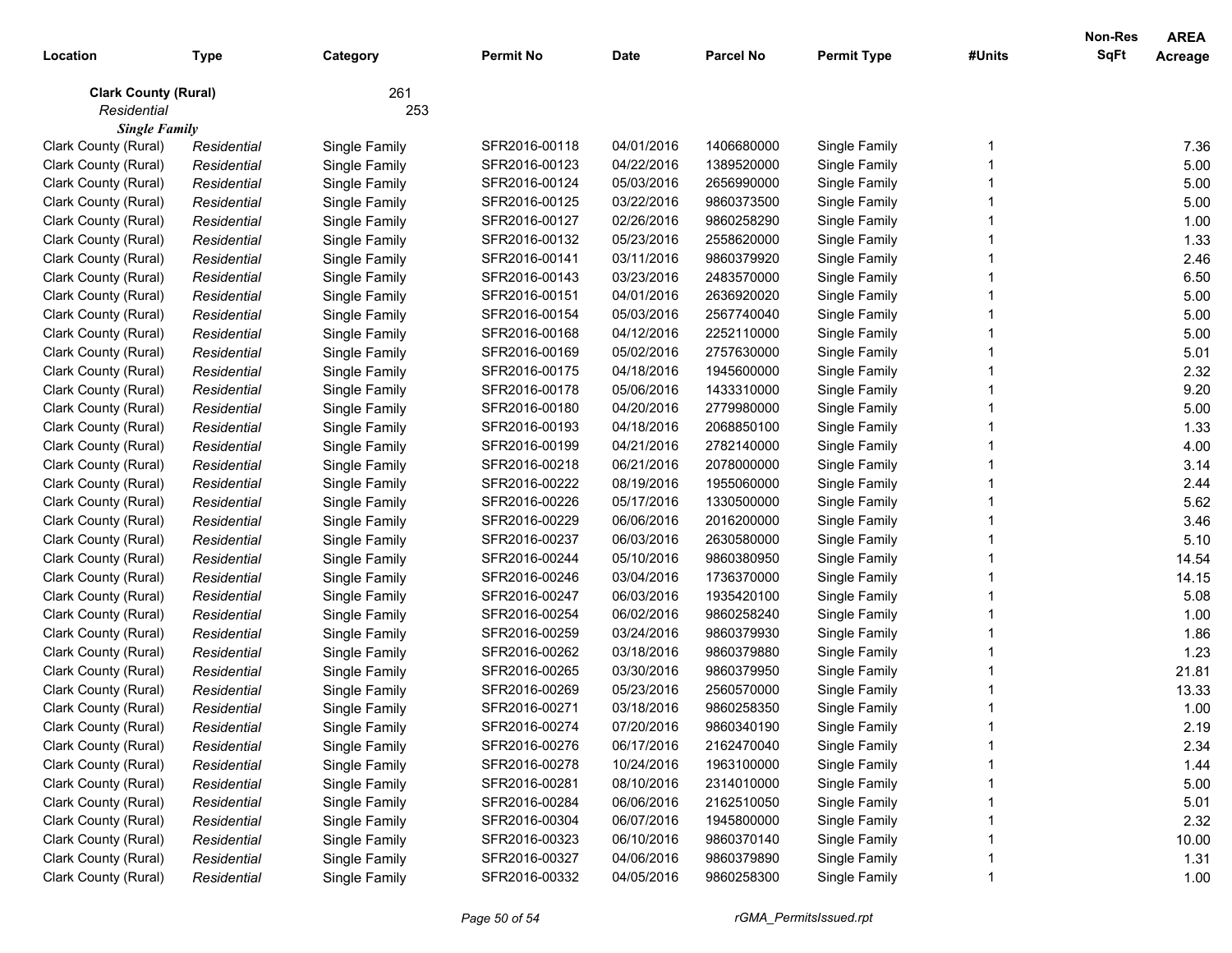| Location                    | <b>Type</b> | Category      | <b>Permit No</b> | <b>Date</b> | <b>Parcel No</b> | <b>Permit Type</b> | #Units | <b>Non-Res</b><br><b>SqFt</b> | <b>AREA</b><br>Acreage |
|-----------------------------|-------------|---------------|------------------|-------------|------------------|--------------------|--------|-------------------------------|------------------------|
| <b>Clark County (Rural)</b> |             | 261           |                  |             |                  |                    |        |                               |                        |
| Residential                 |             | 253           |                  |             |                  |                    |        |                               |                        |
| <b>Single Family</b>        |             |               |                  |             |                  |                    |        |                               |                        |
| Clark County (Rural)        | Residential | Single Family | SFR2016-00348    | 06/17/2016  | 1819560000       | Single Family      |        |                               | 7.04                   |
| Clark County (Rural)        | Residential | Single Family | SFR2016-00352    | 06/02/2016  | 2637980000       | Single Family      |        |                               | 5.40                   |
| Clark County (Rural)        | Residential | Single Family | SFR2016-00367    | 07/13/2016  | 1428800050       | Single Family      |        |                               | 7.99                   |
| Clark County (Rural)        | Residential | Single Family | SFR2016-00368    | 07/07/2016  | 2292330000       | Single Family      |        |                               | 2.42                   |
| Clark County (Rural)        | Residential | Single Family | SFR2016-00375    | 07/20/2016  | 2339500000       | Single Family      |        |                               | 1.43                   |
| Clark County (Rural)        | Residential | Single Family | SFR2016-00378    | 08/31/2016  | 2112880060       | Single Family      |        |                               | 9.87                   |
| Clark County (Rural)        | Residential | Single Family | SFR2016-00398    | 07/05/2016  | 2643930000       | Single Family      |        |                               | 5.10                   |
| Clark County (Rural)        | Residential | Single Family | SFR2016-00400    | 06/21/2016  | 2656920000       | Single Family      |        |                               | 3.75                   |
| Clark County (Rural)        | Residential | Single Family | SFR2016-00417    | 04/18/2016  | 9860258280       | Single Family      |        |                               | 1.00                   |
| Clark County (Rural)        | Residential | Single Family | SFR2016-00438    | 06/21/2016  | 2339310000       | Single Family      |        |                               | 2.50                   |
| Clark County (Rural)        | Residential | Single Family | SFR2016-00454    | 06/27/2016  | 2667690050       | Single Family      |        |                               | 9.86                   |
| Clark County (Rural)        | Residential | Single Family | SFR2016-00455    | 06/28/2016  | 2795100000       | Single Family      |        |                               | 20.00                  |
| Clark County (Rural)        | Residential | Single Family | SFR2016-00459    | 05/26/2016  | 1706100100       | Single Family      |        |                               | 4.26                   |
| Clark County (Rural)        | Residential | Single Family | SFR2016-00468    | 07/05/2016  | 9860373370       | Single Family      |        |                               | 30.89                  |
| Clark County (Rural)        | Residential | Single Family | SFR2016-00476    | 07/18/2016  | 9860332680       | Single Family      |        |                               | 2.04                   |
| Clark County (Rural)        | Residential | Single Family | SFR2016-00481    | 06/09/2016  | 9860351810       | Single Family      |        |                               | 5.00                   |
| Clark County (Rural)        | Residential | Single Family | SFR2016-00489    | 07/27/2016  | 2531310000       | Single Family      |        |                               | 1.70                   |
| Clark County (Rural)        | Residential | Single Family | SFR2016-00494    | 05/09/2016  | 2125390000       | Single Family      |        |                               | 30.00                  |
| Clark County (Rural)        | Residential | Single Family | SFR2016-00500    | 08/31/2016  | 2481730000       | Single Family      |        |                               | 6.00                   |
| Clark County (Rural)        | Residential | Single Family | SFR2016-00506    | 05/06/2016  | 9860275540       | Single Family      |        |                               | 1.36                   |
| Clark County (Rural)        | Residential | Single Family | SFR2016-00511    | 07/14/2016  | 2558420000       | Single Family      |        |                               | 3.63                   |
| Clark County (Rural)        | Residential | Single Family | SFR2016-00512    | 07/15/2016  | 1800620000       | Single Family      |        |                               | 15.41                  |
| Clark County (Rural)        | Residential | Single Family | SFR2016-00515    | 06/15/2016  | 1734450100       | Single Family      |        |                               | 1.20                   |
| Clark County (Rural)        | Residential | Single Family | SFR2016-00518    | 06/06/2016  | 1832820000       | Single Family      |        |                               | 20.15                  |
| Clark County (Rural)        | Residential | Single Family | SFR2016-00519    | 07/27/2016  | 2611090000       | Single Family      |        |                               | 20.00                  |
| Clark County (Rural)        | Residential | Single Family | SFR2016-00521    | 07/28/2016  | 1746090000       | Single Family      |        |                               | 5.00                   |
| Clark County (Rural)        | Residential | Single Family | SFR2016-00525    | 07/11/2016  | 2009590100       | Single Family      |        |                               | 1.68                   |
| Clark County (Rural)        | Residential | Single Family | SFR2016-00530    | 08/01/2016  | 9860373490       | Single Family      |        |                               | 9.66                   |
| Clark County (Rural)        | Residential | Single Family | SFR2016-00534    | 09/20/2016  | 2739470000       | Single Family      |        |                               | 5.00                   |
| Clark County (Rural)        | Residential | Single Family | SFR2016-00535    | 06/17/2016  | 2476440000       | Single Family      |        |                               | 18.70                  |
| Clark County (Rural)        | Residential | Single Family | SFR2016-00555    | 06/13/2016  | 2483150000       | Single Family      |        |                               | 5.00                   |
| Clark County (Rural)        | Residential | Single Family | SFR2016-00557    | 07/15/2016  | 2133570000       | Single Family      |        |                               | 5.00                   |
| Clark County (Rural)        | Residential | Single Family | SFR2016-00560    | 07/14/2016  | 2482710000       | Single Family      |        |                               | 5.60                   |
| Clark County (Rural)        | Residential | Single Family | SFR2016-00568    | 07/25/2016  | 2119330000       | Single Family      |        |                               | 5.90                   |
| Clark County (Rural)        | Residential | Single Family | SFR2016-00572    | 07/25/2016  | 2476390000       | Single Family      |        |                               | 20.00                  |
| Clark County (Rural)        | Residential | Single Family | SFR2016-00598    | 06/24/2016  | 2018280020       | Single Family      |        |                               | 5.45                   |
| Clark County (Rural)        | Residential | Single Family | SFR2016-00604    | 08/04/2016  | 2747960000       | Single Family      |        |                               | 7.00                   |
| Clark County (Rural)        | Residential | Single Family | SFR2016-00610    | 10/06/2016  | 1948410000       | Single Family      |        |                               | 20.28                  |
| Clark County (Rural)        | Residential | Single Family | SFR2016-00612    | 08/24/2016  | 2025530000       | Single Family      |        |                               | 2.86                   |
| Clark County (Rural)        | Residential | Single Family | SFR2016-00613    | 09/07/2016  | 1408660100       | Single Family      |        |                               | 5.00                   |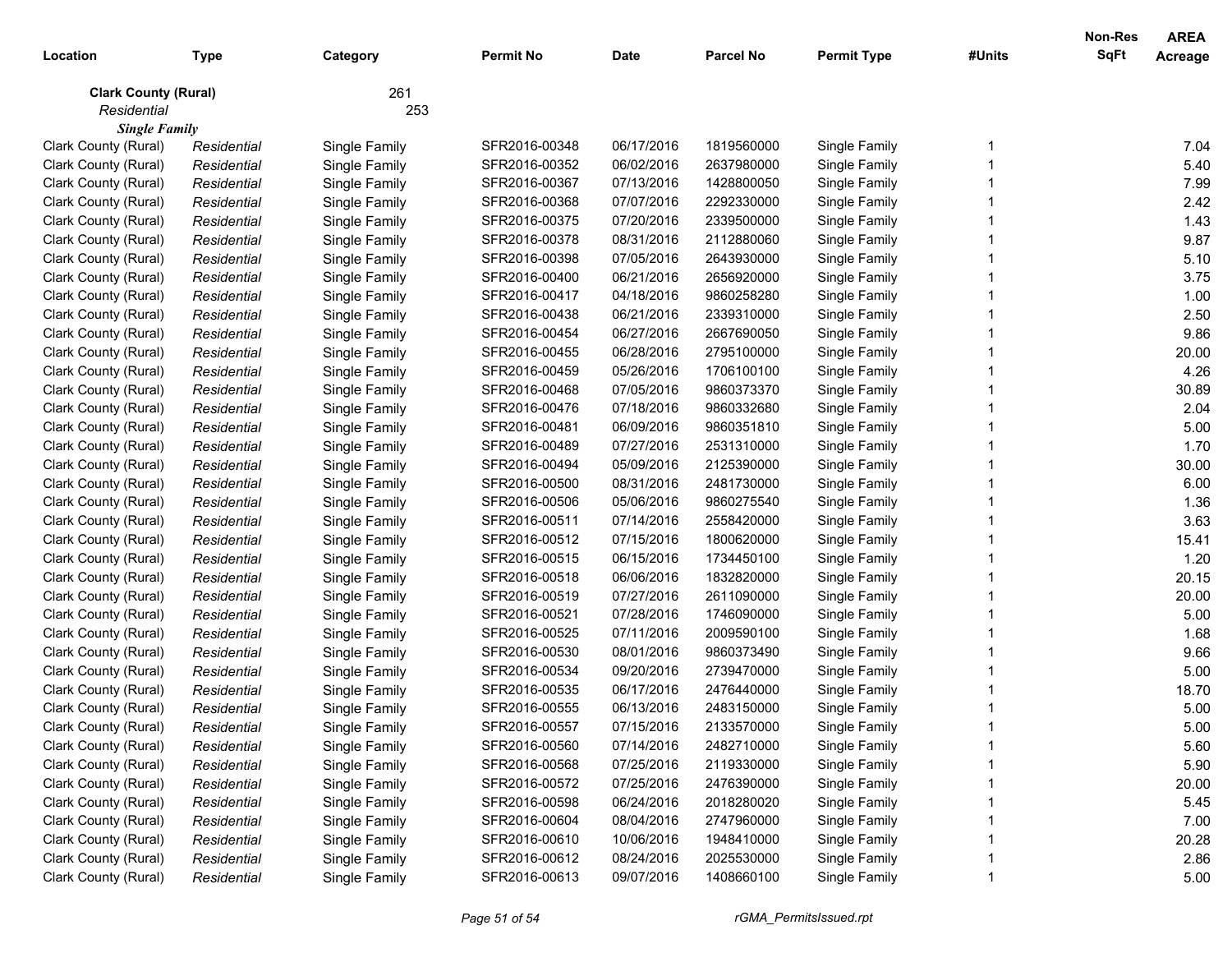| Location                    | <b>Type</b> | Category      | <b>Permit No</b> | <b>Date</b> | <b>Parcel No</b> | <b>Permit Type</b> | #Units | <b>Non-Res</b><br><b>SqFt</b> | <b>AREA</b><br>Acreage |
|-----------------------------|-------------|---------------|------------------|-------------|------------------|--------------------|--------|-------------------------------|------------------------|
| <b>Clark County (Rural)</b> |             | 261           |                  |             |                  |                    |        |                               |                        |
| Residential                 |             | 253           |                  |             |                  |                    |        |                               |                        |
| <b>Single Family</b>        |             |               |                  |             |                  |                    |        |                               |                        |
| Clark County (Rural)        | Residential | Single Family | SFR2016-00632    | 08/05/2016  | 9860370130       | Single Family      |        |                               | 10.00                  |
| Clark County (Rural)        | Residential | Single Family | SFR2016-00639    | 08/24/2016  | 2356520000       | Single Family      |        |                               | 5.00                   |
| Clark County (Rural)        | Residential | Single Family | SFR2016-00645    | 09/30/2016  | 2130970000       | Single Family      |        |                               | 5.00                   |
| Clark County (Rural)        | Residential | Single Family | SFR2016-00647    | 09/09/2016  | 2743850030       | Single Family      |        |                               | 2.90                   |
| Clark County (Rural)        | Residential | Single Family | SFR2016-00648    | 07/25/2016  | 2743850020       | Single Family      |        |                               | 3.11                   |
| Clark County (Rural)        | Residential | Single Family | SFR2016-00650    | 09/21/2016  | 2756960000       | Single Family      |        |                               | 5.08                   |
| Clark County (Rural)        | Residential | Single Family | SFR2016-00685    | 08/26/2016  | 2621620000       | Single Family      |        |                               | 8.83                   |
| Clark County (Rural)        | Residential | Single Family | SFR2016-00694    | 11/28/2016  | 1852320000       | Single Family      |        |                               | 1.00                   |
| Clark County (Rural)        | Residential | Single Family | SFR2016-00697    | 08/22/2016  | 2339780000       | Single Family      |        |                               | 4.99                   |
| Clark County (Rural)        | Residential | Single Family | SFR2016-00698    | 06/29/2016  | 1955190000       | Single Family      |        |                               | 4.46                   |
| Clark County (Rural)        | Residential | Single Family | SFR2016-00700    | 08/09/2016  | 2230150000       | Single Family      |        |                               | 5.00                   |
| Clark County (Rural)        | Residential | Single Family | SFR2016-00705    | 08/01/2016  | 9860370120       | Single Family      |        |                               | 10.00                  |
| Clark County (Rural)        | Residential | Single Family | SFR2016-00721    | 08/19/2016  | 1964910050       | Single Family      |        |                               | 1.00                   |
| Clark County (Rural)        | Residential | Single Family | SFR2016-00723    | 07/18/2016  | 9860268470       | Single Family      |        |                               | 1.01                   |
| Clark County (Rural)        | Residential | Single Family | SFR2016-00728    | 08/08/2016  | 1173400000       | Single Family      |        |                               | 5.00                   |
| Clark County (Rural)        | Residential | Single Family | SFR2016-00729    | 09/08/2016  | 9860373360       | Single Family      |        |                               | 3.14                   |
| Clark County (Rural)        | Residential | Single Family | SFR2016-00733    | 08/19/2016  | 2659000000       | Single Family      |        |                               | 19.41                  |
| Clark County (Rural)        | Residential | Single Family | SFR2016-00735    | 08/01/2016  | 9860373520       | Single Family      |        |                               | 4.50                   |
| Clark County (Rural)        | Residential | Single Family | SFR2016-00747    | 09/26/2016  | 9860294480       | Single Family      |        |                               | 5.04                   |
| Clark County (Rural)        | Residential | Single Family | SFR2016-00751    | 08/22/2016  | 2009590110       | Single Family      |        |                               | 1.68                   |
| Clark County (Rural)        | Residential | Single Family | SFR2016-00760    | 10/25/2016  | 2058740000       | Single Family      |        |                               | 1.00                   |
| Clark County (Rural)        | Residential | Single Family | SFR2016-00761    | 09/02/2016  | 2249500050       | Single Family      |        |                               | 9.23                   |
| Clark County (Rural)        | Residential | Single Family | SFR2016-00762    | 11/07/2016  | 2133530000       | Single Family      |        |                               | 5.00                   |
| Clark County (Rural)        | Residential | Single Family | SFR2016-00763    | 08/22/2016  | 9860379850       | Single Family      |        |                               | 2.07                   |
| Clark County (Rural)        | Residential | Single Family | SFR2016-00765    | 08/31/2016  | 2162470100       | Single Family      |        |                               | 2.06                   |
| Clark County (Rural)        | Residential | Single Family | SFR2016-00767    | 09/02/2016  | 2560970000       | Single Family      |        |                               | 5.00                   |
| Clark County (Rural)        | Residential | Single Family | SFR2016-00773    | 08/23/2016  | 9860263220       | Single Family      |        |                               | 4.67                   |
| Clark County (Rural)        | Residential | Single Family | SFR2016-00775    | 08/09/2016  | 2073160050       | Single Family      |        |                               | 4.99                   |
| Clark County (Rural)        | Residential | Single Family | SFR2016-00782    | 09/01/2016  | 9860359700       | Single Family      |        |                               | 2.39                   |
| Clark County (Rural)        | Residential | Single Family | SFR2016-00797    | 06/24/2016  | 9860387140       | Single Family      |        |                               | 2.39                   |
| Clark County (Rural)        | Residential | Single Family | SFR2016-00801    | 07/06/2016  | 1608550220       | Single Family      |        |                               | 0.06                   |
| Clark County (Rural)        | Residential | Single Family | SFR2016-00805    | 10/19/2016  | 1173400000       | Single Family      |        |                               | 5.00                   |
| Clark County (Rural)        | Residential | Single Family | SFR2016-00808    | 10/27/2016  | 2101590000       | Single Family      |        |                               | 6.90                   |
| Clark County (Rural)        | Residential | Single Family | SFR2016-00809    | 08/11/2016  | 1302700120       | Single Family      |        |                               | 5.02                   |
| Clark County (Rural)        | Residential | Single Family | SFR2016-00813    | 09/09/2016  | 2071710000       | Single Family      |        |                               | 25.34                  |
| Clark County (Rural)        | Residential | Single Family | SFR2016-00815    | 09/30/2016  | 2227640100       | Single Family      |        |                               | 4.89                   |
| Clark County (Rural)        | Residential | Single Family | SFR2016-00825    | 10/20/2016  | 2604290000       | Single Family      |        |                               | 2.50                   |
| Clark County (Rural)        | Residential | Single Family | SFR2016-00831    | 10/03/2016  | 2752460000       | Single Family      |        |                               | 13.88                  |
| Clark County (Rural)        | Residential | Single Family | SFR2016-00840    | 09/30/2016  | 2667610100       | Single Family      |        |                               | 3.51                   |
| Clark County (Rural)        | Residential | Single Family | SFR2016-00858    | 08/16/2016  | 2756970250       | Single Family      |        |                               | 2.03                   |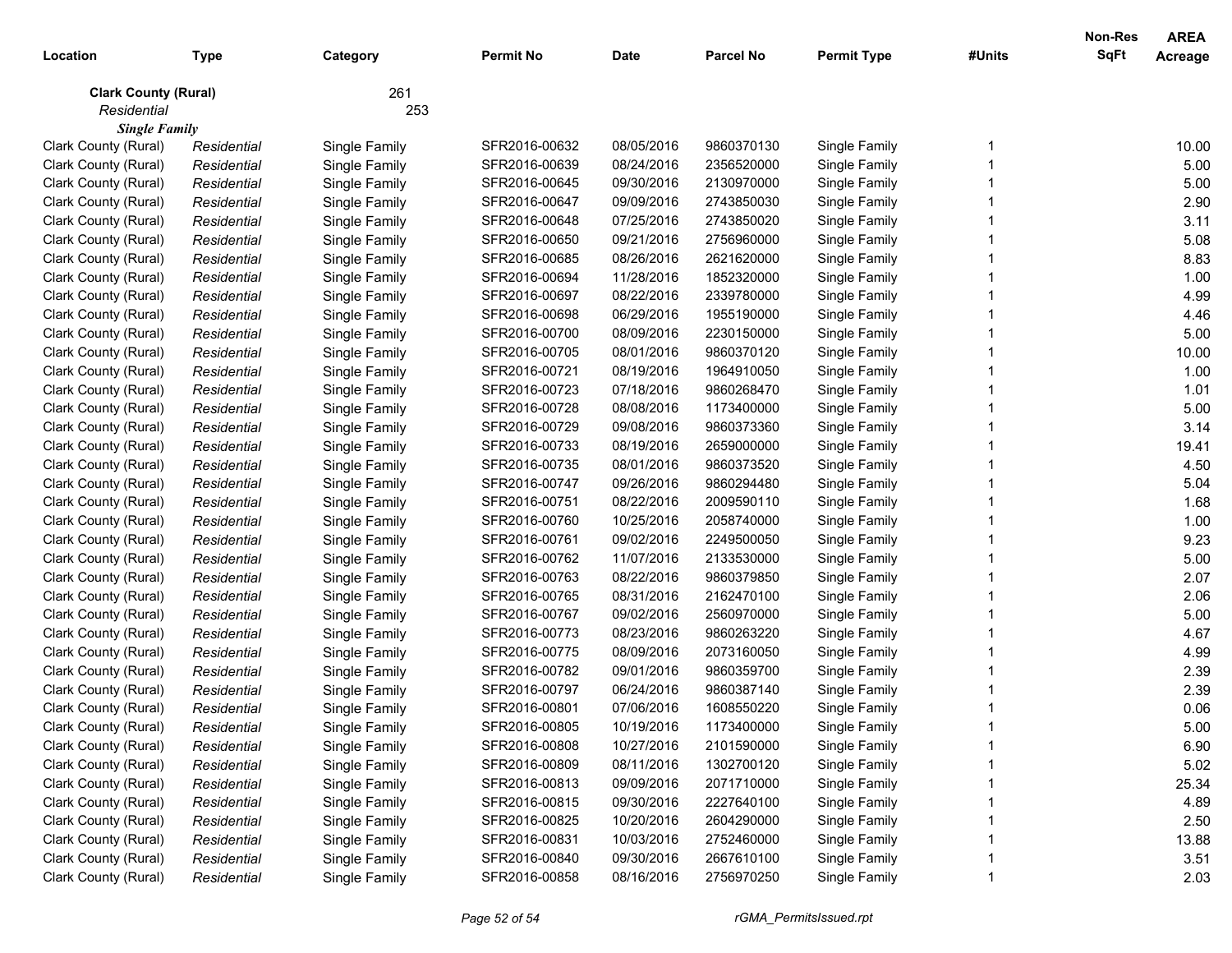| Location                    | <b>Type</b> | Category      | <b>Permit No</b> | <b>Date</b> | <b>Parcel No</b> | <b>Permit Type</b> | #Units | Non-Res<br><b>SqFt</b> | <b>AREA</b><br>Acreage |
|-----------------------------|-------------|---------------|------------------|-------------|------------------|--------------------|--------|------------------------|------------------------|
| <b>Clark County (Rural)</b> |             | 261           |                  |             |                  |                    |        |                        |                        |
| Residential                 |             | 253           |                  |             |                  |                    |        |                        |                        |
| <b>Single Family</b>        |             |               |                  |             |                  |                    |        |                        |                        |
| Clark County (Rural)        | Residential | Single Family | SFR2016-00860    | 09/16/2016  | 2248210000       | Single Family      |        |                        | 5.00                   |
| Clark County (Rural)        | Residential | Single Family | SFR2016-00880    | 09/21/2016  | 2720240000       | Single Family      |        |                        | 30.50                  |
| Clark County (Rural)        | Residential | Single Family | SFR2016-00884    | 08/30/2016  | 2064370000       | Single Family      |        |                        | 40.00                  |
| Clark County (Rural)        | Residential | Single Family | SFR2016-00885    | 09/12/2016  | 2265260050       | Single Family      |        |                        | 2.50                   |
| Clark County (Rural)        | Residential | Single Family | SFR2016-00888    | 12/16/2016  | 1736190040       | Single Family      |        |                        | 5.00                   |
| Clark County (Rural)        | Residential | Single Family | SFR2016-00889    | 09/15/2016  | 1396220000       | Single Family      |        |                        | 5.00                   |
| Clark County (Rural)        | Residential | Single Family | SFR2016-00891    | 11/15/2016  | 1419750000       | Single Family      |        |                        | 4.99                   |
| Clark County (Rural)        | Residential | Single Family | SFR2016-00894    | 10/25/2016  | 9860310460       | Single Family      |        |                        | 5.90                   |
| Clark County (Rural)        | Residential | Single Family | SFR2016-00895    | 09/06/2016  | 2339510000       | Single Family      |        |                        | 4.14                   |
| Clark County (Rural)        | Residential | Single Family | SFR2016-00898    | 09/07/2016  | 2216800000       | Single Family      |        |                        | 10.80                  |
| Clark County (Rural)        | Residential | Single Family | SFR2016-00910    | 09/12/2016  | 2162470080       | Single Family      |        |                        | 2.30                   |
| Clark County (Rural)        | Residential | Single Family | SFR2016-00914    | 07/05/2016  | 9860258310       | Single Family      |        |                        | 1.00                   |
| Clark County (Rural)        | Residential | Single Family | SFR2016-00924    | 12/13/2016  | 2172000000       | Single Family      |        |                        | 5.49                   |
| Clark County (Rural)        | Residential | Single Family | SFR2016-00938    | 09/15/2016  | 2278470000       | Single Family      |        |                        | 10.08                  |
| Clark County (Rural)        | Residential | Single Family | SFR2016-00942    | 09/28/2016  | 2578090000       | Single Family      |        |                        | 5.00                   |
| Clark County (Rural)        | Residential | Single Family | SFR2016-00943    | 11/10/2016  | 1684250000       | Single Family      |        |                        | 5.00                   |
| Clark County (Rural)        | Residential | Single Family | SFR2016-00945    | 07/13/2016  | 1419720000       | Single Family      |        |                        | 2.03                   |
| Clark County (Rural)        | Residential | Single Family | SFR2016-00948    | 09/15/2016  | 2665490000       | Single Family      |        |                        | 1.95                   |
| Clark County (Rural)        | Residential | Single Family | SFR2016-00949    | 09/15/2016  | 9860385270       | Single Family      |        |                        | 8.03                   |
| Clark County (Rural)        | Residential | Single Family | SFR2016-00952    | 10/17/2016  | 9860280590       | Single Family      |        |                        | 4.79                   |
| Clark County (Rural)        | Residential | Single Family | SFR2016-00956    | 09/12/2016  | 2356850000       | Single Family      |        |                        | 20.01                  |
| Clark County (Rural)        | Residential | Single Family | SFR2016-00957    | 09/22/2016  | 1713670000       | Single Family      |        |                        | 5.00                   |
| Clark County (Rural)        | Residential | Single Family | SFR2016-00967    | 08/12/2016  | 2652860000       | Single Family      |        |                        | 13.00                  |
| Clark County (Rural)        | Residential | Single Family | SFR2016-00969    | 07/11/2016  | 1192050080       | Single Family      |        |                        | 0.99                   |
| Clark County (Rural)        | Residential | Single Family | SFR2016-00994    | 10/10/2016  | 9860389880       | Single Family      |        |                        | 1.32                   |
| Clark County (Rural)        | Residential | Single Family | SFR2016-01014    | 09/07/2016  | 1950280000       | Single Family      |        |                        | 5.00                   |
| Clark County (Rural)        | Residential | Single Family | SFR2016-01026    | 11/23/2016  | 1996370420       | Single Family      |        |                        | 2.42                   |
| Clark County (Rural)        | Residential | Single Family | SFR2016-01030    | 12/02/2016  | 9860363660       | Single Family      |        |                        | 1.33                   |
| Clark County (Rural)        | Residential | Single Family | SFR2016-01031    | 12/13/2016  | 2037860120       | Single Family      |        |                        | 2.50                   |
| Clark County (Rural)        | Residential | Single Family | SFR2016-01050    | 12/19/2016  | 9860341690       | Single Family      |        |                        | 1.05                   |
| Clark County (Rural)        | Residential | Single Family | SFR2016-01061    | 10/17/2016  | 2144980000       | Single Family      |        |                        | 5.00                   |
| Clark County (Rural)        | Residential | Single Family | SFR2016-01094    | 11/02/2016  | 9860370150       | Single Family      |        |                        | 10.00                  |
| Clark County (Rural)        | Residential | Single Family | SFR2016-01098    | 10/20/2016  | 1371200000       | Single Family      |        |                        | 5.00                   |
| Clark County (Rural)        | Residential | Single Family | SFR2016-01106    | 11/07/2016  | 9860374030       | Single Family      |        |                        | 3.05                   |
| Clark County (Rural)        | Residential | Single Family | SFR2016-01109    | 11/15/2016  | 1686160000       | Single Family      |        |                        | 4.00                   |
| Clark County (Rural)        | Residential | Single Family | SFR2016-01137    | 10/12/2016  | 9860390280       | Single Family      |        |                        | 1.27                   |
| Clark County (Rural)        | Residential | Single Family | SFR2016-01158    | 10/27/2016  | 2602240000       | Single Family      |        |                        | 5.00                   |
| Clark County (Rural)        | Residential | Single Family | SFR2016-01159    | 10/20/2016  | 2539600000       | Single Family      |        |                        | 1.25                   |
| Clark County (Rural)        | Residential | Single Family | SFR2016-01177    | 11/28/2016  | 1686150000       | Single Family      |        |                        | 8.00                   |
| Clark County (Rural)        | Residential | Single Family | SFR2016-01178    | 11/09/2016  | 1847080000       | Single Family      |        |                        | 9.13                   |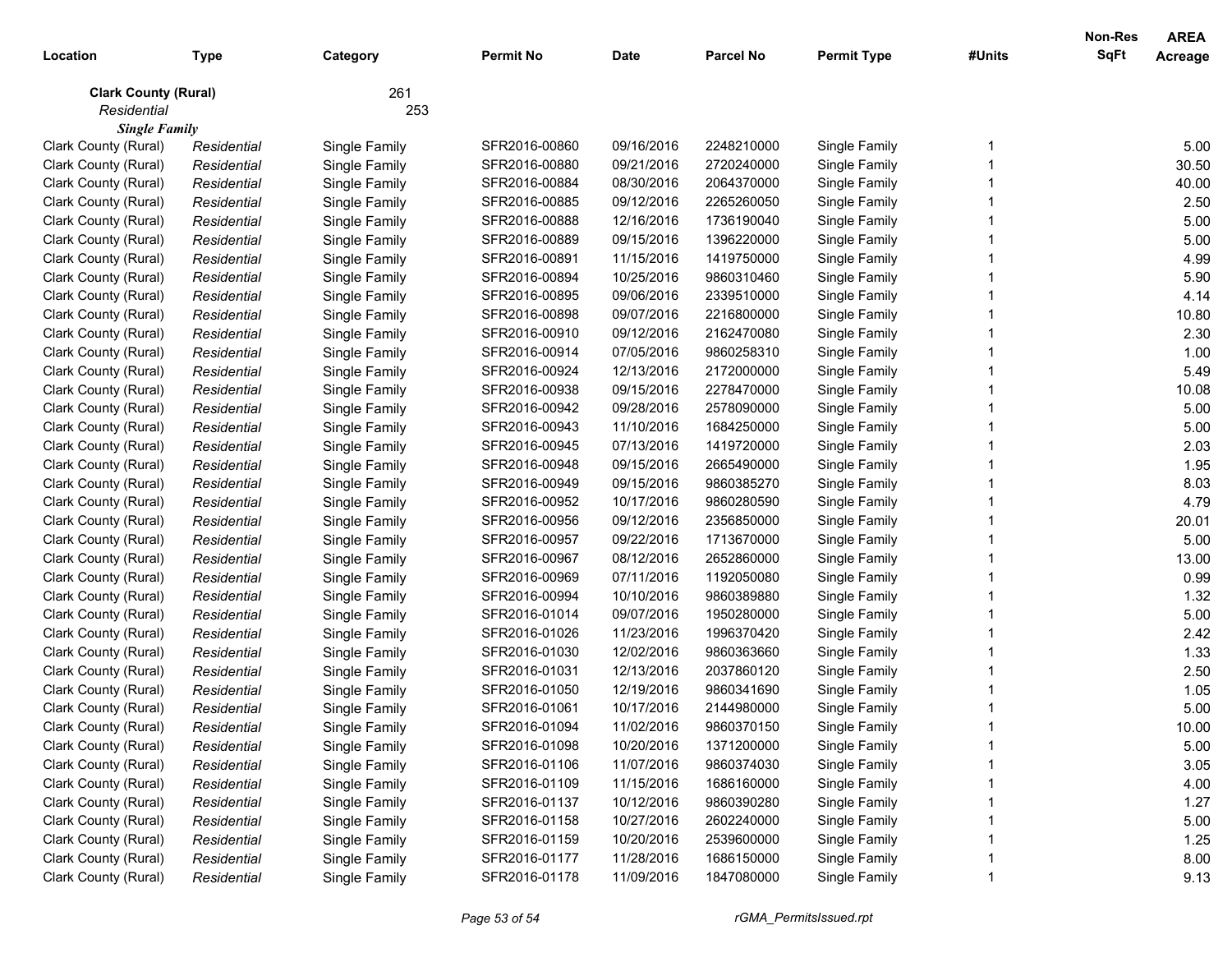| Location                    | <b>Type</b> | Category      | <b>Permit No</b> | <b>Date</b> | <b>Parcel No</b> | <b>Permit Type</b>             | #Units | <b>Non-Res</b><br>SqFt     | <b>AREA</b><br>Acreage |
|-----------------------------|-------------|---------------|------------------|-------------|------------------|--------------------------------|--------|----------------------------|------------------------|
| <b>Clark County (Rural)</b> |             | 261           |                  |             |                  |                                |        |                            |                        |
| Residential                 |             | 253           |                  |             |                  |                                |        |                            |                        |
| <b>Single Family</b>        |             |               |                  |             |                  |                                |        |                            |                        |
| Clark County (Rural)        | Residential | Single Family | SFR2016-01183    | 12/19/2016  | 2079950000       | Single Family                  |        |                            | 5.46                   |
| Clark County (Rural)        | Residential | Single Family | SFR2016-01209    | 12/20/2016  | 2115370000       | Single Family                  |        |                            | 6.72                   |
| Clark County (Rural)        | Residential | Single Family | SFR2016-01217    | 11/21/2016  | 1408480050       | Single Family                  |        |                            | 6.00                   |
| Clark County (Rural)        | Residential | Single Family | SFR2016-01225    | 10/31/2016  | 1740940000       | Single Family                  |        |                            | 0.90                   |
| Clark County (Rural)        | Residential | Single Family | SFR2016-01226    | 11/01/2016  | 9860374050       | Single Family                  |        |                            | 2.47                   |
| Clark County (Rural)        | Residential | Single Family | SFR2016-01235    | 11/15/2016  | 2059040000       | Single Family                  |        |                            | 1.82                   |
| Clark County (Rural)        | Residential | Single Family | SFR2016-01236    | 12/09/2016  | 2071410000       | Single Family                  |        |                            | 1.45                   |
| Clark County (Rural)        | Residential | Single Family | SFR2016-01237    | 11/29/2016  | 2478610050       | Single Family                  |        |                            | 5.00                   |
| Clark County (Rural)        | Residential | Single Family | SFR2016-01241    | 11/15/2016  | 1928680000       | Single Family                  |        |                            | 1.00                   |
| Clark County (Rural)        | Residential | Single Family | SFR2016-01243    | 11/09/2016  | 9860341710       | Single Family                  |        |                            | 1.06                   |
| Clark County (Rural)        | Residential | Single Family | SFR2016-01248    | 12/19/2016  | 1377130000       | Single Family                  |        |                            | 20.00                  |
| Clark County (Rural)        | Residential | Single Family | SFR2016-01252    | 12/28/2016  | 2369760000       | Single Family                  |        |                            | 1.21                   |
| Clark County (Rural)        | Residential | Single Family | SFR2016-01255    | 12/14/2016  | 2082080120       | Single Family                  |        |                            | 4.82                   |
| Clark County (Rural)        | Residential | Single Family | SFR2016-01256    | 12/19/2016  | 1302700220       | Single Family                  |        |                            | 6.61                   |
| Clark County (Rural)        | Residential | Single Family | SFR2016-01258    | 12/23/2016  | 2626160000       | Single Family                  |        |                            | 5.00                   |
| Clark County (Rural)        | Residential | Single Family | SFR2016-01263    | 12/30/2016  | 2637990000       | Single Family                  |        |                            | 5.19                   |
| Clark County (Rural)        | Residential | Single Family | SFR2016-01270    | 12/08/2016  | 1410630000       | Single Family                  |        |                            | 7.80                   |
| Clark County (Rural)        | Residential | Single Family | SFR2016-01280    | 12/20/2016  | 2049790000       | Single Family                  |        |                            | 7.99                   |
| Clark County (Rural)        | Residential | Single Family | SFR2016-01296    | 12/12/2016  | 2314030000       | Single Family                  |        |                            | 5.00                   |
| Clark County (Rural)        | Residential | Single Family | SFR2016-01325    | 11/22/2016  | 9860379840       | Single Family                  |        |                            | 1.78                   |
| Clark County (Rural)        | Residential | Single Family | SFR2016-01326    | 12/27/2016  | 1419800000       | Single Family                  |        |                            | 5.00                   |
| Clark County (Rural)        | Residential | Single Family | SFR2016-01329    | 12/07/2016  | 9860402040       | Single Family                  |        |                            | 0.96                   |
| Clark County (Rural)        | Residential | Single Family | SFR2016-01351    | 12/22/2016  | 2077790000       | Single Family                  |        |                            | 10.00                  |
|                             |             |               |                  |             |                  |                                | 253    | <b>Total Single Family</b> |                        |
|                             |             |               |                  |             |                  | Clark County (Rural) Sub Total | 253    | 364,211                    |                        |

Total All Jurisdictions: **2,130 1,326,925**